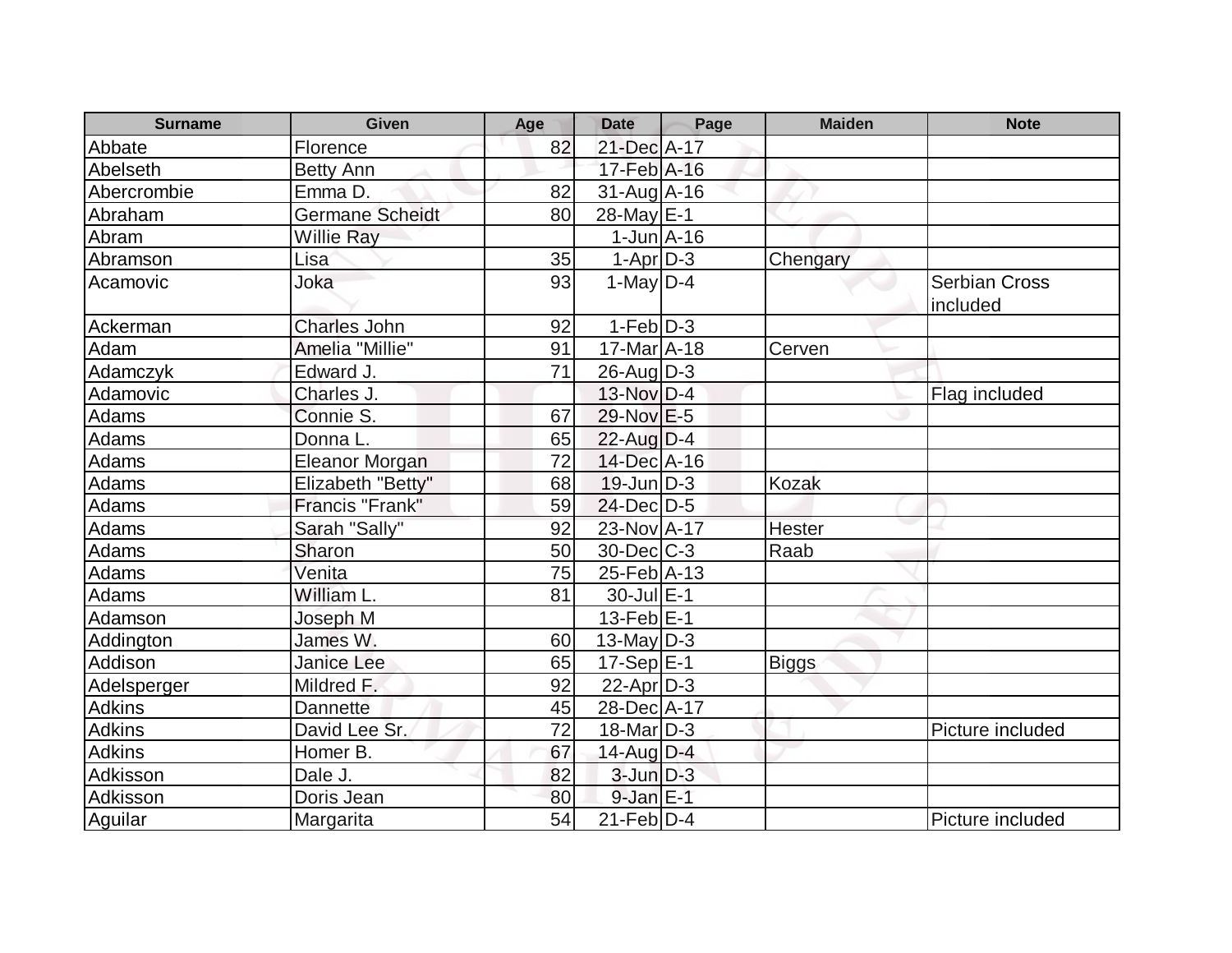| Aguilar      | Robert Louis "Bob O"  | 72              | $10$ -Jun $D-3$   |        | Picture included             |
|--------------|-----------------------|-----------------|-------------------|--------|------------------------------|
|              |                       |                 |                   |        |                              |
| Aguilar      | Romiro                |                 | $3$ -Jun $D-3$    |        |                              |
| Aguirre      | Manuel "Manny 502"    | 79              | $1-Sep$ A-12      |        | Flag included                |
| Agular       | Fransico              | 63              | 9-Nov A-19        |        | Picture included             |
| Aiello       | Connie                | 77              | $27 - Dec$ $E-3$  | Giaimo |                              |
| Akers        | Floyd M. (Duke)       | 75              | $5 - Jan$ $D-3$   |        |                              |
| Alaniz       | Manuel Sr.            | 91              | $21$ -Jan $A$ -16 |        | Flag included                |
| Albright     | Richard C.            | 80              | $5-Feb D-3$       |        | Flag included                |
| Alders       | William H. "Bill"     |                 | $4-Sep D-3$       |        | Flag and Picture<br>included |
| Aldrin       | Edith E.              | 93              | 14-Dec A-16       |        |                              |
| Aldrin       | May L.                |                 | 18-Nov C-3        |        | Picture included             |
| Aleman       | Alvin                 | 84              | $17$ -Jun $D-3$   |        |                              |
| Alexander    | <b>Dirk</b>           | 62              | $12$ -Jul $D-4$   |        |                              |
| Alexander    | James M.              | 82              | 18-Nov C-3        |        | Flag included                |
| Alexander    | Larry M.              | 61              | $8$ -Dec $ A-14$  |        | Flag included                |
| Alexander    | Ronald L.             | 43              | $28$ -Aug $D-3$   |        |                              |
| Alfano       | <b>Edith Louise</b>   |                 | 28-Oct C-3        |        |                              |
| Alfaro       | Magdelena             | 92              | $18$ -May $A$ -16 |        |                              |
| Algozzini    | John F.               | 78              | $11$ -Jul $ D-3 $ |        |                              |
| Alicea       | Hilario M. Jr.        | 54              | $11$ -May C-1     |        | Picture included             |
| Allen        | Clyda M.              | $\overline{77}$ | $24-Sep$ E-1      |        | Picture included             |
| Allen        | <b>James Kirkland</b> | 56              | $7 - Aug$ $D-3$   |        |                              |
| Allen        | Mark A.               | 51              | $15$ -Oct $E-1$   |        |                              |
| <b>Allen</b> | Shirley M. "Shell"    | 56              | $21$ -Feb $ D-4 $ |        |                              |
| Allen        | Theodore M.           | 78              | $10$ -Aug $ A-16$ |        | Flag included                |
| Allison      | Sandy                 | 50              | $6-Sep D-3$       |        | Flag included                |
| Ally         | Robert J.             | 41              | 23-Oct D-3        |        |                              |
| Alm          | Robert J. "Buttsy"    | 82              | $13$ -Feb $E-1$   |        |                              |
| Almy         | William "Bill"        | 57              | $22$ -Jan $D-3$   |        |                              |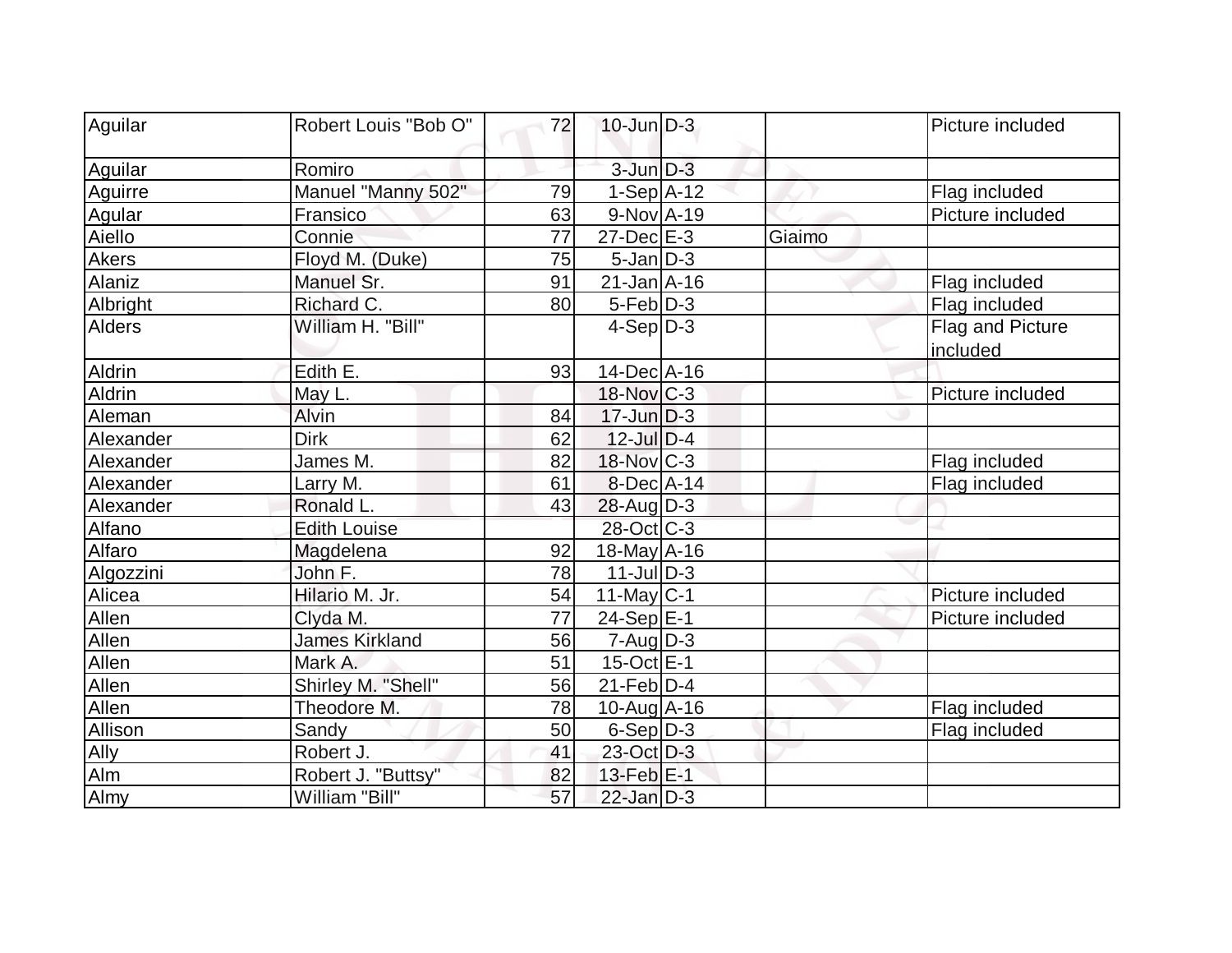| Alonzo    | Charles Phillip "Philly" | 71 | $29$ -Apr $D-3$              |                 |                                          |
|-----------|--------------------------|----|------------------------------|-----------------|------------------------------------------|
| Alsup     | Jesse Wayne              | 82 | $1-Jan$ D-3                  |                 |                                          |
| Alt       | Edward M. Jr., M.D.      | 74 | $22$ -Jan $ D-3 $            |                 | Picture included                         |
| Alvarado  | Juan Salazar             | 62 | 30-Oct D-4                   |                 | Picture included                         |
| Alvarez   | Angel Luis Jr.           | 31 | $10$ -Jan $ D-4 $            |                 |                                          |
| Alvarez   | Margarita                | 85 | $31$ -Aug $\overline{A}$ -16 |                 |                                          |
| Alvarez   | Marvin                   | 20 | $12$ -JulD-4                 |                 |                                          |
| Amedro    | Robert V. "Bob"          | 86 | 30-Apr <sub>E-1</sub>        |                 |                                          |
| Ameling   | Richard H., Rev.         | 67 | $1-Auq$ D-3                  |                 | Cross included                           |
| Ames      | Erman A.                 | 97 | 28-May E-1                   |                 | Picture included                         |
| Amos      | Neal G.                  | 63 | 20-May D-3                   |                 |                                          |
| Amptmeyer | Helen                    | 85 | $29$ -Jan D-3                | Hoekstra        |                                          |
| Amundsen  | Jacob M.                 | 25 | $18$ -Jan $D-3$              |                 |                                          |
| Anadell   | <b>Ruth-Emily</b>        |    | $16$ -Aug $D-5$              |                 | Full name Ruth-Emily<br>Heimback-Anadell |
| Ancell    | Douglas Carl             | 56 | $3$ -Jan $D-3$               |                 | Picture included                         |
| Andelman  | Barbara Marilyn          | 65 | $3-NovA-16$                  |                 | Star of David included                   |
| Anders    | <b>Grace Ann</b>         | 63 | $26$ -Dec $D-4$              | Vlietstra       |                                          |
| Anderson  | <b>Astrid Evelyn</b>     | 85 | 10-Nov A-17                  | Nordin          |                                          |
| Anderson  | Betty J.                 | 69 | $17$ -May $D-3$              |                 | Cross included                           |
| Anderson  | Bishop Jack R. Sr.       | 63 | $27$ -Aug E-1                |                 | Picture included                         |
| Anderson  | <b>Charles</b>           | 77 | 30-Jun A-14                  |                 |                                          |
| Anderson  | Charles R.               | 74 | $16$ -May D-3                |                 |                                          |
| Anderson  | Clara E.                 | 89 | $14$ -May E-1                |                 | Picture included                         |
| Anderson  | Esther N.                | 95 | $18-Nov$ <sub>C</sub> -3     | Rogers          |                                          |
| Anderson  | <b>Guy Boyd</b>          | 75 | 26-Aug D-3                   |                 |                                          |
| Anderson  | Jean E.                  | 87 | $29$ -Feb $D-4$              | <b>Chambers</b> |                                          |
| Anderson  | Kenneth H.               | 91 | 20-Jan A-16                  |                 |                                          |
| Anderson  | Max W. Sr.               | 80 | $9$ -Jun $A$ -16             |                 |                                          |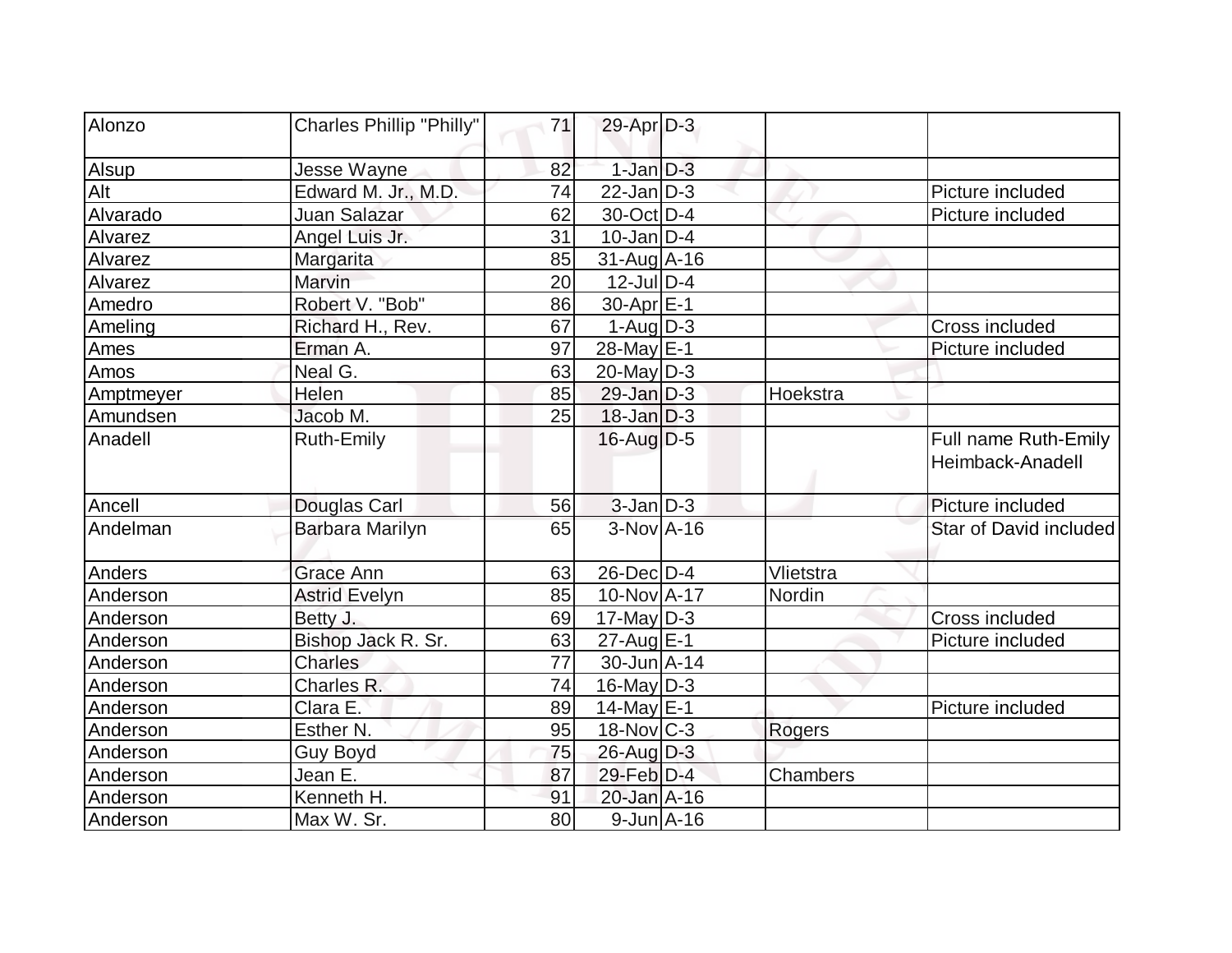| Anderson      | Richard A.           | 79  | $13$ -Aug E-1     |          | Flag included          |
|---------------|----------------------|-----|-------------------|----------|------------------------|
| Anderson      | Robert C.            |     | 19-May A-15       |          | Flag included          |
| Andrade       | Jesse Sr             | 84  | $3-Apr$ $D-4$     |          | Flag included          |
| Andre         | Peter D.             | 23  | $7-Feb D-3$       |          |                        |
| Andreatos     | Spiros C.            | 83  | $8 - Aug   D-3$   |          | <b>Greek Orothodox</b> |
|               |                      |     |                   |          | <b>Cross included</b>  |
| Andres        | Donald R.            | 46  | $25$ -Mar $ D-3 $ |          |                        |
| Andrews       | <b>Burton Perry</b>  | 33  | $11-Apr D-4$      |          |                        |
| Andrews       | Thomas E.            | 71  | $6$ -Jan $A$ -16  |          |                        |
| Andrey        | Joseph               | 80  | 24-Feb A-16       |          |                        |
| Anello        | Augustina M. "Stina" | 80  | $23$ -Apr $ E-1 $ |          |                        |
| Angelcos      | Bill E.              | 83  | $27$ -May $D-3$   |          | <b>Greek Orthodox</b>  |
|               |                      |     |                   |          | <b>Cross included</b>  |
| Angellotti    | Nancy C.             | 57  | 30-Mar A-16       | Smith    |                        |
| Angle         | Antoinette C. "Toni" | 95  | $12$ -Nov D-5     |          |                        |
| Apolon        | Virginia             | 66  | $4$ -Nov $C-3$    | Geipel   |                        |
| Apostol       | Maria                | 88  | $22$ -JulD-4      |          | <b>Greek Orthodox</b>  |
|               |                      |     |                   |          | <b>Cross included</b>  |
| Arch          | Edward William Jr.   | 100 | $23$ -Dec $C$ -3  |          | Picture included       |
| Archer        | Harry Ross Jr.       | 76  | $21-Oct$ $C-3$    |          | Flag included          |
| Archer        | Nicholas "Nick"      | 24  | $27-Sep$ $E-7$    |          |                        |
| Archuleta     | Angie                | 87  | $7-Sep$ A-16      | Casillas |                        |
| <b>Arenas</b> | FE L.                | 75  | $14$ -Aug $D-4$   |          |                        |
| Arends        | Gertrude N.          | 92  | $24$ -Apr $D-3$   |          | Gertrude N. Arends     |
|               |                      |     |                   |          | (Jacobsma)             |
| Argo          | George E.            | 82  | 21-Dec A-17       |          |                        |
| Argo          | <b>Grace Evelyn</b>  | 89  | $14$ -Jun $D-5$   |          |                        |
| <b>Argus</b>  | William              | 89  | $16$ -Jan $ E-1 $ |          |                        |
| Arington      | Patricia Joy         | 76  | 21-May E-1        | Koenig   |                        |
| Arkinstall    | <b>Esther</b>        | 76  | $26$ -Feb $D-3$   |          |                        |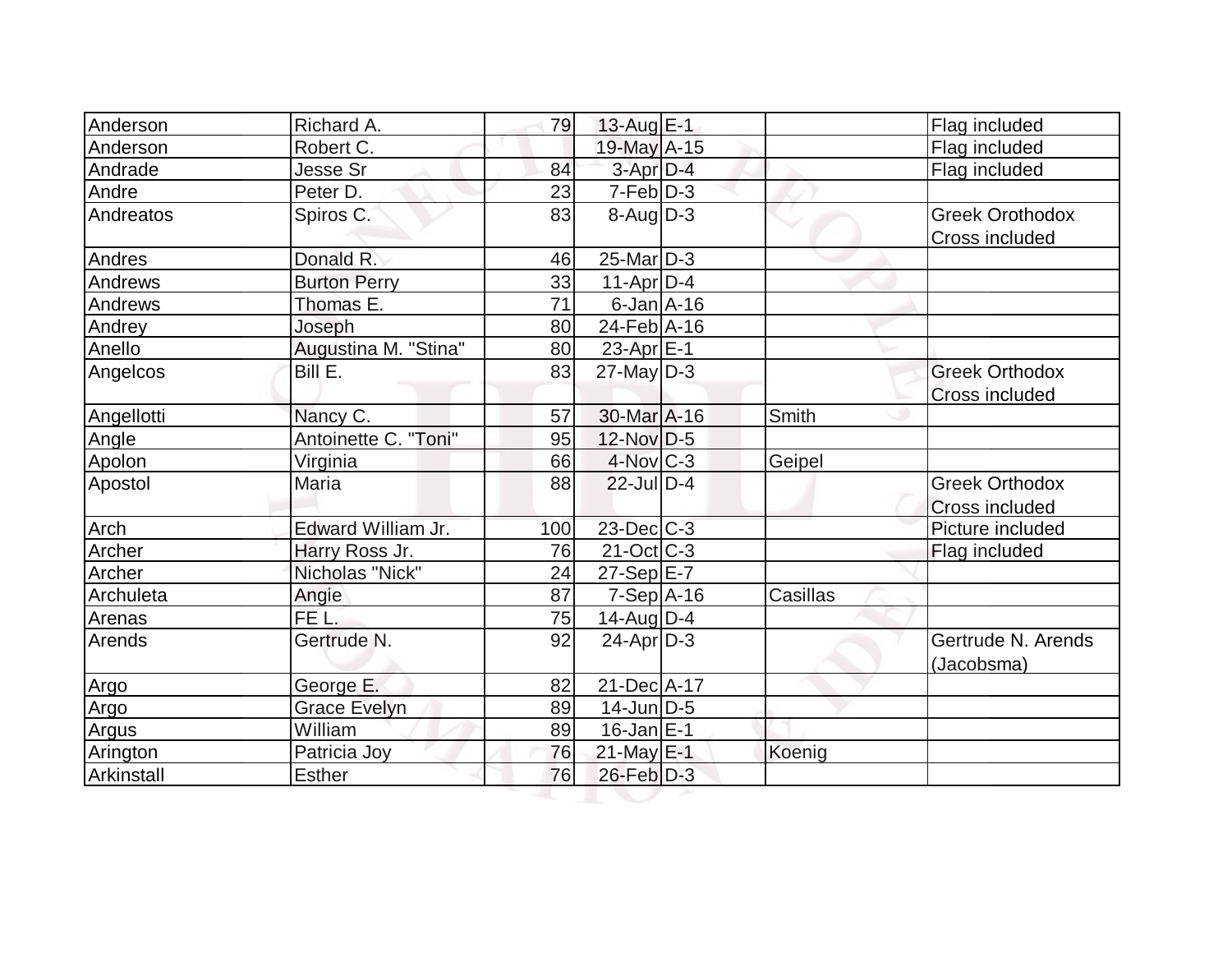|             | Arlene Laura             |    |                       | Molnar        | <b>Fullname Arlene</b> |
|-------------|--------------------------|----|-----------------------|---------------|------------------------|
| Armenta     |                          | 74 | 18-Aug A-12           |               |                        |
|             |                          |    |                       |               | Laura (Armenta)        |
|             |                          |    |                       |               | Iddings                |
| Armor       | Lawrence                 | 88 | $2$ -Apr $E-1$        |               |                        |
| Armstrong   | <b>Donald Lavern</b>     | 78 | $19$ -Apr $D-3$       |               | Flag included          |
| Armstrong   | Jane Lee                 | 52 | $1-Apr$ D-3           |               |                        |
| Armstrong   | Jennifer E.              | 30 | $25$ -Feb $ A-13$     |               |                        |
| Armstrong   | Willis E.                | 88 | $7 - Jan$ $A - 13$    |               | Flag included          |
| Arndt       | <b>Bernice Elizabeth</b> | 77 | $13$ -Dec $E-4$       |               |                        |
| Arndt       | <b>Nancy Darlene</b>     | 58 | $25$ -Apr $D-3$       | <b>Clark</b>  |                        |
| Arndt       | Paul Theodore            | 52 | 29-Mar   D-3          |               | Flag included          |
| Arney       | Hank "Henry"             | 52 | 28-Mar D-3            |               |                        |
| Arnold      | Dianne L.                | 57 | $23$ -Jun $A-13$      |               |                        |
| Arnold      | <b>Forrest Odell</b>     | 83 | $26$ -Apr $D-3$       |               |                        |
| Arnold      | Mary Elizabeth           | 83 | $2-Sep D-3$           | Allison       |                        |
| Arnold      | <b>Robert Thomas</b>     | 90 | $5-Feb D-3$           |               | Flag included          |
| Arreola     | Maria Eleana             | 59 | $22$ -Dec $ A-13$     | Bautista      |                        |
| Arrigo      | Edith                    | 86 | 25-Oct E-5            |               |                        |
| Arthur      | Sybil L.                 | 96 | 15-Oct E-1            |               |                        |
| Artz        | Lewis                    | 84 | $27$ -Apr $ A-17$     |               |                        |
| Aruffo      | Thomas J. "TJ"           | 49 | $4$ -Mar $D-3$        |               | Picture included       |
| Arvis       | Anna M.                  | 82 | $12$ -Apr $ D-3 $     |               |                        |
| Arwood      | Steven W.                | 47 | $24$ -Jun $ D-3$      |               |                        |
| Asbury      | Wanda L.                 | 78 | $20$ -Feb $ E-1 $     |               |                        |
| Ash         | <b>Roy Willis</b>        | 86 | $5-Feb$ $D-3$         |               | Flag included          |
| Ashburn     | Richard C.               | 21 | $16$ -Apr $E-1$       |               |                        |
| Ashenbaugh  | John R.                  | 77 | $24$ -Aug $A$ -16     |               | Flag included          |
| Ashenbremer | Mildred Lynn "Millie"    | 75 | $25-Sep D-3$          |               |                        |
| Asher       | Lauren                   | 53 | $3$ -Jun $D-3$        |               |                        |
| Ashley      | Leonard "Steve"          | 65 | $14$ -Mar $D-4$       |               |                        |
| Ashley      | Willard G. Sr.           | 88 | 12-Oct A-16           |               | Flag included          |
| Ashmann     | <b>Della Marian</b>      |    | 26-Mar <sub>E-1</sub> | <b>Jutkus</b> |                        |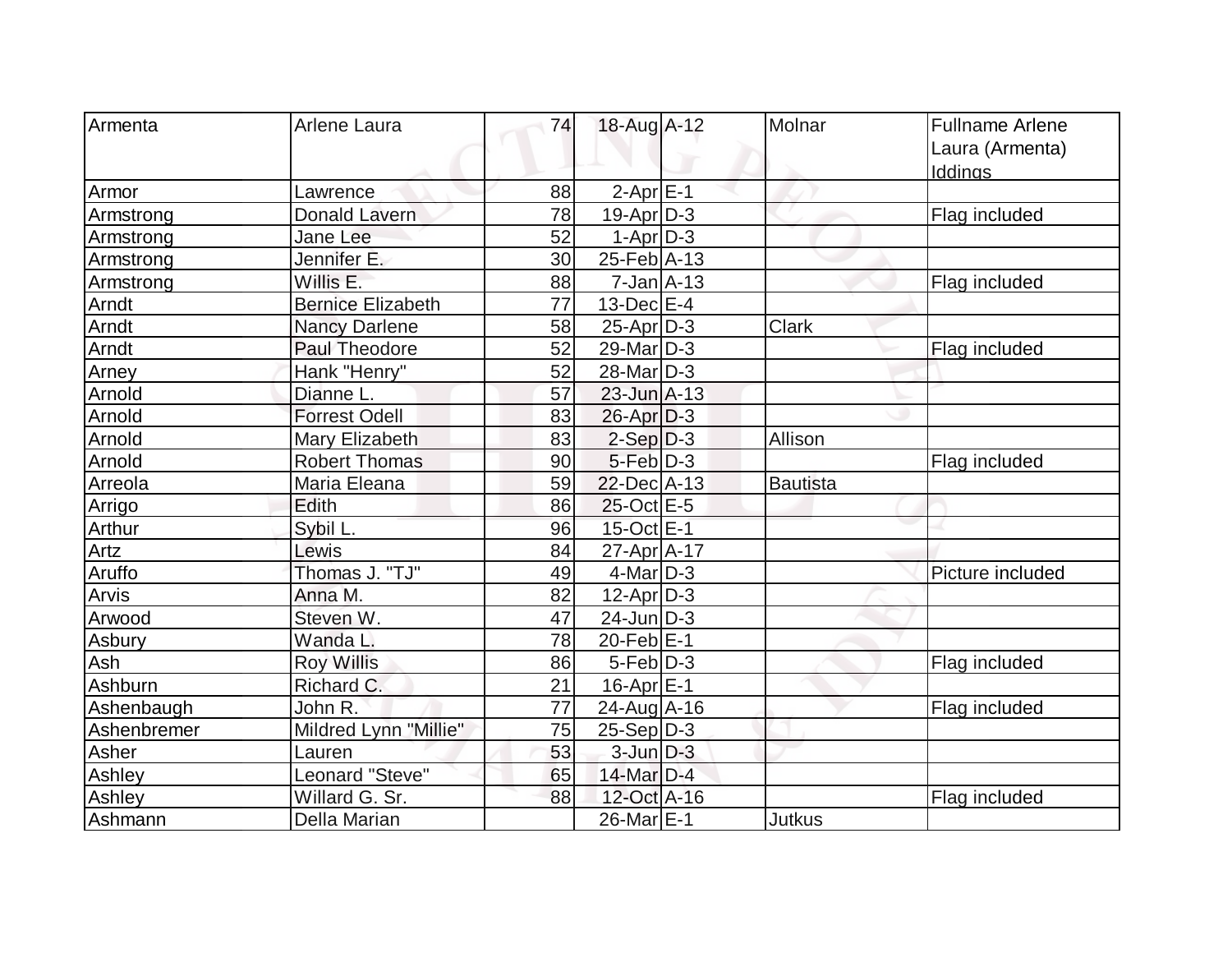| Astor               | Timothy A.              | 57              | $27-Sep$ E-7      |              |                  |
|---------------------|-------------------------|-----------------|-------------------|--------------|------------------|
| <b>Asztalos</b>     | James L.                | 64              | 20-Feb E-1        |              | Flag included    |
| Atelevich           | Rose "Honey"            | $\overline{71}$ | $23$ -Jan $E-1$   |              |                  |
| Athanson            | <b>Ellen Marie</b>      | 71              | $17$ -Jan $D-3$   |              | Picture included |
| <b>Atkins</b>       | Barbara C.              | 89              | $18$ -Jul $D-3$   |              |                  |
| Atteberry           | Harold E.               | 87              | $30$ -May D-3     |              |                  |
| Atwell              | Iva "Lucille"           | 92              | $15$ -Apr $ D-3 $ |              |                  |
| Auksel              | Ervin M. "Erv"          | 55              | $17-Feb$ A-16     |              |                  |
| Auld                | Donald B.               | 79              | $17$ -Feb $ A-16$ |              |                  |
| Austensen           | Matthew Allen "Big      | 30              | $28$ -Jan $A$ -12 |              |                  |
|                     | Asian"                  |                 |                   |              |                  |
| Austin              | Frank                   | 80              | $26$ -May $A$ -16 |              | Picture included |
| Austin              | Henry Arnold "Hank"     | 58              | $3$ -Oct $D-4$    |              |                  |
| Austin              | <b>Mary Alice "Miss</b> | 61              | $11-Auq$ A-14     | Reidelberger |                  |
|                     | Mary"                   |                 |                   |              |                  |
| Auten               | <b>Glenn Raymond</b>    | 67              | $25-Sep$ D-3      |              |                  |
| Avington            | Josephine B.            | 87              | $21$ -Jan $A$ -16 |              |                  |
| Awe                 | <b>Betty Jane</b>       | 83              | $19$ -Jan $D-3$   |              |                  |
| Ayala               | Felix                   | 65              | $1$ -Jul $D-3$    |              |                  |
| Ayers               | Edith J.                | 94              | $5-Sep$ $D-3$     |              |                  |
| <b>Aytes</b>        | <b>Billy Dean</b>       | 75              | $22$ -Jun $A-16$  |              |                  |
| Azbill              | <b>Atlas Phoenix</b>    | 13 days         | $24-Sep$ E-1      |              | Angel included   |
| Azzarello           | JoAnn                   | 81              | 29-Jun A-16       |              | Picture included |
| <b>Baba</b>         | <b>Jack Nicholas</b>    | 66              | $3$ -Jan $D-4$    |              | Picture included |
| <b>Babbitt</b>      | William R.              | 82              | $3-NovA-16$       |              |                  |
| <b>Babcock</b>      | Charles "Ray"           | 67              | 28-Jun D-3        |              |                  |
| <b>Babiak</b>       | Margaret P.             | 83              | $10$ -Nov $A$ -16 |              |                  |
| <b>Babiarz</b>      | Theresa                 | 80              | $13$ -Dec $E-4$   |              |                  |
| Babovic-Djuraskovic | Milosava                | 69              | $15$ -Apr $D-3$   |              | Serbian Orthodox |
|                     |                         |                 |                   |              | Cross included   |
| <b>Bach</b>         | Patricia "Patti"        | 56              | 30-Apr E-1        | Randall      |                  |
| Bachan              | John                    | 69              | 31-Aug A-16       |              |                  |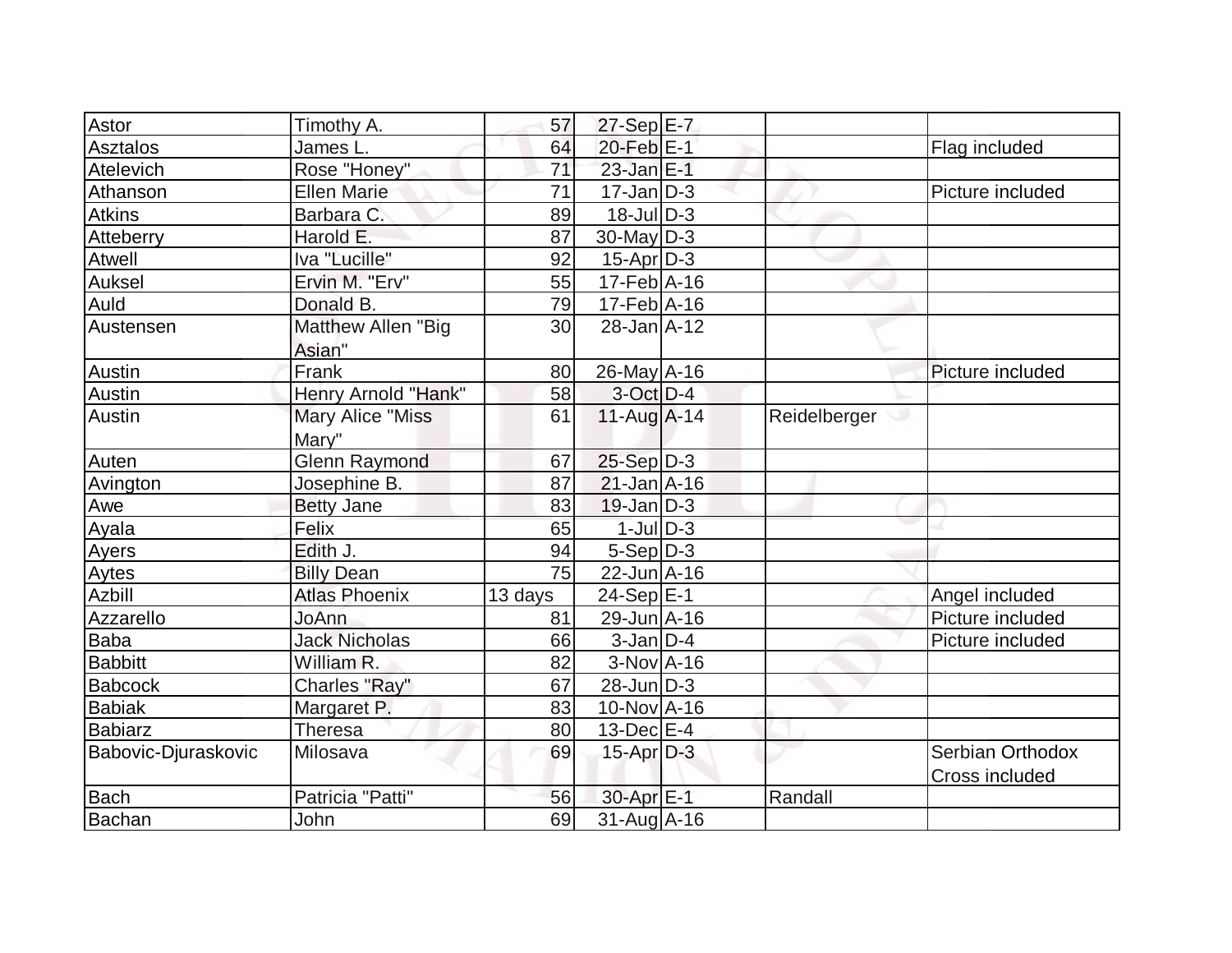| Bachman         | Max Louie              | 78              | $1-Mar$ D-5       |                   |                     |
|-----------------|------------------------|-----------------|-------------------|-------------------|---------------------|
| <b>Bachurek</b> | Rose T.                | 95              | $19$ -Aug $D-3$   | Vasilak           |                     |
| <b>Back</b>     | Eunice I.              | 89              | $23$ -Jan E-4     |                   | Full name Eunice I. |
|                 |                        |                 |                   |                   | <b>Back Weiler</b>  |
| <b>Back</b>     | Leamon D.              | 73              | $4$ -Dec $D-3$    |                   |                     |
| <b>Backs</b>    | Eunice M.              | 96              | $30$ -Jun $A-14$  |                   |                     |
| Bacon           | Catherine "Kay"        | 87              | $2$ -Nov $A$ -18  | <b>Bartoli</b>    |                     |
| Badalli         | Francis Sr. "Frank"    | 86              | 30-Mar A-16       |                   | Flag included       |
| Badger          | Maxine M.              | 75              | $8-Feb D-4$       |                   | Picture included    |
| <b>Badkey</b>   | Warren E. "Bud"        | 76              | $4$ -Nov $ C-3 $  |                   |                     |
| Badovinac       | Mary                   | 95              | $20 - Apr$ A-18   |                   |                     |
| <b>Baggs</b>    | Albert W.              | 80              | $17$ -May D-3     |                   |                     |
| Baginski        | Harry A. Sr.           | 75              | $2$ -Dec $ C-3 $  |                   | Flag included       |
| Baginski        | Leah                   | 73              | $19$ -Jan $D-3$   | <b>Buchstaber</b> |                     |
| Baginski        | Ted L. "Teddy Bear"    | 83              | 17-Nov A-16       |                   | Flag included       |
| <b>Bahun</b>    | Valentine Walter       | 88              | 27-Sep E-7        |                   | Flag and Picture    |
|                 | "Wally"                |                 |                   |                   | included            |
| <b>Baiko</b>    | Dolores A. "Dori"      | 75              | $21$ -Jun $D-3$   |                   |                     |
| <b>Bailey</b>   | Donabel                | 90              | 28-May E-1        |                   | Picture included    |
| <b>Bailey</b>   | John A.                | 89              | $1-Mar$ D-5       |                   | Flag and Picture    |
|                 |                        |                 |                   |                   | included            |
| <b>Bailey</b>   | Walter Louis Sr. "Bud" | 86              | $11$ -Mar $ D-3 $ |                   |                     |
|                 |                        |                 |                   |                   |                     |
| Bain            | Danny (Bajin)          | 63              | 22-Sep A-14       |                   | Flag included       |
| <b>Bainer</b>   | Irma K.                | 79              | $26$ -Jan D-5     |                   |                     |
| Bair            | Darlene Ann "Dar"      | 60              | $23$ -Mar $ A-15$ | Tokar             |                     |
| <b>Bajorek</b>  | Bernard F. "Bernie"    | 47              | $6$ -Dec $E-4$    |                   |                     |
| Bakajza         | Ernest J. "Buddy"      | 73              | $18$ -Mar $ D-3 $ |                   | Flag included       |
| <b>Baker</b>    | Ageline                | 74              | $31$ -Jul $D-3$   |                   |                     |
| <b>Baker</b>    | <b>Anne Marie</b>      | 66              | 25-Jun E-1        |                   |                     |
| <b>Baker</b>    | Ardyce Lea             | 76              | 25-May A-16       |                   |                     |
| <b>Baker</b>    | Beverly J.             | $\overline{77}$ | $11$ -JulD-3      | <b>Barnhart</b>   |                     |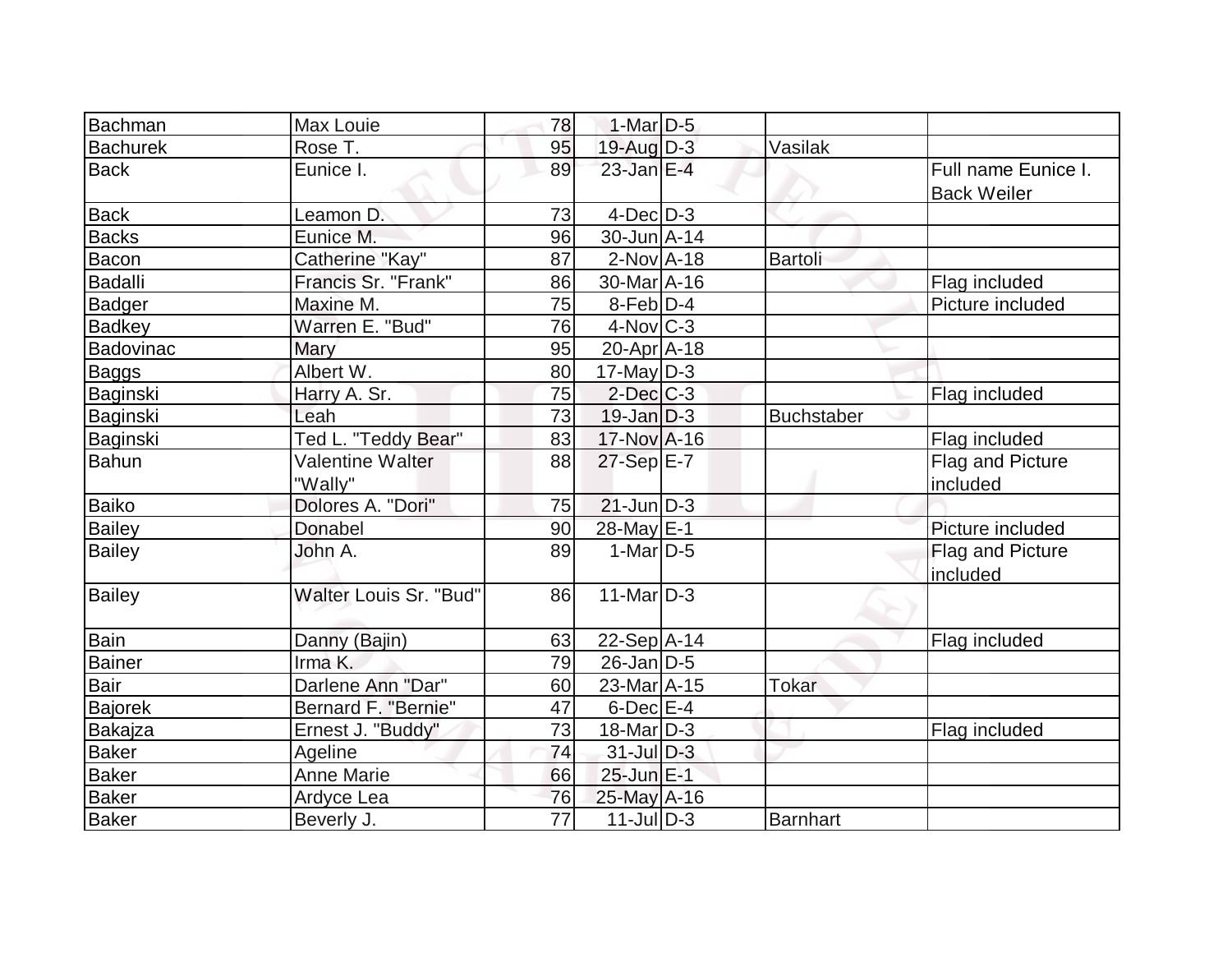| Baker             | Eugene M. "Gene"       | 82 | 25-Dec A-13       |            | Cross included                    |
|-------------------|------------------------|----|-------------------|------------|-----------------------------------|
| <b>Baker</b>      | Franklin G.            | 83 | 24-Oct D-3        |            |                                   |
| Baker             | George Ellis           | 60 | 13-Oct A-14       |            | Flag included                     |
| <b>Baker</b>      | James J.               | 84 | $10$ -Oct $ D-4 $ |            |                                   |
| <b>Baker</b>      | Marjorie A.            | 89 | 20-Aug $E-1$      |            |                                   |
| <b>Baker</b>      | Mary I.                | 85 | $18$ -Apr $D-3$   |            |                                   |
| <b>Baker</b>      | Patricia Marie         | 62 | $8$ -Dec $A$ -14  |            |                                   |
| Baker             | Robert M. "Bob"        | 81 | $8$ -Jun $A$ -16  |            | Flag included                     |
| Baker             | Roland F.              | 67 | $14$ -May E-1     |            | Praying hands<br>included         |
| Baker             | <b>Ruth Ann</b>        | 78 | $16$ -Mar $A$ -16 |            |                                   |
| <b>Baker</b>      | Yvonne                 | 69 | 27-Nov A-15       | Daniels    |                                   |
| Bakker            | Helen                  | 92 | 28-Jul A-12       | Hartog     |                                   |
| <b>Bakker</b>     | John A.                | 72 | $24$ -May D-3     |            |                                   |
| <b>Balazs</b>     | <b>Mary Anne</b>       | 81 | $9$ -Jun $A$ -16  |            |                                   |
| <b>Balcerak</b>   | Aloysius J.            | 77 | $2-Feb D-3$       |            | "Al" "Papa Balcerak"              |
| Balcerak          | Linda A.               | 61 | $13-Nov D-4$      | <b>Bly</b> |                                   |
| Baldazo           | Robert                 | 85 | 16-Nov A-17       |            |                                   |
| Baldazo           | Rogeli F. (Roy) "Papi" | 80 | $22$ -Jan D-3     |            | Picture included                  |
| <b>Balka</b>      | Ronald A.              |    | $20$ -Feb $E-1$   |            |                                   |
| Balka             | William Barney "Bill"  | 90 | $11$ -Jan $ D-3 $ |            | Flag and Purple Heart<br>included |
| Ball              | Anna W.                | 86 | $13$ -Jun $D-3$   |            | Picture included                  |
| Ball              | Nila J.                | 84 | $6$ -Oct $ A-14 $ |            |                                   |
| $\frac{5a}{Ball}$ | Robert H.              | 83 | $31$ -May $D-3$   |            | Flag included                     |
| Ball              | Roger A.               | 64 | $19$ -Jun $D-3$   |            | Flag included                     |
| <b>Balla</b>      | Dennis L.              |    | 16-Apr E-1        |            | Flag included                     |
| Ballard           | James T. Sr.           | 69 | $14$ -Oct $ C-3 $ |            | Cross included                    |
| Ballard           | James Ted Jr.          | 51 | $8$ -May $D-3$    |            | Picture included                  |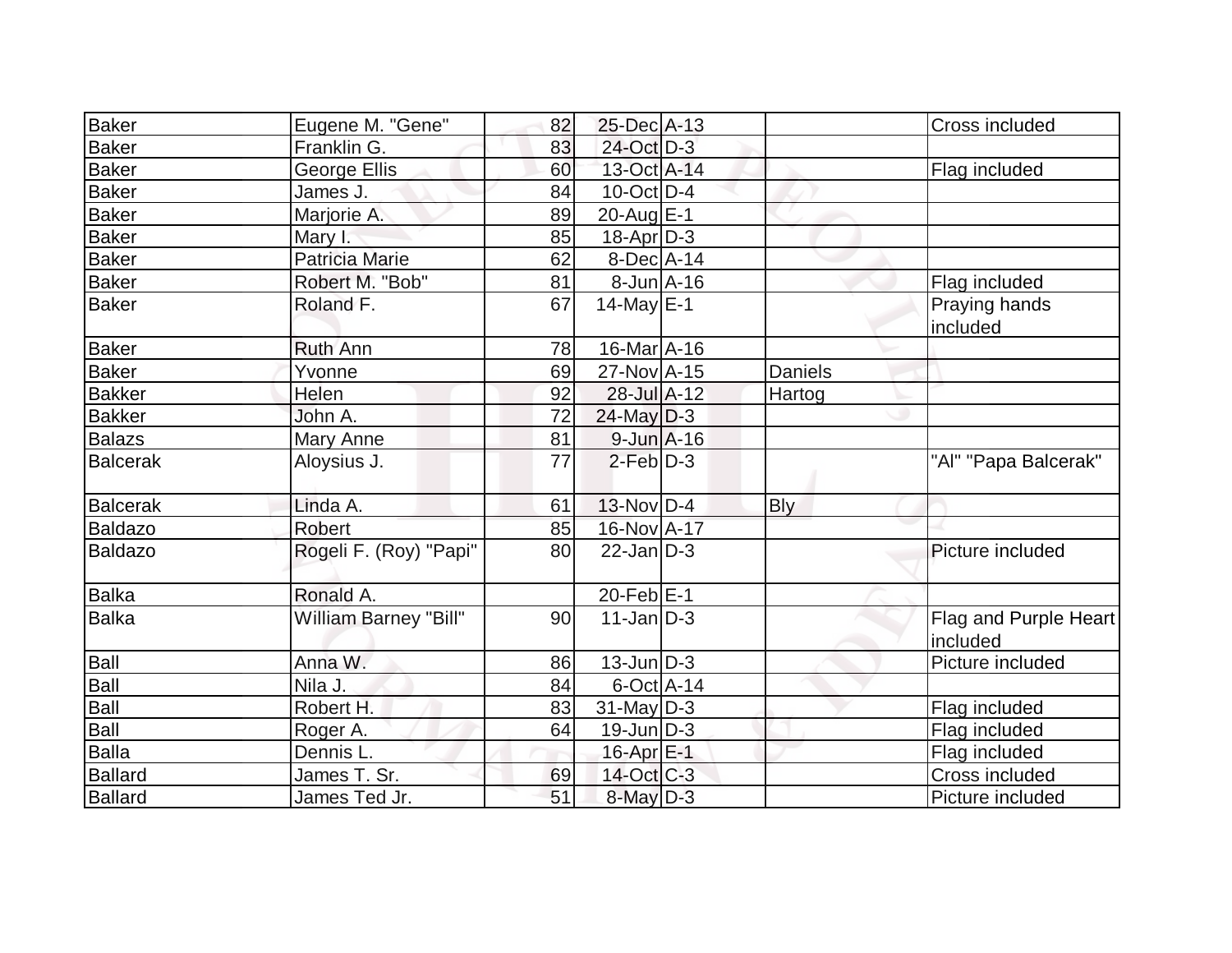| <b>Ballestero</b> | Raymond L.                  | 71 | $27$ -Jun $D-3$   |                | <b>Picture and Police</b>  |
|-------------------|-----------------------------|----|-------------------|----------------|----------------------------|
|                   | "Ray/Ramon"                 |    |                   |                | symbol included            |
| <b>Balling</b>    | Joseph A.                   | 73 | $9$ -Jan $E-1$    |                |                            |
| <b>Ballog</b>     | Frances D.                  | 84 | $6$ -Aug $E-1$    |                | Picture included           |
| <b>Ballog</b>     | <b>Michelle Marie</b>       | 39 | $29$ -Apr $D-3$   | <b>Malizzo</b> | Picture included           |
| <b>Balog</b>      | Mary K.                     | 87 | 13-May $D-3$      |                | Picture included           |
| Balogh            | Phyllis                     | 72 | $15$ -Oct $E-1$   |                |                            |
| Balon             | Elizabeth                   | 80 | $6$ -Mar $D-4$    | Sandor         |                            |
| <b>Balutis</b>    | Peggy Jane                  | 70 | $23$ -Jul $E-1$   | Morrison       |                            |
| <b>Banach</b>     | Stanley J. "Stash"          | 63 | $8 - Jun$ A-16    |                | <b>Knights of Columbus</b> |
|                   |                             |    |                   |                | emblem included            |
| <b>Banasiak</b>   | Deborah                     | 59 | $12$ -Aug $ D-3 $ | Bergstrom      |                            |
| Banaski           | <b>Albert Alfred</b>        | 95 | 7-Dec A-16        |                |                            |
| Banchy            | Ernest B.                   | 78 | $21-Sep$ A-16     |                |                            |
| Bancroft          | Marcia R.                   | 62 | $20$ -Aug $E-1$   | Lind           |                            |
| <b>Bancroft</b>   | Marcia R.                   | 62 | $9$ -Jul $E-1$    | Lind           |                            |
| <b>Banik</b>      | Donald M.                   | 70 | $20$ -Aug $E-1$   |                | Flag and Police            |
|                   |                             |    |                   |                | emblem included            |
| <b>Banik</b>      | Elizabeth T.                | 90 | 19-Apr D-3        | Chermak        |                            |
| <b>Banister</b>   | <b>Ruth Elizabeth</b>       | 83 | $27$ -Dec $E-3$   |                |                            |
| Banks             | <b>Barry Trent</b>          | 46 | $14$ -Jun $D-5$   |                |                            |
| <b>Banks</b>      | Larry B.                    | 67 | $25$ -Aug $A$ -12 |                | Flag included              |
| <b>Banks</b>      | Lucile                      | 88 | 28-Dec A-17       |                |                            |
| <b>Bannister</b>  | <b>Barry Edward "Eddie"</b> | 54 | $18-Sep D-4$      |                |                            |
|                   |                             |    |                   |                |                            |
| <b>Banvich</b>    | Josephine                   | 79 | $17$ -Feb $ A-16$ | Jachim         |                            |
| <b>Barabas</b>    | Irma                        | 93 | 26-May A-16       | Ganz           |                            |
| <b>Barajas</b>    | Eltsa O.                    | 42 | $26-Sep D-3$      | Anguiano       | Picture included           |
| Barancyk          | Zenka M.                    | 82 | $10$ -Apr $D-3$   | Peloza         |                            |
| Baranowski        | Lucille J.                  | 85 | $8-Oct \tE-1$     |                |                            |
| Baranowski        | Robert F.                   | 81 | $15$ -Jan $D-3$   |                | Flag included              |
| Barba             | Rosa                        | 64 | $17$ -Apr $D-3$   |                |                            |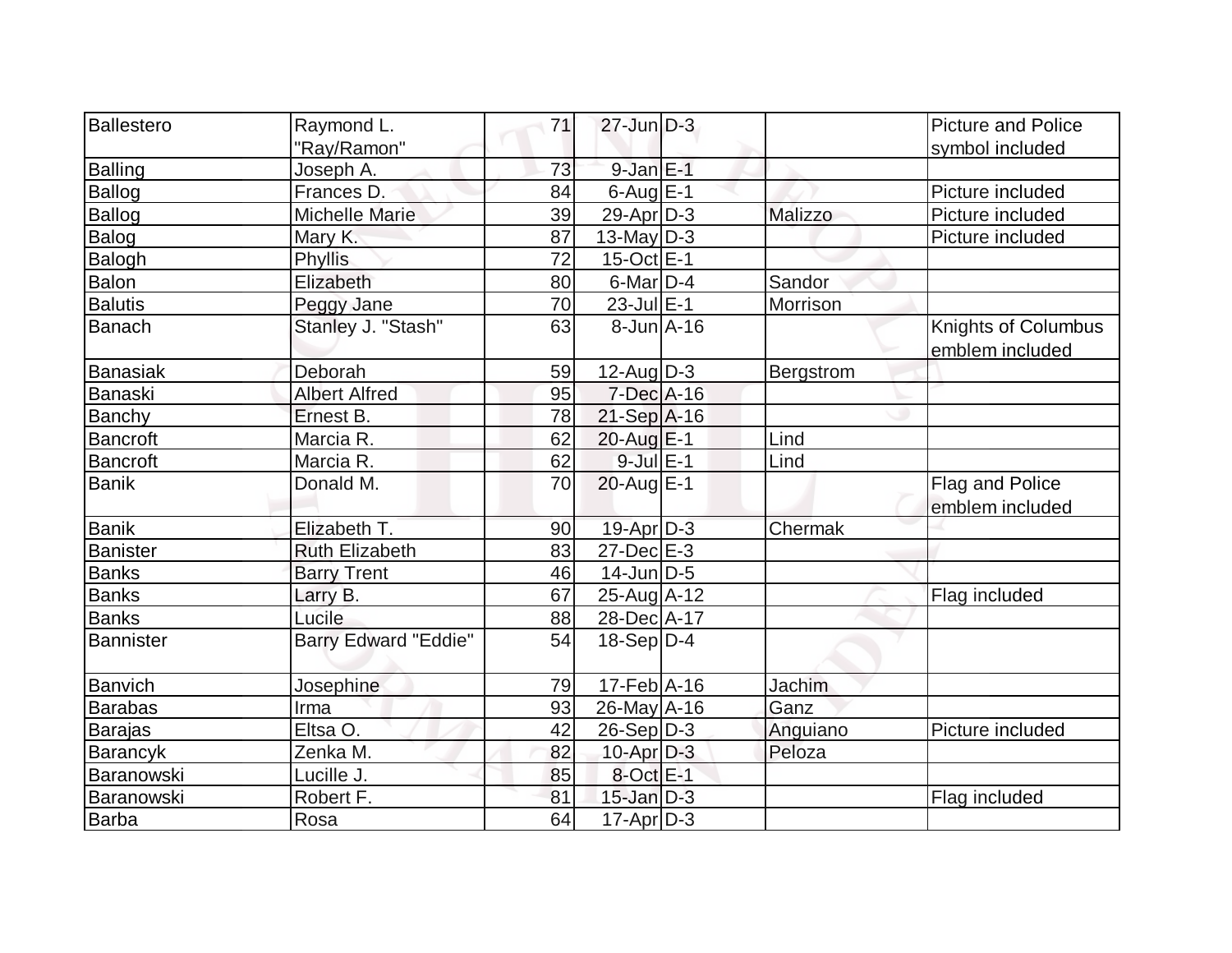| <b>Barcena</b>     | Patricia A.                  | 66 | $8$ -Jul $D-3$         | Stephenson    |                                      |
|--------------------|------------------------------|----|------------------------|---------------|--------------------------------------|
| <b>Barclay</b>     | Peter Jr.                    | 82 | 17-Dec D-6             |               |                                      |
| <b>Bardos</b>      | Alex                         | 95 | $1-Apr$ $D-3$          |               |                                      |
| <b>Bardos</b>      | Helen O.                     | 92 | $9$ -Jan $E-1$         |               |                                      |
| <b>Bardsley</b>    | <b>Judith Anne</b>           | 67 | $25$ -Mar $ D-3 $      |               |                                      |
| <b>Barkauskas</b>  | Michael J. "Mick"            | 46 | $9$ -Mar $A$ -16       |               |                                      |
| Barkow             | La Verne C.                  | 89 | $8$ -Feb $D-4$         | <b>Busack</b> |                                      |
| <b>Barmore</b>     | Ralph L.                     | 96 | 30-Mar A-16            |               |                                      |
| Barncord           | <b>Barney Rolla</b>          | 72 | $31$ -Jul $ D-3 $      |               |                                      |
| Barnes             | Amelia F.                    | 91 | $3$ -Jan $D-3$         | Carlomango    |                                      |
| <b>Barnes</b>      | Armeta L.                    | 84 | $10$ -Oct $ D-4 $      | Jones         | Picture included                     |
| <b>Barnes</b>      | Everett R.                   | 71 | $17$ -Jun $ D-3 $      |               | Flag and Masonic<br>emblem included  |
| <b>Barnes</b>      | Frank Sr.                    | 57 | 5-Nov E-1              |               |                                      |
| Barnes             | James A. "Jim"               | 83 | $6$ -Jan $A$ -16       |               | Flag included                        |
| <b>Barnes</b>      | William H. "Bill"            | 90 | $2$ -Jul $E-1$         |               | Flag included                        |
| <b>Barnes</b>      | William Jacob "Billy"        | 19 | 29-Sep A-16            |               |                                      |
| Barney             | Maxine B. "Maxie"            | 68 | $14-Feb D-3$           |               |                                      |
| Baron              | Loretta "Laurie"             | 81 | $23$ -Apr $E-1$        | <b>Skurka</b> |                                      |
| Barron             | Mark Jones                   | 53 | $23$ -Feb $ D-3 $      |               |                                      |
| Barry              | <b>Joseph Albert Patrick</b> | 76 | $1-Jan D-3$            |               | Picture included                     |
| Bartelmey          | Amy A.                       | 25 | 1-May $D-4$            |               |                                      |
| <b>Bartkiewicz</b> | Timothy A.                   | 47 | $19-Nov D-5$           |               |                                      |
| <b>Bartlett</b>    | Evelyn L.                    |    | 76 Februrar D-3<br>y26 |               |                                      |
| Bartman            | <b>Margaret Lorraine</b>     | 72 | $15$ -May D-3          |               |                                      |
| Bartolomei         | Jeanette "Dolly"             | 79 | $9-Apr$ E-1            |               |                                      |
| Barton             | Loretta M.                   | 89 | 26-Mar E-1             |               |                                      |
| <b>Bartoszek</b>   | Steve E. Jr.                 | 60 | 26-Mar <sub>E-1</sub>  |               | Flag included                        |
| <b>Basala</b>      | June Ellen                   | 91 | $3$ -Jan $D-3$         | Moritz        | Full name June Ellen<br>Susko Basala |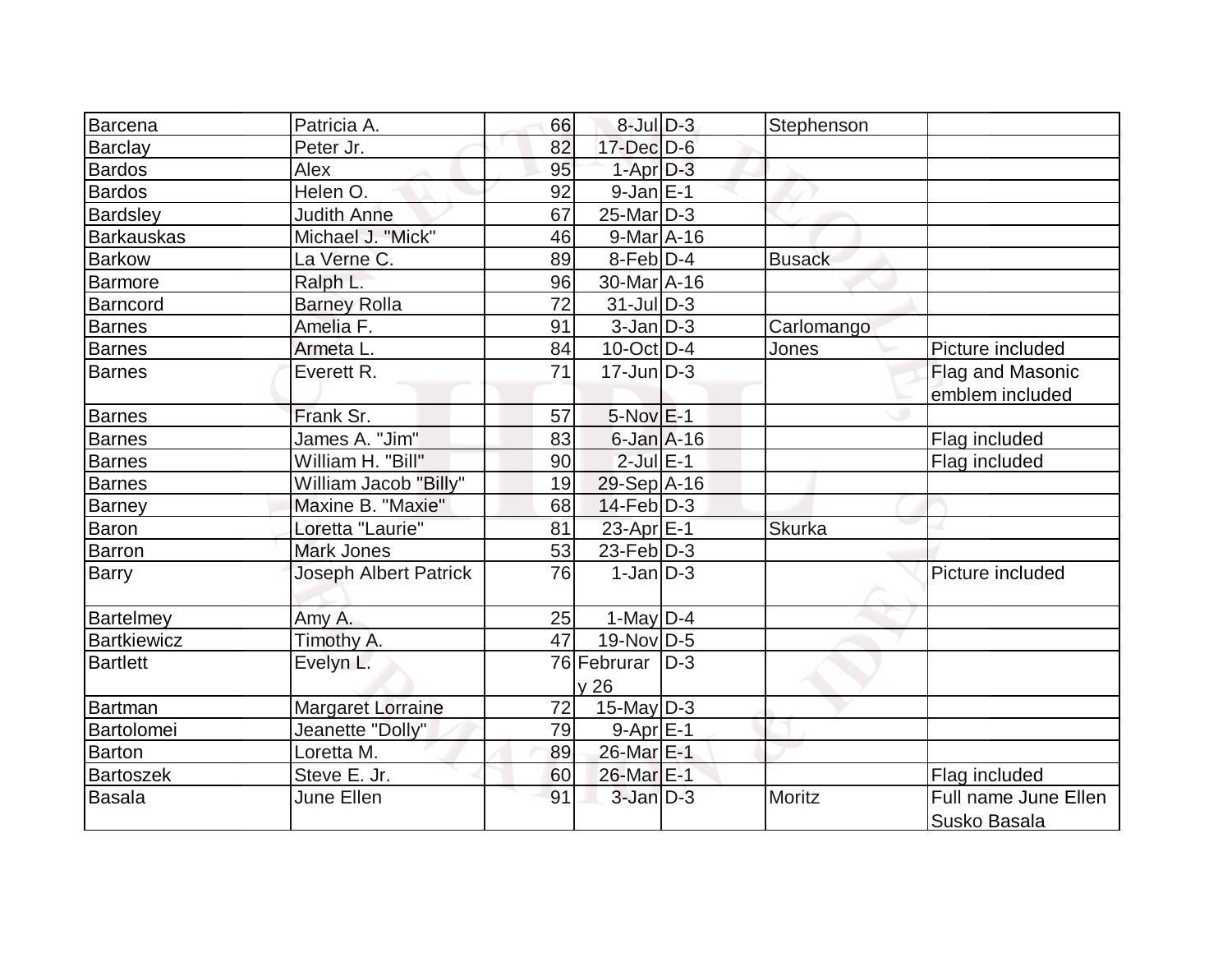| Basanda         | Elizabeth L. "Betty" | 84 | $29$ -May $D-3$           | Fischer    |                                       |
|-----------------|----------------------|----|---------------------------|------------|---------------------------------------|
| <b>Basham</b>   | Robert               | 61 | $14$ -Jan $A$ -14         |            |                                       |
| <b>Basiak</b>   | Marguerite A.        | 86 | 29-Apr D-3                |            |                                       |
|                 | "Margie"             |    |                           |            |                                       |
| <b>Basiorka</b> | James M.             | 69 | $18-Oct \tE-4$            |            | Picture included                      |
| <b>Bass</b>     | Carleton             | 53 | $18-Nov$ C-3              |            |                                       |
| <b>Bass</b>     | Lorraine             | 52 | $8$ -Jan $D-3$            |            | Full name Lorraine<br>Cloose-Bass     |
| <b>Basso</b>    | Della K.             | 92 | $13$ -May D-3             |            |                                       |
| Bateman         | Wayne                | 81 | $26$ -Apr $D-3$           |            | Flag included                         |
| <b>Bates</b>    | Idelle               | 90 | 13-Aug E-1                |            |                                       |
| <b>Batey</b>    | Clarence "Bud"       | 80 | $30 - Jan \, \vert E - 1$ |            | Flag included                         |
| <b>Batur</b>    | <b>Nicholas</b>      | 78 | $19$ -Jan $D-3$           |            | Flag included                         |
| <b>Bauer</b>    | Johanna Rae          | 43 | $1-Feb$ $D-3$             |            |                                       |
| <b>Bauer</b>    | Marjorie M.          | 93 | $17 -$ Jul $D-3$          |            |                                       |
| <b>Baugh</b>    | Stephen J.           | 62 | $3$ -Dec $D-5$            |            |                                       |
| Baughman        | Thomas J. "Boomer"   | 72 | $12$ -Nov $ D-5 $         |            | Police emblem<br>included             |
| <b>Bauser</b>   | Vernel "Butch"       | 64 | 12-Oct A-16               |            |                                       |
| <b>Baxter</b>   | <b>Aaron Earl</b>    | 89 | $17 - Apr$ $D-3$          |            | Flag included                         |
| <b>Baxter</b>   | Edmund "Ed"          | 83 | $20 - Apr$ A-16           |            | Flag included                         |
| <b>Baxter</b>   | <b>Edmund "Ed"</b>   | 83 | $13$ -Apr $ A-16$         |            | Flag inculded                         |
| <b>Baxter</b>   | Thomas E.            | 69 | $9$ -Oct $D$ -4           |            |                                       |
| <b>Bayer</b>    | Darlene M.           | 53 | $16$ -Dec $ C-3 $         |            |                                       |
| Beam            | <b>Charles</b>       | 55 | $27$ -Feb $ E-1 $         |            |                                       |
| <b>Beam</b>     | Willard L.           | 78 | 30-Apr <sub>E-1</sub>     |            | Flag included                         |
| Bean            | Marie                | 90 | $4$ -Oct $E - 7$          | Martin     | Full name Marie Van<br>Slyke-Bean     |
| Bean            | Willie Herman        | 74 | $4$ -Apr $D-3$            |            | Flag included                         |
| <b>Beard</b>    | Dolores S. "Dee"     | 81 | 15-Jun A-14               |            |                                       |
| Beasey          | <b>Myrtle</b>        | 84 | $8$ -Jul $D-3$            | Wiltermood | Full name Myrtle<br>Seitzinger Beasey |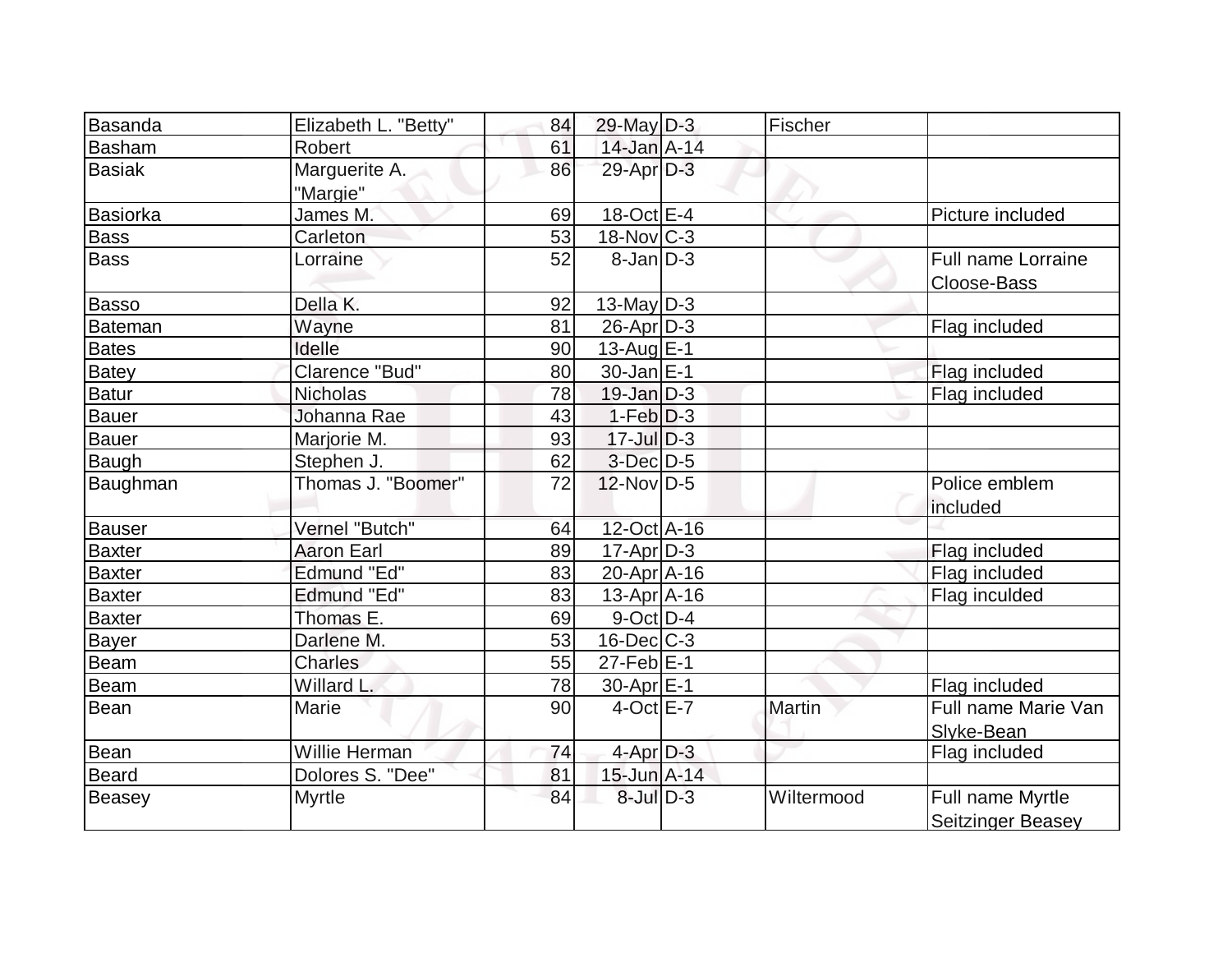| Beata           | <b>Marion</b>   | 79 | 9-Jun A-16                   | Host         |                          |
|-----------------|-----------------|----|------------------------------|--------------|--------------------------|
| <b>Beatty</b>   | Vera A.         | 91 | 26-Jan D-5                   |              |                          |
| Beaudoin        | Mary O.         | 89 | $9$ -May $D-3$               |              | Mary O. (Hubbard)        |
|                 |                 |    |                              |              | Beaudoin                 |
| <b>Bebenek</b>  | Walter T.       | 89 | $15-Sep$ A-16                |              |                          |
| <b>Becerra</b>  | Regina          | 43 | $11$ -Jan $ D-3 $            |              |                          |
| <b>Beck</b>     | <b>Beverly</b>  | 80 | $16$ -Feb $D-3$              |              |                          |
| Beck            | Pauline I.      | 89 | $26$ -JulD-3                 | Blasko       |                          |
| <b>Becker</b>   | Elizabeth T.    | 80 | $9$ -Jul $E-1$               |              |                          |
| <b>Becker</b>   | Maxine A.       | 83 | 20-Jul A-16                  |              |                          |
| <b>Becker</b>   | Raymond A.      | 89 | $7 - Aug   D-3$              |              | Flag included            |
| <b>Becker</b>   | Robert L.       | 72 | 14-May E-1                   |              |                          |
| <b>Becker</b>   | Roger K.        | 65 | $6$ -Jan $A$ -16             |              |                          |
| <b>Becker</b>   | William J. Jr.  | 83 | $21$ -Jun $D-3$              |              | Flag included            |
| <b>Beckt</b>    | Shirley         | 69 | $6$ -Apr $A$ -16             |              | Shirley Cunningham-      |
|                 |                 |    |                              |              | <b>Beckt /Picture</b>    |
| Becze           | Nancy Rae       | 79 | $13$ -May D-3                | Conley       |                          |
| Beda            | Peter P.        | 93 | $8$ -Jul $D-4$               |              | Abraham Lincoln 4th      |
|                 |                 |    |                              |              | Degree, Flag & K of C    |
|                 |                 |    |                              |              | emblem                   |
| Bednar          | Floyd E.        | 77 | $2$ -Jun $A-12$              |              |                          |
| <b>Bednarz</b>  | Elizabeth       | 79 | $5 - Jan$ $D-3$              | Smith        |                          |
| <b>Bednarz</b>  | Florence        | 91 | 11-Oct $E-4$                 |              |                          |
| <b>Bednasz</b>  | Zita E.         | 79 | $22$ -Apr $D-3$              | Rudden       | <b>Cross and Picture</b> |
|                 |                 |    |                              |              | included                 |
| <b>Beecher</b>  | Eleanore        | 94 | $19-Nov D-5$                 | <b>McKay</b> |                          |
| <b>Beehler</b>  | Dale A. "Bubba" | 47 | $30$ -Aug $D-3$              |              |                          |
| <b>Beeler</b>   | Teddie A.       | 81 | $18$ -Mar $ D-3 $            |              |                          |
| Beemsterboer    | Michele Ann     | 58 | 18-Dec D-3                   | Sader        |                          |
| Beeson          | Glen C.         | 86 | $19$ -Jan $D-3$              |              | Flag included            |
| <b>Beilfuss</b> | Billie F.       | 85 | $11$ -Nov $ C-3 $            |              | Picture included         |
| <b>Beisler</b>  | Martha          | 93 | $13$ -Jul $\overline{A}$ -16 | Adaska       |                          |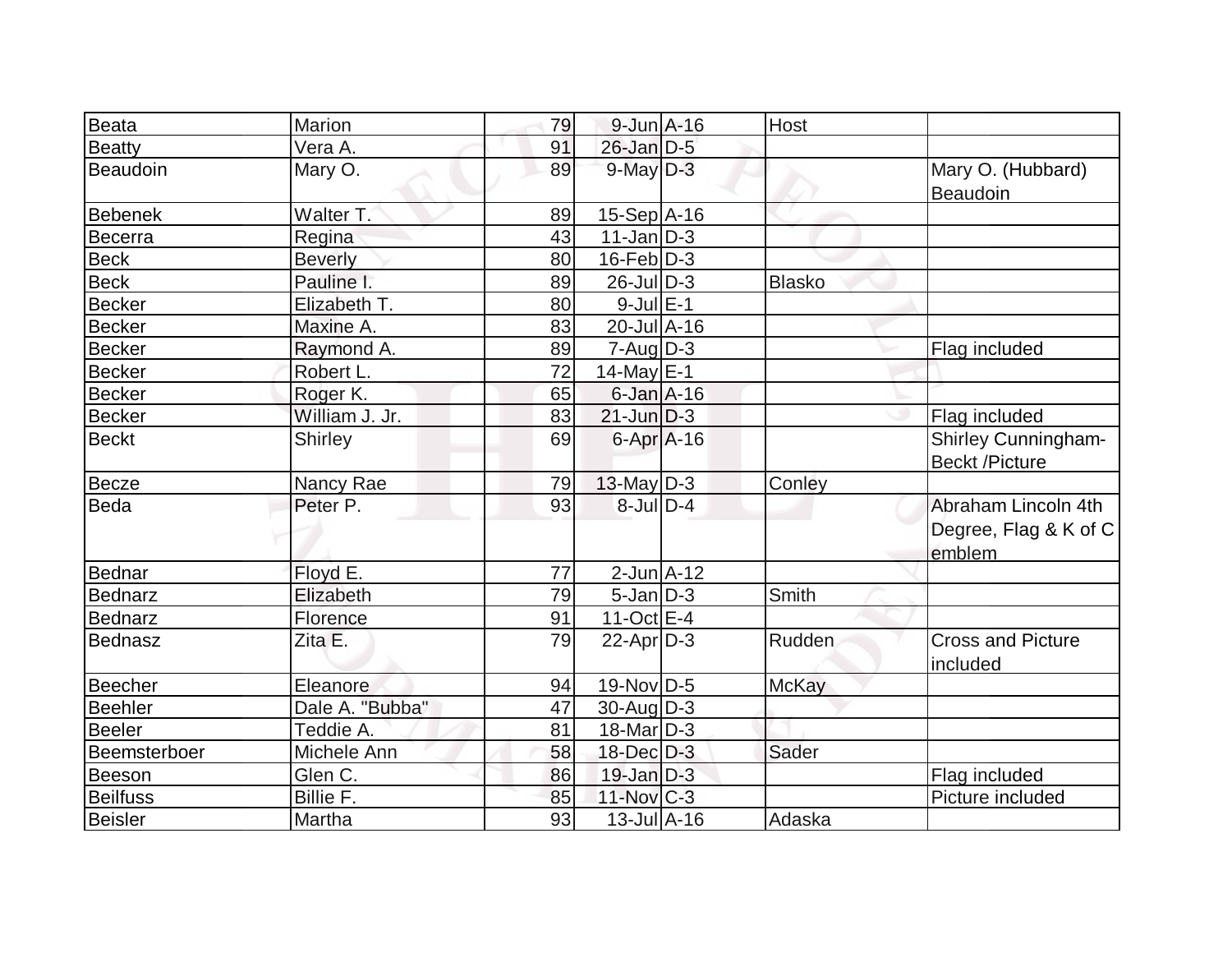|                         | Leone                   | 81 | 12-May A-16           |                 |                                   |
|-------------------------|-------------------------|----|-----------------------|-----------------|-----------------------------------|
| Beiswanger              | Roy R. "Salty"          | 79 | 25-May A-16           |                 |                                   |
| Belford<br><b>Belic</b> | Anna                    | 92 | $7$ -Mar $D-3$        | Vukovich        |                                   |
|                         |                         |    |                       |                 |                                   |
| Belko                   | Jason William           | 23 | $14$ -Jan $A$ -14     |                 |                                   |
| Bell                    | Clarke                  | 98 | $2$ -Feb $D-3$        |                 | Flag included                     |
| Bell                    | Helen P.                | 85 | $4$ -Apr $D-3$        |                 |                                   |
| Bell                    | Joan M.                 | 80 | $16$ -Aug $D-5$       |                 |                                   |
| Bell                    | Mary                    | 95 | $23$ -Jun $A-13$      | Kiefor          |                                   |
| Bellovary               | Alex G.                 | 83 | $2$ -Oct $D-4$        |                 | Flag included                     |
| <b>Belstra</b>          | Albert K. "Bud"         | 87 | $30$ -Apr $E-1$       |                 | Flag and Picture<br>included      |
| Belstra                 | <b>Florence Maria</b>   | 86 | 29-May $D-3$          |                 | Picture included                  |
| <b>Belt</b>             | James B.                | 80 | $4$ -Dec $D-3$        |                 |                                   |
| Bemisderfer             | Lillian                 | 83 | 29-Jun A-16           | Noworyta        |                                   |
| Benac                   | Matt G.                 | 82 | $26$ -Jan $D-5$       |                 |                                   |
|                         |                         |    | 13-Jan A-16           |                 | Flag included<br>Picture included |
| Benain                  | <b>Michael David II</b> | 18 | $18$ -Jun $E-1$       |                 |                                   |
| Benco                   | Mary<br>Helen           | 97 |                       |                 |                                   |
| Bencze                  |                         | 81 | 10-Dec D-5            |                 |                                   |
| Bender                  | David W.                | 52 | $18$ -Apr $D-3$       |                 |                                   |
| <b>Benedict</b>         | William John            | 83 | $15$ -Jul $D-3$       |                 | Flag included                     |
| Beniac                  | Raymond F.              | 72 | 29-Jun A-16           |                 | Flag included                     |
| Benirschke              | <b>Bruno</b>            | 71 | $25$ -May A-16        |                 |                                   |
| Benjamin                | Raymond E.              |    | $26$ -Jul $D-3$       |                 | Flag included                     |
| Benka                   | Doris J.                | 73 | $27$ -Aug E-1         |                 |                                   |
| Benko                   | Rosalie Janas           | 81 | 30-May $D-4$          | Hamilton        |                                   |
| Bennett                 | <b>Betty Jane</b>       | 82 | 16-Apr <sub>E-1</sub> | <b>Jennings</b> |                                   |
| <b>Bennett</b>          | Elizabeth               | 82 | $27$ -Feb $ E-1 $     |                 |                                   |
| Bennett                 | Rex E.                  | 77 | $6$ -Jun $D-3$        |                 | Masonic emblem<br>included        |
| Benson                  | Walter F.               | 78 | $15$ -Jan $D-3$       |                 |                                   |
| Bentley                 | Bette M.                | 83 | 29-Dec A-13           |                 |                                   |
| Beres                   | Peter                   | 90 | $12$ -Apr $D-3$       |                 |                                   |
|                         |                         |    |                       |                 |                                   |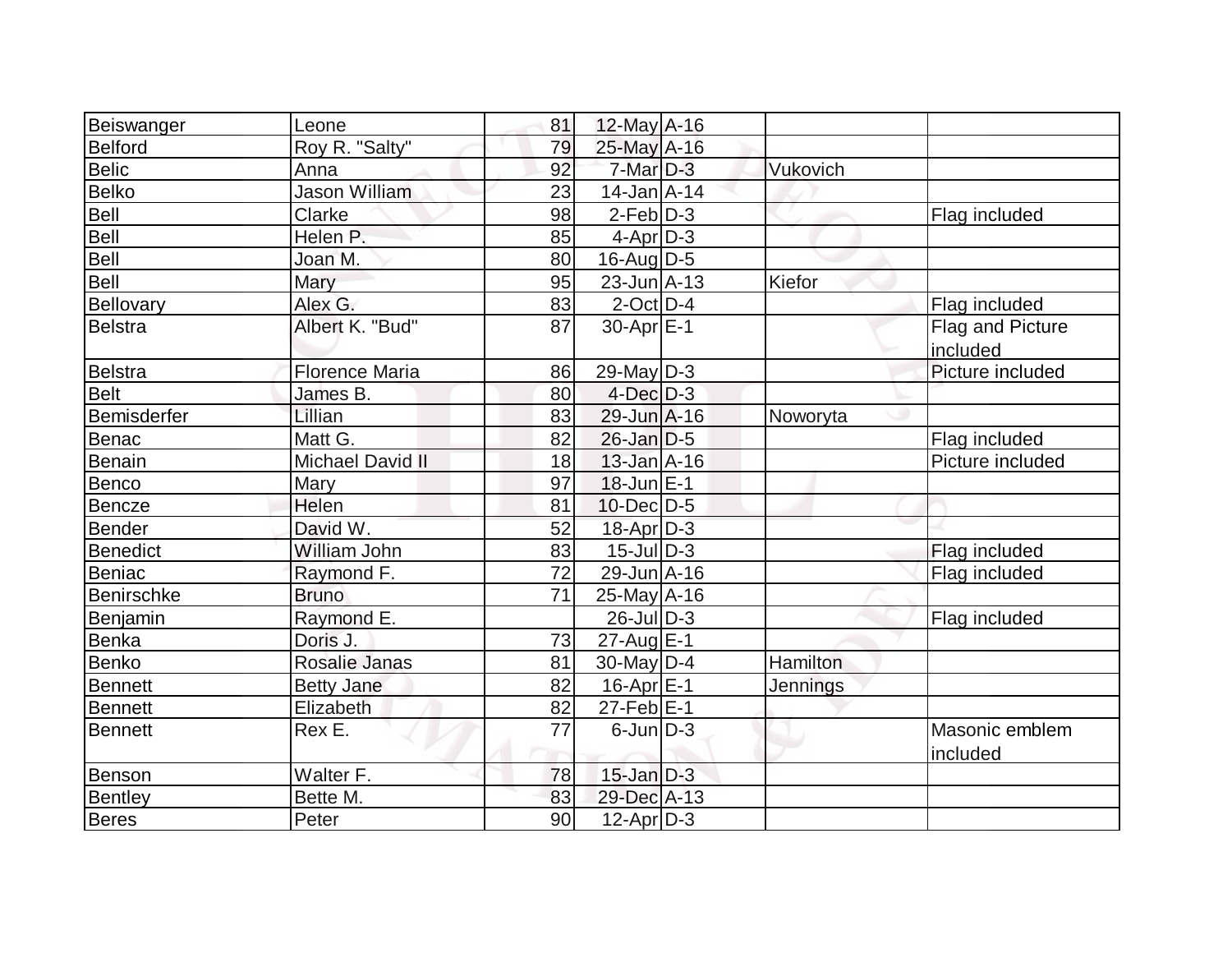| Beresford        | Karen                    | 67 | 23-Jan E-1        |              |                           |
|------------------|--------------------------|----|-------------------|--------------|---------------------------|
| Berg             | Laura M.                 | 97 | 7-Nov D-4         | Remfry       |                           |
| Bergandi         | Frank "Nato"             | 84 | 18-Jun E-1        |              | Flag included             |
| Berger           | Francine G.              | 62 | $4$ -Dec $D-3$    |              | <b>Full name Francine</b> |
|                  |                          |    |                   |              | G. Rivera-Berger          |
| Berglund         | Marianna Elsie           | 73 | $25$ -Nov $ C-4 $ |              |                           |
| <b>Bergstrom</b> | Robert A.                | 91 | $4$ -Nov $ C-3 $  |              | Flag included             |
| <b>Berk</b>      | Lee "Tiny"               | 84 | $14$ -Feb $D-3$   |              |                           |
| Berkowicz        | Mary C.                  | 85 | 23-Mar A-15       | <b>Bolda</b> |                           |
| <b>Berkowitz</b> | Fredelle                 | 90 | $17-Sep$ $E-1$    |              | Star of David included    |
| Bernal           | Julio O.                 | 80 | $5$ -JulD-4       |              | Praying hands             |
|                  |                          |    |                   |              | included                  |
| Bernard          | Francis Beranard Jr.     | 80 | $2$ -Jun $A-12$   |              |                           |
|                  | "Frank"                  |    |                   |              |                           |
| <b>Bernat</b>    | Joseph                   | 82 | 15-Oct E-1        |              | Flag included             |
| Bernat           | Peter Josef "Grampy"     | 55 | 20-Oct A-14       |              | Flag included             |
| <b>Bernhardt</b> | Rose D.                  | 86 | $31$ -Jan $D-3$   |              |                           |
| Berry            | Beverly J.               | 80 | 6-Oct A-14        |              | Full name Beverly J.      |
|                  |                          |    |                   |              | (Bowman) Berry            |
| Berry            | Dorothy                  | 84 | $18$ -Nov $C-3$   |              |                           |
| Berry            | <b>Jack</b>              | 57 | $8$ -Jan $D-3$    |              |                           |
| <b>Berta</b>     | Karl G.                  | 79 | 23-Mar A-15       |              |                           |
| Bertig           | Louise M.                | 85 | 29-Mar D-3        |              |                           |
| Berumen          | Juana                    | 79 | $4$ -Jun $E-1$    | Dominguez    |                           |
| <b>Beshears</b>  | <b>James Luther</b>      | 77 | 24-Nov A-12       |              | Flag included             |
| <b>Bessler</b>   | Dorothy C.               | 95 | $1-Feb D-4$       |              | Full name Dorothy C.      |
|                  |                          |    |                   |              | <b>Mitchell Bessler</b>   |
| <b>Bestler</b>   | <b>Dolores Elizabeth</b> | 85 | $4$ -Mar $D-3$    | Moser        |                           |
| <b>Betkowski</b> | Frank "Don"              | 74 | 15-Nov E-3        |              | Flag and Picture          |
|                  |                          |    |                   |              | included                  |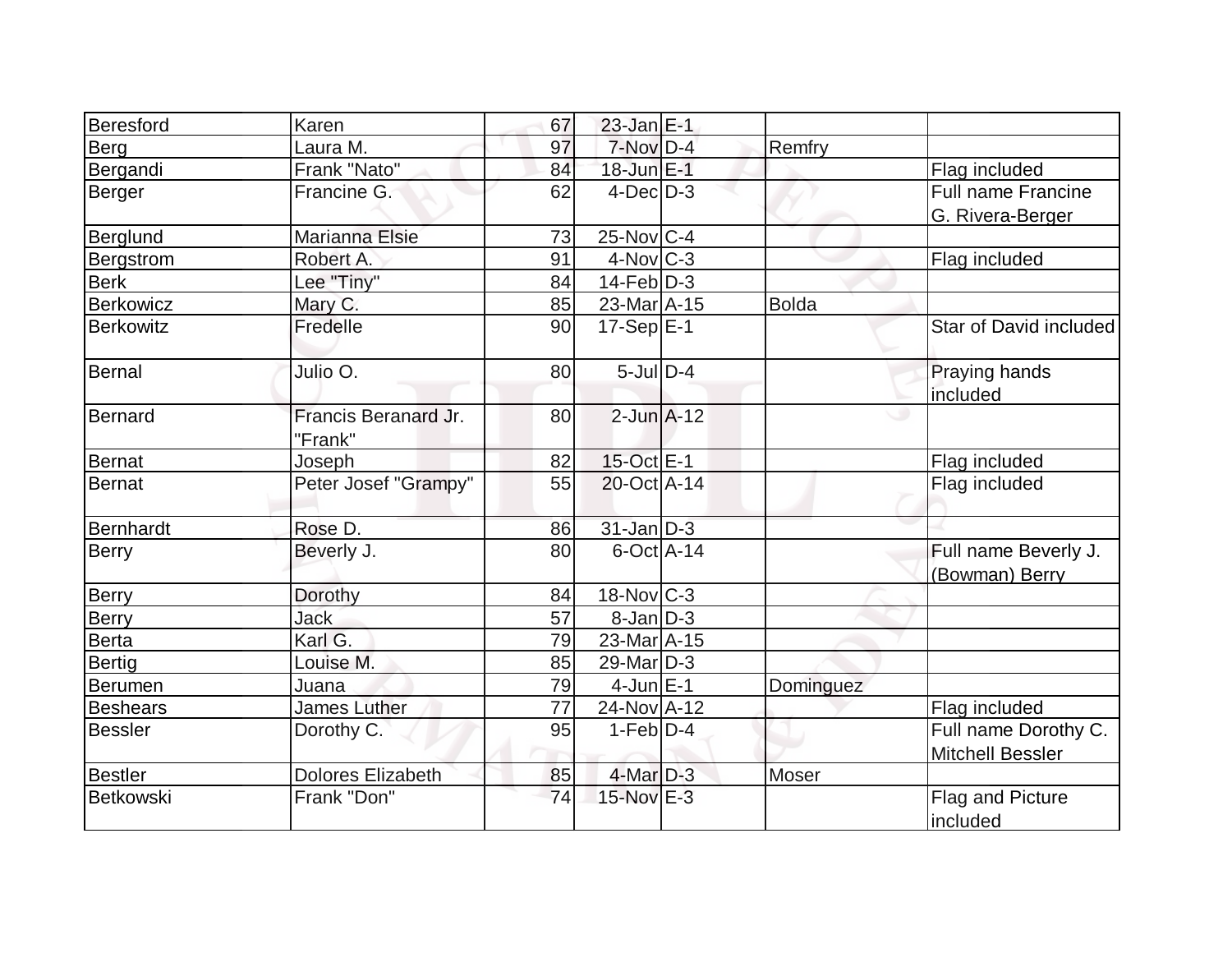| Bettinardi         | Angeline P.             | 76 | 18-Feb A-13       | Pizzato  |                                                 |
|--------------------|-------------------------|----|-------------------|----------|-------------------------------------------------|
| <b>Bettinardi</b>  | Gilbert                 | 77 | 17-Sep E-1        |          |                                                 |
| <b>Betts</b>       | <b>Mattie</b>           | 90 | 18-Apr D-3        | Upshaw   |                                                 |
| <b>Betustak</b>    | Marilyn J.              | 72 | $31$ -May $ D-3 $ | Ford     |                                                 |
| <b>Beyler</b>      | John D.                 | 70 | 13-Oct A-14       |          |                                                 |
| Biagi              | Harry J.                | 88 | $8$ -Dec $A$ -14  |          | Flag included                                   |
| Biancardi          | Stefaniana              | 89 | $14$ -Oct $ C-3 $ |          |                                                 |
| <b>Bianchi</b>     | James Sr.               | 88 | $4-Sep$ D-3       |          | Flag and Picture<br>included                    |
| Bianco             | Ronald                  | 42 | $9$ -Jun $A$ -17  |          | Picture included                                |
| <b>Bickel</b>      | Arlene J.               | 80 | $6$ -Mar D-4      |          |                                                 |
| <b>Bickel</b>      | Charlotte E.            | 85 | $8$ -Mar $D-5$    |          |                                                 |
| <b>Biddings</b>    | Elizabeth M.            | 83 | $13-Nov D-4$      |          |                                                 |
| <b>Biederstadt</b> | Verna D.                | 89 | $25-Sep D-3$      |          |                                                 |
| <b>Bieker</b>      | Elmer                   | 92 | $4-Sep$ $D-3$     |          |                                                 |
| <b>Bieker</b>      | Francis W.              | 89 | $23$ -Jan $E-2$   |          | Flag and Picture<br>included                    |
| <b>Bielak</b>      | Louise M.               | 90 | 19-May $A-14$     | Nawrocki |                                                 |
| <b>Bielat</b>      | Eleanor M.              | 83 | $22$ -May $D-3$   |          |                                                 |
| Biernacki          | Leslie J. "Les"         | 55 | 30-Jul E-1        |          |                                                 |
| Biernacki          | Mary T.                 | 76 | $16-Sep C-3$      |          |                                                 |
| <b>Biesen</b>      | Jean Marie              | 69 | $29$ -Jul $D$ -5  | Miller   | Picture included                                |
| <b>Biggs</b>       | Larry                   | 60 | $27$ -Mar $ D-3 $ |          | Picture included                                |
| <b>Biggs</b>       | <b>Russell Harrison</b> | 84 | $4-Sep D-3$       |          |                                                 |
| <b>Bigush</b>      | Loretta                 | 85 | $26$ -Apr $D-3$   | Relinski | <b>Full name Loretta</b><br><b>Spear Bigush</b> |
| <b>Bikoff</b>      | Helen H.                | 90 | $15$ -Feb $D-3$   |          | <b>Cross and Picture</b><br>included            |
| <b>Bilderback</b>  | Rosa Mae                | 74 | 30-Oct D-4        |          |                                                 |
| <b>Billerbeck</b>  | Martha E.               | 83 | $5$ -Jan $D-3$    |          |                                                 |
| <b>Bilyeu</b>      | Alan                    | 62 | $27$ -Jun $D-3$   |          |                                                 |
| <b>Binder</b>      | Eugene B. "Gene"        | 73 | $5-Apr$ D-3       |          | Flag included                                   |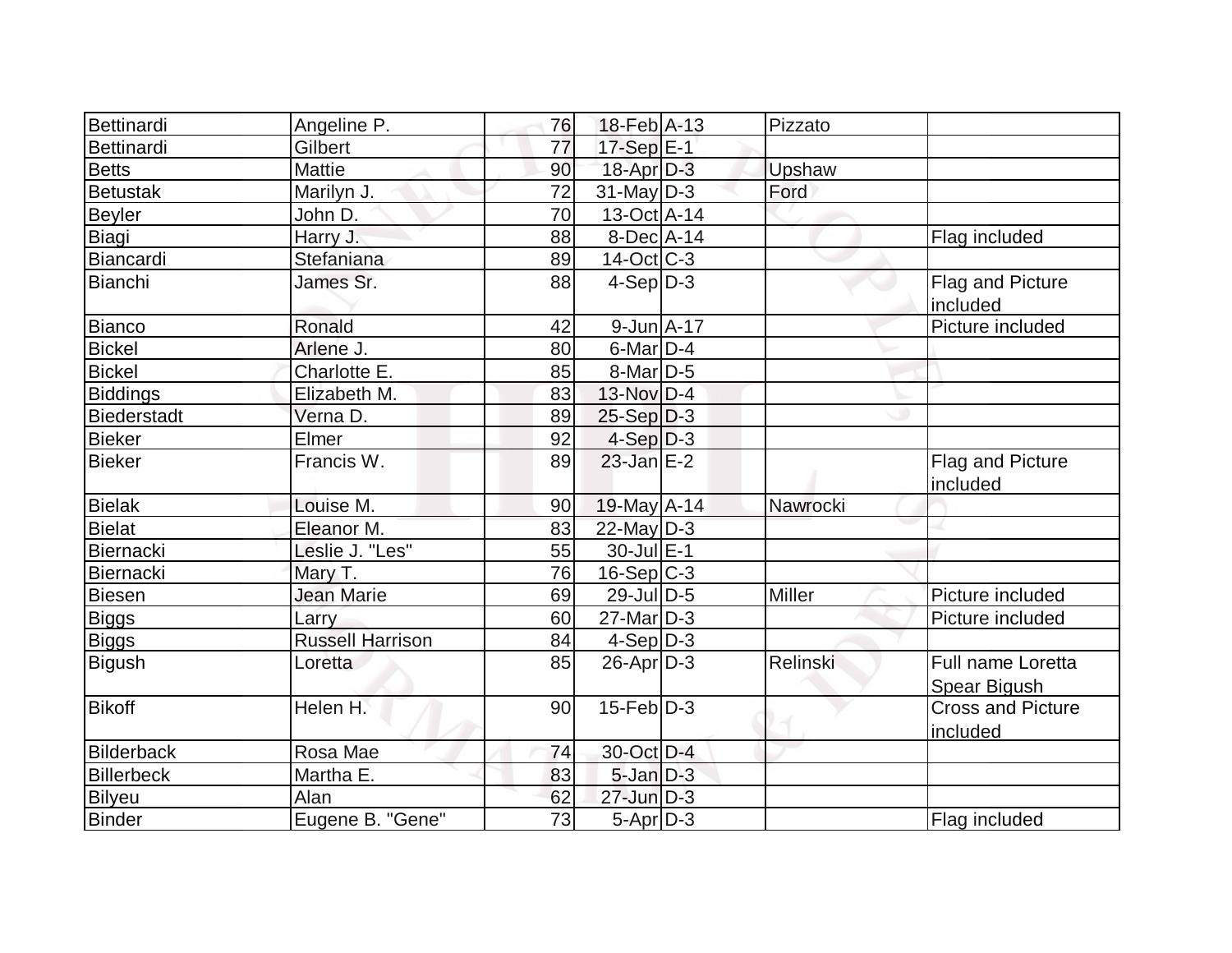| <b>Birky</b>     | Lavera L.               | 83  | 18-Mar D-3                   |               | Picture included                   |
|------------------|-------------------------|-----|------------------------------|---------------|------------------------------------|
| <b>Birky</b>     | Robin R.                | 41  | 31-Aug A-16                  | Hass          |                                    |
| <b>Birky</b>     | Wesley G.               | 68  | $30$ -AugD-3                 |               |                                    |
| <b>Biscan</b>    | Verona                  |     | $6$ -Apr $ A$ -18            | Veschak       |                                    |
| <b>Bishop</b>    | Jacqueline R.           | 57  | $10$ -Oct $\overline{D-4}$   | Walz          | Picture included                   |
| <b>Bishop</b>    | Robert B. "Whistle"     | 85  | $15$ -Oct $E-1$              |               | Flag and Picture<br>included       |
| <b>Bisset</b>    | Reita                   | 87  | $12$ -Apr $D-4$              | <b>Bish</b>   | Full name Reita                    |
|                  |                         |     |                              |               | <b>Hoeckelberg Bisset</b>          |
| Bistransky       | John                    | 82  | $4$ -Jan $D-4$               |               |                                    |
| <b>Bistrow</b>   | Violet                  | 90  | 29-Dec A-13                  |               | <b>Serbian Cross</b>               |
|                  |                         |     |                              |               | included                           |
| <b>Bittner</b>   | Virginia M.             | 66  | 25-Mar D-3                   |               |                                    |
| <b>Bivens</b>    | Bernard E. "Gene"       | 77  | $18-Apr D-3$                 |               |                                    |
| <b>Black</b>     | <b>Charles Franklin</b> |     | 18-Feb A-13                  |               |                                    |
| <b>Black</b>     | Helen Y.                | 85  | 19-Mar E-1                   | Langan        | Flag included                      |
| <b>Black</b>     | <b>Mary Elizabeth</b>   | 91  | $15$ -Jun $A$ -14            | Zacny         | Cross included                     |
| Blackmon         | Wallace W.              | 79  | $8$ -JulD-3                  |               | Flag included                      |
| <b>Blade</b>     | Hilda M.                | 101 | $7 - Aug$ $D-3$              |               |                                    |
| <b>Blair</b>     | Carl M.                 | 85  | $8 - Apr$ $D-3$              |               |                                    |
| Blair            | Marjorie M.             | 89  | $11$ -Jun $E-1$              |               | <b>Byzantine Cross</b><br>included |
| <b>Blair</b>     | <b>Ruth</b>             | 84  | $13$ -Jul $\overline{A}$ -16 | <b>Miller</b> |                                    |
| <b>Blajsczak</b> | Lillian Julia           | 86  | $2$ -May $D-3$               | Namowicz      |                                    |
| <b>Blake</b>     | <b>James Harold</b>     | 80  | 26-Mar E-2                   |               | Flag included                      |
| <b>Blake</b>     | James R.                | 64  | $4$ -Nov $C-3$               |               |                                    |
| <b>Blake</b>     | John C.                 | 83  | $17$ -Jun $D-3$              |               | Flag included                      |
| <b>Blakley</b>   | Connie J.               | 61  | $7-Cct$ $C-3$                |               |                                    |
| Blaney           | Gerald W. Jr. "Jerry"   | 39  | $27$ -Mar $D-3$              |               | Picture included                   |
| Blankenship      | <b>Nancy Carroll</b>    | 68  | $15$ -Jul $D-3$              | Kuhn          |                                    |
| Blankenship      | Samuel W.               | 69  | $3-Sep$ E-1                  |               | Flag included                      |
| <b>Blanton</b>   | Elanda Sue              | 60  | 18-Apr D-3                   |               |                                    |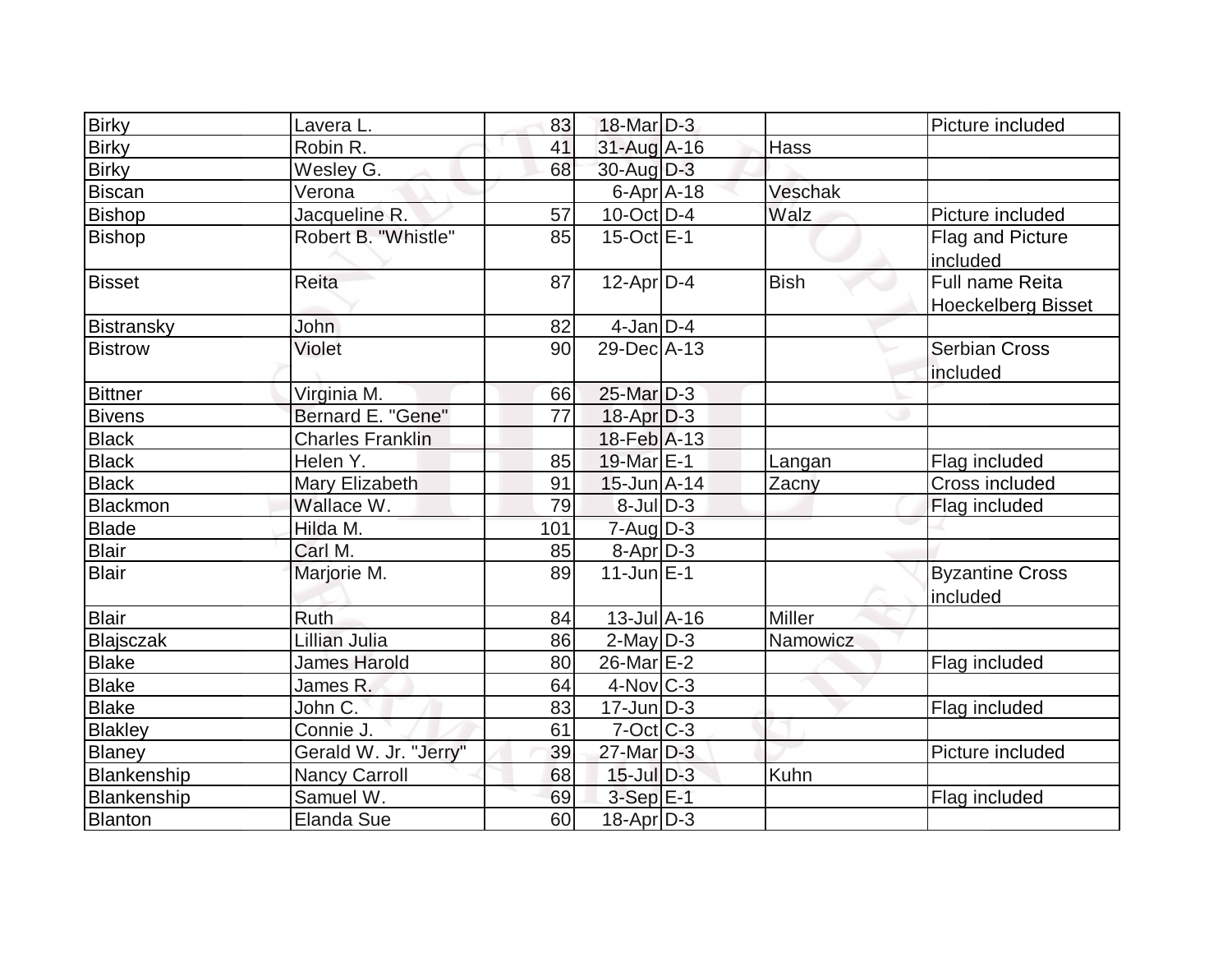| Blaschke           | John J. "Bud"       | 80 | $1$ -May $D-4$    |                | Flag included          |
|--------------------|---------------------|----|-------------------|----------------|------------------------|
| Blasko             | Joseph A.           | 86 | $1-Apr$ D-3       |                | Flag included          |
| Blaskovich         | <b>Mike</b>         | 83 | $21$ -Jun $D-3$   |                | Flag included          |
| <b>Blatsioris</b>  | Canellla            | 75 | $3$ -Jul $D-3$    |                | <b>Greek Orthodox</b>  |
|                    |                     |    |                   |                | Cross included         |
| <b>Blatzer</b>     | Donald              |    | $13$ -Apr $ A-16$ |                |                        |
| <b>Blazek</b>      | Donna L             | 41 | $23$ -Jun $A-13$  | <b>McCloud</b> |                        |
| Bleicher           | Donna               | 82 | $16-Sep C-3$      |                |                        |
| <b>Blesic</b>      | Helga               | 78 | $1-Oct$ E-1       |                |                        |
| Bley               | Brenda S.           | 49 | $5-Nov$ $E-1$     |                |                        |
| <b>Bliss</b>       | Luther O.           |    | $29$ -Jul $D-4$   |                | Picture included       |
| <b>Bliznik</b>     | Bonnie L.           | 85 | $9-NovA-19$       | <b>Taylor</b>  | Bonnie L. Good         |
|                    |                     |    |                   |                | <b>Bliznik</b>         |
| Blockland          | Howard              | 82 | 19-Oct A-19       |                |                        |
| Bloechl            | John R.             | 72 | $8$ -Feb $D-4$    |                | Flag included          |
| Bloom              | Delta               |    | $1$ -Nov $E - 5$  | <b>Hicks</b>   |                        |
| <b>Blosser</b>     | Melvin S.           | 70 | $11$ -Dec $D-3$   |                |                        |
| <b>Blossom</b>     | Vivian E.           | 78 | 14-Jan A-14       |                |                        |
| Blount             | <b>Brian Joseph</b> | 26 | $2-Feb D-3$       |                |                        |
| <b>Blum</b>        | Lorraine            | 90 | $15$ -Jun $A$ -14 |                | Star of David included |
|                    |                     |    | $31$ -Jul D-3     |                |                        |
| <b>Bluml</b>       | Janet               | 60 |                   |                |                        |
| <b>Bly</b>         | Daisy A.            | 91 | $14$ -Nov $ D-3 $ |                |                        |
| <b>Boatright</b>   | Carl R.             | 65 | 1-May $D-4$       |                |                        |
| <b>Boaz</b>        | Robert S. "Bob"     | 56 | $19$ -Dec $D-3$   |                |                        |
| <b>Bobich</b>      | Ann B.              | 89 | 30-Dec C-3        | Weber          |                        |
| <b>Bobinac</b>     | Josephine           | 83 | $14$ -Aug $D-4$   |                |                        |
| <b>Bocock</b>      | C. Robert Sr.       | 90 | $14-Oct$ $C-3$    |                |                        |
| Bodenhofer-Talbott | Frances J.          | 83 | $10$ -Oct D-5     |                | Frances J. Hall        |
|                    |                     |    |                   |                | (Bodenhofer-Talbott)   |
| Bodnar             | Louis A.            | 66 | 29-Jul D-4        |                |                        |
| <b>Body</b>        | Kaiser "Chris"      | 40 | $27$ -Jun $ D-3 $ |                |                        |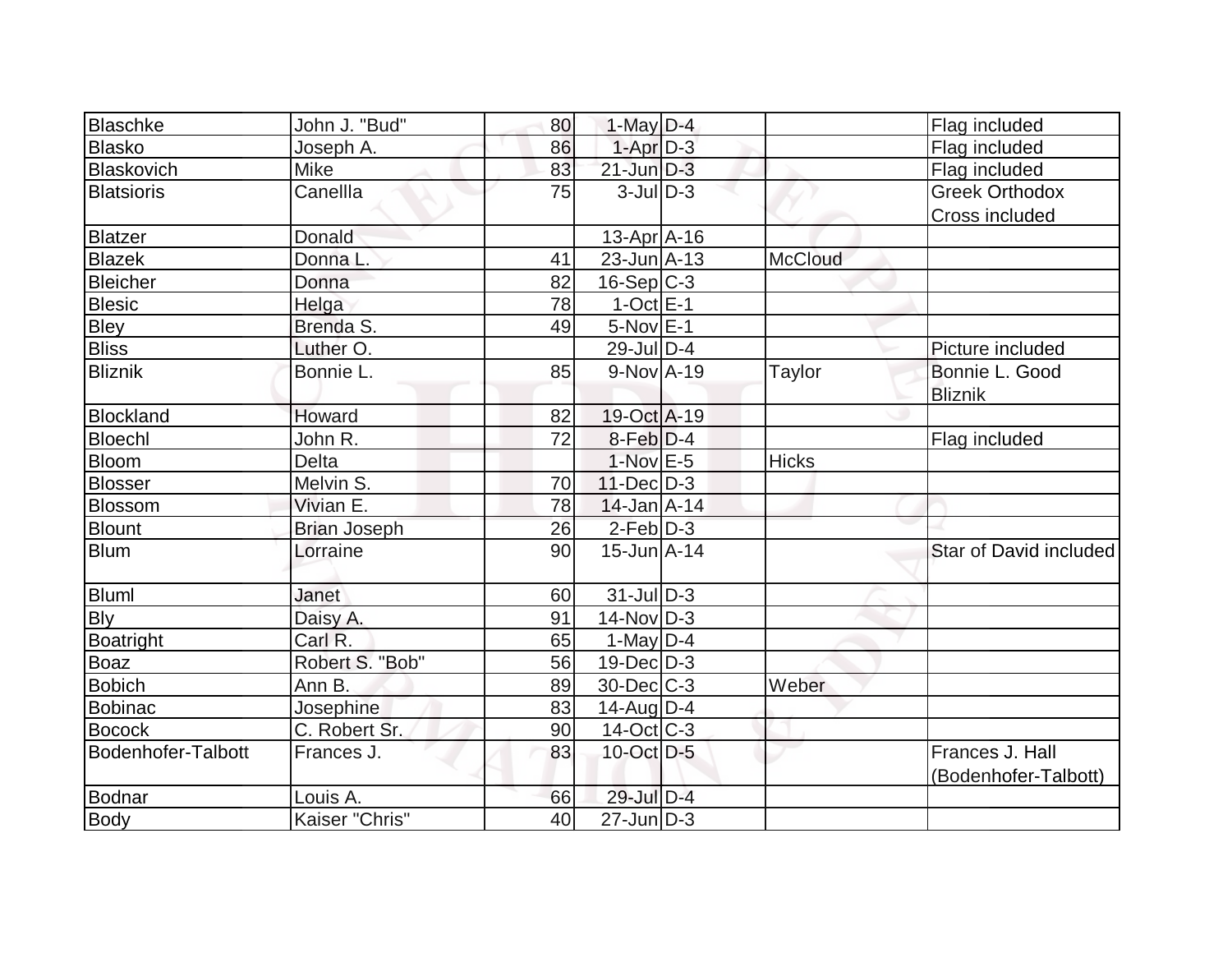| Boender                   | Gloria Jean                 | 72              | $31$ -Aug $A$ -16 |            |                                               |
|---------------------------|-----------------------------|-----------------|-------------------|------------|-----------------------------------------------|
| <b>Boerema</b>            | <b>Beverly Fay</b>          | 61              | $3$ -Dec $D-5$    |            |                                               |
| <b>Boggs</b>              | Carroll V.                  | 82              | $15$ -May $D-3$   |            | Flag included                                 |
| <b>Boggs</b>              | Lucie Irmgard               | 78              | $18$ -Feb $ A-13$ |            |                                               |
| <b>Bogolia</b>            | Mary S. "Buna"              | 91              | $26$ -JulD-3      |            | Romanian Orthodox<br>Cross included           |
| <b>Bogus</b>              | Evelyn P.                   | 85              | 24-Jan D-3        |            |                                               |
| <b>Bogusz</b>             | Violet                      | 84              | $9$ -Jun $A$ -16  | Ogrizovich |                                               |
| <b>Bogusz</b>             | Walter A.                   | 89              | $16$ -Feb $ D-3 $ |            | Flag included                                 |
| <b>Bohling</b>            | <b>Ruth Hazel</b>           | 83              | $3-Apr D-4$       |            | nee (Buchmeier,<br>Kutemeier)                 |
| <b>Bohnenstiehl</b>       | Theresa "Bettie"            | 90              | $24$ -Jan $D-3$   |            | Full name Theresa<br><b>Cook Bohnenstiehl</b> |
| <b>Boilek</b>             | Francis John Phillip<br>Jr. | 55              | $11$ -Jun $E-1$   |            | "Frank"                                       |
| <b>Boilek-Stuhlmacher</b> | Leona T.                    | 61              | $22$ -Apr $D-3$   | Coomer     |                                               |
| <b>Boilini</b>            | William Jr.                 | 88              | 18-Feb A-15       |            |                                               |
| Bolanowski                | Adolph                      | 86              | $13$ -Jun $D-3$   |            | Flag included                                 |
| <b>Bolda</b>              | Jerome J. "Jerry"           | 70              | $3-Dec$ $D-5$     |            | Flag included                                 |
| <b>Bolin</b>              | Robert P.                   | $\overline{77}$ | $1-Apr D-3$       |            | Flag included                                 |
| <b>Bolinger</b>           | Elsie C.                    |                 | $5$ -Jul $D-4$    | Franzen    |                                               |
| <b>Bolinger</b>           | Richard E. "Dick"           | 70              | $13$ -Jun $ D-3 $ |            | Flag included                                 |
| <b>Bolkema</b>            | Gerald K.                   | 53              | 28-May $E-1$      |            |                                               |
| <b>Bollman</b>            | Vernon J.                   | 86              | $26$ -May A-16    |            |                                               |
| <b>Bollnow</b>            | Walter A.                   | 68              | $11$ -Mar $ D-3 $ |            |                                               |
| <b>Bomba</b>              | Barbara Ann "Bobby"         | 63              | $22$ -JulD-4      |            |                                               |
| <b>Bonczek</b>            | Adeline M.                  | 82              | $29$ -May D-3     | Easterlin  |                                               |
| <b>Bonczek</b>            | Rose                        | 97              | 1-May $D-4$       | Ciezak     |                                               |
| Bond                      | Marie L.                    | 65              | 16-Dec C-3        |            |                                               |
| Bonebrake                 | Lena M.                     | 95              | $7-Sep$ A-16      |            |                                               |
| <b>Bonin</b>              | Agnes A.                    | 86              | $30$ -Jul $E-1$   |            | Picture included                              |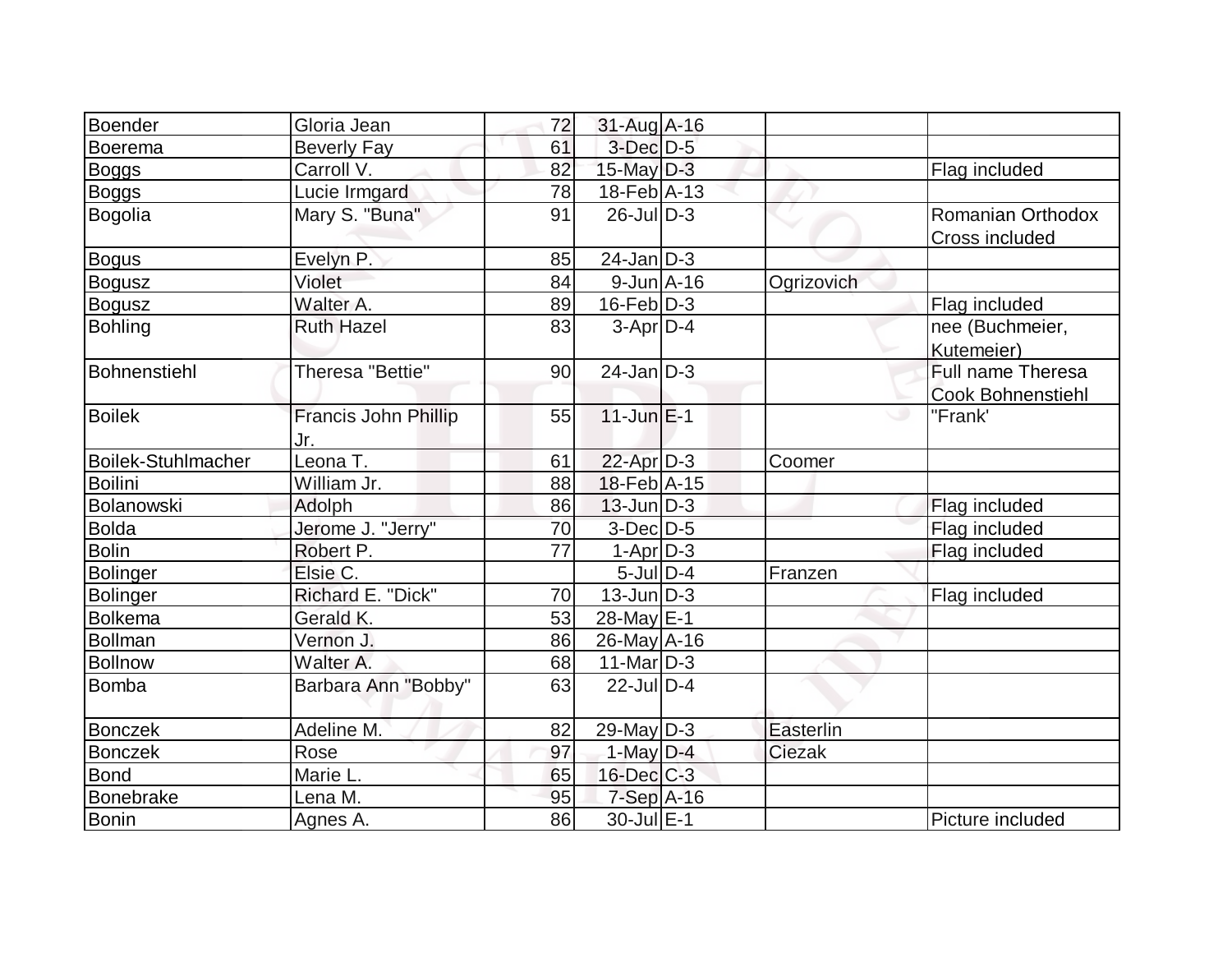| Bonner        | Anna                       | 82              | 19-Mar E-1                        |               |                  |
|---------------|----------------------------|-----------------|-----------------------------------|---------------|------------------|
| <b>Book</b>   | <b>Tom Edward</b>          | 74              | $3$ -Dec $D-5$                    |               |                  |
| Bookwood      | Andrew S.                  | 19              | $8$ -Jan $D-3$                    |               |                  |
| Boone         | Clyde, Rev.                |                 | $12$ -Dec $D-4$                   |               |                  |
| Boonstra      | Roger Owen                 | 85              | $25$ -Apr $D-3$                   |               |                  |
| <b>Boor</b>   | Leonilda J.                | 84              | $27 - Jan A - 16$                 |               |                  |
| Bor           | <b>Dolores Ann</b>         | 78              | $2$ -Oct $D-5$                    |               |                  |
| Borem         | Wilma J.                   |                 | 81 Novmebe A-16<br>r <sub>3</sub> |               |                  |
| Boren         | Michael E.                 | 54              | $19$ -Feb $D-3$                   |               | Picture included |
| Borg          | Loretta                    |                 | $25$ -Apr $ D-3$                  |               |                  |
| Boring        | Gerald Dale "Gary"         | 67              | $27$ -Aug $E-1$                   |               | Flag included    |
| Borom         | Louise                     | 53              | $6-Sep$ $D-3$                     |               | Picture included |
| Borowski      | Merle M.                   | 76              | $8$ -Jun $A$ -16                  | Anderson      |                  |
| Borrmann      | Tracy J.                   | $\overline{37}$ | $17$ -Feb $\overline{A}$ -16      |               |                  |
| <b>Borst</b>  | <b>Bertha May</b>          | 86              | $9 - Apr$ $E-1$                   | Johnson       |                  |
| <b>Bosel</b>  | Cyrildia L. "Susie"        | 66              | $23$ -Aug $D-4$                   | <b>Butler</b> |                  |
| <b>Boss</b>   | Jacob S. "Jack"            | 71              | $23-Sep C-4$                      |               | Flag included    |
| <b>Boss</b>   | Lydia W.                   | 85              | $23$ -Jun $A-13$                  |               |                  |
| Bossard       | Marjorie "Marge"           | 89              | $7$ -Jun $D-4$                    | Taylor        |                  |
| Bosse         | Oskar J.                   | 45              | $29$ -Aug $D-3$                   |               |                  |
| Boswinkle     | Susan I.                   | 55              | $24$ -Aug $A$ -16                 |               |                  |
| <b>Bouche</b> | <b>Marilou</b>             | 73              | $7 - Apr$ A-16                    |               |                  |
| Boudreau      | Mark L. "Markie"           | 48              | $28$ -Jun $D-3$                   |               |                  |
| Bougie        | Norman                     | 55              | $16$ -Jun $A$ -18                 |               |                  |
| <b>Bovina</b> | Virginia Agnes<br>"Ginger" | 75              | $19$ -Jul $D-4$                   | Jabczynski    |                  |
| Bowater       | Elsie E.                   | 91              | $28-Sep$ A-16                     |               |                  |
| Bowden        | <b>Audrey Mae</b>          | 83              | $19$ -Jan $D-3$                   | Ralph         |                  |
| Bowen         | <b>Eleanor Faye</b>        | 65              | 26-Nov D-6                        | Kettwig       |                  |
| Bowen         | Linda D.                   | 56              | $21$ -Aug $D-4$                   |               |                  |
| <b>Bowers</b> | Clifford E.                | 87              | $19$ -Jul $D-4$                   |               | Flag included    |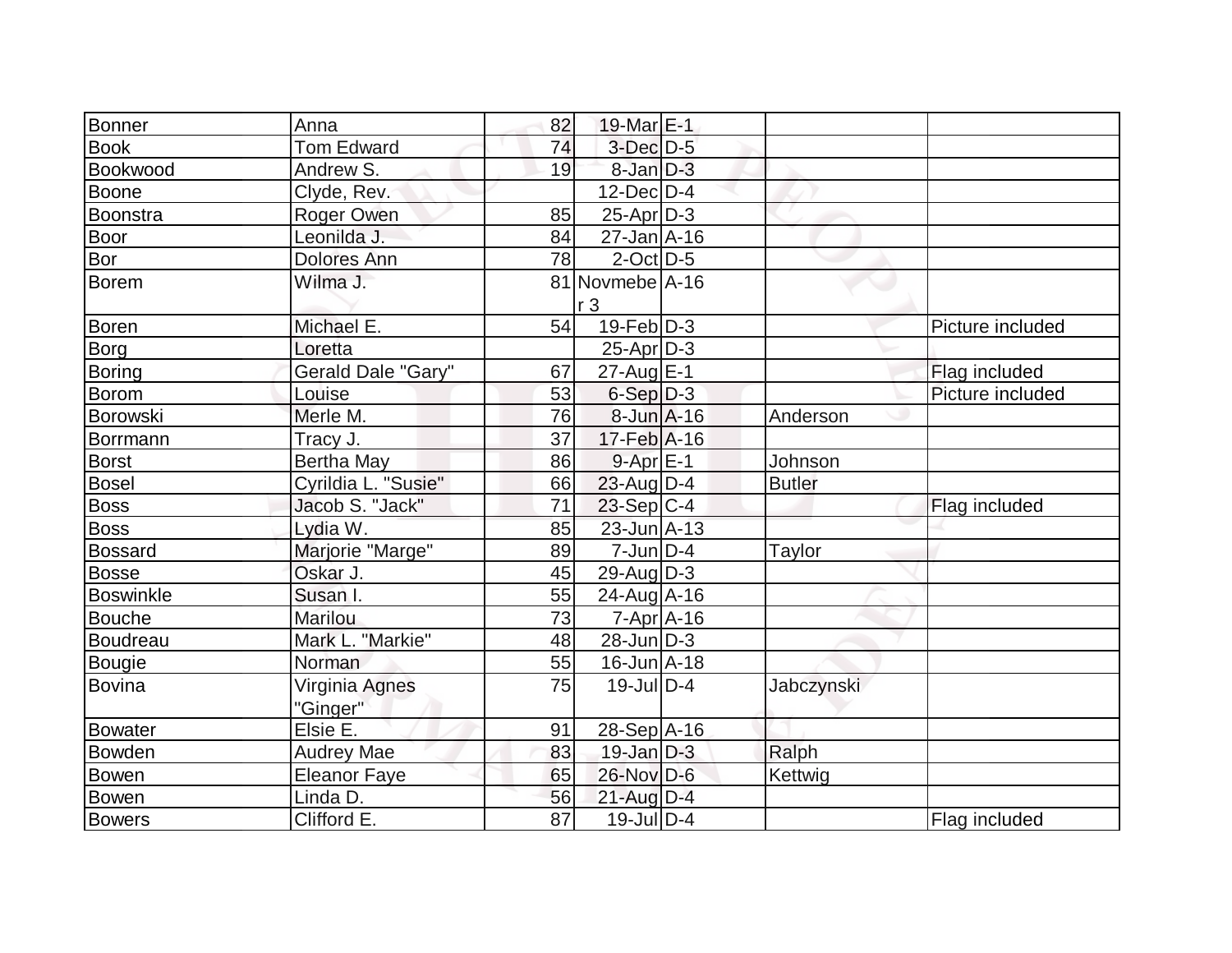| <b>Bowers</b>         | Lenora M.                      | 92 | $10$ -Jan D-5     | Smith    |                              |
|-----------------------|--------------------------------|----|-------------------|----------|------------------------------|
| <b>Bowker</b>         | Sharon S.                      | 66 | 22-Dec A-13       |          |                              |
| Bowman                | Betty M.                       | 83 | $17$ -Jun $D-3$   |          |                              |
| Bowman                | Beverly J.                     | 80 | $6$ -Oct $A$ -14  |          |                              |
| Bowman                | Loren "Bub"                    | 61 | $5$ -Mar $E-1$    |          |                              |
| <b>Bowyer</b>         | John William                   | 72 | $10$ -Apr $D-3$   |          | Picture included             |
| Box                   | Leftwich Harold Jr.<br>"Billy" | 81 | $4$ -May $A$ -16  |          |                              |
| Boyd                  | Allen M.                       | 63 | $16$ -Feb $ D-3 $ |          |                              |
| <b>Boyer</b>          | Kaye W.                        | 78 | $17-Sep$ $E-1$    |          |                              |
| <b>Boyer</b>          | William D. "Bill"              | 51 | $28$ -Mar $ D-3 $ |          |                              |
| <b>Boyle</b>          | Arthur "Art"                   |    | $9$ -Dec $C$ -3   |          |                              |
| Boynak                | Josephine J. "Jo"              | 88 | $4$ -Mar $D-3$    |          | Picture included             |
| <b>Bozek</b>          | Clement J. Sr.                 | 86 | $2$ -Feb $D-3$    |          | Flag and Picture<br>included |
| <b>Braddy</b>         | Ardith J.                      | 72 | $4$ -Jul $D-3$    |          |                              |
| <b>Bradford</b>       | <b>Deatrice</b>                | 93 | $21-Sep$ A-16     |          |                              |
| <b>Bradford-Smith</b> | Phyllis Edwina                 | 90 | $15$ -JulD-3      |          | Picture included             |
| <b>Bradich</b>        | Donald "Don"                   |    | $9$ -Jun $A$ -17  |          | Serbian Orthodox<br>included |
| Brading               | Shirley G.                     | 75 | $16$ -Feb $D-3$   |          |                              |
| <b>Brady</b>          | Brian P.                       | 44 | $17$ -Apr $D-3$   |          | Flag included                |
| <b>Brady</b>          | <b>Helen Louise</b>            | 82 | $28$ -Mar $D-3$   |          |                              |
| <b>Brady</b>          | Thomas F. Jr.                  | 72 | $20$ -Feb $ E-1 $ |          |                              |
| Bragg                 | Eunice A.                      | 81 | $13$ -Dec $E-4$   | Klaprodt |                              |
| <b>Branch</b>         | Dorothy I.                     | 83 | $1$ -Jun $A$ -16  |          |                              |
| Brandmayr             | Susan I.                       | 45 | $15$ -Jun $A$ -14 |          | Full name Susan I.           |
|                       |                                |    |                   |          | <b>Branmayar Drozd</b>       |
| <b>Brands</b>         | <b>Harvey</b>                  | 96 | 10-Aug A-16       |          |                              |
| <b>Branley</b>        | John J.                        | 82 | 19-Oct A-19       |          |                              |
| Branon                | Valerie Anne                   | 47 | $12$ -Feb $D-3$   |          | Picture included             |
| <b>Brant</b>          | <b>Gregory Michael</b>         | 48 | $4-Sep$ D-3       |          |                              |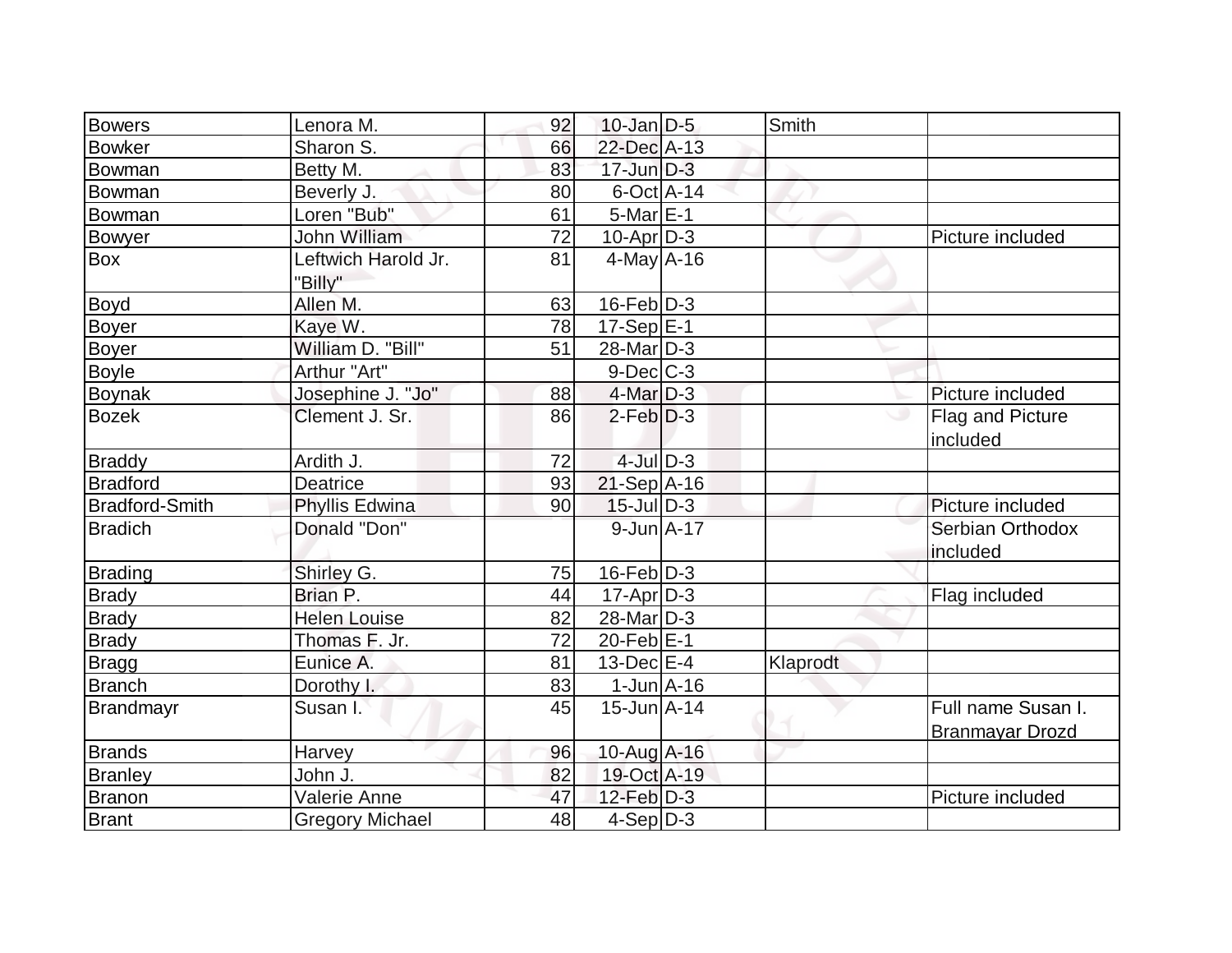| <b>Brant</b>      | William Robert "Bob"  | 76              | 31-Oct D-3                   |                  | Picture included         |
|-------------------|-----------------------|-----------------|------------------------------|------------------|--------------------------|
| <b>Brasher</b>    | Lucille "Nonnie"      | 92              | 3-May D-4                    | Gray             |                          |
| <b>Brassfield</b> | Eulah M.              | 96              | $11-Feb$ A-13                | <b>Blackburn</b> |                          |
| <b>Breeden</b>    | Ruby W.               | 79              | $10$ -Feb $\overline{A}$ -16 |                  |                          |
| <b>Breese</b>     | Jo Ellen              | 70              | $1$ -Oct $E-1$               | Sharp            |                          |
| <b>Breger</b>     | William B.            | 83              | $11-Feb$ A-14                |                  | Flag included            |
| <b>Brendel</b>    | Thomas D.             | 69              | $17$ -Aug $A$ -16            |                  |                          |
| <b>Brettin</b>    | Robert "Bob"          | 72              | 15-Sep A-16                  |                  |                          |
| <b>Brewer</b>     | Bill M.               | 74              | $19$ -Feb $ D-3 $            |                  |                          |
| <b>Brewer</b>     | Charles <sub>E.</sub> | 77              | $3-MarA-13$                  |                  | Flag included            |
| <b>Brewer</b>     | Tara Denise           | 36              | $10$ -Apr $D-3$              | Johnson          |                          |
| <b>Brickman</b>   | Lucille A.            | 73              | 12-Nov D-5                   | Colantuono       |                          |
| Bridgeman         | Pearl J. "Jeanette"   | 82              | $25$ -May $A$ -16            | Little           |                          |
| <b>Briggs</b>     | Frank D. Sr.          | 77              | $7$ -Jun $D-4$               |                  |                          |
| <b>Brines</b>     | Ann R.                | 85              | 25-Oct E-5                   | Obradovich       | Picture included         |
| <b>Brines</b>     | Anne R.               | 85              | 24-Oct A-19                  | Obradovich,      | <b>Cross and Picture</b> |
|                   |                       |                 |                              | Rogula           | included                 |
| <b>Briney</b>     | Diane Beth            | 51              | $21$ -Feb $D-4$              |                  |                          |
| <b>Brinkman</b>   | Farolyn "Dixie"       | 81              | $2$ -May $D-3$               |                  | Dove included            |
| <b>Britton</b>    | Donald A.             | 42              | $17 - Jun$ $D-3$             |                  |                          |
| <b>Brkljac</b>    | Mary                  |                 | $26$ -Jan $ D-5 $            | Serdar           | <b>Serbian Cross</b>     |
|                   |                       |                 |                              |                  | included                 |
| <b>Broda</b>      | Robert P. "Bob"       | 66              | $19$ -May $A$ -14            |                  |                          |
| <b>Broertjes</b>  | Scott W.              |                 | $23-Oct$ D-3                 |                  |                          |
| <b>Brokemond</b>  | Willie Mae "MaMae"    | 94              | $15$ -Jan $ D-3 $            |                  | Picture included         |
| Broman            | Carl Uno Jr.          | 81              | $29$ -Jan $ D-3 $            |                  | Flag included            |
| <b>Bromley</b>    | Jack M.               | 66              | $21$ -Jul $A-12$             |                  |                          |
| <b>Brooks</b>     | Margaret L.           | 84              | 30-Mar A-16                  |                  |                          |
| <b>Brooks</b>     | Patricia A.           | 69              | 13-Dec E-4                   | Flynn            |                          |
| <b>Brooks</b>     | Paul A.               | 88              | 17-Feb A-17                  |                  |                          |
| <b>Brosseau</b>   | James R.              | $\overline{77}$ | $15$ -Feb $D-3$              |                  | Flag included            |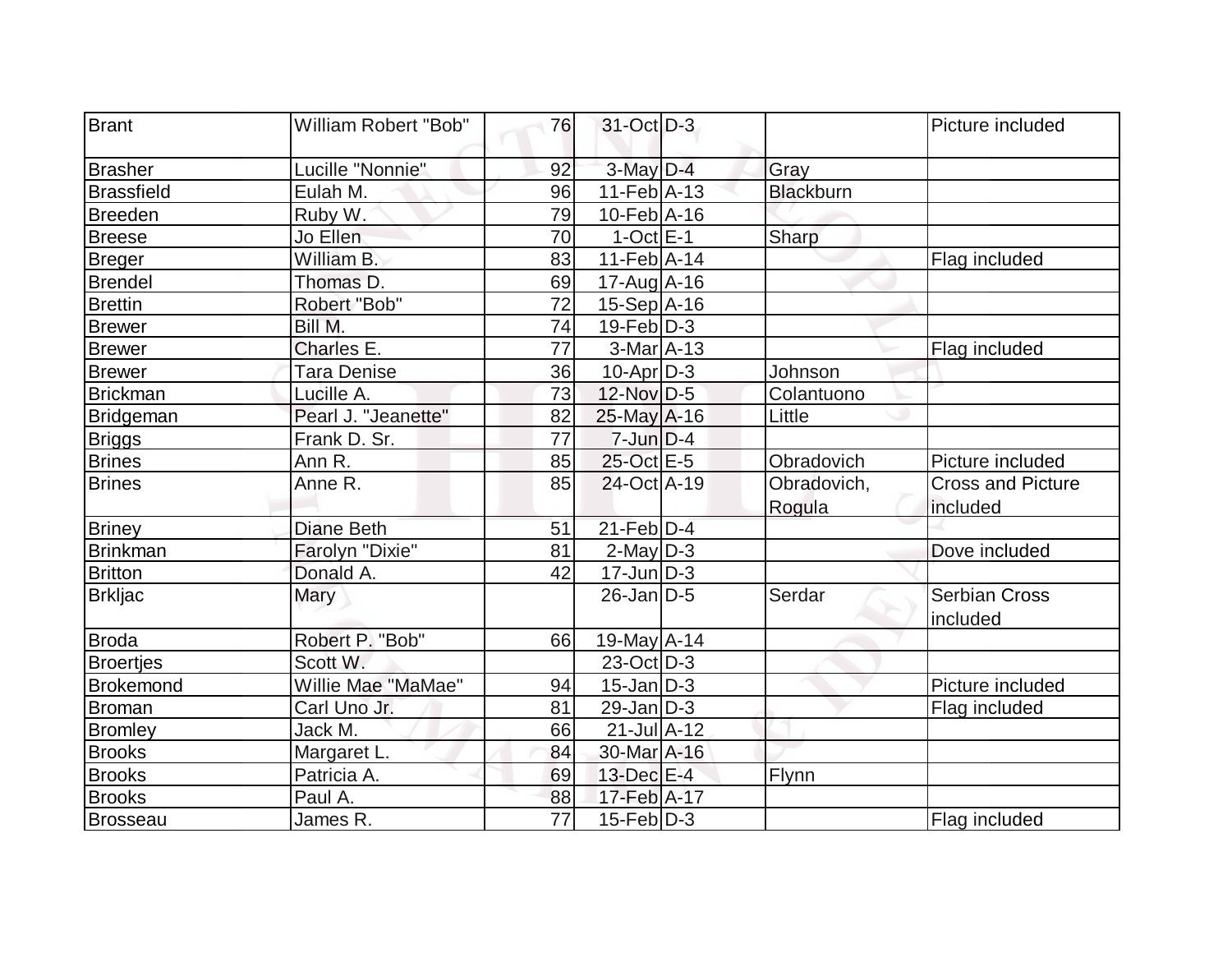| Brosseau     | Marcella Helen                | 89  | $23$ -Aug D-4                | Bonin          |                   |
|--------------|-------------------------------|-----|------------------------------|----------------|-------------------|
| Broton       | <b>Evelyn Marie</b>           | 88  | 28-Dec A-17                  | Gorny          |                   |
| Broton       | Marion "Mamie"                | 92  | $29$ -Apr $D-3$              | Wojcik         |                   |
| <b>Brown</b> | Betty Jo                      | 69  | $21$ -Jan $A$ -16            |                |                   |
| <b>Brown</b> | David J.                      | 46  | $4$ -Aug $A$ -14             |                |                   |
| <b>Brown</b> | Dorothy M.                    | 94  | $27$ -Mar $D-4$              | Hoffmann       |                   |
| <b>Brown</b> | Dorothy Margaret              | 94  | 10-Mar A-12                  | Hoffmann       |                   |
| Brown        | Douglas M.                    | 66  | $25$ -Dec $A$ -13            |                |                   |
| <b>Brown</b> | Douglas M.                    | 66  | $23$ -Dec $C-3$              |                |                   |
| <b>Brown</b> | <b>Edith Helen</b>            | 100 | $15$ -May D-3                |                | Picture included  |
| <b>Brown</b> | Gena R.                       |     | $17-Sep$ <sup>E-1</sup>      | <b>Newkirk</b> |                   |
| <b>Brown</b> | Geraldine Joyce               | 81  | $23$ -Jul $E-1$              | McClelland     |                   |
| <b>Brown</b> | Gloria "Ma"                   | 88  | 27-Mar D-4                   |                |                   |
| <b>Brown</b> | Harris J.                     | 27  | 16-Oct D-5                   |                |                   |
| <b>Brown</b> | Harry E.                      | 76  | $28$ -Mar $D-3$              |                | Flag included     |
| <b>Brown</b> | Hazel E.                      | 85  | $6$ -May $ D-3$              |                |                   |
| <b>Brown</b> | Helen                         | 96  | 3-Apr D-4                    |                | Picture included  |
| <b>Brown</b> | Helen M.                      | 87  | $31$ -Aug $\overline{A}$ -16 |                |                   |
| <b>Brown</b> | Helen S.                      | 97  | $7$ -Jan $A-13$              | Hahn           |                   |
| Brown        | Henry E.                      | 76  | $27$ -Mar $\overline{D}$ -4  |                | Flag included     |
| <b>Brown</b> | John L.                       | 69  | $29$ -Feb $ D-4 $            |                |                   |
| <b>Brown</b> | <b>Joseph Dale</b>            |     | $11$ -Jan $ D-3 $            |                |                   |
| Brown        | Josephine                     | 87  | $21$ -Aug $D-4$              |                | Josephine (Baran) |
|              |                               |     |                              |                | <b>Brown</b>      |
| <b>Brown</b> | Lisa J.                       |     | $10$ -Apr $D-3$              |                |                   |
| <b>Brown</b> | Louis                         | 78  | $9$ -Oct $D-4$               |                |                   |
| <b>Brown</b> | Martha L.                     | 78  | $18$ -Mar $ D-3 $            | Camp           |                   |
| <b>Brown</b> | Nanette K.                    | 73  | $2$ -May $ D-3 $             |                |                   |
| <b>Brown</b> | Patricia Ann "Patty<br>Brown" | 51  | 24-Mar A-18                  |                |                   |
| Brown        | Patrick J.                    | 46  | $19-Sep$ D-3                 |                |                   |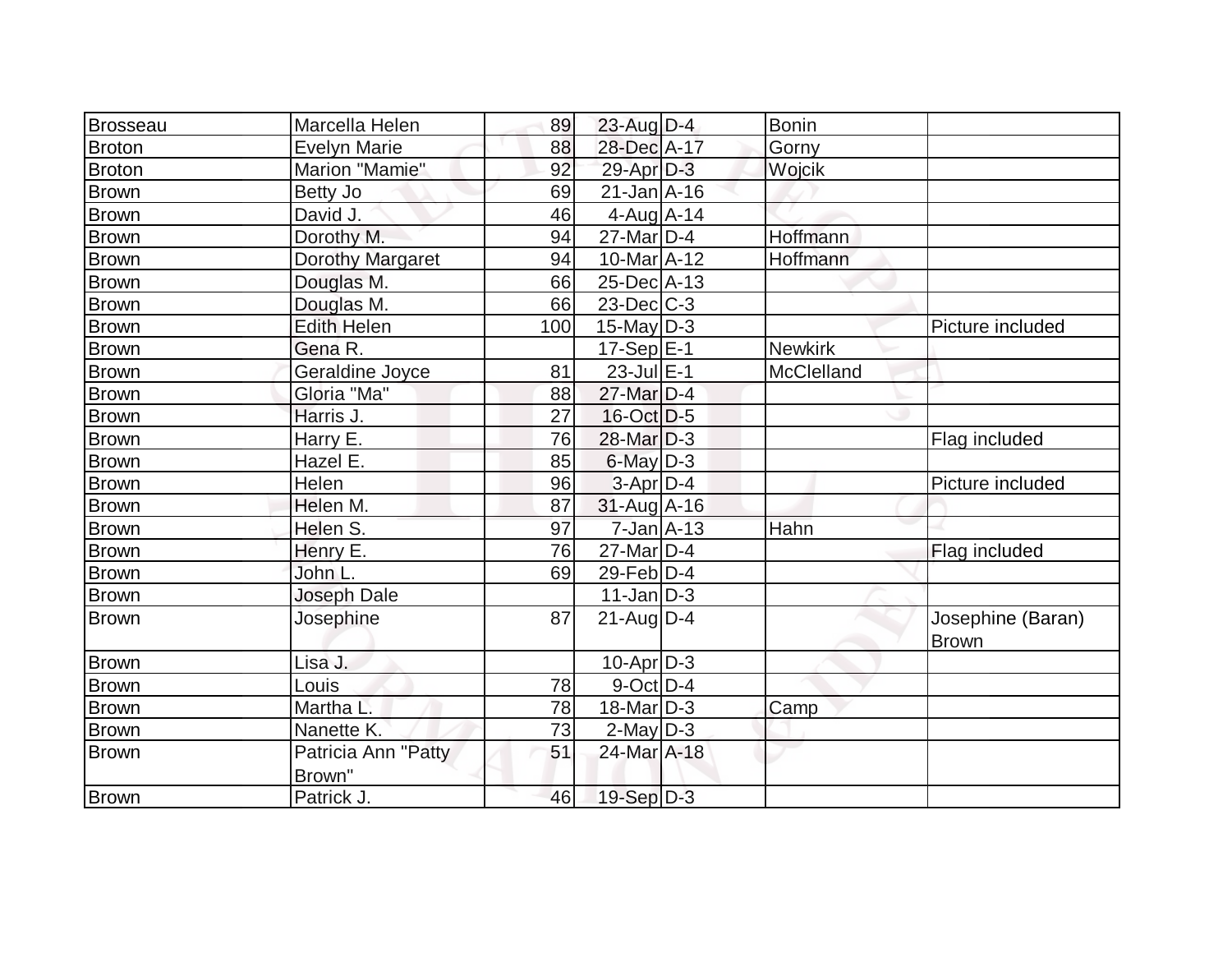| <b>Brown</b>       | Rhonda Elizabeth      | 53 | 19-Oct A-20       |                  | <b>Harsy</b>       | Full name Rhonda       |
|--------------------|-----------------------|----|-------------------|------------------|--------------------|------------------------|
|                    |                       |    |                   |                  |                    | <b>Elizabeth Brown</b> |
|                    |                       |    |                   |                  |                    | <b>Nelson</b>          |
| <b>Brown</b>       | Rosie Lee             | 93 | $8$ -Jan $D-3$    |                  |                    |                        |
| <b>Brown</b>       | Ruth T.               | 82 | $8$ -Oct $E-1$    |                  |                    |                        |
| <b>Brownell</b>    | Joyce Ann             | 79 | 21-Dec A-17       |                  |                    |                        |
| <b>Brown-Kern</b>  | Margaret Helen        | 92 | $26$ -Jul $D-3$   |                  | Sloper             | Picture included       |
| Brozinski          | Albin "Beba"          | 80 | $8-Nov$ E-4       |                  |                    | Flag included          |
| <b>Bruce</b>       | Robert C.             | 72 | 15-Dec A-12       |                  |                    | Flag included          |
| <b>Bruhn-Greer</b> |                       | 50 | $6$ -May $D-3$    |                  | Sobkowicz          |                        |
| <b>Bruins</b>      | Nancy Ann<br>Janet S. | 47 | 13-Oct A-14       |                  | Korte              |                        |
|                    | Charles L. "Chuck"    |    | $11$ -Nov $ C-3 $ |                  |                    |                        |
| Brumbaugh          |                       | 77 |                   |                  |                    | Kiwanis emblem         |
|                    |                       |    |                   |                  |                    | included               |
| Brumbaugh          | Mildred               | 95 | $8$ -May $D$ -6   |                  | <b>Brownbridge</b> | Mildred Brumbaugh      |
|                    |                       |    |                   |                  |                    | Spurr                  |
| <b>Brunell</b>     | <b>Barbara Ellen</b>  | 54 | $9 - Apr$ E-1     |                  |                    |                        |
| <b>Brunker</b>     | William "Bill"        | 57 | $16$ -Jan $E-1$   |                  |                    |                        |
| <b>Brunmeier</b>   | Clarabell S.          | 92 | $22$ -Jul $D-4$   |                  |                    |                        |
| <b>Brunson</b>     | <b>Ellen Marie</b>    | 69 | $6$ -May $D-3$    |                  | Lee                |                        |
| <b>Bryant</b>      | Richard P.            | 66 | $5$ -Dec $D-3$    |                  |                    | Flag included          |
| Brykczynski        | Janet M.              | 54 | $5$ -Mar $E-1$    |                  |                    |                        |
| <b>Bryne</b>       | Michael A.            | 70 | $25$ -Feb $A$ -14 |                  |                    |                        |
| <b>Brzozowski</b>  | Edward J., Very Rev.  | 89 |                   | $7$ -Jul $A$ -14 |                    |                        |
| <b>Bubala</b>      | Josephine R. "Josie"  | 90 | $11$ -Aug $A$ -14 |                  | <b>Mikaloc</b>     |                        |
| <b>Bucholz</b>     | Janet Margaret        |    | $21$ -Mar $ D-5$  |                  |                    | Picture included       |
| <b>Buchstaber</b>  | Phillip B.            | 65 | $11$ -Jun $E-1$   |                  |                    | Flag included          |
| <b>Buck</b>        | Mildred M.            | 86 | $25$ -Apr $D-3$   |                  |                    |                        |
| <b>Buckner</b>     | Foy Lee               | 76 | $22$ -Feb $ D-3$  |                  |                    |                        |
| <b>Buczek</b>      | Ernest B. "Bernie"    | 79 | $4$ -Jun $E-1$    |                  |                    | Picture included       |
| <b>Buda</b>        | John G. Sr.           | 77 | 30-May D-3        |                  |                    | Flag included          |
| <b>Budeselich</b>  | Frederick A.          | 59 | $10$ -Oct $D-4$   |                  |                    |                        |
| <b>Budnick</b>     | Richard O.            | 63 | $4$ -Aug $A$ -14  |                  |                    |                        |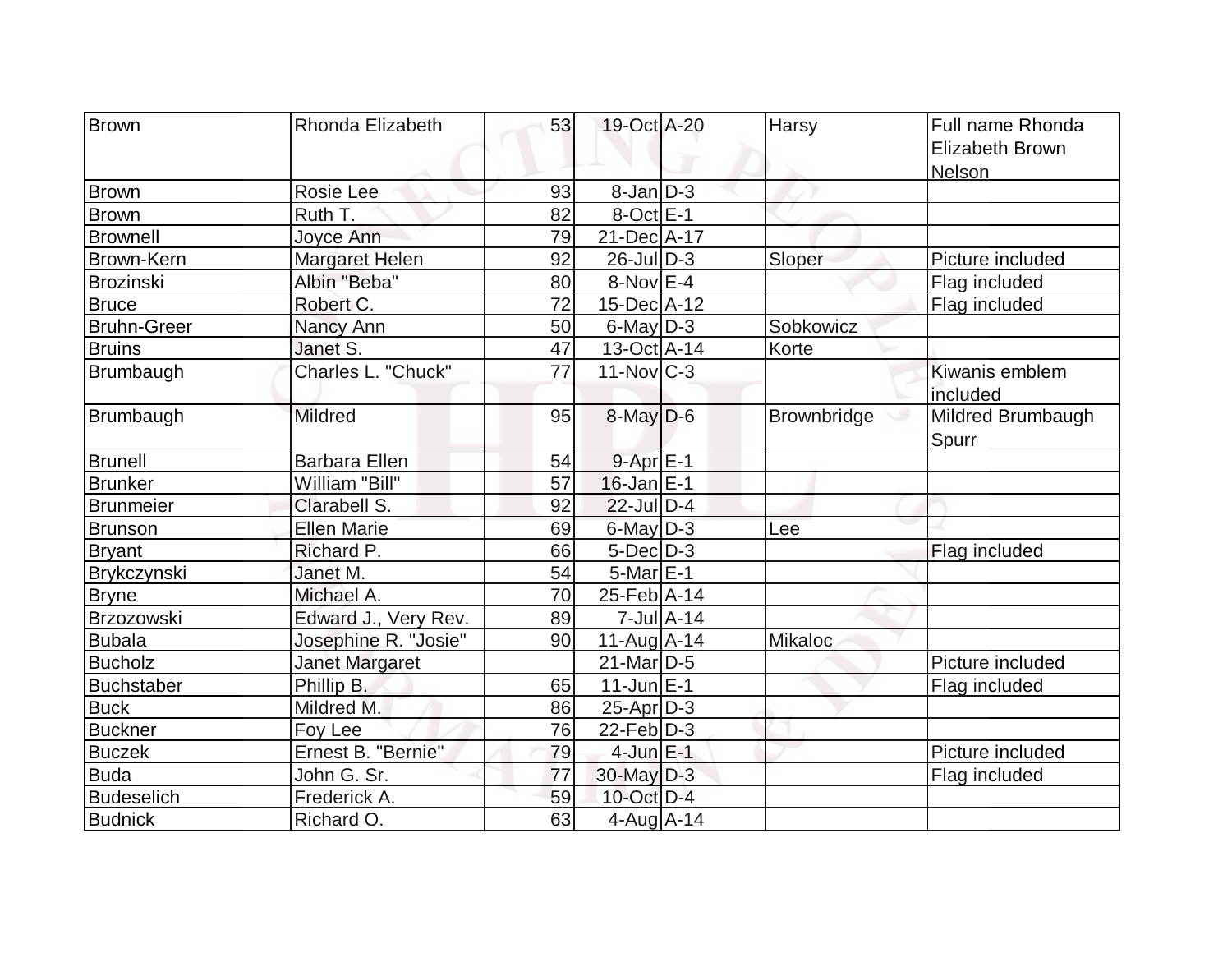| <b>Budny</b>            | John                  | 83  | $13$ -Jul $A-16$  |                  |                  |
|-------------------------|-----------------------|-----|-------------------|------------------|------------------|
| <b>Budnyk</b>           | Wilma May             | 85  | $15$ -May $D-3$   |                  |                  |
| <b>Budzowski</b>        | <b>Mack</b>           | 85  | $1-Oct$ E-1       |                  | Flag included    |
| <b>Bugarin</b>          | <b>Nyla</b>           | 81  | $21-Oct$ C-3      |                  |                  |
| Bugg                    | James W.              | 82  | $22$ -Feb $ D-3 $ |                  |                  |
| <b>Buhse</b>            | Evelyn A. "Grammy"    | 81  | $21 - Jul   A-12$ | <b>Tiet Jen</b>  |                  |
| <b>Buitron</b>          | Carol E.              | 70  | 14-May E-1        |                  |                  |
| <b>Bullard</b>          | Victor L.             | 84  | $28-Sep$ A-16     |                  | Flag included    |
| Buls<br>Bult            | <b>Ronald Paul</b>    |     | $17-Feb$ A-17     |                  |                  |
|                         | Virgil                | 79  | $26-Sep D-3$      |                  |                  |
| <b>Bulthuis-Rentner</b> | Jane M.               | 42  | $23-Sep C-4$      | Sandona          |                  |
| <b>Bumbales</b>         | Norma J.              | 65  | $3-Nov$ A-16      | Warren           |                  |
| <b>Bunchek</b>          | Lawrence N.           | 56  | 21-Dec A-17       |                  | Flag included    |
| <b>Bunde</b>            | Edna Martha           | 76  | $31$ -Jul $D-3$   | Zimmerman        |                  |
| Buniston                | Karen                 | 68  | 12-Mar E-1        |                  | Picture included |
| <b>Bunnell</b>          | Sarah P. "Linda"      | 99  | 29-Nov E-5        |                  |                  |
| <b>Burch</b>            | Lawrence E.           | 80  | $21-Apr$ A-14     |                  |                  |
| Burcham                 | Jimmy D.              | 64  | $6$ -May $ D-3 $  |                  |                  |
| <b>Burczyk</b>          | Evelyn                | 87  | 10-Mar A-12       | Derybowski       |                  |
| Burgan                  | Lorene                | 78  | $26$ -Nov $ D-6 $ |                  |                  |
| <b>Burger</b>           | Patricia Anne         | 68  | $1-Jan$ D-3       |                  | Cross included   |
| <b>Burk</b>             | Elizabeth E.          | 90  | $6$ -Aug $E-1$    | <b>Schmittel</b> |                  |
| <b>Burke</b>            | <b>Debbie</b>         | 54  | $25$ -Jun $E-1$   | Gentry           |                  |
| <b>Burke</b>            | Jacqueline M.         | 75  | $16$ -Feb $ D-3 $ |                  |                  |
| <b>Burke</b>            | Marilyn               | 75  | $11$ -Dec $D-3$   | Lenahan          |                  |
| <b>Burke</b>            | Ralph D.              | 65  | $7-Sep$ A-16      |                  | Flag included    |
| <b>Burke</b>            | <b>Robert Orrin</b>   | 92  | $31$ -Oct $ D-3 $ |                  | Flag included    |
| <b>Burley</b>           | <b>Beatrice "Bea"</b> | 76  | $2$ -Jun $A-12$   | Sanchez          |                  |
| <b>Burns</b>            | <b>Billie Jane</b>    | 60  | $22$ -May $D-3$   |                  |                  |
| <b>Burns</b>            | Calvin L.             | 63  | $4-Sep D-3$       |                  | Flag included    |
| <b>Burns</b>            | Dale Edward "Jim"     | 71  | $18$ -Dec $D-3$   |                  | Flag included    |
| <b>Burns</b>            | Mariann F.            | 101 | $18-Sep D-4$      | Hoy              |                  |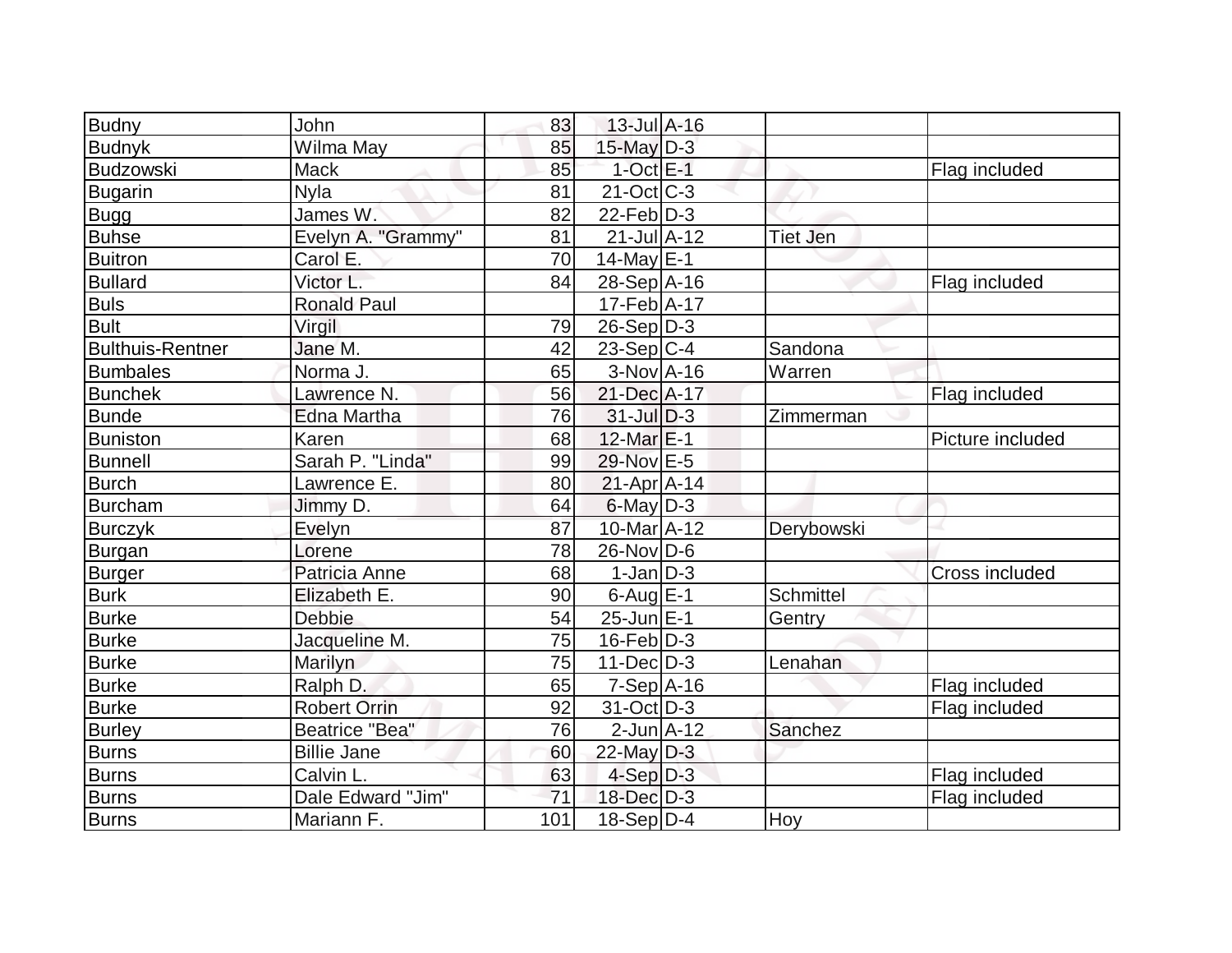| <b>Burns</b>       | Pansy A. "Nana"      | 81 | $6-Sep D-3$                  |                             | Taylor         |                       |
|--------------------|----------------------|----|------------------------------|-----------------------------|----------------|-----------------------|
| <b>Burr</b>        | Bill, Dr.            | 72 | $3$ -Jul $D-4$               |                             |                | Cross included        |
| <b>Burrell</b>     | Marie                | 62 | 30-Jun A-15                  |                             |                | Full name Marie       |
|                    |                      |    |                              |                             |                | <b>Burrell Massey</b> |
| <b>Burriss</b>     | Agnes A.             | 91 | $18-Apr D-3$                 |                             |                |                       |
| <b>Burse</b>       | Dorothy Renee        | 79 | $15$ -Mar $ D-3 $            |                             | <b>Hawkins</b> | Dove included         |
| <b>Busch</b>       | Harold John          | 85 | $26$ -Jan D-5                |                             |                |                       |
| <b>Bushaw</b>      | Margaret E. "Peg"    | 68 | 30-Nov A-17                  |                             |                |                       |
| <b>Bushing</b>     | Vera Rose            | 96 | $23$ -Dec $C$ -3             |                             |                |                       |
| <b>Busse</b>       | Brian G.             | 42 | $9$ -Oct $ D-4 $             |                             |                |                       |
| <b>Bussert</b>     | Audrey               | 86 | $4$ -Nov $ C-3 $             |                             | Prine          |                       |
| <b>Bustamante</b>  | Agapito "Pete"       | 80 |                              | $7$ -Jul $\overline{A}$ -14 |                | Flag included         |
| <b>Butcher</b>     | Florine              | 97 | $8-Nov$ E-4                  |                             | Gue            | Picture included      |
| <b>Butler</b>      | Bill W.              | 79 | $30$ -Apr $E-2$              |                             |                |                       |
| <b>Butler</b>      | Jerry L. "Mack"      | 48 | 22-Jun A-16                  |                             |                |                       |
| <b>Butler</b>      | Judith               | 67 | $11$ -Jun $E-2$              |                             | <b>Sanders</b> |                       |
| <b>Butler</b>      | Linda K.             | 61 | $22$ -Apr $D-5$              |                             |                |                       |
| <b>Butterfield</b> | Frederick G. Jr.     | 81 | $14$ -Mar $D-4$              |                             |                | Flag included         |
| <b>Buvala</b>      | Victoria G.          | 88 | $12$ -Dec $D-4$              |                             |                |                       |
| <b>Byrd</b>        | Jo Anne              | 51 | $14-Feb D-3$                 |                             | Witka          |                       |
| <b>Byrom</b>       | George D.            | 72 | $16$ -Jun $\overline{A}$ -18 |                             |                |                       |
| Cable              | Ruby E.              | 95 | $21$ -May E-1                |                             |                |                       |
| <b>Cabrales</b>    | <b>Bertha</b>        | 70 | $3-Sep$ $E-1$                |                             | Chaidez        |                       |
| Cadwalader         | <b>Martha Louise</b> | 90 | $22$ -Jan $ D-3 $            |                             |                |                       |
| Cagle              | Marianne A. "Mary"   | 51 | $17$ -Dec $D$ -6             |                             |                |                       |
| Cahn               | Robert L.            | 79 | $5-Oct$ A-16                 |                             |                | Flag included         |
| Calderazzo         | Jacint L.            | 88 | $13-Sep$ $E-7$               |                             |                |                       |
| Calderwood         | <b>John Andrew</b>   | 90 | $3-Apr D-4$                  |                             |                |                       |
| Calia              | Frank <sub>D.</sub>  | 67 | 19-Aug $D-3$                 |                             |                |                       |
| Callahan           | Christine J.         | 67 | $13$ -Aug $E-1$              |                             | Sobas          |                       |
| Callahan           | John F. Sr.          | 68 | 15-Nov E-3                   |                             |                | Flag included         |
| Callison           | Gwedolyn A.          | 90 | $1-Mar$ D-5                  |                             | Pitcher        |                       |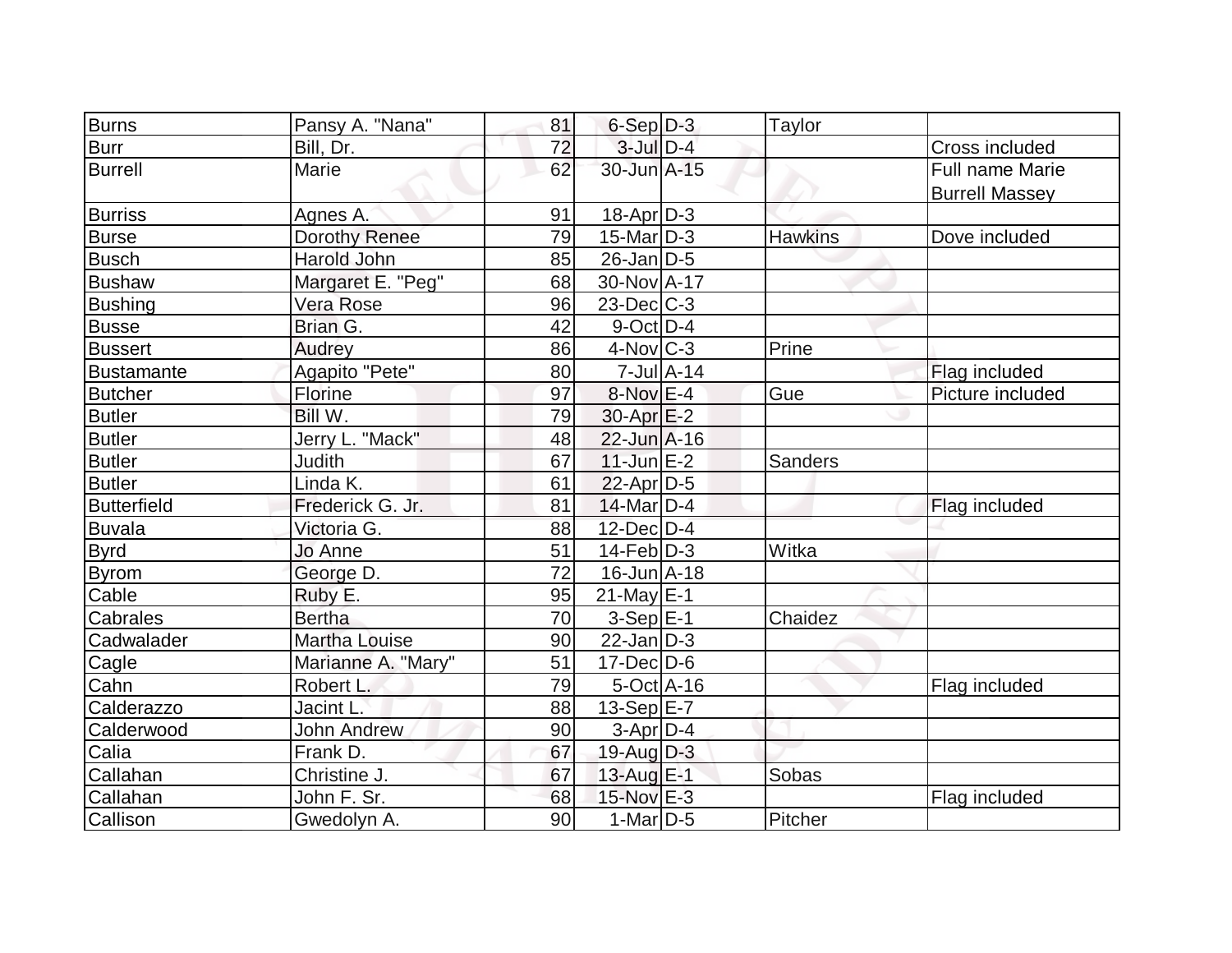| Calvert    | Joy Denise         | 41     | $29$ -Feb $D-4$   |              |                                      |
|------------|--------------------|--------|-------------------|--------------|--------------------------------------|
| Camacho    | Maria E.           | 94     | 28-Nov D-4        |              |                                      |
| Cambe      | <b>Shirley Ann</b> | 73     | $7$ -Jan $A-13$   | Robins       | Full name Shirley Ann<br>Sills-Cambe |
| Cameo      | Rudolph S.         | 74     | $29$ -JulD-4      |              | Flag included                        |
| Camery     | Tamara L.          | 47     | $11$ -Jan $ D-3 $ | Oppman       |                                      |
| Camp       | <b>Betty Lois</b>  | 81     | $17-Feb$ A-17     | <b>Clark</b> |                                      |
| Camp       | Dorothy M.         | 90     | $21$ -Aug $ D-4 $ |              |                                      |
| Camp       | Frank R. Jr.       | 69     | $18$ -Jan $ D-3 $ |              | Flag included                        |
| Camp       | James P.           | 43     | $19$ -Jun $ D-3 $ |              | Flag included                        |
| Camp       | Lois A.            | 84     | $15$ -Jan $ D-3 $ |              | Full name Lois A.                    |
|            |                    |        |                   |              | Daugherty Camp                       |
| Campbell   | Donald B.          | 78     | $26$ -Aug $D-3$   |              | Flag included                        |
| Campbell   | Donald G.          | 75     | $20$ -Jul $A-16$  |              |                                      |
| Campbell   | Donald W.          | 68     | $12$ -Jul $D-4$   |              | Flag included                        |
| Campbell   | Geneva             | 76     | $10$ -Apr $D-3$   |              |                                      |
| Campbell   | <b>Jack Alan</b>   | infant | $1-Mar$ D-5       |              | Angel included                       |
| Campbell   | Judie W.           | 66     | $23$ -May $D-3$   |              | Picture included                     |
| Campbell   | Larry D.           | 67     | 17-Aug A-16       |              |                                      |
| Campbell   | Mary               | 95     | $15-Sep$ A-16     |              | Mary Lavaugh<br>Campbell             |
| Campbell   | Thomas P.          | 65     | $17-Sep$ E-1      |              | K of C emblem<br>included            |
| Campos     | Susie F.           | 49     | $3-Dec$ D-5       |              |                                      |
| Cangialosi | Frank D.           | 69     | $2-Sep D-3$       |              |                                      |
| Cannon     | Cyntia Jane        | 57     | $21$ -Mar $D-5$   | Valle        |                                      |
| Cannon     | Sharon S.          | 62     | $29$ -Jan $D-3$   |              |                                      |
| Cantrell   | <b>Nell</b>        | 96     | $3$ -Jun $D-3$    | Kelly        |                                      |
| Caparelli  | Barbara L.         | 74     | 29-Oct E-1        | Powers       | Picture included                     |
| Caponegri  | Helen              | 89     | 25-May A-16       | Surma        |                                      |
| Caposey    | Carl S.            | 52     | 20-Jun D-3        |              |                                      |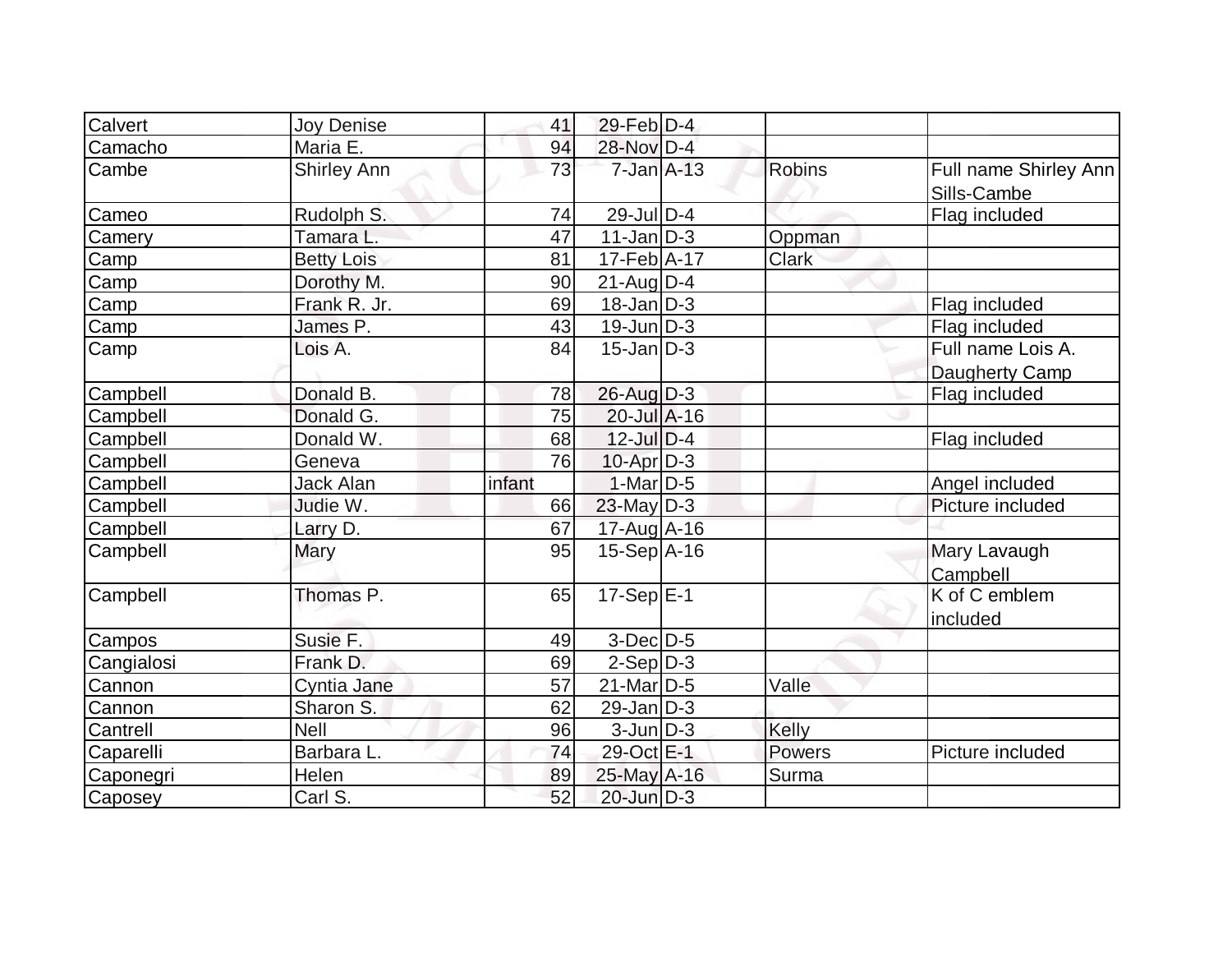| Cappas           | Dorothy              | 100 | $18$ -Nov $ C-3 $ |            | <b>Greek Orthodox</b> |
|------------------|----------------------|-----|-------------------|------------|-----------------------|
|                  |                      |     |                   |            | <b>Cross included</b> |
| Carberry         | Edna W.              |     | $9$ -Feb $D-3$    |            |                       |
| Cardenas         | Ronald               | 55  | $26$ -Feb $D-3$   |            | Flag and Picture      |
|                  |                      |     |                   |            | included              |
| Cardwell         | David G.             | 58  | $22$ -Apr $ D-3 $ |            |                       |
| Carey            | Linda                | 60  | $4$ -Mar $D-3$    |            |                       |
| Carey            | Linda D.             |     | $11-Apr D-4$      | Rainbolt   |                       |
| Carey            | Linda D.             |     | $9-Apr$ $E-1$     |            | Picture included      |
| Carey            | <b>Tillie</b>        | 86  | $8-Nov$ E-4       |            | (nee Yakovich         |
|                  |                      |     |                   |            | Butkovich)            |
| Carlos           | Paul M. Sr.          | 87  | $10$ -Oct $ D-4$  |            |                       |
| Carlson          | Elizabeth A.         | 94  | $10-Sep$ $E-1$    |            |                       |
| Carlson          | Laura G.             | 94  | $5$ -Jul $D-4$    |            |                       |
| Carlson          | Laura Viola          | 88  | 8-Jun A-17        |            |                       |
| Carlson          | Miriam I.            | 78  | $3-Jan$ $D-3$     |            |                       |
| Carlson          | Wayne S. "Steve"     | 49  | $18$ -Nov $ C-3 $ |            |                       |
| Carmichael       | Bill                 | 77  | $8$ -Dec $A$ -14  |            |                       |
| Carnahan         | Ester A.             | 93  | $28$ -Jun $D-3$   |            |                       |
| Carniello-Davis  | Mary (June)          |     | $12$ -Feb $D-3$   |            |                       |
| <b>Carothers</b> | Verda A.             | 100 | $14$ -Aug $D-4$   |            |                       |
| Carpenter        | Allan E.             | 67  | $4$ -Dec $D-3$    |            |                       |
| Carpenter        | Mary                 | 92  | 19-Mar $E-3$      |            |                       |
| Carpenter        | <b>Robert Hirsch</b> | 76  | $5$ -Jan $D-4$    |            | Picture included      |
| Carpenter        | Steven R.            | 48  | $6$ -Nov $D-4$    |            |                       |
| Carr             | Jeanette E.          | 89  | 22-Dec A-13       | Hartman    |                       |
| Carr             | Robert L.            | 86  | $31-Oct$ D-3      |            | Picture included      |
| Carrasco         | Carol                | 74  | $17$ -Nov $A$ -16 | Schlumbaum |                       |
| Carrizales       | Maria                | 83  | $15$ -Feb $D-3$   |            |                       |
| Carroll          | Doris M.             | 88  | 19-Nov D-6        |            |                       |
| Carson           | Lila D.              | 80  | 27-Feb E-1        |            |                       |
| <b>Carstens</b>  | Bernard A. III       | 58  | $9$ -Oct $ D-4 $  |            |                       |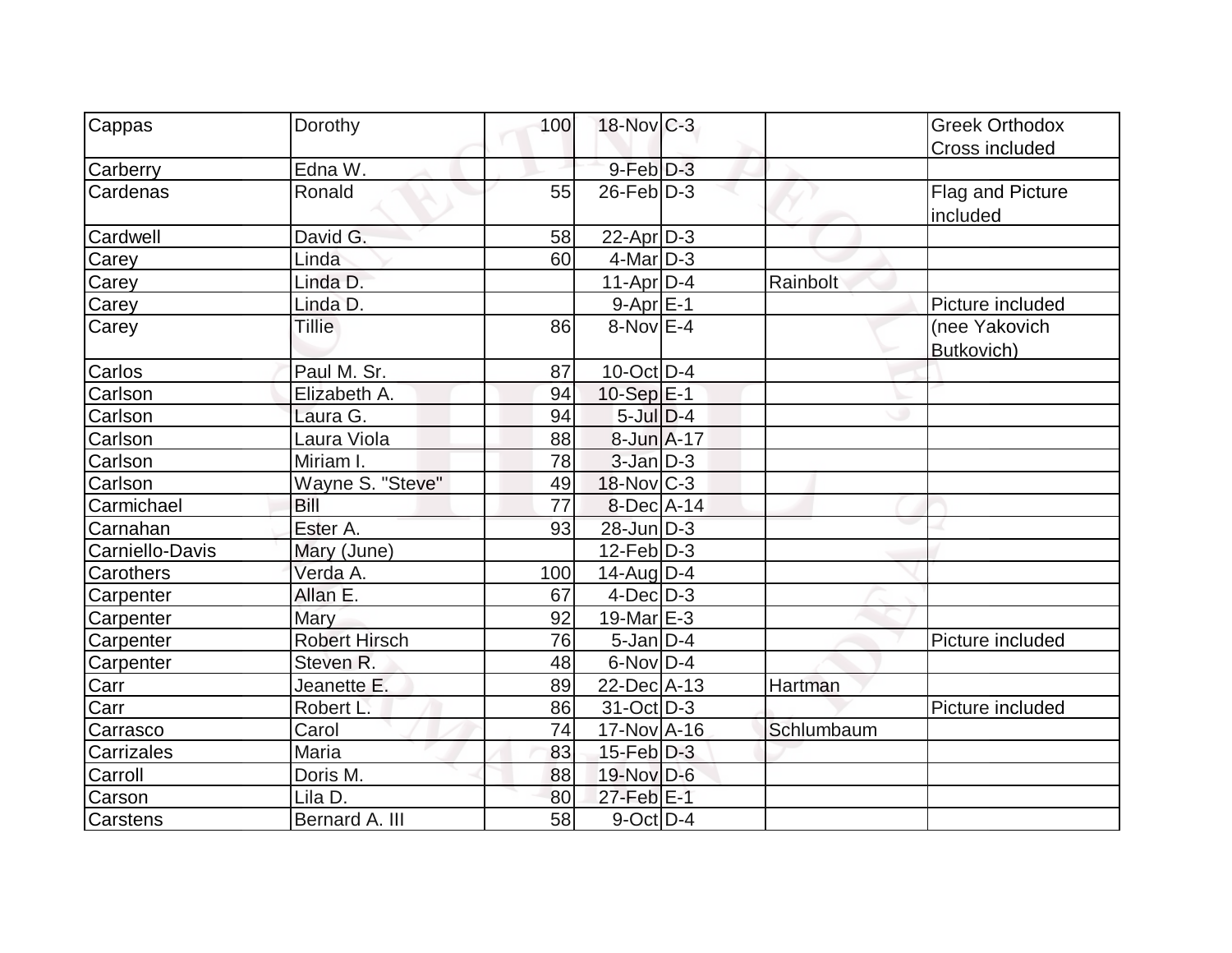| Carter    | A.L.                     | 76 | $14$ -Oct $ C-3 $ |                  | Picture included      |
|-----------|--------------------------|----|-------------------|------------------|-----------------------|
| Carter    | <b>Betty Jean</b>        | 72 | 13-Sep E-7        | Payne            |                       |
| Carter    | Dorothy W.               | 89 | $15$ -Jul $D-3$   |                  |                       |
| Carter    | <b>Gladys Mae</b>        | 86 | $1-Mar$ D-5       | <b>Bartlow</b>   |                       |
| Carter    | Magdelene E.             | 81 | $28$ -Apr $ A-7 $ | Bogdanich        |                       |
| Carter    | William Wayne            | 80 | $5$ -Oct $A$ -16  |                  |                       |
| Caruso    | Christine E.             | 66 | $19$ -Jun $ D-3 $ | Lauderdale       |                       |
| Casale    | Josephine Agnes          | 97 | $3$ -Oct $D-4$    |                  | Picture included      |
| Casas     | Linda G.                 | 66 | $21$ -Feb $ D-4$  |                  | Cross included        |
| Casassa   | John                     | 85 | $24$ -Apr $ D-3 $ |                  | Flag included         |
| Casillas  | Arturo G.                | 59 | $31$ -Jan $ D-3 $ |                  |                       |
| Caspari   | William B.               | 64 | $7$ -May $E-1$    |                  |                       |
| Castaneda | Roman                    | 73 | 31-Jul D-3        |                  |                       |
| Castillo  | Maria                    | 59 | 20-Jul A-16       |                  |                       |
| Castillo  | Maria                    | 62 | $6$ -May $D-3$    |                  |                       |
| Castillo  | Mary                     | 60 | $21$ -Feb $D-4$   | <b>Navarette</b> | Full name Mary        |
|           |                          |    |                   |                  | <b>Thamo Castillo</b> |
| Castle    | Adele                    | 82 | $12$ -Dec $D-4$   | Ferrini          |                       |
| Castro    | Juanita "Jane"           | 93 | 16-Mar A-16       |                  |                       |
| Cattan    | Ricardo L.               | 82 | $19$ -AugD-3      |                  |                       |
| Catton    | Arthur R.                | 76 | $25$ -Nov $ C-4$  |                  |                       |
| Caudillo  | Ramiro                   | 54 | $20$ -Jan $A$ -16 |                  | Cross included        |
| Caufield  | Marie C. "Celine"        | 78 | $12$ -Mar $E-1$   |                  |                       |
| Cavinder  | <b>Constance Corrine</b> | 59 | $10$ -Apr $ D-4$  |                  |                       |
| Cavlovi   | Joseph                   | 69 | $2$ -May $D-3$    |                  | Flag included         |
| Cavlovic  | Janeace                  | 68 | 27-Oct A-16       |                  |                       |
| Cayer     | AnnaMae "Puddy"          | 69 | 30-Jul E-1        | <b>Schultz</b>   | Full name AnnaMae     |
|           |                          |    |                   |                  | <b>Reilly Cayer</b>   |
| Cebak     | Esther A.                | 94 | $25-Sep D-3$      | <b>Maciszak</b>  |                       |
| Ceballos  | Maria D. "Minga"         | 75 | $9$ -Feb $D-5$    |                  |                       |
| Cedano    | <b>Violet Marie</b>      | 61 | 28-Jun D-3        | Mason            |                       |
| Ceh       | Frank                    | 75 | $3-Aug$ A-16      |                  |                       |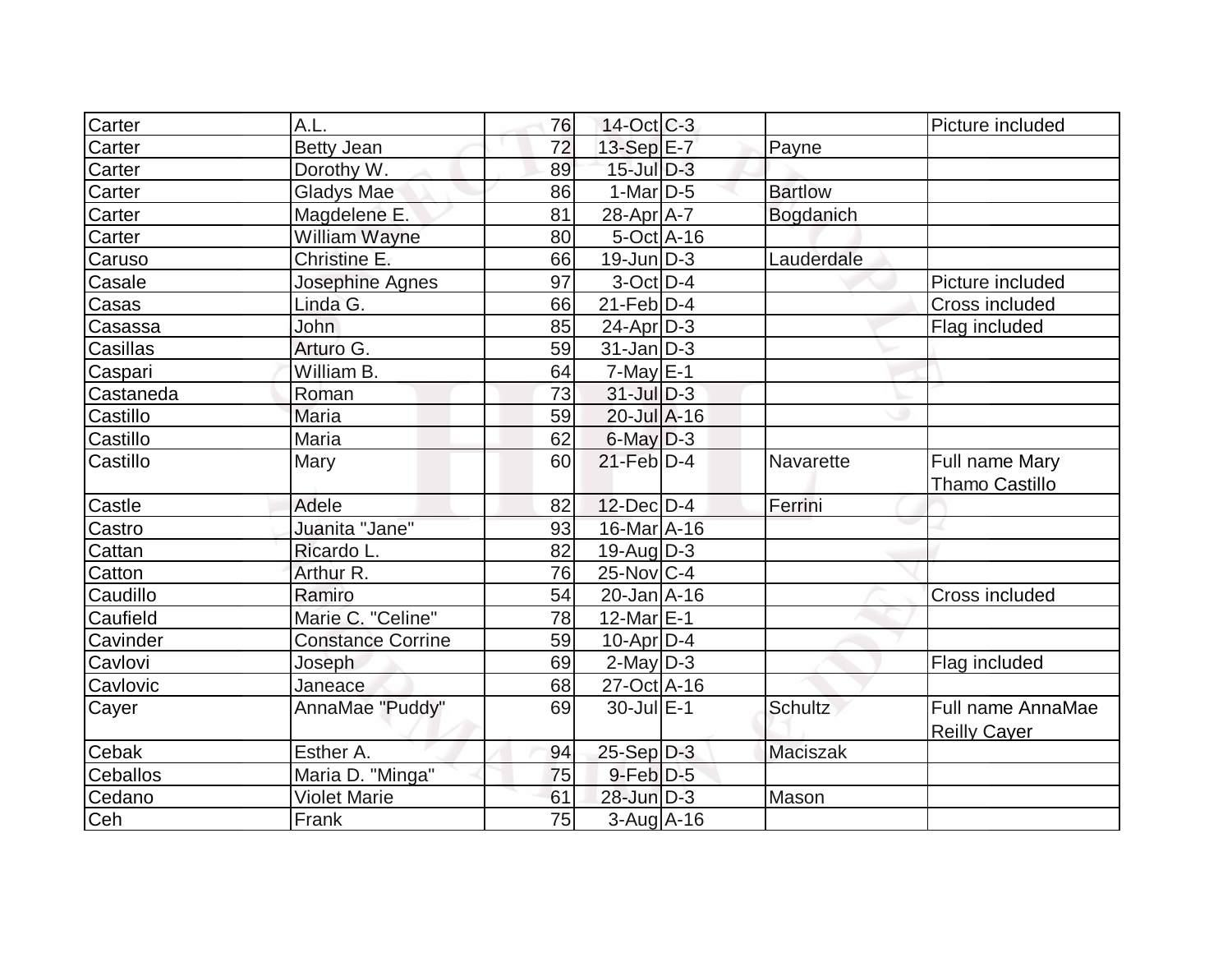| Cermak           | Susan D.               | 89 | $12$ -Apr $D-3$   |                |                        |
|------------------|------------------------|----|-------------------|----------------|------------------------|
| Cernia           | <b>Edward James</b>    | 52 | $5$ -Jul $D-4$    |                |                        |
| Cerros           | Catalina               | 49 | $1-Jan$ $D-3$     | Pineda         |                        |
| Cerven           | Renate                 | 79 | $14$ -Dec $ A-16$ |                |                        |
| Chabraja         | <b>Nick</b>            | 93 | $19$ -Dec $D-3$   |                | Serbian Eastern        |
|                  |                        |    |                   |                | <b>Orthodox Cross</b>  |
|                  |                        |    |                   |                | included               |
| Chalifoux        | Karen E.               | 62 | $1-Aug D-3$       |                |                        |
| Chance           | Larry Dr.              | 64 | 29-Oct E-1        |                |                        |
| Chapel           | Bruce G.               | 80 | $27$ -Jun $D-3$   |                | Picture included       |
| Chapel           | Elisabeth Jean "Jean"  |    | $1-Feb D-4$       |                | Picture included       |
|                  |                        |    |                   |                |                        |
| Chapleau         | Patricia A.            | 49 | $21$ -Jun $D-3$   | Gesiakowski    |                        |
| Chaplin          | Edwin G.               | 77 | 19-Oct A-19       |                |                        |
| Chapman          | Dale C.                | 83 | $21$ -Feb $D-4$   |                |                        |
| Chase            | Daniel T. "Danny"      | 29 | $21$ -Jan $A-16$  |                |                        |
| Chasin           | Eugene "Gene"          | 71 | $6$ -Aug $E-1$    |                | Star of David included |
| Chasseur         | Louis E.               | 86 | $12$ -Feb $D-3$   |                |                        |
| Chavez           | Daniel A., SFC (E7)    | 31 | $8$ -JulD-3       |                |                        |
| Chavez           | Henry "Hank"           | 73 | 20-Oct A-14       |                |                        |
| Cheever          | <b>Eleanor Ruth</b>    | 76 | $3-Jan/D-3$       |                |                        |
| Chekan           | Mary B.                | 88 | $14$ -Dec $ A-16$ |                |                        |
| Cheroim          | <b>Nina</b>            | 72 | $13$ -Aug $E-1$   | Kolada         |                        |
| Cherry           | Albert J.              | 76 | $9$ -Oct $D-4$    |                |                        |
| <b>Chess</b>     | Joseph T. "Joe"        | 85 | $15$ -Oct $E-1$   |                | Flag included          |
| <b>Chess</b>     | Thomas F. Sr.          | 82 | $28-Sep$ A-16     |                | Flag included          |
| <b>Chester</b>   | <b>Michael Darnell</b> | 54 | 16-Mar A-16       |                |                        |
|                  | "Butch"                |    |                   |                |                        |
| <b>Childers</b>  | Cheryl M.              | 61 | $9$ -Jun $A$ -17  |                |                        |
| <b>Childress</b> | Alvie "Gus"            | 79 | $21$ -Jun $D-3$   |                |                        |
| Chobanov         | Sylvia                 | 79 | $24$ -Apr $D-3$   | Mesa, Trujillo | Picture included       |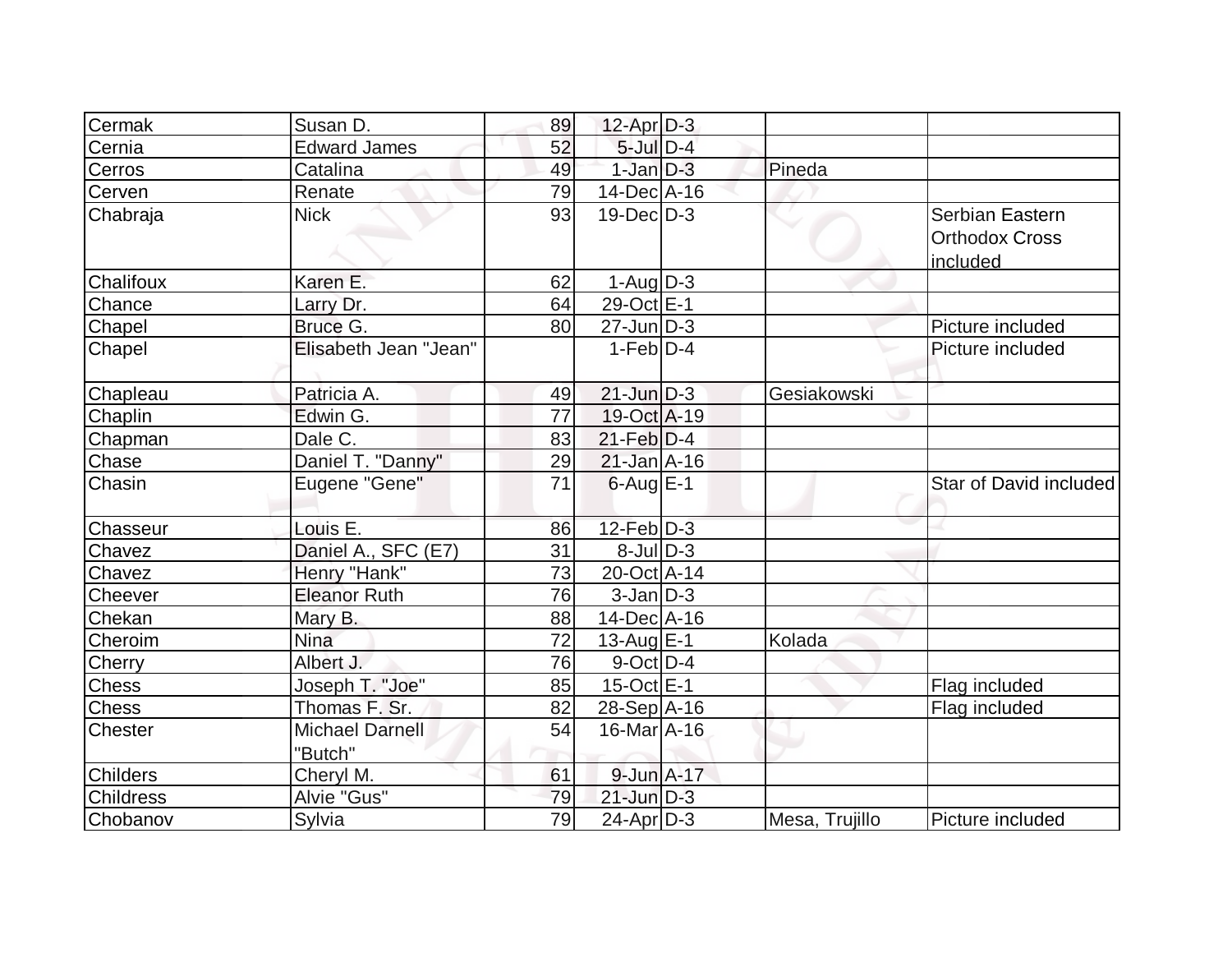| Chorich      | Angeline               | 93  | $11$ -Mar $D-3$   | Zorich       | Cross included                                    |
|--------------|------------------------|-----|-------------------|--------------|---------------------------------------------------|
| Christensen  | Kyle A.                | 22  | 13-Nov D-4        |              |                                                   |
| Christiana   | <b>Lillian Ruth</b>    | 88  | $11$ -Jun $E-2$   | Price        | Full name Lillian Ruth<br><b>Vierk Christiana</b> |
| Christiansen | William E. "Chris"     | 73  | $14$ -AugD-4      |              | Flag included                                     |
| Chuba        | Joseph                 | 79  | $4$ -Jun $E-1$    |              | Flag included                                     |
| Chudy        | Eugene R.              | 75  | 21-Dec A-17       |              | Flag included                                     |
| Chudy        | Patricia               | 71  | $26$ -May A-16    | Kornatowski  |                                                   |
| Chumurynsky  | George W. III          | 34  | $22$ -Jul $D-4$   |              |                                                   |
| Church       | Ronald Bruce Sr.       | 59  | $15$ -Apr $D-3$   |              | "Ron the Electrician"                             |
| Churhchill   | Betty J. (Bessie)      | 82  | $3-Apr$ $D-4$     |              |                                                   |
| Churilla     | John P.                | 100 | $3-Apr$ $D-4$     |              | Flag, Picture, VFW<br>emblem included             |
| Chvostal     | Frances M.             | 81  | $28$ -Jul $A-12$  | <b>Bruno</b> |                                                   |
| Cierniak     | Helen A.               | 84  | $17$ -Jun $D-3$   |              |                                                   |
| Ciesar       | Edward J.              | 61  | $17-Sep$ $E-1$    |              | Picture included                                  |
| Ciesar       | John G. III            | 69  | $13$ -Feb $E-2$   |              |                                                   |
| Ciesielski   | Thomas F. "Tree"       | 51  | $11$ -May C-1     |              |                                                   |
| Cimaroli     | Phillip J.             | 67  | $10$ -Nov $A$ -16 |              | Flag included                                     |
| Cimbala      | Joan G.                | 62  | $1-Apr$ D-3       |              |                                                   |
| Cissna       | Herbert E.             | 80  | $25$ -May A-16    |              |                                                   |
| Ciszewski    | Garret L. Sr.          | 62  | $3-Sep$ $E-1$     |              | Flag included                                     |
| Claesgens    | Beverly K.             | 69  | $13$ -Jul $A-16$  |              |                                                   |
| Clark        | Bryce L.               | 63  | $1-Sep$ $A-12$    |              |                                                   |
| Clark        | <b>Calvin Lloyd</b>    | 70  | $9$ -May $D-3$    |              |                                                   |
| Clark        | Doris J.               | 55  | 27-Oct A-16       | Hogan        |                                                   |
| Clark        | Gordon "Smokey"        |     | $21$ -May $E-1$   |              | Picture included                                  |
| <b>Clark</b> | Kevin G.               | 48  | 10-Aug A-16       |              |                                                   |
| <b>Clark</b> | <b>Laverne Frances</b> | 89  | $11$ -May C-1     | Johnson      | Dove included                                     |
| <b>Clark</b> | Sheila Raye            | 52  | 28-Jul A-12       | Lewis        | Angel and Picture<br>included                     |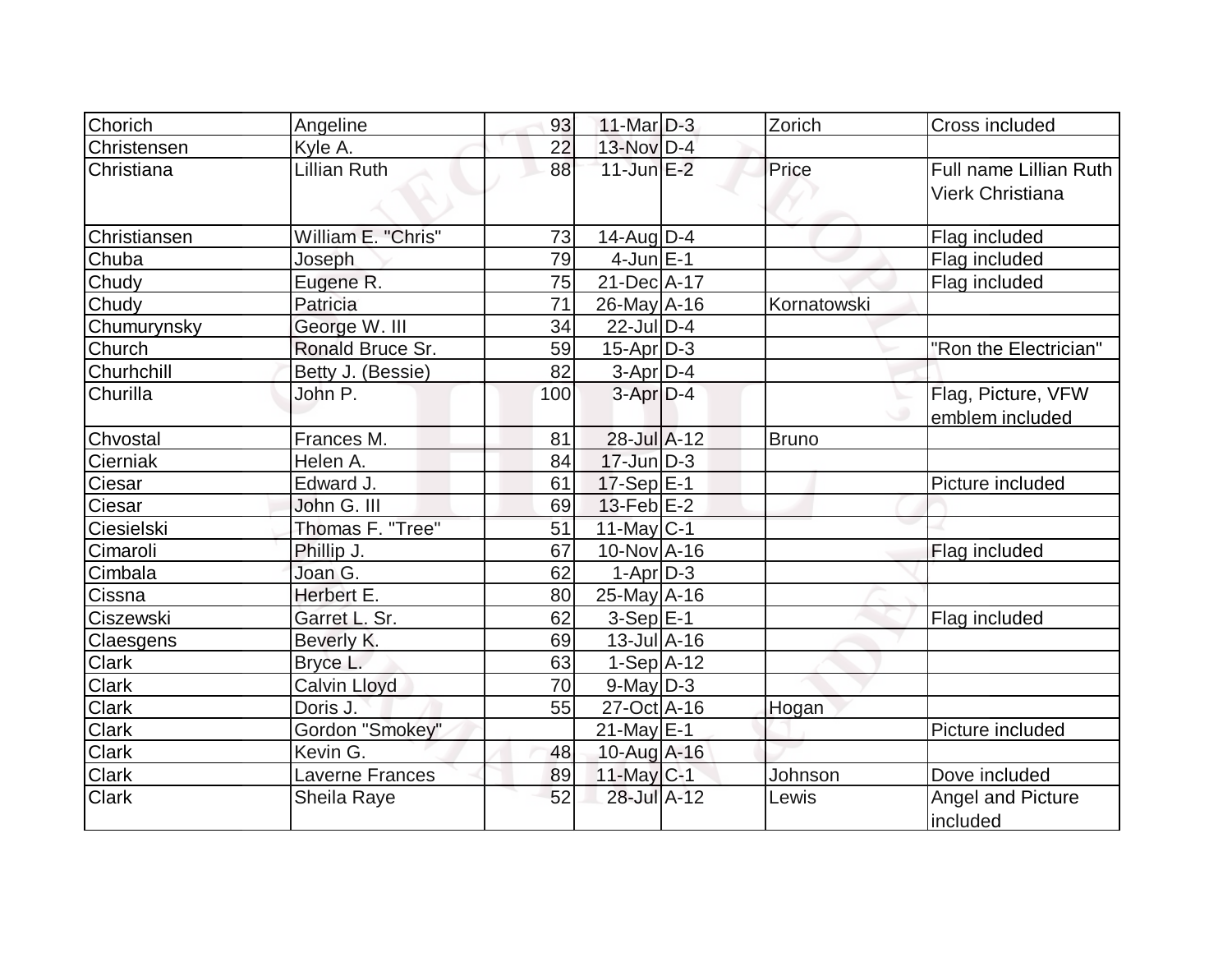| Clarke          | Ethel K.                            | 92              | 15-Dec A-12            | Kazen        |                          |
|-----------------|-------------------------------------|-----------------|------------------------|--------------|--------------------------|
| Clarke          | Ruby R.                             | 101             | 21-Apr A-14            |              |                          |
| Claussen        | Roe E.                              | 73              | $4$ -Apr $D-3$         |              |                          |
| Clawson         | Robert A.                           | 86              | $7$ -Jun $D-4$         |              | Picture included         |
| Claxton         | Kathryn "Kathy"                     | 50              | $24$ -Dec $D-5$        |              | Picture included         |
| Clay            | Stella Leona                        |                 | $4-Feb$ A-14           | <b>Pitts</b> |                          |
| Claywell        | Michael L.                          | 63              | $15$ -Jan $ D-4 $      |              |                          |
| Cleaver         | <b>Betty Jean</b>                   | 73              | $2$ -Jul $E-1$         |              |                          |
| <b>Clement</b>  | Esther J.                           | 82              | 19-Mar $E-1$           |              | Picture included         |
| <b>Clement</b>  | <b>Harold Oliver Sr.</b><br>"Oscar" | 69              | $17 - \text{Feb}$ A-17 |              |                          |
| <b>Clements</b> | <b>Audrey Adeline</b>               |                 | $2-Sep D-3$            |              | <b>Audrey Adeline</b>    |
|                 |                                     |                 |                        |              | <b>Togersen Clements</b> |
| Cleve           | Rosemarie                           | 59              | $15$ -Apr $D-3$        |              | Picture included         |
| Cleveringa      | <b>Richard</b>                      | 81              | $29$ -AugD-3           |              |                          |
| <b>Clifford</b> | Kathleen A.                         | 51              | $15-Sep$ $A-16$        |              |                          |
| Clinton         | Norvell                             | 72              | $6$ -May $ D-3 $       |              |                          |
| Clinton         | Sandra "Sue"                        | 56              | $20$ -Jan $A-18$       |              |                          |
| Cloose-Bass     | Lorraine                            | 52              | $8$ -Jan $D-3$         | LeClaire     |                          |
| Coan            | Alberta M.                          | 95              | $5 - Aug   D-4$        |              |                          |
| Coapstick       | Sharon                              | 61              | $12$ -Jun $D-3$        |              |                          |
| Coates          | <b>Doris</b>                        | 74              | 15-Dec A-12            |              |                          |
| Cobb            | John H.                             | 76              | $3-MarA-13$            |              |                          |
| Cobb            | Louise                              | 57              | $11$ -Jun $E-2$        |              | Flag included            |
| Cody            | Juanita V. "Jean"                   | 73              | $9-MarA-16$            |              | Cross included           |
| Coe             | Lewis B.                            | 96              | $6$ -Mar $D-4$         |              |                          |
| Cogdill         | Ellen E.                            | 86              | $9$ -Jul $E-1$         |              |                          |
| Coggins         | Margaret "Peg"                      | 92              | $23$ -Jan E-1          | Walsh        |                          |
| Coglianese      | Frank                               | 80              | 30-Jan E-1             |              |                          |
| Cohs            | Veron J. Jr.                        | 75              | 26-Dec D-4             |              |                          |
| Colberg         | Harry C.                            | 77              | $31$ -Jan $ D-3 $      |              |                          |
| Colburn         | Richard H.                          | $\overline{77}$ | $4$ -Jan $ D-3 $       |              |                          |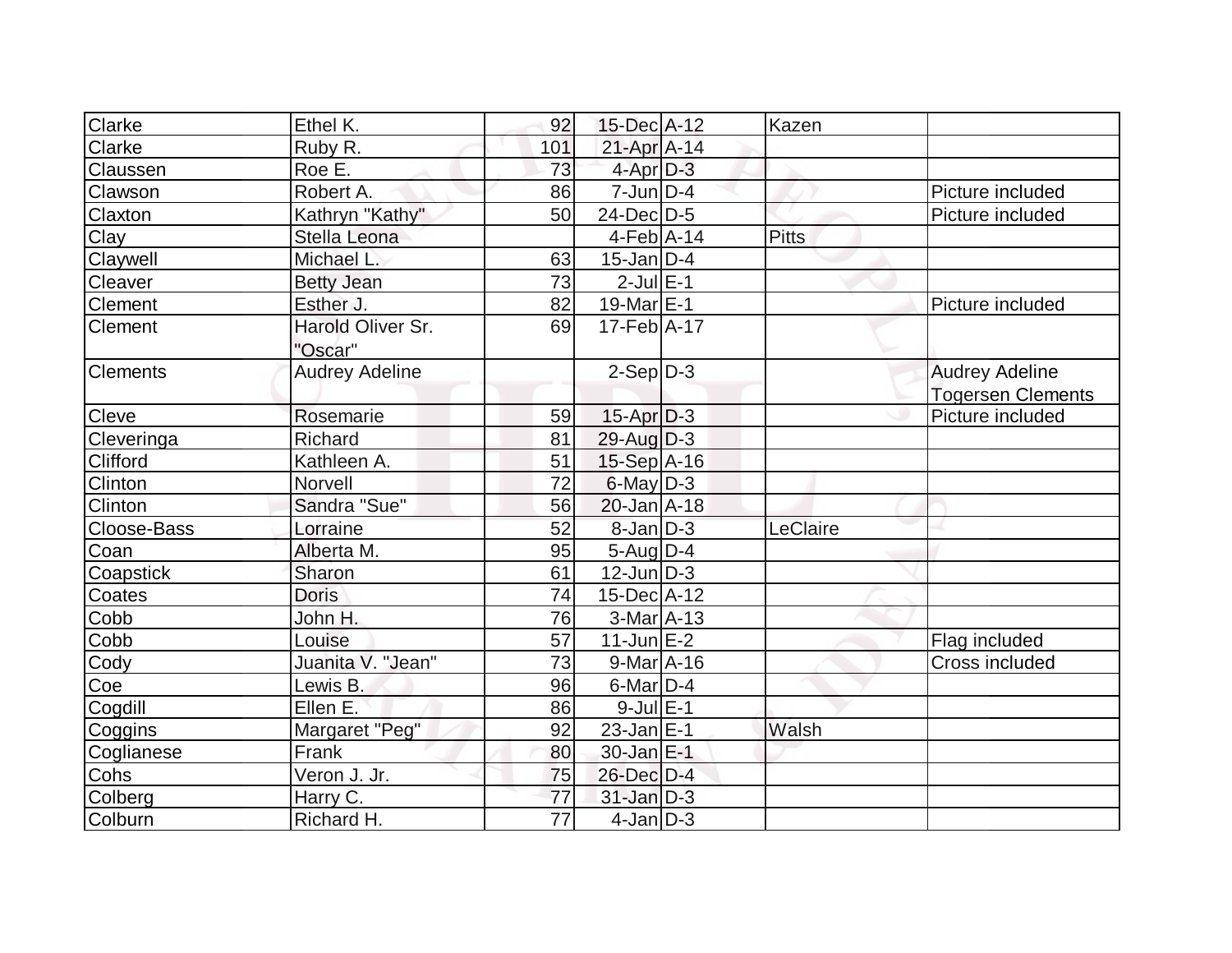| Cole           | Danny L.             | 67 | 10-Aug A-16       |              | Flag included             |
|----------------|----------------------|----|-------------------|--------------|---------------------------|
| Cole           | Guyeda               |    | $18$ -Jul $D-3$   |              |                           |
| Cole           | Hannahbelle          | 88 | $11$ -Jun $E-2$   |              |                           |
| Cole           | Lee H.               |    | 20-Oct A-14       |              |                           |
| Coleman        | <b>Steve</b>         | 46 | $29$ -May D-3     |              |                           |
| Colin          | Augustine "Gus"      | 94 | $19-Nov D-5$      |              | Picture included          |
| Collie         | Georgia              | 85 | 29-Oct E-1        |              |                           |
| <b>Collins</b> | Alice A.             | 64 | $13$ -Jul $A-16$  |              |                           |
| Collins        | Margaret I.          | 83 | $11-Apr D-4$      | <b>Stock</b> | Cross included            |
| Collins        | Neva J.              | 57 | $15$ -Nov $E-3$   |              |                           |
| <b>Collins</b> | <b>Roger Dale</b>    | 64 | $2$ -Aug $D-3$    |              | Flag included             |
| Collison       | Edwin E. Jr.         | 78 | $6$ -Apr $A$ -16  |              |                           |
| Colon          | Jackie S.            | 53 | $22$ -Jan $D-3$   | <b>Revis</b> |                           |
| Colvin         | Barbara Joyce        | 86 | $12$ -Jun $D-4$   | Collins      |                           |
| Colwell        | Donna Maria          | 66 | $8-Nov$ E-4       |              |                           |
| Comacho        | Robert               | 60 | $5$ -Jun $D-3$    |              | Praying hands<br>included |
| Combs          | Bonnie R.            | 85 | $11-Feb$ A-13     |              |                           |
| Combs          | Jeanelda Ruth        | 72 | $6$ -Jun $D-3$    |              |                           |
| Combs          | <b>Ralph Leroy</b>   | 93 | $8$ -JulD-3       |              | Flag included             |
| Comerford      | Mary Zita            | 96 | $18-Nov$ C-3      |              |                           |
| Comforti       | Dina Elizabeth       | 26 | $4$ -Jan $ D-3 $  |              |                           |
| Compateso      | Louis                | 76 | $17$ -Apr $D-3$   |              | Flag included             |
| Comstock       | <b>Eileen Mary</b>   | 84 | $6$ -May $D-3$    |              |                           |
| Concannon      | Joanne C.            | 69 | 29-Oct E-1        | Szymborski   |                           |
| Concordia      | Alma                 | 90 | $16$ -Jun $A$ -20 | Feddersen    |                           |
| Condon         | Phyllis M.           | 96 | $8-Nov$ $E-4$     |              |                           |
| Coner          | <b>Betty</b>         | 96 | $11-Dec$ D-3      |              |                           |
| Connaway       | James Lester Jr.     | 78 | 23-Apr E-1        |              |                           |
| Conner         | <b>Donald Farris</b> | 86 | 21-Dec A-17       |              |                           |
| Connor         | Barbara              | 82 | $4$ -Mar $D-4$    | Singleton    |                           |
| Connor         | Catherine P. "Kitty" | 62 | $23$ -Dec $C-3$   |              | Picture included          |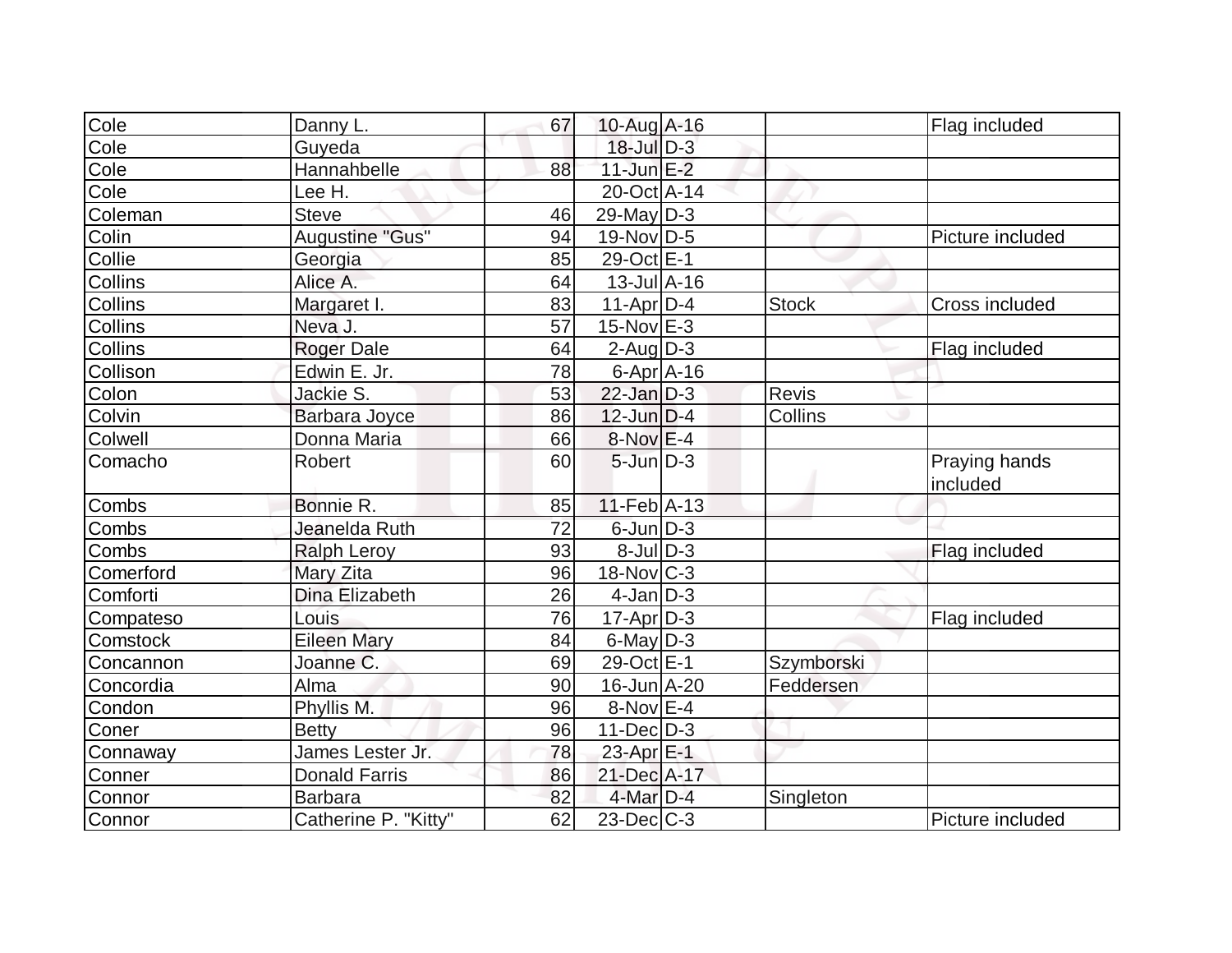| Connor            | Martha Louise              | 75 | $12$ -Aug $D-3$             |                  |                |                                               |
|-------------------|----------------------------|----|-----------------------------|------------------|----------------|-----------------------------------------------|
| Conquest          | Milford G. "Mil"           | 87 | $4$ -Aug $A$ -14            |                  |                | Flag included                                 |
| Conrad            | <b>Florence Ann</b>        | 77 | 31-Oct D-3                  |                  |                |                                               |
| Convey            | Walter M Jr.               | 75 | $25-Sep D-3$                |                  |                | Flag included                                 |
| Cook              | Dorothy                    | 82 | $14$ -Nov $ D-3 $           |                  | <b>Schultz</b> |                                               |
| Cook              | James D.                   | 82 | $17$ -Dec $D-6$             |                  |                | Flag included                                 |
| Cook              | Marie                      | 76 | $13$ -Dec $E$ -4            |                  |                |                                               |
| Cook              | Theresa "Bettie"           | 90 | $24$ -Jan D-3               |                  |                | Full name Theresa<br><b>Cook Bohnenstiehl</b> |
| Cooley            | Robert L.                  | 82 | $11 - Dec$ $D-3$            |                  |                |                                               |
| Cooley            | Ruby C.                    | 74 | $11-Auq$ A-14               |                  |                |                                               |
| Coons             | Blanche T.                 | 89 | $12$ -Feb $ D-3 $           |                  | LaPorte        | Picture included                              |
| Coons             | Theresa M.                 | 81 | $7-Oct$ $C-3$               |                  |                |                                               |
| Cooper            | Jeanne K.                  | 78 | $30$ -Jul $E-1$             |                  |                |                                               |
| Cooper            | Joel A.                    | 80 | $1$ -Oct $E$ -1             |                  |                | Flag included                                 |
| Cooper            | Rebecca Ann                | 54 | 27-Oct A-16                 |                  |                |                                               |
| Copeland-Sherrard | Jeffery Steven             | 22 | $14$ -Oct $\overline{C}$ -3 |                  |                | Picture included                              |
| Cope-Melcic       | Joan K.                    | 73 | $16$ -Apr $E-3$             |                  |                | Picture/ Joan K. Miller                       |
|                   |                            |    |                             |                  |                | Cope-Melcic                                   |
| Copp              | Fredrick R.                |    |                             | $7$ -Jul $A$ -14 |                |                                               |
| Copp              | Georgia                    | 90 | $15$ -Feb $ D-3 $           |                  | Johnson        |                                               |
| Coppage           | Dorothy J.                 | 81 | $6$ -Nov $D$ -4             |                  | Golden         |                                               |
| Coppolillo        | Noreen R.                  | 77 | $14$ -Feb $ D-5$            |                  | O'Donnell      |                                               |
| Corado            | Dorothy M.                 | 80 | 20-Sep E-7                  |                  |                | Picture included                              |
| Coria             | Guillermo B. "Memo"        | 40 | $12$ -Aug $D-3$             |                  |                | Picture included                              |
| Coriano           | Jose Fernando<br>"Baretto" | 48 | $3-MarA-13$                 |                  |                |                                               |
| Cornell           | Dee (Dolores Jule)         | 78 | $14$ -May $E-2$             |                  |                |                                               |
| Cornell           | Robert D.                  | 83 | 10-Aug A-16                 |                  |                | Flag included                                 |
| Corns             | Marshall L.                | 78 | 3-Mar A-13                  |                  |                |                                               |
| Corona            | Celia P. "Sally"           |    | 27-Mar D-4                  |                  | Perez          |                                               |
| Corona            | Hilario Jr. "Larry"        | 68 | $12$ -Jun $ D-4 $           |                  |                |                                               |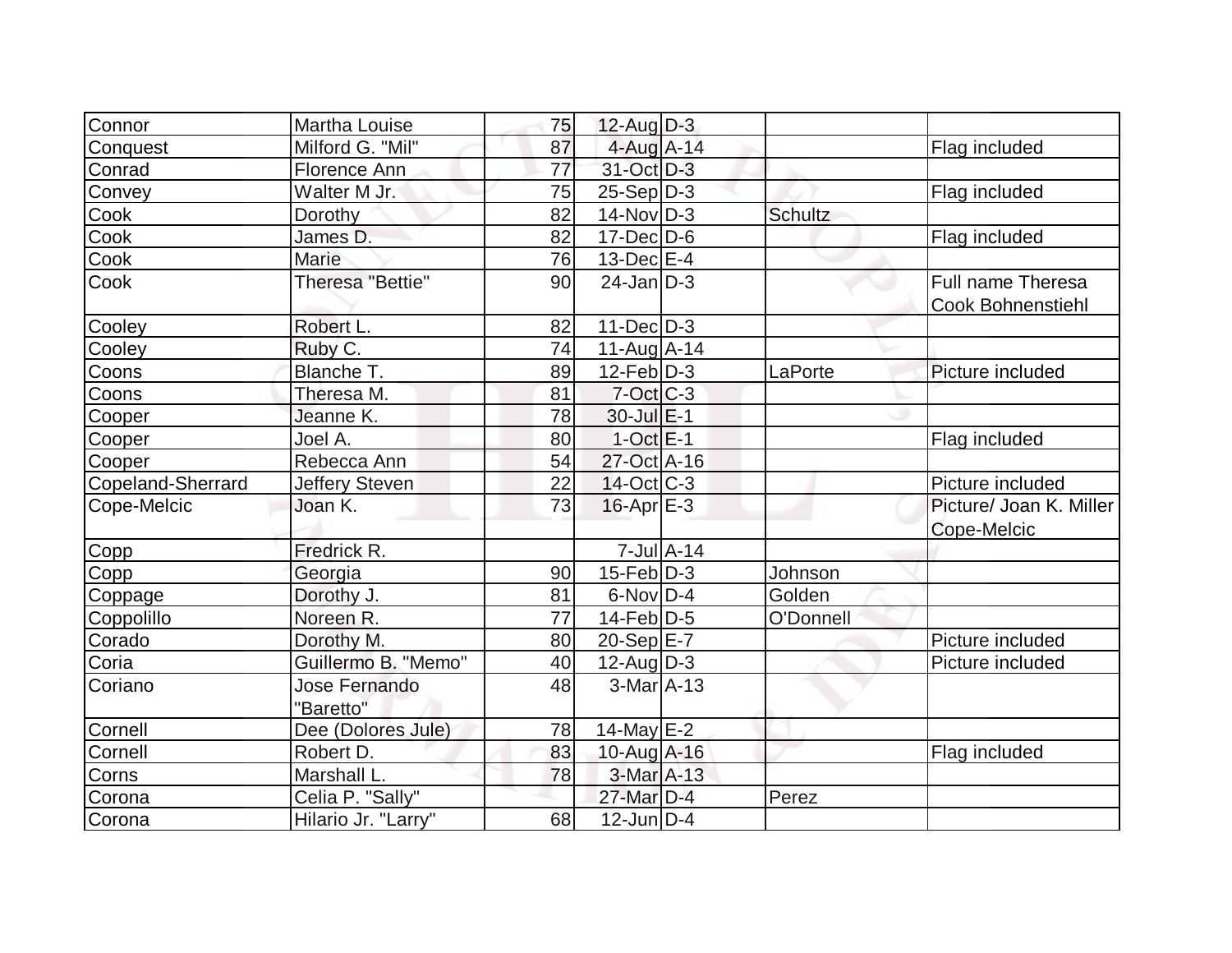| Corrado   | <b>Opal Belle</b>              | 82 | $5-Feb$ D-3                  |          | Picture included     |
|-----------|--------------------------------|----|------------------------------|----------|----------------------|
|           |                                |    |                              |          |                      |
| Cortes    | <b>Jose DeJesus</b><br>"Chuey" | 28 | 28-May E-1                   |          |                      |
| Cortina   | Victoria L.                    | 89 | 21-Dec A-17                  |          | Picture included     |
| Coslet    | David B.                       | 51 | $6$ -May $D-4$               |          |                      |
| Costa     | <b>Ernest Dalla</b>            | 76 | $5$ -Jun $D-3$               |          |                      |
| Costello  | Lawrence                       | 51 | $15$ -Jun $A$ -14            |          |                      |
| Costley   | William C.                     | 81 | $19$ -Apr $D$ -3             |          | Flag included        |
| Cotner    | <b>Charles Oliver</b>          | 73 | $2$ -Nov $A$ -18             |          |                      |
|           | "Bubba"                        |    |                              |          |                      |
| Cotter    | Alice A.                       | 93 | $28-Oct$ $C-3$               | Anderson |                      |
| Cotterman | <b>Allen Ernest</b>            | 90 | $16$ -Jun $A$ -18            |          |                      |
| Courtney  | Celia                          | 83 | 8-Mar <sub>D-5</sub>         | Cantu    | Full name Celia Ruiz |
|           |                                |    |                              |          | Courtney             |
| Cowan     | Julia                          | 87 | 9-Oct D-5                    |          |                      |
| Cox       | Darrell R.                     | 56 | $5$ -Jan $D-3$               |          |                      |
| Cox       | Grey                           | 95 | $13$ -Jul $\overline{A}$ -16 |          |                      |
| Cox       | Mary J.                        | 54 | $21$ -Mar $D-5$              | Soeka    |                      |
| Cox       | Nicholas John                  | 42 | 24-Aug A-16                  |          |                      |
| Craaybeek | Arthur A.                      | 52 | $10$ -Mar $A$ -12            |          |                      |
| Crague    | <b>Michael Andrew II</b>       | 33 | $4$ -Jul $D-3$               |          | Flag included        |
| Craigin   | Sarah Jane                     | 74 | $24$ -Apr $D-4$              | Geisen   |                      |
| Crawford  | Dorothy Jean "Da'              | 51 | $5$ -May $A$ -14             |          |                      |
|           | Jean"                          |    |                              |          |                      |
| Crawford  | <b>Robert Lee</b>              | 67 | $3-May$ D-4                  |          |                      |
| Creekmore | <b>Edward William</b>          | 92 | $24$ -May D-3                |          | Flag included        |
| Creighton | Florence "Flossie"             | 77 | 30-Jul E-1                   |          |                      |
| Cremonesi | William                        | 53 | $8-Oct$ E-1                  |          |                      |
| Creviston | Delbert L.                     | 85 | 20-Feb E-1                   |          | Flag included        |
| Crilley   | Raymond F. Jr.                 | 77 | $13$ -May $D-3$              |          | Flag included        |
|           | "Eogie"                        |    |                              |          |                      |
| Crisman   | Ruth                           | 89 | $9$ -Jun $A$ -17             | Glynn    |                      |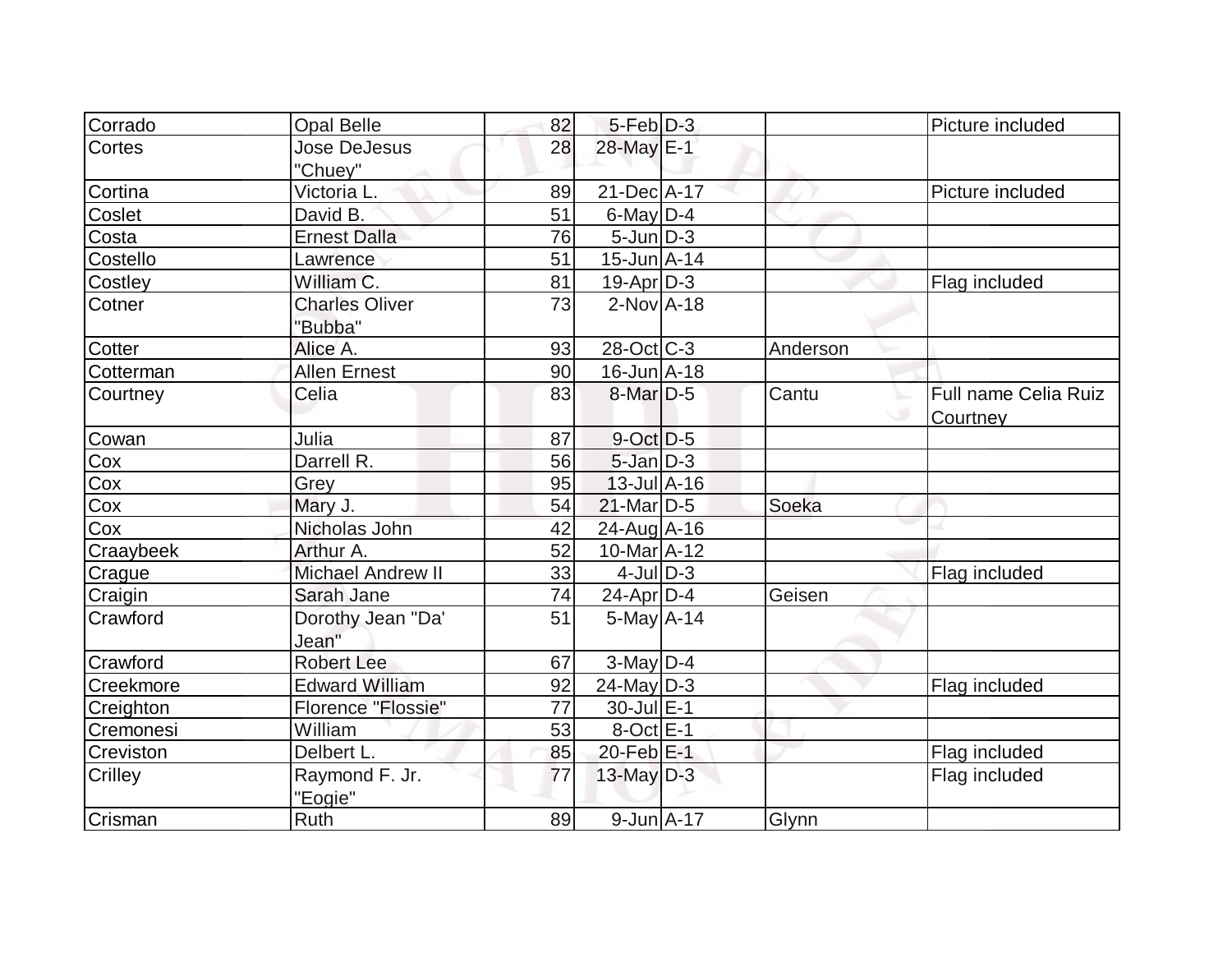| Crisman         | Ruth M.                | 89     | 8-Jun A-16       |                 |                       |
|-----------------|------------------------|--------|------------------|-----------------|-----------------------|
| Criswell        | Kenneth L.             | 52     | $28$ -Feb $D-3$  |                 |                       |
| <b>Crites</b>   | Brenda Lee M.          | 28     | 13-Mar D-3       |                 |                       |
| Critten         | Ann Marian             | 96     | $15$ -Nov $E-3$  | <b>Mihalick</b> |                       |
| Crk             | Robert Lee             | 63     | 12-Mar $E-1$     |                 |                       |
| Crnogorac       | George                 | 83     | $9$ -Jan $E-1$   |                 | Flag included         |
| Croak           | Helene A.              | 87     | $5-Apr D-3$      | Wiens           |                       |
| Crockett        | George W.              | 87     | $3-Dec D-5$      |                 |                       |
| <b>Crockett</b> | <b>Tonya Chevel</b>    | 46     | $8$ -JulD-3      |                 |                       |
|                 | "Toeneil"              |        |                  |                 |                       |
| Croley          | Dorothy H.             | 91     | 1-May $D-5$      |                 |                       |
| Cross           | Alene "Thelma"         | 76     | $2-Feb D-3$      | Roberts         | <b>Cross included</b> |
| Crotty          | Bonnie J. "B"          | 75     | $2$ -Dec $C-3$   |                 |                       |
| Crouch          | Mildred                |        | $15$ -Jan D-4    |                 | Picture included      |
| Cruciani        | Federico               |        | $13$ -May D-3    |                 |                       |
| Crumpacker      | Margaret               |        | 27-Apr A-16      |                 |                       |
| <b>Crymes</b>   | Cotril                 | 92     | $3$ -Jan $D-3$   |                 |                       |
| Csoka           | Rosemary A.            | 65     | $15$ -Nov $E-3$  | <b>Bzibziak</b> |                       |
| Cuadra          | <b>Andrea Mercedes</b> | 27     | $22$ -Apr $D-3$  |                 |                       |
| Cudak           | Anthony                | 88     | $22$ -Nov $E-5$  |                 | Flag included         |
| Cuellar         | <b>Marian Norma</b>    | 88     | $3$ -May $D-4$   |                 |                       |
| Cuevas          | John J. "Juanito"      | 49     | $4-Feb$ A-14     |                 |                       |
| Culich          | Elayne                 | 85     | $4-Feb$ A-14     | Hallberg        |                       |
| <b>Cullen</b>   | Paul E.                | 88     | $10$ -Apr $ D-4$ |                 |                       |
| Cumings         | Thelma L.              | 80     | $27$ -Mar $ D-4$ |                 |                       |
| <b>Cummins</b>  | Donna M.               | 76     | $7$ -Dec $A$ -16 | Tholborn        |                       |
| Cundiff         | Jimmy H.               | 64     | $31-Oct$ D-3     |                 | Masonic emblem        |
|                 |                        |        |                  |                 | included              |
| Cunningham      | Andrew W. Sr. "Bud"    | 79     | 13-Sep E-7       |                 |                       |
| Cunningham      | George D.              | 74     | $15$ -Feb $D-4$  |                 | Picture included      |
| Cunningham      | John "Ricky"           | 48     | $24$ -Jan D-3    |                 |                       |
| Cunningham      | Kylee R.               | 2 days | $15-Sep$ A-16    |                 |                       |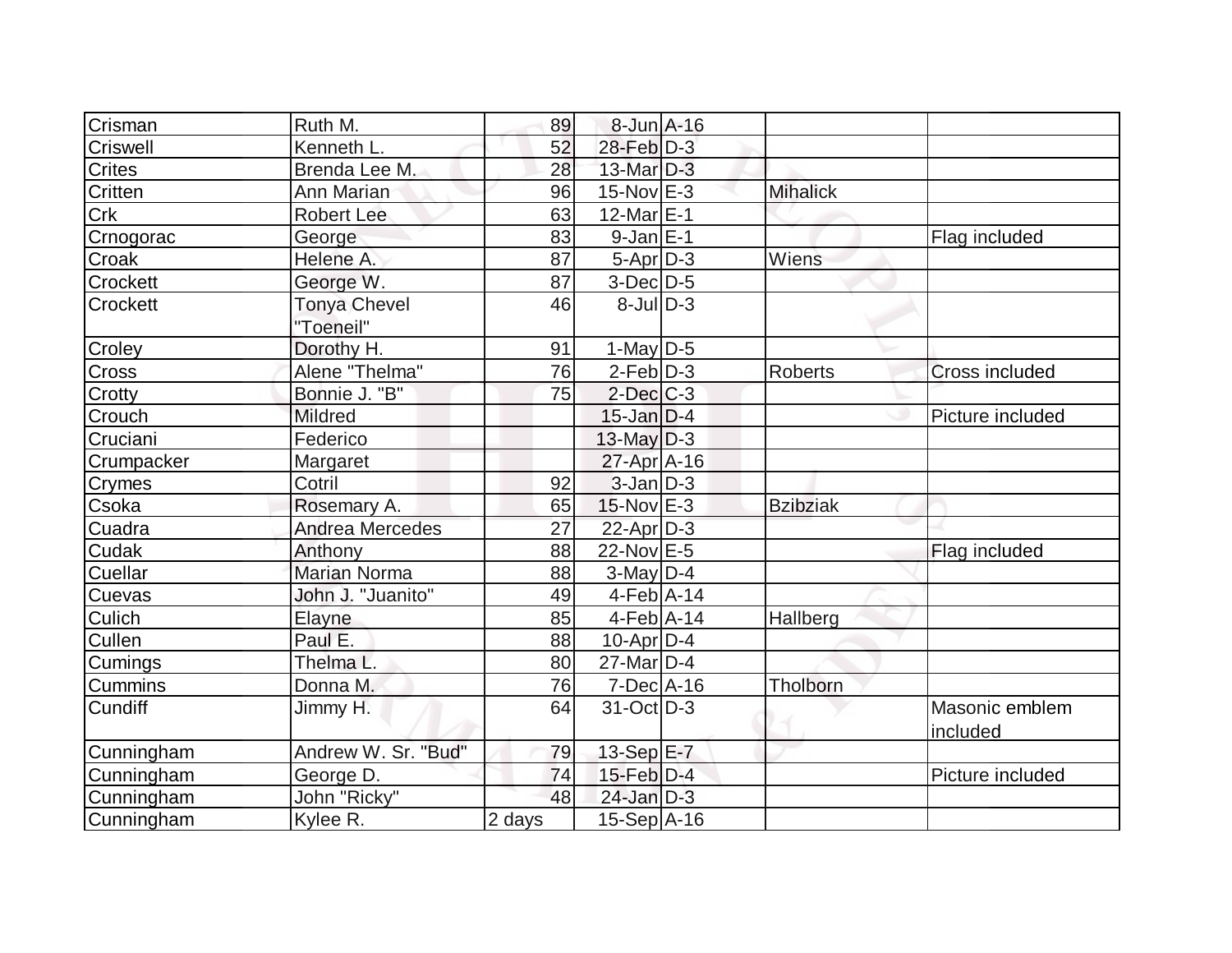| Cunningham       | Pamela J. "Pam"             | 54 | $2$ -Feb $D-3$    |                   |                       |
|------------------|-----------------------------|----|-------------------|-------------------|-----------------------|
| Cunningham-Beckt | Shirley                     | 69 | 6-Apr A-16        |                   | Picture included      |
| Curry            | Retia M.                    | 62 | 12-Nov D-5        | Hoeckelberg       |                       |
| <b>Curtis</b>    | Aline                       | 80 | $21-Sep$ A-16     |                   |                       |
| Curtis           | Ethel Ann "Pat"             | 83 | $29$ -Feb $D-5$   |                   |                       |
| Curtis           | <b>Fannie Marie "Petie"</b> | 79 | $22$ -Jun $A-16$  |                   |                       |
| <b>Curtis</b>    | Kay Ann                     | 68 | $10$ -Nov $A$ -16 |                   |                       |
| Curtis           | Maureen S.                  | 60 | $4$ -Apr $D-3$    |                   | Cross included        |
| Curtis           | Myrtle S.                   | 80 | 20-Sep E-7        |                   |                       |
| Cusson           | Joseph Armand               | 27 | $9-Nov$ A-19      |                   |                       |
| <b>Cutsahll</b>  | Judith Ann                  | 66 | 29-Dec A-13       |                   |                       |
| Cygal            | Joseph A.                   | 76 | $4$ -Oct $E - 5$  |                   |                       |
| <b>Cyphers</b>   | Caroline M.                 | 81 | $7 - Aug$ $D-3$   |                   |                       |
| Cyrnek           | Cecilia A.                  | 90 | $2$ -Mar $A-16$   | Serafin           |                       |
| Czalbowski       | Helen A.                    | 84 | $10$ -Aug $A$ -16 |                   |                       |
| Czarny           | Julian                      | 84 | $13$ -Jan $A$ -16 |                   |                       |
| Czech            | Paul Peter                  | 98 | $11$ -Jan $ D-3 $ |                   | Picture included      |
| Czekala          | Alberta C.                  | 54 | $3 - Aug A - 16$  |                   |                       |
| Czerniak         | Henrietta                   | 87 | $25$ -Mar $ D-3 $ | <b>Jakubowski</b> |                       |
| Czerniak         | Sigmund "Ziggy"             | 93 | 21-Dec A-17       |                   | Flag included         |
| Czerwinski       | George Robert               | 61 | $6$ -Feb $E-1$    |                   |                       |
| Cziperle         | <b>Zoltan Peter</b>         | 88 | 16-Nov A-17       |                   | Flag included         |
| <b>Dafcik</b>    | <b>Eunice Laverne</b>       | 74 | $2$ -Mar $A$ -16  | Penosky           |                       |
| Dahl             | Marguerite J.               | 92 | $6$ -Mar $D-4$    |                   |                       |
| Dahl             | Ruth G.                     | 93 | $2-Sep D-4$       |                   |                       |
| Dahlberg         | Robert Jr.                  | 71 | $16$ -Jan $E$ -1  |                   |                       |
| Dahlman          | Irma R.                     | 84 | $5-NovE-1$        | Werkman           |                       |
| Dahlmann         | Minnie H.                   | 89 | $31$ -Dec $D-6$   | Paarlberg         |                       |
| Dail             | <b>Margerette Rosetta</b>   | 88 | 21-Aug D-4        | <b>Flint-Read</b> | Eastern Star included |
|                  | "Marge"                     |    |                   |                   |                       |
| Daily            | Caroline M.                 | 94 | 11-Jun E-1        |                   |                       |
| <b>Daisy</b>     | Genese M.                   |    | 20-Sep E-7        | Hayes             |                       |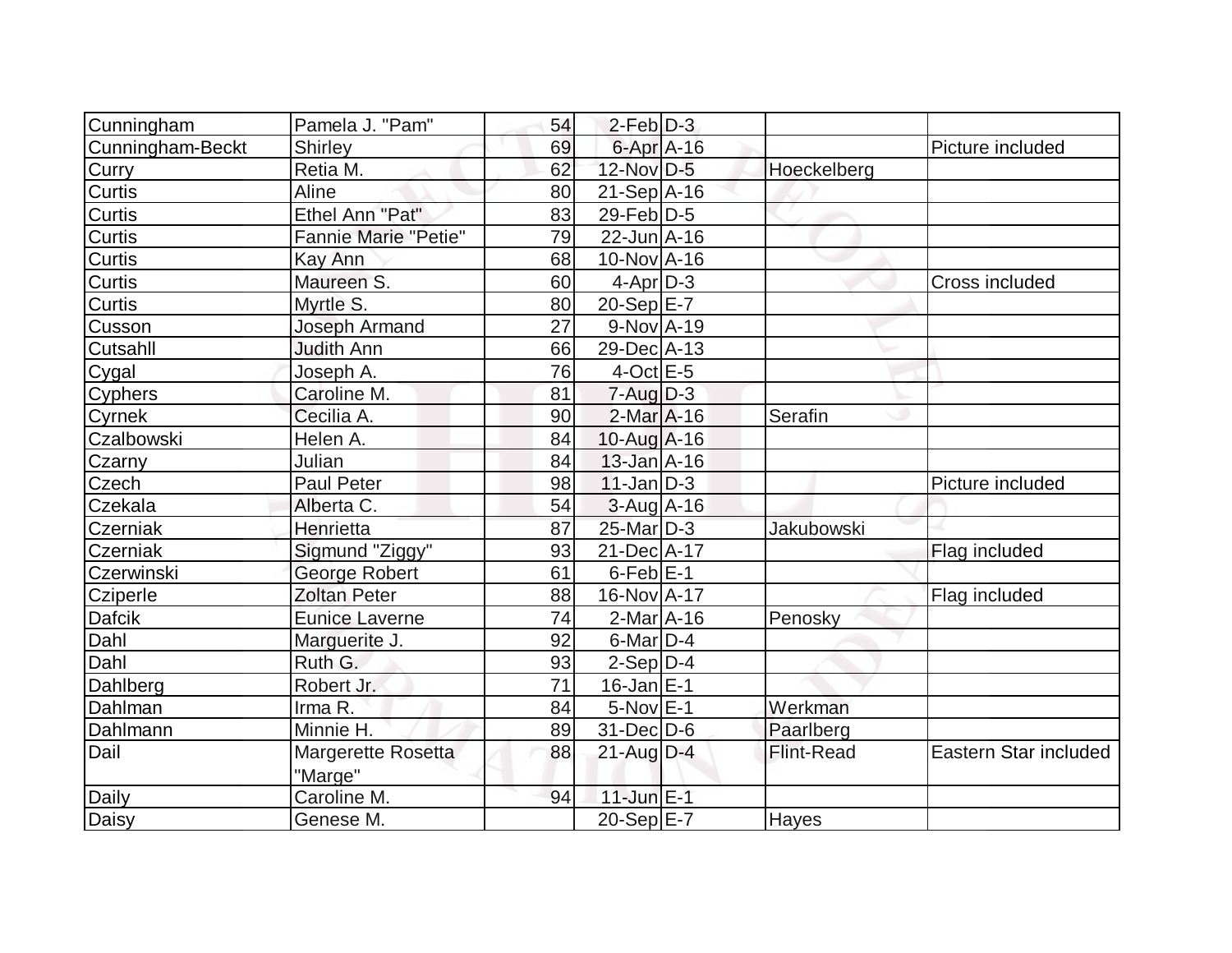| Dal Corobbo   | Jean M.          | 80 | 14-Dec A-16                            | <b>Biga</b>  |                                                                 |
|---------------|------------------|----|----------------------------------------|--------------|-----------------------------------------------------------------|
| Dal Santo     | Jessie M.        | 86 | 11-Oct E-4                             |              |                                                                 |
| Dalfonso      | James T.         | 64 | $25$ -Jul $D-3$                        |              |                                                                 |
| Damato        | Dominick J.      | 82 | $6$ -Mar $D-4$                         |              |                                                                 |
| Damianos      | Harry A.         | 86 | $7 - Aug   D-3$                        |              | <b>Greek Orthodox</b><br><b>Cross and Picture</b><br>included   |
| Damron        | Judith           | 47 | $19$ -May $A$ -14                      |              |                                                                 |
| Dance         | Helen M.         | 86 | $12$ -Mar $E-1$                        | Fraikin      |                                                                 |
| Daniel        | <b>Ilene</b>     | 91 | $6$ -Feb $ E-1 $                       |              | Cross included                                                  |
| Daniele       | Anne             | 79 | $18$ -Jan $D-3$                        |              | Star of David included                                          |
| Daniels       | Jerry L.         | 77 | 27-Oct A-16                            |              | Flag included                                                   |
| Daniels       | Karen Kathleen   | 58 | $14$ -Jun $D-5$                        | Gile         |                                                                 |
| Daniels       | <b>Steve</b>     | 55 | $26$ -Mar $E-2$                        |              |                                                                 |
| Danilovich    | Andrew P. "Drew" | 56 | $17$ -Dec $D-6$                        |              |                                                                 |
| Danko         | Kenneth W.       | 54 | 23-Nov A-17                            |              | Praying hands<br>included                                       |
| Daronatsy     | Anahid "Ann"     | 92 | 21-Dec A-17                            | Chirinian    |                                                                 |
| <b>Darrow</b> | Alvina M.        | 88 | $21-Sep$ $A-16$                        |              |                                                                 |
| Dates         | Tawoyne Donta    | 28 | $28$ -Mar $D-3$                        |              |                                                                 |
| Daugherty     | Lois A.          | 84 | $15$ -Jan $D-3$                        |              | Full name Lois A.<br>Daugherty Camp                             |
| Daun          | Martha           | 89 | $3-Apr$ D-5                            |              | Dove included                                                   |
| <b>Davids</b> | Carol            | 71 | $\overline{20}$ -Mar $\overline{D}$ -3 | Kasper       |                                                                 |
| Davidson      | <b>Betty Lou</b> | 80 | $24$ -JulD-4                           | <b>Beach</b> | <b>Betty Lou Davidson-</b><br>Goodrich/Eastern<br>Star included |
| <b>Davies</b> | <b>Blanche</b>   | 90 | $5$ -Jun $D-3$                         |              | Picture included                                                |
| Davies        | Daniel C.        | 83 | 26-Aug D-3                             |              |                                                                 |
| Davies        | Julia A.         | 79 | 29-Apr D-3                             |              |                                                                 |
| Davis         | Aaron James      | 28 | $28$ -Jul $A-12$                       |              |                                                                 |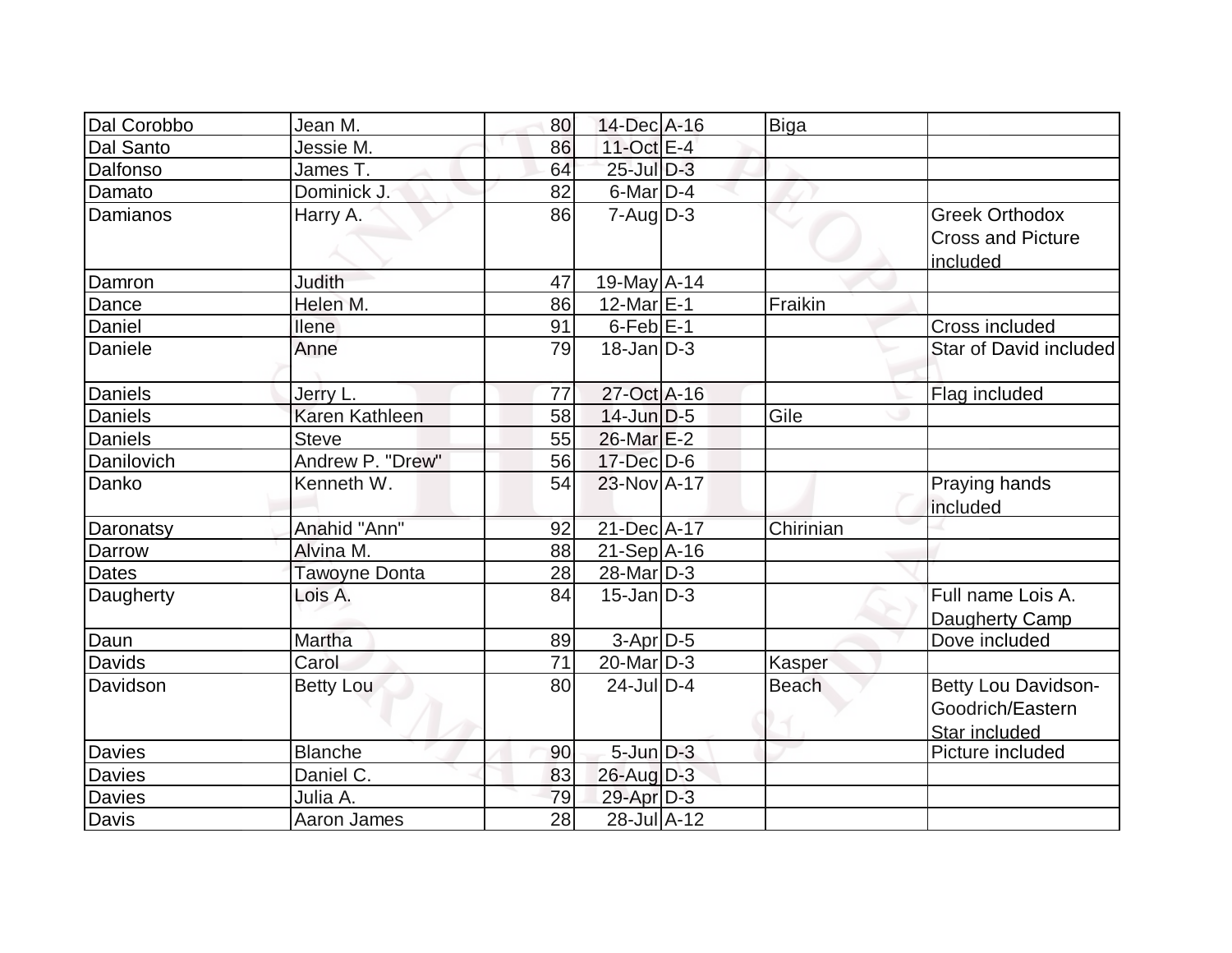| Davis       | Ada                   | 55 | 22-Nov E-5        |        |                                                     |
|-------------|-----------------------|----|-------------------|--------|-----------------------------------------------------|
| Davis       | Andrew Sr.            | 65 | $3$ -Dec $D-5$    |        | Flag included                                       |
| Davis       | Arlen K.              | 74 | 18-Mar D-4        |        |                                                     |
| Davis       | Arlene                | 96 | $6$ -Dec $E-4$    |        |                                                     |
| Davis       | <b>Betty Marie</b>    | 86 | $1-Mar$ D-6       |        |                                                     |
| Davis       | <b>Fred Earl</b>      | 62 | 20-Dec E-5        |        |                                                     |
| Davis       | <b>Jack</b>           | 64 | $10$ -Oct $ D-4 $ |        | Flag included                                       |
| Davis       | Jack                  | 64 | $13-Oct$ A-14     |        | Flag included                                       |
| Davis       | James F. "Uncle Tiny" | 71 | $26$ -Jan D-5     |        |                                                     |
| Davis       | Jennifer L.           | 22 | $2$ -Aug $D-3$    |        |                                                     |
| Davis       | Kathleen              | 99 | $27$ -Mar $ D-4 $ |        | Picture included                                    |
| Davis       | <b>Laurel Earl</b>    | 85 | $18$ -Dec $D-3$   |        |                                                     |
| Davis       | Mary (June)           |    | $12$ -Feb $D-3$   |        | Full name Mary<br>(June) Carniello-<br><b>Davis</b> |
| Davis       | Rhea F.               | 74 | $15$ -Jan D-4     |        |                                                     |
| Davis       | <b>Robert Glenn</b>   | 84 | $17-Oct$ D-3      |        | Flag included                                       |
| Davis       | Rozell                | 79 | 28-May E-1        |        |                                                     |
| Davis       | <b>Thomas Lamont</b>  | 55 | $14$ -May E-2     |        |                                                     |
| Davis       | <b>Violet May</b>     | 86 | $10$ -Aug $A$ -16 | Gillow |                                                     |
| Davison     | Albert L.             | 74 | $23$ -Jan $ E-1 $ |        |                                                     |
| Dawson      | Donald C.             | 78 | $11-Aug$ A-14     |        | Flag included                                       |
| Day         | Muriel A.             |    | $7$ -May $E-1$    |        |                                                     |
| Day         | Thelma                | 91 | 24-Mar A-16       |        |                                                     |
| De Armitt   | Frances H.            | 93 | $27-Sep$ E-7      |        |                                                     |
| De Leon     | Amparo                | 74 | $13$ -Mar $ D-3 $ |        |                                                     |
| De Leon     | Juan                  |    | $29$ -May D-3     |        | Picture included                                    |
| De Risi     | Ann Marie             | 78 | $7-Mar$ D-3       |        | Picture included                                    |
| de Rivera   | Francisca             |    | $9$ -Apr $E-3$    | Guzman | Señora Francisca de<br>Rivera / Pictures            |
| De Santiago | Herminia              | 74 | $13$ -Apr $ A-16$ |        | Cross included                                      |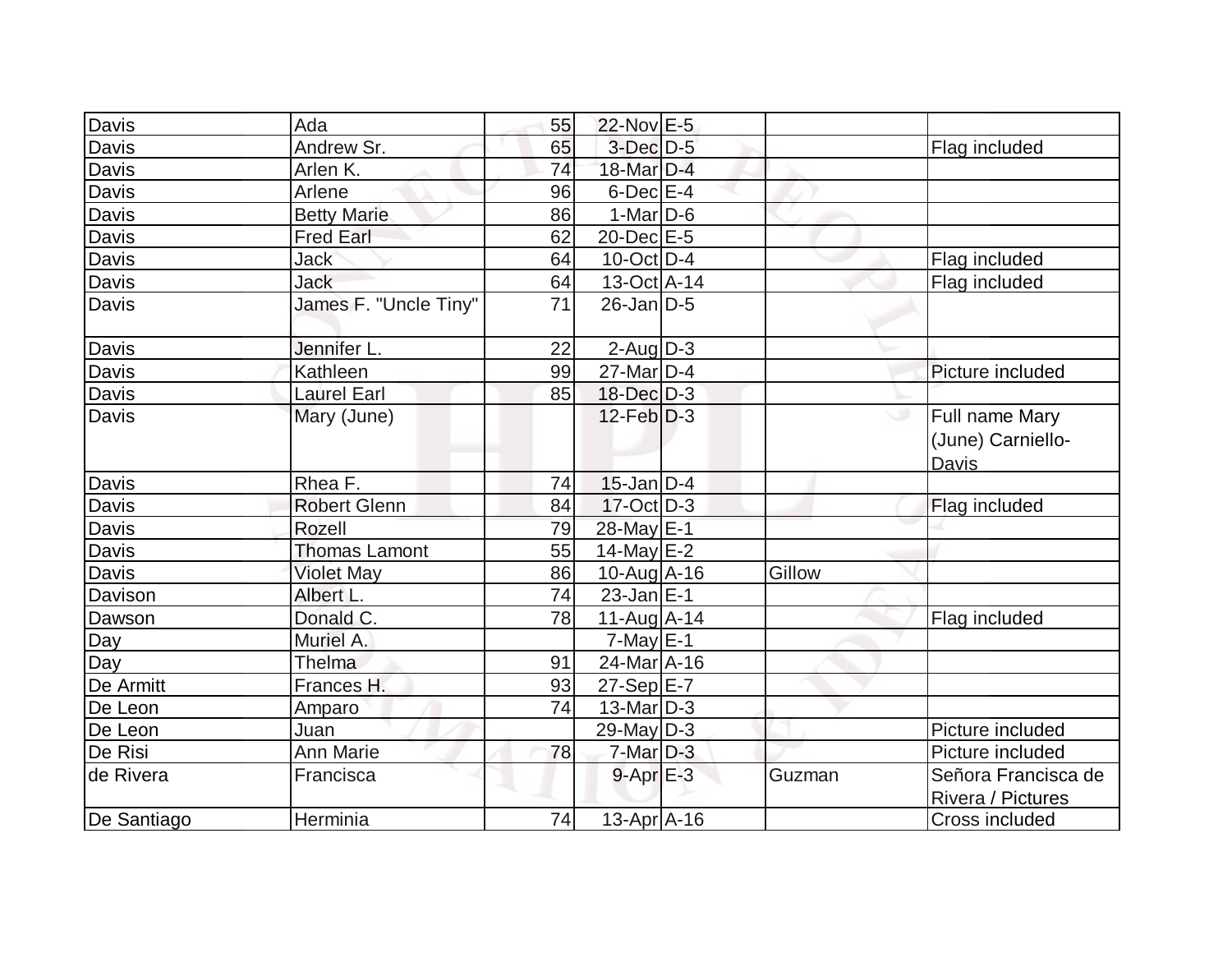| De Young        | <b>Bernard</b>           | 76 | 8-Mar D-5         |                |                                         |
|-----------------|--------------------------|----|-------------------|----------------|-----------------------------------------|
| De Young        | John Owen                | 67 | $23$ -Feb $D-3$   |                |                                         |
| Deal            | Frances "Bushy"          | 82 | 12-Mar E-1        |                |                                         |
| Deal            | <b>Lawrence Edward</b>   | 75 | $18$ -Jun $E-1$   |                | Flag included                           |
| <b>Deantes</b>  | Palemon S. "Frenchy"     | 86 | $22$ -Jun $A-16$  |                |                                         |
| Deatherage      | Donald D.                | 68 | 19-Mar $E-2$      |                |                                         |
| <b>DeBoer</b>   | Scott E.                 | 45 | 20-Oct A-14       |                |                                         |
| <b>DeBois</b>   | Elon M.D.                |    | $9$ -May $D-3$    |                |                                         |
| Debski          | Angeline B.              | 91 | $3-Apr$ $D-5$     | Lesniak        |                                         |
| <b>Dec</b>      | James Anthony<br>"Jimmy" | 64 | $21$ -May E-1     |                | Flag included                           |
| DeCarlo         | Katherine J. "Kay"       | 90 | $1-Aug$ D-4       | Antonovich     | Picture included                        |
| Dechantal       | Leroy F. "Bud"           | 88 | $14$ -Jul $A$ -16 |                |                                         |
| Decker          | Elizabeth M.             | 85 | $23-Sep C-5$      | Marshall       |                                         |
| Decker          | Jack C.                  | 89 | 27-Sep E-7        |                |                                         |
| DeCrescenzo     | Anthony Jr.              | 64 | $27$ -Aug E-1     |                |                                         |
| Deem            | Kathryn M.               | 93 | $20$ -Jul $A-16$  |                | Full name Kathyrn M.<br>Deem (Heimback) |
| Deerwester      | Donald A.                | 80 | $7-Feb D-3$       |                |                                         |
| Degman          | Myrtle H.                | 93 | $19$ -Jan D-4     | Guhl           |                                         |
| DeJong          | John                     | 92 | 30-Nov A-17       |                | Flag included                           |
| Del Real        | Francisca                | 87 | $27$ -Mar $ D-4$  |                |                                         |
| <b>Del Real</b> | Jesus                    | 30 | $2$ -Jul $E-1$    |                |                                         |
| DeLa O-Ortiz    | Annie M.                 | 89 | $19-Nov D-7$      |                |                                         |
| Delcorio        | Frances L.               |    | $8$ -Jun $A$ -17  |                |                                         |
| DeLeon          | Amparo                   | 74 | $14$ -Mar $D-4$   |                | Picture included                        |
| Delflorio       | Daniel "Duke"            | 89 | $24$ -Jul $D-4$   |                |                                         |
| Delgado         | Adelfa "Nena"            | 73 | $5$ -Jun $D-3$    | <b>Baldazo</b> |                                         |
| Delgado         | Dolores A.               | 67 | 30-Jan E-1        |                |                                         |
| Delgado         | John H. "Dinky"          | 59 | 26-Apr D-3        |                |                                         |
| Delich          | Martha                   | 78 | 28-May E-2        |                |                                         |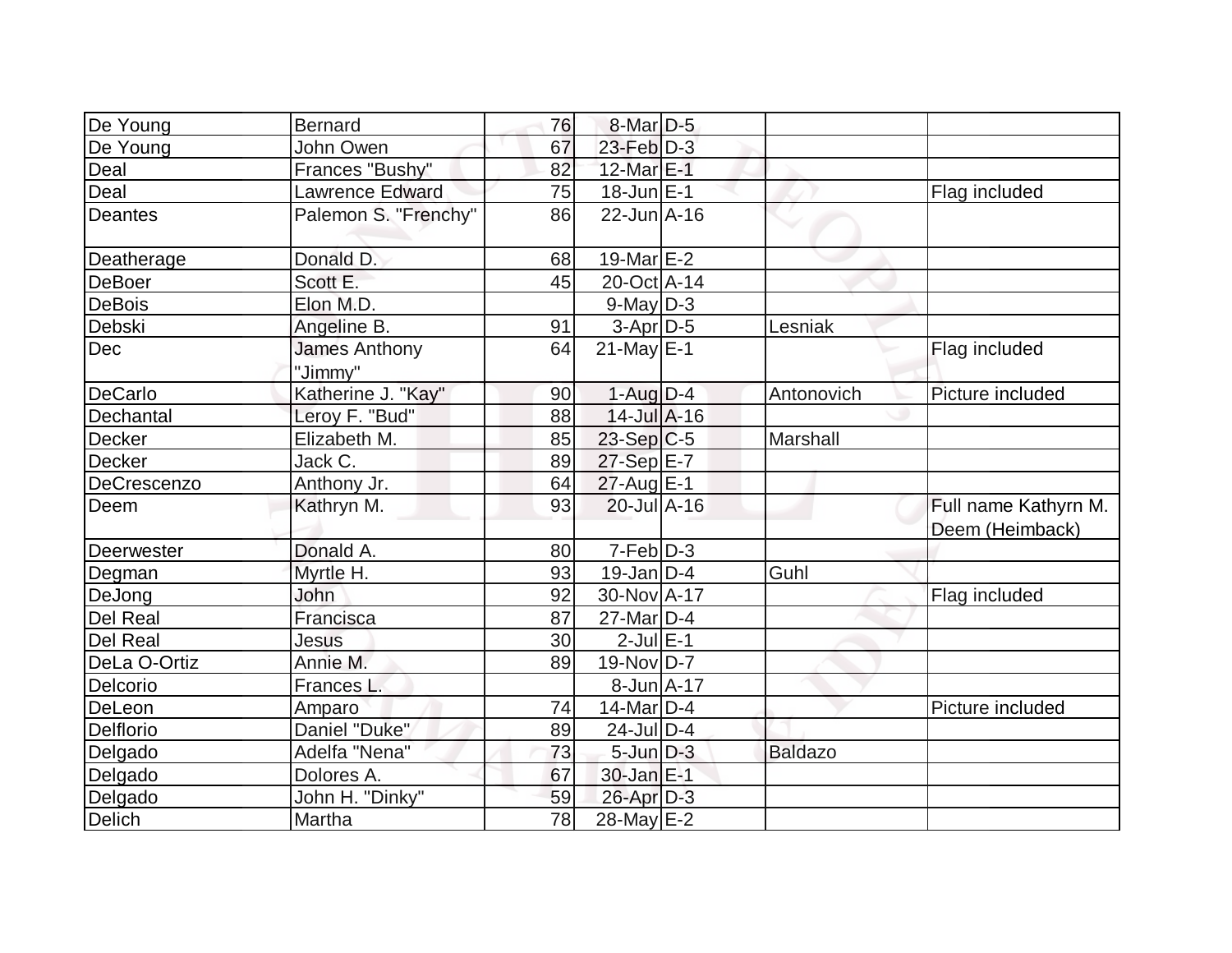| Dellarocco       | Clarene                   | 93       | $14$ -Feb $D-3$                  |              |                                                     |
|------------------|---------------------------|----------|----------------------------------|--------------|-----------------------------------------------------|
| Delmage          | Winifred L.               | 89       | $9$ -Jan $E-1$                   |              |                                                     |
| Dembrowski       | Susann Margaret           | 84       | 28-Dec A-17                      | <b>Jurek</b> |                                                     |
|                  | "Sue"                     |          |                                  |              |                                                     |
| Denhart          | Edna A.                   | 84       | $11-Apr D-4$                     |              |                                                     |
| Denholm          | Allan M.                  | 64       | $17$ -Dec $ D-6$                 |              |                                                     |
| Denison          | John Leroy                | 59       | $28-Oct$ $C-3$                   |              | Picture included                                    |
| Denney           | Edwin C.                  | 59       | $24$ -Oct $ D-3 $                |              |                                                     |
| Denney           | Patricia Ann              | 48       | $4$ -Apr $D-3$                   |              | Cross included                                      |
| Derezinski       | Virginia J.               | 88       | $15$ -Oct $E-1$                  |              | Picture included                                    |
| Derflinger       | Marjorie B.               | 90       | $7-Dec$ $A-16$                   |              | Cross included                                      |
| Dergo            | Anna                      | 93       | $27-Sep$ <sup>E-7</sup>          |              | Picture included                                    |
| Dering           | Lila May                  | 88       | 31-Oct D-3                       | Redman       |                                                     |
| <b>DeRolf</b>    | <b>Fred Garlin</b>        | 85       | $21$ -May $E-2$                  |              | Picture included                                    |
| Derrico          | Phil                      |          | 28-Dec A-17                      |              | Picture included                                    |
| Derrico          | Philip G.                 | 66       | 19-Dec D-3                       |              |                                                     |
| Derybowski       | Evrleen Loretta           |          | $1-Mar$ D-3                      | McParland    |                                                     |
|                  |                           |          |                                  |              |                                                     |
| <b>Desatnick</b> | Catherine Ann             | 100      | $7$ -May $E-1$                   | Dobriowolski |                                                     |
| <b>Desatnick</b> | James F.                  | 78       |                                  |              | Flag included                                       |
| Desemini         | Dana A.                   | 42       | $11$ -May $C-1$<br>$14-Sep$ A-16 |              |                                                     |
| <b>DeSmith</b>   | Dorothy E.                | 87       | 28-Aug D-3                       |              | Picture included                                    |
| Desotell         | Dolores M.                | 82       | $12$ -Aug $ D-3 $                |              |                                                     |
| DeSt. Jean       | Elmer C.                  | 85       | $10$ -Jan $ D-4 $                |              | Flag included                                       |
| <b>Deters</b>    | Ruth M.                   | 96       | 16-Mar A-16                      |              |                                                     |
| Devaney          | Edward C.                 | 89       | $2$ -Dec $C-3$                   |              |                                                     |
| Deven            | Fred H. Sr.               | 84       | $9$ -Jun $A$ -17                 |              | Flag included<br>Flag and Praying<br>hands included |
| <b>Devine</b>    | Emmitt V. Jr.             | 64       | $9-Feb D-3$                      |              | Flag and Picture                                    |
|                  |                           |          |                                  |              | included                                            |
| Devine           | Ralph F.                  | 47       | $6$ -Jul $A$ -16                 |              |                                                     |
| Devine<br>Devore | Robert J.<br>Geraldine L. | 72<br>74 | 15-Jun A-14<br>$2$ -May $D-4$    | Relinski     |                                                     |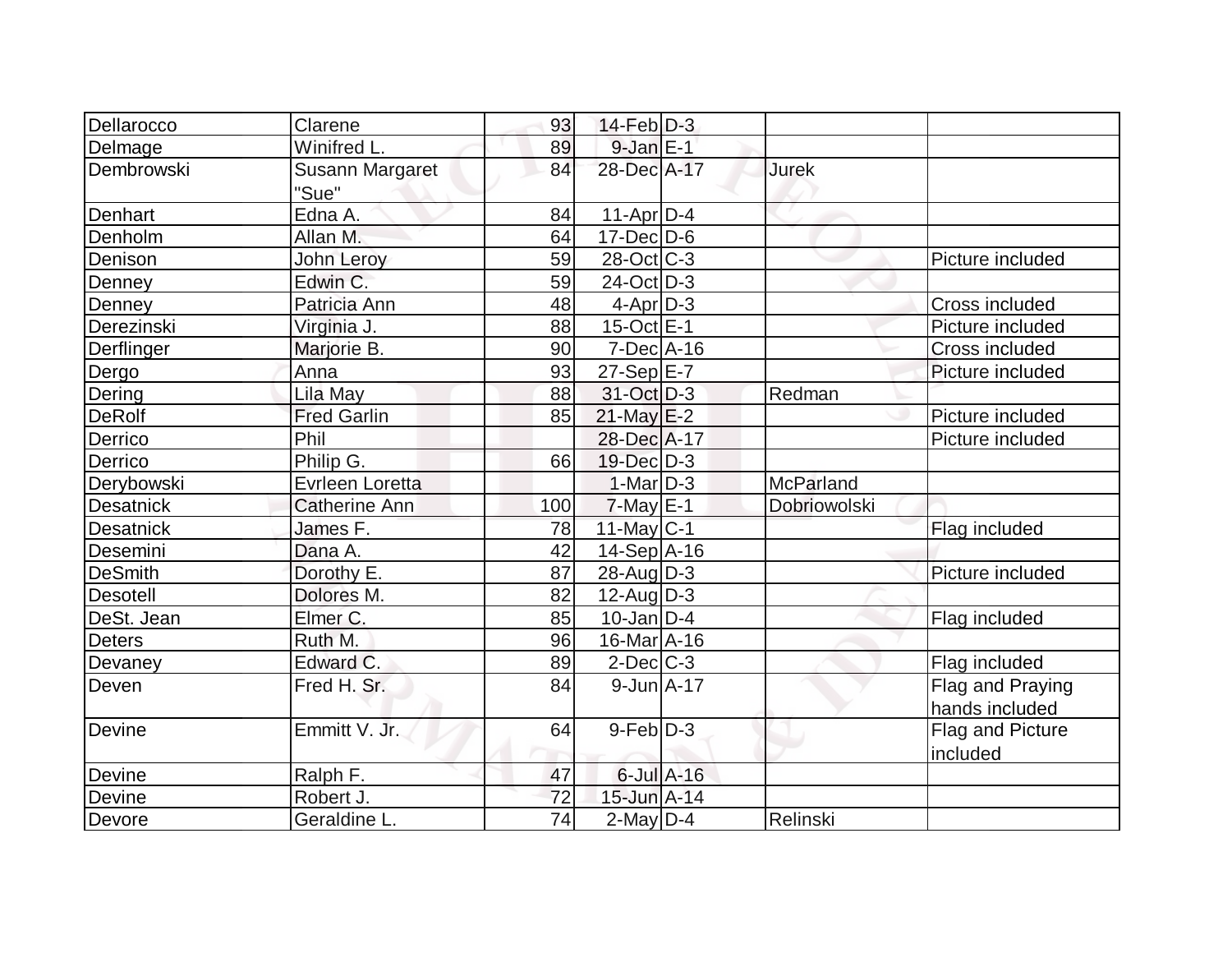| DeVries         | Vivian A. "Bushi"         | 89 | $25$ -Jun $E-1$         |           | Picture included |
|-----------------|---------------------------|----|-------------------------|-----------|------------------|
| <b>DeVries</b>  | William H. Jr.            | 71 | 28-Dec A-17             |           | Flag included    |
| DeYoung         | Geraldine L. "Jeri"       | 83 | 14-Aug D-4              | Riddering |                  |
| DeYoung         | Richard D.                | 95 | $4$ -Oct $E - 5$        |           |                  |
| DeYoung         | Sindey J.                 | 81 | $2$ -Jan $E-1$          |           |                  |
| DeYoung Tanis   | Goldie Ruth               | 79 | $8$ -Oct $E-2$          |           | Picture included |
| Dianda          | Emily                     | 81 | $27-Sep$ <sup>E-7</sup> | Valdez    |                  |
| Diaz            | Maria Antonia             | 81 | $3-Feb$ A-16            | Mosqueda  |                  |
| <b>Dibkey</b>   | Larry                     | 59 | $16$ -Apr $E-2$         |           | Picture included |
| <b>Dick</b>     | George D.                 | 77 | $24$ -Oct $ D-3 $       |           | Flag included    |
| <b>Dick</b>     | Mary J.                   | 90 | $11-Feb$ A-13           |           |                  |
| Dickerson       | <b>Dustin Christopher</b> | 30 | $14-Oct$ $C-3$          |           |                  |
| Dickinson       | Alice M.                  | 86 | 13-May $D-4$            | Tilton    |                  |
| Dickinson       | Barbara D.                | 75 | $1-Sep$ $A-12$          | Rosenbaum |                  |
| Dickinson       | Carol Ann                 |    | 10-Feb A-17             |           |                  |
| <b>Dicks</b>    | <b>Robert James</b>       | 73 | $10-Sep$ E-1            |           | Flag included    |
| <b>Dietrich</b> | Sara W.                   | 89 | $13$ -Apr $ A-16$       |           |                  |
| <b>Dietz</b>    | Earl H.                   | 89 | $17$ -Apr $ D-3 $       |           | Flag incuded     |
| <b>Dietz</b>    | Wayne R.                  | 83 | 26-Mar E-2              |           |                  |
| <b>Difiore</b>  | Josephine                 | 71 | $8$ -Feb $D-5$          |           |                  |
| <b>Dilbo</b>    | Eugene R. (Gene)          | 81 | $30-Sep C-3$            |           |                  |
| <b>Dilley</b>   | <b>Carol Ann</b>          | 58 | $10$ -JulD-5            |           |                  |
| Dillinger       | Gayle                     | 63 | $5-Apr$ $D-3$           |           |                  |
| <b>Dillner</b>  | Marvin W.                 | 60 | $21$ -Oct $ C-3 $       |           |                  |
| Dillon          | Leatha Kay                | 66 | $12$ -Jan $D-3$         |           |                  |
| Dillow-Thomas   | Jeanne L.                 | 86 | $12$ -Jun $ D-4$        | Lauerman  |                  |
| Dimarco         | Antonio                   | 68 | $27$ -Dec $E-3$         |           |                  |
| <b>Dinatale</b> | Sam                       | 78 | $10$ -Jul $D-4$         |           | Flag included    |
| <b>Dines</b>    | Jack E.                   | 73 | $16-Sep C-3$            |           |                  |
| Dinga           | Dan C.                    | 69 | $12$ -Jan $D-3$         |           | Flag included    |
| Dinning         | John A.                   | 78 | $6$ -Aug $E-1$          |           |                  |
| Dinovo          | Roy                       |    | $8-Apr D-3$             | Werner    |                  |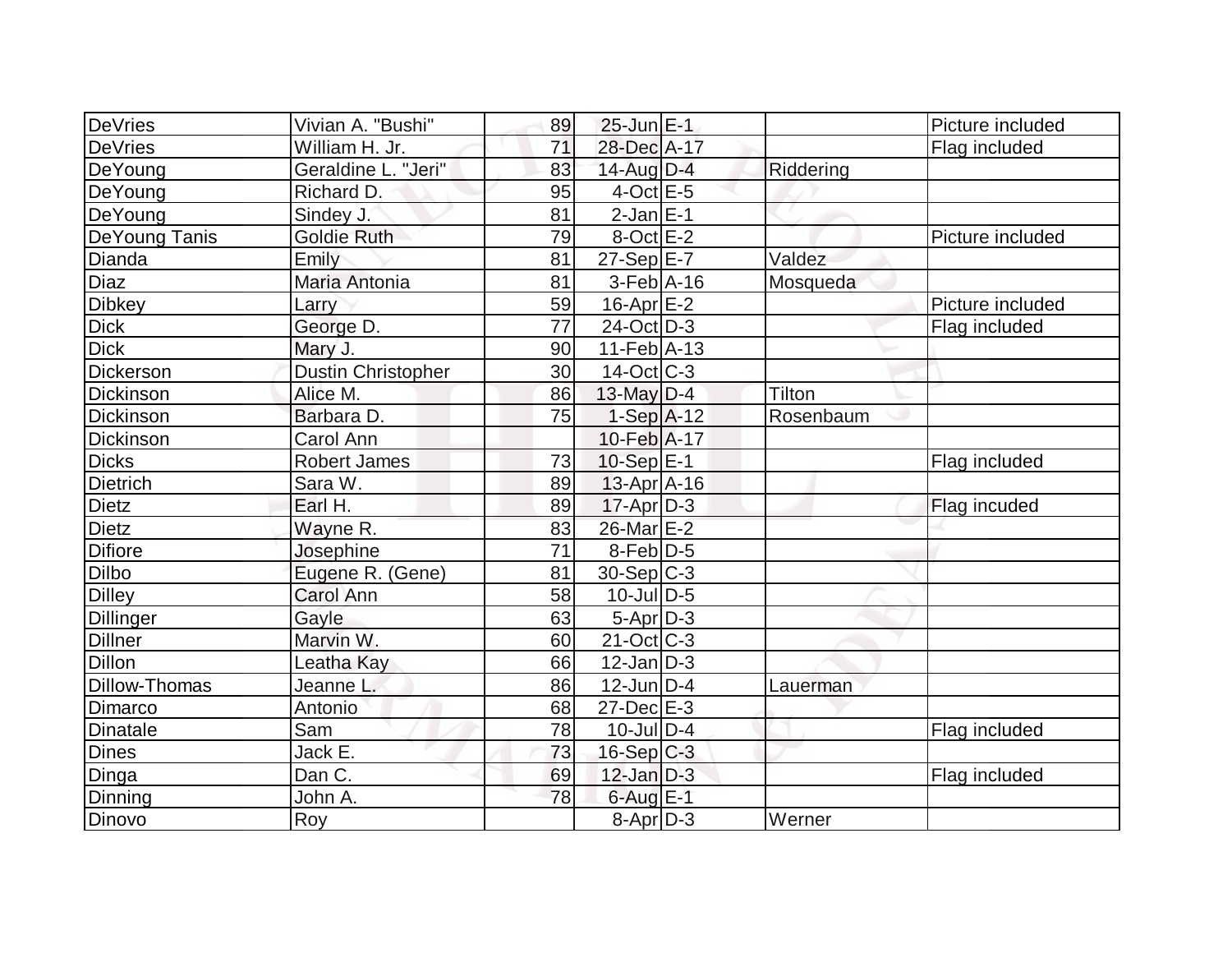| <b>Discher</b>     | Richard F.         | 75 | 29-Jul D-4        |                | Flag included         |
|--------------------|--------------------|----|-------------------|----------------|-----------------------|
| <b>Divcic</b>      | Borivoj S.M.D.     | 75 | $12$ -Aug $D-3$   |                | Serbian Orthodox      |
|                    |                    |    |                   |                | <b>Cross included</b> |
| <b>Divjak</b>      | Mildred            | 95 | 13-Aug $E$ -1     |                | Serbian Orthodox      |
|                    |                    |    |                   |                | Cross included        |
| Dixon              | Donald A.          | 81 | $11$ -Jun $E-2$   |                | Fireman emblem and    |
|                    |                    |    |                   |                | Flag included         |
| <b>Djerich</b>     | <b>Stevan</b>      | 86 | $8-Apr$ D-3       |                | Serbian Orthodox      |
|                    |                    |    |                   |                | Cross included        |
| Djuraskociv        | Mary               | 94 | 23-Nov A-17       |                | Mary (Smogolecki)     |
|                    |                    |    |                   |                | Diuraskovic           |
| Djuraskovic        | Milosava           | 69 | $15$ -Apr $ D-3 $ | <b>Babovic</b> | Serbian Orthodox      |
|                    |                    |    |                   |                | Cross included        |
| Dmitt (Dmitrovich) | Louis              | 91 | $7-Mar$ D-3       |                | Flag included         |
| Dobkowski          | Eugene             | 63 | 22-Jul D-4        |                | Flag included         |
| <b>Dobos</b>       | <b>Alvin</b>       | 84 | 28-May E-1        |                |                       |
| Doby               | Geane              | 60 | $8 - Apr$ $D-3$   |                |                       |
| Dockus             | <b>Mary Pearl</b>  | 91 | 16-Mar A-16       | Dyer           |                       |
| Docter             | Bert J.            | 65 | $24$ -Jan D-3     |                |                       |
| Dodge              | Norman             | 73 | $13$ -Jun $D-3$   |                | Flag included         |
| Doepping           | Earl George        | 92 | $31$ -May $D-3$   |                |                       |
| Doerr              | Sandra B.          | 50 | $27$ -Feb $E-2$   | Albers         | Sandra B. Hogan-      |
|                    |                    |    |                   |                | Doerr                 |
| <b>Doffin</b>      | Elmer              | 81 | 20-Dec E-5        |                | Flag included         |
| Dogan              | Louise             | 85 | $24$ -May D-3     |                |                       |
| Dolembo            | Paul               | 92 | $4$ -Jun $E-1$    |                |                       |
| Dolon              | Johnett            | 63 | $23$ -Dec $ C$ -6 | Mihalo         | Picture included      |
| Domanski           | <b>Mary Anne</b>   | 87 | $5$ -Dec $D-3$    |                |                       |
| Domarkas           | Agota              | 90 | $3$ -Dec $D-5$    | Andriusyte     |                       |
| Domarkas           | Kazys V. "Charlie" | 89 | $19$ -Jun $D-3$   |                |                       |
| Domasica           | <b>Therese</b>     | 78 | 18-Jun E-1        |                |                       |
| Dombrowski         | Pelagia "Pearl"    | 84 | $2$ -Apr $E-1$    | Pawlowski      |                       |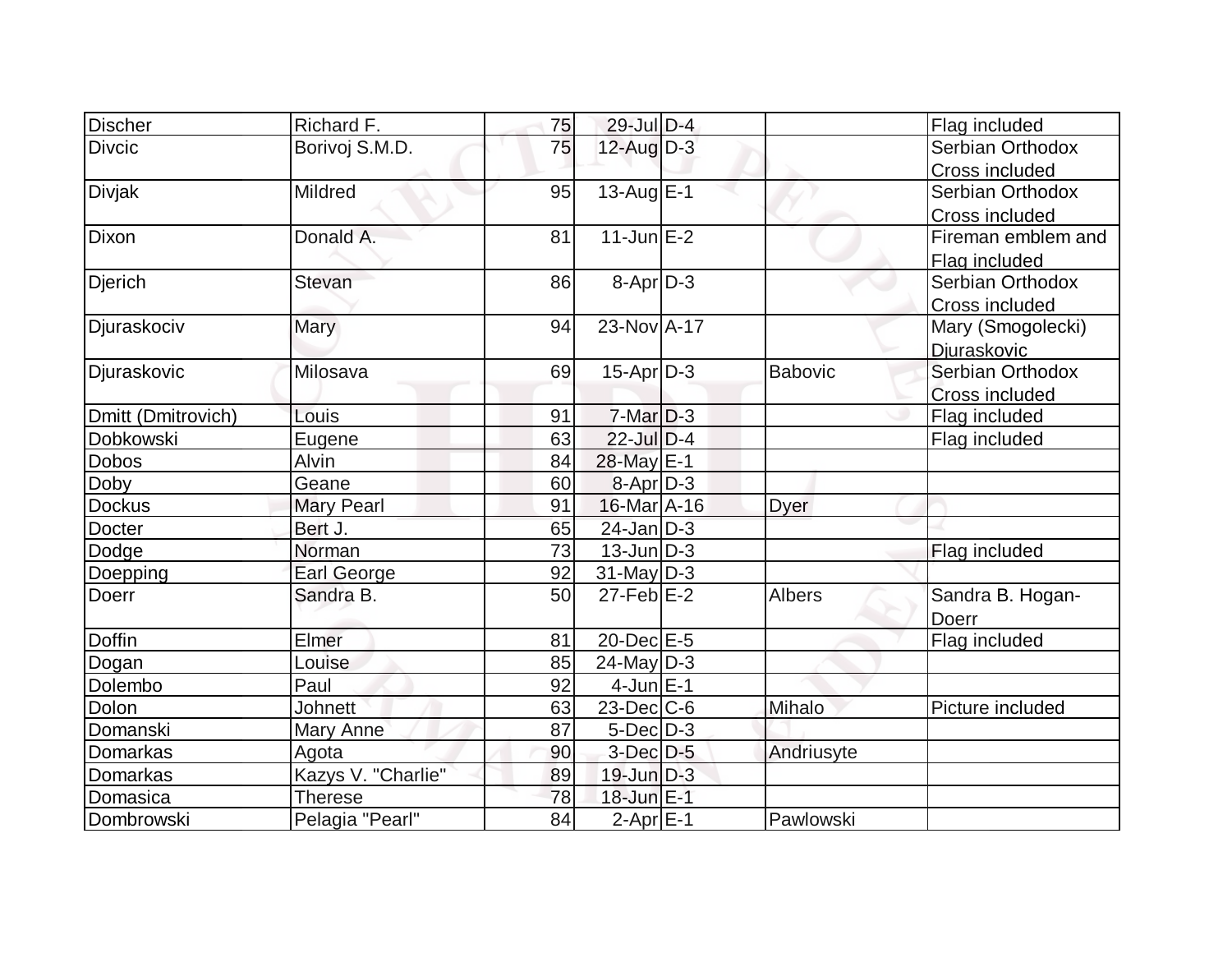| Dominiak      | Aquila P. "Pat"        | 88 | 23-Mar A-15                  |              |                  |
|---------------|------------------------|----|------------------------------|--------------|------------------|
| Domke         | William V.             | 82 | 28-Sep A-16                  |              |                  |
| Domsich       | Rosemarie              | 75 | 2-Mar A-16                   |              |                  |
| Donahue       | John "Papa Dow"        |    | 20-Aug E-1                   |              | Flag included    |
| Donahue       | Vivian E. "Susie"      | 63 | 28-Jul A-12                  |              |                  |
| Donaldson     | Velda Lucille (Kelley) | 70 | $16$ -Jan $E-1$              |              |                  |
| Dondiego      | Cecilio                | 48 | $2$ -Jul $E-1$               |              |                  |
| Donkle        | Joellen M.             | 82 | $9$ -Mar $A$ -16             |              |                  |
| Donnelly      | Edith M.               | 84 | $31$ -Aug $\overline{A}$ -16 | Gagen        |                  |
| Donnelly      | Mary Katheryn "Kay"    | 66 | $8$ -Jan $D-3$               |              |                  |
| Donovan       | Edward C.              | 70 | $8-Nov$ E-4                  |              | Flag included    |
| Donovan       | Penelope "Penny"       | 81 | $4-Sep D-4$                  |              |                  |
| Donsbach      | Louis "Luke"           | 75 | $1-Aug D-3$                  |              | Flag included    |
| Doolen        | Vera L.                | 98 | $8$ -Feb $D-5$               | Keller       |                  |
| Doolin        | Virgene Colette        | 62 | $7-Mar$ D-3                  |              |                  |
| Doornbos      | Alice A.               | 80 | 21-Sep A-16                  | Eldrenrkamp  |                  |
| Doornbos      | Richard                | 79 | $1-Aug D-3$                  |              |                  |
| Dorabialski   | David A.               | 44 | $8$ -May $D-3$               |              |                  |
| Doran         | Thomas M.              | 70 | $21$ -Feb $D-4$              |              | Flag included    |
| Dore          | Jeannine G.            | 77 | $24$ -Jan $ D-3 $            |              |                  |
| Dorrington    | David A.               | 56 | $19$ -Aug $ D-3 $            |              | Flag included    |
| <b>Dorris</b> | Raymond                | 83 | $27 -$ Jul $A - 16$          |              |                  |
| Dotson        | Johnnie Louis "Jo"     | 58 | $31$ -Jan $ D-3 $            |              |                  |
| Doty          | Dorothy                | 84 | $25$ -Jan $D-3$              |              |                  |
| Dougherty     | Helen K.               | 93 | $25$ -Nov $ C-4 $            | Evans        |                  |
| Dougherty     | Jean                   | 83 | 13-Sep E-7                   |              |                  |
| Dougherty     | John J. Sr.            | 80 | $16$ -Jul $E-1$              |              |                  |
| Douglas       | Mary C.                |    | 30-Mar <sub>A-16</sub>       | <b>Bundy</b> | Serbian Orthodox |
|               |                        |    |                              |              | Cross included   |
| Doukas        | Pantelis P.            | 92 | $6$ -Mar $D-4$               |              |                  |
| Douthett      | <b>Ethel Sylvia</b>    | 73 | $2$ -Apr $E-1$               | Largent      |                  |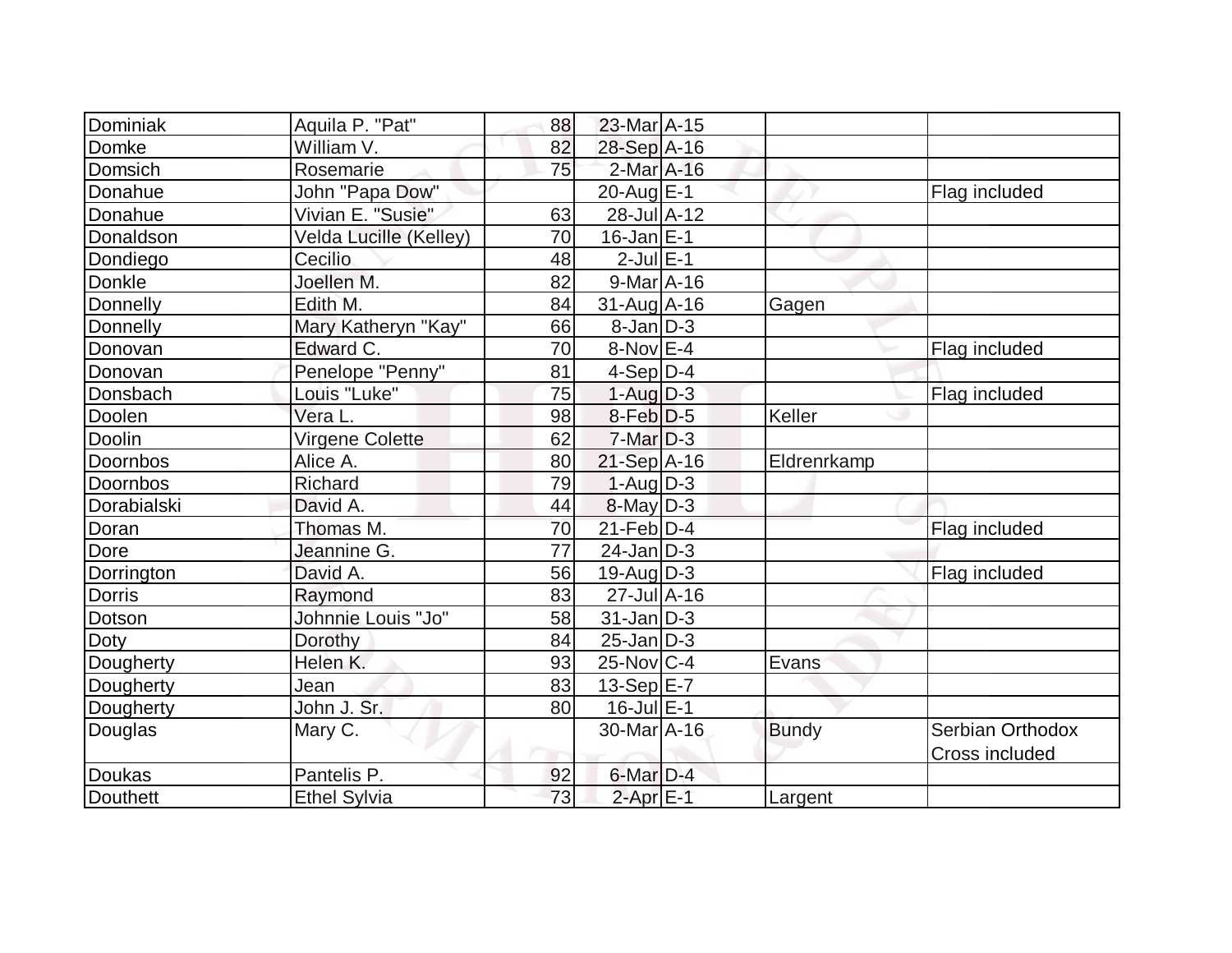| Dovellos         | Jimmy                      | 78 | $25$ -Apr $D-3$          |                  | Greek Orthodox cross<br>included |
|------------------|----------------------------|----|--------------------------|------------------|----------------------------------|
| Dover            | James J.                   | 78 | 27-Jul A-16              |                  |                                  |
| Dowdy            | Donald B.                  | 73 | 30-Nov A-17              |                  | Picture included                 |
| Dowgiello        | John                       | 89 | $13$ -Feb $E-2$          |                  | Flag included                    |
| Dowling          | <b>Bernard "Bud"</b>       | 72 | $5-Oct$ $A-16$           |                  |                                  |
| Dowling          | Harry R. Jr.               | 52 | $28-Oct$ <sub>C</sub> -3 |                  |                                  |
| Downey           | Bernice B.                 |    | 27-Apr A-16              |                  |                                  |
| Downey           | Marjorie A.                | 67 | 10-Mar A-12              |                  |                                  |
| Downing          | <b>Larry Edward</b>        | 53 | $5$ -Aug $D-4$           |                  |                                  |
| Doyle            | Kathleen A.                | 71 | $22-Sep$ A-14            | <b>Butler</b>    |                                  |
| Drag             | Mitchell                   | 92 | $13-Oct$ A-14            |                  |                                  |
| <b>Dragich</b>   | Dorothy T.                 | 83 | $12-Sep D-3$             | Iwinski          | Picture included                 |
| <b>Drake</b>     | Gregory R. "Randy"         | 56 | $12$ -Jul $D-4$          |                  | Flag included                    |
| <b>Drake</b>     | Marian P.                  | 89 | $24$ -Jun $D-3$          | Ballog           |                                  |
| <b>Drake</b>     | Vicki Lynn                 | 57 | 19-Nov D-5               |                  |                                  |
| Drakoulis        | James "Jim"                | 55 | $8$ -Apr $D-4$           |                  |                                  |
| Draper           | Lorraine O.                | 91 | 27-Oct A-16              |                  |                                  |
| <b>Draves</b>    | Ronald W.                  |    | $5$ -Jun $D-3$           |                  |                                  |
| Draves           | <b>Ronald William</b>      |    | $20$ -May D-3            |                  |                                  |
| Drewniak         | <b>Chester</b>             | 76 | $17$ -Jan $D-3$          |                  | Flag included                    |
| <b>Driscoll</b>  | <b>Timothy Daniel, PFC</b> | 78 | $16$ -Oct $ D-5 $        |                  | Flag and Masonic                 |
|                  |                            |    |                          |                  | emblem included                  |
| <b>Drlich</b>    | Marylou                    |    | $27$ -Mar $ D-4 $        | Heller           |                                  |
| Drljaca          | Pero                       | 69 | $23$ -Jan $E-2$          |                  | <b>Cross included</b>            |
| <b>Drozd</b>     | Susan I.                   | 45 | 15-Jun A-14              | <b>Brandmayr</b> |                                  |
| <b>Druetzler</b> | Clarence A.                | 99 | 13-May $D-4$             |                  |                                  |
| Drury            | David E.                   | 81 | $5$ -Aug D-4             |                  | Flag and Masonic                 |
|                  |                            |    |                          |                  | emblem included                  |
| <b>Dubczak</b>   | Margaret A.                |    | 19-Apr D-4               | Kasper           | Picture included                 |
| <b>Dube</b>      | <b>Burton John</b>         | 79 | 25-Dec A-13              |                  |                                  |
| Dubiel           | Mary (Tina)                | 84 | 23-Jul E-1               | Starcevich       |                                  |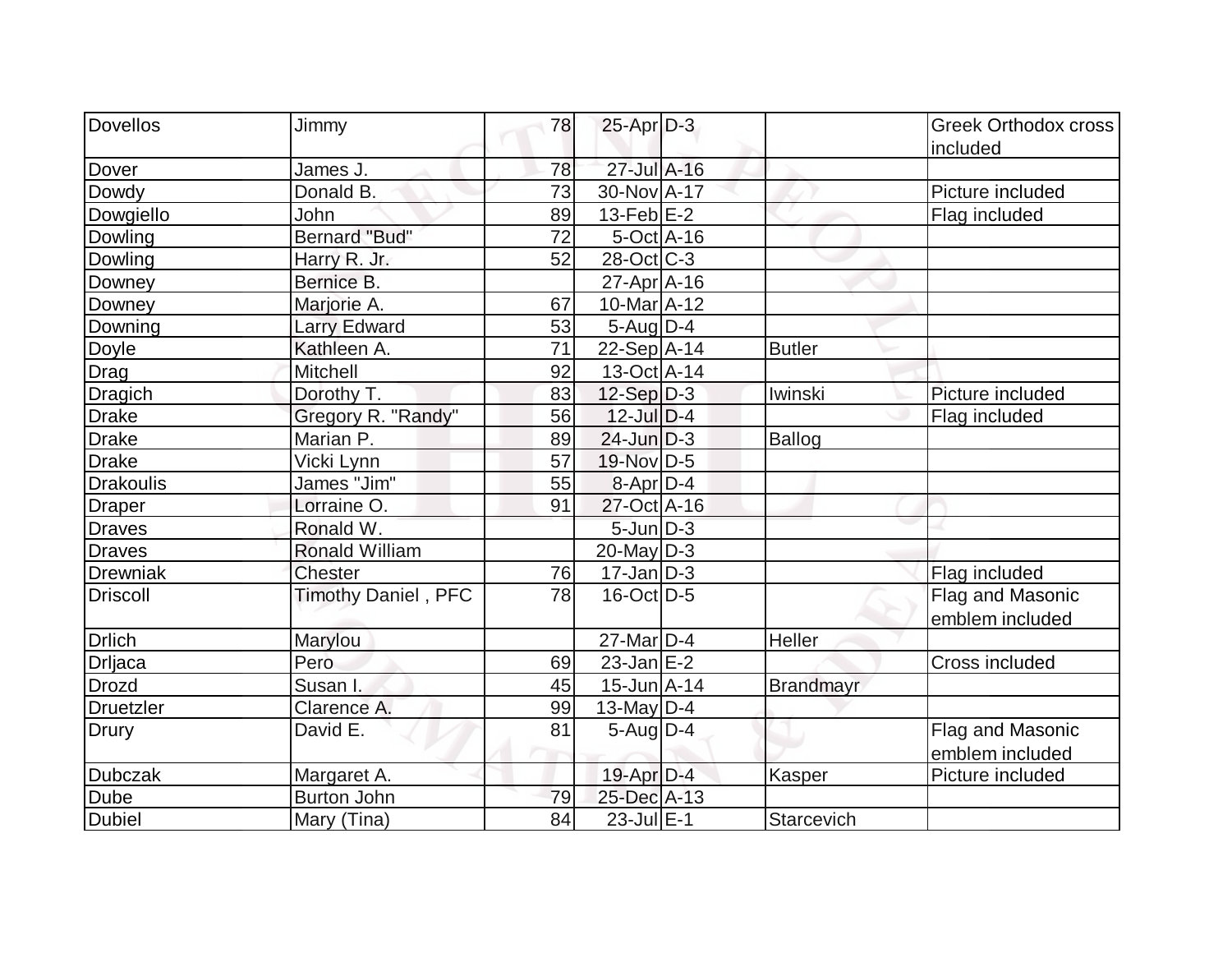| DuBois          | Marvin A. Jr. "Bozo"   | 79  | $17$ -Jul $D-3$   |              |                  |
|-----------------|------------------------|-----|-------------------|--------------|------------------|
| <b>Dubowski</b> | Joseph "Duboy"         | 94  | 19-Apr D-3        |              |                  |
| Ducat           | Linda F.               | 65  | 18-Aug A-12       | Baugartner   |                  |
| <b>Ducret</b>   | William Jr.            | 49  | $9$ -Aug $D-3$    |              |                  |
| <b>Dudzik</b>   | Sharon                 | 60  | $5-Nov$ E-2       | Davia        |                  |
| Dugan           | <b>Samuel William</b>  | 51  | 21-Dec A-18       |              |                  |
| Dugan           | Shelby Jean            | 65  | $9-NovA-19$       | Kelly        |                  |
| <b>Duke</b>     | <b>Helen Dolores</b>   | 77  | $28$ -May $E-2$   |              |                  |
| <b>Dukic</b>    | <b>Ilija</b>           | 41  | $23$ -Feb $ D-3 $ |              | Cross included   |
| Dulin           | Glene M.               | 41  | $10$ -Apr $ D-4$  |              |                  |
| Dumbsky         | Lucille F.             | 100 | $7$ -Jun $D-4$    |              |                  |
| Duncan          | Alice L.               | 67  | $17-Nov$ A-16     |              |                  |
| <b>Dundas</b>   | Janet "Netta"          | 76  | 26-May A-17       | Morrisson    |                  |
| Dunham          | Donna M.               | 78  | $15$ -Jun $A-15$  |              |                  |
| Dunham          | Mark Alan              | 51  | $7$ -Jun $D-5$    |              |                  |
| Dunklau         | <b>Ann Marie</b>       | 79  | $25$ -Jul $D-3$   | Policicchio  |                  |
| Dunn            | <b>Betty Sue</b>       | 70  | $16$ -Dec $C$ -3  | <b>Brown</b> |                  |
| Dunton          | Robert S.              | 82  | 22-Jul D-4        |              |                  |
| Duplaga         | Frank T. Sr. "Peanuts" | 76  | $5-Apr$ $D-3$     |              | Flag included    |
| <b>Duque</b>    | Jesus M.               | 82  | $26$ -Aug $D-3$   |              | Picture included |
| Duran           | Andrew                 | 95  | $5-Feb D-3$       |              |                  |
| Duran           | Cherry R.              | 61  | 24-Nov A-12       |              |                  |
| Durand          | Mabelle                | 102 | 1-May $D-5$       |              |                  |
| <b>Durant</b>   | <b>Thomas</b>          | 48  | $12$ -Jun $ D-4$  |              |                  |
| Durkin          | Lillian M.             | 85  | 22-Apr D-4        |              | Picture included |
| <b>Dusold</b>   | Rebecca                | 50  | $15-NovE-4$       | Sly          |                  |
| Dutton          | Frank H. Jr. (UNC)     | 78  | $14$ -Nov $ D-3 $ |              |                  |
| <b>Duvall</b>   | Shirley                | 70  | $6$ -May $D-4$    | Lansdown     |                  |
| <b>Dworak</b>   | Joseph                 | 81  | $15$ -Jul $D-3$   |              |                  |
| <b>Dworkin</b>  | <b>Beatrice Leah</b>   | 85  | $7$ -May $E-2$    |              | Picture included |
| Dwyer           | Molly A.               | 47  | $11$ -Jun $E-2$   | O'Brien      |                  |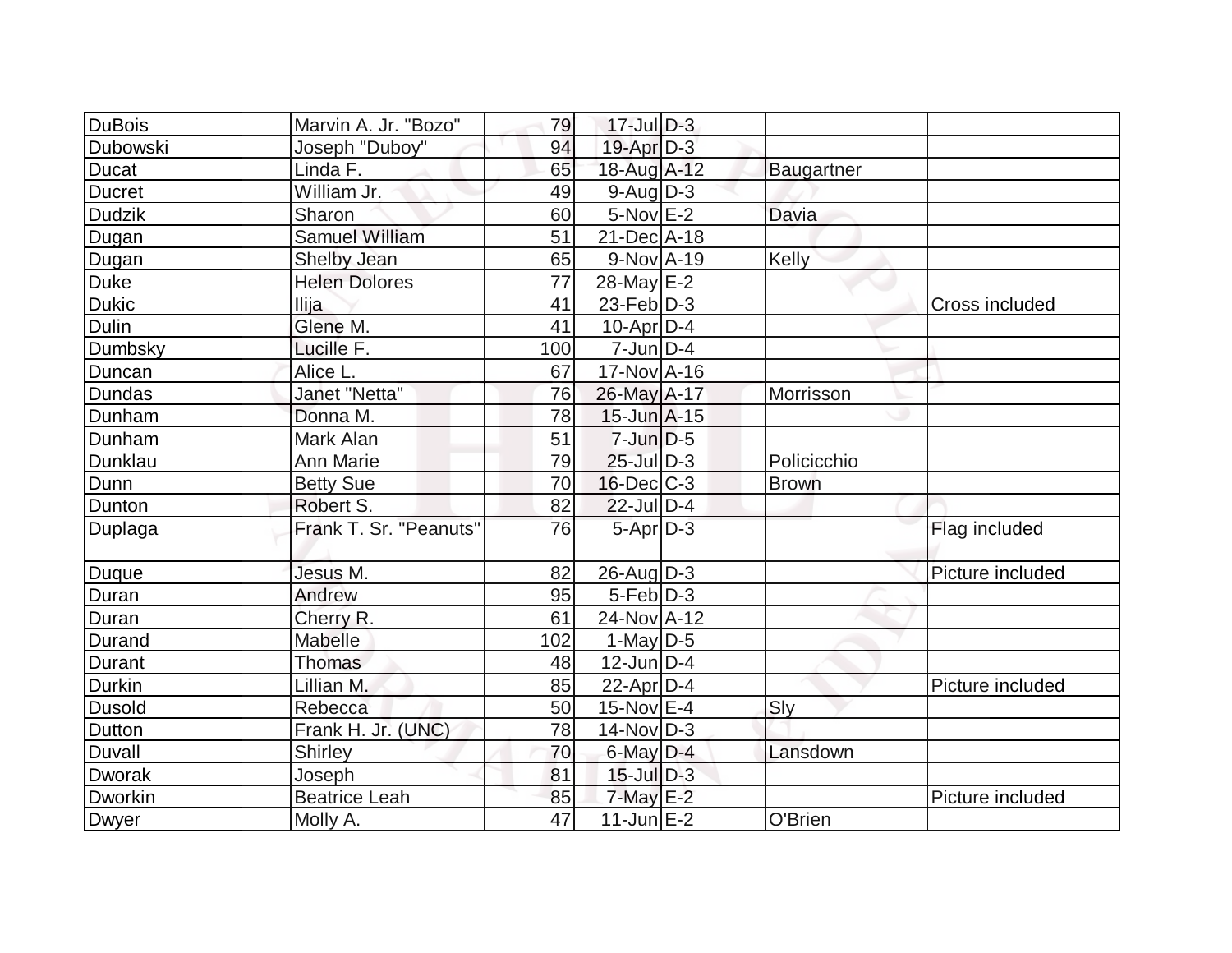| Dwyer            | Ruth Irene "Robinson"            | 88 | $7-Sep$ A-16            | Dommer              |                                              |
|------------------|----------------------------------|----|-------------------------|---------------------|----------------------------------------------|
| <b>Dybel</b>     | John                             | 90 | 27-Aug E-1              |                     |                                              |
| <b>Dybel</b>     | Mary A.                          | 90 | $20$ -Feb $E-1$         | Zorich              | Picture included                             |
| Dybowski         | Chester A.                       | 87 | $16$ -May D-3           |                     | Flag included                                |
| Dykema           | <b>Effie</b>                     | 87 | $5$ -Mar $E-1$          | <b>Vander Molen</b> |                                              |
| Dykema           | Herman R.                        | 78 | $2$ -Jun $A-12$         |                     | Flag included                                |
| <b>Dykiel</b>    | Alice                            | 85 | 23-Aug $D-4$            | Kosiara             |                                              |
| <b>Dykiel</b>    | Michael                          | 88 | $5$ -Jan $ D-3 $        |                     | Flag included                                |
| Dypkowski        | Arlene S.                        | 77 | 13-Oct A-14             | Kaminski            |                                              |
| Dywan            | <b>Carolyn Sue</b>               | 61 | $11$ -Jun $E-2$         |                     |                                              |
| <b>Dziewicki</b> | James J.                         | 73 | $16$ -Jan $E-1$         |                     | Picture included                             |
| Dzikowski        | Stanley E.                       | 93 | 28-Oct C-3              |                     |                                              |
| Dzurovcik        | <b>Michael Daniel</b><br>"Botch" | 58 | 29-Sep A-16             | ت                   |                                              |
| Dzurovsak        | Paul P. "Popeye"                 | 85 | $6-Sep$ $D-3$           |                     | Flag and Picture<br>included                 |
| Eads             | Edna Mae                         | 88 | $6$ -Oct A-15           | Englebright         | Full name Edna Mae<br><b>Sutherland Eads</b> |
| Earl             | Dale Bruce "Pork<br>Chop"        | 49 | $17$ -Apr $D-3$         |                     |                                              |
| Earl             | Wayne A. "Killer"                | 57 | $16$ -Oct $D$ -5        |                     |                                              |
| Eartly           | Darryl J. Jr.                    | 50 | $19$ -Aug $ D-3$        |                     |                                              |
| Eastham          | Gerald "Dean"                    | 74 | $27-Sep$ <sup>E-7</sup> |                     |                                              |
| Eastling         | Raymond B.                       | 72 | $17-Sep$ $E-2$          |                     | Flag included                                |
| Eastwood         | <b>Donald Dean</b>               | 78 | 28-Jul A-12             |                     | Flag included                                |
| Eaton            | Aaron                            | 31 | 28-Apr A-7              |                     |                                              |
| Eaton            | Dorothy J.                       | 84 | $28$ -Jun $ D-3 $       | Hays                |                                              |
| Eaton            | Garry A.                         | 52 | 24-Sep E-1              |                     |                                              |
| Ebbeson          | William "Larry"                  | 72 | 19-Sep D-3              |                     | Flag included                                |
| Echols           | Mary Katerine "Aunt<br>Kitty"    | 95 | $20$ -Jan $A-17$        |                     |                                              |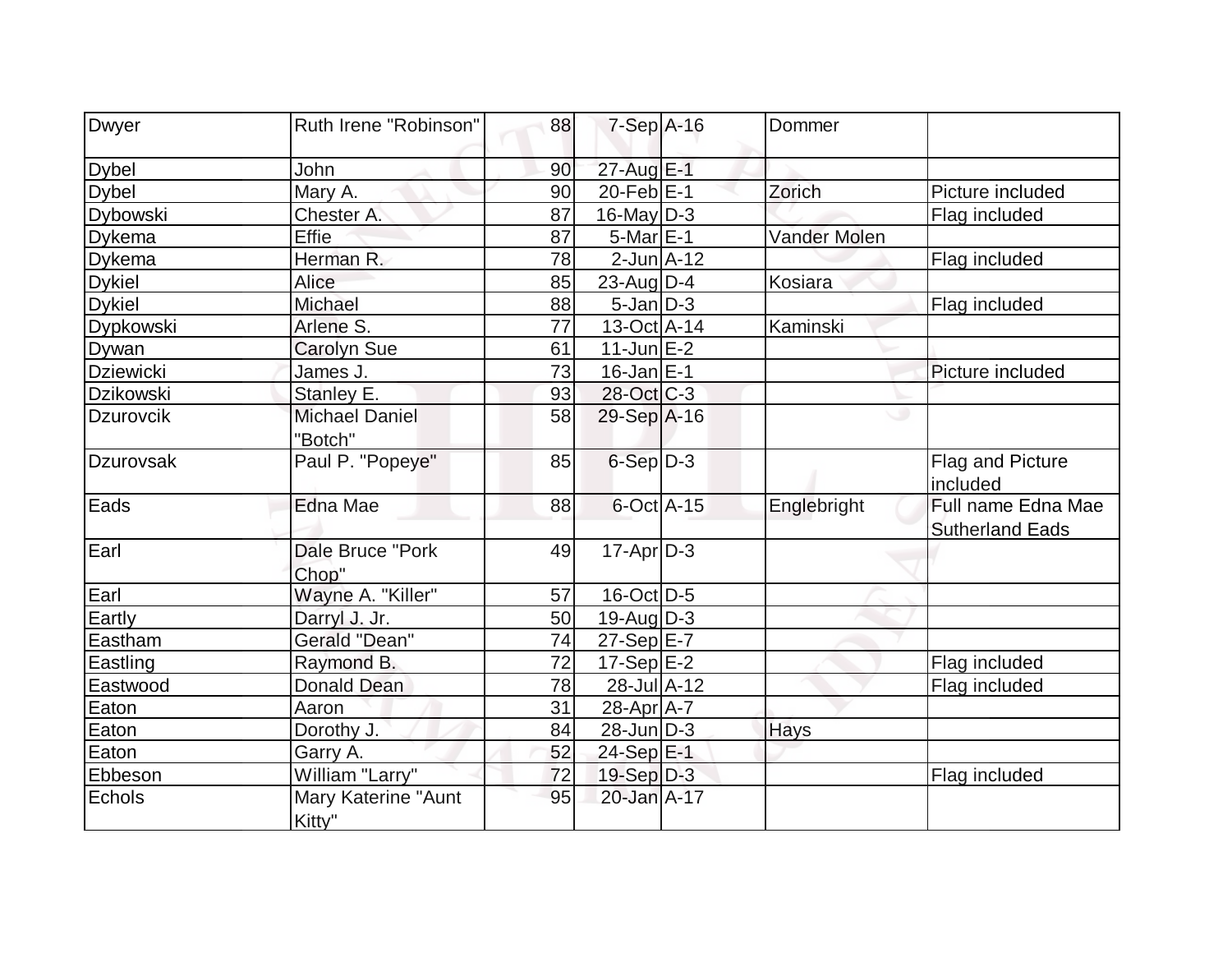| Eckhardt       | <b>Walter James</b>   | 87  | $5$ -Dec $D-3$    |              | Flag included                        |
|----------------|-----------------------|-----|-------------------|--------------|--------------------------------------|
| Eckhardt       | <b>Walter James</b>   | 87  | 5-Dec D-3         |              | Flag included                        |
| Eddlemon       | James Thomas "Tom"    | 50  | $10$ -Jul $D-4$   |              |                                      |
| Ederer         | Harriet               | 100 | $26$ -May $A$ -16 | Thiesing     |                                      |
| <b>Edeus</b>   | Robert W.             | 79  | $3$ -Jul $D-3$    |              | Flag included                        |
| Edington       | Jacqueline            | 62  | $27$ -Mar $D-4$   |              |                                      |
| Edmon          | Zelma "Granny"        | 85  | $20$ -Apr $A$ -17 |              |                                      |
| Edwards        | Helen J.              | 78  | $11-Sep D-4$      |              |                                      |
| <b>Edwards</b> | Jerome                | 60  | 17-Feb A-17       |              | "Maldoone" "Mickey"                  |
| Edwards        | Mia Constance         |     | $19$ -Feb $ D-3 $ |              |                                      |
| Edwards        | <b>Opal Valeta</b>    | 87  | $19$ -Jun $D-4$   | <b>Mills</b> |                                      |
| Eenigenburg    | Cornelius "Bud"       | 86  | $21-Apr$ A-14     |              | Flag included                        |
| Eenkhorn       | Johanna               | 87  | $19$ -Jun $D-3$   | Poortinga    | Full name Johanna<br>Oostman Eekhorn |
| Eggen          | Ralph C. "Finnigan"   | 80  | $20$ -Feb $E-2$   |              | Flag and Picture<br>included         |
| Eggers         | Gerald E.             | 47  | 18-May A-16       |              |                                      |
| Egli           | Wayne A.              | 87  | $20$ -Jan $A$ -17 |              |                                      |
| Ehrhardt       | <b>Heather Renee</b>  | 30  | $10$ -Jun $D-3$   |              |                                      |
| Ehrsam         | Sarah "Sally"         | 80  | $21$ -Mar $ D-5$  |              |                                      |
| Eich           | <b>Charles Joseph</b> | 69  | $15$ -May D-3     |              |                                      |
| Einikis        | Alex William Jr.      | 86  | $26$ -Apr $D-4$   |              | Flag and Picture<br>included         |
| Eisenhutt      | John V. Sr.           | 82  | $28-Nov D-4$      |              | Flag included                        |
| Eisenhutt      | Patricia J.           | 74  | $3$ -Jun $D-3$    | Bridegroom   |                                      |
| Eisha          | Lorraine E.           | 70  | 24-Mar A-16       | Hodson       |                                      |
| Eisner         | Dorothy               | 89  | $7-Mar$ D-3       |              |                                      |
| Elbaor         | Leonard "Lenny"       | 81  | $5$ -Oct $A$ -16  |              | Flag included                        |
| Elder          | George A.             | 87  | $24$ -Jun $D-3$   |              | Flag included                        |
| Elder          | Robert W.             | 62  | $2$ -Dec $C$ -3   |              |                                      |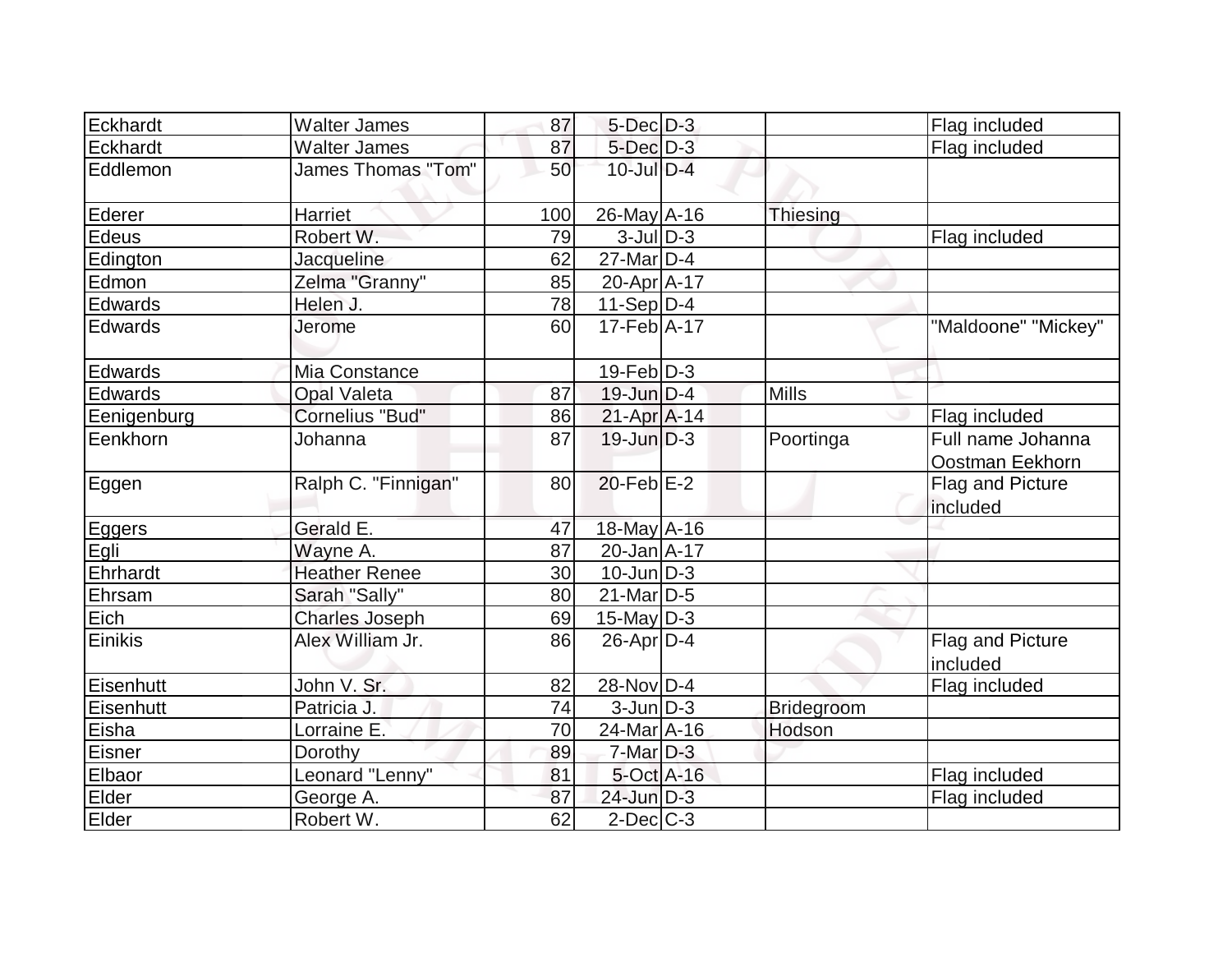| Eldridge      | James W.              | 84 | $22$ -Feb $D-3$             |                  |                 | Flag and Picture |
|---------------|-----------------------|----|-----------------------------|------------------|-----------------|------------------|
|               |                       |    |                             |                  |                 | included         |
| <b>Elkins</b> | Jack R.               | 70 | 18-May A-16                 |                  |                 | Flag included    |
| <b>Elliot</b> | Emma Jean             | 75 | $25-Sep D-3$                |                  |                 |                  |
| Elliott       | Eldred A.             | 78 | $28$ -Mar $ D-4 $           |                  |                 |                  |
| Elmer         | Donna F.              | 71 | $4$ -Feb $ A-14$            |                  | <b>Hilkirk</b>  |                  |
| Elo           | Benjamin Daniel       | 14 | $25$ -Jul $\overline{D}$ -3 |                  |                 |                  |
| Emery         | Bethyne S.            |    | $25$ -Mar $ D-4 $           |                  | <b>Bischoff</b> | Picture included |
| Emery         | Dorothy May           | 84 | $4$ -Nov $C-3$              |                  | Anton           | Flag included    |
| Emigh         | Theodore A.           | 79 | $9$ -Aug $D-3$              |                  |                 |                  |
| Endris        | Wilma Annetta         | 96 | $16$ -Jan $E-2$             |                  |                 |                  |
| Engel         | <b>Dennis Mark</b>    | 46 |                             | $6$ -Jul $A$ -16 |                 |                  |
| Engel         | Su                    | 64 | 25-Mar D-4                  |                  |                 |                  |
| Engelhardt    | Carolyn R.            | 70 | $8-Aug D-3$                 |                  |                 | Picture included |
| Englebrecht   | Kathleen Annette      | 79 | $6$ -Aug $E-1$              |                  | Brennan         |                  |
|               | "Grammy K"            |    |                             |                  |                 |                  |
| Enrico        | James Anthony "Jim"   | 52 | 25-Nov C-4                  |                  |                 | Picture included |
|               |                       |    |                             |                  |                 |                  |
| Enright       | Gerald "Diz"          | 79 | 26-Mar E-2                  |                  |                 | Flag included    |
| Epley         | <b>John William</b>   | 84 | $5$ -May $A$ -15            |                  |                 |                  |
| Erb           | Helen I.              | 95 | $1-Mar$ D-5                 |                  | Mecklenburg     |                  |
| Erdelac       | Lucille               | 95 | $13$ -May D-5               |                  | Fedorwitz       |                  |
| Erickson      | <b>Eleanore Carol</b> | 88 | $11$ -Nov $ C-3 $           |                  |                 |                  |
| Erickson      | <b>Phyllis Audrey</b> | 81 | 23-Apr $E-2$                |                  |                 |                  |
| Eriks         | Irene A.              | 71 | $3$ -Jan $D-4$              |                  | Alexander       |                  |
| Eriks         | Mildred "Millie"      | 77 | $2$ -Jul $E-1$              |                  | <b>Terpstra</b> | Picture included |
| Erlenborn     | Gladys C.             | 90 | $9$ -Dec $C$ -3             |                  | Paul            |                  |
| Erler         | Mildred               | 91 | 22-Apr D-4                  |                  | Heidenreich     | Picture included |
| Erlewein      | Clarence "Mickey"     | 82 | 22-Jul D-4                  |                  |                 |                  |
| Ernst         | Joyce                 | 79 | 27-Oct A-16                 |                  | Lang            |                  |
| Ernst         | Robert G.             | 55 | $10$ -Jun $D-3$             |                  |                 |                  |
| Erpenbach     | Pyllis A.             | 62 | 13-Aug $E-1$                |                  |                 |                  |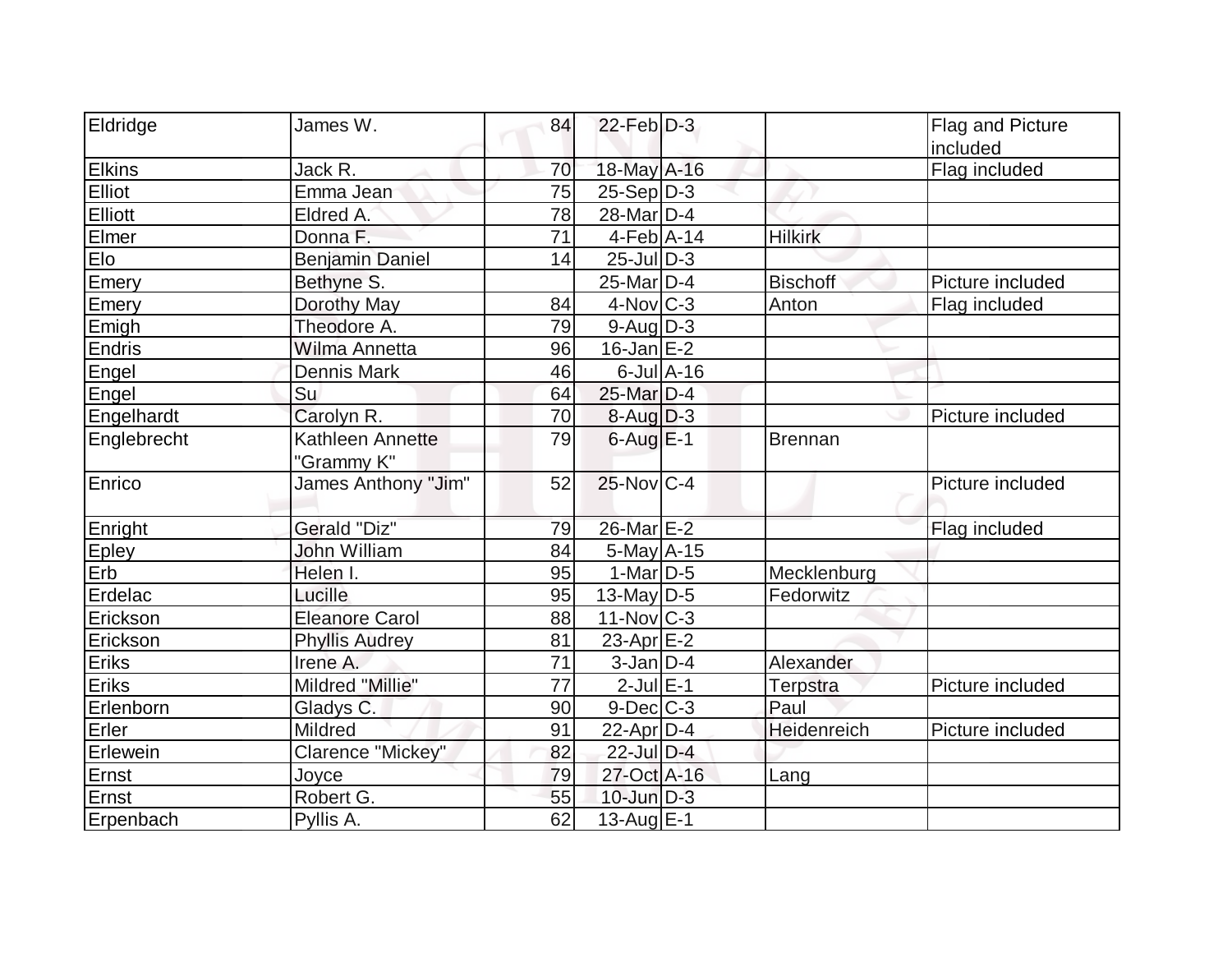| Ervin        | George Harold             | 72              | $21-Sep$ A-16     |                 |                   |
|--------------|---------------------------|-----------------|-------------------|-----------------|-------------------|
| Escobar      | Justino P. Sr.            | 90              | 13-Nov D-4        |                 |                   |
| Escobedo     | Raul                      | $\overline{57}$ | 6-Nov D-4         |                 |                   |
| Escobedo     | Veronica Gill "Roni"      | 43              | $5-Feb D-4$       |                 | Picture included  |
| Escoe        | Leonard                   |                 | $27$ -Aug E-1     |                 | See Mary Escoe    |
| Escoe        | <b>Mary</b>               |                 | $27$ -Aug $E-1$   |                 | See Leonard Escoe |
| Esser        | Alex C.                   | 33              | $7-Nov D-4$       |                 |                   |
| Essling      | Lois                      | 91              | 29-Aug $D-3$      |                 |                   |
| <b>Estes</b> | Donald F. "Don"           | 81              | $7$ -Jul $A$ -15  |                 |                   |
| Etchason     | <b>Ivan</b>               | 75              | 16-Nov A-17       |                 |                   |
| Etcherling   | Mary Jane                 | 85              | 19-Nov D-6        |                 |                   |
| Ettema       | Ross K.                   | 80              | $24$ -Jun $D-3$   |                 |                   |
| Euvino       | Lucille <sub>T.</sub>     | 84              | $9 - Apr$ $E-2$   |                 | Lucille T. Euvino |
|              |                           |                 |                   |                 | (Wojciechowski)   |
| Evanatz      | <b>James Albert</b>       | 66              | $11$ -Nov $ C-5 $ |                 |                   |
| Evanhoff     | Esther A.                 | 82              | $18$ -Dec $D-3$   |                 |                   |
| Evanich      | Anne M.                   | 92              | $12$ -Nov $ D-5 $ |                 | Cross included    |
| Evano        | Emily J.                  | 87              | $26$ -Aug $D-3$   |                 | Cross included    |
| Evans        | Amy L.                    | 42              | 12-Mar $E-2$      |                 | Picture included  |
| Evans        | <b>Charles T. "Chuck"</b> | 89              | $10$ -Apr $D-4$   |                 | Flag and Picture  |
|              |                           |                 |                   |                 | included          |
| Evans        | <b>Craig Allen</b>        | 44              | 21-Apr A-14       |                 |                   |
| Evans        | <b>Dolores</b>            | 71              | $6$ -Feb $E-1$    |                 |                   |
| Evans        | Francis Bernard Jr.       | 80              | $3$ -Jun $D-3$    |                 |                   |
|              | "Frank"                   |                 |                   |                 |                   |
| Evans        | Glenn A.                  | 58              | 29-Jul D-4        |                 |                   |
| Evans        | Helen E.                  | 78              | $12$ -AugD-3      |                 |                   |
| Evans        | Helen T.                  | 89              | $5$ -Dec $D-3$    | Kozar           |                   |
| Evans        | James W.                  | 70              | $28$ -Feb $D-3$   |                 |                   |
| Evans        | Janet S.                  | 69              | $1$ -Apr $D-4$    | <b>Dinsmore</b> |                   |
| Evans        | Josephine "Jo"            | 93              | 14-Apr A-16       |                 |                   |
| Evans        | Oolah B. (Cornwell)       | 94              | $5-Oct$ A-16      |                 |                   |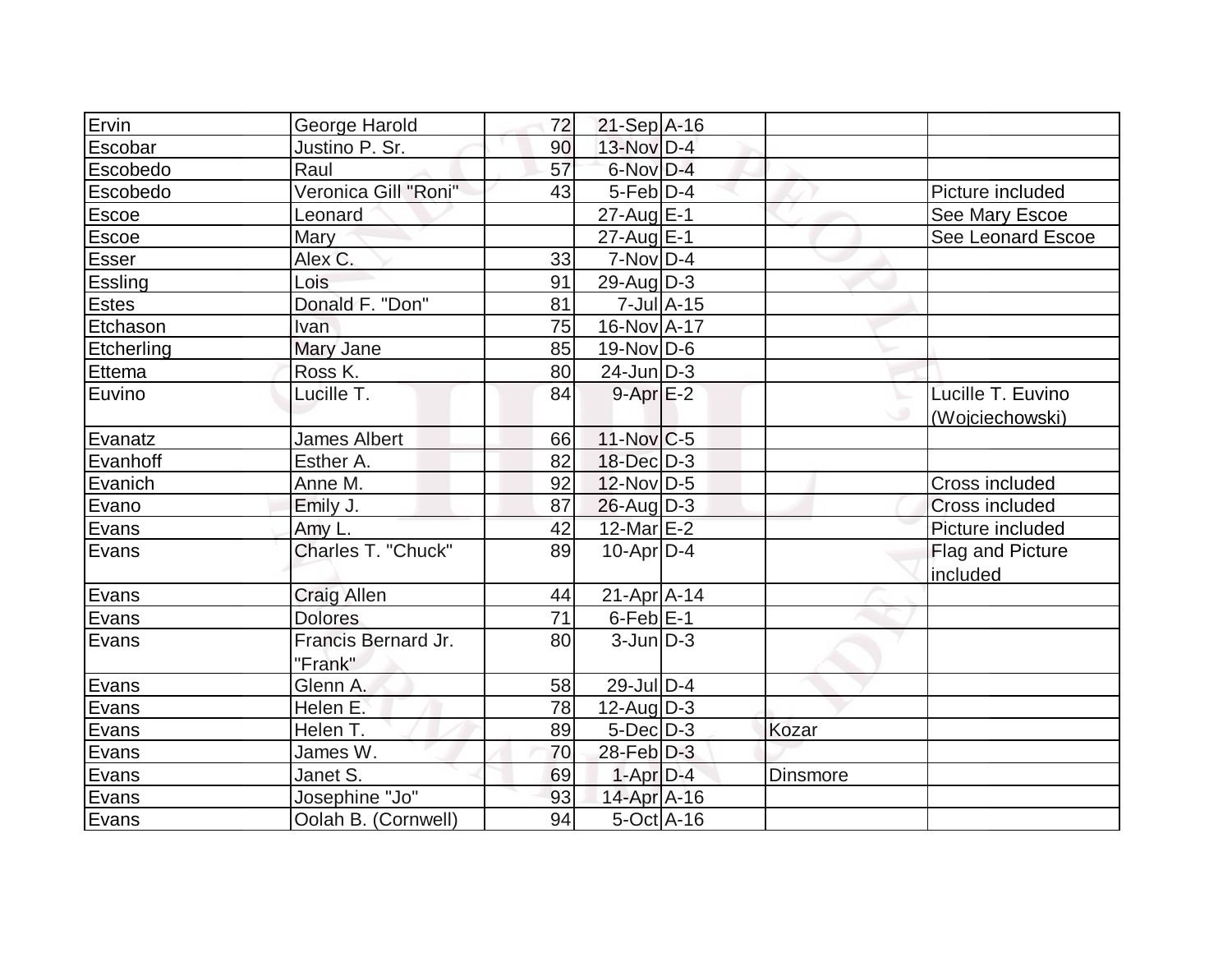| Evert       | <b>Ruby Cecelia</b>           | 86  | 7-Apr A-16        | <b>Sasak</b> |                       |
|-------------|-------------------------------|-----|-------------------|--------------|-----------------------|
| Evon        | Louis "Lou"                   |     | $12$ -Jul $D-5$   |              |                       |
| Evyan       | Karen Lee                     | 64  | $12$ -Feb $D-3$   |              |                       |
| Ewen        | John A.                       | 69  | $14$ -Feb $D-4$   |              |                       |
| Ewing       | Brooklyn Breyanna             | 10  | 14-May $E-2$      |              | Picture included      |
| Eylander    | Evelyn K.                     | 90  | $1-Dec A-12$      | Kazen        |                       |
| Faber       | Norman R. Sr., Dr.            | 72  | $13$ -Jan $ A-16$ |              |                       |
| Faitz       | Deborah S.                    | 53  | $5-Apr D-4$       |              |                       |
| Falaschetti | Dennis P. "Flash"             | 67  | 12-Mar $E-2$      |              | Flag included         |
| Fangras     | Melanie N.                    | 53  | 29-Jun A-16       | Navarro      |                       |
| Fanno       | Hubert L. "Herb"              | 73  | $18$ -Mar $ D-4 $ |              | Flag included         |
| Farber      | Beverly A.                    | 62  | $17-Oct$ D-3      |              |                       |
| Farinelli   | Helen H.                      | 77  | $22$ -Aug $D-4$   | Asato        |                       |
| Farkas      | Margaret A.                   | 76  | $1-Feb D-4$       |              |                       |
| Farley      | Evelyn                        | 80  | 15-Dec A-12       |              |                       |
| Farley      | Loretta A. "Laurie"           | 83  | 13-Sep E-7        | Raczkowski   |                       |
| Farmer      | Faye D.                       | 73  | $7$ -Jun $D-4$    |              |                       |
| Farney      | <b>Robert Lee</b>             | 75  | $9$ -Feb $D-4$    |              | Picture included      |
| Farrell     | Jeanne C.                     | 87  | $2$ -Nov $A$ -18  |              |                       |
| Fase        | Alvin D.                      | 67  | $16$ -Oct $ D-6 $ |              | Picture included      |
| Fasel       | <b>Gladys Eleanor</b>         | 94  | $23$ -Jul $E-1$   |              |                       |
| Fata        | Esther M.                     | 101 | $8$ -Mar $D$ -6   |              | Cross included        |
| Fatch       | <b>William Sheldon "Bill"</b> | 64  | $15$ -Jun $A-15$  |              | Flag and Picture      |
|             |                               |     |                   |              | included              |
| Faught      | Gregory C.                    | 43  | $20$ -Jul $A-16$  |              |                       |
| Faulds      | Ronald A.                     | 71  | $1-Mar$ D-6       |              | Picture included      |
| Fauser      | Virgil E.                     | 84  | 17-Aug A-16       |              |                       |
| Faverty     | Margaret M. "Peggy"           | 78  | $24$ -Jan D-4     |              |                       |
| Fawbush     | Victor J. Jr.                 | 73  | $4$ -Apr $D-3$    |              |                       |
| Fechalos    | George A.                     | 70  | 14-Apr A-16       |              | <b>Greek Orthodox</b> |
|             |                               |     |                   |              | Cross included        |
| Fechtner    | Juanita C.                    | 66  | $17$ -Jun $D-3$   | Zakrzewski   |                       |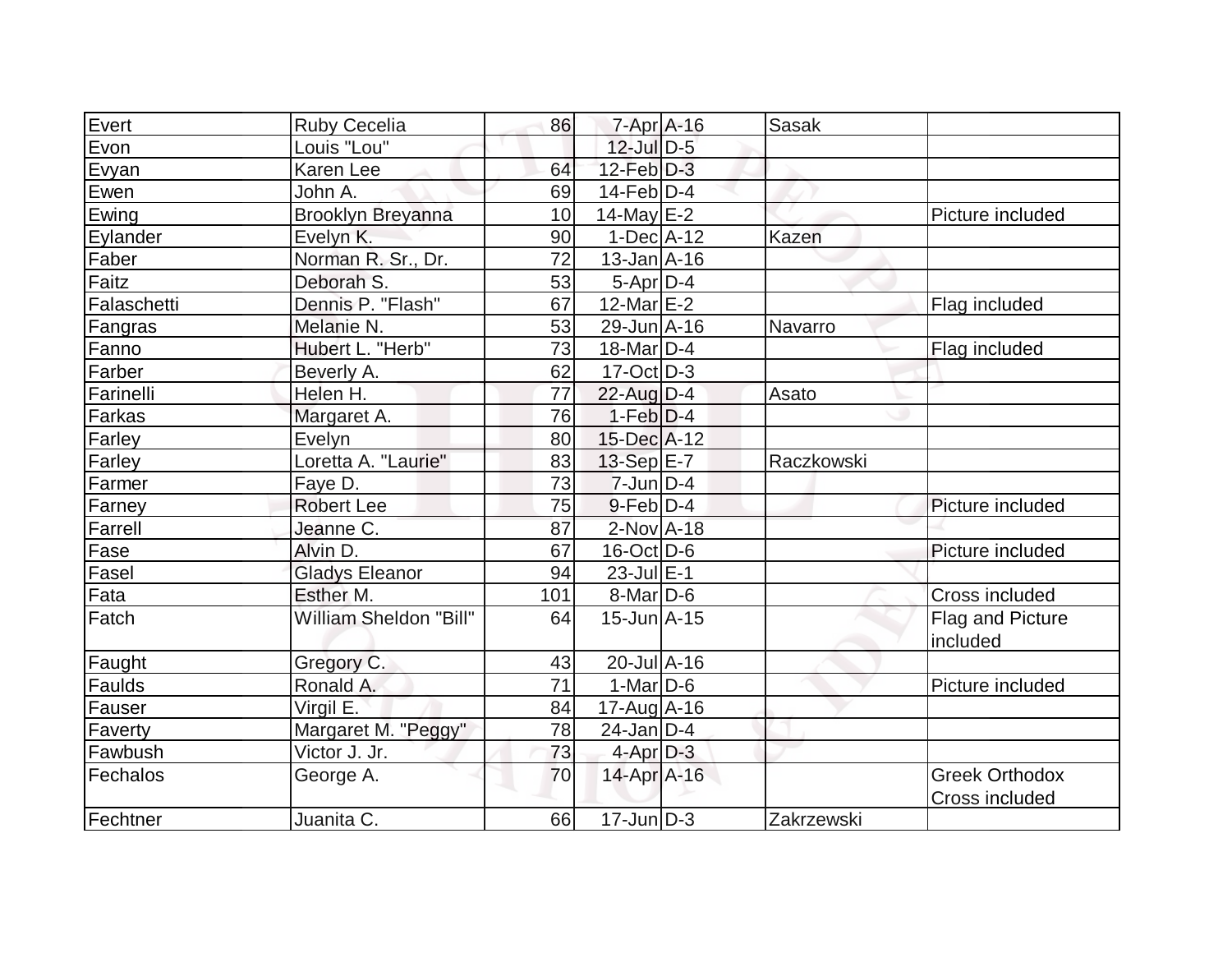| Feczko      | Helen J.                        | 88 | 25-Dec A-13       | <b>Trelinski</b> |                                         |
|-------------|---------------------------------|----|-------------------|------------------|-----------------------------------------|
| Fedorchak   | Gerald M. Sr.                   | 69 | $4$ -Oct E-5      |                  | Picture included                        |
| Fedorchak   | Margaret R.                     | 85 | 30-Nov A-17       |                  |                                         |
| Feltman     | Denise                          | 38 | $10-Sep$ $E-2$    | <b>Michalik</b>  |                                         |
| Felts       | Scott A.                        | 50 | $27$ -Feb $E-1$   |                  |                                         |
| Fennema     | Josephine                       | 84 | $14$ -Apr $ A-16$ |                  | Josphine Fennema<br>(DeVries)           |
| Fentress    | Lucille F.                      | 78 | $24$ -Aug $A$ -16 | Artim            |                                         |
| Fenyves     | llona "Helen"                   | 93 | $5-Sep D-3$       | <b>Szasz</b>     |                                         |
| Ference     | Harry G. Sr.                    | 89 | 29-Oct E-1        |                  | Flag included                           |
| Ference     | Richard D.                      | 66 | $12$ -Aug $ D-3 $ |                  |                                         |
| Ferguson    | Charles M., Rev.                | 86 | $8$ -Jun $A$ -18  |                  | Flag included                           |
| Ferguson    | James D., Maj (Ret)             | 80 | 19-May A-14       |                  | Flag included                           |
| Ferguson    | Nancy                           | 79 | $25$ -May $A$ -17 | Ek               | Full name Nancy                         |
|             |                                 |    |                   |                  | Ferguson Hagans                         |
| Ferko       | Randall J.                      | 54 | 19-Nov D-6        |                  |                                         |
| Ferrantella | Dorothy M.                      | 78 | $14$ -Jan $A$ -14 | <b>McCloskey</b> |                                         |
| Ferrara     | Lois L.                         | 80 | $12$ -May $A-16$  |                  |                                         |
| Ferrari     | Lorraine                        | 98 | $25 - Sep$ $D-3$  |                  |                                         |
| Ferraro     | Joseph F.                       | 73 | $9$ -Dec $C$ -3   |                  | Picture included                        |
| Ferreira    | Frances M.                      |    | $6$ -Feb $E-2$    | Cifaldi          | Picture included                        |
| Fesko       | Joseph                          | 90 | $6$ -Nov $D-4$    |                  | St. Nicholas Orthodox<br>Cross included |
| Fesko       | <b>Mark Charles</b>             | 42 | $15-Sep$ A-16     |                  |                                         |
| Fetla       | <b>Edward Allen Sr.</b>         | 65 | 4-May A-16        |                  |                                         |
| Fett        | Charles W. "Charlie"<br>"Chuck" | 78 | 19-Mar $E-2$      |                  | Picture included                        |
| Fidler      | May Rose                        | 85 | 20-Sep E-7        |                  |                                         |
| Fidzina     | Dolores M.                      | 78 | 3-Aug A-16        |                  |                                         |
| Fifield     | Carol J.                        | 72 | 12-Mar E-2        |                  |                                         |
| Fifield     | Margarete (Peg)                 |    | $8$ -Jun $A$ -16  |                  | Picture included                        |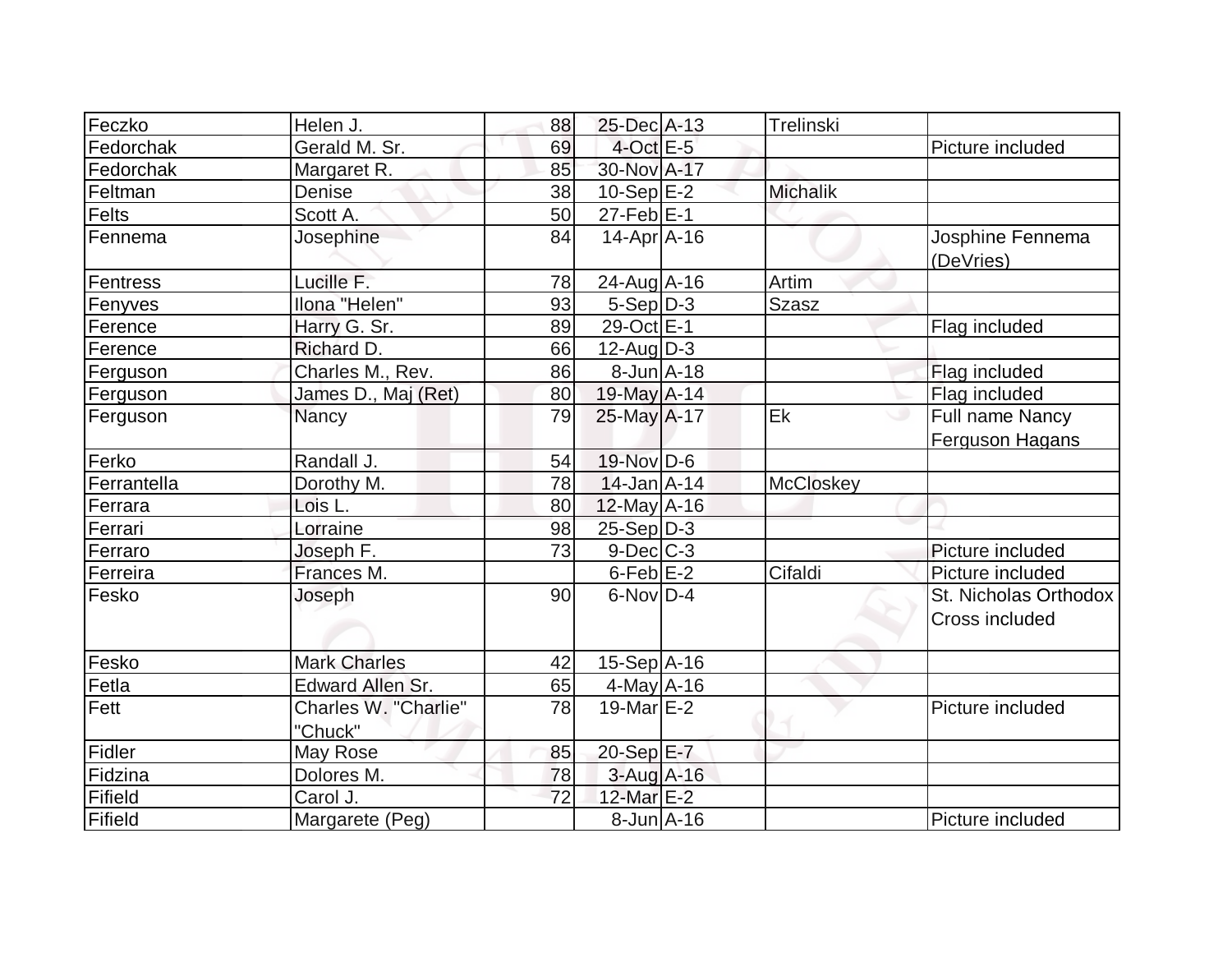| Figueroa        | Frank J. Jr."Peto"         | 51 | $4$ -Nov $ C-3 $  |               |                          |
|-----------------|----------------------------|----|-------------------|---------------|--------------------------|
| <b>Figuly</b>   | Joseph D.                  | 82 | $2$ -Jul $E-2$    |               | Flag included            |
| Fileccia        | Benedetto                  | 88 | 29-Oct E-1        |               | Flag included            |
| <b>Filips</b>   | Gloria E.                  | 81 | $8$ -Feb $D-5$    |               |                          |
| Fillippo        | <b>Lottie Rose</b>         | 92 | 13-Oct A-14       | Klotz         |                          |
| Fillwock        | <b>Frank Robert</b>        | 84 | $2$ -Oct $D-5$    |               | Flag included            |
| Findlay         | Helen L.                   | 95 | $6$ -Dec $E-4$    |               |                          |
| Fini            | Dolores "Lola"             | 97 | $19$ -Apr $D-3$   | Verduzco      | <b>Full name Dolores</b> |
|                 |                            |    |                   |               | Sanchez Fini             |
| Finney          | Alma Irene                 | 77 | 12-Oct A-16       |               |                          |
| Fischer         | Burnell M. D.              | 90 | $13-Sep$ $E-7$    |               | Medical insignia         |
|                 |                            |    |                   |               | included                 |
| Fischer         | Ermell M.                  | 91 | $11$ -Mar $D-3$   |               |                          |
| Fischer         | Robert R.                  | 83 | $14$ -Jun $D-5$   |               |                          |
| Fiscus          | Charles A. Sr.             | 69 | $18$ -Dec $D-3$   |               | Flag included            |
|                 | "Chuck"                    |    |                   |               |                          |
| Fisher          | Juanita O.                 | 75 | $2$ -Nov $A$ -18  |               |                          |
| Fisk            | <b>Dorothy Marie</b>       | 68 | $14$ -Aug $ D-4 $ | <b>Bowers</b> |                          |
| <b>Fitousis</b> | Angeliki F. "Mama"         | 74 | $9$ -Oct $D-4$    | Leovaris      | <b>Greek Orthodox</b>    |
|                 |                            |    |                   |               | <b>Cross included</b>    |
| Fitzgerald      | <b>Jack</b>                | 86 | $25$ -Mar $ D-3 $ |               | Flag included            |
| Fitzgerald      | Linda O.                   | 81 | $4-Sep D-4$       | Ray           |                          |
| Fitzpatrick     | Bernice "Betty"            | 55 | $5$ -Aug D-4      | Labelle       |                          |
| Flamini         | <b>James Vincent</b>       | 89 | $7$ -May $ E-1 $  |               |                          |
| Flanagan        | William E. Jr. "Bill"      |    | $16$ -Feb $D-4$   |               | Picture included         |
| Flanery         | <b>Bernadette "Bernie"</b> | 43 | $6$ -Dec $E-4$    | Kobeszka      | Picture included         |
| Flatt           | Joseph E. "Joe"            | 81 | $17$ -Apr $ D-4 $ |               |                          |
| Fleming         | <b>Allen Albert</b>        | 68 | $8$ -Jun $A$ -17  |               | Flag included            |
| Fleming         | Lillian                    | 87 | 17-Feb A-17       | Genovesi      | Cross included           |
| Fleming         | Ned Elbert, Dr.            | 61 | $30$ -May $D-3$   |               | Physicians' Symbol       |
|                 |                            |    |                   |               | included                 |
| Fleming         | William B.                 | 75 | $8$ -Feb $D-5$    |               | Picture included         |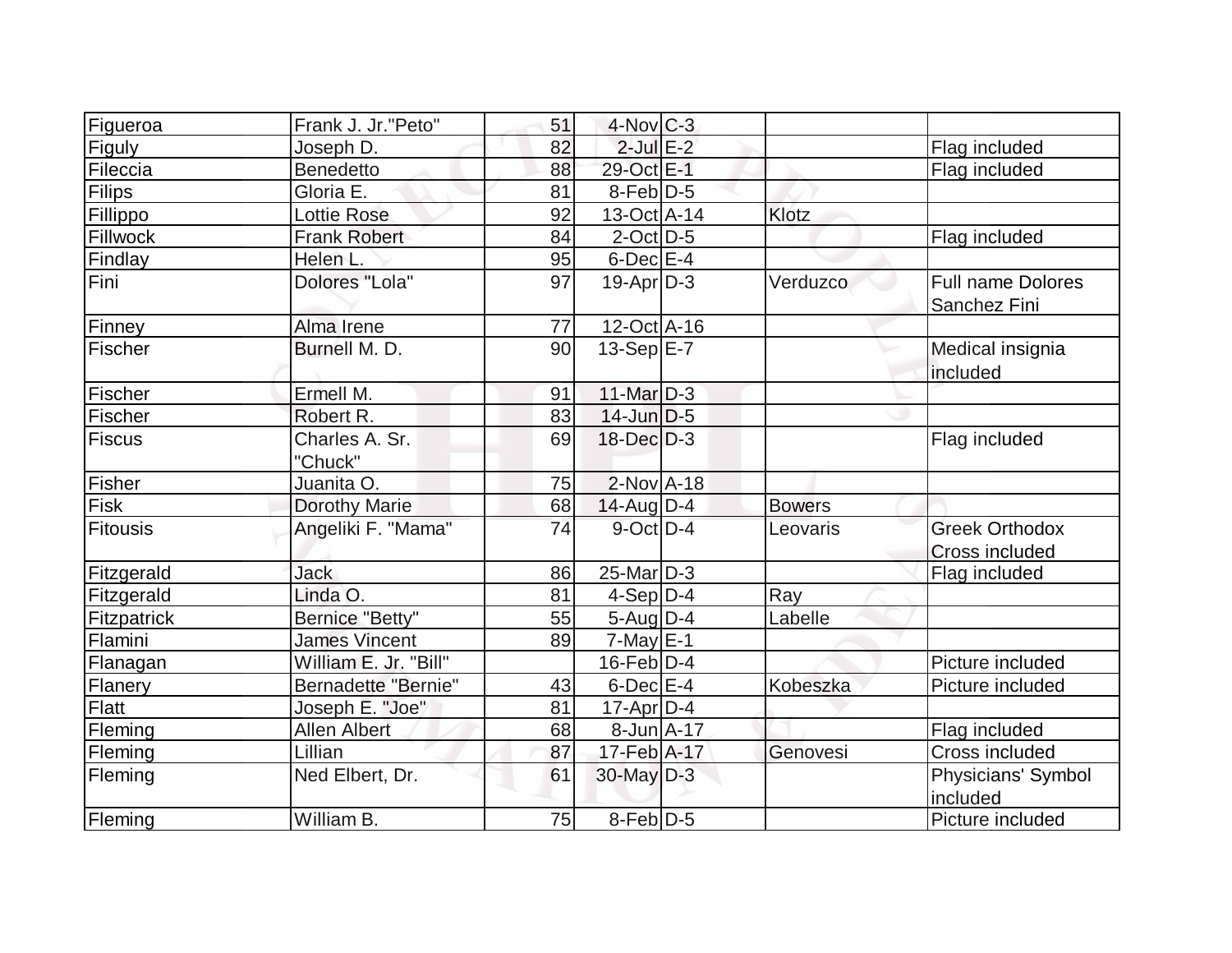| Flesch         | Judith A.                       |        | 28-Apr A-7         | Gremba |                                                |
|----------------|---------------------------------|--------|--------------------|--------|------------------------------------------------|
| Fletcher       | <b>Jake David</b>               | infant | $29$ -Feb $D-4$    |        | Twin of Jmaes                                  |
|                |                                 |        |                    |        | <b>Thomas Fletcher</b>                         |
| Fletcher       | <b>James Thomas</b>             | infant | 29-Feb $D-4$       |        | Twin of David Jake<br>Fletcher                 |
| Fletcher       | Tina L.                         | 55     | $7-Dec$ A-16       | Goble  |                                                |
| Flewellen      | Kathleen E.                     | 78     | $14$ -Mar $D-5$    | Cooper | Full name Kathleen E.<br>(Flewellen) Peerbolte |
| Flick          | <b>Dirk</b>                     | 55     | $5$ -Jun $D-3$     |        | Picture included                               |
| Flikkema       | Garret                          | 79     | $25$ -Apr $D-3$    |        | Flag included                                  |
| Flood          | Joan D.                         | 74     | $7 - Apr$ $A - 16$ | Hahn   |                                                |
| Flood          | Ralph A.                        | 87     | $9$ -Oct $D-4$     |        | Flag included                                  |
| Flores         | Dora E.                         | 75     | $3-Apr$ $D-5$      |        | Cross included                                 |
| Flores         | Eliud J. "Eli"                  | 19     | $6$ -May $D-4$     |        |                                                |
| <b>Flores</b>  | Eugenio                         | 79     | 17-Aug A-16        |        |                                                |
| <b>Flores</b>  | Federico Jr.                    | 41     | $15$ -Aug D-4      |        | Flag and Picture<br>included                   |
| <b>Flowers</b> | Ralph (Eugene)                  | 81     | $28$ -Feb $ D-3 $  |        | Picture included                               |
| Floyd          | Elizabeth W.                    | 84     | $15$ -Feb $ D-4 $  |        |                                                |
| Flynn          | <b>Jack</b>                     | 64     | $3-Oct$ D-4        |        | Flag included                                  |
| Flynn          | Mary                            | 81     | $12$ -Nov D-5      | Cline  |                                                |
| Flynn          | <b>Robert Howard</b><br>"Flynn" | 46     | $18$ -Apr $D-4$    |        | Picture included                               |
| Foale          | Gladys                          |        | 10-Aug A-16        | Gehrke |                                                |
| Foard          | Charles H. Sr.<br>"Chuck"       | 76     | $25$ -Mar $ D-3 $  |        |                                                |
| Fogarty        | Robert William Sr.<br>"Bob"     | 87     | $12$ -Aug $ D-4 $  |        | Flag and K of C<br>emblem included             |
| Follmar        | Thomas R. "Tommy"               | 23     | $19-Sep D-3$       |        |                                                |
| Follmer        | Mary Ann                        |        | $26$ -Jul $D-3$    |        |                                                |
| Fontanez       | <b>Aracely Solimar</b>          | infant | 17-Sep E-1         |        | Angel included                                 |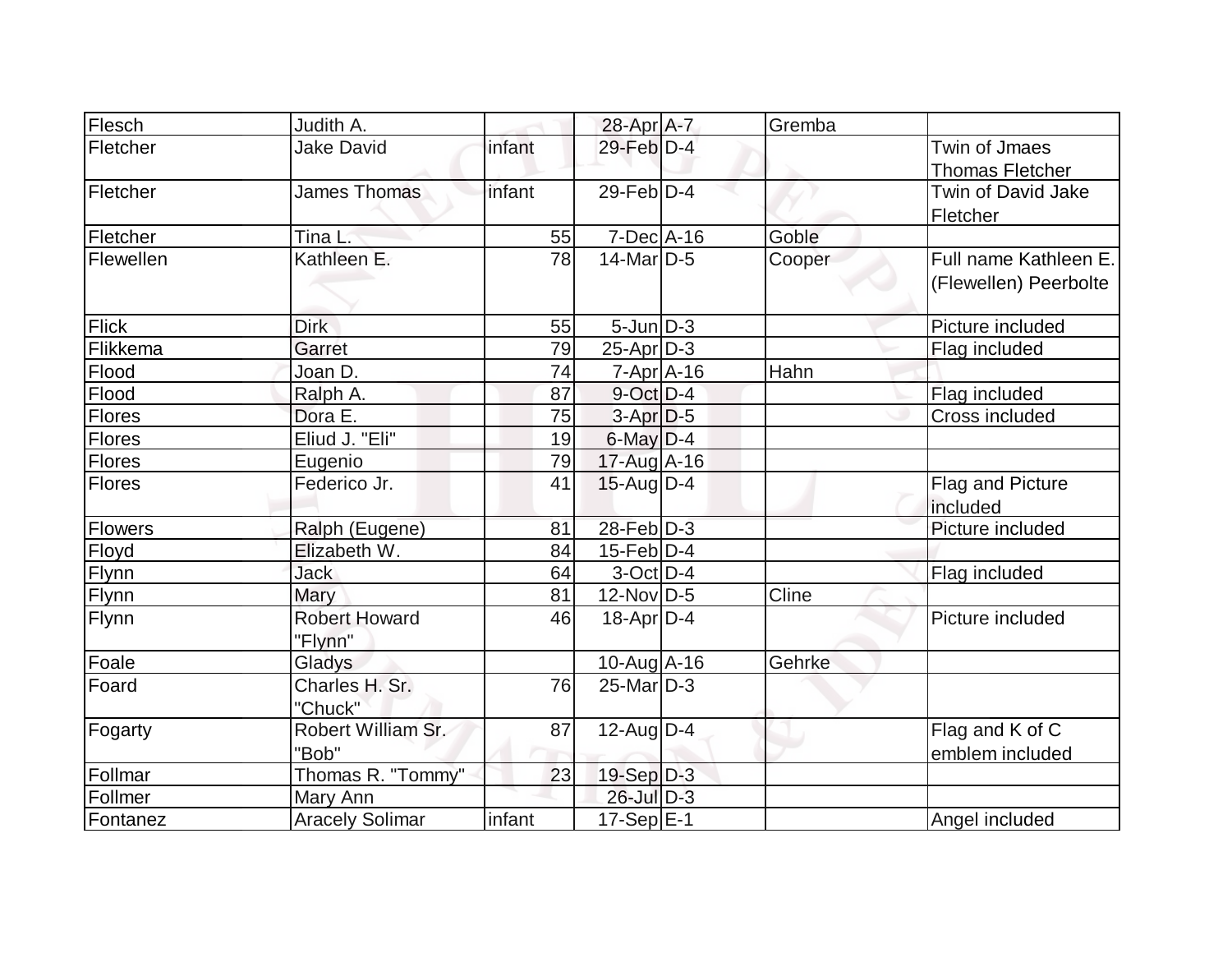| Forcey   | Charles F. J.         | 73 | 20-Aug E-2                   |             |                       |
|----------|-----------------------|----|------------------------------|-------------|-----------------------|
| Ford     | Mildred J. "Millie"   | 74 | 18-Oct E-4                   |             |                       |
| Ford     | Robert Eugene III     | 39 | $7$ -Jan $A-13$              |             |                       |
| Ford     | Suzanne T.            | 61 | $20$ -Mar $D-3$              |             |                       |
| Forney   | Carolyn M.            | 54 | $11$ -Nov $ C-3 $            |             |                       |
| Forney   | Richard P. Sr.        | 85 | $1$ -Jun $A$ -17             |             | Flag included         |
| Forster  | Eric N.               | 29 | $26$ -Feb $D-3$              |             | Picture included      |
| Forster  | Virginia M. "Genny"   | 60 | 20-Aug $E-2$                 | <b>Kish</b> | Full name Virginia M. |
|          |                       |    |                              |             | <b>Forster Morris</b> |
| Forte    | Concetta "Connie"     | 91 | $3$ -Jan $D-4$               |             |                       |
| Forystek | Helen T.              | 87 | 30-Mar A-16                  | Tworkowski  |                       |
| Foss     | Kenneth Eugene        | 59 | $23$ -AugD-4                 |             |                       |
| Foster   | Kenneth M.            | 89 | $8-Feb$ D-5                  |             | Picture included      |
| Foster   | Kimberly "Kim"        | 41 | $23$ -Mar $\overline{A}$ -16 |             |                       |
| Foster   | Megan Michelle        | 13 | $23$ -Jan $E-2$              | Nielsen     |                       |
|          | "Thelma"              |    |                              |             |                       |
| Fourness | David Wesley Jr.      | 4  | $3$ -Aug A-16                |             | Cross included        |
| Fourness | <b>Rebeccah Faith</b> | 38 | $3-Aug$ A-16                 | Anderson    | Cross included        |
| Foushi   | John A.               | 67 | 23-Jul E-1                   |             |                       |
| Fowler   | <b>Harold Lee</b>     | 77 | 29-Dec A-13                  |             |                       |
| Fowler   | Margaret "Peggy"      | 78 | $9$ -Jan $ E-1 $             |             |                       |
| Fox      | <b>James Robert</b>   | 74 | $9$ -Feb $D-4$               |             |                       |
| Fox      | <b>Ricky Alan</b>     | 47 | 19-Oct A-19                  |             |                       |
| Fox      | <b>Ronald Lewis</b>   | 67 | $5$ -May $A$ -14             |             |                       |
| Fox      | Roy J.                | 80 | $25$ -JulD-3                 |             |                       |
| Foy      | <b>James Reese</b>    | 58 | $23$ -Jan $E-2$              |             |                       |
| Foyer    | Carol R.              | 73 | $15$ -Aug $D-4$              |             |                       |
| Fraiser  | Gerald D.             | 81 | $18$ -Jun $E-2$              |             | Flag included         |
| Fraley   | Pamela E.             | 52 | 30-Mar A-16                  |             |                       |
| Fraley   | Shelby J.             | 60 | $13$ -May $D-4$              |             |                       |
| France   | Acquanetta            | 62 | 10-Jul D-4                   |             |                       |
| Franklin | Robbie                | 89 | $4$ -Jun $E-1$               |             |                       |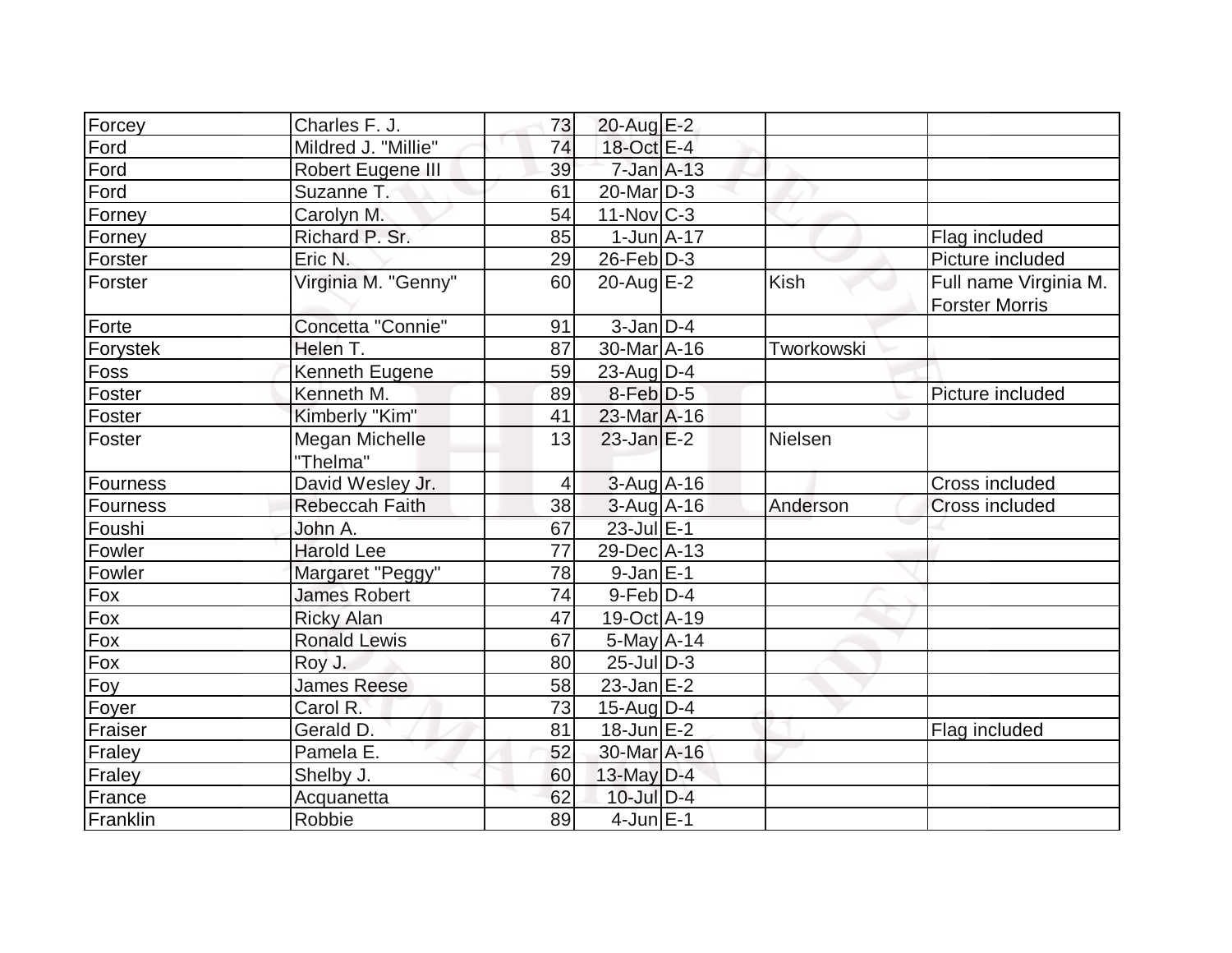| Frantz           | Jean R.                    | 81       | $1-Apr$ D-4      |                 | Picture included |
|------------------|----------------------------|----------|------------------|-----------------|------------------|
| Frausto          | Fausto                     | 56       | 26-May A-17      |                 |                  |
| Frazier-Sheehan  | Maria Lena                 | 64       | 26-Oct A-19      | Guzda           |                  |
| Frederick        | Eleanor A.                 | 94       | $17$ -Jun $D-3$  | Gruhlke         |                  |
| Frederick        | James R.                   | 67       | $27$ -Jun $D-3$  |                 |                  |
| Fredianelli      | Jennie M.                  | 90       | $5-Sep D-3$      |                 |                  |
| Fredricks        | Bertha M.                  | 86       | 8-Jun A-17       | Naugle          |                  |
| Freels           | Donald E.                  | 79       | $20$ -Jun $D-3$  |                 |                  |
| Freiwald         | Dolores V. "Dorie"         | 78       | $2-Mar1A-17$     |                 | Picture included |
| Frey             | Anthony Harold Jr.         | 84       | $12$ -Feb $D-3$  |                 | Flag included    |
| Frey             | Mary E.                    | 82       | $9$ -Jan $E-2$   | Carey           |                  |
| Fridstrom        | <b>Gustav Runy Sigvard</b> | 86       | $10$ -Oct $D-5$  |                 | Picture included |
| Friedman         | Ronald                     | 73       | $5$ -Aug $D-5$   |                 |                  |
| Friedrich        | Marjorie L.                | 75       | 25-May A-16      |                 |                  |
| Friesema         | Lena                       | 84       | $27$ -Jun $D-3$  |                 |                  |
| Frigo            | Emma                       | 89       | 27-Mar D-4       | Panozzo         |                  |
| Frith            | Angela P.                  | 44       | $24$ -Jul $D-4$  |                 |                  |
| Fritz            | Adelline                   | 93       | 30-Jun A-14      | Wolff           |                  |
| Fritz            | David Lee                  | 56       | $5$ -Mar $E-1$   |                 | Flag included    |
| Fritz            | Jack R.                    | 69       | $8-Nov$ E-4      |                 | Flag and Picture |
|                  |                            |          |                  |                 | included         |
| Fritz            | Margaret May (Peggy)       | 88       | $26$ -Jan $D-6$  |                 |                  |
| Froberg          | Bernice A.                 | 97       | 30-Mar A-17      |                 | Picture included |
| Frohnapple       | Clements H.                | 84       | $3$ -Jan $ D-3 $ |                 | Flag included    |
|                  |                            |          | $26$ -Jul $D-3$  |                 |                  |
| Froman<br>Fronek | Janis C.<br><b>Charles</b> | 75<br>82 | $12$ -Feb $D-3$  |                 |                  |
|                  | Mildred                    |          | $10$ -Jan $D-4$  |                 |                  |
| Fronek           |                            | 98       |                  | Lane            |                  |
| <b>Fross</b>     | Garnet D. "Spud"           | 80       | 20-Sep E-7       |                 | Flag included    |
| Frost            | Tierney M.                 | 40       | 8-Oct E-1        | Rodda           |                  |
| Frye             | Mary L.                    | 84       | 24-Aug A-16      |                 |                  |
| Frystak          | Helen L.                   | 80       | 27-Nov A-15      | <b>Dominick</b> |                  |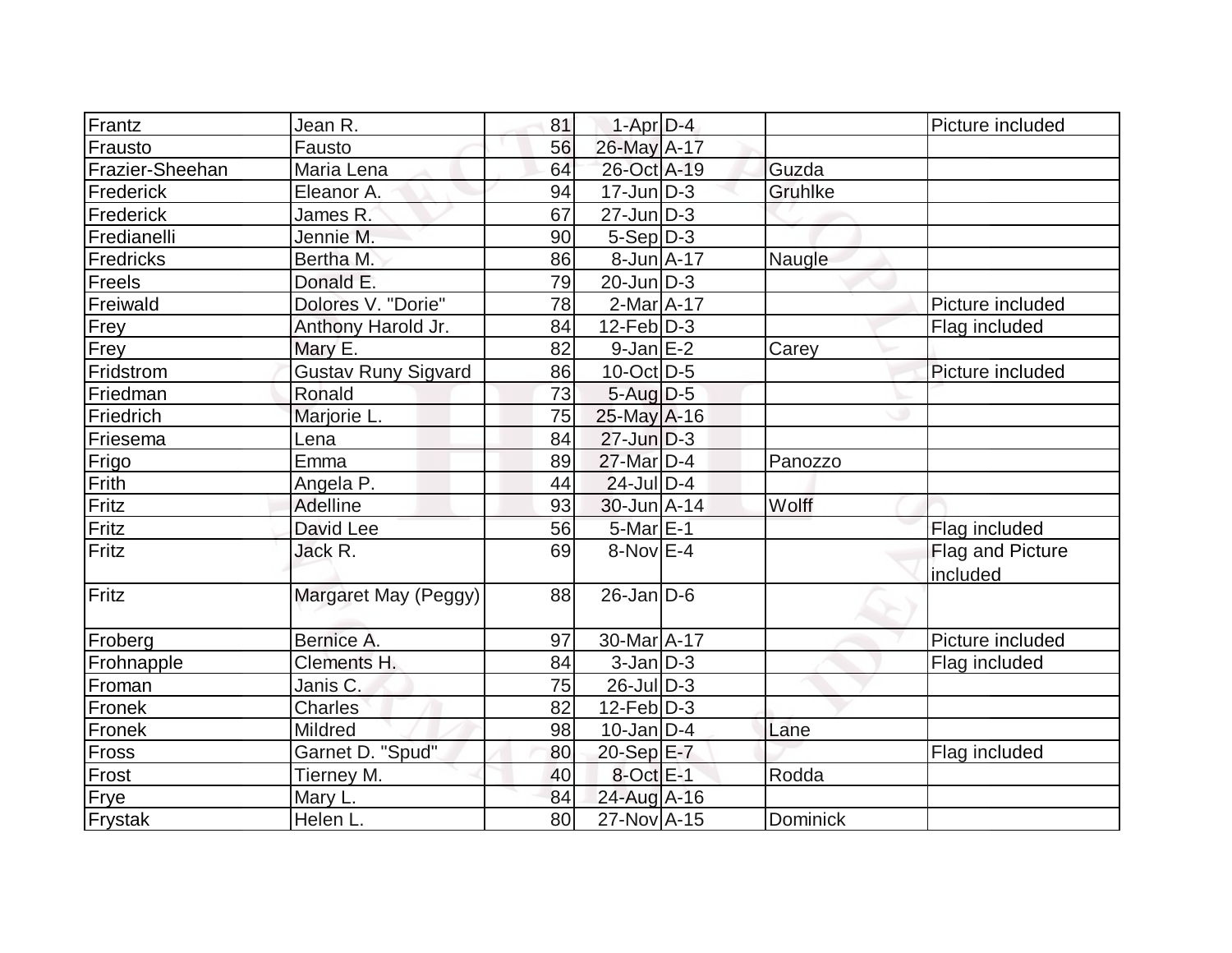| Frysztak   | Florence V.             |        | $19$ -Feb $D-3$             |              |                       |
|------------|-------------------------|--------|-----------------------------|--------------|-----------------------|
| Fryzel     | Mary M.                 | 92     | 14-Aug D-4                  | Godfyrd      |                       |
| Fuhrmann   | Jeanne M.               | 73     | $26$ -Jun $D-3$             |              |                       |
| Fulka      | George Sr.              | 88     | $17-Oct$ D-3                |              | Picture included      |
| Fuller     | Ann                     | 86     | $6 - Apr$ $A - 16$          | Chester      |                       |
| Fuller     | Imodene                 | 88     | $20$ -Mar $D-3$             | Reedy        | Picture included      |
| Fullgraf   | Edward J.               | 84     | $1$ -Jun $A$ -16            |              | Flag included         |
| Fullgraf   | Savannah "Bunky"        | 17     | $10$ -Oct $\overline{D}$ -5 |              | Angel and Picture     |
|            |                         | months |                             |              | included              |
| Fulton     | Susan                   | 64     | $9$ -Oct $ D-4$             |              |                       |
| Funduk     | <b>Milosh</b>           |        | $21$ -Jun $ID-3$            |              | Serbian Orthodox      |
|            |                         |        |                             |              | <b>Cross included</b> |
| Funkhouser | <b>Steve</b>            | 61     | $7 - Apr$ $A - 17$          |              | Flag included         |
| Fuqua      | James C. Jr.            | 79     | $14$ -May $E-2$             |              |                       |
| Furto      | Benedict A. "Ben"       | 84     | $6$ -May $D-4$              |              | Flag included         |
| Fusner     | Thomas G. "Butch"       |        | $9-Nov$ A-19                |              |                       |
| Fuss       | Pauline                 | 82     | $4$ -Mar $D-4$              | <b>Titak</b> |                       |
| Futrell    | Robert V. "Pete"        | 69     | $17-Oct$ D-3                |              |                       |
| Gabel      | Kathleen Dolores        | 75     | $5$ -Mar $E-1$              | Villa        |                       |
| Gabor      | <b>Steven Alexander</b> | 67     | $15$ -Jun $A$ -14           |              |                       |
| Gabor      | <b>Steven Alexander</b> | 67     | $9-Mar1A-17$                |              | Flag included         |
| Gabrys     | John "Jacks"            | 90     | 30-Mar A-17                 |              |                       |
| Gacsy      | Michael R.              | 49     | $26$ -Feb $ D-3 $           |              |                       |
| Gaddis     | Thomas H.               | 90     | $24$ -Apr $D-4$             |              |                       |
| Gaebel     | Marie                   | 86     | $9$ -Feb $D-4$              |              | Picture included      |
| Gaede      | <b>George Guenther</b>  | 94     | 29-Jun A-17                 |              | Flag included         |
| Gagliardi  | Jerome "Gags"           | 73     | 22-Oct E-1                  |              | Flag included         |
| Gaik       | Ben                     | 63     | $4$ -May $A$ -16            |              | Flag included         |
| Gailmard   | Eugene P.               | 86     | $16$ -Jan $E-2$             |              |                       |
| Gajewski   | Holly                   | 54     | $9$ -Mar $A$ -16            |              |                       |
| Galic      | Louis Luka              | 60     | $24$ -Jun $D-4$             |              | Serbian Orthodox      |
|            |                         |        |                             |              | Cross included        |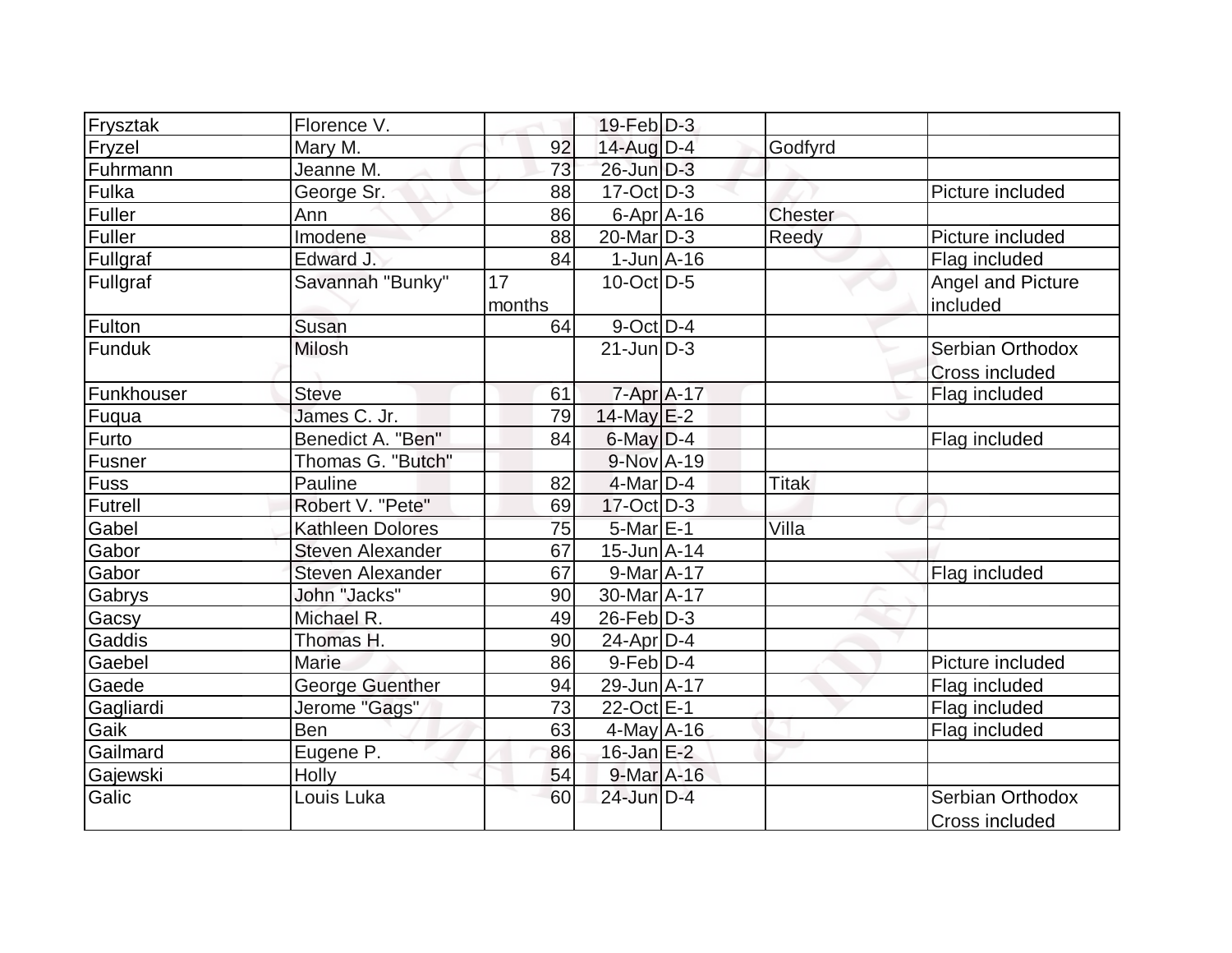| Galich       | Michael                | 71 | 18-Mar D-4        |          | Serbian Orthodox |
|--------------|------------------------|----|-------------------|----------|------------------|
|              |                        |    |                   |          | cross included   |
| Gallagher    | Francis (Frank)        | 92 | $6-Sep$ D-4       |          | Flag included    |
| Gallas       | Jacob                  | 17 | $10$ -Aug $A$ -16 |          |                  |
| Gallas       | <b>Jacob Richard</b>   | 17 | $11-Auq$ A-15     |          |                  |
| Gallenberger | Leonard                |    | $4$ -Dec $D-3$    |          | Flag included    |
| Galler       | <b>Helen Jean</b>      | 82 | 19-Mar E-2        |          | Picture included |
| Galler       | Helen Jean             | 82 | $8$ -Jun $A$ -16  |          |                  |
| Gallmeier    | Barbara J.             | 78 | $4$ -Oct $E - 5$  |          |                  |
| Gallo        | Josephine              | 78 | $23$ -Jul $E-1$   |          |                  |
| Galloway     | <b>Bodine</b>          | 90 | $3-Feb$ A-15      | Saunders |                  |
| Galusha      | Mary Ann               | 70 | $25$ -Jan $D-3$   |          |                  |
| Gambill      | Margie Kay             | 56 | 20-Mar D-3        | Morneau  |                  |
| Ganser       | Yvonne B.              |    | $29$ -Jan D-3     |          |                  |
| Garcia       | Angel                  | 56 | $8$ -May $D-3$    |          | Picture included |
| Garcia       | Beverly Ann "Bev"      | 62 | 26-Apr D-4        | Bernard  |                  |
| Garcia       | Gail E.                | 58 | $17$ -Jan D-4     | Iburg    |                  |
| Garcia       | Jose C. Sr.            | 86 | $2$ -Jul $E-2$    |          | Flag included    |
| Garcia       | Martha T.              | 88 | 21-Sep A-17       |          |                  |
| Garcia       | Renee R.               | 59 | 22-Jun A-16       | Cortez   | Picture included |
| Garcia       | <b>Teresa</b>          | 61 | 16-Nov A-17       |          |                  |
| Gardner      | <b>Bethany Jean</b>    | 68 | $22$ -May D-3     |          |                  |
| Gardner      | <b>Geraldine Helen</b> | 85 | $22$ -May D-3     | Hannon   |                  |
| Gardner      | Holly L.               | 48 | $26-Sep D-3$      | Gardner  |                  |
| Gargas       | Ace (Adolph)           | 86 | 30-Nov A-17       |          | Flag included    |
| Gargas       | Mary C. "Kathy"        | 64 | $16$ -Apr $E-1$   |          |                  |
| Garreffa     | <b>Charlie James</b>   | 51 | $4$ -Jul $D-4$    |          | Picture included |
|              | "Chuck"                |    |                   |          |                  |
| Garrett      | Donna J. "Granny"      | 73 | $20$ -Feb $E-2$   |          |                  |
| Garrett      | Susan Rae              | 62 | $2$ -Apr $E-1$    | Makowski |                  |
| Garvey       | Max W.                 | 78 | 18-May A-16       |          | Flag included    |
| Gary         | <b>Yolanda Denise</b>  | 52 | 27-Nov A-15       |          |                  |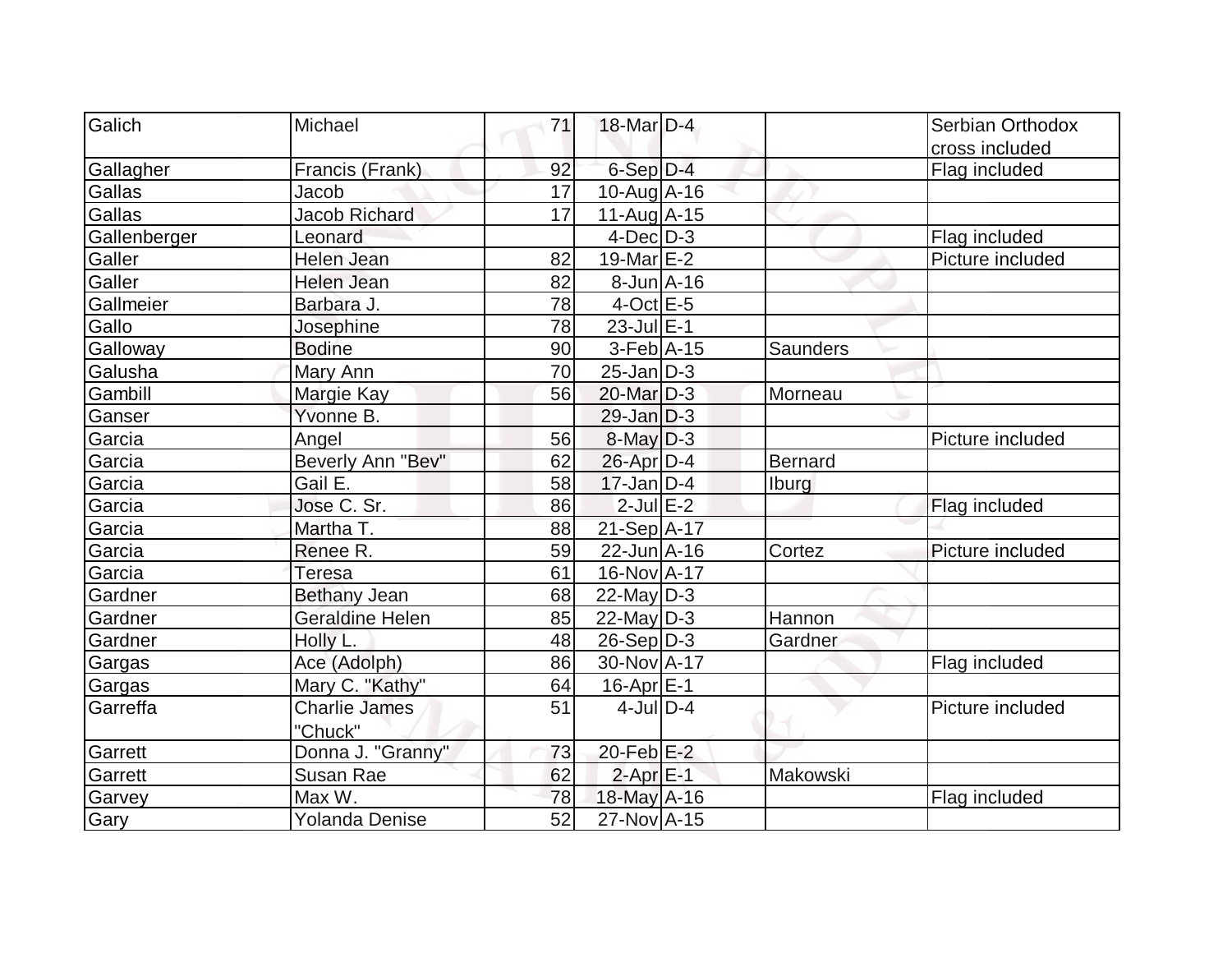| Garza     | Esteban S. "Steve"    | 77 | $1$ -Oct $E-2$      |                    |                                           |
|-----------|-----------------------|----|---------------------|--------------------|-------------------------------------------|
| Garza     | Maria                 | 79 | 21-Dec A-18         |                    |                                           |
| Garza     | Robert Jr.            | 59 | $11$ -Jan D-3       |                    | Picture included                          |
| Garzinski | Shirley A.            | 85 | $15 - Jun  A - 15 $ | Nallenweg          |                                           |
| Gasiecki  | Helen M.              | 91 | $8$ -May $D-3$      | Cap                |                                           |
| Gasior    | Catherine V.          | 99 | 25-Dec A-13         | Pawlik             |                                           |
| Gaskey    | <b>Betty Jean</b>     | 75 | $2$ -Dec $C-3$      |                    |                                           |
| Gass      | <b>Raymond Howard</b> | 84 | $7$ -Jan $A$ -15    |                    | Flag included                             |
| Gassoway  | Virgil                | 89 | 24-Mar A-18         |                    |                                           |
| Gast      | Charles E.            | 75 | 20-Oct A-14         |                    |                                           |
| Gast      | Helen E.              | 96 | 22-Oct E-2          | Gwazda             | Fullname Helen E.<br><b>Gast Zbierski</b> |
| Gates     | Barbara A.            | 76 | 3-Apr D-5           |                    |                                           |
| Gates     | Leonard P. "Butchie"  | 69 | 29-Dec A-13         |                    |                                           |
| Gaudio    | Albert H.             | 78 | $17$ -Aug A-16      |                    | Flag included                             |
| Gauger    | <b>David Charles</b>  | 70 | $11-Sep$ D-4        |                    |                                           |
| Gaul      | Helen                 | 92 | $12$ -JulD-5        | Bielasko           |                                           |
| Gavrilos  | <b>Doris</b>          | 73 | $12$ -May A-16      |                    | <b>Greek Orthodox</b><br>Cross            |
| Gavrilos  | Doris "Yia Yia"       | 73 | 13-May $D-4$        |                    | <b>Cross included</b>                     |
| Gawor     | Bernard "Barney"      | 90 | 29-Jun A-17         |                    |                                           |
| Gawrys    | George M.             | 62 | $20$ -Dec $E-5$     |                    |                                           |
| Gayda     | Valerie A.            | 88 | $13$ -Apr $ A-16$   | Hawrysio           |                                           |
| Gaydos    | Stephen Jr.           | 93 | $3-Sep$ $E-1$       |                    |                                           |
| Gaynor    | Arthur F.             | 68 | $13-Nov D-4$        |                    |                                           |
| Gazdich   | Steve P.              | 67 | $7-Feb$ $D-3$       |                    | Flag included                             |
| Gbur      | Mary                  | 87 | $11$ -JulD-3        | <b>Dalla Costa</b> |                                           |
| Gearhart  | Clara Louise          | 83 | $27-Sep$ $E-8$      | Harrell            |                                           |
| Geary     | Thomas G.             | 60 | $5$ -Jul $D$ -5     |                    | Flag and Picture<br>included              |
| Gediga    | Aurelia V.            | 85 | $4$ -Jun $E-1$      |                    |                                           |
| Geer      | Richard "Ray"         | 68 | 10-Mar A-12         |                    |                                           |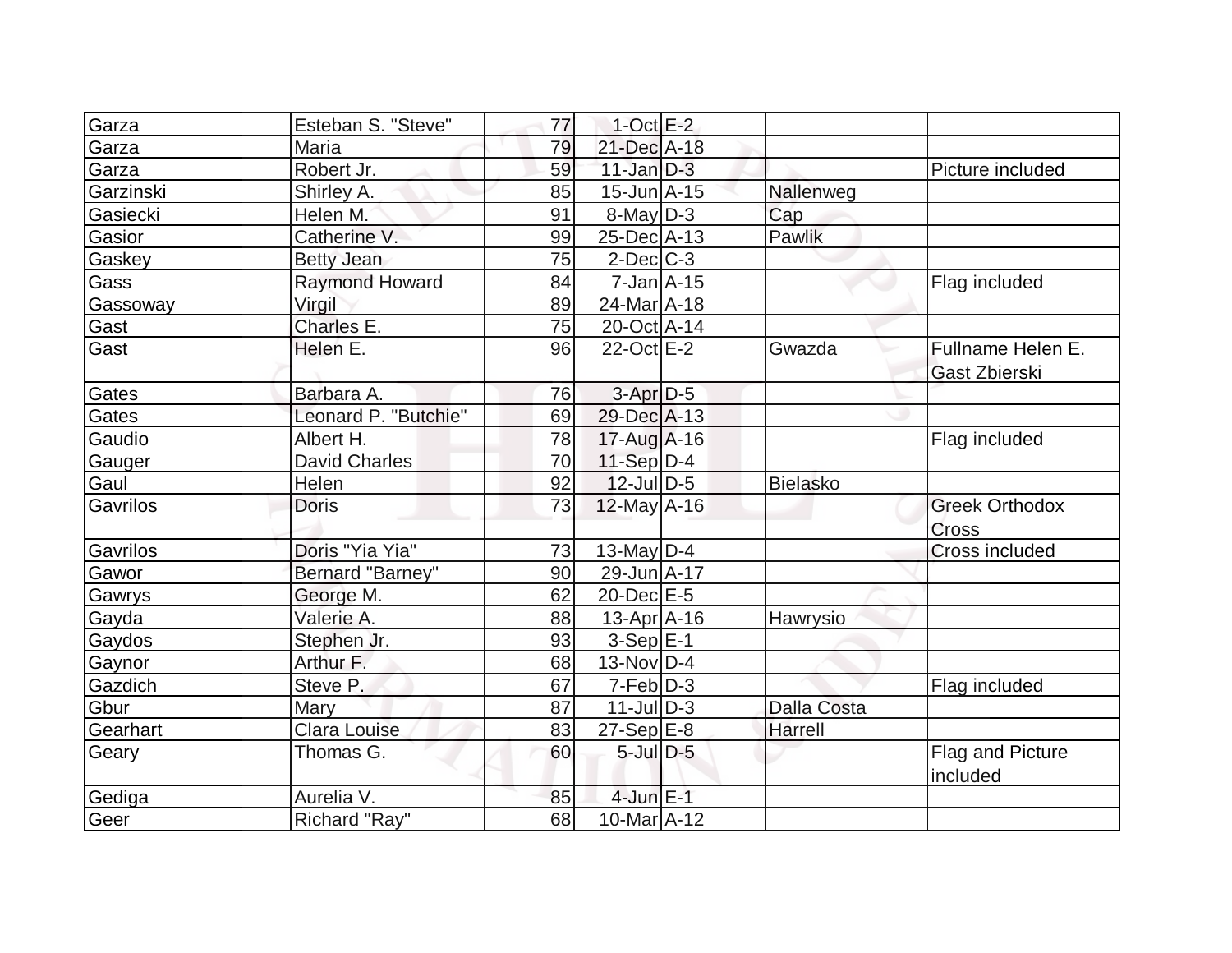| Geiger      | Phyllis J.     |                 | $12$ -Feb $D-4$           | <b>Miller</b>  | Full name Phyllis     |
|-------------|----------------|-----------------|---------------------------|----------------|-----------------------|
|             |                |                 |                           |                | (Marsden) Geiger      |
| Geimer      | Maxine T.      |                 | 19-May A-14               | <b>Mysliwy</b> |                       |
| Geimer      | Roger A. Ph.D. | 75              | $26$ -JulD-3              |                | Picture included      |
| Geisen      | Joseph A.      | 95              | $27$ -Jul $A-17$          |                | Cross and Flag        |
|             |                |                 |                           |                | included              |
| Geiser      | Richard E.     | 84              | $9$ -Aug $D-3$            |                | Flag included         |
| Geissler    | Cynthia Marie  | $\overline{52}$ | $26$ -Dec $D-4$           |                | Picture included      |
| Geissler    | Ruth A.        | 77              | 28-Jan A-12               | Atelevich      |                       |
| Gelsosomo   | Ida            | 77              | $11-Apr D-4$              | <b>Buell</b>   |                       |
| George      | Charles "Don"  | 79              | $5$ -Jul $D-5$            |                | Flag included         |
| Gephart     | Clyde Duane    | 84              | $1-Mar$ D-6               |                | Flag included         |
| Gerber      | Frieda L.      | 65              | 28-Aug D-3                |                |                       |
| Gerdes      | Louis George   | 48              | $19$ -Aug $D-3$           |                |                       |
| Gerhardt    | Mary P.        | 75              | $7$ -Jun $D-4$            |                |                       |
| Gerheart    | Vaughn A.      | 87              | $2$ -Jan $E-1$            | Debord         |                       |
| Geriets     | Richard        | 84              | $6$ -Jan $A$ -16          |                |                       |
| Germain     | Nancy J.       | 70              | $3-Dec$ D-6               |                |                       |
| Germek      | George J. Sr.  | 87              | $1-Feb$ $D-4$             |                |                       |
| Gerner      | Gladys         | 101             | $18-Sep D-4$              |                |                       |
| Gerometta   | <b>Bruce</b>   |                 | $22$ -Mar $D-3$           |                |                       |
| Gertos      | Eleni          | 108             | $2-Apr \nightharpoonup 1$ |                | <b>Greek Orthodox</b> |
|             |                |                 |                           |                | Cross included        |
| Gesiakowski | Theodore F.    | 61              | 19-Oct A-20               |                | Flag included         |
| Gesking     | Dorothy        | 101             | 26-Oct A-19               |                |                       |
| Gesking     | Rodney T.      | 76              | 23-Jan E-2                |                |                       |
| Gething     | Ann            | 73              | 24-Dec D-5                | Parrish        |                       |
| Geyer       | Mary C.        | 49              | $13$ -Jun $ D-4$          | <b>Mills</b>   |                       |
| Geyer       | Mary E.        | 49              | $12$ -Jun $D-5$           | <b>Mills</b>   |                       |
| Ghormley    | Michael        | 53              | 8-Dec A-14                |                |                       |
| Giammarco   | Isidoro "Isy"  |                 | 30-Nov A-17               |                |                       |
| Giampaolo   | Thomas A.      | 40              | $15$ -May D-3             |                |                       |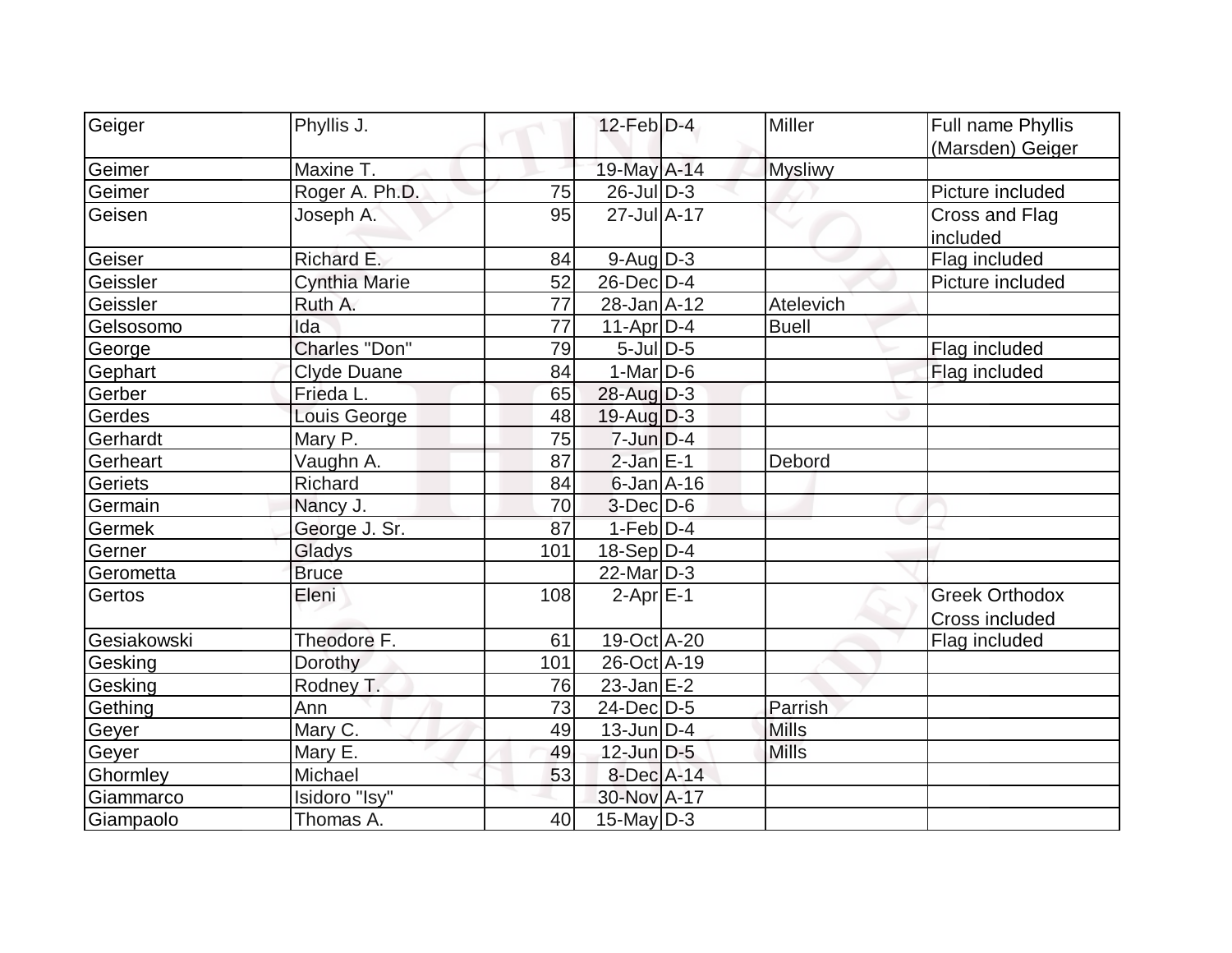| Giannopoulos | Kathryn "Kay"           | 84 | 13-Mar D-4         |                |                          |
|--------------|-------------------------|----|--------------------|----------------|--------------------------|
| Giba         | Ann                     |    | 13-Nov D-5         |                |                          |
| Gibbs        | Curtis W.               | 46 | $13$ -Jun $D-3$    |                |                          |
| Gibson       | Dolores L.              | 86 | 20-Oct A-14        | <b>Micshaw</b> |                          |
| Gibson       | James C.                | 68 | 6-Aug $E-2$        |                | Flag included            |
| Gibson       | Lowell C., Professor    |    | $7 - Apr$ $A - 16$ |                |                          |
| Giertych     | Emily                   | 93 | $17$ -Mar $A$ -18  | Zakrzewski     |                          |
| Giesler      | Maxine                  | 81 | 22-Dec A-13        |                |                          |
| Gifford      | Angie Mae               | 78 | $12$ -JulD-5       | Foster         | Picture included         |
| Gigac        | <b>John</b>             | 75 | 20-Feb $E-1$       |                | Flag included            |
| Gil          | Jesse                   | 51 | $16$ -Jul $E-1$    |                |                          |
| Gilbert      | James Roy               | 57 | $11$ -Dec $D-3$    |                |                          |
| Gilbert      | <b>Mary Catherine</b>   | 77 | 30-Apr E-2         |                |                          |
|              | "Cathy"                 |    |                    |                |                          |
| Gilbertson   | Ronnie E. "Gilby"       | 67 | $31$ -Mar $ A-17$  |                |                          |
| Gile<br>Gill | Edith                   | 89 | 18-Nov C-4         |                |                          |
|              | David A.                | 46 | $1-Feb D-4$        |                |                          |
| Gill         | Winifred C.             | 95 | $18$ -Jul $D-3$    |                |                          |
| Gilliam      | Chesley Sr.             | 79 | $12-Sep D-3$       |                | Picture included         |
| Gilligan     | <b>Thomas</b>           | 67 | $15$ -Jan D-4      |                |                          |
| Gillis       | James B. C.S.C.         | 83 | 29-Nov E-5         |                | <b>Cross and Picture</b> |
|              |                         |    |                    |                | included                 |
| Gilman       | Eva H. B.               | 96 | $15$ -May D-4      |                | Picture included         |
| Gilman       | Eva H.B.                | 96 | $4$ -Apr $D-4$     |                | Picture included         |
| Gilmore      | <b>Sue Anne</b>         | 64 | $18-Sep D-4$       |                | Picture included         |
| Giltmier     | <b>Beatrice Lillian</b> | 84 | $23$ -Jan E-2      |                |                          |
| Girnus       | Susan                   | 66 | $14$ -May E-2      |                |                          |
| Girton       | Michael E.              |    | $23$ -Dec $C-3$    |                |                          |
| Gish         | Gloria D.               | 75 | $25$ -Apr $D-3$    | Aylor          |                          |
| Giza         | Henry G.                | 88 | 14-May E-2         |                | Flag included            |
| Gjeldum      | Lawrence J.             | 51 | 24-Nov A-12        |                |                          |
| Gjerstad     | Mary F.                 | 63 | 10-Mar A-12        | Masterson      |                          |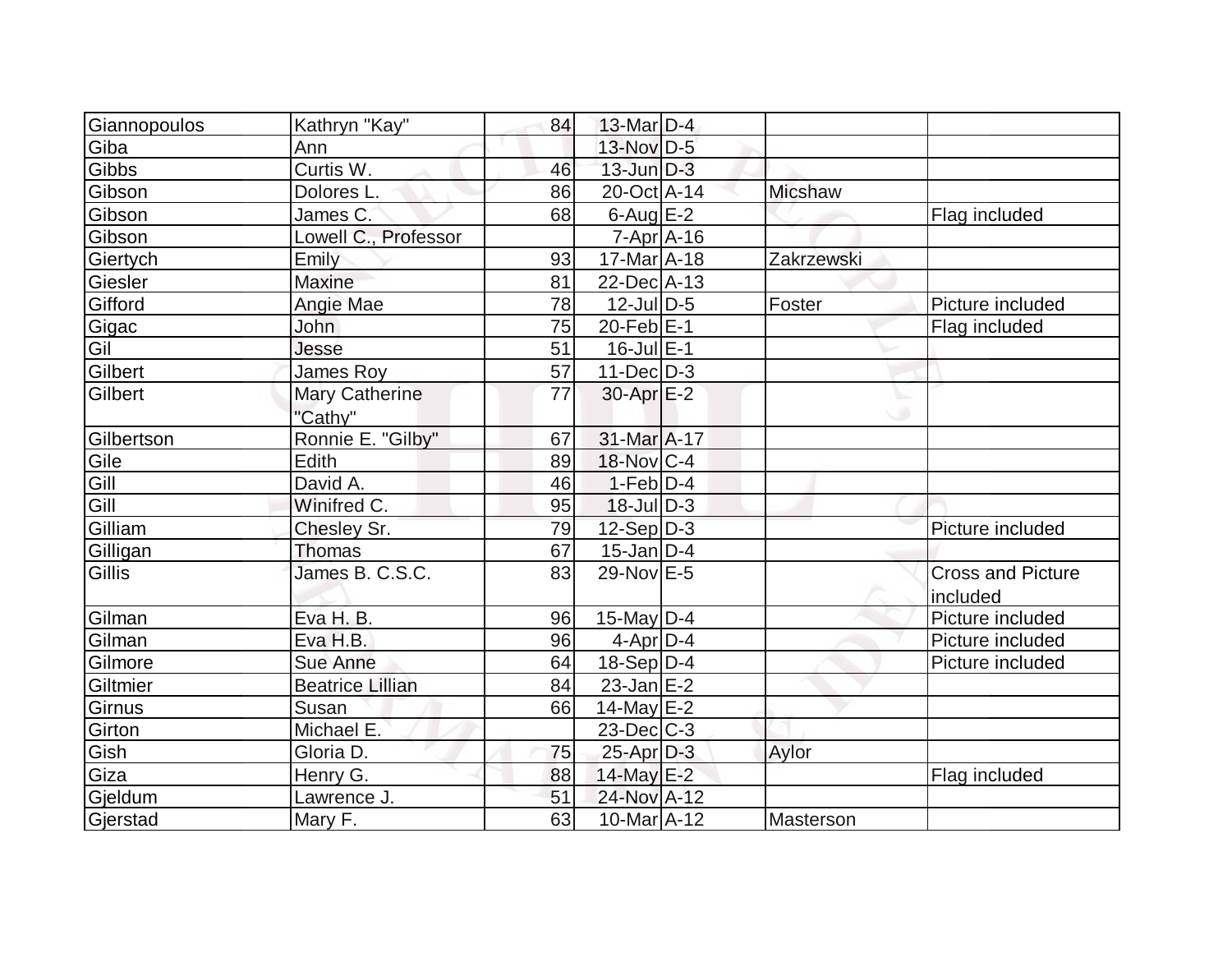| Gjoreska    | Liljana                 | 47              | $31$ -Jan D-4    |             |                                             |
|-------------|-------------------------|-----------------|------------------|-------------|---------------------------------------------|
| Gjorsevski  | Tammy L.                | 42              | 15-Sep A-16      |             |                                             |
| Glaser      | Frederick J. Jr.        | 65              | $27$ -Jun $D-4$  |             |                                             |
| Glenn       | Jean Jeanette           | 70              | $18$ -Jun $E-1$  |             | Full name Jean<br>Jeanette Johnson<br>Glenn |
| Glick       | Phillip C.              | 56              | $31$ -Dec $D-6$  |             |                                             |
| Glines      | Dale L.                 | 63              | $5-NovE-1$       |             | Flag included                               |
| Glinski     | Carole                  | 65              | $12$ -Jan $D-3$  |             |                                             |
| Glinski     | Eleanor M.              | 89              | 27-Nov A-15      |             |                                             |
| Glotzbach   | Joseph F.               | 79              | $12$ -Jan D-4    |             | Picture included                            |
| Glover      | John H. "Big John"      | 68              | $1$ -Jun $A$ -16 |             |                                             |
| Glover      | William R.              | 86              | 27-Oct A-17      |             | Flag included                               |
| Glusak      | James Joseph            | 72              | $5 - Jun$ $D-3$  |             |                                             |
| Glynn       | Marcella (Sally)        | 83              | $20$ -Aug $E-1$  |             |                                             |
| Godber      | Diana S.                | 59              | 26-Mar E-1       |             |                                             |
| Godines     | Rosie                   | 18              | $12$ -JulD-5     |             |                                             |
| Godshall    | Florence E.             | 93              | 28-May E-2       |             |                                             |
| Goeb        | <b>Robert Albert</b>    | 75              | $9$ -Oct $D-5$   |             | Flag and Picture<br>included                |
| Goetz       | Rachael M.              | 89              | $26-Sep D-3$     |             |                                             |
| Gojdos      | <b>Darrel</b>           | 58              | $10$ -Jan D-4    |             | Picture included                            |
| Golden      | Barbara Ann             | $\overline{71}$ | $7-Nov D-5$      | Sudinski    | Cross included                              |
| Golden      | <b>Thomas Jefferson</b> | 87              | $7-Dec$ $A-16$   |             | <b>Cross included</b>                       |
| Goldie      | Shirley M.              | 69              | $13$ -Mar $D-3$  |             |                                             |
| Goldstone   | Muriel "Mickey"         | 82              | $6$ -Feb $E-1$   |             | Star of David included                      |
| Golec       | Helen Josephine         |                 | $3-Feb$ A-16     | Prucy       |                                             |
| Golliday    | J.C.                    | 64              | 10-Nov A-17      |             |                                             |
| Golonka     | Florence A.             | 83              | 30-Mar A-17      | Niebrugge   |                                             |
| Golonka     | Helen M.                | 85              | 8-Jun A-17       | Opatkiewicz |                                             |
| Golubiewski | Mary E.                 | 88              | $12$ -Mar $E-1$  | Madras      |                                             |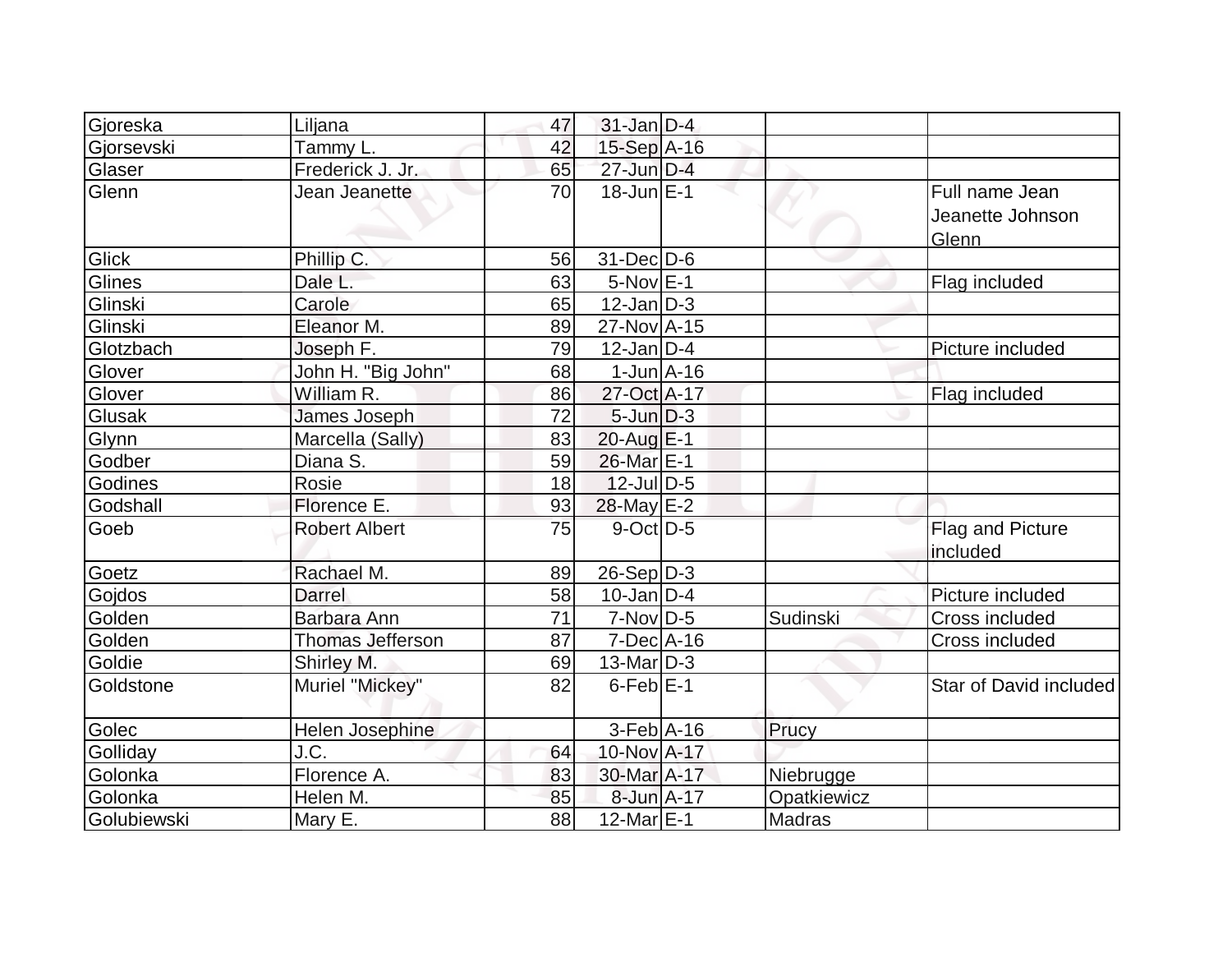| Gomez            | Abraham Jr.                  | 71 | 10-Feb A-17       |                |                                                        |
|------------------|------------------------------|----|-------------------|----------------|--------------------------------------------------------|
| Gomez            | Victor Joseph                | 57 | $4$ -May $A$ -16  |                |                                                        |
| Gonsiorowski     | Helen R.                     | 90 | $1-Nov$ $E-5$     | <b>Bachusz</b> |                                                        |
| Gonzales         | Helen R. "Little Helen"      | 80 | $1-Jan$ D-3       |                |                                                        |
| Gonzales         | Jose A. Sr.                  | 81 | $18$ -Mar $ D-4 $ |                |                                                        |
| Gonzales         | Josephine (Fina)             | 78 | $3$ -JulD-3       | <b>Bais</b>    |                                                        |
| Gonzales         | <b>Patrick Neal</b>          | 44 | $15$ -Aug $D-4$   |                |                                                        |
| Gonzales         | <b>Steve</b>                 | 53 | $5$ -Jun $D-4$    |                |                                                        |
| Gonzalez         | Aida                         | 82 | $27$ -Jul $A$ -17 | Garcia         |                                                        |
| Gonzalez         | Angelina                     |    | 22-Nov E-5        |                |                                                        |
| Gonzalez         | Crucita                      | 75 | $8$ -Jun $A$ -17  |                |                                                        |
| Gonzalez         | Francisco "Frank"            | 71 | $16$ -Feb $D-4$   |                |                                                        |
| Gonzalez         | Vera N. "Nellie"             | 80 | $9$ -Dec $C$ -3   |                |                                                        |
| Good             | Bonnie L.                    | 85 | 9-Nov A-19        | Taylor         | Bonnie L. Good<br><b>Blznik</b>                        |
| Goodrich         | <b>Betty Lou</b>             | 80 | $24$ -Jul D-4     | <b>Beach</b>   | Betty Lou Davidson-<br>Goodrich/Eastern<br><b>Star</b> |
| Goodrich         | Fay E.                       | 81 | 22-Oct E-1        |                |                                                        |
| Goodrich         | Shirley J.                   | 81 | $3-Dec$ D-6       |                |                                                        |
| Gootee           | William Delbert Jr.<br>"Del" | 76 | $2$ -Feb $D-4$    |                |                                                        |
| Gorby            | <b>Albert Lee</b>            | 83 | $17$ -Apr $ D-4 $ |                |                                                        |
| Gordon           | Howard F.                    | 86 | $14$ -Apr $ A-16$ |                |                                                        |
| Gordon           | Nicholas Jr.                 | 85 | $16$ -Feb $ D-4 $ |                | Flag included                                          |
| Gordon           | Robert W.                    | 80 | $18$ -Dec $D-3$   |                |                                                        |
| Gordon           | Warren J. "Sid"              | 67 | $9$ -Jan $E-2$    |                | Flag included                                          |
| Gordon           | William Sr.                  | 67 | 27-Mar D-5        |                |                                                        |
| Gordon (Kauchak) | Kyle R. "K.G."               | 18 | $4$ -Dec $D-3$    |                |                                                        |
| Gorman           | Rosellen E. "Rose"           | 76 | $2$ -Jul $E-2$    |                |                                                        |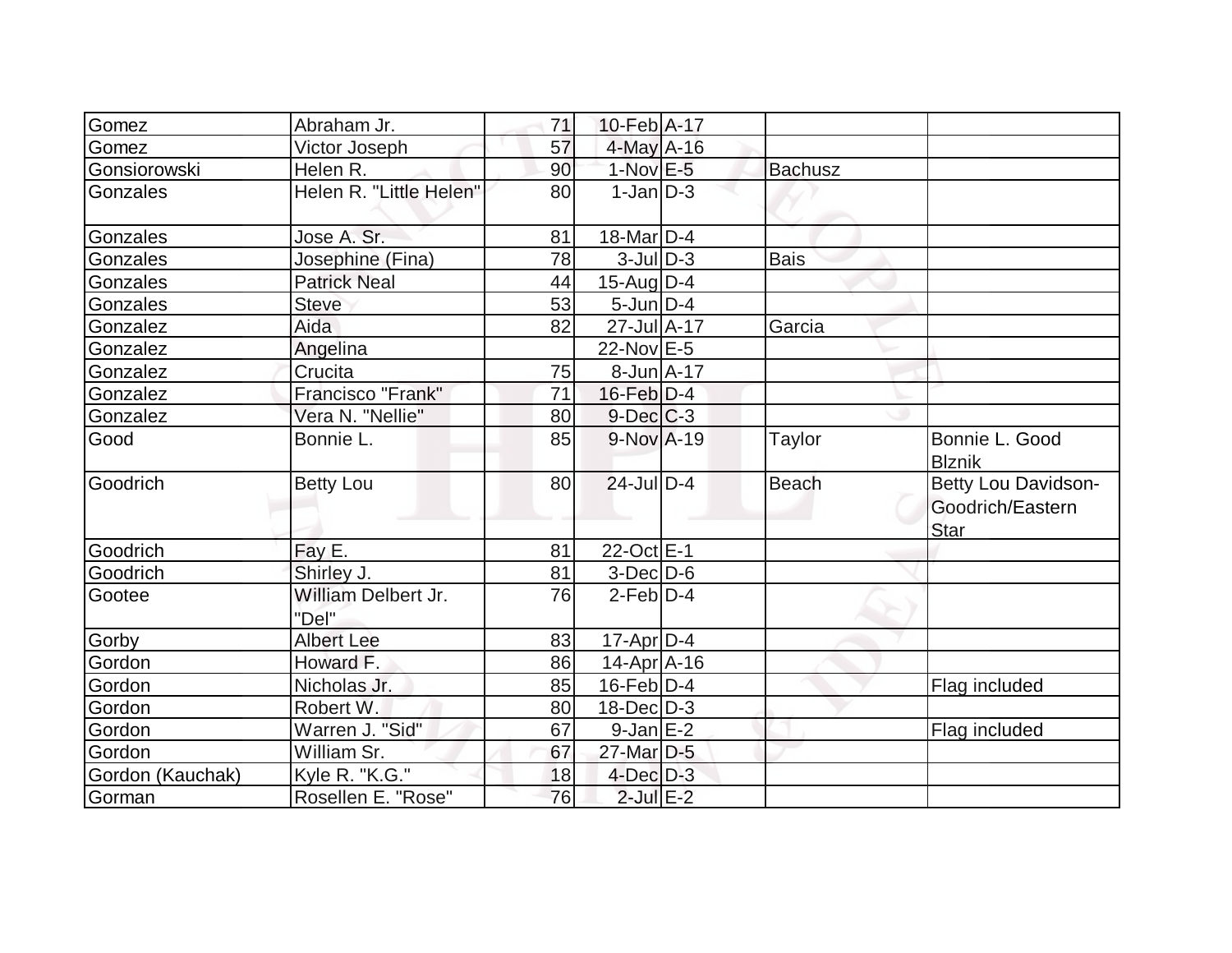| Gornick      | Jane A.              | 88  | $30$ -Aug $D-3$      |                   | Serbian Orthodox                               |
|--------------|----------------------|-----|----------------------|-------------------|------------------------------------------------|
|              |                      |     |                      |                   | Cross included                                 |
| Gorsk        | Rose M.              | 82  | 4-May A-17           | Rusnak            |                                                |
| Gorzelanny   | <b>Netty Ann</b>     |     | $6$ -Feb $E-1$       |                   |                                                |
| Gose         | Wilma "Billie"       | 80  | 10-Nov A-17          |                   |                                                |
| Gossett      | Susan                | 87  | $4$ -Mar $D-4$       | Csigas            | Full name Susan<br><b>Gossett Paprocki</b>     |
| Gossetti     | Anthony              | 84  | $7-Oct$ $C-3$        |                   |                                                |
| Gotch        | Dorothe Mae          | 86  | $17-Sep$ $E-2$       |                   |                                                |
| Gott         | Marjorie M.          | 83  | $4$ -Dec $D-3$       |                   |                                                |
| Gould        | Russell R. Sr.       | 50  | $13-Apr$ A-17        |                   |                                                |
| Gountanis    | Elizabeth "Liz"      | 87  | 27-Jul A-17          | Pannas            | <b>Greek Orthodox</b><br><b>Cross included</b> |
| Gowens       | Verneeta             | 94  | $3$ -Jan $D-4$       | Gibson            |                                                |
| Gozo         | Luz R.               | 82  | $20-Sep$ $E-7$       |                   |                                                |
| Graaman      | John E.              | 71  | $8-Feb D-5$          |                   |                                                |
| Graan        | Walter C. "Wally"    | 81  | $18$ -Jun $E-2$      |                   | Flag included                                  |
| Grabarczyk   | Joseph W.            | 58  | $28$ -Feb $ D-4 $    |                   | Flag included                                  |
| Grabowski    | Clare <sub>P.</sub>  | 101 | $24$ -Apr $D-3$      |                   |                                                |
| Grabski      | Alice B.             | 90  | $19-Sep D-3$         |                   |                                                |
| Graczyk      | Catherine T. "Kate"  |     | $17 - Jan$ $D-3$     | <b>Bogielczyk</b> |                                                |
| Graden       | Ann T.               | 85  | $30$ -Dec $C-3$      | Szymanski         |                                                |
| Grady        | Howard L. "Tony"     | 68  | $8 - \text{Aug}$ D-3 |                   | Flag and Fire<br>Department emblem<br>included |
| Graeber      | <b>Richard Dean</b>  | 68  | $1$ -Jun $A$ -17     |                   |                                                |
| Graefnitz    | David D.             | 72  | 28-Jan A-12          |                   |                                                |
| Grafton-Kost | Patricia L.          |     | $10$ -Apr $D-4$      |                   | Full name Patricia L.<br>Kreag, Kost           |
| Graham       | <b>Andrew Edward</b> | 41  | $5$ -Oct $A$ -16     |                   |                                                |
| Graham       | Lora M.              | 83  | 23-Nov A-17          |                   |                                                |
| Graham       | Verlin W. "Wimp"     | 72  | $4$ -Oct $E - 5$     |                   | Flag included                                  |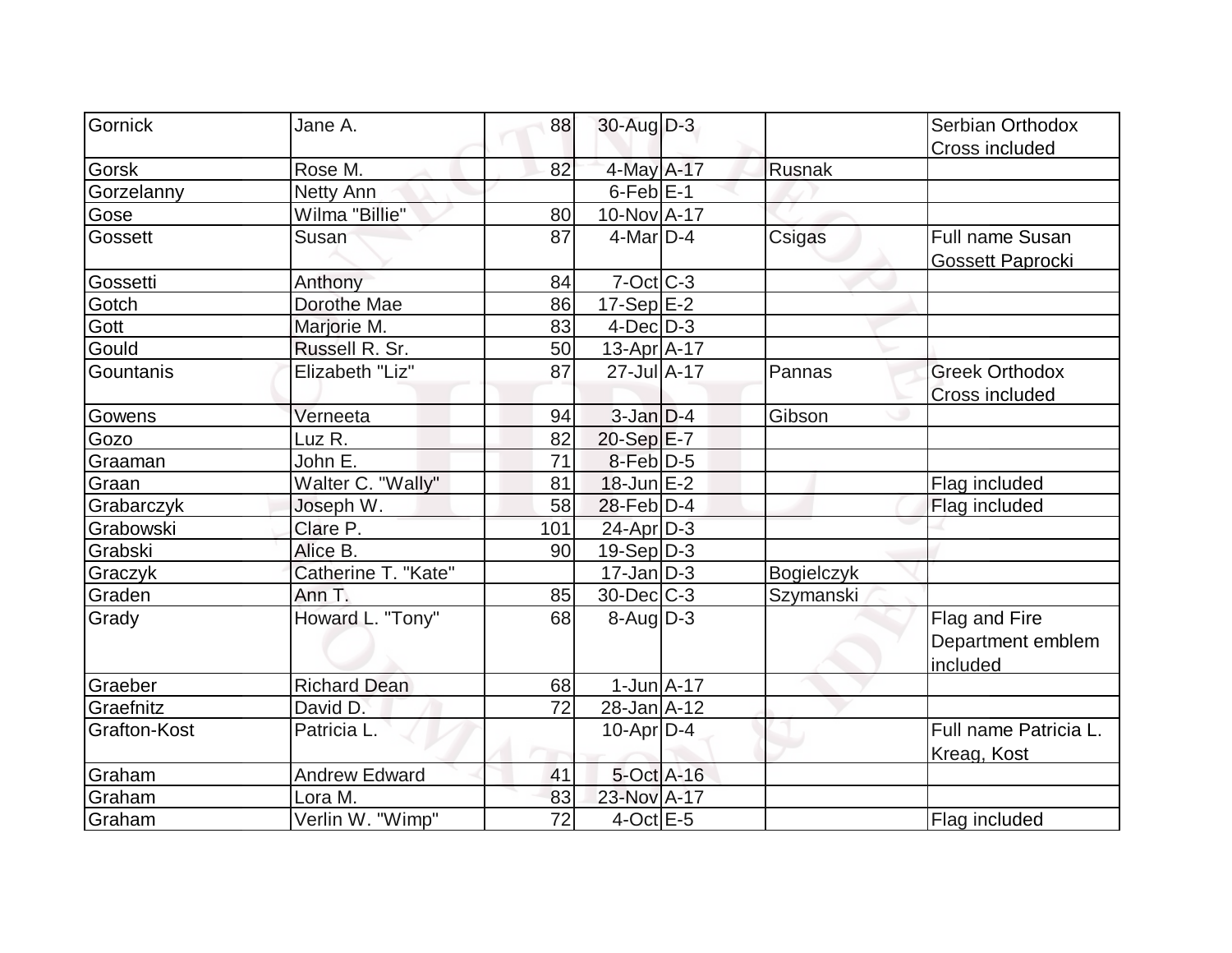| Grahm       | Eugene W. Jr.             | 78 | $17$ -Apr $D-4$             |              |                                           |
|-------------|---------------------------|----|-----------------------------|--------------|-------------------------------------------|
| Grahovac    | Nicholas T. "Nick"        | 59 | $21$ -Mar $D-5$             |              | Flag included                             |
| Gralak      | Walter A. Jr.             |    | 19-Mar E-2                  |              | Cross and Flag                            |
|             |                           |    |                             |              | included                                  |
| Gramse      | Della "Faye"              | 77 | $26$ -Apr $D-4$             |              | Picture included                          |
| Granack     | John                      | 81 | 7-Dec A-17                  |              |                                           |
| Grandy      | <b>Evelyn Bernice</b>     | 96 | $2$ -Nov $A$ -18            |              |                                           |
| Grandys     | Louise A.                 | 87 | 20-Apr A-17                 | Korczak      |                                           |
| Grantner    | Joseph                    | 96 | $14$ -Jan $A$ -15           |              |                                           |
| Graske      | Edna L.                   | 56 | 20-Aug $E-2$                | Harkenrider  |                                           |
| Grass       | Richard J.                | 87 | $13-Oct$ A-14               |              |                                           |
| Gratt       | Mitzi Edith               | 77 | $22$ -Feb $\overline{D}$ -4 | Coyer        |                                           |
| Grau        | Lucille A.                | 97 | $17$ -Jun $D-3$             | Stephen      |                                           |
| Graves      | Dorothy M.                |    | $9-Sep C-5$                 |              |                                           |
| Graves      | Robert M.                 | 73 | 29-Jun A-17                 |              | Flag included                             |
| Gray        | Jack L.                   | 69 | $23$ -Jul $E-1$             |              | Flag included                             |
| Grayson     | Louis T.                  | 31 | $4$ -Jan $D-4$              |              |                                           |
| Grdinich    | Tobey                     | 53 | $6$ -Jan $A$ -16            | Yocum        |                                           |
| Greco       | Esther L.                 | 88 | $19$ -Apr $D-4$             |              |                                           |
| Green       | Jeffrey L. "Jeff"         |    | $\overline{27}$ -Oct A-17   |              |                                           |
| Green       | John Clark Sr. (J.C.)     | 89 | $5-Nov$ $E-2$               |              |                                           |
| Green       | Marcie                    | 78 | 10-May $D-4$                |              | Picture included                          |
| Greenan     | Alberta "Bert"            | 86 | 22-Dec A-13                 |              |                                           |
| Greenburg   | Molly G.                  |    | $17$ -Jun $D-4$             | <b>Bush</b>  | Star of David included                    |
| Greene      | Sarah J.                  | 80 | $26$ -Mar $E-3$             |              |                                           |
| Greening    | Matthew G.                | 36 | 29-Jun A-17                 |              |                                           |
| Green-Ramos | Sharon Dean               | 44 | $29$ -Dec $ A-13 $          |              |                                           |
| Greer       | <b>Frieda Edith Marie</b> | 83 | 29-Jul D-4                  | <b>Krumm</b> | Cross included                            |
| Greer       | Nancy Ann                 | 50 | $6$ -May $D-3$              | Sobkowicz    | Full name Nancy Ann<br><b>Bruhn-Greer</b> |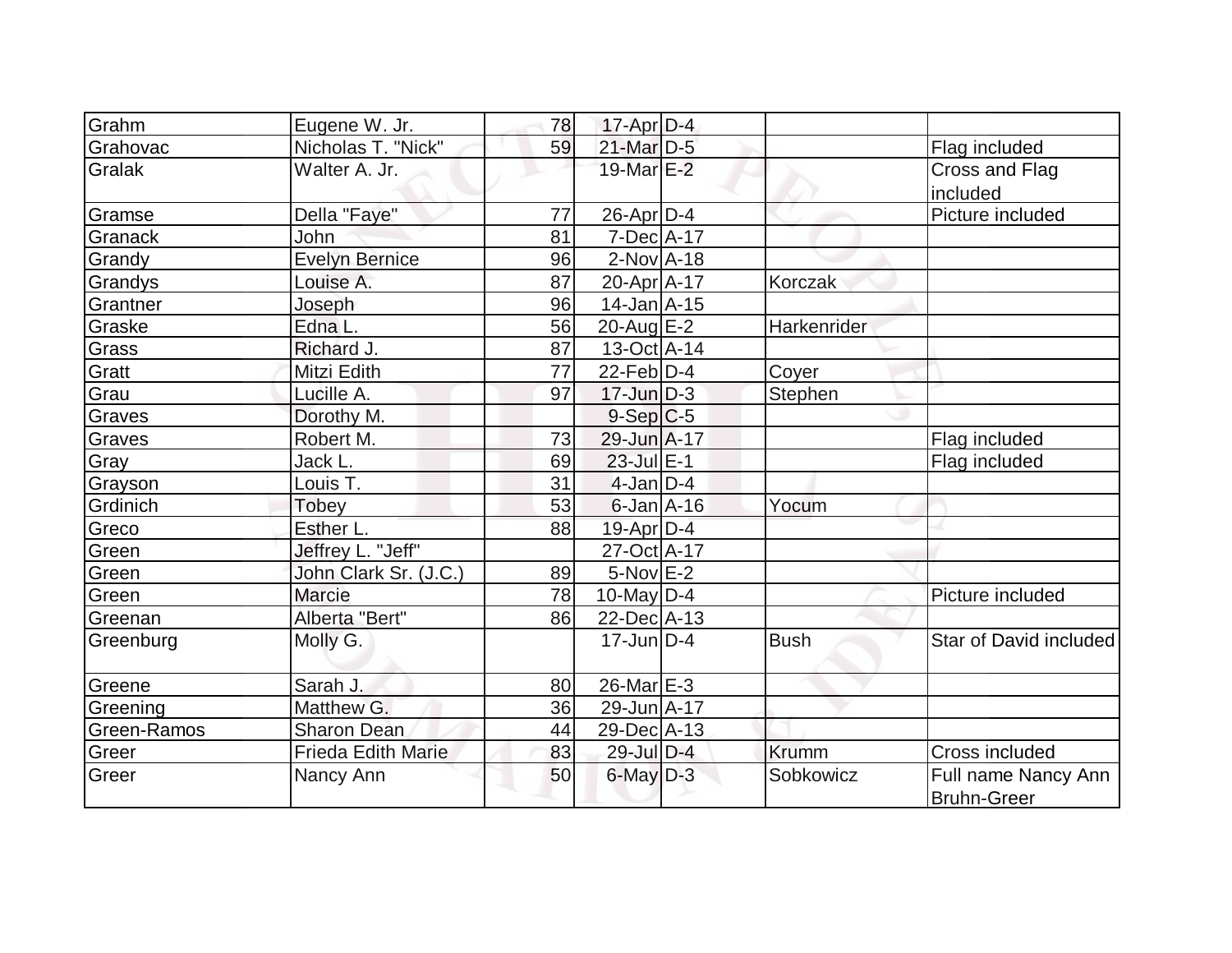| Greeson    | Jessie M. "Aunt       | 92              | 29-Dec A-13         | Wells          |                       |
|------------|-----------------------|-----------------|---------------------|----------------|-----------------------|
|            | Jessie"               |                 |                     |                |                       |
| Grega      | Kathleen Marie        | 64              | 30-May D-3          |                |                       |
| Gregg      | George W.             | 77              | $9-Dec$ $C-3$       |                |                       |
| Gregorczyk | Frank                 | 94              | $20$ -Dec $E-5$     |                |                       |
| Gregory    | Richard W. "Bill"     | 80              | 16-May $D-4$        |                |                       |
| Greichunos | <b>Helen</b>          | 85              | $23$ -Jun $A-13$    |                | Helen (Yadron)        |
|            |                       |                 |                     |                | Greichunos            |
| Gresham    | Robert P.             | 86              | $1-Apr$ D-4         |                | Flag included         |
| Gresham    | Rosemary              |                 | $10$ -Dec $D-5$     | <b>Swetlik</b> |                       |
| Gresko     | Thomas E.             | 65              | $8-Feb D-5$         |                |                       |
| Gress      | Maggie B.             | 87              | $21 - Jul$ $A - 12$ |                |                       |
| Grib       | Helen                 | 92              | $8-Nov$ E-4         | (Grzyb)        |                       |
| Gricich    | Anthony (Tony)        | 24              | $18$ -May A-16      |                |                       |
| Grieger    | Earl B. "Buzz"        | 74              | 28-Sep A-16         |                |                       |
| Grieger    | Helen H.              | 92              | 13-Oct A-14         |                |                       |
| Griffin    | George Paul Jr.       | 55              | $30$ -Jul $E-2$     |                | Picture included      |
| Griffin    | John                  | 84              | $23$ -Mar $ A-15$   |                |                       |
| Griffin    | May Lee               | 90              | 22-May D-3          |                |                       |
| Griffin    | Ruby                  | 95              | $20$ -Dec $E-5$     |                | Full name Ruby Giffin |
|            |                       |                 |                     |                | White                 |
| Griffith   | Janet L.              | 57              | $27$ -Mar $ D-5$    | Gehrt          | Full name Janet L.    |
|            |                       |                 |                     |                | Klamm Griffith        |
| Griger     | George J.             | 80              | $17$ -Apr $ D-4$    |                | Flag included         |
| Griggs     | <b>Ray Daniel</b>     | 53              | $16-Sep C-3$        |                |                       |
| Griggs     | <b>Ray Daniel</b>     | 53              | 14-Oct C-3          |                |                       |
| Grimm      | Michael F.            | 58              | $18-Nov$ C-4        |                |                       |
| Grin       | Margaret              | 91              | $6$ -Nov $D-4$      |                |                       |
| Grindey    | Judith A. "Judy"      | 64              | $1-Dec$ A-12        | Zalaszewski    |                       |
| Gring      | William G. Jr. "Bill" | 76              | $10$ -Jan $ D-5 $   |                | Picture included      |
| Grisham    | Patricia M.           | 56              | 21-Dec A-18         |                |                       |
| Grobl      | Ruth O.               | $\overline{77}$ | 18-Oct E-4          | Zelanik        | Picture included      |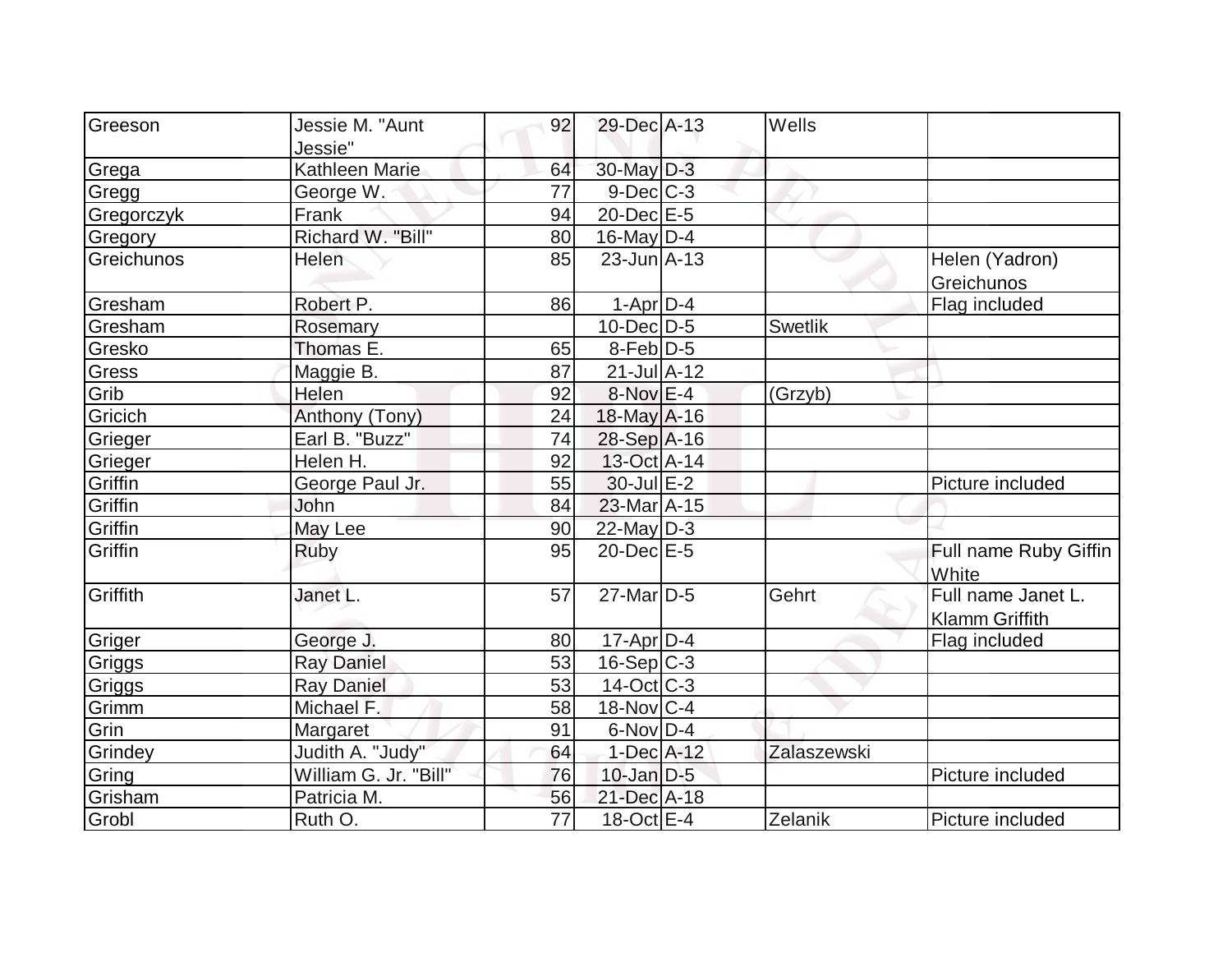| Gronkiewicz  | Walter J.             | 73 | $2$ -Dec $C-3$    |        |                   |
|--------------|-----------------------|----|-------------------|--------|-------------------|
| Gross        | Mary F.               | 96 | 3-Aug A-16        | Kuhn   |                   |
| Gross        | Ronald A.             | 76 | 27-Aug E-1        |        | Flag included     |
| Grotzke      | Michael E.            | 51 | $15$ -May D-4     |        |                   |
| Grout        | Randall E.            | 59 | $19$ -May $A$ -14 |        |                   |
| Grupa        | Ronnie J.             | 54 | $26$ -Nov $ D-6 $ |        |                   |
| Gruszkiewicz | Anthony F.            | 68 | $12$ -Feb $ D-4$  |        |                   |
| Grutzius     | <b>Therese</b>        | 91 | $21-Sep$ $A-17$   |        |                   |
| Grydzuk      | Myron                 | 55 | $7$ -Jun $D-5$    |        |                   |
| Gryfakis     | <b>Eftyhios "Ed"</b>  | 65 | $15$ -Jul $ D-3 $ |        | Flag included     |
| Grzanka      | Henry L. "Hank"       | 80 | $15$ -Jun $A$ -15 |        | Flag included     |
| Grzanka      | <b>Henry Lawrence</b> | 80 | $25$ -May $A$ -17 |        | Flag included     |
|              | "Hank"                |    |                   |        |                   |
| Grzyb        | John J.               | 70 | $17 -$ Jul $D-3$  |        | Flag included     |
| Grzych       | <b>Rita Hattie</b>    | 87 | $10$ -Dec $D$ -6  | Panfil |                   |
| Grzywana     | Ronald A.             | 42 | 13-Apr A-17       |        |                   |
| Gudinas      | Frank                 | 89 | $30$ -Jul $E-2$   |        |                   |
| Gudinas      | Julius P. "Lou"       | 92 | $5$ -Jun $D-4$    |        | Flag included     |
| Guelinas     | Richard L.            | 69 | $22$ -May $D-3$   |        |                   |
| Guenther     | Evelyn A.             | 89 | $22$ -Mar $D-3$   |        |                   |
| Guerra       | George                | 55 | 23-Nov A-17       |        |                   |
| Guerrero     | Jorge                 | 80 | $31$ -JulD-3      |        |                   |
| <b>Guess</b> | Lonnie R.             | 81 | $8$ -JulD-3       |        |                   |
| Guiffre      | Barbara A.            | 62 | $7-Feb D-4$       |        |                   |
| Guinzio      | Ruby M.               | 94 | 10-Nov A-16       |        |                   |
| Guistolisi   | Eileen "A Special     |    | $19$ -Apr $ D-4$  |        | Picture included/ |
|              | Angel"                |    |                   |        | Eileen Guistolisi |
|              |                       |    |                   |        | Harrod            |
| Gulledge     | Philip E.             | 70 | 24-Aug A-16       |        |                   |
| Gullifor     | Dorothy M.            | 85 | 5-Mar E-1         |        |                   |
| Gundich      | William J.            | 76 | $22$ -Apr $D-4$   |        | Flag and Picture  |
|              |                       |    |                   |        | included          |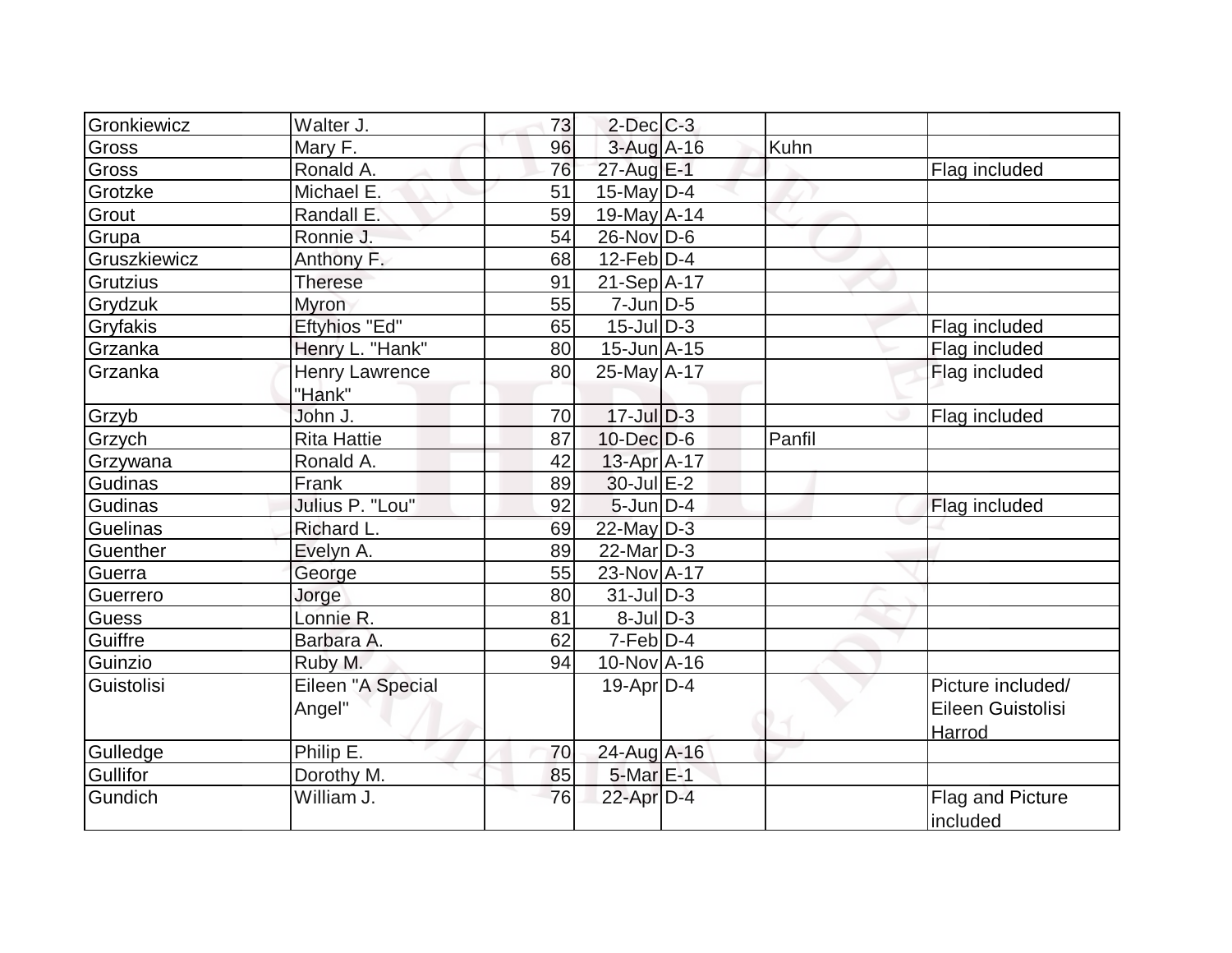| Gunter       | Jeremy Lane             | 33 | $19$ -Jul $D-4$    |          |                                        |
|--------------|-------------------------|----|--------------------|----------|----------------------------------------|
| Guraly       | Magdelin M. "Maude"     | 95 | $7$ -Jan $A$ -14   |          |                                        |
| Gurevitz     | Frances (Lem)           | 90 | 19-May A-15        |          | Star of David included                 |
| Guse         | Lois M.                 | 78 | $1-Aug D-4$        |          |                                        |
| Gustafson    | Adelene E.              | 87 | $22$ -Mar $ D-3 $  |          | Flag included                          |
| Gustafson    | Kyle Ray                | 25 | 22-Oct E-1         |          |                                        |
| Gutierrez    | Arturo                  | 49 | $23$ -Jun $A-13$   |          |                                        |
| Gutierrez    | Carmen                  | 86 | $6$ -May $D-3$     |          |                                        |
| Gutierrez    | Frances Z.              | 80 | $11$ -Jun $E-3$    |          |                                        |
| Gutierrez    | Teodoro                 | 60 | $19-Nov D-6$       |          |                                        |
| Gutsch       | Laverne J.              | 87 | 12-Mar E-1         |          |                                        |
| Guy          | David H. "Honey Man"    | 69 | $30$ -Jan $ E-1 $  |          | Picture included                       |
| Guzan        | Anthony J.              | 89 | $14$ -Feb $D-3$    |          | Flag included                          |
| Guzek        | S.M. Antonilla          | 89 | $6 - Apr$ $A - 17$ |          |                                        |
| Guzek        | Vernon                  | 72 | $13-Sep$ E-7       |          |                                        |
| <b>Guzik</b> | Edward A.               | 89 | $17$ -May D-3      |          |                                        |
| <b>Guzik</b> | Lillian M.              | 88 | $21$ -Dec $A$ -18  |          | Full name Lillian M.<br>Sellberg-Guzik |
| Haager       | Carole                  | 75 | $7 - Aug   D-4$    | Kelleher | Cross included                         |
| Haas         | Ireane A.               | 78 | $7 - Apr$ $A - 16$ |          |                                        |
| Haas         | Leslie Raymond          | 84 | $5$ -Jun $D-4$     |          |                                        |
| Haase        | Pauline                 |    | $12$ -Dec $ D-4 $  | Gradisar |                                        |
| Habela       | Linda E.                | 56 | $28$ -Feb $ D-5 $  | Hunter   |                                        |
| Haburay      | Elizabeth J. "Betty Jo" | 60 | $16$ -Apr $E-2$    |          |                                        |
| Habzansky    | Michael P. "Hambone"    | 62 | $23$ -Jan $E-1$    |          | Flag included                          |
| Hac          | Diane R.                | 80 | 30-Sep C-3         |          |                                        |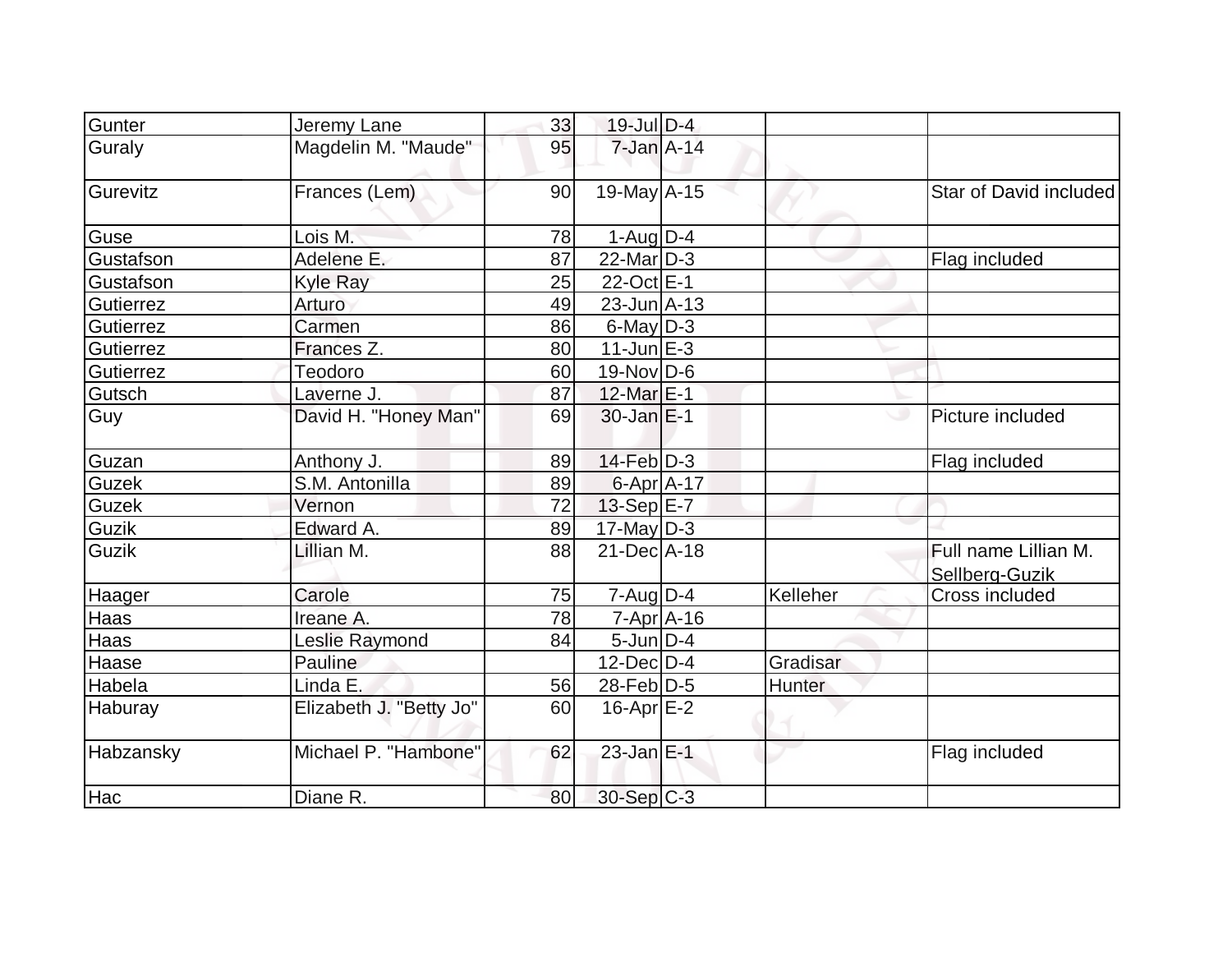| Haddon           | James Charles "J.C."           | 92 | 4-May A-17        |            | Flag included                           |
|------------------|--------------------------------|----|-------------------|------------|-----------------------------------------|
| Haeberlin        | Albert H. "Al"                 | 87 | 14-Sep A-16       |            | Flag included                           |
| Haehnel          | Raquel L.                      | 36 | $17$ -Jun $D-4$   |            |                                         |
| <b>Haferkamp</b> | Lawrence E.                    | 74 | $24$ -Jan D-4     |            |                                         |
| Hagans           | Nancy                          | 79 | $25$ -May $A$ -17 | Ek         | Full name Nancy<br>Ferguson Hagans      |
| Hagen            | William H. Sr.                 | 75 | $1$ -JulD-3       |            | Flag included                           |
| Halcarz          | John J.                        | 61 | $7 - Aug   D-3$   |            |                                         |
| Halcomb          | Clara J.                       | 67 | 22-Nov E-5        |            |                                         |
| Halcomb          | Howard                         | 63 | 13-May $D-4$      |            |                                         |
| Hale             | Katherine K.                   | 53 | $4-Sep D-4$       |            | Picture included                        |
| Hale             | Virginia N.                    | 93 | $6$ -May $D-4$    |            | Cross included                          |
| Haley            | <b>Wilfred Franklin "Bill"</b> | 89 | $9$ -Mar $A$ -17  |            | Flag and Picture<br>included            |
| <b>Halik</b>     | Evelyn A.                      | 94 | 15-Nov E-3        | Madura     |                                         |
| Hall             | Ann F.                         | 88 | $23$ -Dec $C-3$   | Dortwegt   |                                         |
| Hall             | Elmer                          | 81 | $25$ -Mar $D-4$   |            | Flag included                           |
| Hall             | Eulah E.                       | 83 | $13-Mar$ D-4      |            |                                         |
| Hall             | Evelyn M.                      | 81 | 10-Feb A-17       |            | Picture included                        |
| Hall             | Frances J.                     | 83 | $10$ -Oct D-5     | Bodenhofer | Frances J. Hall<br>(Bodenhofer-Talbott) |
| Hall             | Giles W.                       | 76 | $15$ -JulD-4      |            | Flag and Picture<br>included            |
| Hall             | Judy A.                        | 64 | 24-Mar A-16       |            |                                         |
| Hall             | Karen                          | 63 | $21$ -Nov D-3     |            |                                         |
| Hall             | Larry A.                       | 68 | 18-Mar $D-4$      |            |                                         |
| Hall             | Lorraine "Ruth"                | 85 | $12$ -Jun $ D-4 $ |            |                                         |
| Hall             | Mary C.                        | 97 | 23-Jul E-1        |            |                                         |
| Hall             | Michael W.                     | 55 | 17-Feb A-17       |            |                                         |
| Hall             | Paul M.                        | 74 | 21-Oct C-3        |            |                                         |
| Hall             | Robert L. Sr.                  | 82 | $14$ -Oct $ C-4 $ |            |                                         |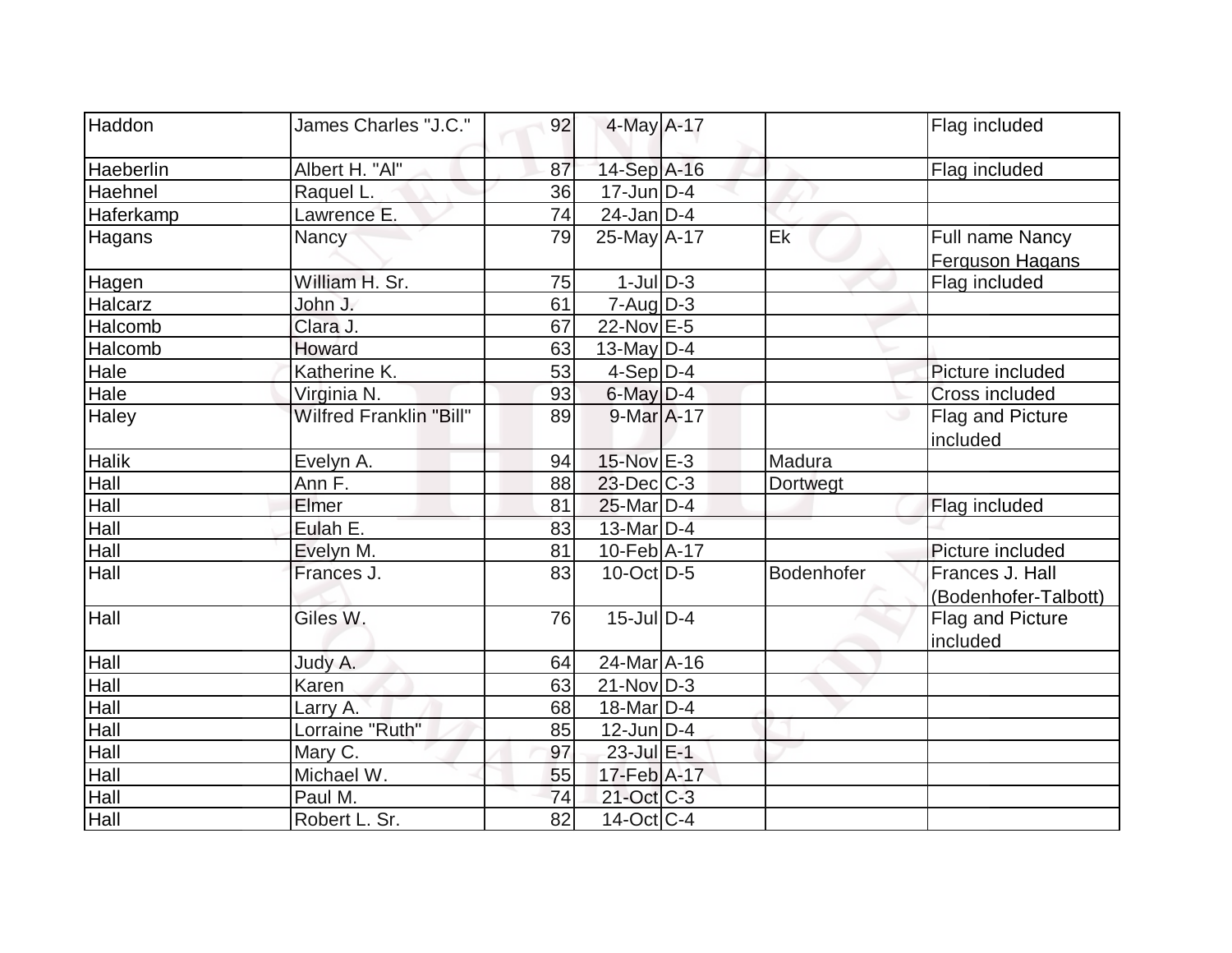| Hall              | Ronald D.            | 57             | $3$ -Feb $A-16$         |                |                  |
|-------------------|----------------------|----------------|-------------------------|----------------|------------------|
| Hall              | William H. "Bill"    |                | $7$ -May $E-2$          |                | Picture included |
| <b>Halley</b>     | Andrew F. (Andy)     | 87             | 8-Apr D-4               |                |                  |
| <b>Halpin</b>     | <b>James Michael</b> | 47             | 23-Apr $E-2$            |                |                  |
| <b>Halpin</b>     | Jeanne               |                | $28$ -Feb $ D-3 $       |                | Picture included |
| Halup             | David L.             | 48             | $11$ -Jun $E-3$         |                |                  |
| Hamann            | Theodore M. "Ted"    | 72             | $27-Sep$ <sup>E-8</sup> |                |                  |
| Hamann            | Velda L. "Peg"       | 93             | $5$ -Mar $E-2$          |                |                  |
| Hamby             | J.L.                 | 68             | $8$ -Dec $A$ -14        |                |                  |
| Hamilton          | Celia Kay            | 5              | $22$ -Feb $ D-3 $       |                |                  |
| Hamilton          | Mary Cecilia Agnes   | 23             | $15$ -Jun $A$ -14       |                |                  |
| Hamilton          | <b>Shirley</b>       | 82             | $6$ -Aug $E-2$          |                | Picture included |
| Hamilton          | Susan M.             | 54             | 20-Sep E-7              | Micenko        |                  |
| Hammer            | <b>Scott</b>         | 61             | 22-Jul D-5              |                | Picture included |
| <b>Hammersley</b> | Joellen              | 54             | $30 - Jan$ $E-1$        | Magliocca      |                  |
| Hamonds           | Margaret             | 87             | $11-Sep D-4$            |                |                  |
| Hampton           | <b>Wesley Wayne</b>  | 51             | $4-Feb$ A-14            |                |                  |
| Hanafi            | Ahmed E.             | 62             | $14-Sep$ $A-16$         |                |                  |
| Hancock           | Earl "Steve"         | 86             | $11-Sep D-4$            |                | Flag included    |
| Handley           | <b>Bryce Scott</b>   | $\overline{2}$ | 5-Oct A-17              |                |                  |
| Handley           | Roger                | 60             | $2-Apr \mathsf{E-1}$    |                |                  |
| <b>Hands</b>      | <b>Adele Fay</b>     | 73             | $6-Sep D-3$             |                | Picture included |
| Haney             | Mannette C.          | 72             | $16-Sep C-4$            |                |                  |
| Hanicq            | Helen L.             | 91             | $24$ -Feb $ A-16$       |                |                  |
| Hanish            | Kenneth L.           | 69             | 13-May $D-4$            |                |                  |
| Hankosky          | Bernadette C.        | 84             | 24-Mar A-16             |                |                  |
| Hanlon            | Cora                 | 89             | $3-Dec$ D-6             | <b>Roberts</b> |                  |
| Hanlon            | Nancy A.             | 73             | $17$ -Oct D-3           |                | Picture included |
| Hannon            | Joseph D.            | 95             | 28-Feb D-4              |                |                  |
| Hanrahan          | Edward A.            | 76             | $9$ -Jan $E-2$          |                |                  |
| Hansen            | Albert L.            | 79             | 15-Dec A-12             |                |                  |
| Hansen            | Eileen               | 82             | 27-Jul A-17             | Hecht          |                  |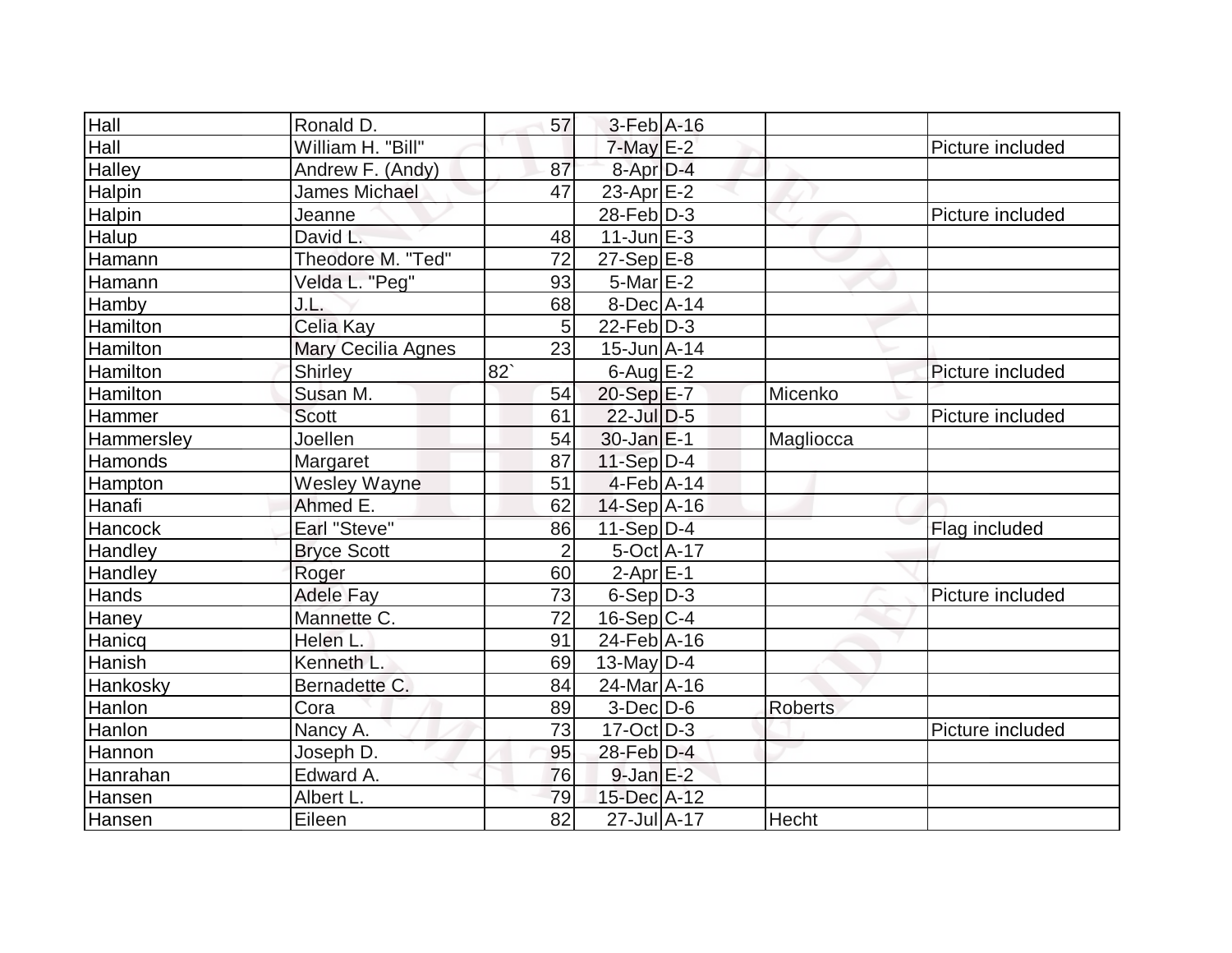| Hansen          | Melvin R.             | 92 | 20-Apr A-17       |               |                                             |
|-----------------|-----------------------|----|-------------------|---------------|---------------------------------------------|
| Hansen          | Rochell L. "Shelly"   | 37 | $25$ -Jul $D-3$   |               |                                             |
| Hansen          | Rose M.               | 73 | $3$ -May $D-4$    |               |                                             |
| Hanson          | Geraldine V.          | 82 | 23-Aug $D-4$      | Semrau        |                                             |
| Hanson          | Roberta E.            | 80 | $22$ -JulD-5      |               |                                             |
| Haralovich      | George B.             | 86 | 28-Sep A-16       |               | Flag included                               |
| Haranda         | <b>Thomas</b>         | 68 | $15$ -Nov $E-3$   |               |                                             |
| Harasty         | <b>Andrew William</b> | 89 | $6$ -Nov $D-4$    |               |                                             |
| Harbelis        | George P.             | 86 | $15$ -JulD-4      |               | Flag included                               |
| Harbit          | Carl C.               | 89 | $21$ -Jan $A$ -16 |               |                                             |
| Hard            | <b>Nicholas</b>       | 53 | $4$ -Jan $D-4$    |               | Picture included                            |
| Hardee          | Kelly M.              | 27 | $4$ -Jan $D-4$    |               |                                             |
| Hardesty        | David D.              | 40 | $16$ -Aug $D-5$   |               | Picture included                            |
| Hardesty        | Donald W.             |    | 11-Mar $D-3$      |               |                                             |
| Hardman         | Michael H.            | 43 | $8-Apr D-4$       |               |                                             |
| Hardy           | <b>Estelle</b>        | 85 | 29-Jun A-16       | Orsini        |                                             |
| Hargrove        | Burnet E. "Bill"      | 67 | $10$ -Jan $ D-5 $ |               | Flag included                               |
| <b>Harkabus</b> | Janet M.              | 73 | $1-Dec$ A-12      |               |                                             |
| Harkin          | Joseph "Doug"         | 84 | $6$ -Jan $A$ -17  |               | Flag included                               |
| Harmening       | Claude F.             | 88 | $7-Oct$ $C-3$     |               |                                             |
| Harms           | Frieda A.             | 50 | $23-Oct$ D-3      |               |                                             |
| Harms           | Norma F.              | 75 | $28$ -Jun $D-4$   |               |                                             |
| Harnew          | Mark A.               | 48 | $5$ -Jul $D-5$    |               | Picture included                            |
| Harper          | Barbara J.            | 68 | $8-Nov$ E-4       |               |                                             |
| Harper          | <b>Jessie Mae</b>     | 99 | 23-Nov A-17       |               | Picture included                            |
| Harper          | Joritha               | 75 | $6$ -Nov $D$ -6   |               |                                             |
| Harrell         | Florence              | 79 | $2$ -Jul $E-2$    | Serafin       |                                             |
| Harrigan        | Rachel J.             | 46 | $17-Sep$ $E-2$    | Henry         |                                             |
| <b>Harris</b>   | Arlene M.             | 79 | 15-Dec A-12       | <b>Huelat</b> | Full name Arlene M.<br><b>Harris Hattok</b> |
| <b>Harris</b>   | Bernice B.            | 90 | 28-May E-2        |               |                                             |
| <b>Harris</b>   | Bryan E.              | 84 | 20-Jan A-17       |               | Flag included                               |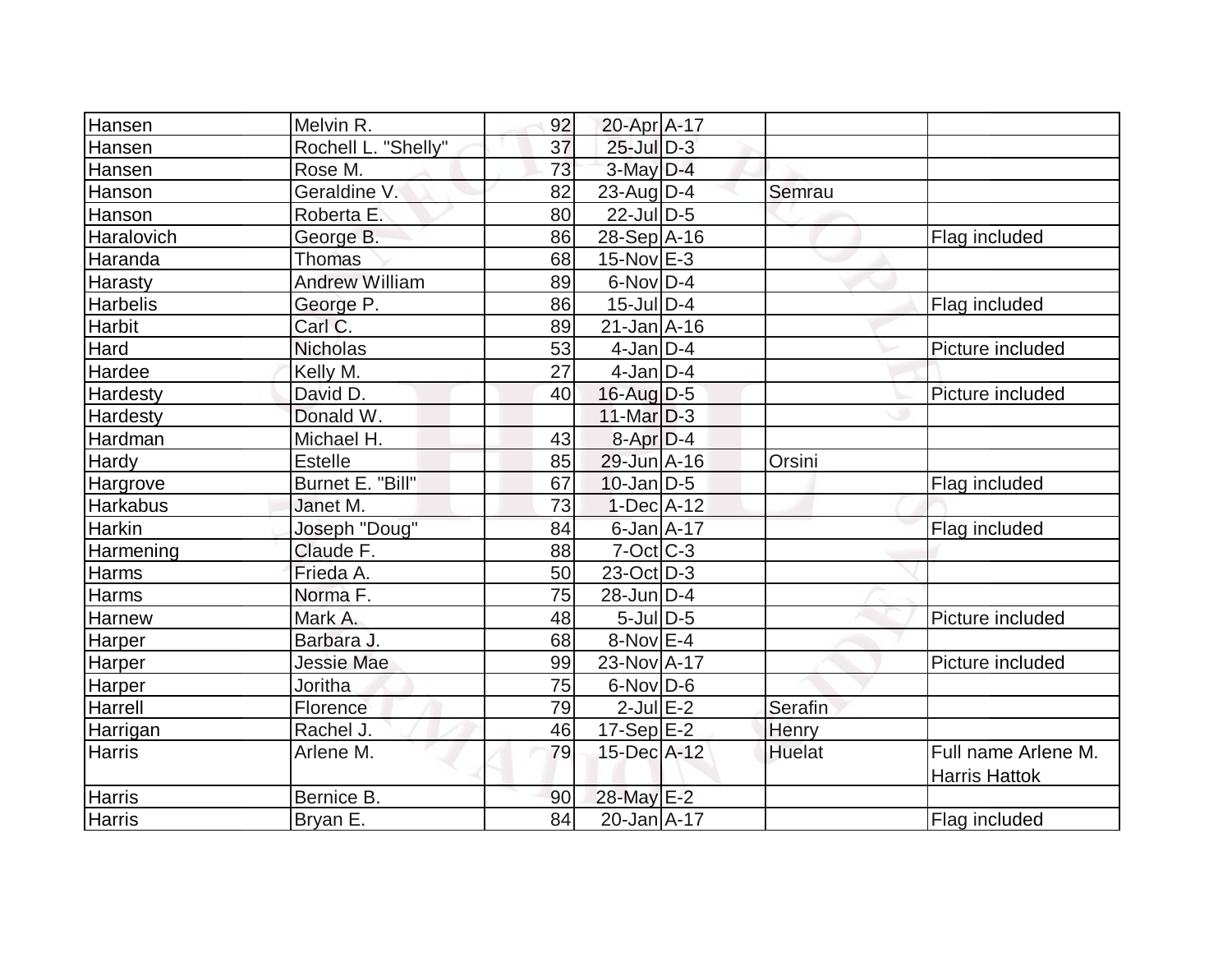| <b>Harris</b>  | Debra J.                    | 53 | 24-Mar A-16                  |               |                                                   |
|----------------|-----------------------------|----|------------------------------|---------------|---------------------------------------------------|
| Harris         | Douglas P.                  | 88 | $9$ -May $D-3$               |               | Flag included                                     |
| <b>Harris</b>  | Joyce D.                    | 65 | $3$ -Jan $D-4$               |               |                                                   |
| <b>Harris</b>  | Mildred L.                  | 82 | $6$ -Feb $E-2$               | <b>Smith</b>  | Full name Mildred L.<br>(Harris) Henderson        |
| <b>Harris</b>  | Ocie "Grandma"              | 93 | $6$ -Jan $A$ -16             |               |                                                   |
| <b>Harris</b>  | Teon T. "Lil Snoop"         | 25 | $9-Sep C-5$                  |               |                                                   |
| Harrison       | Elsie L.                    | 96 | 28-Mar D-4                   |               |                                                   |
| Harrod         | Eileen "A Special<br>Angel" |    | $19$ -Apr $D-4$              |               | Picture included /<br>Eileen Guistolisi<br>Harrod |
| Hart           | Barbara J.                  | 78 | $25$ -Feb $ A-13$            |               |                                                   |
| Hart           | Christina (Chrissy)         | 89 | $6 - Apr$ A-17               | Quilligan     |                                                   |
| Hart           | Henry Robert "Hank"         | 61 | $1-Mar$ D-6                  |               |                                                   |
| Hart           | James R.                    | 58 | 23-Nov A-17                  |               |                                                   |
| Hart           | Joan M. 'G.G."              | 70 | 15-Mar $D-3$                 | McLaughlin    |                                                   |
| Hart           | Lorraine J.                 |    | $4$ -Apr $D-4$               |               |                                                   |
| Harte          | Catherine A.                | 96 | $1$ -Jun $A$ -16             |               |                                                   |
| Hartkoorn      | Geary John "Bubba"          |    | $28$ -Feb $D-4$              |               |                                                   |
| Hartkoorn      | <b>Margaret Dorothy</b>     | 86 | 29-Oct E-1                   | <b>Bykerk</b> |                                                   |
| Hartley        | <b>Alice Matilda</b>        | 86 | $17$ -Jun $ D-4 $            | Jongsma       |                                                   |
| <b>Hartley</b> | Delbert L.                  | 90 | $31$ -Jan $ D-3 $            |               | Police emblem<br>included                         |
| Hartman        | Jennifer S.                 | 34 | $19$ -Jan $ D-4 $            |               |                                                   |
| Hartz          | Edward C.                   | 71 | $25$ -Aug $\overline{A}$ -13 |               | Flag included                                     |
| Harvey         | Lawrence B.                 | 56 | $7 - Aug   D-3$              |               |                                                   |
| Harvey         | Mary Jo                     | 86 | $3$ -Dec $D$ -6              |               |                                                   |
| Harvil         | Gloria Ann                  | 81 | $6$ -Mar $ D-5 $             | Taylor        |                                                   |
| Harwood        | Dorothy J.                  | 88 | 18-Jun E-1                   |               |                                                   |
| Hashman        | Larry N.                    | 78 | $11$ -Nov $ C-4 $            |               | Picture included                                  |
| Haskell        | Milford F.                  | 85 | $4-Sep$ D-4                  |               |                                                   |
| Haskell        | Robert D.                   | 82 | $6$ -Dec $E-4$               |               | Picture included                                  |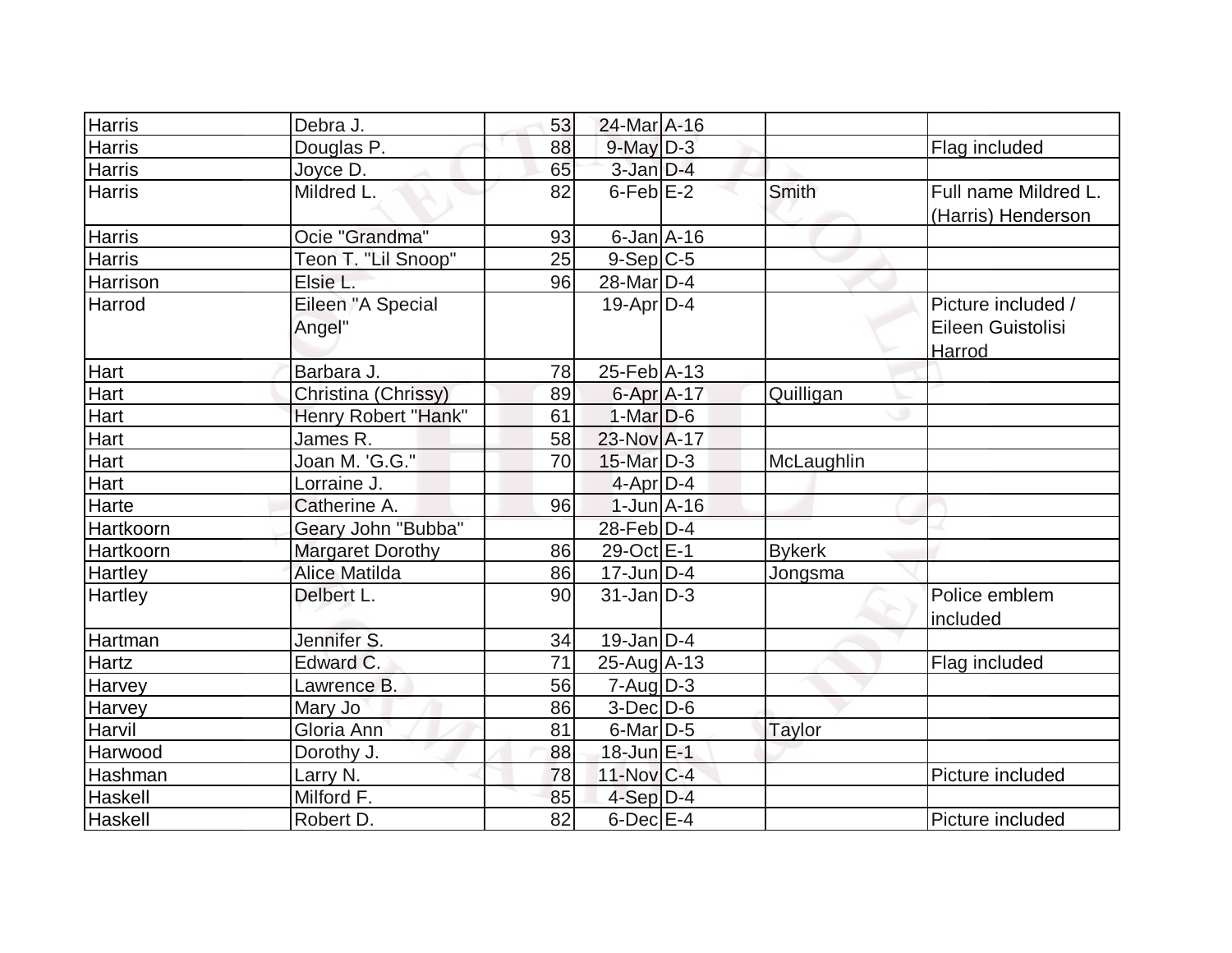| Haskins           | Steven, Dr.                  |    | 20-Nov D-4        |               | Picture included                            |
|-------------------|------------------------------|----|-------------------|---------------|---------------------------------------------|
| Hassel            | Gertrude                     | 89 | 16-Oct D-5        |               |                                             |
| Hassen            | Julia L.                     | 88 | $3-Apr$ $D-5$     | Czyz          |                                             |
| Hatfield          | Frances                      | 90 | $3$ -Jan $D-4$    | Gregory       |                                             |
| <b>Hatfield</b>   | Gayle J.                     | 70 | $15$ -AugD-4      |               |                                             |
| Hathaway          | Cecilia R.                   |    | $7-Feb D-4$       | Gurski        |                                             |
| <b>Hatley</b>     | Henrietta Rosemary<br>"Tiny" | 81 | $8-Sep A-14$      | Seifrig       |                                             |
| <b>Hattok</b>     | Arlene M.                    | 79 | $15$ -Dec $ A-12$ | <b>Huelat</b> | Full name Arlene M.<br><b>Harris Hattok</b> |
| Hatton            | <b>Howard</b>                | 76 | $4$ -Aug $A$ -15  |               | Flag included                               |
| Hau               | Thomas C.                    | 73 | 25-Dec A-13       |               |                                             |
| Hausbeck          | Charles F.                   | 48 | $13-NovD-4$       |               |                                             |
| Hausele           | Carla                        | 60 | $7-Feb D-4$       | Labanowski    |                                             |
| <b>Haverstock</b> | Arthur B. III "Art"          | 62 | $28$ -May $E-2$   |               | Picture included                            |
| Haviar            | Lorraine T.                  | 62 | 23-May D-3        |               |                                             |
| Havidic           | Henrietta J.                 | 88 | $9$ -Aug $D-3$    | <b>Tyrpin</b> |                                             |
| <b>Havlin</b>     | Ruth Ann                     | 71 | 22-Oct E-1        |               |                                             |
| <b>Hawkins</b>    | Betty M.                     | 78 | $4$ -Mar $D-4$    |               |                                             |
| <b>Hawkins</b>    | Keith Ray "Buddy"            | 66 | $27$ -Apr $ A-16$ |               | Flag included                               |
| <b>Hawkins</b>    | Mariella M.                  | 83 | $3$ -Oct $ D-4 $  | Young         |                                             |
| Haybron           | Maria                        | 83 | $28$ -Jun $D-4$   | Matvenco      | <b>Full name Marie</b><br>Koedyker Haybron  |
| Hayden            | Ethel L.                     | 78 | $7-Feb D-4$       |               |                                             |
| <b>Hayden</b>     | Kitchell Jr.                 | 85 | $24$ -JulD-5      |               |                                             |
| Hayduk            | Marie "Mimi" "Doll"          | 89 | $4$ -Jun $E-1$    | Kamradt       |                                             |
| Hayes             | Betty M.                     | 76 | $19-Nov D-6$      |               |                                             |
| <b>Hayes</b>      | Charles F. Jr.               |    | 28-Jun D-4        |               | Flag included                               |
| <b>Hayes</b>      | Jason Delmar                 | 25 | 16-Oct D-6        |               | Picture included                            |
| <b>Hayes</b>      | Laura Fay                    | 70 | $24$ -Jun $D-4$   |               |                                             |
| <b>Hayes</b>      | Michael J.                   | 24 | 2-Mar A-17        |               |                                             |
| Hazelkamp         | Evelyn W.                    | 83 | $14$ -Jun $D-5$   | Hulford       |                                             |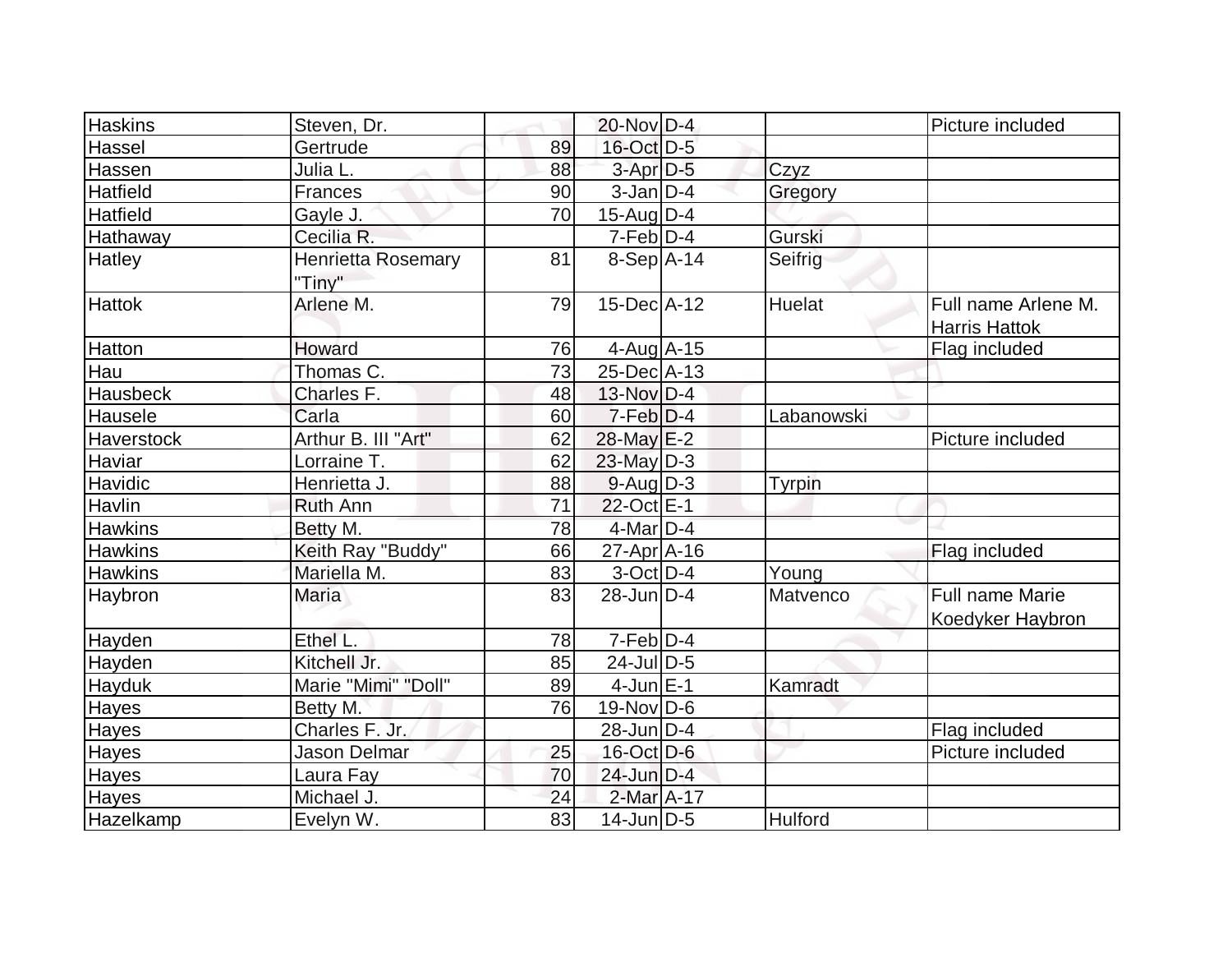| <b>Hazley</b>    | Henry                 | 74              | $20$ -Aug E-2     |                 |                                    |
|------------------|-----------------------|-----------------|-------------------|-----------------|------------------------------------|
| Hazzard          | Lily                  | 95              | $24$ -Jan $D-4$   |                 |                                    |
| Head             | Thomas L              | 37              | $8$ -Jul $D-3$    |                 |                                    |
| Healy            | Kathleen              |                 | $10$ -Mar $A$ -12 | <b>Barry</b>    |                                    |
| Heath            | Curtis O.             | 81              | $5$ -May $A$ -15  |                 |                                    |
| Heath            | David R.              | 70              | $2$ -Jul $E-2$    |                 |                                    |
| Heath            | Gerald B. "Jerry"     |                 | $9$ -Jan $E-2$    |                 | Picture included                   |
| Heath            | Katie Lee             | 78              | $31$ -Dec $ D-7 $ | Croney          |                                    |
| Heath            | Patricia R.           | $\overline{77}$ | $1-Apr D-4$       | Weiler-Kammerer |                                    |
| <b>Hecht</b>     | Arthur J. Sr.         | 78              | $21$ -Aug $D-5$   |                 | Flag and Picture<br>included       |
| Heckla           | Raymond L.            | 82              | 24-Mar A-16       |                 |                                    |
| Heckman          | Barbara Jean          | 42              | 25-Dec A-13       |                 |                                    |
| <b>Hedstrom</b>  | Johanna "Joanne"      | 65              | $10$ -Mar $A$ -13 |                 |                                    |
| Heerema          | Egbert G. "Bud"       | 86              | 14-Mar $D-4$      |                 | Flag included                      |
| Hegan            | Joyce                 |                 | 24-Feb A-17       |                 | Full name Joyce<br>(Moderau) Hegan |
| Hegg             | Joyce E.              | 76              | $26$ -Nov D-6     |                 |                                    |
| Heibel           | Harriette A.          | 78              | $13$ -Apr $ A-17$ |                 |                                    |
| <b>Heick</b>     | Pamela                | 50              | $24$ -Oct D-4     | Shepard         | Picture included                   |
| Heidorn          | Janet L.              | 67              | $30$ -Dec $C-3$   |                 |                                    |
| Heimann          | Theresa "Tess"        | 88              | 26-Mar E-2        |                 |                                    |
| Heimback-Anadell | Ruth-Emily            |                 | $16$ -Aug $ D-5 $ |                 |                                    |
| Hein             | Mathilda R. "Tillie"  | 93              | 24-Mar A-17       | Seberger        |                                    |
| Heinmann         | <b>Theresa "Tess"</b> | 88              | $23$ -Mar $A$ -16 |                 |                                    |
| Heinrich         | <b>Rosalind Terri</b> | 58              | $10$ -Jan $ D-4 $ |                 | Star of David included             |
| Heiser           | <b>Thomas Richard</b> | 62              | 22-Sep A-14       |                 |                                    |
| Helderman        | Hubert Vaughn         | 77              | $2$ -Dec $C$ -4   |                 | Picture included                   |
| <b>Heller</b>    | Donald K.             | 64              | 3-Mar A-13        |                 |                                    |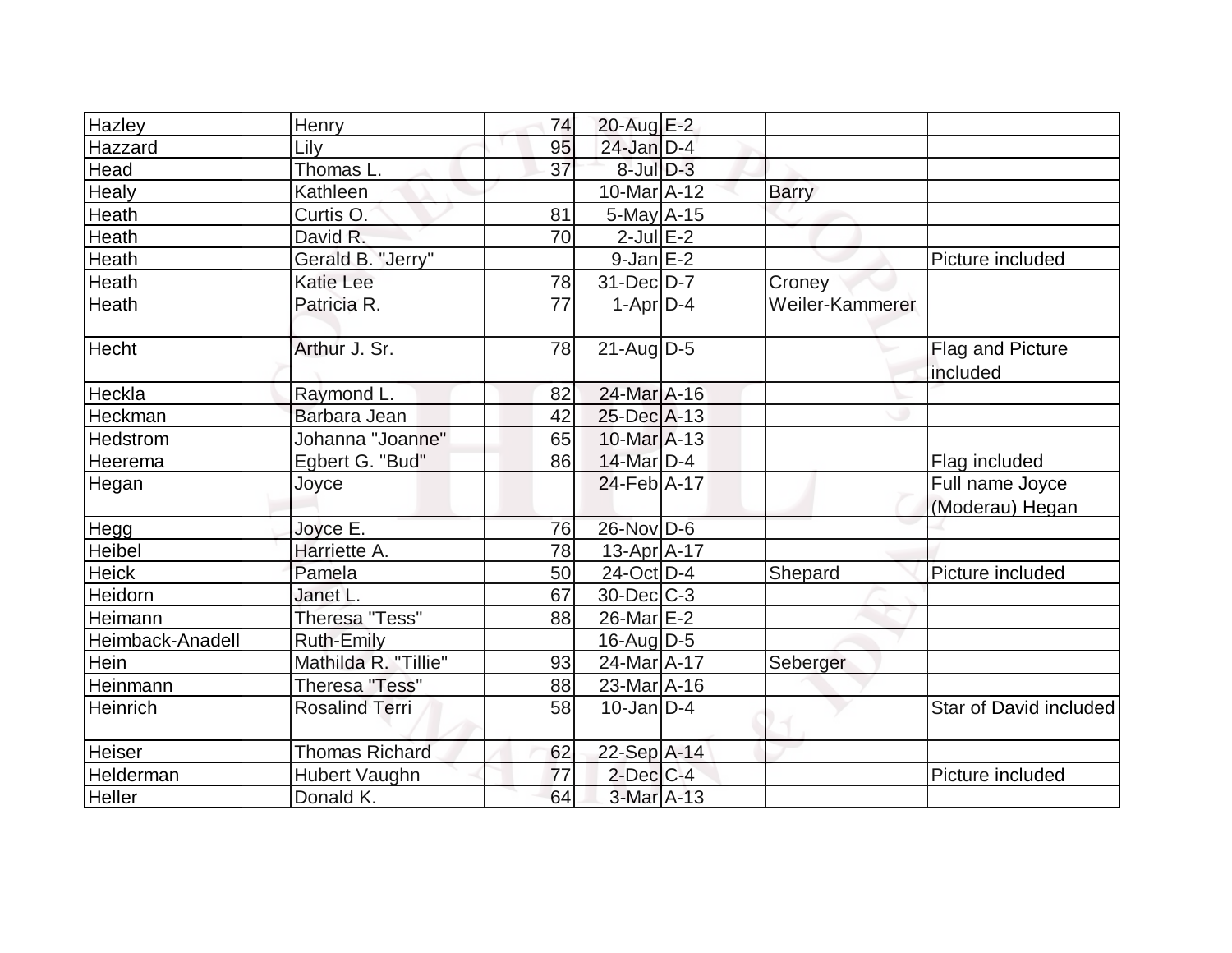| <b>Heller</b>    | Wendell E. Jr. "Corky"                | 65 | $14$ -Nov $D-3$    |         |                                                          |
|------------------|---------------------------------------|----|--------------------|---------|----------------------------------------------------------|
| Helm             | George M.                             |    | 5-Nov E-1          |         |                                                          |
| Helm             | George Moore                          | 77 | $2$ -Oct $D-5$     |         | Picture included                                         |
| Helmer           | Florence C.                           | 95 | 29-Nov E-5         | Govert  |                                                          |
| Helpser          | Harvey J.                             | 89 | $20$ -Aug $E-2$    |         |                                                          |
| Helweg           | Richard                               | 82 | 3-Apr D-5          |         | Flag included                                            |
| Hemesath         | Raymond L.                            | 85 | $9$ -Jan $E-2$     |         | Flag included                                            |
| Hemmes           | Michael                               |    | $6 - Apr$ $A - 17$ |         |                                                          |
| Hemphill         | Helen G. "Honey"                      | 83 | $14$ -Aug $ D-4 $  |         |                                                          |
| <b>Henderson</b> | Byron "Barney"                        | 96 | $17$ -Jul $D-3$    |         |                                                          |
| Henderson        | <b>Elizabeth Christine</b><br>"Elsie" | 94 | 30-Mar A-17        | Brenn   |                                                          |
| Henderson        | Mildred L.                            | 82 | $6$ -Feb $E-2$     | Smith   | Full name Mildred L.<br>(Harris) Henderson               |
| Henderson        | Richard L. II "RicK"                  | 54 | $21-Nov$ D-3       |         | Flag and Macedonian<br><b>Orthodox Cross</b><br>included |
| <b>Henderson</b> | Tim                                   | 70 | $8-Feb D-6$        |         |                                                          |
| Hendon           | John                                  | 81 | 18-Nov C-4         |         |                                                          |
| Hendren          | <b>Betty Jane</b>                     | 78 | 28-Sep A-17        |         |                                                          |
| <b>Hendricks</b> | Janette                               | 82 | 23-Nov A-17        |         |                                                          |
| Hendrickson      | John C.                               | 83 | $28$ -Feb $D-4$    |         | Flag included                                            |
| <b>Hendrix</b>   | Charles H. "Slewfoot"                 | 69 | 24-Mar A-17        |         |                                                          |
| Hendrix          | Diane M.                              | 48 | $20$ -Mar $ D-3 $  | Manning | Picture included                                         |
| Hendzel          | Sophia                                | 59 | $6$ -May $D-4$     | Jurusik |                                                          |
| <b>Henk</b>      | Carrie L.                             | 53 | $15$ -Feb $D-4$    |         |                                                          |
| Henley           | Paul                                  | 72 | 8-May D-3          |         |                                                          |
| Henn             | Margaret                              | 83 | $5-Sep$ $D-3$      |         | Picture included                                         |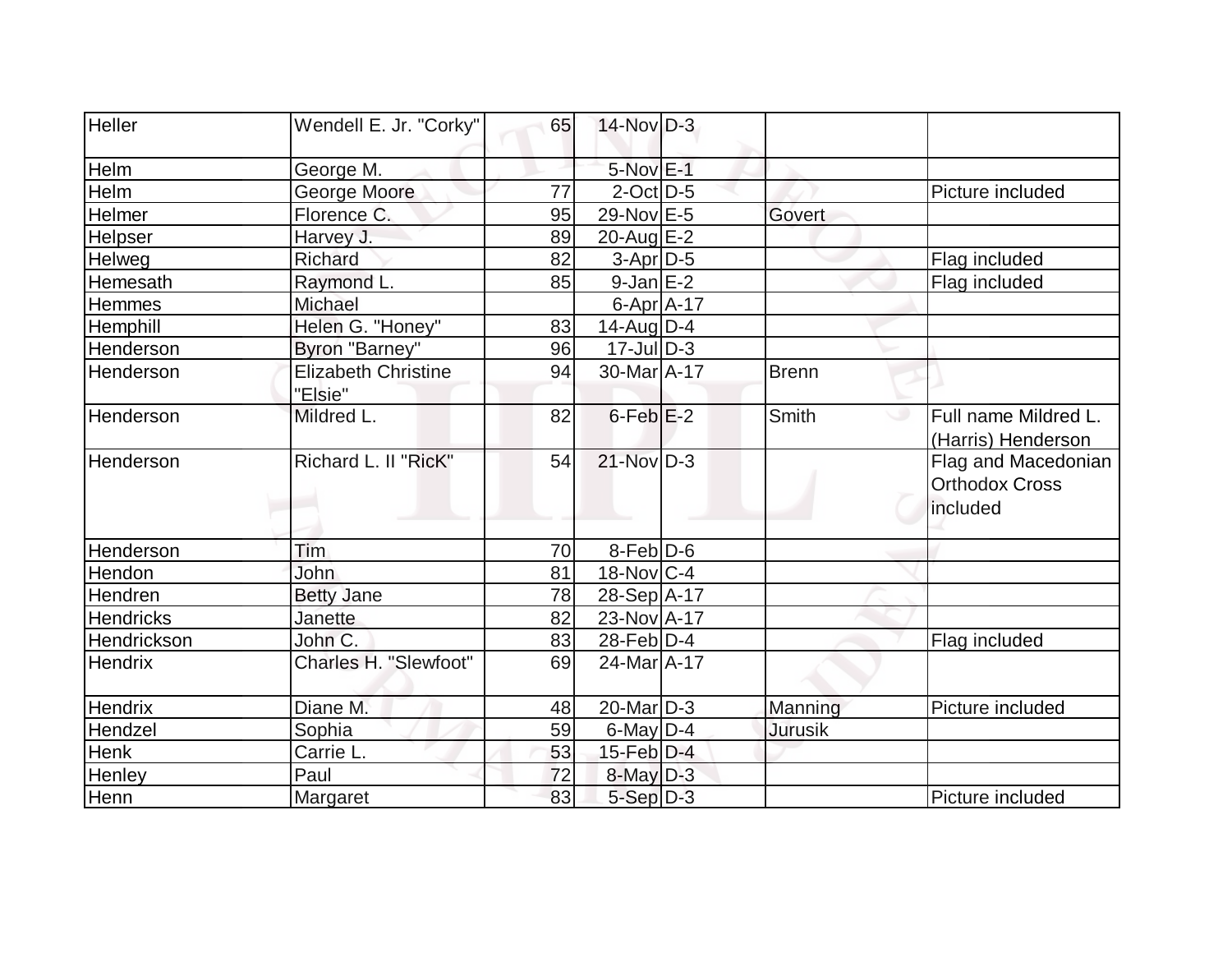| Henninger      | Claudia Lucille     | 88 | $13$ -Feb $E-2$   |                  |                | Full name Claudia            |
|----------------|---------------------|----|-------------------|------------------|----------------|------------------------------|
|                |                     |    |                   |                  |                | Lucille Wallace              |
| Henricy        | Elizabeth "Chick"   | 64 | $1-Jan$ $D-3$     |                  |                | <b>Cross included</b>        |
| Henry          | Adam Joseph         | 15 | $15$ -Jan D-4     |                  |                |                              |
| Henry          | Arvanell            | 84 | $22$ -May D-4     |                  |                | <b>Arvanell Morris Henry</b> |
|                |                     |    |                   |                  |                | Picture included             |
| Henry          | <b>Bobby Lee</b>    | 76 | $17$ -Apr $ D-3 $ |                  |                | Flag included                |
| Henry          | Sherard T. "Sonny"  | 80 | $24$ -Jan D-4     |                  |                |                              |
| Henschel       | Gordon P.           | 78 |                   | $7$ -Jul $A$ -14 |                | Flag included                |
| Hensley        | Paul H. Sr.         | 83 | $23$ -Feb $ D-4 $ |                  |                | Flag included                |
| Henze          | Heinz W.            | 85 | $8$ -May $D-3$    |                  |                |                              |
| Hepp           | Marion E.           |    | $8-Oct$ $E-2$     |                  | <b>Roberts</b> | Full name Marion E.          |
|                |                     |    |                   |                  |                | <b>Hepp Shoemaker</b>        |
| Herakovich     | <b>Saralie</b>      | 38 | $6$ -Oct $A$ -14  |                  |                |                              |
| Herma          | Kathleen Lou        | 68 | 5-Oct A-17        |                  |                |                              |
| Hernandez      | Alfred G.           | 88 | $24$ -Jan D-4     |                  |                | Praying hands<br>included    |
| Hernandez      | Joseph T.           | 69 | 5-Oct A-16        |                  |                |                              |
| Hernandez      | <b>Maria</b>        | 95 | 10-Feb A-17       |                  |                |                              |
| Hernandez      | Robert F. "Cookie"  | 60 | 14-Sep A-16       |                  |                | Flag included                |
| Herochik       | Anne                | 85 | $27$ -Feb $E-2$   |                  | Vereb          |                              |
| Herr           | Julie               | 57 | $5$ -Jan $D-4$    |                  |                |                              |
| Herron         | Helen P.            | 77 | $16$ -Jul $E-1$   |                  |                |                              |
| Herz           | Joyce E.            |    | $3$ -Jan $D-5$    |                  | <b>Bakker</b>  |                              |
| Heslinga       | Gerald              | 81 | 11-May C-1        |                  |                |                              |
| <b>Hess</b>    | Norman Jean         | 82 | $1-Jan D-4$       |                  | Seitzinger     | Picture included             |
| Hetzer         | Nina K.             | 83 | $22$ -Feb $ D-4 $ |                  |                |                              |
| <b>Hewlett</b> | Melinda L.          | 61 | $29$ -Jan D-3     |                  |                |                              |
| <b>Heybeck</b> | Paul Alan           | 21 | $23$ -Jan $E-2$   |                  |                |                              |
| Hibma          | Betty L.            |    | $27$ -May D-4     |                  | Bergstrom      |                              |
| Hickman        | Donald E. Sr. "Don" | 68 | $19-Sep D-3$      |                  |                | Flag included                |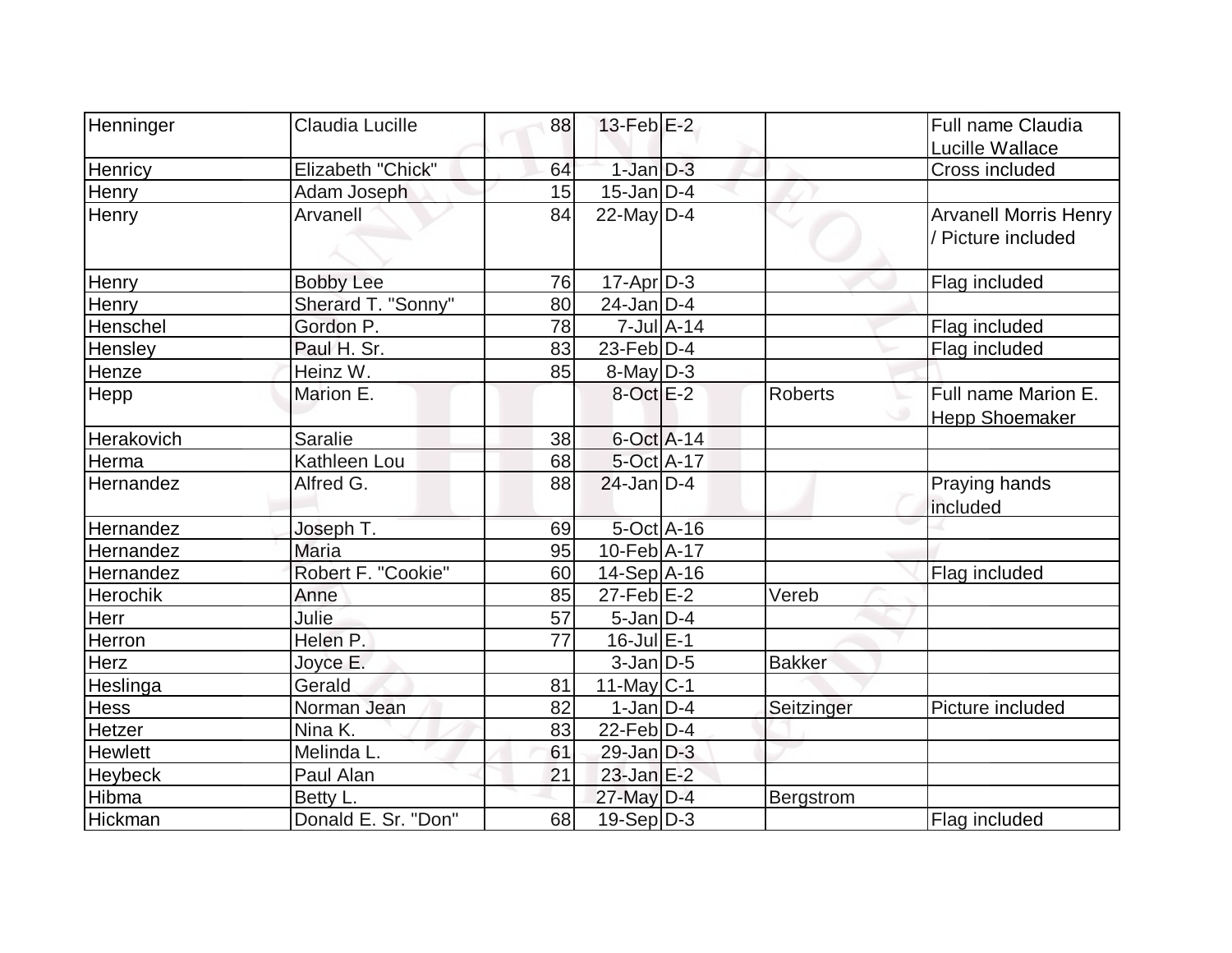| <b>Hicks</b>    | Fred R. Jr.           | 61 | $7 - Aug$ $D-3$              |            |                  |
|-----------------|-----------------------|----|------------------------------|------------|------------------|
| <b>Hicks</b>    | Jane                  | 76 | $12$ -Nov D-6                |            |                  |
| Hidalgo         | Rene, Dr.             | 46 | 15-Nov E-3                   |            |                  |
| Hiddle          | James F. "Jim"        | 81 | $28$ -Aug $D-3$              |            | Flag included    |
| Higgins         | Donald E.             | 72 | $27 - Jan$ A-16              |            |                  |
| Higgins         | Mary Ann              | 65 | $23-Oct$ D-3                 | Derousseau | Cross included   |
| Highlan         | Ralph E.              | 74 | $10$ -Oct $ D-4 $            |            |                  |
| <b>Hilbrich</b> | <b>Phyllis Rose</b>   |    | $15$ -Apr $D-4$              | Lindberg   | Rose included    |
| Hilbrich        | <b>William Alfred</b> |    | $24$ -JulD-5                 |            | Flag included    |
| Hildebrand      | <b>Dolores</b>        | 70 | $1-Apr D-4$                  |            |                  |
| Hildebrandt     | <b>Roy Robert</b>     | 87 | $20$ -Jul $\overline{A}$ -16 |            |                  |
| Hilderbrand     | June Berniece         | 81 | $22-Sep$ A-14                | Koers      |                  |
| <b>Hildreth</b> | Genevieve             | 94 | $8$ -May $D-3$               | Smith      |                  |
| <b>Hiles</b>    | Douglas C.            | 71 | $7$ -Dec $A$ -16             |            |                  |
| Hill            | <b>Aaron Scott</b>    | 31 | $18$ -Mar $ D-4 $            |            |                  |
| Hill            | Leonore H. "Tootie"   | 86 | $20$ -Feb $E-2$              |            |                  |
| Hill            | Mary Margaret         | 62 | 22-Oct E-1                   | Huseman    |                  |
|                 | "Margy"               |    |                              |            |                  |
| Hill            | Mildred G.            | 88 | $17$ -May D-3                |            | Picture included |
| Hill            | Norman W. Sr.         | 78 | $6$ -May D-5                 |            | Flag included    |
| Hill            | Shirley A.            | 72 | 8-Mar <sub>D</sub> -5        |            |                  |
| Hill            | <b>Tina Renee</b>     | 37 | $6$ -May $D-4$               |            | Picture included |
| Hillan          | Charles W. Sr. "Big   | 84 | $3$ -Jan $ D-3 $             |            | Flag included    |
|                 | $C.$ "                |    |                              |            |                  |
| Hillman         | Donald "Casey"        | 72 | $17-Feb$ A-17                |            | Picture included |
| Hiltpold        | Phyllis J.            | 74 | $10$ -Dec $D$ -6             | Coulter    |                  |
| Hinchley        | Hazel                 | 82 | $16$ -Feb $D-4$              |            |                  |
| <b>Hinchley</b> | John "Jerry"          | 59 | $26$ -Aug $D-3$              |            | Flag included    |
| <b>Hines</b>    | Patsy L.              | 71 | $14$ -Nov D-3                |            |                  |
| <b>Hines</b>    | Wilma                 | 90 | $5-Sep D-4$                  |            | Picture included |
| <b>Hinich</b>   | Eli                   |    | 28-Jul A-13                  |            | Serbian Orthodox |
|                 |                       |    |                              |            | Cross included   |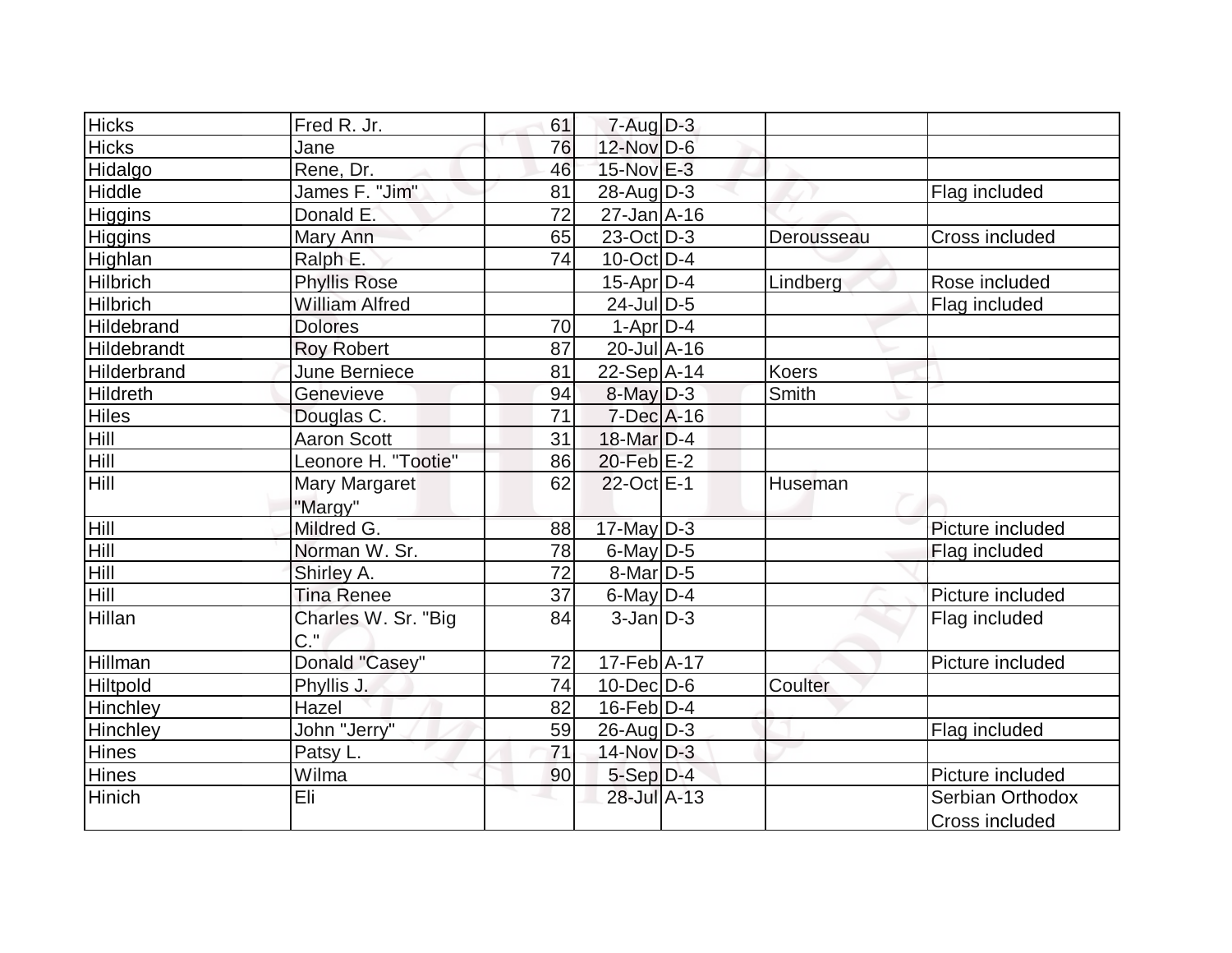| Hinkel         | Merritt A.              | 83 | 26-May A-17       |                 | Flag included                               |
|----------------|-------------------------|----|-------------------|-----------------|---------------------------------------------|
| Hinkens        | Arnold P. "Bud"         | 80 | $7$ -Mar $D-4$    |                 | Flag included                               |
| <b>Hinkens</b> | Peter A.                | 44 | $19-Sep D-3$      |                 | Flag included                               |
| Hinojosa       | Carmen                  | 89 | $14$ -Dec $ A-16$ | <b>Casillas</b> |                                             |
| Hinton         | Anthony D. "Bud"        | 21 | $13$ -Jan $A$ -17 |                 |                                             |
| Hipp           | Clarence O. Jr. "Bud"   | 68 | $8-Nov$ E-5       |                 |                                             |
| Hirsch         | Robert M.               | 80 | $8-Sep$ A-14      |                 |                                             |
| Hirschenberger | Katherine "Katie"       | 81 | $21$ -Feb $ D-5$  |                 |                                             |
| <b>Hiss</b>    | Margaret                | 48 | $5-Oct$ $A-16$    | Lesniewski      |                                             |
| <b>Hitt</b>    | Edgar A. Jr. "Ted"      | 75 | $4$ -Dec $D-4$    |                 |                                             |
| Hixson         | Robert C.               | 75 | $23$ -Feb $ D-3 $ |                 | Flag included                               |
| Hlaner         | Elvira K. "Vera"        | 86 | $11$ -Dec $D-3$   | <b>McCauley</b> |                                             |
| Hlavaty        | <b>Catherine Louise</b> | 85 | $19$ -May A-15    | <b>Bryan</b>    |                                             |
| <b>Hlavaty</b> | Martin                  | 85 | 13-Oct A-15       |                 | Flag included                               |
| <b>Hlebek</b>  | Victoria                | 88 | $21$ -Jan $A-17$  | Labedz          |                                             |
| Hlinka         | Craig L.                | 59 | $24$ -Jan D-5     |                 |                                             |
| <b>Hlista</b>  | Ronald P.               | 61 | $17$ -May D-3     |                 |                                             |
| Hmurovic       | Charles R. "Charlie"    | 92 | $4$ -Jan $D-4$    |                 |                                             |
| Hmurovich      | David R.                |    | $30$ -Dec $C-3$   |                 |                                             |
| Hmurovich      | Marcus J. "Muro"        | 73 | $23$ -Oct D-3     |                 |                                             |
| Hoar           | Marjorie                | 79 | $15$ -Mar $ D-3 $ | Luebbe          |                                             |
| Hochstetler    | Martha C. ("Granny)     | 94 | $2$ -Jan $E-2$    |                 |                                             |
| Hockberger     | James V.                | 55 | 20-Apr A-16       |                 |                                             |
| Hodges         | Wendell                 | 81 | $3$ -Jun $D-3$    |                 | Picture included                            |
| Hodgetts       | Kenneth B.              | 89 | $19$ -Apr $D-4$   |                 | Flag included                               |
| Hodgewerf      | Annie                   | 94 | $20$ -Jun $ D-3 $ |                 |                                             |
| Hoeckelberg    | Reita                   | 87 | $12$ -Apr $ D-4$  |                 | Reita Hoeckelberg<br><b>Bisset</b>          |
| Hoekstra       | Lorraine                | 83 | 21-Dec A-19       |                 | Full name Lorraine<br><b>Hoekstra Wiers</b> |
| Hoffman        | Christina               | 94 | $11-Sep D-4$      |                 |                                             |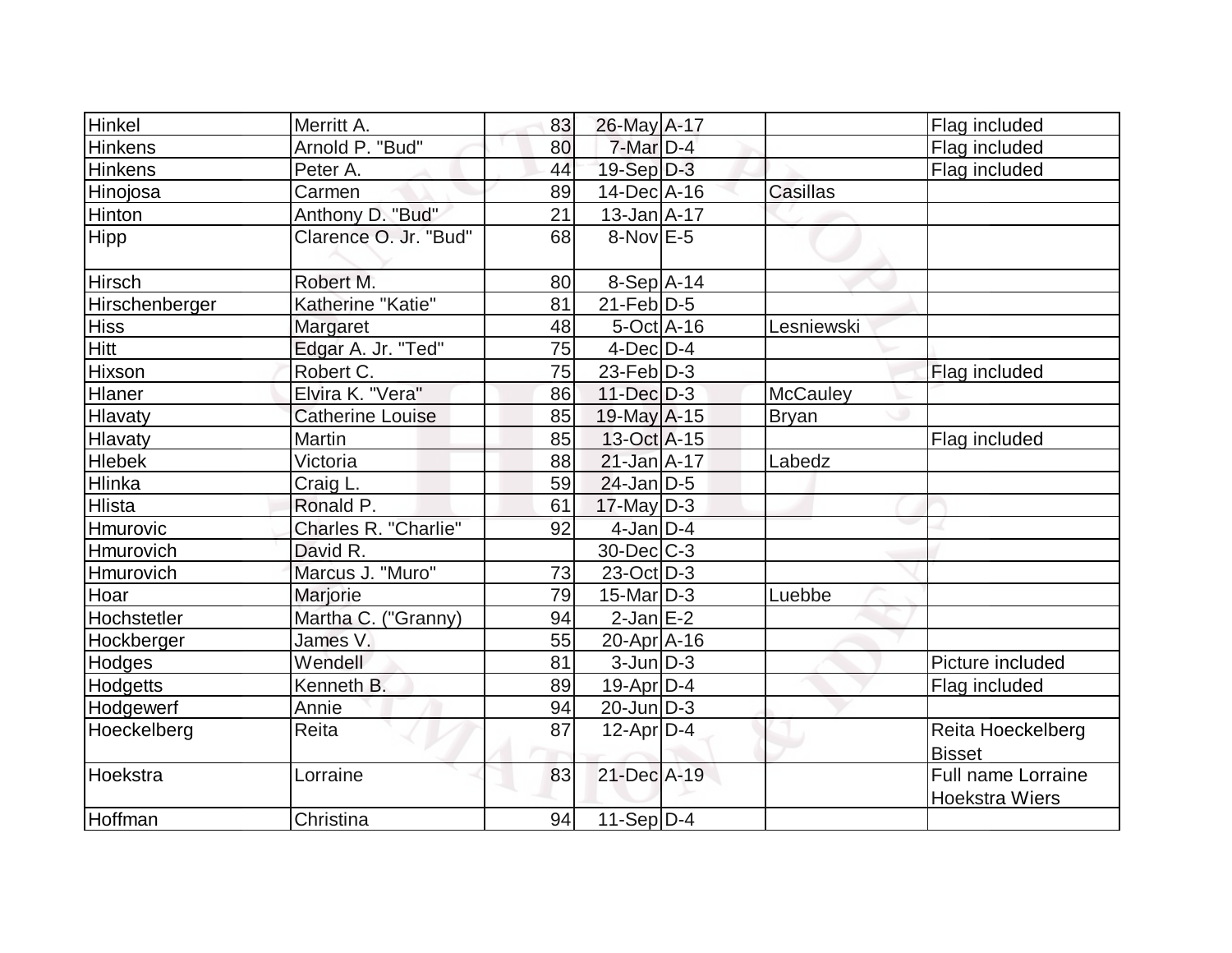| Hoffman        | Karl "Charlie"      | 80              | 16-Oct D-6                   |                  |               | Picture included                               |
|----------------|---------------------|-----------------|------------------------------|------------------|---------------|------------------------------------------------|
| Hoffman        | Kimberly Jean       | 38              | $24$ -May $D-3$              |                  |               | Picture included                               |
| Hoffman        | Sandra Jo "Spoons"  | 60              | $12$ -Jul $D-5$              |                  | Robinson      |                                                |
| Hoffmockel     | Murwyn C. "Murph"   | 79              | $4$ -May $A$ -17             |                  |               |                                                |
| Hogan-Doerr    | Sandra B.           | 50              | $27$ -Feb $E-2$              |                  | <b>Albers</b> |                                                |
| Hohrun         | <b>Rose Mary</b>    | 83              | 20-Apr A-17                  |                  |               | <b>Byzantine Cross and</b><br>Picture included |
| Hokanson       | Clarence F. "Guy"   | 85              | $19$ -Dec $ D-3 $            |                  |               |                                                |
| <b>Holevis</b> | Peter G. (Papou)    |                 | $7$ -Oct C-4                 |                  |               |                                                |
| Holland        | Paul Richard "Rich" | 55              | $10$ -Mar $\overline{A}$ -13 |                  |               |                                                |
| Holley         | <b>Arlon Loven</b>  | 55              | $18$ -May $A$ -17            |                  |               | Cross included                                 |
| Hollingsworth  | <b>Rex Raymond</b>  | 54              | 25-Oct E-5                   |                  |               |                                                |
| <b>Hollis</b>  | John M.             | 95              | 27-Sep E-7                   |                  |               | Flag included                                  |
| Holliway       | Vivian J.           | 80              | $14$ -Aug $D-4$              |                  | Strickland    |                                                |
| Holloman       | <b>Willie Ray</b>   | 64              | $28$ -Feb $D-4$              |                  |               |                                                |
| Hollowell      | Dorothy F. "Dot"    | 97              | $9$ -Oct $D-5$               |                  | Poppe         |                                                |
| Holman         | <b>Charles</b>      | 96              | $13$ -Jul $A-16$             |                  |               |                                                |
| Holman         | <b>Wendy Marie</b>  | 37              | $7-Feb D-4$                  |                  | <b>Stutuz</b> |                                                |
| Holmes         | Earl G.             | 86              | $1-Feb D-4$                  |                  |               |                                                |
| Holmes         | Harold W.           | 77              | $26$ -Apr $D-5$              |                  |               | Flag included                                  |
| Holstrom       | Willard F. "Will"   | 86              | $18$ -Apr $D-3$              |                  |               | Flag included                                  |
| <b>Holtz</b>   | Mildred L.          | 82              |                              | $6$ -Jul $A$ -17 |               |                                                |
| Holtzman       | Ralph "Reed"        | 72              | $5$ -Jan $D-4$               |                  |               | Flag included                                  |
| Homeier        | Junice "June"       | 78              | $8$ -Mar $D$ -6              |                  |               | Picture included                               |
| Homoky         | Elizabeth           | 84              | 20-Mar D-4                   |                  |               |                                                |
| Hoogewerf      | Delores E.          | 72              | $14$ -Oct $ C-4 $            |                  |               |                                                |
| Hooks          | William             | $\overline{72}$ |                              | $6$ -Jul $A$ -17 |               |                                                |
| Hooper         | Lola Grace          | 83              | $15$ -Aug $D-5$              |                  | <b>Sills</b>  |                                                |
| Hoover         | H. Dale             | 85              | $30-Sep$ C-3                 |                  |               |                                                |
| Hoover         | James Adrian        | 64              | 20-Jan A-17                  |                  |               |                                                |
| Hoover         | Karen               | 53              | 11-Nov C-4                   |                  |               |                                                |
| Horan          | Angie               | 92              | $16$ -Jun $A-19$             |                  | Morrie        |                                                |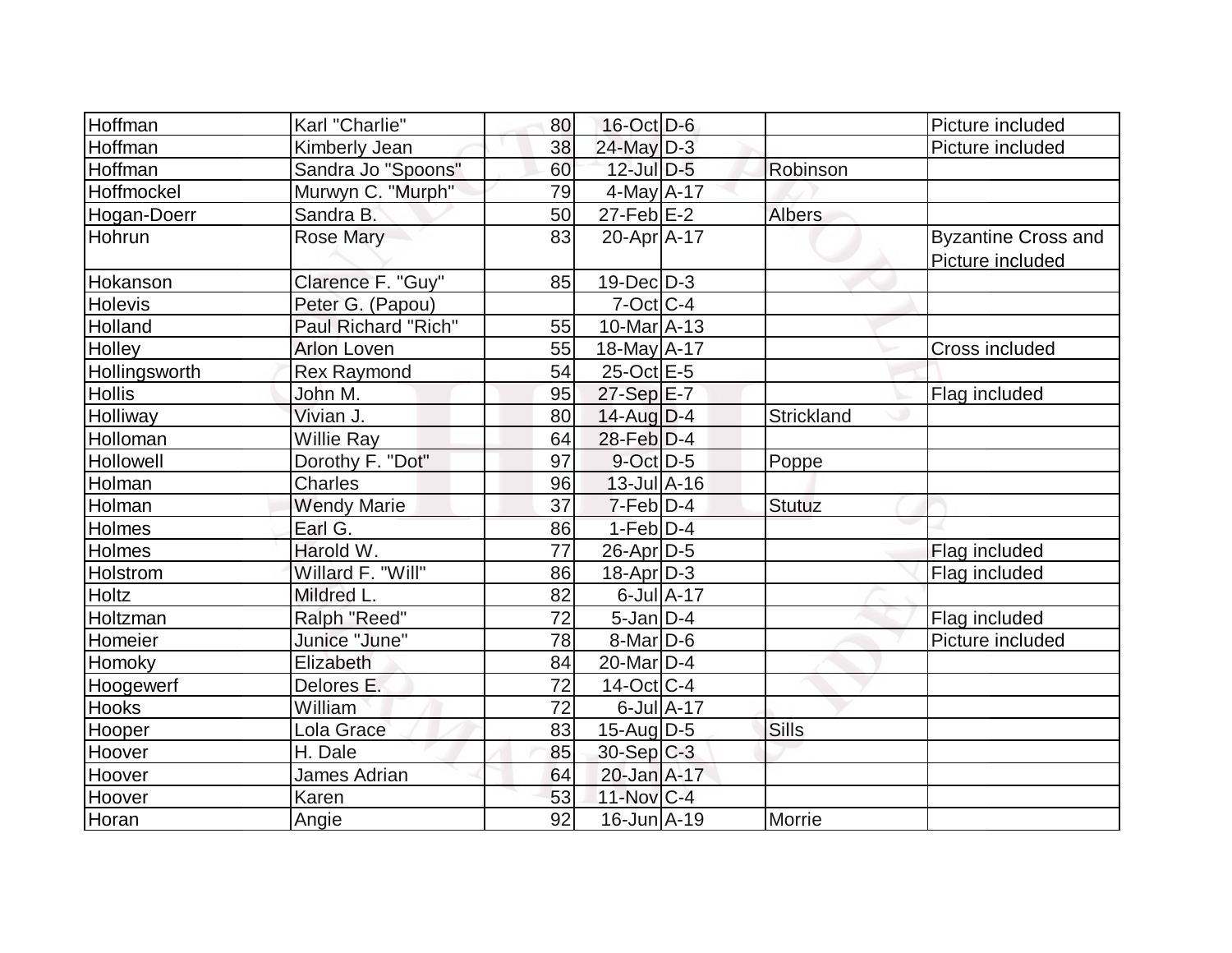| Hornback          | Jolene Ann             | 44       | $12$ -Apr $D-3$                    |                |                  |
|-------------------|------------------------|----------|------------------------------------|----------------|------------------|
| Horner            | John F. "Jack"         | 86       | 23-Jul E-2                         |                |                  |
| <b>Horst</b>      | Jean M.                | 85       | $19$ -Apr $D-4$                    |                |                  |
| <b>Horton</b>     | Dorothy Rose           | 50       | $31$ -May D-4                      |                |                  |
| Horvath           | George A.              | 88       | $12$ -Jun $D-5$                    |                | Flag included    |
| Horvatich         | Jack                   | 51       | $22$ -JulD-5                       |                |                  |
| <b>Hosick</b>     | Patricia Mary Therese  | 70       | $26$ -Mar $E-2$                    | <b>Burgess</b> | Picture included |
| Hosier            | Elwood G.              | 89       | 13-Aug $E-1$                       |                |                  |
| Hosking           | Ruth Isabella Sofia    | 87       | $20$ -Mar $D-4$                    |                |                  |
| Hostinsky         | Stephen J. "Steve"     | 77       | $8$ -Dec $ A-15$                   |                | Flag and K of C  |
|                   | Karen                  |          |                                    | Corneil        | emblem included  |
| Houchin<br>Houdek | Debra L.               | 48<br>52 | $25$ -Aug A-13<br>$3$ -Aug $A$ -16 |                |                  |
|                   |                        |          |                                    |                |                  |
| Houdek            | Debra L.               | 52       | $24$ -May D-3                      |                |                  |
| Hough             | <b>Stephen George</b>  | 26       | $1$ -May D-5                       |                |                  |
| Householder       | Otho C.                | 76       | $23-Sep C-4$                       |                |                  |
| Houser            | Ricky R.               | 56       | $17$ -Feb $ A-18$                  |                |                  |
| Housler           | Kenneth Michael        | 68       | $16$ -Aug $D-5$                    |                |                  |
| Houston           | <b>Dolores Alice</b>   | 73       | $25$ -Jul $\overline{D}$ -3        |                |                  |
| Houston           | Judith C.              | 66       | $8 - \text{Aug}$ D-3               | Gesswein       |                  |
| Houston           | <b>Robert Hardger</b>  | 89       | $13-Apr$ A-17                      |                |                  |
| Houtsman          | Sam                    | 92       | $28$ -Aug $ D-3 $                  |                | Flag included    |
| Howard            | Anna M.                | 67       | $10$ -Dec $ D-6 $                  |                |                  |
| Howard            | <b>James William</b>   | 61       | $15$ -Mar $ D-3 $                  |                | Flag included    |
| Howard            | Mickey Rudy (Doc)      | 66       | $14$ -Mar $ D-5$                   |                |                  |
| Howatt            | <b>Bernice Lillian</b> | 82       | $18$ -Apr $ D-4$                   |                |                  |
| Hoycus            | Lillian H.             | 82       | $22$ -Mar $D-4$                    | Zych           |                  |
| Hrebenyak         | Ronald                 | 71       | $12$ -Sep $D-3$                    |                |                  |
| Hren              | Mildred M.             | 77       | $2$ -Jun $A-12$                    | Conley         |                  |
| <b>Hrinda</b>     | Jeffrey Thomas         | 38       | $1-Mar$ D-6                        |                |                  |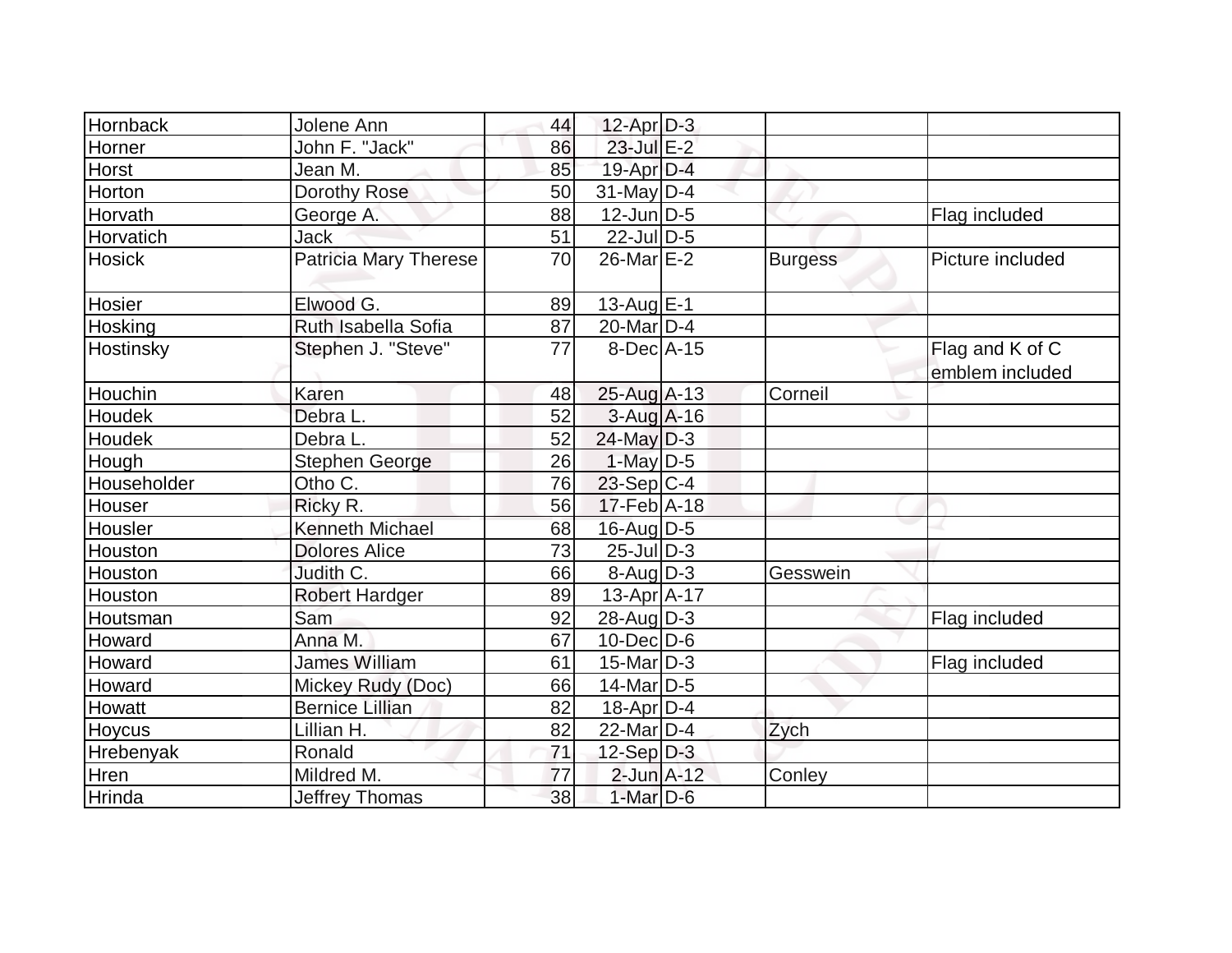| <b>Hrischuk</b> | <b>Edward "Ed"</b>        | 81 | $16$ -Feb $D-4$    |                | Flag and Picture                 |
|-----------------|---------------------------|----|--------------------|----------------|----------------------------------|
|                 |                           |    |                    |                | included                         |
| Hruby           | <b>Charlotte Ellen</b>    | 39 | $7$ -Jan $A$ -14   |                |                                  |
| Hruby           | <b>Reed Michael</b>       | 24 | $2$ -Aug $D-3$     |                |                                  |
| <b>Hrunek</b>   | <b>Betty Ann</b>          | 76 | $27 - Dec$ $E - 3$ |                |                                  |
| Hruskocy        | Denise M.                 | 50 | $3-Mar4 - 14$      | Paucak         |                                  |
| <b>Hruskocy</b> | Marie "Mickey"            | 85 | $9$ -Oct $ D-5 $   | <b>Dominik</b> |                                  |
| <b>Hrustyk</b>  | Ann                       | 93 | $1-Jan D-3$        | Lukich         |                                  |
| Hubbard         | Joe Sr.                   | 75 | $16$ -Feb $D-4$    |                |                                  |
| Huber           | Linda K. "Kay"            | 50 | $29$ -Apr $D-3$    |                |                                  |
| <b>Hubler</b>   | Henry                     | 74 | 12-Oct A-16        |                |                                  |
| Huddleston      | Timothy D.                | 53 | 21-Dec A-18        |                |                                  |
| <b>Hudgens</b>  | Myrtle E.                 | 80 | $1$ -Jul $D-3$     | Olson          |                                  |
| <b>Hudock</b>   | <b>Antoinette Theresa</b> | 85 | $11$ -Jun $E-3$    |                | ت                                |
|                 | "Toni"                    |    |                    |                |                                  |
| Hudson          | Christiana K.             | 69 | $7-Mar$ D-4        |                |                                  |
| Hudson          | <b>David Matthew</b>      | 58 | $13$ -Dec $E-4$    |                |                                  |
| Hudson          | <b>Esther Mae "Poola"</b> | 63 | $28$ -Oct $ C-3 $  |                |                                  |
| Hudspeth        | <b>Edward Wayne</b>       | 74 | $15$ -Jul $D-4$    |                | Flag included                    |
| <b>Huet</b>     | Albert H.                 | 72 | $15-Sep$ $A-16$    |                |                                  |
| <b>Huey</b>     | Raymond Eugene, Dr.       | 77 | $9$ -Oct $ D-5 $   |                |                                  |
| Huffman         | Eileen                    | 97 | $5$ -Jun $D-4$     | <b>Baker</b>   |                                  |
| Hufford         | Jane R.                   | 87 | $22$ -Feb $ D-4 $  | Jones          |                                  |
| <b>Hughes</b>   | <b>Brandon Kyle</b>       | 15 | 20-May $D-4$       |                |                                  |
| <b>Hughes</b>   | Ernest A.                 | 88 | $6$ -Feb $E-2$     |                | Elks emblem and Flag<br>included |
| Hughes          | James P.                  | 51 | $30$ -Dec $C-3$    |                |                                  |
| <b>Hugus</b>    | Terry G.                  | 58 | $7-Nov$ D-5        |                |                                  |
| Huitsing        | Jeanette                  | 83 | 30-Jul E-1         | Scheeringa     |                                  |
| Huizenga        | Henrietta E. "Etta"       | 89 | 16-Sep C-2         | Vos            |                                  |
| Hull            | <b>Daniel Richard</b>     | 42 | $19$ -Jan D-4      |                |                                  |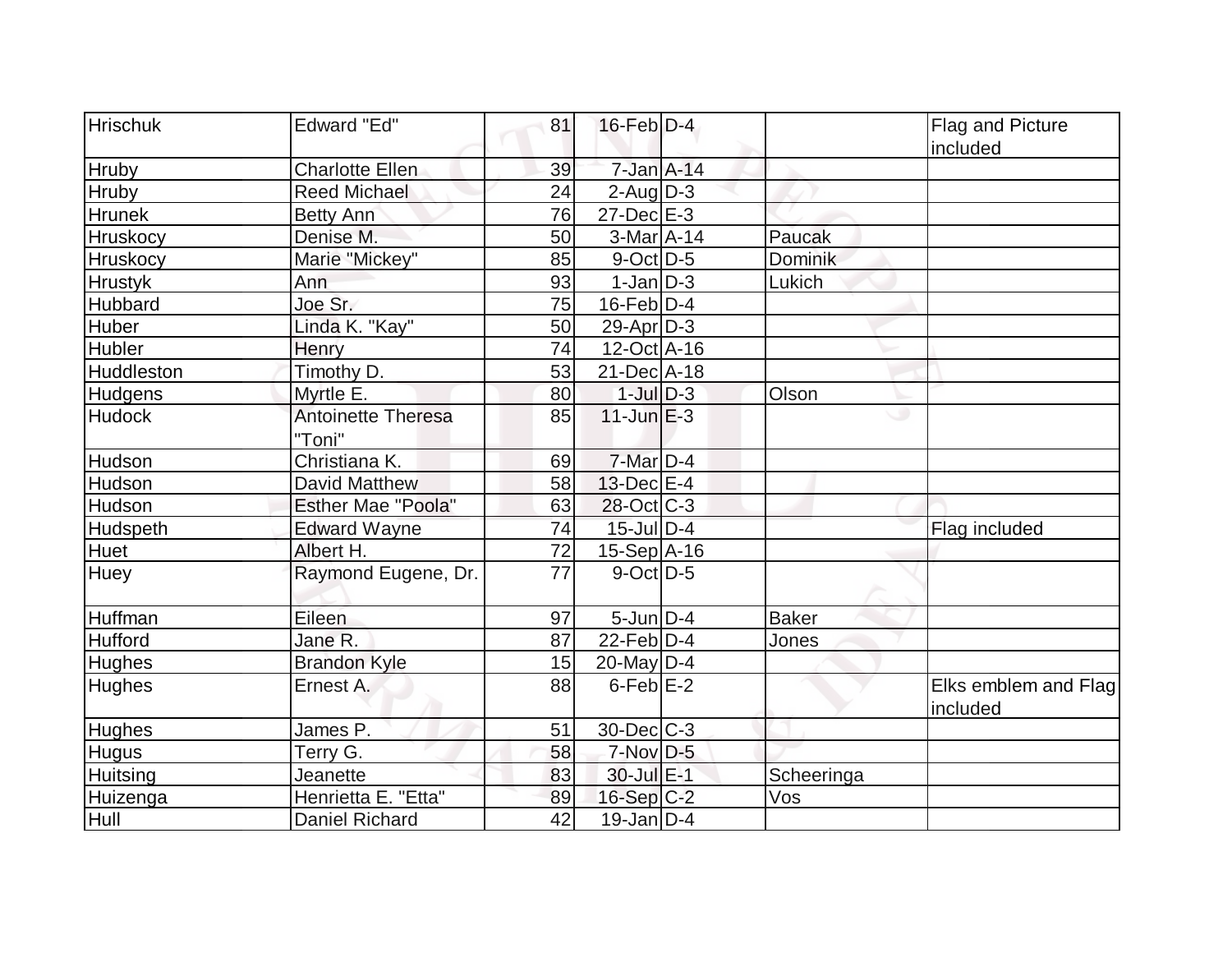| <b>Hulsey</b>   | Dorothy E.           | 83 | $6$ -Aug $E-2$    |                   |                  |
|-----------------|----------------------|----|-------------------|-------------------|------------------|
| Hultmark        | <b>Bradley James</b> | 22 | 11-May C-2        |                   |                  |
| <b>Humenik</b>  | Anna                 | 88 | 11-Oct E-4        |                   |                  |
| Humenik         | Margaret E.          | 96 | $6$ -Aug $E-2$    | Gaydos            |                  |
| <b>Humphrey</b> | Bernice F.           | 65 | $2$ -Oct $D-4$    |                   | Picture included |
| <b>Humphrey</b> | Michael T.           | 53 | $26$ -Dec $D-4$   |                   |                  |
| Humphries       | Bobby G. Sr.         | 68 | $9$ -May $D-3$    |                   |                  |
| Hunt            | Ethel P.             | 80 | $5-Sep D-4$       |                   |                  |
| <b>Hunt</b>     | Hugh E.              | 88 | $20$ -Nov $ D-4 $ |                   |                  |
| <b>Hunt</b>     | Lynn Michelle        | 40 | 11-Oct $E-4$      | <b>Ditterline</b> |                  |
| <b>Hunter</b>   | <b>Harvey Lee</b>    | 90 | $23$ -Mar $ A-16$ |                   |                  |
| <b>Hunter</b>   | Jerry R.             | 78 | $10$ -Jun $D-3$   |                   |                  |
| Hunter          | <b>Scott Douglas</b> | 46 | 27-Jan A-17       |                   |                  |
| Huppenthal      | Roberta L. "Bobbie"  |    | $11$ -May $C-1$   |                   |                  |
| <b>Hurlbert</b> | Maurice Lee "Maury"  | 76 | $18$ -Dec $D-3$   |                   |                  |
| <b>Hurley</b>   | Michael F.           | 58 | 13-May $D-4$      |                   |                  |
| <b>Hurst</b>    | <b>Beryl Mae</b>     | 81 | 27-Nov A-15       |                   |                  |
| <b>Hus</b>      | Ann T.               | 90 | $11-Sep D-4$      | <b>Ruszel</b>     |                  |
| <b>Huscher</b>  | Janet                | 73 | $2$ -Apr $E-2$    | Crowder           |                  |
| Huskisson       | <b>Ruddle May</b>    |    | $20$ -Mar $ D-4 $ |                   |                  |
| Huszti          | George P. Jr.        | 57 | $2$ -AugD-3       |                   |                  |
| <b>Hutchens</b> | <b>Dorothy Marie</b> | 88 | $30$ -Jan $E-2$   |                   | Picture included |
| Hutchinson      | Esther F.            | 85 | 23-Nov A-17       |                   |                  |
| <b>Hutnik</b>   | Helen                | 93 | $4$ -May $A$ -16  |                   |                  |
| <b>Hutter</b>   | Bette L.             |    | $11$ -Jul $D-4$   | Middleton         | Picture included |
| Hutton          | Janet V.             | 67 | $16$ -May D-4     |                   |                  |
| Hutton          | <b>Ollie Alice</b>   | 79 | $24$ -Jun $D-4$   |                   |                  |
| <b>Huzzie</b>   | Bill                 | 69 | $6-Sep D-4$       |                   | Flag included    |
| <b>Hyatte</b>   | Richard L.           |    | 26-Aug D-3        |                   |                  |
| <b>Hyatte</b>   | Richard L.           |    | $9$ -Jul $E-1$    |                   | Picture included |
| <b>Hynes</b>    | <b>Bernice</b>       | 92 | $21$ -Feb $D-5$   | Koch              |                  |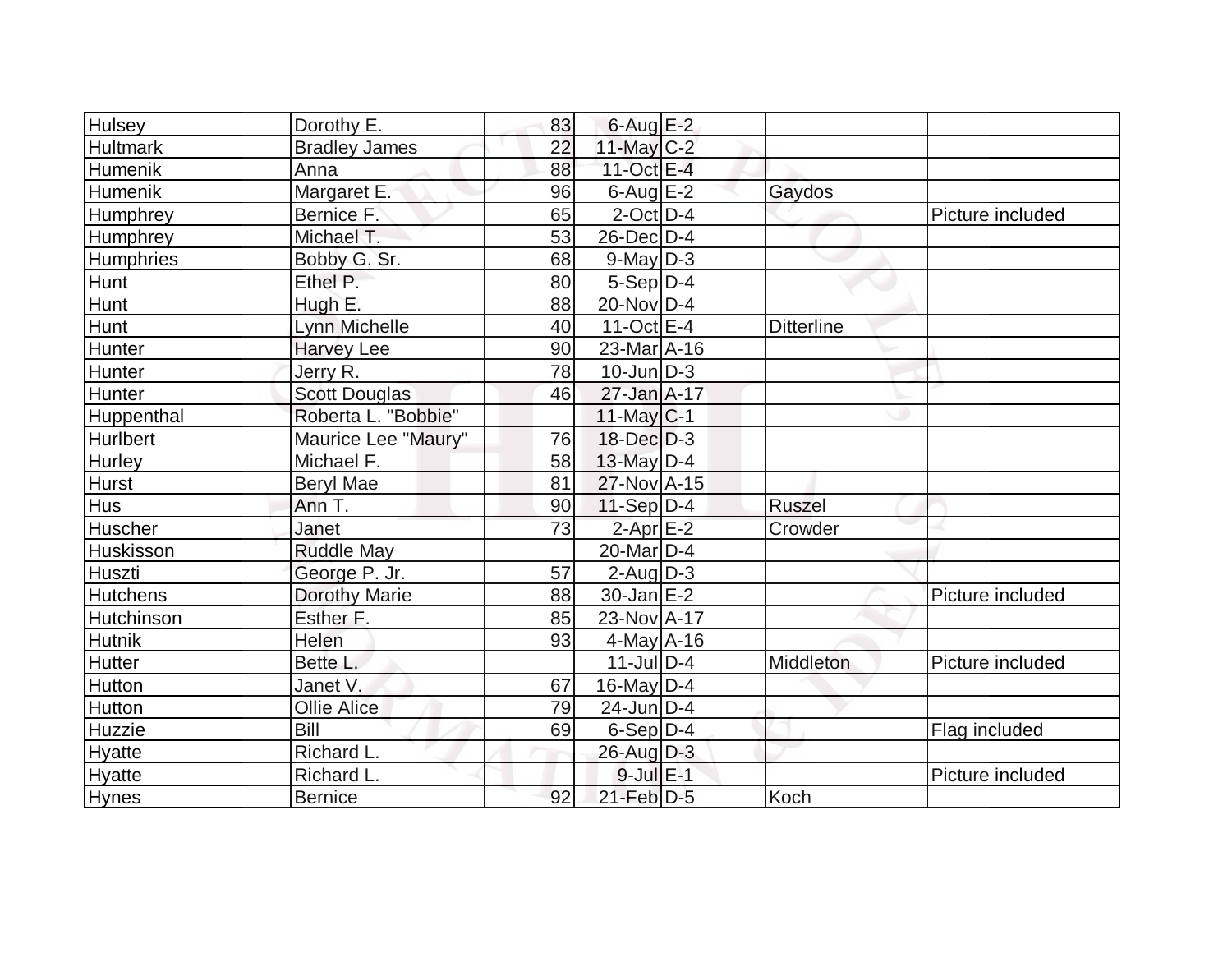| Iddings          | Arlene Laura         | 74    | 18-Aug A-12       | Molnar      | Full name Arlene<br>Larua (Armenta)<br>Iddings |
|------------------|----------------------|-------|-------------------|-------------|------------------------------------------------|
| Ignatuk          | Helen D.             | 75    | $13$ -Jun $D-4$   | Owens       |                                                |
| <b>Ihnat</b>     | Edward M. Sr.        | 87    | $31 - Jul$ $D-3$  |             | Flag included                                  |
| Ihnat            | Rosemarie            | 59    | $28 - Jan$ $A-12$ |             |                                                |
| <b>Ikins</b>     | William G. "Bill"    | 52    | $19-Sep D-3$      |             |                                                |
| <b>Ilich</b>     | Vlade "Wally"        | 84    | $24$ -Jan D-5     |             | <b>Serbian Cross</b><br>included               |
| Imler            | Bruce F.             |       | $8$ -Mar $ D-6$   |             | Flag included                                  |
| Indicavitch      | Bernard G.           | 64    | $11-Aug$ A-15     |             |                                                |
| Indicavitch      | Judith L.            | 64    | $10$ -Jun $D-4$   | Szwankowski |                                                |
| Infante          | Ceclia               | 78    | 18-Mar D-5        |             |                                                |
| Ingram           | Lori Ann             | 56    | $16-Sep C-4$      | Lavin       |                                                |
| Ingram           | Mary M.              | 67    | $4$ -Aug $A$ -14  |             |                                                |
| Injeski          | John J.              | 87    | $26$ -Feb $D-3$   |             | Flag included                                  |
| <b>Irby</b>      | Dorothy Mae          | 77    | $15$ -Apr $D-4$   |             |                                                |
| Ireton           | James A.             | 78    | 22-Nov E-5        |             | Flag included                                  |
| Ireton           | James H.             | 100   | 25-Jun E-1        |             |                                                |
| Irvin            | Charlene "Nan"       | 82    | $21$ -Jan $A$ -17 |             |                                                |
| Ison             | Herb                 | 83    | $12$ -Nov $ D-6$  |             | Flag included                                  |
| Ivanyo           | Michael Jr.          | 69    | $30-Sep C-3$      |             | <b>Byzatine Cross</b><br>included              |
| <b>Ivey</b>      | Charles Jr. "Nathan" | 18    | $2$ -Nov $A$ -19  |             |                                                |
| Ivory            | <b>Rosie Mae</b>     | $E-2$ | 23-Apr            | 72 Thompson |                                                |
| Iwan             | Ann Mary             | 82    | $15$ -Feb $ D-3 $ |             |                                                |
| Iwan             | Joanna F.            | 83    | 10-Aug A-17       |             |                                                |
| Iwan             | Josephine M.         | 87    | $1-Apr D-4$       | Wisniewski  |                                                |
| <b>Jabaay</b>    | Cornelius            | 80    | 28-Sep A-17       |             | Flag included                                  |
| Jabb             | Edward T.            | 95    | 13-Oct A-15       |             | Flag included                                  |
| <b>Jackowski</b> | Anthony              | 84    | $12$ -Aug D-4     |             | Picture included                               |
| Jackson          | Ira "Baby Jack"      | 67    | $24$ -JulD-5      |             |                                                |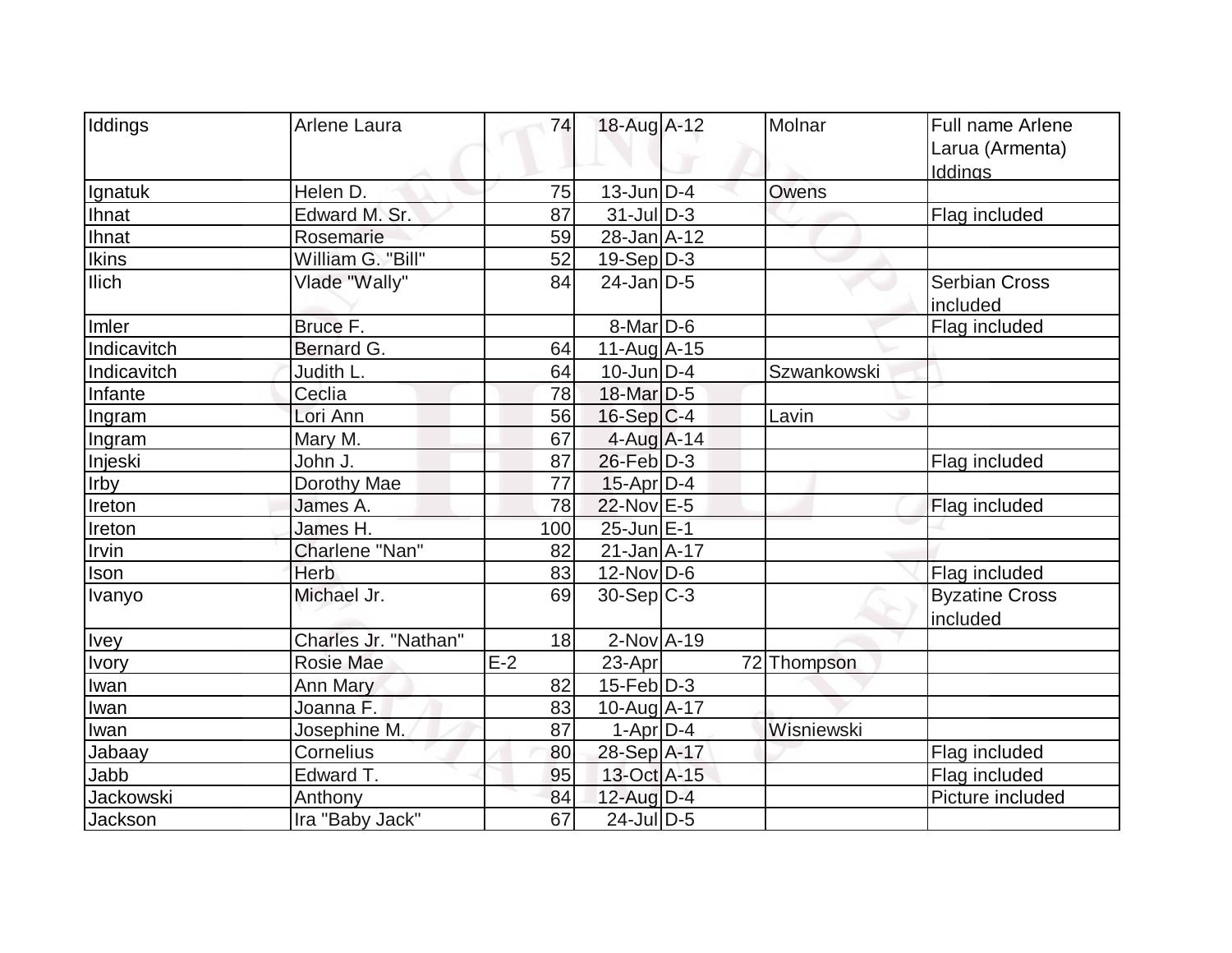| Jackson        | Larry Sr. "Boo"       | 61 | 29-Feb D-6                   |                |                                           |
|----------------|-----------------------|----|------------------------------|----------------|-------------------------------------------|
| Jackson-Upshaw | Brenda J.             | 63 | $1$ -May $D-5$               | Spann          | Picture included                          |
| Jacobs         | Harry E. "Jake"       | 81 | 29-Mar D-4                   |                | <b>Flag and Picture</b><br>included       |
| Jacobs         | Marjorie J.           | 91 | $16$ -Apr $E-2$              |                |                                           |
| Jacobson       | Alvin K. "Al"         | 72 | 26-Mar E-2                   |                |                                           |
| Jacobson       | Margaret E.           | 87 | $30 - Jun$ A-14              |                |                                           |
| Jacobson       | Martin E. (Jake)      | 72 | 30-Dec C-4                   |                | Picture included                          |
| Jacque         | Freda                 | 77 | $3$ -Jun $D-4$               |                |                                           |
| Jaffe          | <b>Eugene Russell</b> | 93 | $1$ -Jun $A$ -17             |                |                                           |
| Jahnke         | Patricia L. "Pat"     | 81 | $20$ -Feb $E-2$              |                |                                           |
| Jaksic         | Jovan                 | 76 | $10$ -Nov $A$ -17            |                | Serbian Orthodox<br><b>Cross included</b> |
| Jaksich        | Mildred "Millie"      | 74 | $18$ -Feb $\overline{A}$ -14 |                | Serbian Orthodox                          |
| Jakubielski    | Joseph                | 97 | $1$ -Jul $D-3$               |                | a.k.a. Jacobilski/<br>Picture included    |
| Jakubin        | Mary                  | 86 | $5$ -Dec $D-3$               |                |                                           |
| Jakush         | Edward A.             | 93 | 18-Nov C-4                   |                | Flag included                             |
| Jalk           | Joseph Anthony        | 55 | 24-Mar A-17                  |                |                                           |
| Jallo          | <b>Stella</b>         |    | $16$ -Dec $C$ -3             | Grudzien       |                                           |
| Jalocha        | <b>Chester</b>        | 83 | $25-Sep D-3$                 |                |                                           |
| James          | Geneva Carter         | 73 | $4-Apr$ D-3                  |                |                                           |
| James          | Thomas E.             | 70 | $23-Oct$ D-3                 |                |                                           |
| Jaminson       | Bobby G.              | 81 | $4$ -Nov $C$ -3              |                |                                           |
| Jamrock        | Anthony J.            | 65 | $10$ -May $D-4$              |                |                                           |
| Jamrose        | Albert F. "Al"        | 86 | $21 - Jul$ A-12              |                | Flag included                             |
| Janas          | Robert J.             | 72 | $5$ -Jan $ D-4 $             |                | Flag included                             |
| Jancosek       | Dennis P.             | 59 | $6$ -May $D-4$               |                |                                           |
| Jandura        | Marie                 | 88 | 4-Nov C-3                    | <b>Skrundz</b> |                                           |
| Janeski        | Dimitrija             | 55 | 27-Jul A-17                  |                | <b>Macedonian Cross</b><br>included       |
| Janiak         | Catherine L.          | 41 | $13-Feb$ $E-2$               |                |                                           |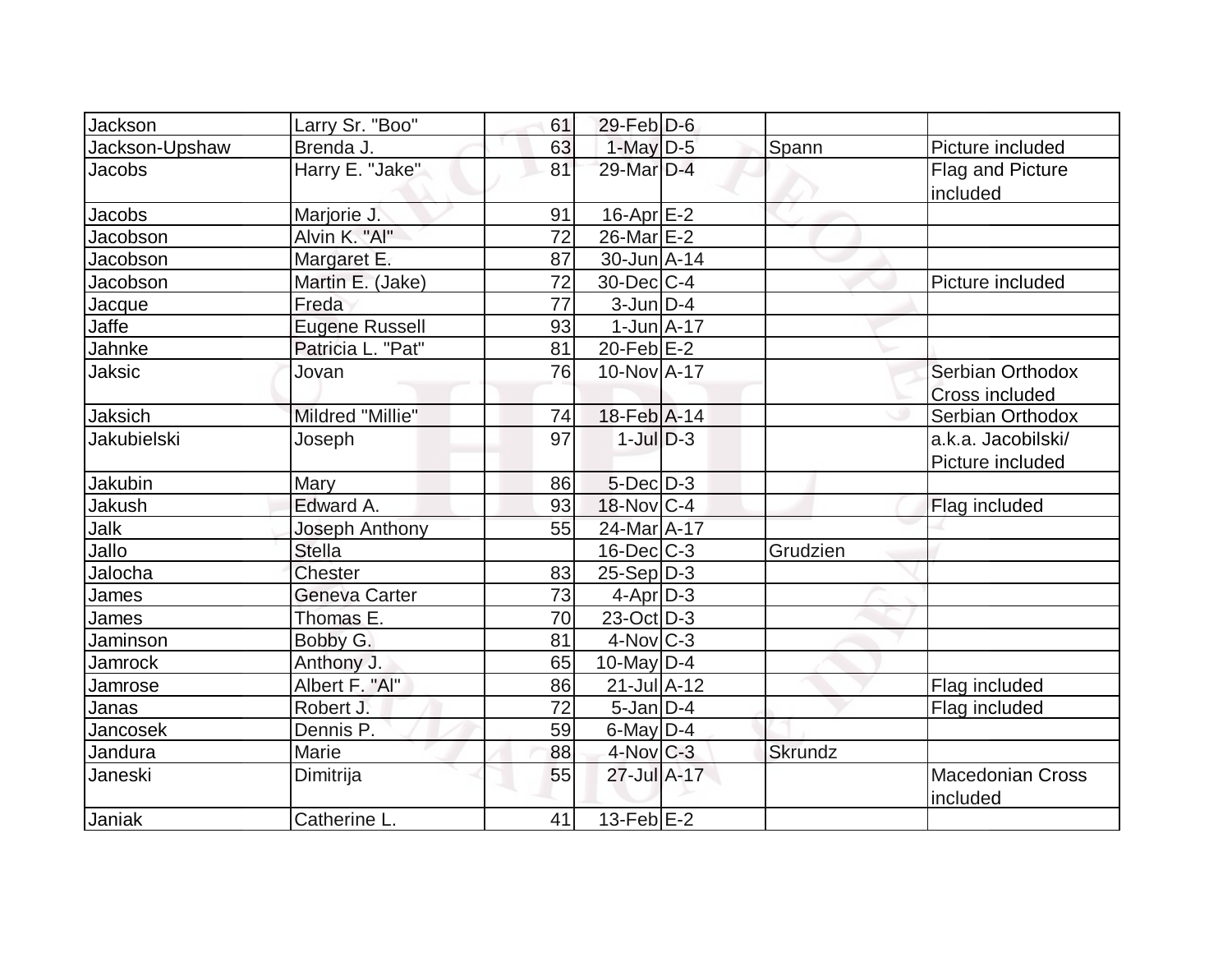| Janiga           | Joseph               | 71       | 27-Jul A-17           |               |                                           |
|------------------|----------------------|----------|-----------------------|---------------|-------------------------------------------|
| <b>Janik</b>     | Camille              | 84       | 7-Dec A-17            | Onofrio       |                                           |
| Janik            | John J.              | 63       | 11-Mar $D-4$          |               | Flag and Picture<br>included              |
| Jankovich        | Paul                 | 94       | $9-Sep$ $C-5$         |               | Flag and Picture<br>included              |
| <b>Jankowicz</b> | Archie               | 83       | $3$ -Jan $D-4$        |               | See Michael A.<br>Jankovich               |
| Jankowicz        | Michael A. "Archie"  | 83       | $2$ -Jan $E-2$        |               |                                           |
| Janota           | Anne D.              | 91       | $4$ -Mar $D-4$        | Frielich      |                                           |
| Janowsky         | <b>Willo Dean</b>    | 83       | $6$ -Jan $A$ -17      |               |                                           |
| Jansen           | Vina Marie           | 66       | $6$ -Feb $E-1$        |               | Vina Marie (Nodd)<br>Jansen               |
| Jansma           | Anthony D.           | 30       | $4$ -Dec $D-3$        |               |                                           |
| Jansson          | Kent A.              | 44       | $5-Nov$ $E-2$         |               | Picture included                          |
| Jarchow          | Edward               | 51       | 27-Feb E-1            |               |                                           |
| Jarden           | Beri Lee             | 53       | $2$ -Jul $E-1$        |               |                                           |
| Jarecki          | Ann T.               | 91       | 30-Nov A-17           |               | Picture included                          |
| Jarmusz          | Thomas R. "Moose"    | 70       | $29$ -May D-4         |               |                                           |
| <b>Jarosky</b>   | Harold M.            | 92       | 20-Aug $E-2$          | Panozzo       | Picture included                          |
| Jarvis           | Eleanor              | 89       | $16$ -Jul $E-1$       |               |                                           |
| Jaryszak         | Martina "Tena"       | 65       | 20-Mar <sub>D-4</sub> | Quinn         | Martina Jaryszak<br>Maciejewski           |
| Jasin            | Alice B.             | 65       | $5$ -Aug $D-5$        | <b>Buquid</b> | "The Shish Kabob<br>Lady"                 |
| Jasnic           | Milan                | 74       | $27 - Dec$ $E-3$      |               | Serbian Orthodox<br><b>Cross included</b> |
| Jaynes           | Ariana Grace         | 5 months | $24-Sep$  E-1         |               |                                           |
| Jazyk            | Vera T.              | 78       | $21$ -Aug $D-5$       | Torhan        |                                           |
| Jefferson        | <b>Amber Alexis</b>  | 11       | $7$ -Dec $A-17$       |               | Angel included                            |
| Jefferson        | <b>Dannie Glaire</b> | 62       | $3$ -Jan $D-4$        |               | Flag included                             |
| Jefferson        | Wendell              | 26       | $21$ -Feb $ D-5$      |               |                                           |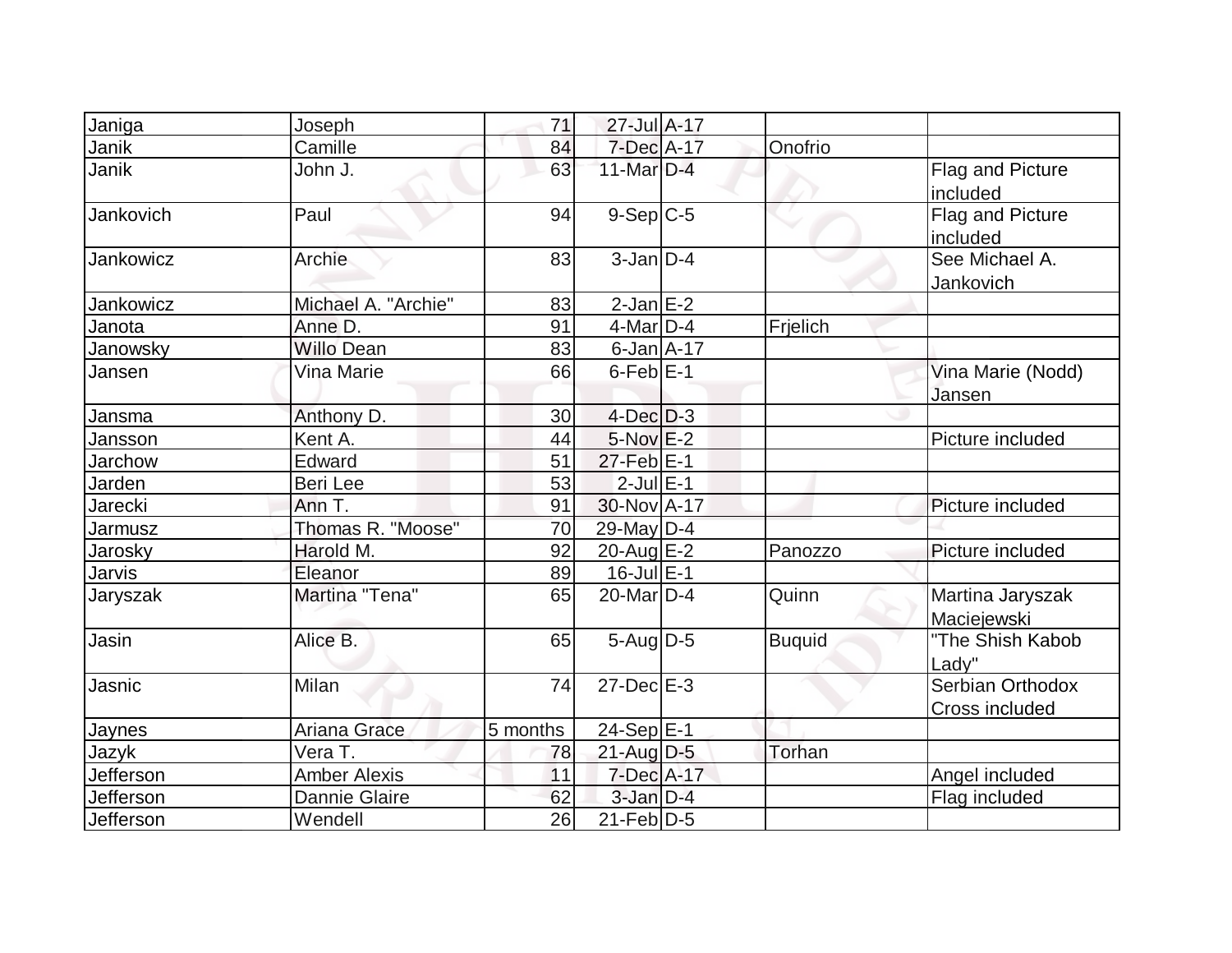| Jen            | <b>Estelle "Pat"</b> | 93              | $2$ -Apr $E-2$        | Kwansy       |                  |
|----------------|----------------------|-----------------|-----------------------|--------------|------------------|
| Jenkins        | John L.              | 65              | 30-Nov A-17           |              |                  |
| <b>Jenkins</b> | Patricia A.          | 76              | 29-May D-4            | Irvin        |                  |
| <b>Jenkins</b> | Russell L.           | 82              | $22$ -May D-3         |              |                  |
| Jennings       | Jane E.              | 75              | $1$ -May $D-5$        |              |                  |
| Jens           | Anna Marie           | 85              | $5-Sep D-4$           | Royse        |                  |
| Jensen         | <b>Stella Marie</b>  | 101             | $10$ -Mar $A$ -13     | Serwise      |                  |
| <b>Jeralds</b> | Jack                 | 83              | 29-Nov E-5            |              | Flag included    |
| Jermolowicz    | Edward               | 83              | $5-Oct$ A-16          |              | Flag included    |
| Jernigan       | Samuel               | 81              | $8$ -May $ D-3 $      |              |                  |
| Jessop         | Heather              | 22              | $8$ -Jun $A$ -17      |              |                  |
| Jewell         | Robert A.            | 48              | $6$ -Nov $D-4$        |              | Flag included    |
| Jillson        | Emily M.             | 77              | $12$ -Aug D-4         |              |                  |
| Jimenez        | Eugenio              | 62              | $1-Dec$ A-12          |              |                  |
| Jobbe          | Mario F.             | 90              | $4-Apr$ $D-4$         |              | Picture included |
| Johnsen        | Georgine R           | 77              | 27-Mar D-3            |              |                  |
| Johnsen        | Mary Ruth            | 80              | $24$ -Aug $ A-16$     |              |                  |
| Johnson        | Barbara Anne         | 75              | 16-Nov A-17           | <b>Burt</b>  |                  |
| Johnson        | Bruce G.             | 77              | $6$ -May $D$ -5       |              |                  |
| Johnson        | Charles Almeron Jr.  | 65              | $22$ -Jun $A-17$      |              |                  |
|                | "Chuck"              |                 |                       |              |                  |
| Johnson        | Clara B.             |                 | $9$ -Dec $C$ -3       |              |                  |
| Johnson        | Cosby "Lorene"       | 78              | 22-Dec A-14           |              |                  |
| Johnson        | <b>Della Maxine</b>  | 81              | $5 - Aug   D-5$       | <b>Cheek</b> |                  |
| Johnson        | Dorothy              | 71              | 18-Mar <sub>D-5</sub> |              |                  |
| Johnson        | Dorothy Jean         | 55              | $4-Sep$ D-4           |              |                  |
| Johnson        | Frances "Granny"     | $\overline{71}$ | $9-Apr$ $E-2$         |              | Picture included |
| Johnson        | George W. Jr.        | 44              | $3-Apr D-5$           |              |                  |
| Johnson        | Gregory Jr. "Mann-   | 32              | $4$ -Nov $C-4$        |              |                  |
|                | Mann"                |                 |                       |              |                  |
| Johnson        | Helen "Pat"          |                 | $10-Sep$ $E-1$        |              |                  |
| Johnson        | Hope A.              | 82              | $10$ -Jan $ D-5 $     | <b>Brown</b> |                  |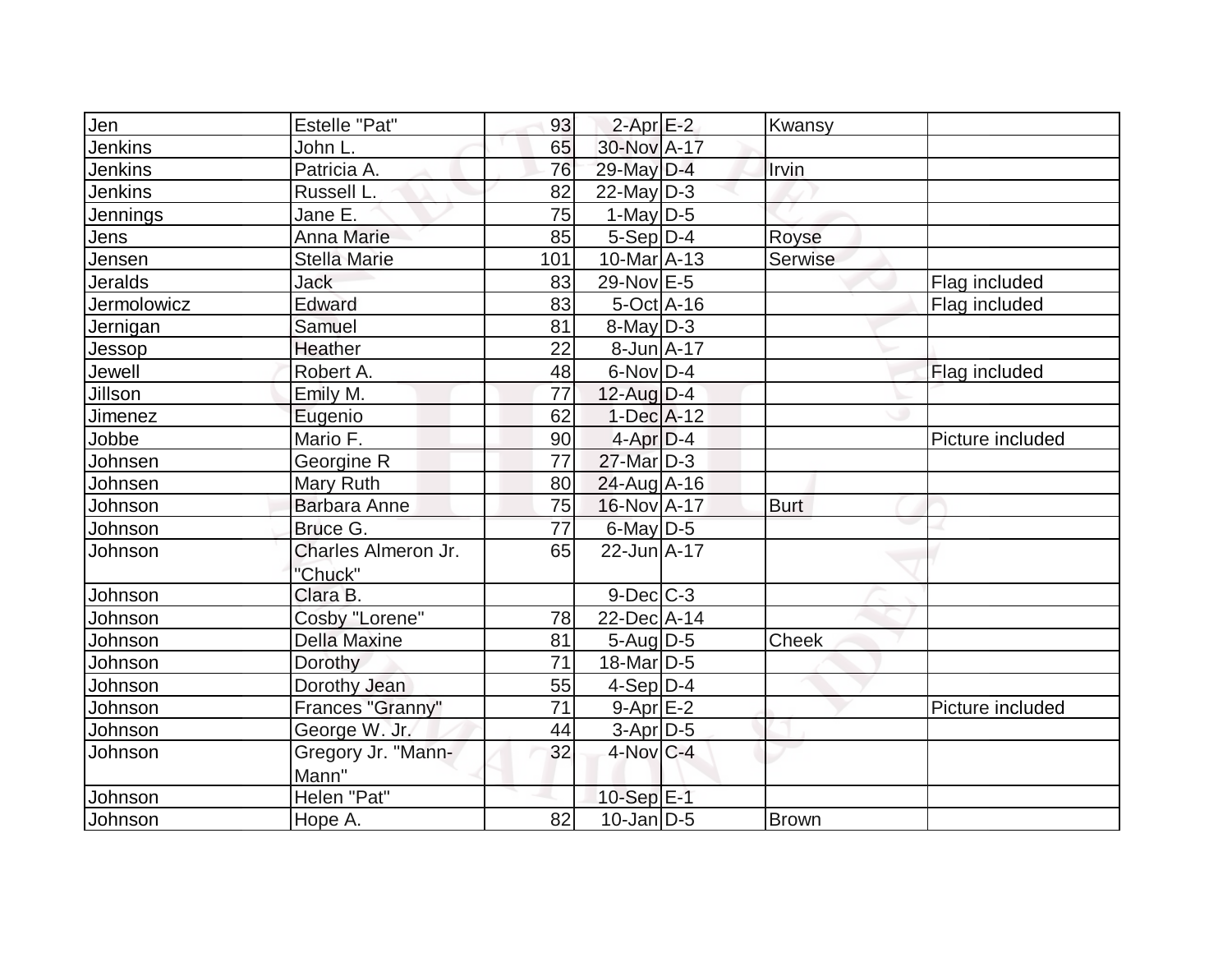| Johnson      | Jack D.                 | 74 | 22-Jun A-17        |           |                                             |
|--------------|-------------------------|----|--------------------|-----------|---------------------------------------------|
| Johnson      | James A.                | 80 | 8-Nov E-5          |           |                                             |
| Johnson      | Jean Jeanette           | 70 | $18$ -Jun $E-1$    |           | Full name Jean<br>Jeanette Johnson<br>Glenn |
| Johnson      | John Harold             | 87 | $20-Sep$ E-8       |           | Flag included                               |
| Johnson      | Johnny J.               | 66 | $25$ -Mar $D-3$    |           |                                             |
| Johnson      | Joseph H.               | 94 | $6$ -Aug $E-2$     |           |                                             |
| Johnson      | Joseph O. "Joey"        | 51 | $19$ -Jan $D-3$    |           |                                             |
| Johnson      | Lorence                 | 78 | $23$ -Dec $C$ -4   |           |                                             |
| Johnson      | Marianne M.             | 73 | $18$ -Mar $ D-5 $  | Klimowski |                                             |
| Johnson      | Marvin Glen             | 24 | $9-Sep C-5$        |           | Picture included                            |
| Johnson      | Patricia Ann            | 86 | $19$ -Apr $D-3$    | Pool      |                                             |
| Johnson      | Richard H.              | 78 | $7 - Jan$ $A - 14$ |           | Flag included                               |
| Johnson      | <b>Robert Ricky</b>     | 58 | $24$ -Jun $D-3$    |           |                                             |
| Johnson      | Sharon L.               | 68 | $13-Sep$ $E-7$     |           |                                             |
| Johnson      | Vesta M.                | 91 | $10$ -Jan D-6      |           |                                             |
| Johnson      | Violet B.               | 78 | 20-Feb $E-2$       |           |                                             |
| Johnston     | Ollie J.                | 93 | $17 - Dec$ $D-7$   |           |                                             |
| Jones        | Ann M.                  | 64 | 26-Oct A-19        |           |                                             |
| Jones        | Beatrice V. "Ma Mae"    | 79 | $16$ -Apr $E-2$    |           |                                             |
| Jones        | Claren W.               | 89 | 23-Mar A-16        |           | Flag included                               |
| Jones        | <b>Edward Paul</b>      | 59 | 26-Oct A-20        |           |                                             |
| Jones        | Ethelene                | 82 | $12$ -Apr $D-4$    |           | Picture included                            |
| <b>Jones</b> | Gladys J.               | 95 | $14$ -Jul $A-16$   |           |                                             |
| Jones        | Irma Gale               | 85 | $8$ -Jan $D-4$     |           |                                             |
| Jones        | James Douglas<br>"Doug" | 65 | $5$ -Aug D-5       |           | Flag included                               |
| Jones        | James Melvin            | 65 | $3-Sep$ $E-2$      |           |                                             |
| Jones        | Jesse James Sr.         |    | 12-Nov D-6         |           |                                             |
| Jones        | Joan                    | 77 | $18$ -Jun $E-2$    | Sharbak   |                                             |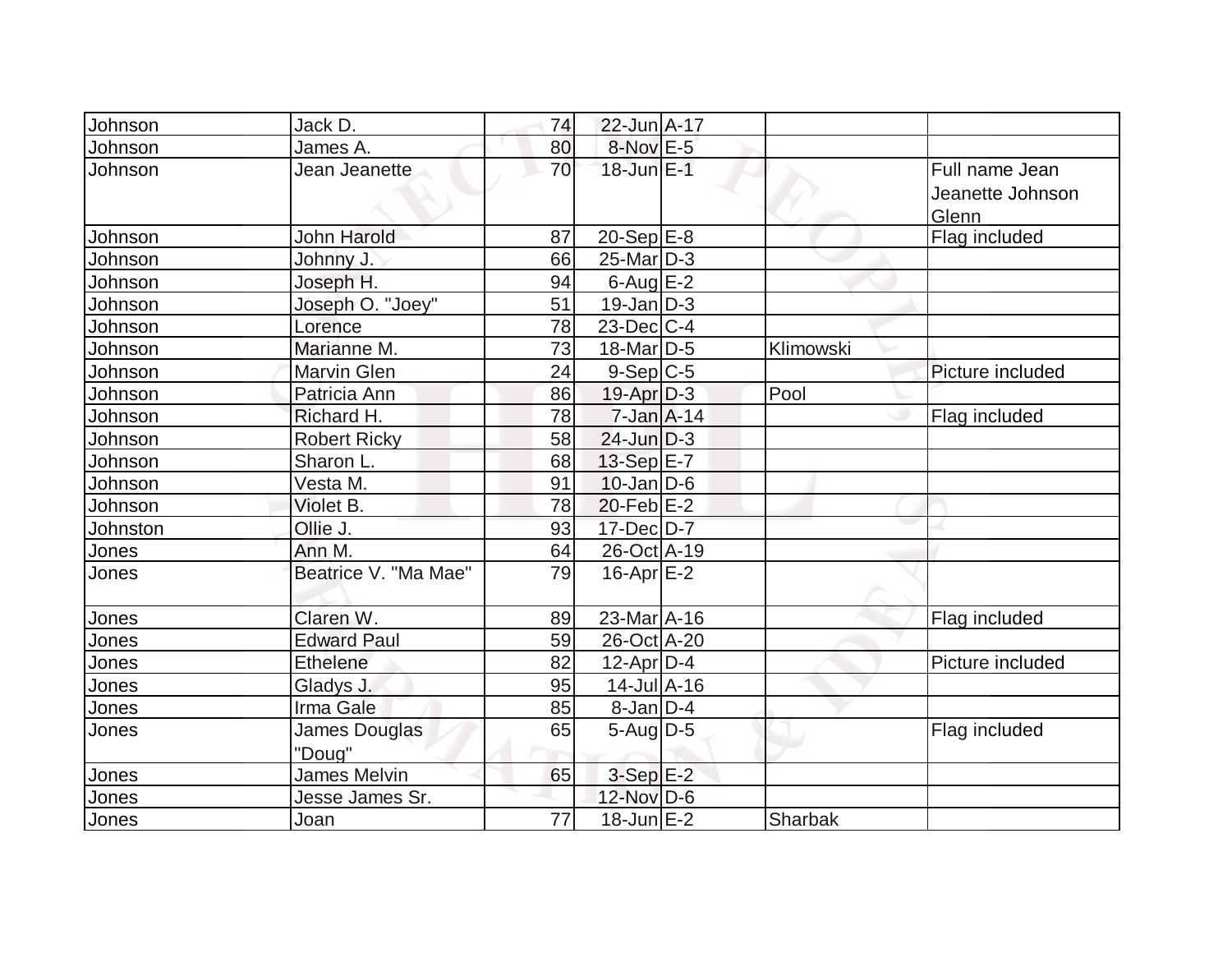| Jones         | Kenneth W.            | 51 | 20-Sep E-7        |               |                            |
|---------------|-----------------------|----|-------------------|---------------|----------------------------|
| Jones         | Nueman Augusta Jr.    | 62 | $25$ -Jun $E-1$   |               | Police emblem<br>included  |
| Jones         | Olga M.               | 81 | $26$ -Mar $E-2$   | Hajduch       |                            |
| Jones         | <b>Rachel Sue</b>     | 60 | $25$ -Apr $D-4$   | Paris         | Picture included           |
| Jones         | Raymond J. "Ray"      | 21 | 20-May $D-4$      |               |                            |
| Jones         | Robert L.             | 81 | $8$ -Jul $D-3$    |               | Flag included              |
| Jones         | Shirley A.            | 53 | $7-Dec A-17$      | Garreffa      |                            |
| Jordan        | <b>Frances Evelyn</b> | 80 | $31$ -May D-4     | Jones/Hammond |                            |
| Josvai        | James P. "Jos"        | 63 | $2-Mar1A-17$      |               |                            |
| Joyce         | Gertrude "Eileen"     | 84 | $4$ -Jan $D-4$    |               | <b>Full name Gertrude</b>  |
|               |                       |    |                   |               | Murphy Joyce               |
| Jozwiak       | <b>Esther</b>         | 86 | $11-Feb$ A-13     |               |                            |
| Jozwiak       | <b>Sally Theresa</b>  | 93 | $14$ -May $E-3$   | Przekwas      |                            |
| Jubera        | Marion A.             | 84 | $6$ -Jan $A$ -17  | Swalwell      | Picture included           |
| Juday         | Patricia              | 67 | $4$ -Jul $D-3$    | Picotte       |                            |
| Julius        | Nicholas George       | 76 | $22-Sep$ A-15     |               | Flag included              |
| Junach        | Dorothy               | 75 | $7$ -Jul $A-15$   | Pociaski      |                            |
| Junkikon      | <b>Robert Lee</b>     | 75 | 18-May A-16       |               |                            |
| Junkin        | Elizabeth K. "Betty"  | 64 | $7-Sep$ $A-16$    |               |                            |
| Jurek         | Robert M.             | 67 | $29$ -Jan D-4     |               | Flag included              |
| Jurgens       | Patricia A.           | 67 | $14$ -Aug $ D-4 $ |               | Picture included           |
| Juriga        | John J.               | 68 | 23-Mar A-16       |               | Flag included              |
| Juriga        | Richard S.            | 84 | $10$ -Jan D-6     |               | Flag included              |
| Jusko         | Josephine             | 89 | $18$ -Jun $E-2$   | <b>Balio</b>  | Picture included           |
| Jusko         | Kathleen E. "Kathi"   | 57 | $23$ -Jul $E-2$   | Mann          |                            |
| <b>Justak</b> | Thomas S. "Chief"     | 67 | $26$ -Nov $ D-6$  |               | Fireman emblem<br>included |
| Juszkiewicz   | Dorothy Rose          | 80 | 30-Jun A-14       | Zalewski      |                            |
| Kaczmarek     | Andrew                | 82 | $9$ -Jul $E-2$    |               | Flag included              |
| Kahl          | Robert D. "Bob"       | 84 | 15-Nov E-3        |               | Flag included              |
| Kahot         | Barry L.              | 64 | $24$ -Apr $ D-4$  |               |                            |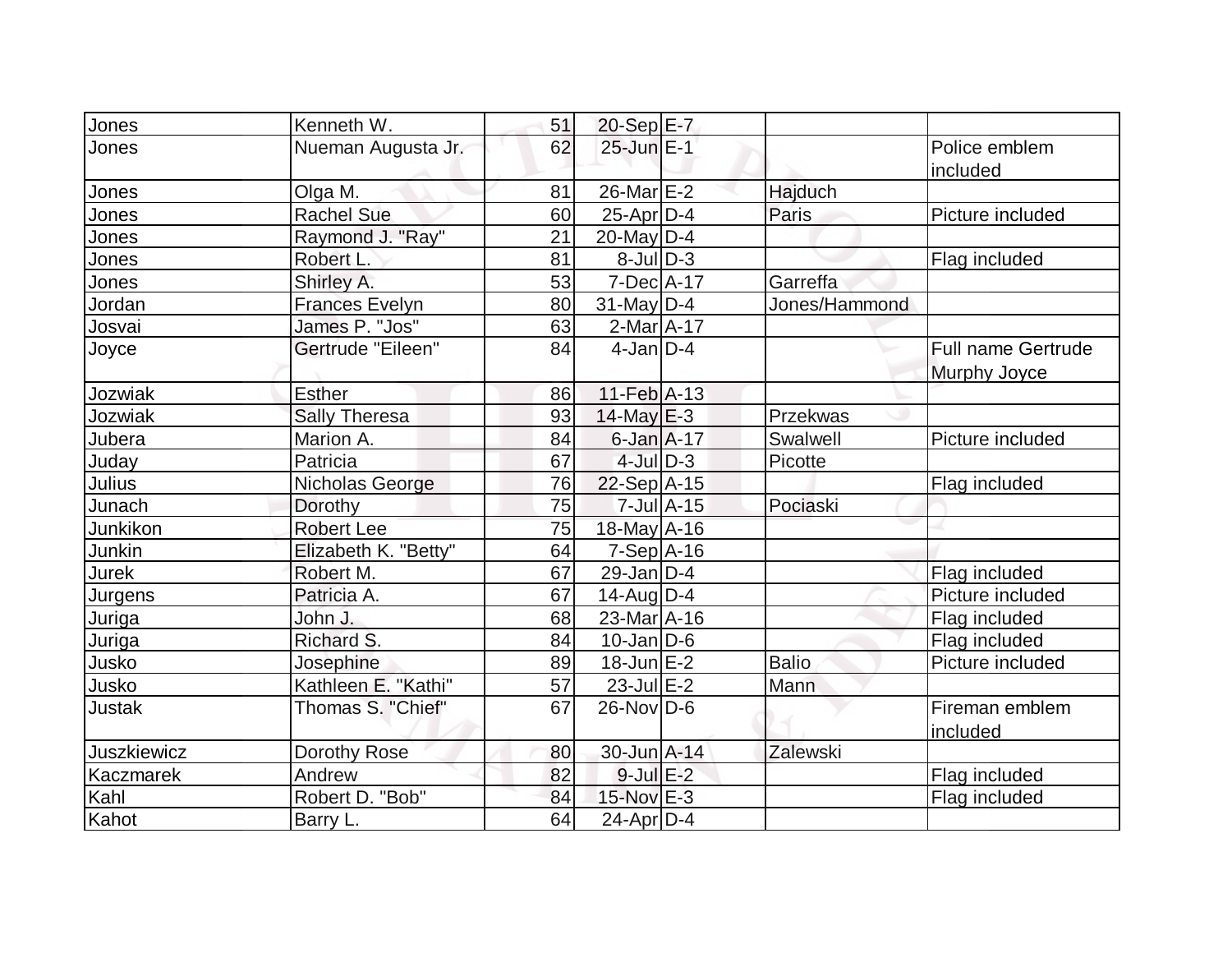| Kaiser     | Felicita B. "Tuddy"   | 83 | 30-Dec C-4       |              |                       |
|------------|-----------------------|----|------------------|--------------|-----------------------|
| Kaiser     | William C.            | 94 | 13-Nov D-5       |              | Flag included         |
| Kalafatis  | Vasilios E.           | 81 | 26-Oct A-20      |              |                       |
|            | "Vasso/Bill"          |    |                  |              |                       |
| Kalapach   | Andrew M. Jr.         | 85 | 28-Sep A-17      |              | Flag included         |
| Kalaygich  | John                  | 94 | $3$ -Jan $D-4$   |              | Serbian Orthodox      |
|            |                       |    |                  |              | <b>Cross included</b> |
| Kalbac     | Betty J.              | 88 | 12-Oct A-16      |              |                       |
| Kalbac     | Vernon L.             | 72 | $24-Sep$ $E-1$   |              |                       |
| Kalemba    | Alexander G.          | 75 | $23$ -Jun $A-14$ |              |                       |
| Kaleta     | <b>Daniel Victor</b>  | 28 | $11$ -Mar $ D-4$ |              | Picture included      |
| Kaleta     | Thomas C.             | 71 | $24$ -Jan $D-5$  |              |                       |
| Kalinowski | Anna                  | 83 | $17$ -May $D-3$  | Cabanski     |                       |
| Kallok     | Irene                 | 90 | $7$ -Jun $D-5$   |              | Picture included      |
| Kalvelage  | Irene $F.$            | 90 | $29-Oct$ $E-2$   |              |                       |
| Kamano     | George David          | 53 | 16-Mar A-16      |              |                       |
| Kaminski   | John H. Jr.           | 61 | $1-Jan D-4$      |              | Flag included         |
| Kaminski   | Kathyrn A.            | 55 | $1-May$ D-4      |              |                       |
| Kaminsky   | Bernice L.            | 88 | $9$ -Oct $D-4$   |              | Picture included      |
| Kamstra    | Joanne                | 75 | $15$ -Feb $ D-3$ |              |                       |
| Kandron    | John J.               | 65 | $12$ -Feb $ D-4$ |              | Picture included      |
| Kane       | <b>Walter Stanley</b> | 60 | $16$ -Oct $ D-6$ |              |                       |
| Kania      | Lawrence J. "Larry"   | 64 | $6$ -Nov $D-5$   |              |                       |
| Kaniewski  | Veronica T. "Vernie"  | 87 | $12$ -Mar $E-2$  |              |                       |
| Kaniuk     | Gladys M.             | 81 | $20$ -Feb $E-2$  |              |                       |
| Kapanko    | John F.               | 86 | 23-Mar A-16      |              |                       |
| Kapitan    | Lucille "Cris"        | 77 | $8 - Jun$ A-18   |              |                       |
| Kaplan     | Seymour "Shey"        | 85 | $5$ -Jan $D-4$   |              | Flag and Star of      |
|            |                       |    |                  |              | David included        |
| Karabin    | Adeline               | 92 | $4$ -Jun $E-2$   |              |                       |
| Karaffa    | Mary Irene            | 86 | 8-Dec A-15       | Doerr        |                       |
| Karas      | Carol A.              | 64 | $5-Apr$ D-4      | <b>Burke</b> |                       |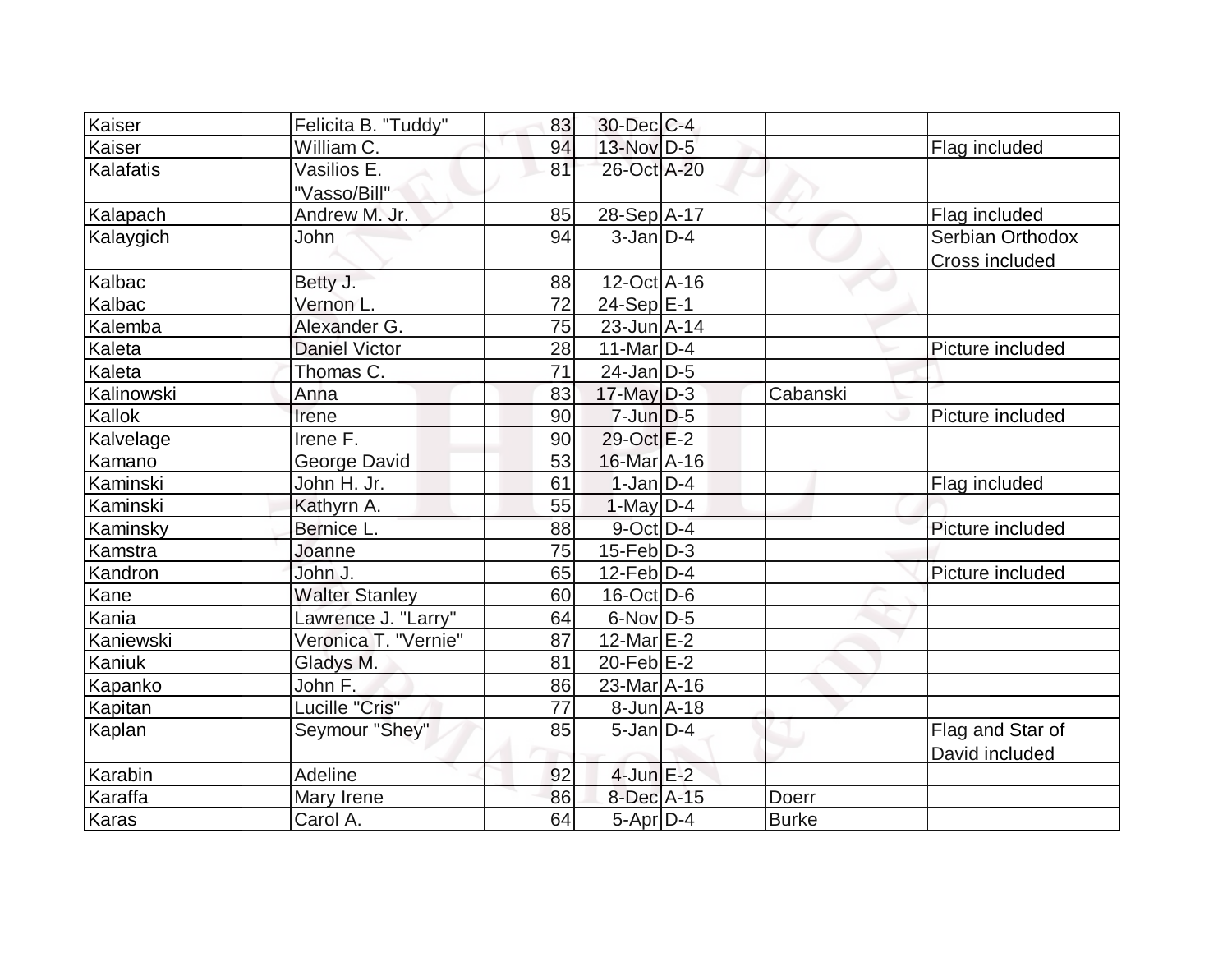| Karriman         | Patricia H.              | 55 | $27$ -Dec $E-3$              |                |                        |
|------------------|--------------------------|----|------------------------------|----------------|------------------------|
| Karsten          | Carl Christian           | 59 | 8-Apr D-4                    |                | Flag included          |
| <b>Kasiak</b>    | Edward P. Sr.            | 81 | 24-May D-3                   |                | Flag included          |
| Kasparian        | Arman                    | 80 | $5-Apr$ D-4                  |                |                        |
| Kasprzak-Rakoczy | Patricia I. "Pat"        | 78 | $30 - Jun$ A-15              | <b>Stump</b>   | Angel included         |
| Kasprzycki       | Helen                    | 77 | $8$ -Dec $ A-15$             | Lesiowski      |                        |
| Kasten           | Margaret Isabella        | 89 | 20-Dec E-5                   |                |                        |
| Kastendieck      | Vivian M.                | 78 | $17 - Dec$ $D-7$             |                | Picture included       |
| Katunich         | George                   | 94 | $9-Apr$ $E-2$                |                |                        |
| Katz             | Phyllis                  |    | $30$ -Jul $E-2$              |                | Star of David included |
| Kauchak          | James                    |    | 22-Jun A-17                  |                |                        |
| Kaufman          | Toby                     | 80 | $31$ -Jan $D-4$              |                | Star of David included |
| Kause            | Jane J.                  | 86 | $18$ -Jun $E-2$              | Johnson        |                        |
| <b>Kavis</b>     | Enid L.                  | 90 | 27-Mar D-5                   | Bennot         |                        |
| Kay              | Sheryl                   | 59 | $30$ -Oct $D-6$              |                |                        |
| Kazmer           | Mary                     | 92 | $26$ -Jan D-6                |                |                        |
| Kazmirski        | Edward J.                | 86 | $3$ -Jan $D-5$               |                | Flag included          |
| Keagle           | Florence "Lucille"       | 93 | $29$ -Feb $ D$ -6            |                | Picture included       |
| Keammerer        | Norman P.                | 90 | $20$ -Feb $E-2$              |                |                        |
| Keating          | James P., Rev.           |    | 13-Feb $E-3$                 |                |                        |
| Keaton           | George Holice<br>"Sonny" | 73 | $10-Sep$ $E-1$               |                | Picture included       |
| Keaton           | Virginia                 | 71 | 28-May E-2                   |                |                        |
| Keck             | Marguerite M.            | 84 | $10$ -Mar $\overline{A}$ -13 | Anderson       |                        |
| Keegan           | Melodene                 | 83 | 29-Sep A-16                  |                |                        |
| Keel             | Earl                     | 70 | $4$ -Mar $D-4$               |                |                        |
| Keeler           | Cheryl L.                | 61 | $5$ -Dec $D-4$               | <b>Helmick</b> |                        |
| Keeler           | Cheryl L.                | 61 | $4$ -Dec $D-4$               | Helmick        |                        |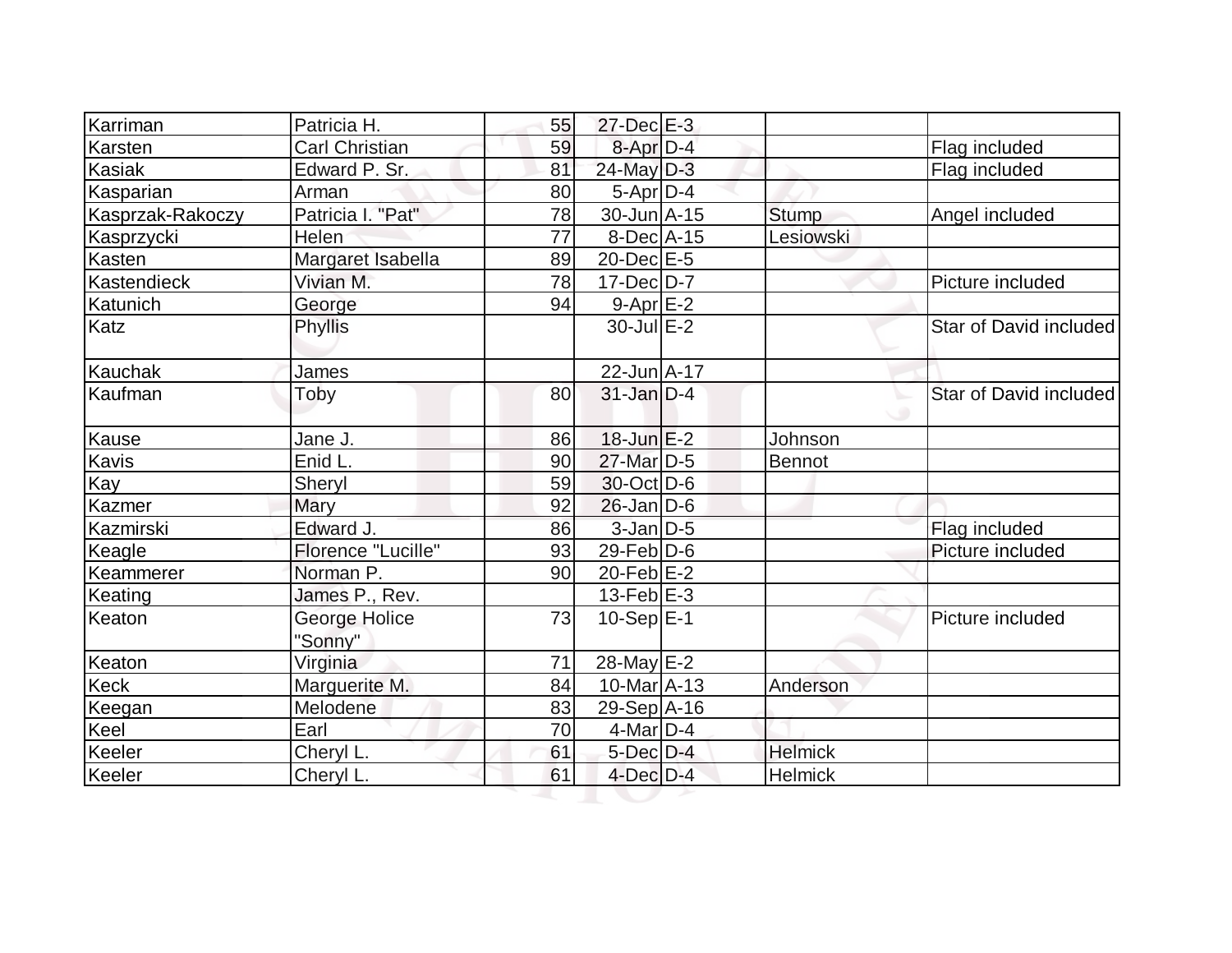| Keeler         | <b>Judith Rae</b>  | 74 | $31$ -Dec $D-6$            | Gittermann | Picture/Judith Rae    |
|----------------|--------------------|----|----------------------------|------------|-----------------------|
|                |                    |    |                            |            | <b>Keeler Radford</b> |
|                |                    |    |                            |            | Larmon                |
| Keenan         | Kathy D.           |    | $5$ -Mar $E-2$             |            | Full name Kathy       |
|                |                    |    |                            |            | Mankowski Keenan      |
| Keene          | Dale L.            | 61 | $12$ -Aug $D-5$            |            |                       |
| <b>Keepes</b>  | Joann M.           | 65 | 19-Nov D-7                 | Jaminson   |                       |
| Keeton         | Patricia E. (Kopf) | 73 | $27$ -Feb $E-2$            | Coash      | Full name Patricia E. |
|                |                    |    |                            |            | (Kopf) Keeton         |
| Keeton         | Thomas F. Sr.      | 75 | 20-Mar <sub>D-3</sub>      |            | Flag included         |
| Keever         | Phyllis Jean       | 57 | $10$ -Jun $D-4$            | Heller     | Picture included      |
| <b>Keilman</b> | Dorothy A.         | 83 | $15$ -JulD-4               | McDevitt   |                       |
| Keilman        | Fred A.            | 85 | $3-Sep$ $E-2$              |            | Flag included         |
| Keilman        | Harold             |    | $17$ -Apr $D-3$            |            |                       |
| Keilman        | Harold A.          | 81 | $27$ -Mar $D-5$            |            | Flag included         |
| Keilman        | Jerry A.           | 74 | 29-Aug D-4                 |            | Fireman emblem        |
|                |                    |    |                            |            | included              |
| Keilman        | Joseph             | 87 | $8-Sep$ A-14               |            | Flag included         |
| Keilman        | Joseph K.          | 68 | $11$ -May C-2              |            | Flag included         |
| Keiser         | Joan R.            | 78 | $21-Oct$ $C-4$             | Sonntag    |                       |
| <b>Kekeis</b>  | Lydia E.           | 85 | $9$ -Dec $C$ -5            | Whitfield  |                       |
| Kekelik        | Gerhard J. "Kelly" | 84 | 19-Oct A-20                |            | Flag included         |
| <b>Kekelik</b> | Honore' M.         | 80 | $13$ -Dec $E-4$            | Melloan    |                       |
| Kelderhouse    | Margaret J.        | 91 | $30$ -Dec $C-4$            | Tyssen     |                       |
| Kelemen        | Nick E.            | 59 | $5$ -Aug $D-4$             |            |                       |
| Kelemen        | Robert J.          | 55 | 21-May E-2                 |            |                       |
| Kelieman       | <b>Nick</b>        | 93 | $16$ -Jul $E-1$            |            | Flag included         |
| Kellar         | Patricia M.        | 75 | $11-Apr D-5$               |            |                       |
| Kelleman       | Charles V. Sr.     | 93 | $4$ -Feb $A$ -14           |            | Flag included         |
| Keller         | Josephine M.       | 94 | $8$ -Jul $D-4$             |            |                       |
| Keller         | Mark D.            | 48 | $9$ -Apr $E-2$             |            |                       |
| Kellerman      | <b>Nick</b>        | 93 | $\overline{17}$ -Jul $D-3$ |            | Flag included         |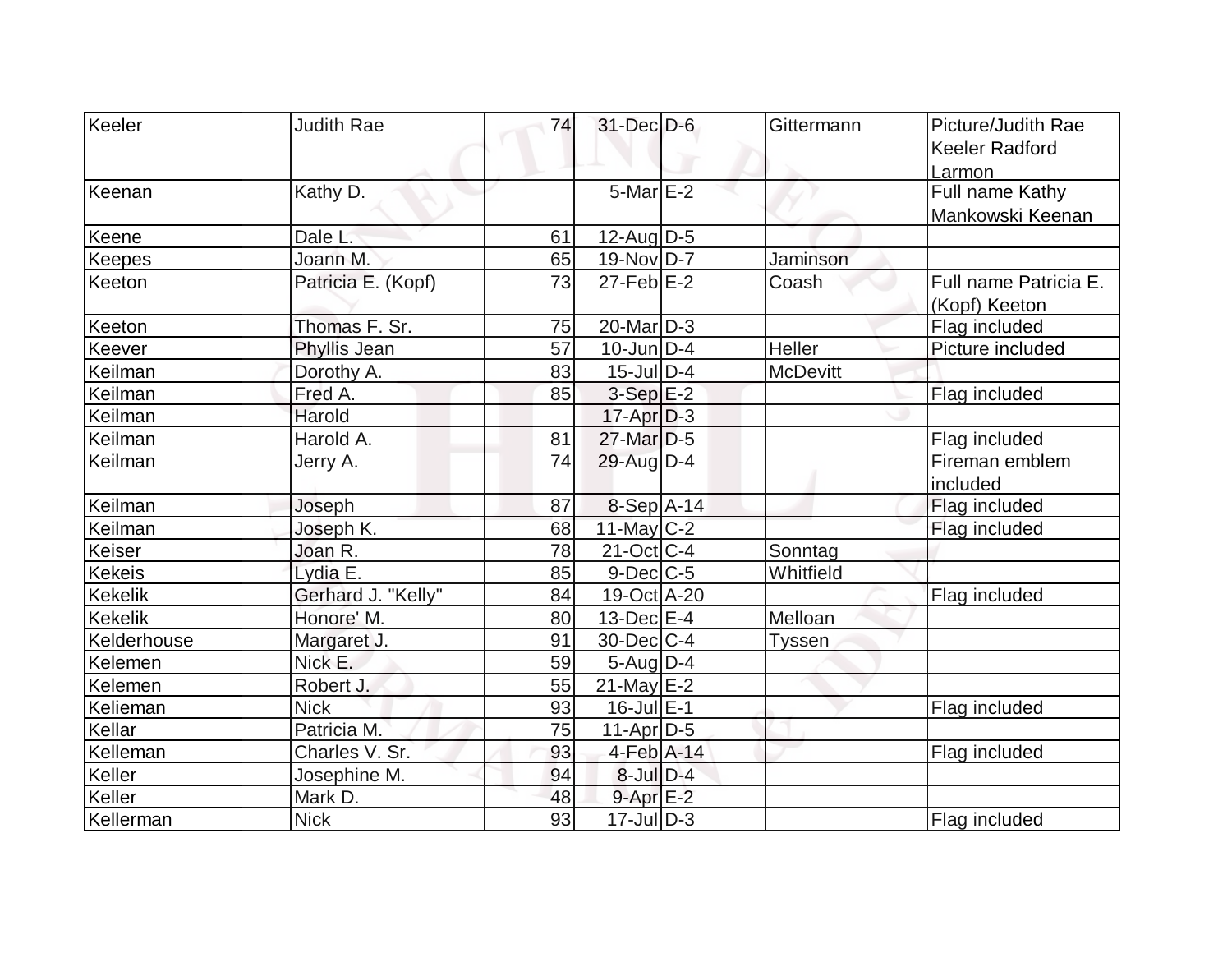| Kelley          | Dorothy J.          | 76     | 25-Oct E-5               |         |                                                  |
|-----------------|---------------------|--------|--------------------------|---------|--------------------------------------------------|
| Kelley          | Harold              | 55     | $11$ -Mar $D-3$          |         |                                                  |
| Kelly           | Carolyn Jean        | 43     | 3-Aug A-17               |         |                                                  |
| Kelly           | Eugene J.           | 86     | $7-Feb D-5$              |         |                                                  |
| Kelly           | Melvin R.           | 80     | $23-Oct$ D-3             |         |                                                  |
| Kelly           | Patricia L.         | 79     | $3-Apr$ $D-5$            |         |                                                  |
| Kelly           | Richard E.          | 78     | $31$ -Jan D-4            |         | Flag included                                    |
| Kelsey          | Elwood              | 85     | $27$ -Mar $ D-5 $        |         | Picture included                                 |
| <b>Kendrick</b> | <b>Barbara</b>      | 75     | 9-Jun A-17               |         |                                                  |
| Kennedy         | <b>Daneil Corey</b> | Infant | 25-Oct E-5               |         | Angel and Picture<br>included                    |
| Kennedy         | Frederick E.        | 75     | $26$ -Feb $ D-3 $        |         |                                                  |
| Kennedy         | Kevin               | 59     | $9$ -Jan $E-2$           |         |                                                  |
| Kennedy         | Mary C.             | 88     | $14$ -Jan $A$ -15        | Griffin |                                                  |
| Kennedy         | Rose O.             | 83     | $16$ -Jun $A$ -18        |         |                                                  |
| Kennedy         | Rosetta A.          | 87     | 30-Oct D-4               | Rossi   |                                                  |
| Kennedy         | Vienna Virginia     | 89     | $23$ -Apr $E-2$          |         | Full name Vienna<br>Virginia White<br>Kennedy    |
| Kenstavicius    | Ray                 | 68     | $26$ -Jan $D-6$          |         |                                                  |
| Kent            | <b>Shirley Lee</b>  | 84     | $15$ -Dec $ A-13$        | Johnson |                                                  |
| Kepcahar        | Bessie B.           | 76     | 15-Sep A-16              |         |                                                  |
| <b>Kerins</b>   | Lorraine            | 88     | $\overline{24}$ -Jan D-5 |         |                                                  |
| Kern            | Frank J.            | 81     | $16$ -Apr $E-2$          |         | Flag included                                    |
| Kern            | Margaret Helen      | 92     | $26$ -JulD-3             | Sloper  | Margaret-Helen<br>Brown-Kern/Picture<br>included |
| Kerns           | James T.            | 60     | 24-Apr D-4               |         | Flag included                                    |
| Kerns           | Kermit W.           | 84     | 9-Nov A-20               |         |                                                  |
| Kerr            | C.R. "Dick"         | 72     | $19$ -Feb $D-3$          |         |                                                  |
| Kerr            | Robert L.           | 75     | 24-Aug A-16              |         | Flag included                                    |
| Kerr            | Sharon J.           | 62     | $1-Aug$ $D-3$            | Gardner |                                                  |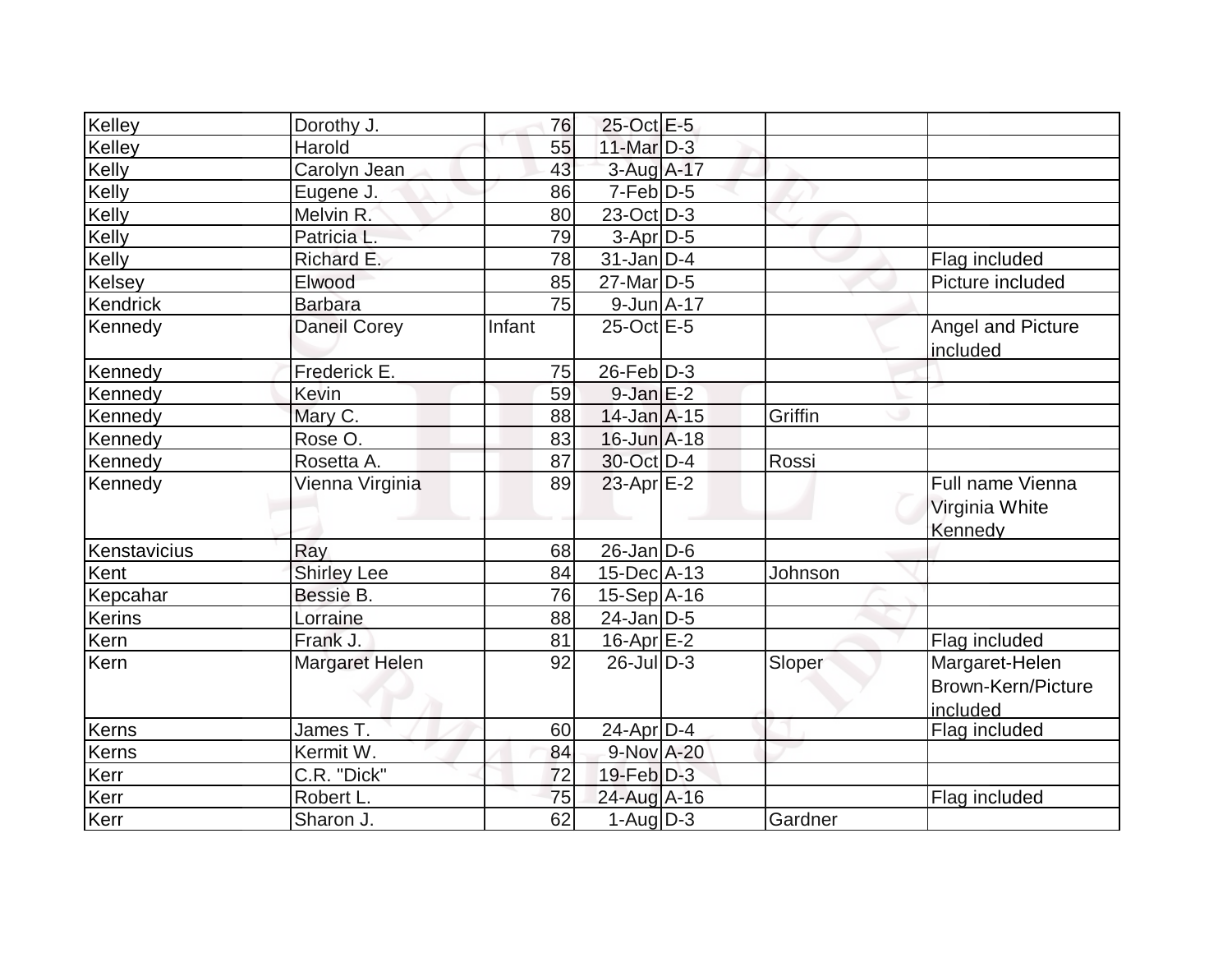| Keseley      | Marie E.             | 74             | 12-Nov D-6              | Johnson          |                  |
|--------------|----------------------|----------------|-------------------------|------------------|------------------|
| Kesic        | Rose                 | 75             | 20-Oct A-15             | <b>Byich</b>     | Serbian Orthodox |
|              |                      |                |                         |                  | Cross included   |
| Kessler      | Patricia A.          | 82             | $9$ -May $D-4$          |                  |                  |
| Ketchum      | Edward J.            | 81             | 28-Sep A-17             |                  | Flag included    |
| Ketterman    | Sylvia               | 82             | $31$ -JulD-3            | Kaczynski        |                  |
| Kettle       | <b>Everett Lee</b>   | 84             | $30$ -Dec $ C-4 $       |                  | Flag included    |
| Kew          | <b>Robert</b>        |                | $15$ -Aug D-5           |                  |                  |
| Kezler       | <b>Andrew Casmir</b> | 79             | $3$ -Jun $D-4$          |                  | Picture included |
| Kidd         | Daygen Lynn          | $\overline{2}$ | $1-Aug D-4$             |                  |                  |
| Kiekenapp    | John                 | 65             | $26$ -Jun $ D-3 $       |                  |                  |
| Kielanowicz  | Joseph E.            | 57             | 12-May A-17             |                  |                  |
| Kielpikowski | George J.            | 92             | 29-May D-4              |                  |                  |
| Kiernicki    | Stephan J.           | 85             | $16$ -Aug $D-5$         |                  | Flag included    |
| Kieta        | Gregory R.           |                | $2$ -Oct $D-4$          |                  |                  |
| Kilcoyne     | Austin               | 79             | 16-Mar A-17             |                  | Flag included    |
| Kilgore      | Linda K.             |                | $21$ -Feb $ D-5$        |                  |                  |
| Killam       | <b>Betty</b>         | 84             | $14$ -AugD-4            |                  | Full name Betty  |
|              |                      |                |                         |                  | Killam (Mallory) |
| Killeen      | Helen B.             | 88             | $8$ -Jun $A$ -18        | Whalen           |                  |
| Kimbrough    | Nathaniel "Sonny"    | 55             | $25$ -Jun $E-1$         |                  |                  |
| Kimmel       | <b>Billy Gene</b>    | 76             | 22-Jun A-17             |                  |                  |
| Kimmel       | Ronna L.             | 53             | 30-Mar <sub>A</sub> -17 |                  |                  |
| Kinach       | Arlene L.            | 89             | $14$ -Oct $ C-4 $       |                  |                  |
| Kincaid      | <b>Robert Edward</b> | 82             | $25$ -Jun $E-2$         |                  | Flag and Picture |
|              |                      |                |                         |                  | included         |
| Kindle       | Ann T.               | 88             | $14$ -AugD-5            | <b>Bartowski</b> |                  |
| King         | Carol Lea            |                | $8$ -Jun $A$ -18        | Payton           |                  |
| King         | David L. R.          | 39             | 30-Nov A-18             |                  |                  |
| King         | Deborah J.           | 56             | 13-Dec E-5              |                  | Deborah J. King  |
|              |                      |                |                         |                  | (Lipton)         |
| King         | Donald L.            | 81             | 5-Feb D-4               |                  | Flag included    |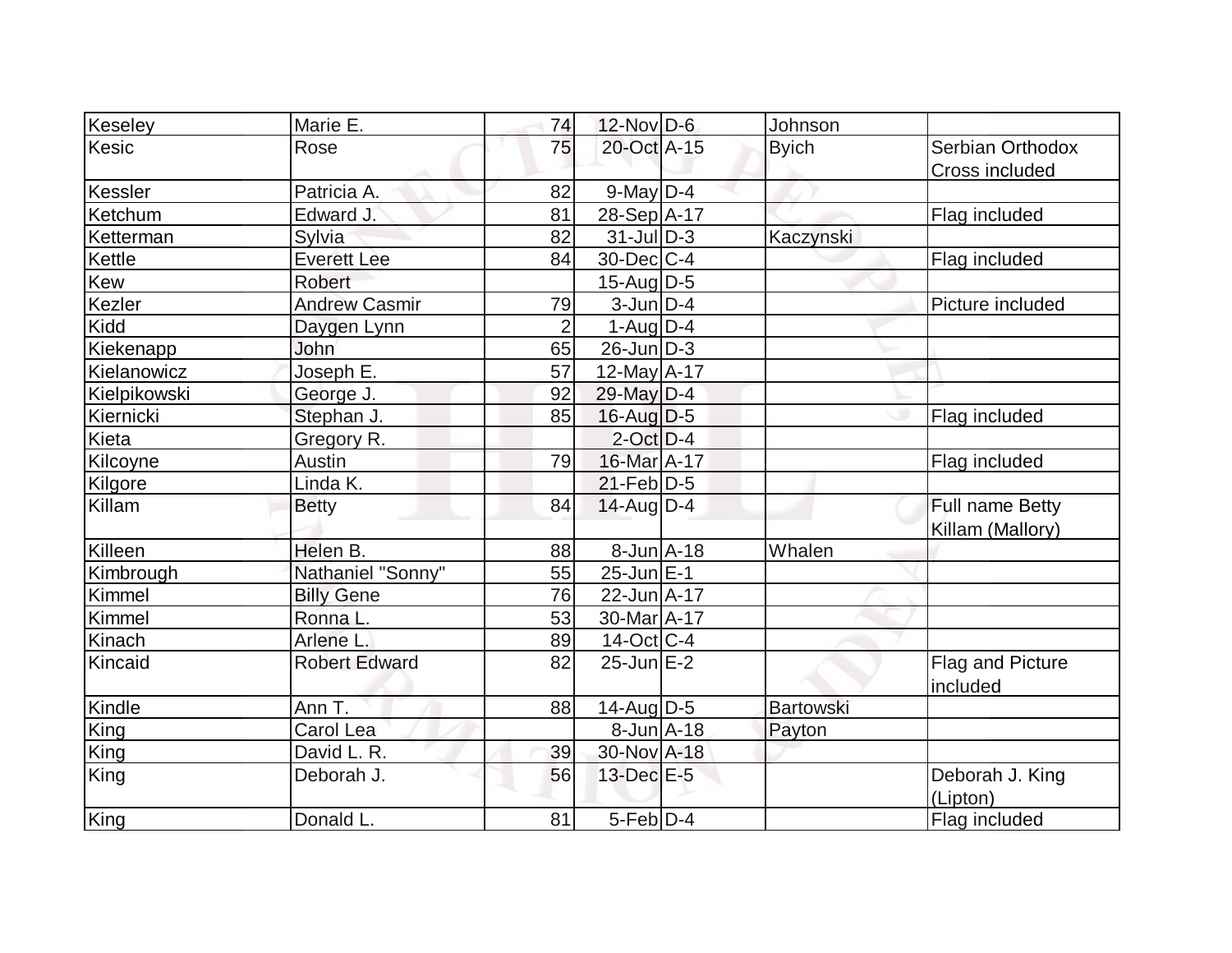| King           | Helen                 | 87 | $10$ -Jan $D-4$        |                 |                                      |
|----------------|-----------------------|----|------------------------|-----------------|--------------------------------------|
| King           | Jim D.                | 70 | 27-Nov A-16            |                 |                                      |
| King           | Leon Sr.              | 82 | 28-Jan A-12            |                 |                                      |
| King           | Natalie R.            | 87 | $9$ -May $ D-4 $       |                 |                                      |
| Kingdom        | Joan L.               | 79 | 30-Jun A-15            | <b>Brayshaw</b> |                                      |
| Kingery        | <b>George William</b> | 89 | $21$ -Oct $ C-4 $      |                 |                                      |
| Kingery        | <b>Helen Leone</b>    | 82 | $23$ -Feb $D-3$        |                 | Picture included                     |
| King-Schneegas | Kayla Dawn            | 17 | $5-Nov$ E-2            |                 | Picture included                     |
| Kinsey         | Violet "Vi"           | 74 | $25$ -Jan $D-4$        |                 | <b>Serbian Cross</b><br>included     |
| Kinsock        | Anna Gean             | 85 | $4$ -May $A$ -17       |                 |                                      |
| Kiral          | Robert L.             | 64 | $21-Oct$ $C-4$         |                 |                                      |
| Kirincic       | John P.               | 76 | $26$ -Feb $D-4$        |                 | Flag included                        |
| <b>Kirk</b>    | Donald C.             |    | 23-Mar <sub>A-15</sub> |                 | Flag included                        |
| Kirk           | Lynn                  | 67 | $22$ -Jan $D-4$        | De. St. Jean    | Picture included                     |
| Kirk           | Michael L. "Mike"     | 64 | 29-Mar D-4             |                 | Picture included                     |
| Kirk           | Nellie L.             | 90 | 25-Oct E-5             |                 |                                      |
| Kirk           | Robert E. III         | 30 | $17 - Jan$ $D-4$       |                 |                                      |
| Kirk           | Toni L.               | 21 | 24-Mar A-17            |                 |                                      |
| Kirpa          | Fern L.               | 75 | $26$ -AugD-4           |                 |                                      |
| Kirschner      | Adam                  |    | $21$ -Jun $D-4$        |                 | Flag included                        |
| Kish           | Fred J. Sr.           | 76 | $8$ -Feb $D$ -6        |                 | Flag included                        |
| Kish           | Timothy J.            | 52 | 20-Aug $E-2$           |                 | Picture included                     |
| Kistler        | <b>Richard Eugene</b> | 82 | 28-Nov D-4             |                 | Picture included                     |
| Kiupelis       | Dorothy "Dolly"       | 81 | 30-Oct D-4             | Zagorac         |                                      |
| Klaas          | Ruth "Tootie"         | 90 | $12$ -Nov $ D-6 $      | Bixenman        |                                      |
| Klaff          | Virginia R.           | 84 | $18$ -Jun $E-2$        | Gill            |                                      |
| Klaich         | Robert J.             | 52 | 30-Mar A-17            |                 |                                      |
| Klaich         | Robert J. "Robbie"    | 52 | $1-Apr$ D-5            |                 |                                      |
| Klak           | Katherine "Lottie"    | 94 | $3$ -May $D-4$         |                 |                                      |
| Klamm          | Janet L.              | 57 | 27-Mar D-5             | Gehrt           | Full name Janet L.<br>Klamm Griffith |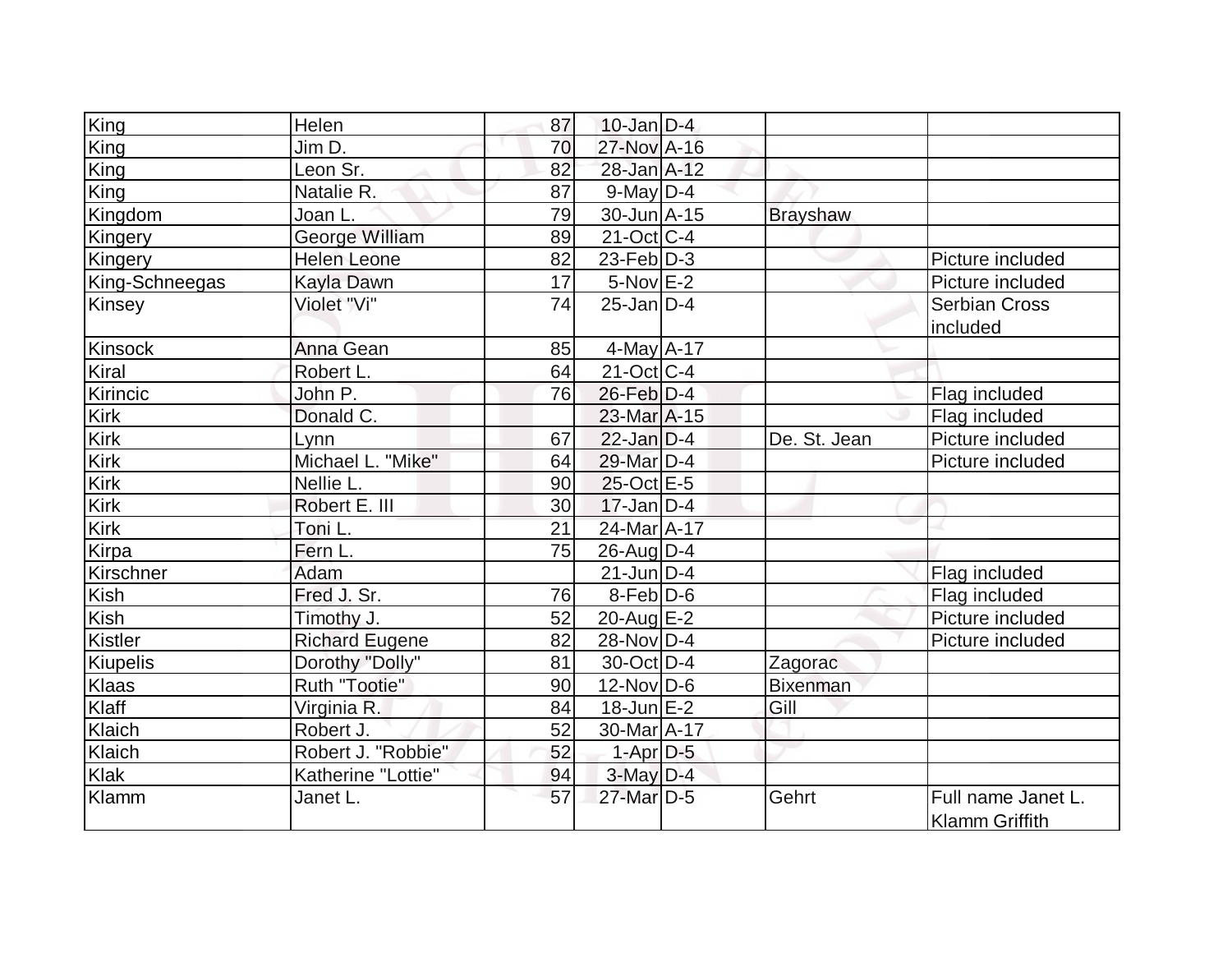| Klasser        | Gloria V.             | 76       | $9-Sep C-5$       |              |                                      |
|----------------|-----------------------|----------|-------------------|--------------|--------------------------------------|
| <b>Klavas</b>  | Edna E.               | 87       | $13$ -Jun $D-4$   | Harper       | Picture included                     |
| Kleb           | Jerome J.             | 60       | $6$ -May $D$ -5   |              | Flag included                        |
| Kleckner       | Carolyn E.            | 51       | $4$ -Nov $ C-4 $  |              |                                      |
| Klein          | John                  | 81       | $10-Sep$ E-1      |              |                                      |
| Klein          | Ronald Joseph         | 66       | $5-Sep D-4$       |              | Flag included                        |
| Klein          | Ronland W. "Ron"      | 66       | $23$ -Jan $E-2$   |              |                                      |
| <b>Kleine</b>  | Rosemary              | 77       | $20-Sep$ $E-8$    |              |                                      |
| Klekot         | Stanley D.            | 78       | 15-Aug D-5        |              | Flag included                        |
| Klemczak       | <b>Brenda Ann</b>     | 38       | $20$ -Nov $D-4$   | Wiacek       |                                      |
| <b>Klemoff</b> | <b>Karl James</b>     | 60       | $4$ -Mar $D-4$    |              | Picture included                     |
| <b>Klemz</b>   | Harold W.             | 86       | $22$ -Jan $D-4$   |              |                                      |
| <b>Klesch</b>  | John C.               | 65       | $21$ -Jul $A-12$  |              |                                      |
| Klim           | Marie E.              | 85       | $26$ -Apr $D-3$   |              |                                      |
| <b>Klimek</b>  | Leonard               | 49       | $25$ -Jun $E-1$   |              |                                      |
| Kline          | Jeffrey               | 47       | $9-Sep$ $C-5$     |              |                                      |
| Kline          | Walter John, Rev.     | 84       | $24$ -Jan D-5     |              | Flag included                        |
| Klingensmith   | Paul R.               | 79       | $11$ -Mar $ D-3 $ |              |                                      |
| <b>Klisiak</b> | Bessie L.             |          | $27 - Jan$ A-16   | Ladas        |                                      |
| <b>Klocek</b>  | Adam                  |          | $25$ -Oct $E$ -5  |              |                                      |
| Klochan        | Mildred "Millie"      | 86       | $16-Sep C-4$      |              |                                      |
| Klockenga      | Darrell F.            | 71       | $9$ -Jul $E-2$    |              | <b>Cross and Picture</b><br>included |
| Kloese         | Charles B.            | 70       | $15$ -Apr $D-3$   |              |                                      |
| Klootwyk       | Jacoba                | 91       | $6$ -Oct $A$ -14  | <b>Kizer</b> |                                      |
| Klosky         | Clarence Joseph       | 86       | $10$ -Jan $ D-5 $ |              | Flag included                        |
|                | "Clancy"              |          |                   |              |                                      |
| Kluko          | Charles N.            | 54       | $21-Aug D-4$      |              |                                      |
| Klut           | <b>Haley Naveh</b>    | 6 months | $9$ -Oct $D-4$    |              | Angle included                       |
| Klyczek        | Shelba Jean "Shellie" | 70       | $6$ -Feb $E-2$    |              |                                      |
| Kmecza         | Margaret F.           | 93       | $12$ -Jan $D-3$   |              |                                      |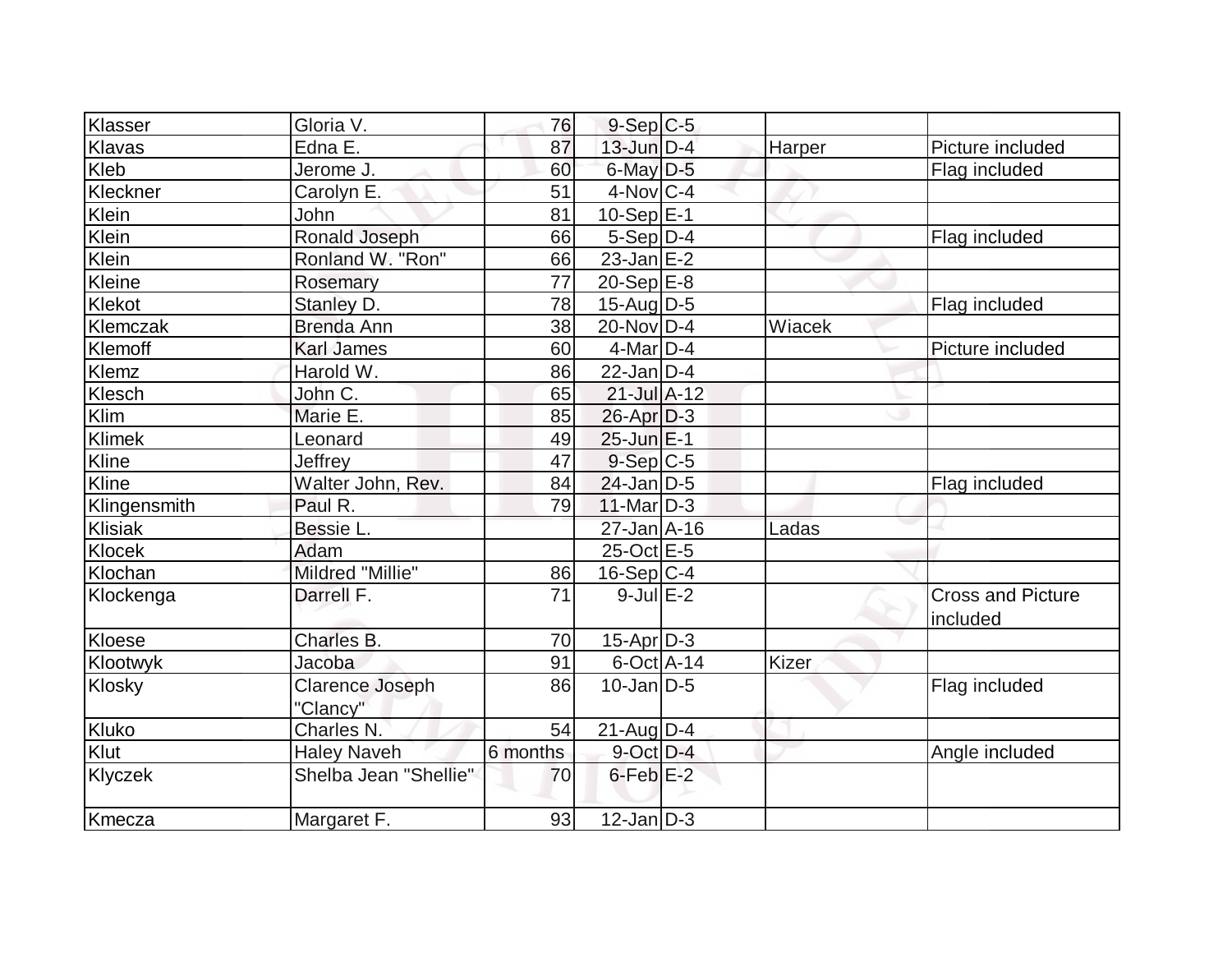| <b>Kmetz</b>  | Frank "Francis"       | 80              | $17$ -Apr $D-4$   |               | Flag included                                     |
|---------------|-----------------------|-----------------|-------------------|---------------|---------------------------------------------------|
| <b>Kmetz</b>  | Sophie                | 86              | 13-Aug E-1        | Krawiec       |                                                   |
| Kmiecik       | Cecelia               |                 | $13$ -May $D-5$   | Furman        |                                                   |
| <b>Knauss</b> | Kenneth V.            | 92              | $12$ -Nov $ D-6 $ |               | Flag included                                     |
| Knight        | Hannah J.             | 73              | 30-May $D-4$      | <b>Davis</b>  |                                                   |
| Knight        | Nancy                 |                 | 22-Jul D-5        | <b>Kivett</b> |                                                   |
| Knight        | Patricia Ann          | 70              | $17$ -Jun $ D-4 $ | Wall          |                                                   |
| Knipp         | Andrew J. 'Bunny"     | $\overline{77}$ | $22$ -Jan D-4     |               |                                                   |
| Knish         | Joseph                | 92              | $31$ -May D-4     |               |                                                   |
| Knoerzer      | Lawrence W.           | 79              | $26$ -Jul $D-4$   |               |                                                   |
| Knol          | Peter J. "Jim"        | 87              | 22-Dec A-14       |               | Flag included                                     |
| Knoll         | Wilma                 | 90              | $18-Sep D-5$      |               |                                                   |
| Knopf         | <b>Eleanor lone</b>   | 86              | $1$ -Jul $D-4$    | Nolen         | Eleanor Ione Wacholz<br>w<br>Knopf/Picture        |
| Knopf         | Eleanore Ione (Nolen) |                 | $21-Nov$ D-3      |               | Eleanor Ione Wacholz<br>Knopf                     |
| Kocal         | <b>Lorraine Ester</b> | 90              | $11-Sep D-4$      |               |                                                   |
| Kocal         | Richard J.            | 61              | 28-Apr A-7        |               |                                                   |
| Koch          | Beryl E.              | 88              | $8-Mar$ D-6       | Perry         | Flag included                                     |
| Koch          | Cecilia "Ceil"        | 91              | 25-May A-17       |               | Full name Cecilia<br>(Newlun) Koch                |
| Koch          | Michael J. "Mike"     | 64              | $12$ -Jun $D-5$   |               |                                                   |
| Koch          | Robert R.             | 62              | $11-Feb$ A-13     |               |                                                   |
| Koch          | William C. "Bill"     | 79              | $5$ -Mar $E-2$    |               | Flag included                                     |
| Kocsis        | William J.            | 88              | $1-Feb D-5$       |               |                                                   |
| Koczur        | Connie                | 53              | $22$ -Mar $D-4$   |               |                                                   |
| Koebcke       | Lauramay              | 89              | $22$ -Jan D-4     |               |                                                   |
| Koedyker      | Maria                 | 83              | 28-Jun D-4        | Matvenco      | <b>Full name Marie</b><br><b>Koedyker Haybron</b> |
| Koehler       | John                  | 56              | 24-Dec D-5        |               |                                                   |
| Koester       | William F. "Bill"     | 62              | $6$ -May $D-5$    |               | Flag included                                     |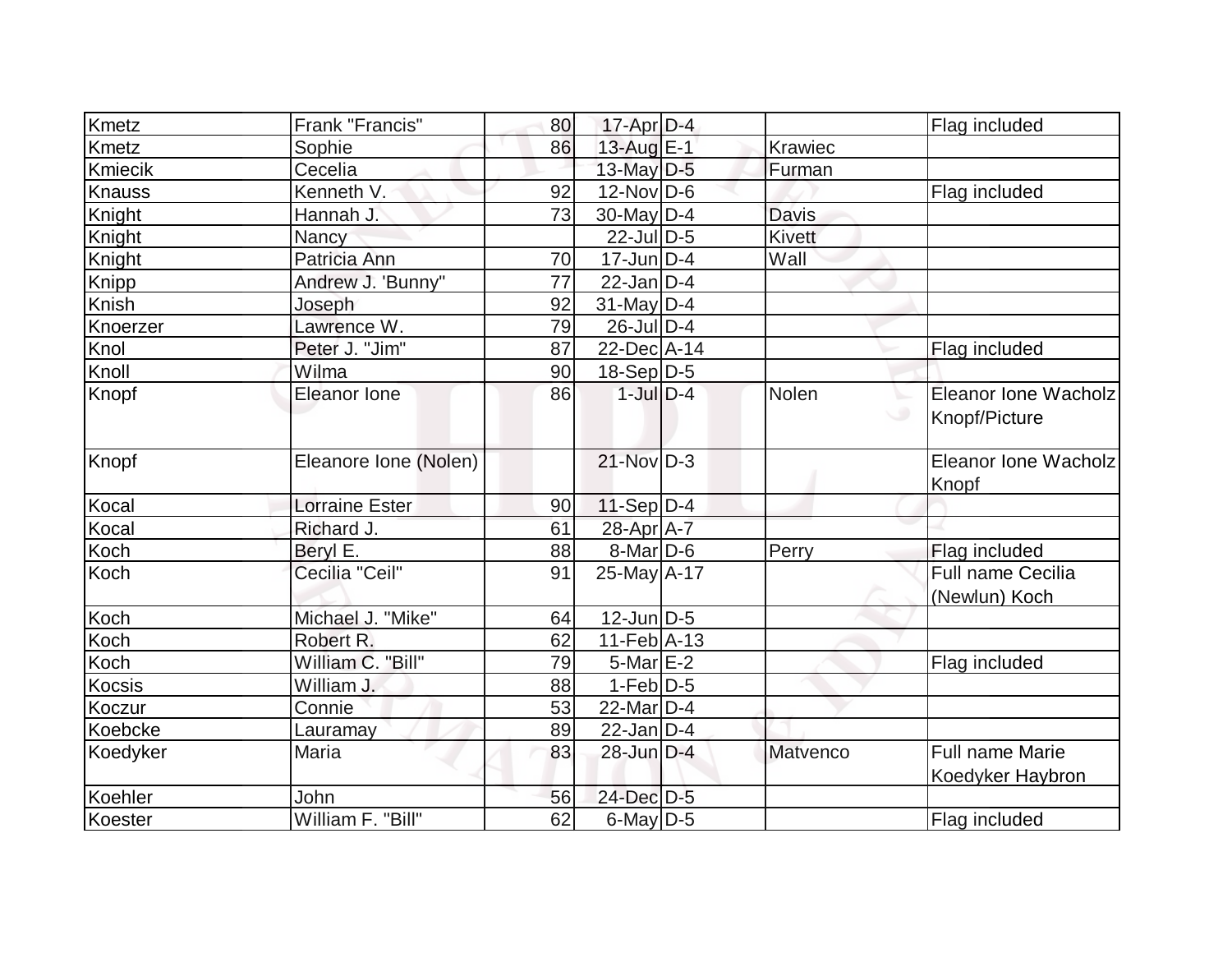| Kohl          | Betty "Libby"       | 81     | 19-Feb D-4                   | <b>Bach</b>   | Picture included                               |
|---------------|---------------------|--------|------------------------------|---------------|------------------------------------------------|
| Kohlhoff      | <b>Nancy</b>        | 73     | 28-Feb D-5                   |               |                                                |
| Kohut         | Cheryl J.           | 51     | 17-Aug A-16                  | Kelley        |                                                |
| Kokot         | Helen M.            | 82     | $21$ -Feb $D-5$              | <b>Kisala</b> |                                                |
| Kolar         | John J. "Jack"      | 69     | $4$ -May $A$ -17             |               |                                                |
| Kolb          | Helen M.            |        | $3$ -Aug $A$ -18             | Harkenrider   | Full name Helen M.<br>Sebahar-Kolb             |
| <b>Kolbus</b> | Chester J.          | 88     | $8$ -Dec $A$ -15             |               | Flag included                                  |
| <b>Kolbus</b> | Emily C.            | 72     | $25-Sep D-3$                 | Kolisz        |                                                |
| Koleff        | Joseph Peter "Joey" | 59     | $27$ -Aug E-1                |               |                                                |
| Kolintzas     | Dimitra             | 92     | $8$ -Dec $A$ -15             |               | <b>Greek Orthodox</b><br><b>Cross included</b> |
| Kolisz        | <b>Barbara</b>      | 68     | 29-Mar D-3                   | Dean          |                                                |
| Kollar        | <b>Charles</b>      | 86     | $4$ -Oct $E-5$               |               |                                                |
| Kolley        | <b>Bernice</b>      | 79     | $23$ -Jul $E-2$              | Thomas        |                                                |
| Kolodziej     | Mary                | 84     | 26-Mar E-3                   | Zelenick      |                                                |
| Komacko       | Gary P.             | 54     | 4-Apr D-4                    |               |                                                |
| Komanecki     | Julia               |        | 10-Aug A-17                  | Zelenick      | <b>Russian Orthodox</b><br>Cross included      |
| Kominiak      | Leo W.              | 91     | 25-Oct E-5                   |               | Flag included                                  |
| Komoscar      | Dorothy             | 78     | $1-Mar$ D-6                  |               |                                                |
| Kompier       | <b>Nels Andrew</b>  | 57     | $17$ -Jun $ D-4$             |               |                                                |
| Kompir        | <b>Helen Ann</b>    | 90     | $2$ -Aug $D-3$               |               |                                                |
| Konar         | Edward J.           | 83     | $8$ -Dec $A$ -14             |               | Flag included                                  |
| Konarski      | Lillian A.          | 92     | 29-May $D-4$                 | Czarnecki     |                                                |
| Kondrat       | Edward Bernard Jr.  | 77     | 24-Dec D-5                   |               |                                                |
| Konkoly       | Steve "Bull"        | 94     | $20$ -Jul $\overline{A}$ -16 |               |                                                |
| Konopasek     | Don                 | 85     | $6$ -Apr $A$ -17             |               |                                                |
| Konopasek     | Robert G.           | 82     | $13-Nov$ D-5                 |               | Flag and Picture<br>included                   |
| Kooi          | Jerome Jack         | Infant | 21-Nov D-3                   |               | Angel and Picture<br>included                  |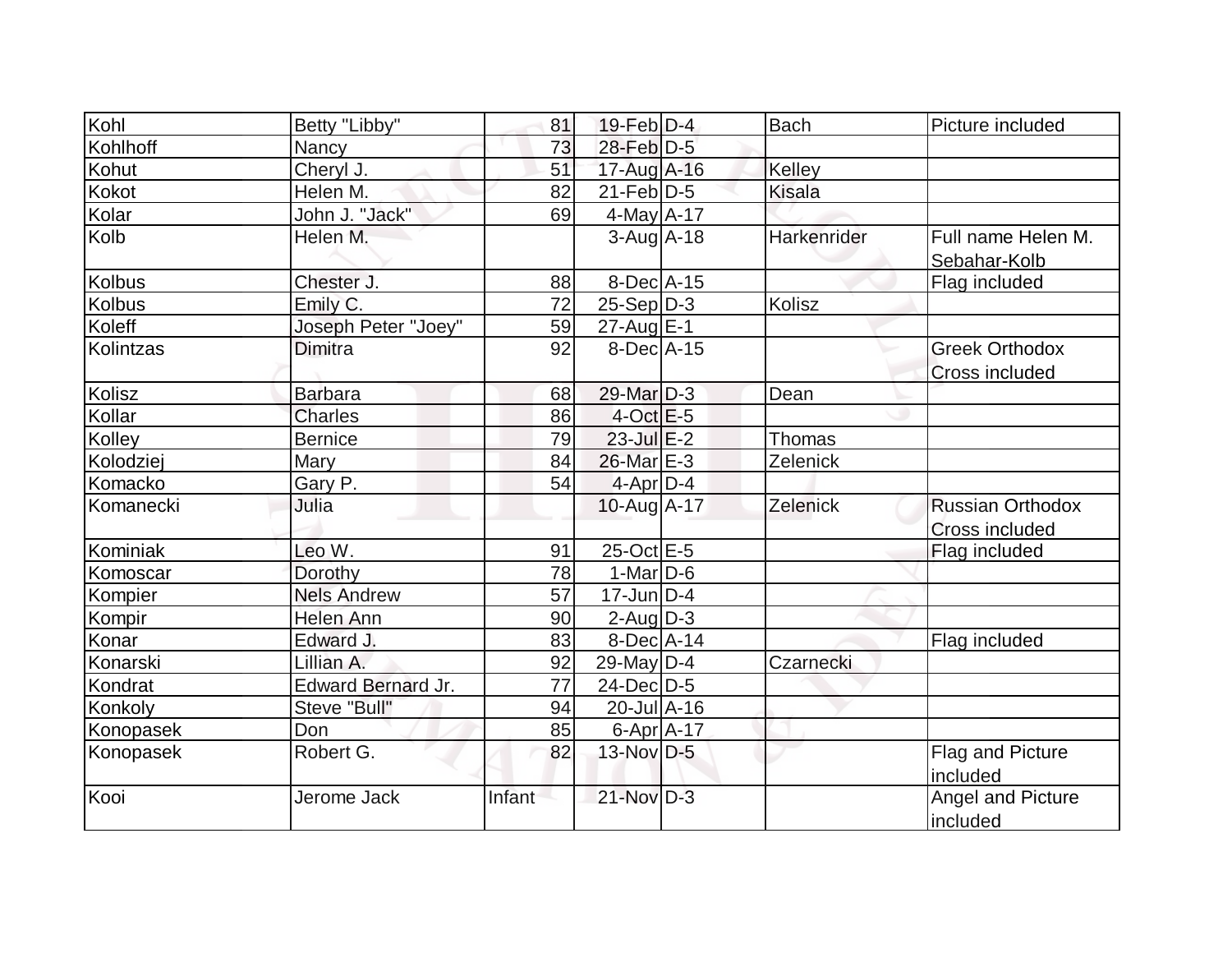| Kookich     | Richard                | 43 | 10-Mar A-13      |              |                                                  |
|-------------|------------------------|----|------------------|--------------|--------------------------------------------------|
| Koonce      | <b>Michelle Denise</b> | 35 | 30-Apr E-2       |              |                                                  |
| Kooy        | Henrietta              | 85 | $10$ -Dec $D$ -6 | Zeldenrust   |                                                  |
| Kopach      | Daniel                 | 78 | $11-Feb$ A-13    |              | Flag included                                    |
| Kopercinski | Elizabeth A.           | 86 | $6$ -Jun $D-4$   | Soczyk       |                                                  |
| Kopf        | Edward T. Jr.          | 60 | 28-Mar D-4       |              | Flag included                                    |
| Kopf        | Patricia E.            | 73 | $27$ -Feb $E-2$  | Coash        | Full name Patricia E.<br>(Kopf) Keeton           |
| Koppen      | Nancy                  | 70 | $21-Oct$ $C-5$   |              | Full name Nancy<br>Koppen Rosetto                |
| Koranek     | Geoge W.               | 70 | $24$ -Dec $D-5$  |              |                                                  |
| Korba       | Margaret "Peggy"       |    | $7-Dec A-17$     | McFadden     | <b>Eastern Orthodox</b><br><b>Cross included</b> |
| Korem       | Irene M.               |    | 12-Apr D-4       |              |                                                  |
| Korflas     | John Nick              | 71 | $15$ -Jun $A-15$ |              |                                                  |
| Kornas      | Reggie S.              | 81 | 5-Oct A-17       |              | Flag included                                    |
| Koronkowski | Linda                  | 61 | $7$ -Oct C-4     | Moriarity    | Cross included                                   |
| Korovesis   | Judy                   | 52 | $6$ -May $D-5$   | Moise        |                                                  |
| Korpella    | Richard E.             | 55 | $9$ -Jan $E-2$   |              |                                                  |
| Kortenhoven | <b>Cornelius</b>       | 89 | $5$ -Apr $D-4$   |              | Flag included                                    |
| Kortenhoven | Marlene E.             | 67 | $3-MarA-13$      | Kupresanin   |                                                  |
| Kos         | Natalie M.             | 90 | $28$ -May $E-2$  |              |                                                  |
| Kosac       | James "Jimmy"          | 64 | 11-May $C-2$     |              |                                                  |
| Kosanovic   | <b>Mile</b>            | 92 | $2-AprE-2$       |              | <b>Serbian Cross</b><br>included                 |
| Kosey       | Delma                  | 76 | $21$ -Mar $D-6$  |              |                                                  |
| Kosinski    | Carla Jean             |    | $13$ -Dec $E-4$  | <b>Marek</b> |                                                  |
| Kosinski    | Edward L.              | 89 | $30$ -Jun $A-15$ |              | Flag included                                    |
| Kosior      | James R. "Jim"         | 83 | 28-Nov D-5       |              | Flag included                                    |
| Kosmatka    | Clem A.                | 90 | 20-Apr A-16      |              |                                                  |
| Kosmoski    | Julia                  | 95 | $9$ -Oct $D-5$   | Pupsiewicz   |                                                  |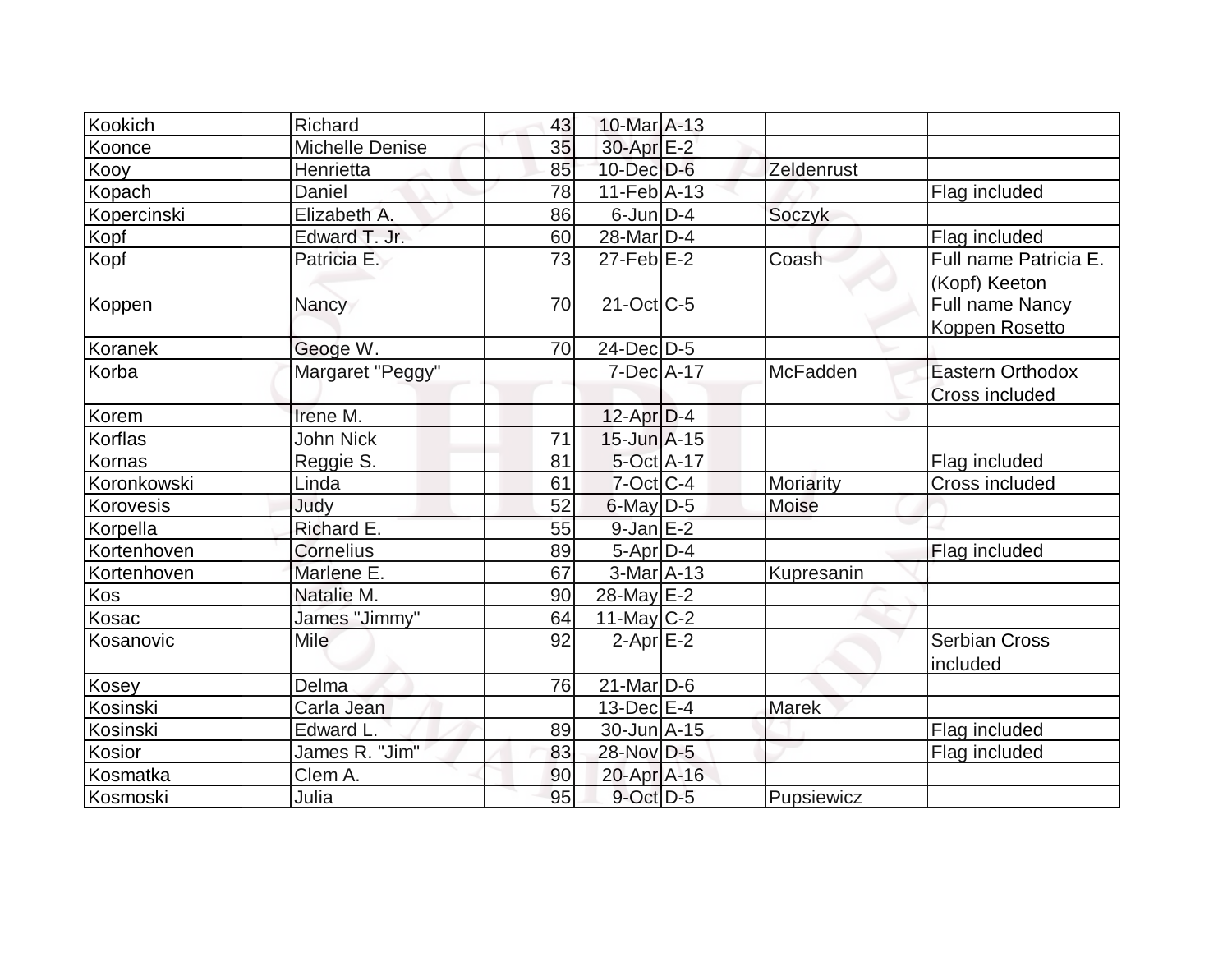| Kost            | Patricia L.                 | 78              | $10$ -Apr $D-4$   |            | Grafton           | Full name Patricia L.                   |
|-----------------|-----------------------------|-----------------|-------------------|------------|-------------------|-----------------------------------------|
|                 |                             |                 |                   |            |                   | <b>Kreag Kost</b>                       |
| Kostel          | <b>Charles</b>              | 84              | 14-Jul A-16       |            |                   | Flag included                           |
| Kostel          | Charles                     | 84              | 31-Aug A-16       |            |                   |                                         |
| Kostelnik       | Wilma Alberta               | 85              | $16$ -Feb $D-5$   |            |                   | Picture included                        |
| <b>Kostides</b> | <b>Mary</b>                 | 72              | $10$ -Mar $A$ -13 |            | <b>Christakis</b> | <b>Greek Orthodox</b><br>Cross          |
| Kostouros       | Theofanis                   | 96              | $1-Jan D-4$       |            |                   | <b>Greek Orthodox</b><br>Cross included |
| <b>Kotlik</b>   | Alice E.                    | 46              | $2$ -Feb $D-5$    |            |                   |                                         |
| Kotora          | Irene                       | 90              | 25-Oct E-5        |            |                   |                                         |
| Kotowski        | Michael A.                  | 43              | 20-Nov D-5        |            |                   |                                         |
| Kouder          | Fern E.                     | 84              | $8$ -May $D-3$    |            |                   |                                         |
| Kouder          | Robert "Poppy"              |                 | $24$ -Apr $D-3$   |            |                   |                                         |
| Kountz          | Donald E.                   | 77              | $19$ -May $A$ -14 |            |                   | Flag included                           |
| Kovachic        | Peter E. "Mope"             | 93              | $14$ -Jun $D-6$   |            |                   |                                         |
| Kovacik         | John P.                     | 53              | 25-Dec A-14       |            |                   |                                         |
| Kovacs          | Joseph Jr.                  | 84              | 16-Mar A-17       |            |                   | Flag included                           |
| Kovel           | Agnes Irene                 | 84              | 29-Oct E-2        |            |                   | Flag included                           |
| Kovera          | Elizabeth M.                | 88              | $7 - Dec A - 17$  |            | Gerka             |                                         |
| Kowal           | Slyvia P.                   |                 | $1-Auq$ D-4       |            | Ponicki           |                                         |
| Kowalewski      | Edward W.                   | 58              | $2$ -Oct $D-4$    |            |                   |                                         |
| Kowalik         | Jan R.                      | 86              | $15$ -JulD-4      |            |                   |                                         |
| <b>Kowalik</b>  | Thomas B.                   | 25              | $3-Sep$ $E-2$     |            |                   |                                         |
| Kowalski        | Frank C.                    | 75              | $14$ -Apr $ A-16$ |            |                   | Flag included                           |
| Kozak           | Mary D.                     | 94              | 17-Sep E-2        |            |                   |                                         |
| Kozakiewicz     | <b>Norbert</b>              | $\overline{74}$ | $31$ -Dec $D-6$   |            |                   |                                         |
| Kozlowski       | Irene M.                    | 85              | 6-Apr A-17        |            | Laurencik         |                                         |
| Kozlowski       | Suzanne C. "Sue"<br>"Susie" |                 | $5$ -Feb $D-4$    |            | Sobkowicz         |                                         |
| <b>Kralek</b>   | Patricia D. "Pat"           | 67              |                   | 6-Jul A-17 |                   |                                         |
| Krall           | Sophie                      | 91              | 5-Sep D-5         |            |                   |                                         |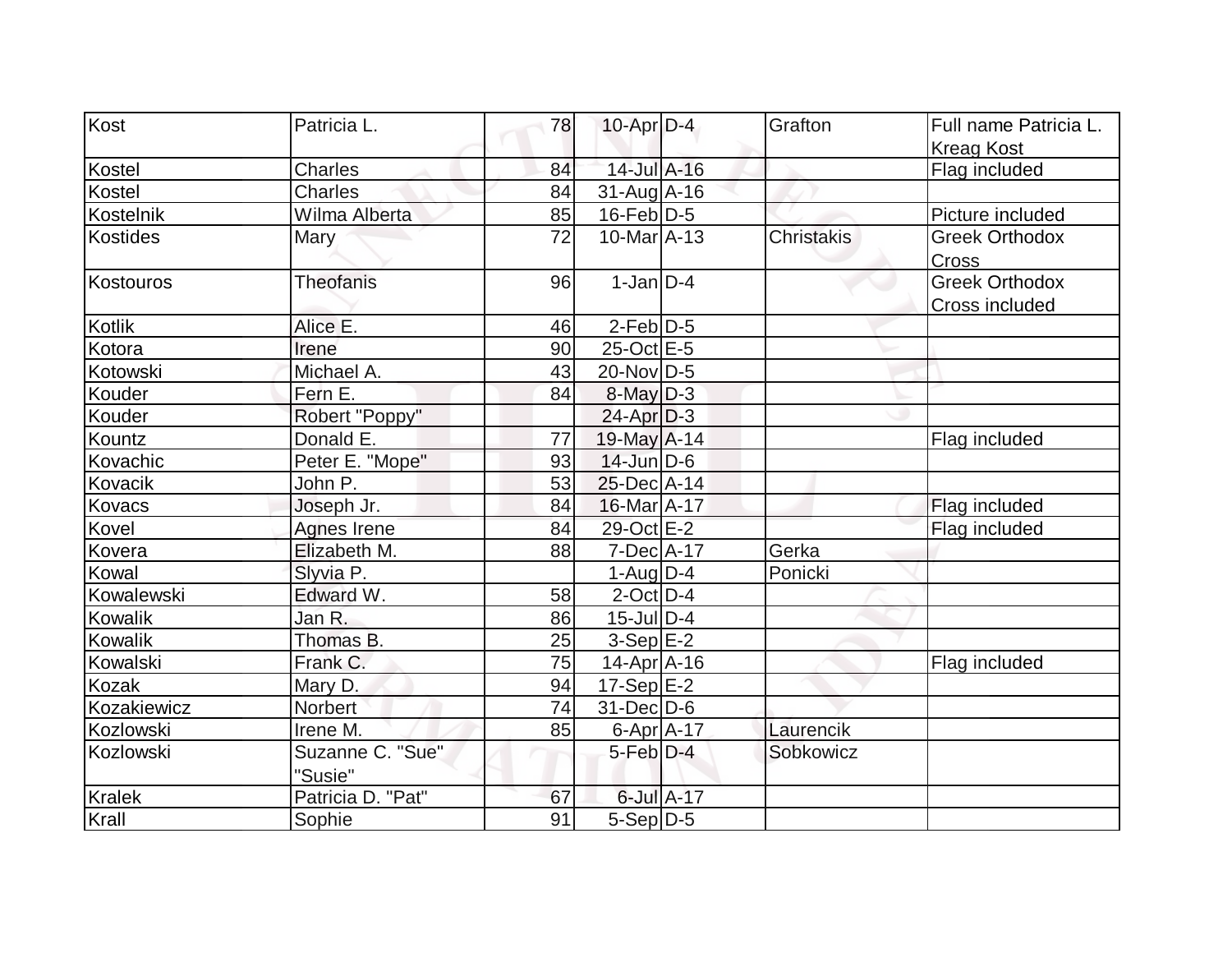| Kramer        | Chris C. Jr.        | 94 | $10$ -Dec $D$ -6  |                  |                                            |
|---------------|---------------------|----|-------------------|------------------|--------------------------------------------|
| Kramer        | Wayne               | 65 | 8-Sep A-14        |                  | Flag included                              |
| Kranick       | Marilyln B.         | 63 | $14$ -Jun $D-6$   |                  |                                            |
| Kras          | Josephine M.        | 97 | $28$ -Aug $D-3$   | Hap              |                                            |
| <b>Kras</b>   | Karen Ann           | 52 | $3$ -Jan $D-5$    | Winarski         |                                            |
| <b>Kraus</b>  | Wilfred J. "Buz"    | 85 | $23$ -Jul $E-2$   |                  |                                            |
| Krause        | E. Alan             | 64 | $7$ -Jun $D-5$    |                  | Flag included                              |
| Krause        | Mary C.             | 51 | $11$ -Dec $ D-4 $ | Piscione         |                                            |
| Krause        | Robert Max Sr.      | 72 | 29-May $D-4$      |                  |                                            |
| Krawczyk      | <b>Stella</b>       | 96 | $5-Apr$ D-4       | <b>Marszalek</b> |                                            |
| Krawjewski    | Ritalorene          | 81 | $8-Sep$ A-14      |                  |                                            |
| Kreag         | Patricia L.         | 78 | $10$ -Apr $ D-4 $ | Grafton          | Full name Patricia L.<br><b>Kreag Kost</b> |
| Kreczmer      | Kristopher A.       | 33 | $24-Sep$ E-1      |                  |                                            |
| Kreiger       | June L.             | 88 | $16$ -Apr $E-2$   |                  |                                            |
| <b>Kresel</b> | Elsie               | 87 | 21-Apr A-15       |                  |                                            |
| Krga          | Joan                | 70 | $12$ -May $A-17$  |                  | <b>Serbian Cross</b><br>included           |
| Krieter       | Sophie B.           | 92 | 24-Feb A-17       | Zmuda            |                                            |
| Krischano     | <b>Terry Lee</b>    | 64 | $30$ -Jan $E-2$   |                  | Flag included                              |
| Kritz         | Esther L.           | 75 | $10$ -May D-5     |                  |                                            |
| Krizo         | Joann T.            | 79 | $4$ -Aug A-15     | Opat             | Full name Joann T.<br><b>Krozo Oliver</b>  |
| Krmpotic      | John G.             | 93 | $8 - Apr$ $D-4$   |                  |                                            |
| <b>Krnich</b> | <b>Mihailo</b>      | 88 | $9-MarA-16$       |                  | Serbian Orthodox<br>Cross included         |
| <b>Krolik</b> | Evelyn M.           | 86 | $9$ -Dec $ C-4 $  |                  |                                            |
| Kroll         | Carol A.            | 71 | $14$ -May E-3     | Campbell         |                                            |
| Kroll         | Jerome J. "Jerry"   | 64 | 26-Dec D-5        |                  | Flag included                              |
| Kroll         | Margaret E. "Peggy" | 61 | 17-Nov A-16       | Smith            |                                            |
| Kroll         | Truly               | 53 | 16-Apr E-2        |                  | Picture / Truly Toney<br>Kroll             |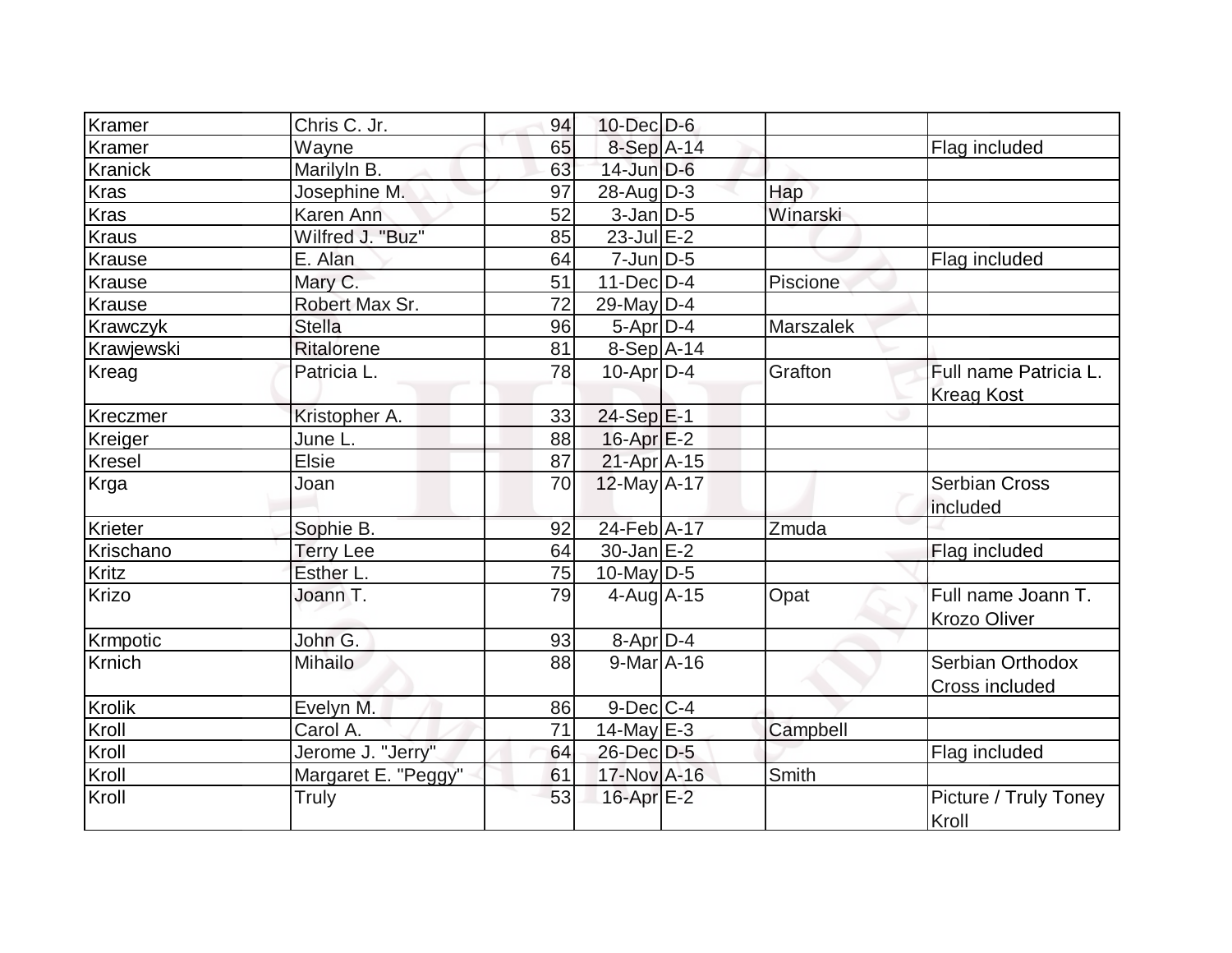| Krolo          | Jacob M.               | 92  | 27-Apr A-17         |              | Flag included               |
|----------------|------------------------|-----|---------------------|--------------|-----------------------------|
| Krolo          | Virginia M.            | 87  | 27-Apr A-17         | Zackie       |                             |
| Kron           | Helen R.               | 86  | 25-Nov C-4          | Rasan        | Picture included            |
| Kronsbein      | Anna                   | 92  | $14$ -Oct C-4       |              |                             |
| Krstevski      | Dragan                 | 79  | $2$ -Jan $E-2$      |              | Cross included              |
| Krucina        | Chester M.             | 84  | $7-Mar$ D-4         |              | Flag and Pictue<br>included |
| Kruczek        | Dorothy                | 83  | $20$ -Aug $E$ -2    |              | Dorothy Dudzik              |
|                |                        |     |                     |              | <b>Kruczek</b>              |
| Krueger        | Maxine B.              | 88  | $8$ -May $D-4$      |              |                             |
| Krueger        | <b>Timothy Michael</b> |     | $21 - Jul$ $A - 12$ |              | Flag included               |
| Krueger        | William E. "Bill"      | 70  | $9-NovA-19$         |              | Flag included               |
| <b>Krug</b>    | Robert                 | 67  | 11-Nov C-4          |              | Flag included               |
| Kruit          | Charlene R.            | 76  | $16$ -Aug $D-6$     | Sumner       | Cross included              |
| Krupa          | Sylvia                 | 94  | $20$ -Jan $A-17$    | <b>Bolek</b> |                             |
| Krupinski      | Irene A.               | 84  | 23-Mar A-16         |              |                             |
| Kruse          | Gerold A. Sr.          | 80  | $2$ -Nov $A-19$     |              |                             |
| <b>Kruse</b>   | <b>Gladys Mae</b>      |     | $6$ -Mar $D-5$      | Simanson     | Full name Gladys            |
|                |                        |     |                     |              | Mae Kruse Smith             |
| <b>Kruse</b>   | Sophie M.              | 84  | $20$ -Dec $E-5$     |              |                             |
| <b>Krutz</b>   | Edward Michael Jr.     | 50  | $15$ -May D-4       |              |                             |
| Krygier        | Margaret S. "Peggy"    | 68  | $5-Feb$ $D-4$       |              | Cross included              |
| Krysinski      | Janina "Jennie"        | 103 | $4$ -Dec $D-4$      |              |                             |
| <b>Ksenak</b>  | John F.                | 75  | $27$ -Feb $E-2$     |              |                             |
| <b>Ksenak</b>  | Joseph Jr.             | 81  | 20-Nov D-5          |              | Flag included               |
| <b>Kubacki</b> | Clara E.               | 90  | $1-Mar$ D-6         | Szczesny     |                             |
| Kuban          | Andrew                 | 90  | $20$ -Feb $E-3$     |              |                             |
| Kuban          | James D.               | 62  | $6$ -Oct A-14       |              | Flag included               |
| <b>Kubas</b>   | Lorraine F. "Maggie"   | 73  | $20$ -Feb $E-2$     | Mazgaj       |                             |
| Kubasiak       | Emil R. Jr.            | 75  | $1-Sep$ A-13        |              | Flag included               |
| <b>Kubeck</b>  | John                   | 69  | 9-Mar A-17          |              |                             |
| Kubiak         | Ronald "Stretch"       |     | $19$ -Jun $D-3$     |              |                             |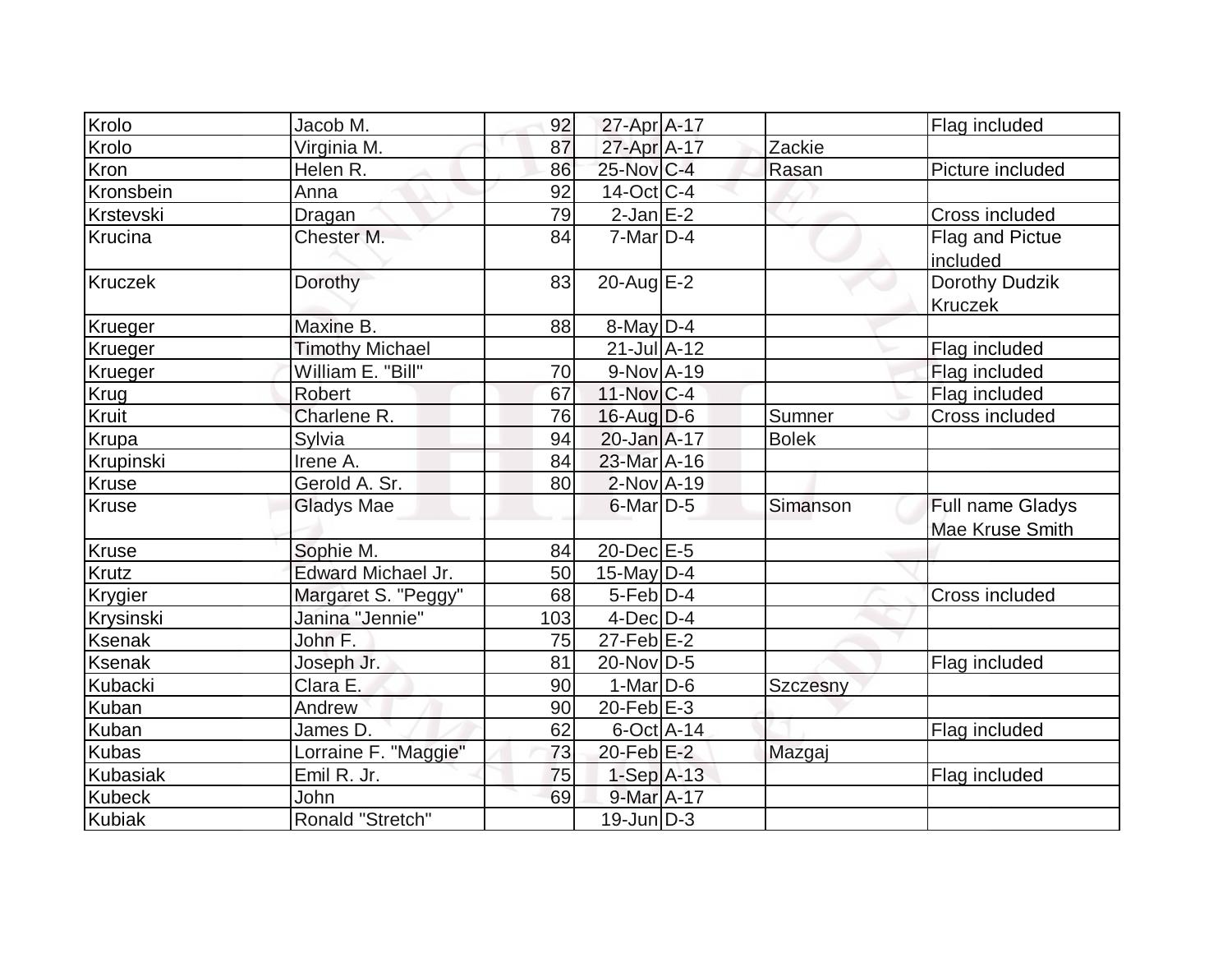| Kubicki       | Frances J.             | 87              | $3$ -JulD-4             |            | Janowski       |                                         |
|---------------|------------------------|-----------------|-------------------------|------------|----------------|-----------------------------------------|
| Kubiszewski   | Jean P.                | 84              | $8$ -Jan $D-4$          |            | Ralowski       |                                         |
| <b>Kuc</b>    | Helen L.               | 79              | $1-Mar$ D-6             |            | Bezrucka       |                                         |
| Kucan         | Samuel                 | 60              | $18-Nov$ <sub>C-4</sub> |            |                | Flag included                           |
| <b>Kuczka</b> | Mary                   | 95              | $4$ -Mar $D-4$          |            | Zulick         |                                         |
| Kudla         | Edward C.              | 75              | $19$ -May $A$ -15       |            |                |                                         |
| Kudlo         | Lorraine V.            | 78              | $16$ -Jan $E-2$         |            | <b>Behrens</b> |                                         |
| <b>Kuhrts</b> | Raymond H.             | $\overline{71}$ | $2$ -Jul $E-2$          |            |                |                                         |
| Kujawa        | Frank J.               | 86              | $29$ -Jan D-4           |            |                | Flag included                           |
| <b>Kulak</b>  | <b>Stanley Sr.</b>     | 89              |                         | 6-Jul A-17 |                | Flag included                           |
| <b>Kulesa</b> | Bernadine T.           | 71              | $6$ -Aug $E-2$          |            | Zygowicz       |                                         |
| Kulig-Sink    | Margaret               | 83              | 29-Dec A-14             |            | Weglarz        |                                         |
| <b>Kulik</b>  | Angeline M.            | 93              | 27-Jul A-17             |            | Obrzut         |                                         |
| <b>Kulik</b>  | Virginia               | 81              | $12-Sep D-3$            |            |                | Full name Virginia<br>Kulik (Szymoniak) |
| Kull          | John J.                | 83              | 26-Apr D-5              |            |                | Flag included                           |
| Kumiega       | <b>John Richard</b>    | 65              | $12$ -Feb $D-4$         |            |                |                                         |
| <b>Kunas</b>  | Michael A.             | 41              | $7$ -Jan $A$ -14        |            |                |                                         |
| Kundrat       | Edward                 | 81              | 4-Nov C-4               |            |                |                                         |
| Kunkle        | <b>Roger David</b>     | 70              | $4$ -Nov $ C-3 $        |            |                |                                         |
| Kunz          | Karl R.                | 49              | $19$ -Aug $D-3$         |            |                |                                         |
| <b>Kupier</b> | Agnes                  | 82              | $21$ -Aug $ D-5 $       |            | Van Baren      |                                         |
| Kurella       | Angela D.              | 95              | $14$ -Feb $D-4$         |            | Zubersky       |                                         |
| <b>Kurey</b>  | Lawrence R.            | 84              | $2$ -Oct $D-5$          |            |                |                                         |
| Kurowski      | Michael "Pete"         | 84              | $16$ -Apr $E-2$         |            |                |                                         |
| Kurth         | <b>Richard Allen</b>   | 78              | 28-Oct C-4              |            |                | Flag included                           |
| Kurtos        | Wilma Jean             | 69              | $3-Feb$ A-16            |            |                |                                         |
| <b>Kurtz</b>  | Helen A.               | 94              | $14$ -Aug D-5           |            |                |                                         |
| <b>Kurz</b>   | Muriel D.              | 86              | 29-Sep A-16             |            |                |                                         |
| Kus           | Louis V.               | 85              | 12-Mar E-2              |            |                |                                         |
| <b>Kusek</b>  | Sophie                 | 94              | $23$ -Jan $E-2$         |            | Walczak        |                                         |
| Kustrich      | Viola $\overline{F}$ . | 80              | 15-Dec A-12             |            |                |                                         |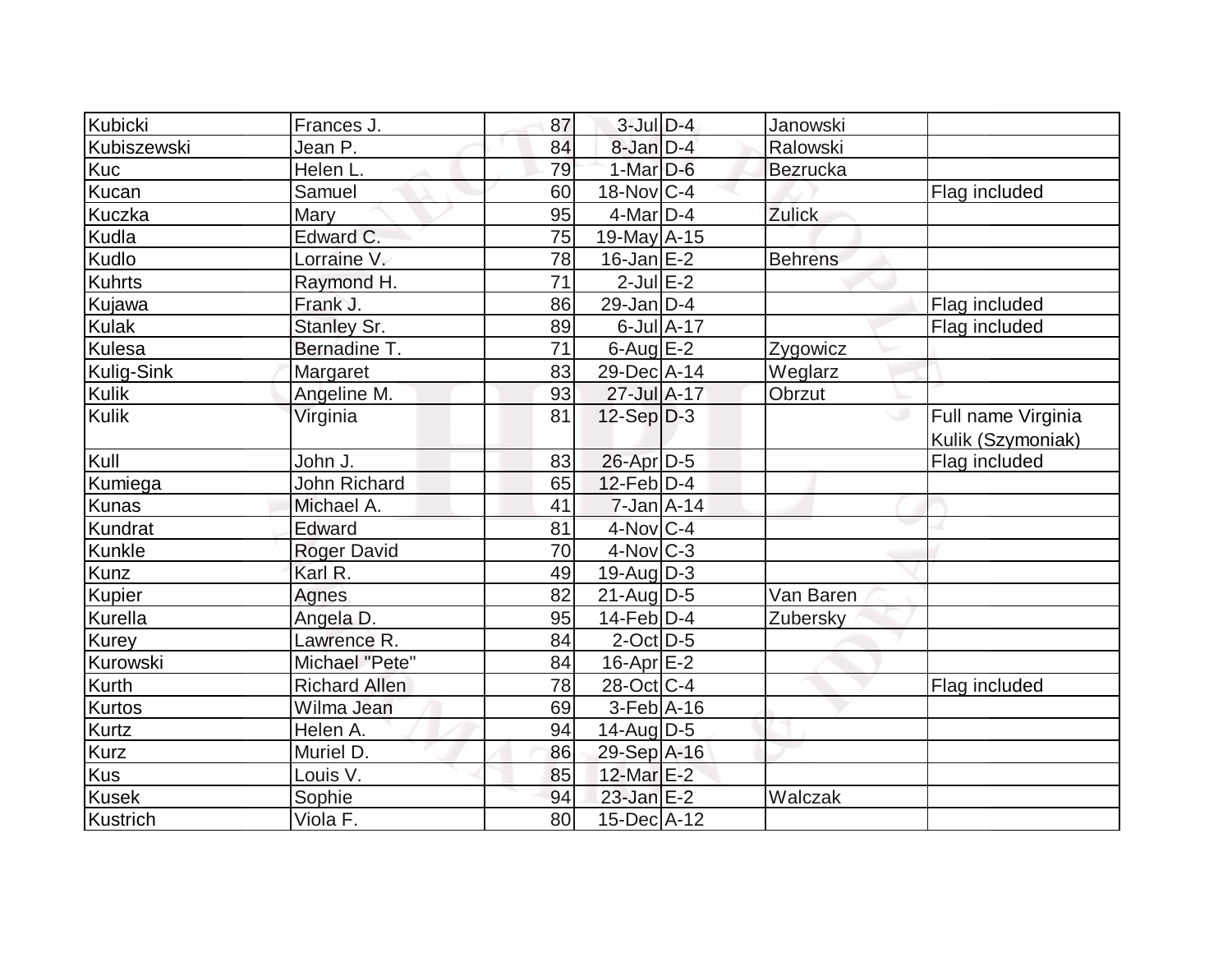| Kustron       | Donald H.            | 74 | $30$ -Dec $C-3$   |                |                                       |
|---------------|----------------------|----|-------------------|----------------|---------------------------------------|
| <b>Kusy</b>   | Robin Lynn           |    | 25-May A-17       |                |                                       |
| Kuta          | Theodore Jr. "Teddy" | 46 | 10-Aug A-16       |                |                                       |
| Kutansky      | Rudy                 | 91 | $1-Sep$ A-13      |                |                                       |
| Kuter         | <b>Ann Marie</b>     | 82 | $30-Sep$ C-3      | <b>Bubash</b>  |                                       |
| Kuter         | Joseph J.            | 90 | $10-Sep$ $E-2$    |                | Flag and Picture<br>included          |
| Kutkoski      | <b>Mary Margaret</b> | 92 | $1-Nov$ $E-5$     |                |                                       |
| Kuzemka       | George               | 81 | 24-Nov A-12       |                |                                       |
| Kuzmanoff     | Chris S.             | 58 | $5$ -Jun $D-4$    |                |                                       |
| Kuzniar       | Helen                | 95 | $12$ -Nov $ D-6 $ | <b>Tylisz</b>  |                                       |
| Kvarta        | George R. Sr.        | 91 | 26-Oct A-20       |                | Picture included                      |
| Kwansy        | Sophia D.            |    | $6$ -Jan $ C-4 $  | Franiak        |                                       |
| Kwasniewski   | Angeline L.          | 91 | $8$ -Mar $D$ -6   |                |                                       |
| <b>Kwasny</b> | Fred John            | 82 | 29-Apr D-4        |                |                                       |
| Kwasny        | Jean A.              | 83 | $9$ -Dec $ C-4 $  | <b>Sielski</b> |                                       |
| Kwiatkowski   | Linda F.             | 60 | $15$ -Jan $ D-4 $ | <b>Barnes</b>  |                                       |
| Kwiatkowski   | Stephanie            | 89 | 25-Jun E-1        | Mrjoch         |                                       |
| Kwiatkowski   | Wanda "Susie"        | 92 | $18-Sep D-5$      | Ptaszynski     |                                       |
| Kwiecien      | Edwina               | 84 | $20$ -Jun $ D-3 $ | Chmura         |                                       |
| Kwiecien      | Stefan "Steve"       | 83 | $23$ -Jun $A-14$  |                |                                       |
| Kwinta        | Stella B.            | 88 | $20-Sep$ $E-8$    |                |                                       |
| Kwintera      | Edythe A. "Eddee"    |    | $7 - Dec$ A-17    | <b>Steif</b>   |                                       |
| Kwolek        | Bertha Ann           | 85 | 1-May $D-5$       |                |                                       |
| La Bounty     | Suzanne              | 94 | $19$ -Feb $D-3$   |                | Suzanne (Paulsin) La<br><b>Bounty</b> |
| La Buda       | Estelle R.           | 95 | $3$ -Jun $D-4$    |                |                                       |
| La Croix      | Harold S.            | 87 | $5$ -Feb $D-5$    |                |                                       |
| La Hayne      | Edith B.             | 92 | 19-Jul D-4        |                |                                       |
| Labadie       | Mildred H.           | 90 | 31-Aug A-17       | <b>Bailey</b>  |                                       |
| Lach          | Kenneth S.           | 56 | $10$ -Mar $A$ -13 |                |                                       |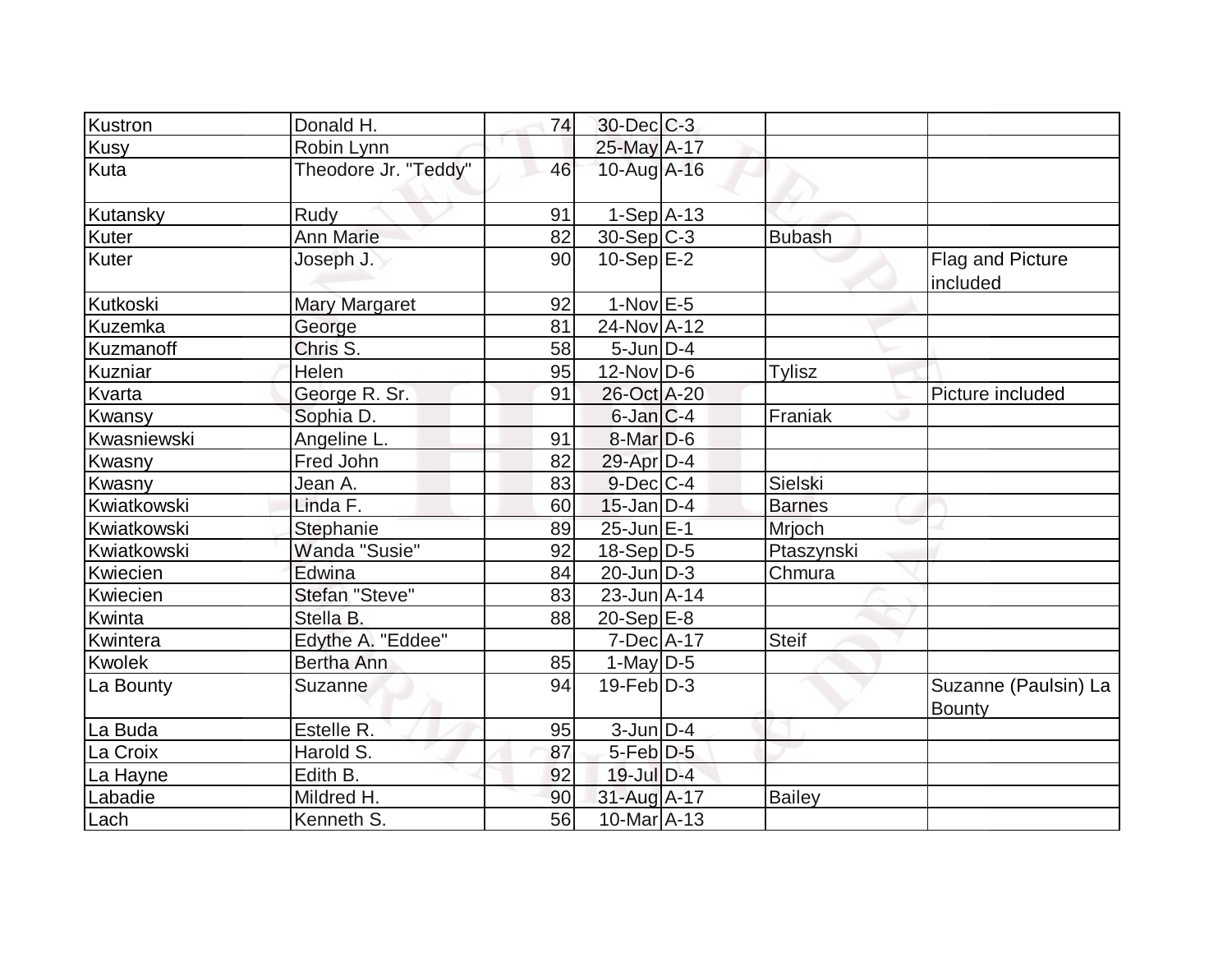| Lackey       | Annie G.             | 85 | $6$ -Jun $D-4$    |               |                       |
|--------------|----------------------|----|-------------------|---------------|-----------------------|
| Lackovitch   | L. Maxine            | 83 | $25$ -Jan $D-4$   |               |                       |
| LaCroix      | Frances S.           | 79 | $23-Sep C-5$      |               |                       |
| Ladd         | Marianne L.          | 74 | $22$ -Mar $D-3$   |               |                       |
| Ladendorf    | <b>Michael Owen</b>  | 21 | $18$ -Apr $D-4$   |               | "Mikey" (Matlock)     |
| Ladic        | Caroline Dragica     | 75 | 19-Oct A-20       | Vine          | Cross included        |
| Laesch       | Arelen E.            | 86 | $5$ -Oct $A$ -16  |               |                       |
| Lafakis      | Eva                  | 75 | $12-Sep D-3$      | Martin        | <b>Greek Orthodox</b> |
|              |                      |    |                   |               | Cross included        |
| Lafferty     | Jennie Lois          | 84 | $14$ -Jan $A$ -15 |               |                       |
| Lafleur      | Virginia             | 94 | $31$ -Aug $A$ -17 | Kolinske      |                       |
| Lagestee     | Edward John Sr.      | 74 | $20$ -Feb $E-3$   |               |                       |
| Lahaie       | Albert J. "Buck"     | 86 | $11$ -May C-2     |               | Flag included         |
| Lail         | Bina L.              | 81 | $14$ -Mar $D-5$   | Reynolds      |                       |
| Lail         | John A.              | 81 | $31$ -Aug $A$ -17 |               |                       |
| Lain         | Gladys I.            | 79 | $1-Auq$ D-4       |               |                       |
| Lait         | Donna Marie          | 37 | $7 - Aug   D-4$   | <b>Nitz</b>   |                       |
| Lake         | Martha M.            | 89 | 25-Mar D-4        | <b>Bodnar</b> |                       |
| Lake         | <b>Tiffany Anne</b>  | 9  | $7$ -Jan $A$ -14  |               |                       |
| Lakes        | Ursula A.            | 38 | $29$ -Jan $D-4$   |               |                       |
| Lambert      | Jack T.              | 74 | $7$ -Jul $A-14$   |               |                       |
| Lambert      | MaryEllen            | 83 | $17$ -May D-4     |               |                       |
| LaMere-Mason | <b>Nancy</b>         | 49 | $16$ -Dec $C$ -3  |               |                       |
| Lamparski    | Frank A.             | 73 | 6-Nov D-4         |               |                       |
| Landeck      | <b>Opal Margaret</b> | 86 | $21-Nov D-4$      |               |                       |
| Landrum      | Tami Taru "Goldy"    | 51 | 30-May $D-4$      |               | Picture included      |
| Lang         | Geraldine            | 76 | $30-Sep C-3$      |               |                       |
| Langel       | Mickey L.            | 50 | $24$ -Apr $D-4$   | <b>Basham</b> |                       |
| Langley      | George F. Jr.        | 83 | 13-Sep E-7        |               | Flag included         |
| Laninga      | Anje "Ann"           | 84 | 28-Apr A-7        | DeHaan        |                       |
| Lanman       | Lucinda              | 68 | $2$ -Dec $C-4$    | <b>Brown</b>  | Picture included      |
| Lanman       | Robert W. "Bob"      | 79 | $28$ -Feb $D-5$   |               |                       |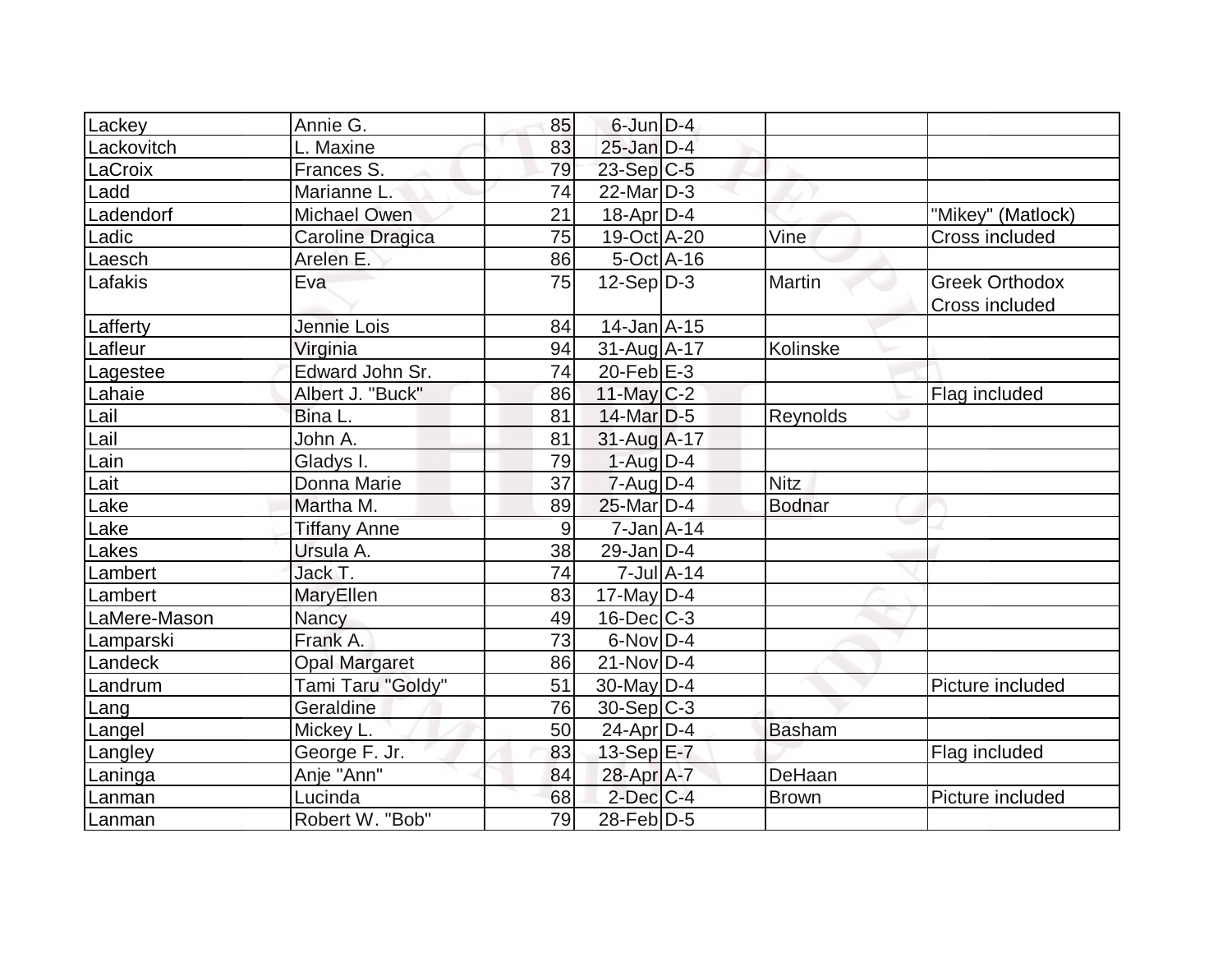| Lanning    | Elva L.                  | 83 | $8-Apr D-4$       | <b>Clark</b> |                                                       |
|------------|--------------------------|----|-------------------|--------------|-------------------------------------------------------|
| Lannon     | Larry E.                 | 75 | $2$ -Aug $D-3$    |              | Flag included                                         |
| Lansdown   | <b>Gladys May</b>        | 95 | $17-Sep$ $E-2$    | Gard         |                                                       |
| Lapellere  | Daniel L. Sr.            | 67 | 29-Oct E-2        |              |                                                       |
| Lapinne    | Karen Jean               | 46 | $24$ -JulD-5      | Cothran      |                                                       |
| Lappie     | Hazel B.                 | 91 | 28-Oct C-4        |              |                                                       |
| Larmon     | <b>Judith Rae</b>        | 74 | $31$ -Dec $D-6$   | Gittermann   | Picture/Judith Rae<br><b>Keeler Radford</b><br>Larmon |
| Larrabee   | Elnore                   | 94 | $7$ -Dec $A$ -17  | Aronson      |                                                       |
| Larson     | Dorothy J.               | 82 | $1-May D-5$       | Haugen       | Picture included                                      |
| Larson     | Thomas R.                | 55 | $11-Dec$ D-4      |              |                                                       |
| Laskowski  | Patricia                 |    | $21$ -Jul $A-13$  | Poe          |                                                       |
| Lasocki    | Lauretta M.              |    | $28$ -Apr $A$ -7  |              | Flag included                                         |
| Lasocki    | Raymond J. "Ray<br>Lock" | 73 | $31-Aug$ A-17     |              |                                                       |
| Latinovich | Mara                     | 61 | $25$ -May A-17    | Marinkovich  | Serbian Orthodox<br>Cross included                    |
| Latta      | Ernie F.                 | 91 | $27$ -Mar $D-5$   |              | Flag included                                         |
| Lauderdale | L.Z. Garland             | 80 | $22$ -Dec $A-14$  |              | "Big Daddy" "Getter"                                  |
| Lauerman   | William J.               | 80 | $28$ -Jun $ D-4 $ |              | Flag included                                         |
| Lauridsen  | Otto                     | 80 | $18$ -Jun $E-2$   |              |                                                       |
| Laurinas   | Slyvester J. "Sal"       | 83 | $29$ -Mar $D-4$   |              |                                                       |
| Laverick   | George                   | 81 | $13-Nov D-4$      |              |                                                       |
| Lawrence   | Chester A.               | 99 | 29-Jun A-17       |              |                                                       |
| Lawson     | Lora Marie               | 75 | $16$ -Jan $E-2$   | Massey       |                                                       |
| Lawson     | Patricia L. "Trishie"    | 71 | $24$ -Apr $ D-4$  | <b>Brown</b> |                                                       |
| Lawson     | Shirley Louise           | 77 | $24$ -Jan D-5     |              |                                                       |
| Lazar      | Olimpiea                 | 84 | 20-Apr A-18       | Barjuca      |                                                       |
| Lazzaro    | Bernard R. "Bennie"      | 91 | 20-Mar D-4        |              | Picture included                                      |
| Lea        | Lucretia I.              | 66 | $24$ -Jan $D-5$   | Coley        |                                                       |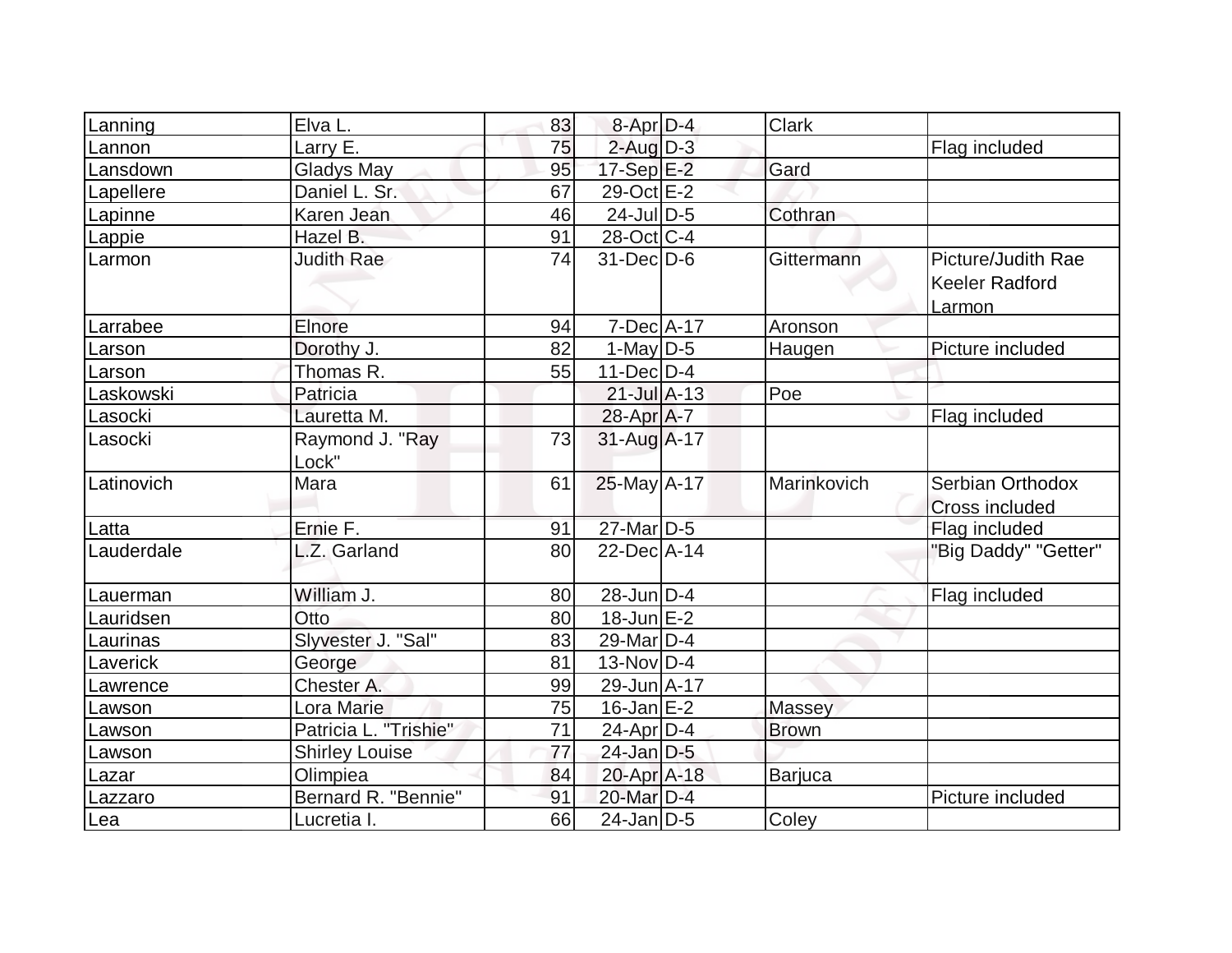| Leake      | Deane R. Jr.          | 77              | 7-Dec A-17            |              |                  |
|------------|-----------------------|-----------------|-----------------------|--------------|------------------|
| Leaming    | Lucy Jane             | 84              | $1$ -Jul $D-4$        | <b>Duffy</b> |                  |
| Leath      | John Gex "Jack"       | 49              | 30-Apr E-2            |              | Picture included |
| Lebioda    | Linda L.              | 63              | $27$ -Aug $E-2$       |              |                  |
| Leckrone   | Helen E.              | 89              | $7$ -Jun $D-5$        |              | Picture included |
| LeClarie   | Joseph Sr.            | 79              | $3$ -Jun $D-4$        |              |                  |
| Lecounte   | Edwin J. "Ed"         | 80              | $7 - Apr$ $A - 16$    |              |                  |
| Lee        | Catherine A. "Katie"  | 83              | $27$ -Feb $E-2$       |              |                  |
| $Lee$      | Jean M.               | 83              | $6$ -Dec $E$ -5       | <b>Kress</b> |                  |
| Lee        | June E.               | 83              | $29$ -Apr $D-4$       |              |                  |
| Lee        | Mary                  |                 | $18$ -Jan $D-3$       | <b>Sivak</b> |                  |
| Lee        | Mary Jane             | 76              | 23-Feb $D-4$          |              |                  |
| Lee        | Pauline B.            | 89              | 29-Dec A-13           |              |                  |
| Leek       | Irene M.              | 88              | $9$ -Feb $D-5$        |              |                  |
| Leensvaart | Janet                 | 87              | $6-Apr$ A-17          | Dykstra      |                  |
| Leep       | Arnold J.             | 72              | $6$ -Jun $D-4$        |              |                  |
| Leffert    | Steven H.             | 50              | $7-Nov D-5$           |              |                  |
| Leggitt    | Daniel E. "Danny"     | 32              | $1-Feb D-5$           |              |                  |
| Lehmker    | <b>William Harman</b> | 86              | 8-Dec A-15            |              | Flag included    |
| Leibengood | Revea A.              | 76              | 22-Jun A-17           | Smith        |                  |
| Leis       | Clayton W.            | 21              | $19$ -Mar $E-1$       |              |                  |
| Leitch     | Debra Kay             | 52              | $3-Oct$ D-4           | Kotlowski    |                  |
| Leiter     | James E. "Jim"        | 64              | $26$ -Nov $ D-6 $     |              |                  |
| Leka       | <b>Donald</b>         | 67              | $2-Sep D-4$           |              | Flag included    |
| Lekich     | Helene "Jelena"       | 81              | 18-Mar <sub>D-5</sub> | Anusic       |                  |
| Leland     | Virginia R.           | 91              | $2-Sep D-4$           |              |                  |
| Lemaich    | <b>Isabelle Sarah</b> | 86              | $18-Sep D-4$          |              |                  |
| Lemaich    | Michael               | 99              | $2$ -Jan $E-2$        |              |                  |
| Lemon      | Sylvia                | 87              | $9$ -Aug $D-3$        |              |                  |
| Lenson     | Robert C.             | 88              | $22$ -Aug $D-5$       |              | Flag included    |
| Lentini    | Muriel E.             | 77              | 13-Sep $E-7$          |              |                  |
| Lentini    | Vincent               | $\overline{77}$ | $17$ -Apr $ D-5$      |              | Flag included    |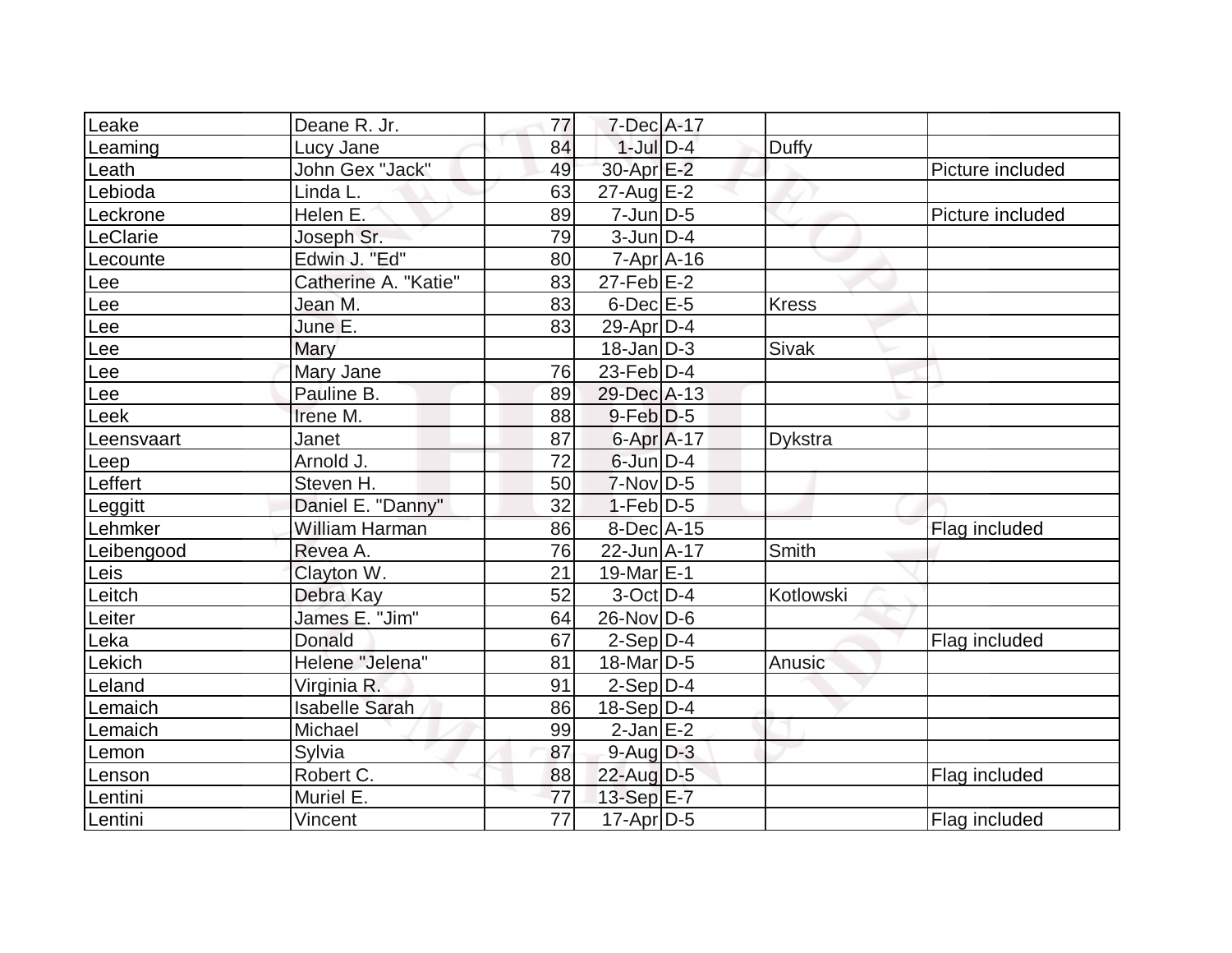| Lenz <sub>0</sub> | Angela M.                      | 95  | 27-Oct A-16       |                 |               |                                              |
|-------------------|--------------------------------|-----|-------------------|-----------------|---------------|----------------------------------------------|
| Lenzo             | Peter                          | 71  | $22$ -Apr $D-3$   |                 |               |                                              |
| Leonard           | John F.                        | 80  | 30-Apr E-2        |                 |               | Flag included                                |
| Leonard           | Anthony Neal "Tony"            |     | 14-Mar $D-4$      |                 |               |                                              |
| Leonard           | Frederick J.                   | 63  | $27$ -Jun $D-4$   |                 |               | <b>Picture and Police</b><br>symbol included |
| Leonelli          | Bernard T. Jr., Ph.D           | 49  | $30-Sep C-3$      |                 |               |                                              |
| Lerch             | Nellie J.                      | 73  | $26$ -Mar $E-3$   |                 | Molton        |                                              |
| Lesar             | Marjorie Louise                | 85  | $29$ -Jan D-4     |                 |               | Picture included                             |
| Lesczynski        | Norbert F.                     | 77  | $28$ -Jan $ A-13$ |                 |               | Flag included                                |
| Leskow            | Sonia, Dr.                     | 87  | $15$ -Oct $E-2$   |                 |               | <b>Cross and Picture</b><br>included         |
| Lesniewski        | Alfreda A.                     | 79  | 23-Nov A-18       |                 |               |                                              |
| Lesniewski        | Jerome F. "Jerry"              | 74  | 18-May A-17       |                 |               | Flag included                                |
| Leszcynski        | Dolores L.                     | 82  | $8 - Apr$ $D-4$   |                 |               |                                              |
| Leurck            | Paul M.                        | 42  |                   | $7$ -Jul $A-15$ |               |                                              |
| Levandoski        | Joseph M.                      | 90  | $13$ -Jan $A-17$  |                 |               | Flag included                                |
| Leverenz          | Alethea L.                     | 86  | $22$ -Apr $D-3$   |                 | Swanson       |                                              |
| Levin             | Jonathan                       | 53  | 13-Oct A-15       |                 |               |                                              |
| Levin             | Sylvia                         | 87  | $14$ -Jul $A-16$  |                 |               | Star of David included                       |
| Levinson          | Francisco Ferrer, Dr.<br>"Doc" | 98  | 30-Oct D-5        |                 |               | Flag, Picture and Star<br>of David included  |
| Levison           | Geraldine                      | 96  | 30-Oct D-5        |                 |               | Flag, Picture and Star<br>of David included  |
| Lewallen          | Margaret Irene                 | 95  | $12$ -Jun $ D-5 $ |                 |               |                                              |
| Lewandowski       | Shirley                        | 67  | $9$ -Mar $A$ -16  |                 |               |                                              |
| Lewandowski       | Valerie "Viola"                | 101 | $30 - Jan$ $E-2$  |                 | <b>Gallas</b> |                                              |
| Lewis             | Brian A.                       | 41  | 28-Jan A-13       |                 |               |                                              |
| Lewis             | Ernest E. "Gene"               | 49  | $4$ -Apr $D-4$    |                 |               |                                              |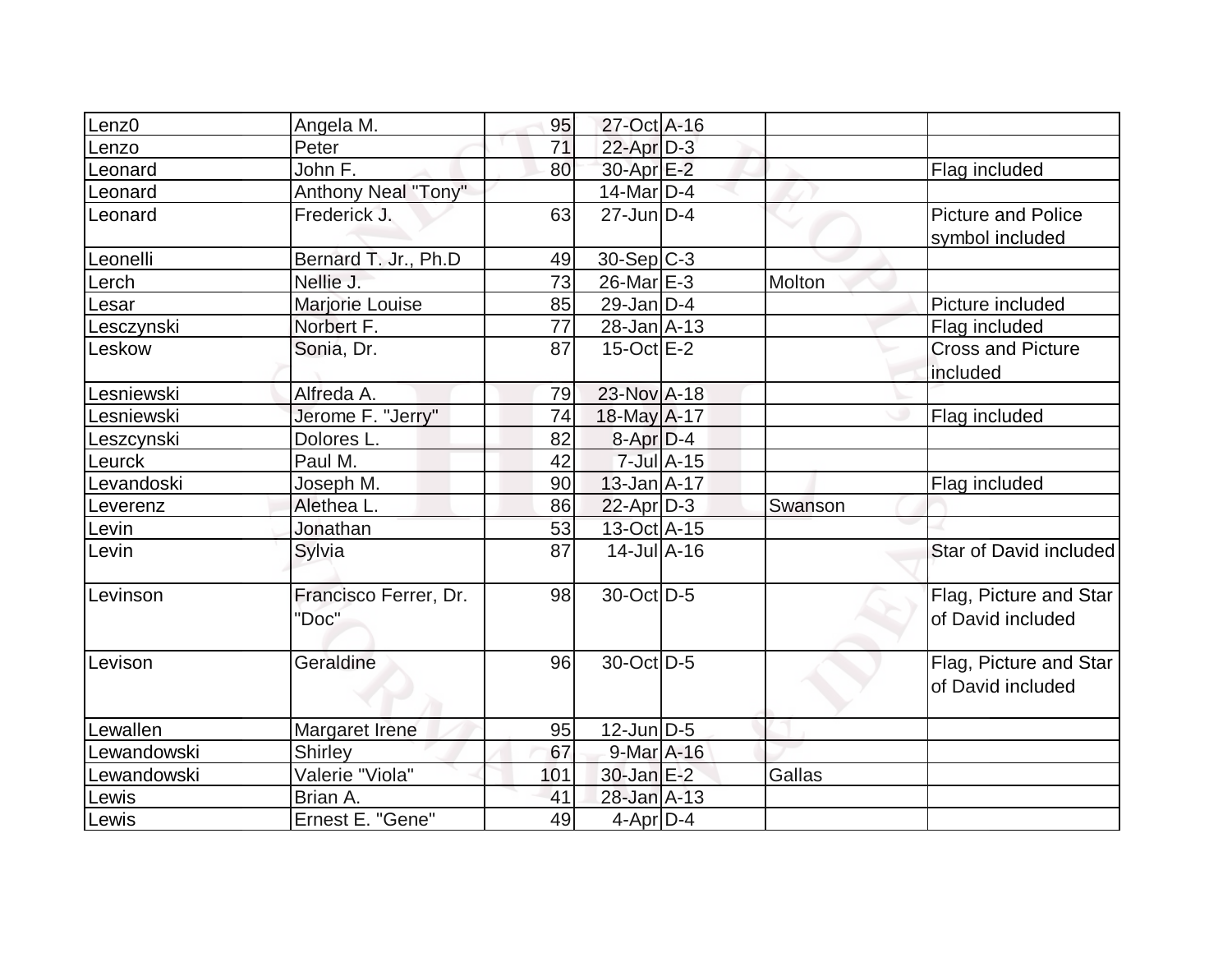| Lewis     | <b>Ethel Mae</b>    | 73 | $14$ -Feb $D-4$     |                 |                      |
|-----------|---------------------|----|---------------------|-----------------|----------------------|
| Lewis     | Imogene             | 93 | $29$ -Apr $D-3$     | Green           |                      |
| ewis-     | Leonard R.          | 40 | $9-Sep C-5$         |                 | Flag included        |
| Lewis     | Michael K. "Mike"   | 53 | $27$ -Mar $D-5$     |                 |                      |
| _ewis     | Richard A.          | 66 | $26$ -Apr $D-4$     |                 |                      |
| ewis      | Rosemary            | 86 | $14$ -Jul $A$ -16   |                 |                      |
| Lewis     | Samuel              | 81 | $11-Feb$ A-14       |                 |                      |
| Lewis     | Wanetta Mae         | 68 | $1-Oct$ $E-1$       |                 |                      |
| Lewkowski | Dorothy M.          | 87 | $18$ -Jul $ D-3 $   |                 | Cross included       |
| Leyba     | Desiderio "Lelo"    | 74 | 22-Jun A-17         |                 | Flag included        |
| Lia       | Frances             | 86 | $23$ -May D-3       |                 |                      |
| Liberman  | Anne                | 90 | 13-Mar $D-4$        |                 | Picture included     |
| Lichtsinn | Carolyn Marie       | 78 | $12-Sep D-3$        | Nelson          |                      |
| Liechty   | Helene M.           | 91 | $11$ -Dec $D-4$     |                 | Picture included     |
| Liesch    | Benjamin Ryan       | 27 | $23-Oct$ D-4        |                 |                      |
| Lightcap  | Frank R.            | 82 | 24-Nov A-13         |                 | Flag included        |
| Ligon     | Aaron Charles       | 41 | 21-Apr A-15         |                 |                      |
| Ligon     | Elvin Curtis Sr.    | 54 | $3-Sep E-1$         |                 |                      |
| Lind      | Harold T.           | 84 | $8$ -Oct $E-1$      |                 |                      |
| Lindenman | Richard G.          | 72 | $16$ -Oct D-6       |                 |                      |
| Lindfors  | Lorraine M.         | 82 | $21 -$ Jul $A - 13$ | Jevyak          |                      |
| Lindquist | Mary M.             | 90 | $6$ -Jun $D-4$      |                 | Full name Mary J.    |
|           |                     |    |                     |                 | (Lindquist) Pfeiffer |
| Lindsey   | Kenneth             | 82 | $1$ -Jun $A$ -17    |                 | Flag included        |
| Lindskog  | Margaret A.         | 82 | $28$ -Mar $D-4$     |                 |                      |
| Lindstrom | Elsie R.            | 66 | $18-Oct$ E-4        | <b>Dichther</b> |                      |
| Lineberry | Larry R.            | 60 | 22-Sep A-14         |                 |                      |
| Lingvay   | Joseph A.           | 89 | $18$ -Jun $E-2$     |                 | Flag included        |
| Link      | <b>Elmer Leslie</b> | 82 | 29-Oct E-2          |                 | Flag included        |
| Linton    | Mary E.             | 88 | $16$ -Jan $E-2$     |                 |                      |
| Lipe      | Mary C.             | 43 | 29-Nov E-6          | Houle           | Picture included     |
| Lipke     | Lottie Clara        | 85 | $1-May D-5$         |                 | Cross included       |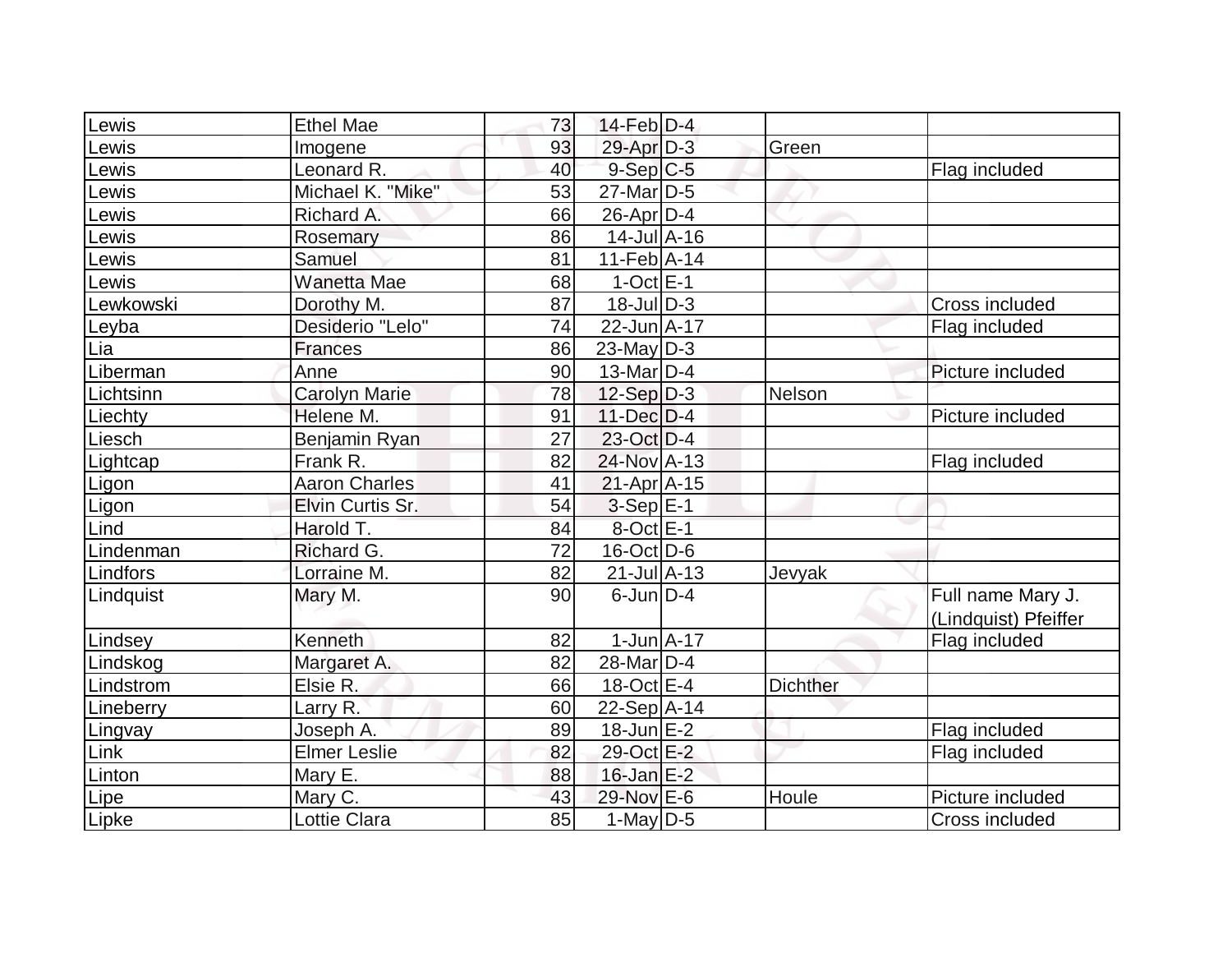| Liptak        | Andrew G.                      | 89 | 6-Apr A-17        |              | Flag included                |
|---------------|--------------------------------|----|-------------------|--------------|------------------------------|
| Lipton        | Deborah J.                     | 56 | 13-Dec E-5        |              | Deborah J. King              |
|               |                                |    |                   |              | (Lipton)                     |
| Lipton        | Dorothy K.                     | 82 | $17 - Jan$ $D-5$  |              | Star of David included       |
| Lipton        | Lois E.                        | 84 | $7$ -Jun $D-5$    |              |                              |
| Lisberg       | Judith E.                      | 65 | $6$ -Feb $E-2$    |              |                              |
| Lisek         | Genevieve E.                   | 76 | $22$ -Jun $A-16$  | Orzechowski  |                              |
| Lison         | Joseph E.                      | 26 | 8-Jun A-18        |              | Picture included             |
| Little        | <b>James Thomas</b>            | 60 | $2-Sep D-4$       |              |                              |
| Little        | Margaret Jane                  | 80 | $7$ -Jun $D-6$    | <b>Neves</b> | Picture included             |
| Litwicki      | Leonard J.                     | 77 | $29$ -Jul $D-4$   |              |                              |
| Livaich       | Marie                          | 77 | $11$ -Dec $D-3$   | Zec          |                              |
| Lizcano       | Ivan                           | 48 | $25$ -Apr $D-4$   |              | Picture included             |
| Lizik         | Stanley "Jim"                  | 97 | $16$ -Feb $D-4$   |              |                              |
| Lockard       | John E. Jr.                    | 66 | $19$ -Aug $D-4$   |              |                              |
| Lockett       | Joseph Sr. "Joe Boy"           | 76 | $19$ -Jun $D-4$   |              |                              |
| Lockhart      | Dale                           | 36 | 28-May E-2        |              |                              |
| Loepaz        | <b>Theodis "Marvin"</b>        | 83 | $6$ -Jun $D-3$    |              | Flag and Picture<br>included |
| Lofton        | Roosevelt "Daddy<br>Roosevelt" | 80 | $24-Sep$ $E-2$    |              |                              |
| Lokken-Street | <b>Carol Ann</b>               | 64 | $24$ -Jan D-5     | Davis        |                              |
| .omas         | Michael                        | 52 | $1-Apr$ $D-4$     |              |                              |
| Lomberger     | John R.                        | 85 | 8-Oct E-1         |              | Flag included                |
| .ong          | Howard D.                      | 79 | $3-Apr$ D-5       |              |                              |
| Long          | James D. "Yea<br>Buddy"        | 78 | $24$ -Jun $ D-4 $ |              | Flag included                |
| Long          | Kathleen Bridget               | 60 | $14$ -Aug $D-5$   | Williams     |                              |
| Long          | Robert A.                      | 66 | 24-Feb A-16       |              |                              |
| Long          | <b>Ruth Anne</b>               | 45 | $15$ -Nov $E-3$   | Lipka        |                              |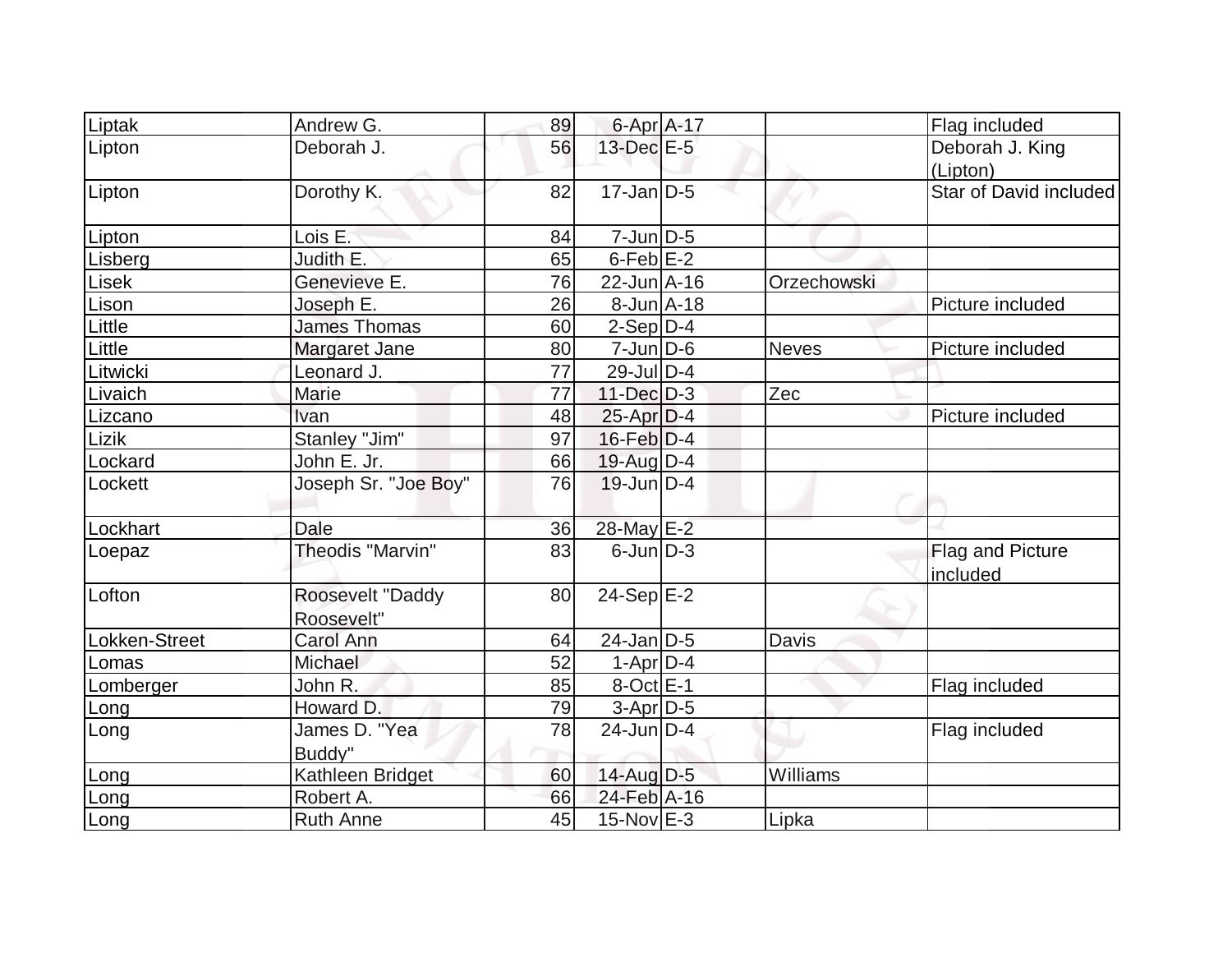| Longbottom | <b>Betty</b>             | 81      | $7-Nov$ D-5                 |              |                  |
|------------|--------------------------|---------|-----------------------------|--------------|------------------|
| Looby      | George                   | 88      | 15-Oct E-2                  |              | Picture included |
| Loomis     | Fredrick Sr.             | 79      | $6$ -Jun $D-4$              |              | Picture included |
| Lootens    | <b>Barbara</b>           | 80      | $31$ -Aug A-16              | <b>Meyer</b> | Picture included |
| Lopez      | <b>Agustin F.Estrada</b> | 69      | $7-Feb D-3$                 |              |                  |
| Lopez      | Geraldina V.             | 16      | $24$ -Jan $ D-4 $           |              | Picture included |
| Lopez      | <b>Maria</b>             | 75      | $11$ -May C-2               |              | Cross included   |
| Lopez      | Matilda "Tillie"         | 73      | $12$ -Feb $ D-4 $           |              |                  |
| Lopez      | Terry L.                 | 50      | $9-Sep C-5$                 |              | Cross included   |
| Lorenz     | Harold W.                | 84      | 24-Nov A-13                 |              |                  |
| Lorenz     | <b>Mildred</b>           | 87      | $11$ -Jan $ D-4 $           |              |                  |
| Lorenze    | Harold                   | 88      | $1-Jan D-3$                 |              | Flag included    |
| Losiniecki | Erwin                    | 82      | $27$ -Jun $D-4$             |              | Flag included    |
| Loskoski   | <b>Christian Angel</b>   | 5 weeks | $4$ -Mar $D-4$              |              | Angel included   |
| Lotspeict  | Joseph W.                | 79      | 24-Aug A-16                 |              |                  |
| Louches    | Mildred J.               | 86      | $16$ -Feb $D-5$             |              | Picture included |
| Loudermilk | Phillip A.               | 65      | $16$ -Jul $E-2$             |              |                  |
| Loughran   | Wayne J. "Coach"         | 62      | 26-Mar E-1                  |              |                  |
| Louis      | Lillian A.               | 85      | $24-Sep$ $E-2$              | Micka        |                  |
| Love       | Jessie F.                | 80      | $7$ -Jun $D-5$              |              |                  |
| Lovins     | Billy H.                 | 69      | $3$ -Jun $D-4$              |              | Flag included    |
| Lowe       | Edna G.                  | 76      | 16-Mar A-17                 | Schulze      |                  |
| Lozier     | Janice W.                | 71      | $27 - Jan A - 17$           | Frank        |                  |
| Lucco      | <b>Marie</b>             | 97      | $2$ -Oct $D-4$              | Rucinski     |                  |
| Luchene    | <b>Alvin Harold</b>      | 86      | $3-NovA-16$                 |              | Flag included    |
| Luciw      | Mykola                   | 83      | $23-Sep C-5$                |              |                  |
| Luckey     | Caitlyn M.               | 18      | $18-Sep D-5$                |              | Picture included |
| Ludwa      | Josephine A.             | 90      | 28-Dec A-18                 | Gurchiek     | Picture included |
| Ludwig     | Francis R. "Frank"       | 94      | 31-Dec D-7                  |              |                  |
| Luebcke    | <b>Wilfried "Louie"</b>  | 88      | $1$ -Jan $D-4$              |              |                  |
| Luellman   | Patricia Ann "Patti"     | 45      | $6$ -Mar $D$ -6             |              |                  |
| Lukas      | Bernice M.               | 89      | $15$ -Feb $\overline{D}$ -6 |              | Picture included |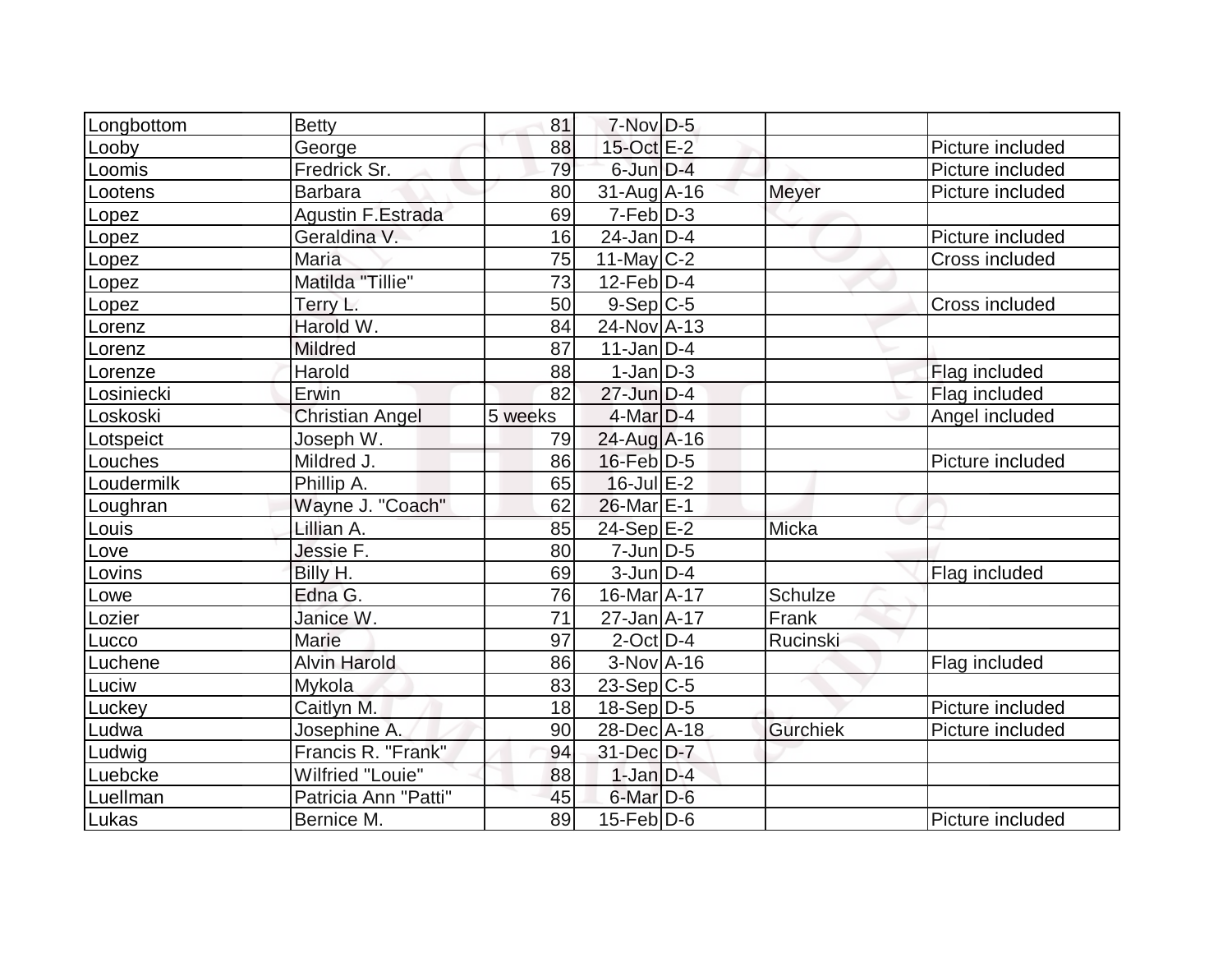| Lukas          | Terrence, Dr. "Terry" | 61 | $23$ -Aug D-4     |               |                  |
|----------------|-----------------------|----|-------------------|---------------|------------------|
| Luke           | Helen Anna            | 82 | $9-Sep C-6$       |               |                  |
| Lukowski       | Florian Paul "Luke"   | 83 | 18-Feb A-14       |               |                  |
| Lulich         | Nona C.               | 65 | $2$ -AugD-4       |               |                  |
| Lundington     | Donald E.             | 76 | $21$ -Jun $D-4$   |               |                  |
| Lundington     | Vivian Eileen         | 83 | $27$ -Feb $E-2$   |               |                  |
| Luri           | Lois Jane             | 83 | $4$ -Jan $ D-4 $  | Holmlund      |                  |
| Lutz           | David C.              | 64 | $5-Mar \, E-2$    |               | Picture included |
| Lutz           | Robyn F. "Roby"       | 87 | $11-Feb$ A-14     |               | Flag included    |
| Lyder-McClaine | Lillian "Louise"      |    | $16$ -Jan $E-2$   | <b>Hollis</b> |                  |
| Lynch          | Daniel T.             | 53 | $14$ -Nov $ D-3 $ |               |                  |
| Lynch          | Gary A.               | 70 | 30-Nov A-17       |               |                  |
| Lynch          | Gary A., Dr.          | 70 | $1-Dec$ A-12      |               |                  |
| Lynch          | Martha C. "Marty"     |    | $25$ -Jun $E-2$   | Rauchenberger |                  |
| Lynch          | Walter William "Walt" | 88 | $25$ -Feb $ A-14$ |               |                  |
| Lynn           | Terrence J. Sr.       | 66 | 29-Jun A-17       |               |                  |
|                |                       |    |                   |               |                  |
|                |                       |    |                   |               |                  |
|                |                       |    |                   |               |                  |
|                |                       |    |                   |               |                  |
|                |                       |    |                   |               |                  |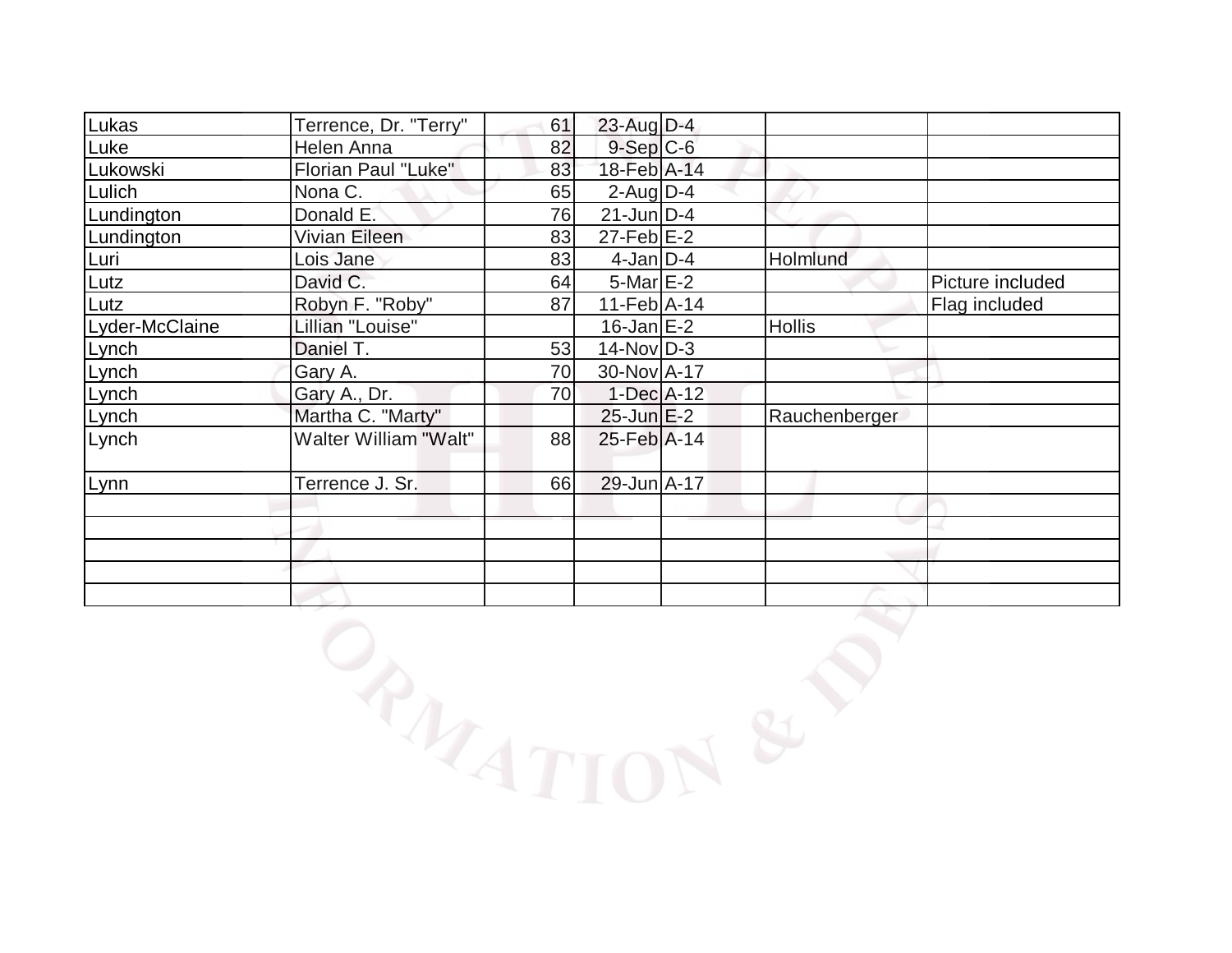| <b>Surname</b>     | Given             | Age | <b>Date</b>           | Page | <b>Maiden</b>  | <b>Note</b>          |
|--------------------|-------------------|-----|-----------------------|------|----------------|----------------------|
| Maas               | Irwin D.          | 77  | 29-Dec A-13           |      |                | Flag and Fireman     |
|                    |                   |     |                       |      |                | emblem included      |
| Maas               | Patricia A. "Pat" | 69  | $19$ -Dec $ D-3$      |      |                |                      |
| Maatman            | Martha            | 98  | $21$ -AugD-5          |      | Reidstra       |                      |
| <b>Mabins</b>      | Lincoln C. Jr.    | 73  | 16-Oct D-6            |      |                |                      |
| Macchia            | Samuel            | 80  | $4-Sep D-4$           |      |                | Flag included        |
| MacDonald          | Lois              | 79  | $19$ -Feb $D-3$       |      |                |                      |
| MacDonald          | Robert W.         | 72  | 22-Aug D-5            |      |                |                      |
| Machura            | Jaclynn Gail      | 64  | $15$ -Nov $E-4$       |      | <b>Perkins</b> |                      |
| Machura            | John Joseph       | 58  | $2-Feb D-4$           |      |                |                      |
| Maciejewski        | Martina "Tena"    | 65  | 20-Mar <sub>D-4</sub> |      | Quinn          | Martina Jaryszak     |
|                    |                   |     |                       |      |                | Maciejewski          |
| Maciejewski        | Pearl             | 79  | 4-Apr D-4             |      | Moczydlowski   |                      |
| <b>Mack</b>        | Stella M.         | 91  | $23$ -Jul $E-2$       |      |                |                      |
| Mackenzie          | Catherine "Kate"  | 76  | 7-Apr A-17            |      |                |                      |
| Mackowiak          | <b>Elsie</b>      | 102 | $7$ -May $E-2$        |      | Onderchik      |                      |
| Mackowiak          | Helen             | 96  | $19$ -Mar $E-3$       |      | Dobrowolski    |                      |
| Mackowiak          | Irene             | 80  | $7$ -Oct C-4          |      | Kwiecien       |                      |
| Madany             | Shirley W.        | 84  | $27$ -Aug E-2         |      | Dann           |                      |
| Maddock            | George H.         | 87  | $22$ -Feb $ D-4$      |      |                | Flag and Picture     |
|                    |                   |     |                       |      |                | included             |
| Madej              | Edward            | 88  | 24-Mar A-17           |      |                |                      |
| Madrid             | Deborah M.        | 44  | $25$ -Jan D-4         |      |                |                      |
| Madrigal           | Clara "YaYa"      | 63  | $3-Apr$ D-6           |      |                | Picture included     |
| Madsen             | Meredith E.       | 68  | 2-Nov A-19            |      |                | Flag included        |
| Madvek             | Violet            | 82  | 7-Sep A-18            |      |                |                      |
| Magan              | Lillian           | 87  | 28-Mar <sub>D-5</sub> |      | Ralph          | Full name Lillian    |
|                    |                   |     |                       |      |                | <b>Russell Magan</b> |
| Magdziarz (Magdaz) | Eugene M.         | 80  | 27-Nov A-16           |      |                | Flag included        |
| Magill             | Rebecca Jo        | 51  | $5-Sep D-5$           |      |                |                      |
| Maginot            | Paul F.           | 63  | 18-Aug A-13           |      |                |                      |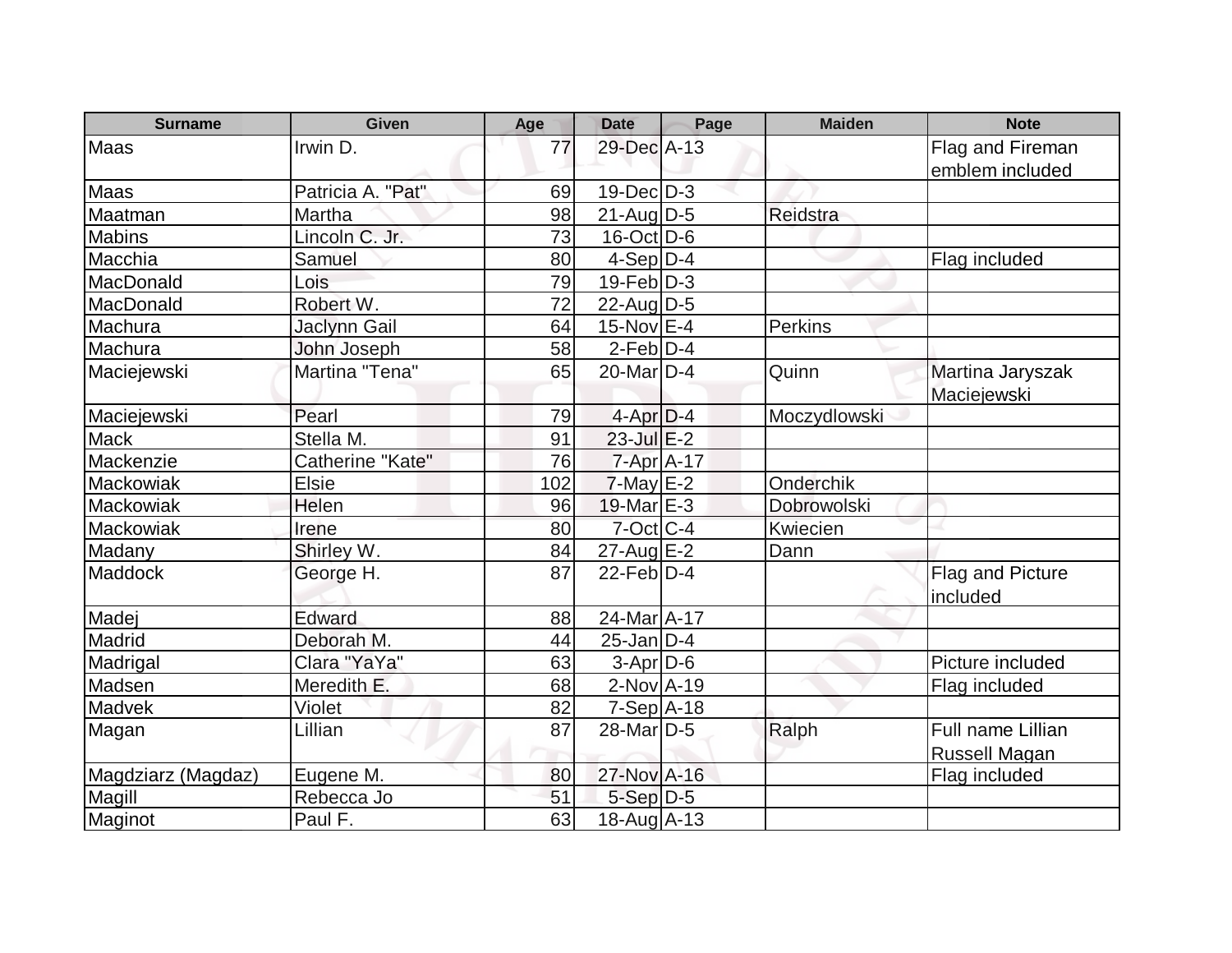| Magliola       | Carolyn Jean           | 78 | $9$ -Aug $D-4$       |              |                  |
|----------------|------------------------|----|----------------------|--------------|------------------|
| Maglish        | Mike A.                | 92 | 22-Jun A-17          |              | Flag included    |
| Magnetta       | John L. "Papa"         | 92 | 6-Mar <sub>D-5</sub> |              | Picture included |
| Magurany       | Edward G.              | 61 | $14$ -Jun $D-6$      |              | Flag inlcuded    |
| Mahaffey       | Mildred                | 80 | $7$ -May $E-2$       |              |                  |
| Mahan          | Jacqueline             |    | $16$ -Dec $C$ -3     | Seglin       | Picture included |
| Mahan          | JoAnn M.               | 55 | $9$ -Jul $E-2$       |              |                  |
| Maichen        | Dorothy                | 84 | $17-Sep$ $E-2$       | Furman       |                  |
| Main           | <b>Clarence Ervin</b>  | 97 | $4$ -Nov $ C-4$      |              | Picture included |
| Maisel         | Mary K.                | 85 | $8$ -Aug $D-4$       |              | Picture included |
| Maish          | Wilma G.               | 78 | 18-Mar D-5           |              |                  |
| Makarowski     | Ziggy F.               | 87 | $10$ -Jun $D-4$      |              | Flag included    |
| Maki           | Gunnar                 | 79 | $21$ -Aug $D-5$      |              |                  |
| Mako           | John                   | 82 | $11-Aug$ A-15        |              | Flag included    |
| Maksimik       | Dancy K.               | 86 | $1-Jan$ $D-4$        | <b>Dijak</b> |                  |
| Malachinski    | Arlene Theresa         |    | $3-Apr$ $D-6$        | Domzalski    |                  |
| Malackowski    | Florence E.            | 96 | $23$ -Mar $A$ -17    | Kowalski     |                  |
| Malave         | <b>Bartolo</b>         | 83 | $7-Feb D-5$          |              |                  |
| Maldonado      | John                   | 60 | 29-Apr D-4           |              | Picture included |
| Malecki        | Michael J.             | 66 | $12$ -Mar $E-2$      |              |                  |
| Malenchek      | Clara J.               | 81 | $17$ -Nov $A$ -16    | Stephenson   |                  |
| Malewcki       | Lorraine G.            | 88 | $26$ -Feb $D-4$      |              |                  |
| Maley          | Helen J.               | 79 | $9-Sep C-6$          |              |                  |
| Malinowski     | Albert M.              | 81 | 12-Oct A-16          |              | Picture included |
| Malkowski      | Celia                  |    | 28-Dec A-17          | Borowki      |                  |
| Mallas         | John                   | 65 | $9-Apr$ $E-2$        |              |                  |
| <b>Mallers</b> | William C. "Bill"      | 82 | $1-Apr D-5$          |              |                  |
| Mallonee       | Benjamin S. Jr. "Buzz" | 80 | $30-Sep C-3$         |              | Flag included    |
| Malmquist      | Phillip C.             |    | $19$ -Feb $D-4$      |              | Flag included    |
| Maloblocki     | Robert A., Ret. C.P.D. | 53 | $8-Aug$ D-3          |              |                  |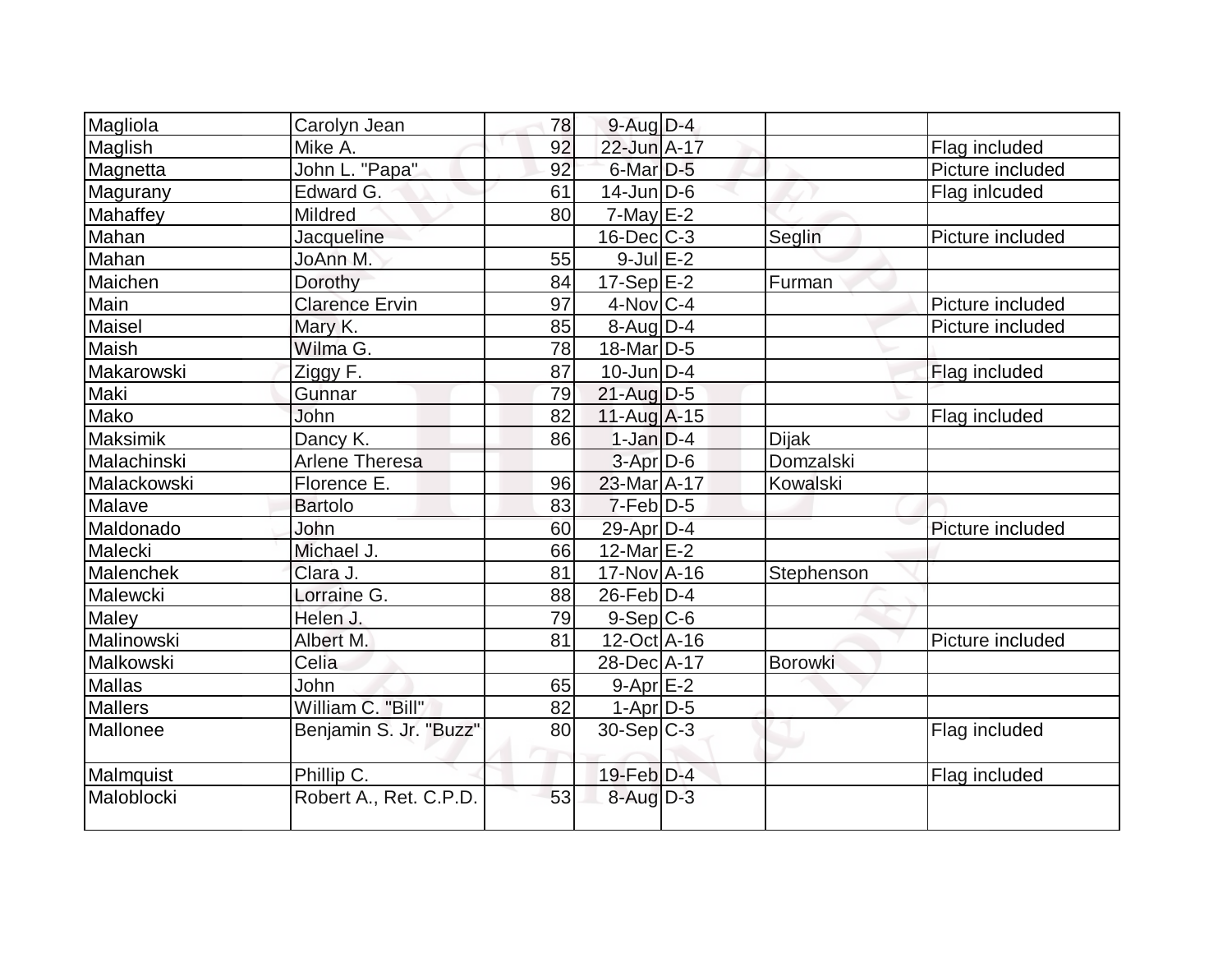| Malone            | Mark A.            | 41 | 24-Nov A-13       |                  |                              |
|-------------------|--------------------|----|-------------------|------------------|------------------------------|
| Maloney           | Richard C.         | 74 | 31-Dec D-6        |                  |                              |
| Mamala            | Dorothy            |    | 7-Dec A-17        |                  |                              |
| Mancilla          | Velma Mae          | 81 | $6$ -Oct $A$ -15  | <b>Cottrell</b>  |                              |
| Mandas            | George O.          | 77 | $27$ -Jun $D-4$   |                  |                              |
| Mandich           | Paul               | 92 | $26$ -Dec $D-5$   |                  | Picture included             |
| <b>Manes</b>      | Walter "Wally"     | 97 | $11-Apr D-5$      |                  | Star of David included       |
| Manjarrez         | Richard T.         | 79 | 28-Dec A-18       |                  | Flag included                |
| Manley            | Kathleen L.        | 66 | $19$ -May $A$ -15 | Watkins          |                              |
| Mann              | Bernice I.         | 95 | $17$ -Apr $D-5$   | <b>Turner</b>    |                              |
| Mann              | Willis "Red"       | 89 | $11-Oct$ E-4      |                  | Flag included                |
| Mann              | Winifred M. "Wini" | 89 | $9$ -Feb $D-5$    |                  |                              |
| Mannarelli        | Giulivo G.         | 83 | $22$ -Jul $D-4$   |                  |                              |
| Mantel            | Luanne P.          | 54 | $3$ -Jan $D-5$    | Slawson          |                              |
| Manusueto         | Sara               | 76 | $3-Apr$ $D-6$     |                  | Cross included               |
| Maodush           | Tena B.            | 87 | $27$ -Jun $D-4$   | Wiersma          |                              |
| Marchese          | Rosalie S. "Rose"  | 85 | $17-Sep$ $E-2$    |                  |                              |
| Marchese          | Scott A.           | 44 | $7 - Jan A - 14$  |                  |                              |
| Marchi            | Carol A.           | 69 | $22$ -Aug $ D-5 $ |                  | Picture included             |
| <b>Marcinek</b>   | Jerome             | 74 | 24-Jul D-5        |                  | Flag included                |
| Marciniak         | Martin D.          | 71 | 20-Jan A-17       |                  | Flag included                |
| Marcinkowski      | Virginia Lee       | 85 | $12$ -Mar $E-2$   |                  |                              |
| Marcisz           | Stanley S.         | 86 | $2$ -Oct $D-5$    |                  | Flag included                |
| Marcoff           | Carl P.            | 79 | $13$ -May D-5     |                  | Flag and Picture<br>included |
| Marcotte          | Robert N.          | 80 | 28-Feb D-5        |                  | Flag included                |
| <b>Marcus</b>     | Lois Sylvia        |    | $17$ -Jun $D-4$   | Siegel           |                              |
| Mardos            | Mary               | 84 | $10$ -Jun $D-4$   |                  |                              |
| Mareachen         | Hazel J.           | 82 | $21$ -May $E-2$   | <b>Broomhead</b> |                              |
| <b>Margaritis</b> | Emily L.           | 88 | 23-Jun A-14       | Zawila           |                              |
| Mariam            | Willmetta (Willy)  |    | $6$ -Jan $A$ -17  |                  |                              |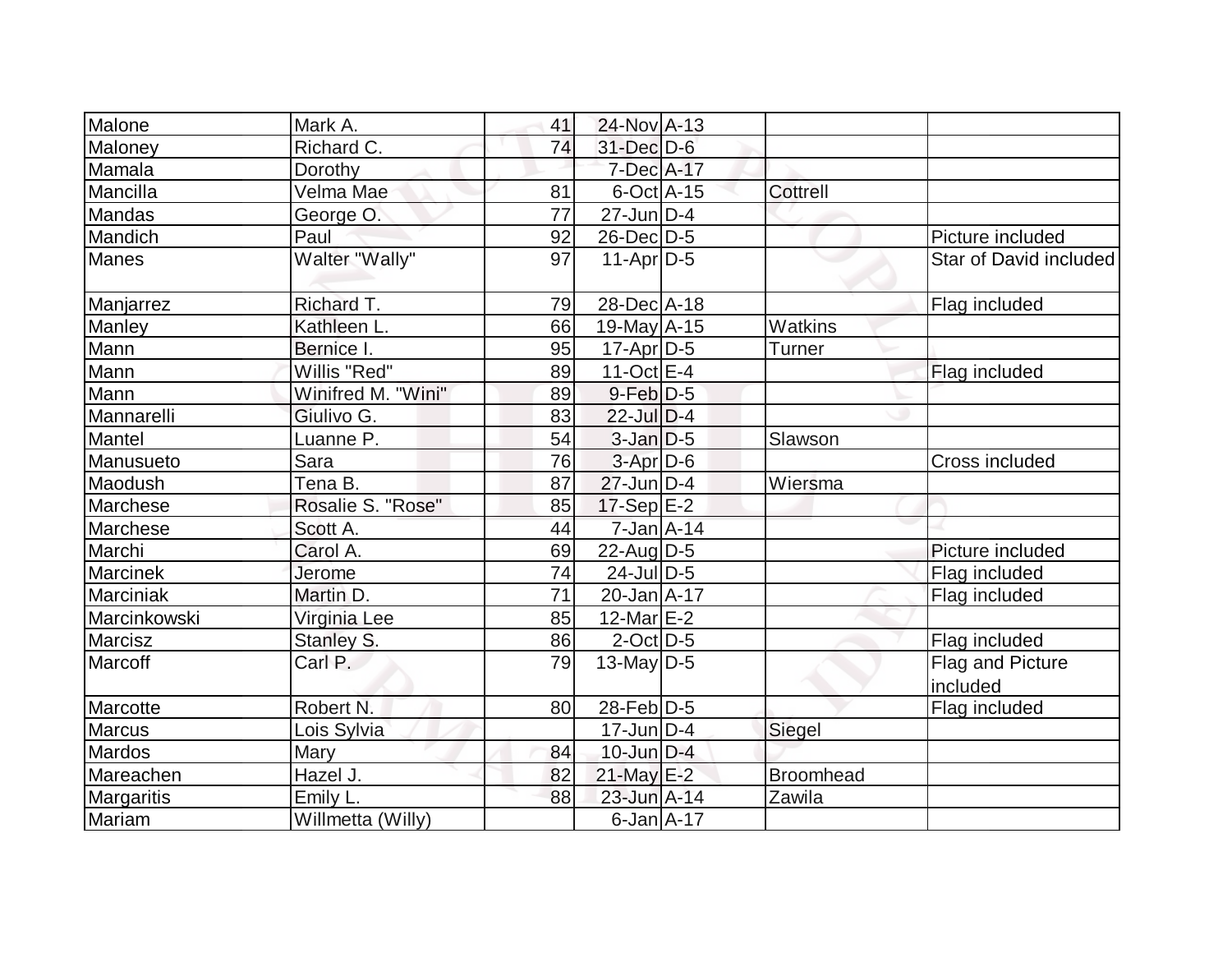| Marimpietri       | Bessie M.              | 85  | $15$ -May D-4     |                |                                       |
|-------------------|------------------------|-----|-------------------|----------------|---------------------------------------|
| Marin             | Gudelia Zenaida        | 75  | $3-Apr$ $D-6$     | Ramirez        |                                       |
| Marine            | Eula A. "Toots"        | 88  | 10-Aug A-17       | Mitchell       |                                       |
| Marino            | Mary A.                | 79  | $22$ -Mar $D-4$   |                |                                       |
| Marino            | Peter J.               |     | $8$ -Mar $D$ -6   |                |                                       |
| <b>Maris</b>      | Lottie                 | 85  | $5-Nov$ E-2       | Orlich         |                                       |
| Marjanian         | Eleanor M.             | 76  | $19$ -Jun $ D-5$  | Babaganian     |                                       |
| Marjanovic        | <b>Milos</b>           | 72  | 28-Apr A-7        |                | Serbaian Orthodox                     |
|                   |                        |     |                   |                | <b>Cross included</b>                 |
| Marjoyv           | Agnes T.               | 82  | $6$ -Feb $E-2$    |                |                                       |
| <b>Markiewicz</b> | Eugene M.              | 81  | $5$ -Jun $D-4$    |                | Flag and Police                       |
|                   |                        |     |                   |                | emblem included                       |
| Markis (Martakis) | <b>Frederic Steven</b> | 81  | 17-Dec D-7        |                | Picture included                      |
| Markovich         | Paul J. Jr.            | 77  | $8$ -Jul $D-4$    |                | Flag included                         |
| Mark-Rolen        | Lucy Worth             | 102 | 23-Mar A-17       | <b>Boswell</b> | Picture included                      |
| <b>Marks</b>      | Carla                  | 55  | 24-Apr D-4        | Crawford       |                                       |
| <b>Marks</b>      | <b>Esther</b>          | 85  | $17$ -Dec $D-7$   |                | Star of David included                |
| Markul            | William P. "Bill"      | 67  | $19-Aug D-4$      |                |                                       |
| <b>Markus</b>     | Herbert R.             | 78  | $22$ -Mar $D-4$   |                | Flag included                         |
| Marler            | Monroe A. "Al"         | 86  | $31$ -Aug A-17    |                | Flag included                         |
| Marlow            | Gladys E.              | 83  | $10$ -May D-4     |                |                                       |
| Marlow            | Thelma A.              | 83  | $27$ -Apr $A$ -17 |                |                                       |
| Marlowe           | Lillian                | 94  | $25$ -May $A$ -17 |                |                                       |
| Marlowe           | Marianne               |     | $20$ -Jul $A-16$  |                |                                       |
| Marmoleio         | Elizabeth M. "Betty"   | 75  | $30$ -May D-4     | Yedinak        |                                       |
| Marovich          | Elizabeth              | 82  | $24$ -Dec $D-5$   |                |                                       |
| Marquart          | John R.                | 57  | $19$ -Jul $D-4$   |                |                                       |
| <b>Marroulis</b>  | Larry L.               | 69  | 20-May D-3        |                |                                       |
| <b>Marrs</b>      | David A.               | 65  | $4$ -Jun $E-2$    |                |                                       |
| Marsden           | Phyllis J.             |     | $12$ -Feb $D-4$   | Miller         | Full name Phyllis<br>(Marsden) Geiger |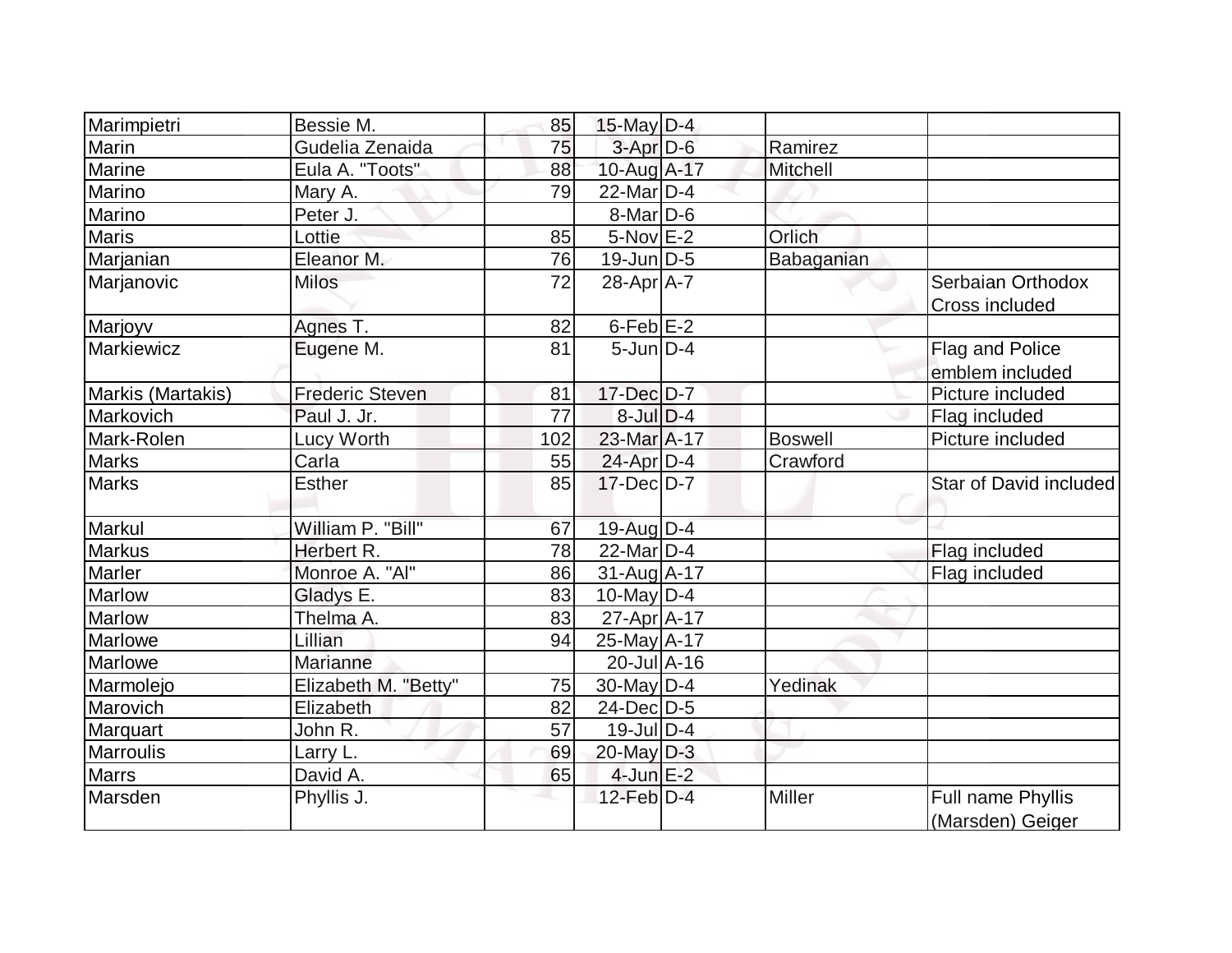| Marsh         | Melba Mae                           | 90              | $16$ -Jan $E-3$    |               |                                         |
|---------------|-------------------------------------|-----------------|--------------------|---------------|-----------------------------------------|
| Marsh         | Monica Lynn                         | 31              | 23-Jun A-14        | <b>Teso</b>   |                                         |
| Marsh         | Ronald E.                           | $\overline{72}$ | 19-May A-15        |               |                                         |
| Marsh         | William Douglas Sr.<br>"Uncle Bill" | 91              | $6$ -Mar $D$ -6    |               |                                         |
| Marshall      | Fannie Mae                          | 78              | 15-Sep A-17        |               |                                         |
| Marshall      | Freddie L.                          | 87              | 24-Feb A-17        |               |                                         |
| Marshall      | Kay Lynn                            | 63              | $13$ -Dec $E-4$    |               |                                         |
| Marshall      | Michael A.                          | 44              | $20$ -May $D-3$    |               |                                         |
| Marshall      | William F. "Bill"                   | 51              | $24$ -Dec $D-6$    |               |                                         |
| Marszalek     | Mary                                | 97              | $12$ -Nov $ D-7 $  | <b>Bukala</b> |                                         |
| Marszowski    | Evelyn                              | 84              | $7 - Aug$ $D-4$    | Kubicki       |                                         |
| Martin        | <b>Charles II</b>                   | 78              | 22-Oct E-1         |               |                                         |
| Martin        | Cynthia                             | 77              | $4$ -Nov $ C-3 $   | ت             | <b>Greek Orthodox</b><br>Cross included |
| Martin        | Donna Jean                          | 74              | $1-Apr$ D-5        |               | Picture included                        |
| Martin        | Edgar Allen "Ed"                    | 82              | $3-Nov$ A-16       |               |                                         |
| Martin        | Edith E.                            | 88              | 24-Aug A-17        |               |                                         |
| Martin        | Edward S.                           | 73              | $4$ -Dec $D-4$     |               | Flag included                           |
| Martin        | <b>Harriet Bernice</b>              | 88              | 17-Mar A-19        |               |                                         |
| <b>Martin</b> | Helen                               |                 | $9$ -Oct $D-4$     |               | see Warren Martin                       |
| Martin        | Helen M.                            | 87              | $21$ -AugD-5       | Jolley        |                                         |
| Martin        | Jacqueline M.<br>"Jackie"           | 66              | $15$ -Mar $ D-4 $  |               |                                         |
| Martin        | Juanita                             | 80              | $20$ -Feb $E-1$    | Bunton        |                                         |
| Martin        | Kenneth G.                          | 70              | $22$ -Jan D-4      |               |                                         |
| Martin        | Kenneth J.                          | 42              | $7 - Apr$ $A - 17$ |               |                                         |
| Martin        | Laura L.                            | 98              | 20-Jan A-17        |               |                                         |
| <b>Martin</b> | Lela                                | 97              | $12$ -Nov D-5      |               |                                         |
| Martin        | Linda "Stella"                      | 57              | $17-Sep$ E-2       |               |                                         |
| Martin        | Mary J.                             | 57              | 10-May $D-4$       | Roman         |                                         |
| Martin        | Pauline                             | 81              | $23$ -Dec $ C-4 $  |               |                                         |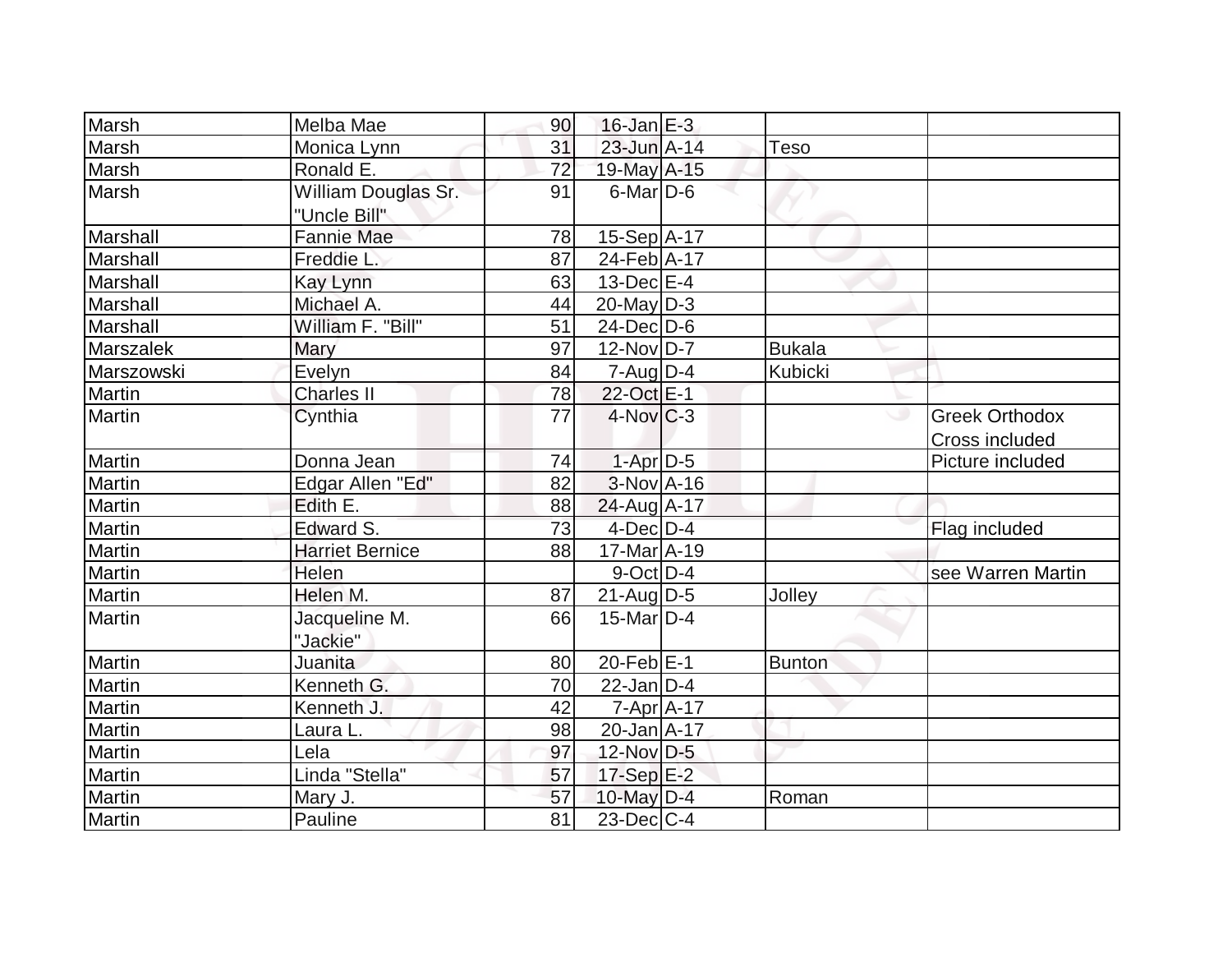| Martin          | Robert A.                         | 79 | 17-Dec D-7        |                | Flag included                |
|-----------------|-----------------------------------|----|-------------------|----------------|------------------------------|
| Martin          | <b>Robert Scott</b>               | 46 | 27-Apr A-17       |                |                              |
| Martin          | Ronald H.                         | 74 | 30-Jul E-2        |                | Flag and Picture<br>included |
| Martin          | Shirley N.                        | 82 | $23$ -Jan $E-2$   |                |                              |
| Martin          | Warren                            |    | $9$ -Oct $ D-4 $  |                | see Helen Martin             |
| Martin          | William E. "Bill"                 | 80 | $13$ -Jan $A$ -17 |                |                              |
| Martine         | Yvonne                            | 85 | $2$ -Oct $D-5$    |                | Picture included             |
| <b>Martinez</b> | Alma J.                           | 83 | $15$ -JulD-4      |                |                              |
| <b>Martinez</b> | <b>David Trinidad</b>             | 82 | 23-Mar A-17       |                |                              |
| <b>Martinez</b> | <b>Frederico Alaniz</b><br>"Kiko" | 72 | $3-Mar$ A-14      |                |                              |
| <b>Martinez</b> | Javier G. Sr.                     | 54 | $25$ -Jun $E-2$   |                |                              |
| <b>Martinez</b> | Julian C. "Jackson"               |    | $18$ -Jul $D-3$   |                | Picture included             |
| Martinez        | Maricela "Chela"                  | 42 | $9$ -Mar $A$ -17  | Salinas        |                              |
| <b>Martinez</b> | Ricardo                           | 53 | $2-AprE-2$        |                |                              |
| <b>Martinez</b> | Rose                              | 81 | $12$ -Apr $D-4$   |                |                              |
| <b>Martinez</b> | Valentino                         | 87 | $3$ -Jun $D-4$    |                |                              |
| Martinie        | <b>Clarence Elwyn</b><br>"Clancy" | 69 | $13$ -Dec $E-5$   |                | Masonic emblem<br>included   |
| Martz           | Margaret Ann "Marge"              | 86 | $30$ -Jan $ E-3 $ |                |                              |
| Marvis          | Robert P.                         | 83 | $14$ -Oct C-4     |                |                              |
| Marzilli        | Ronald L.                         | 67 | $13$ -Jan $ A-17$ |                |                              |
| Mashura         | Dorothy M.                        | 80 | $25$ -Aug $ A-13$ | <b>Brzycki</b> |                              |
| Maskovich       | Matilda R.                        | 83 | 11-Aug A-15       |                |                              |
| Maslanka        | Patricia A.                       | 69 | 13-Oct A-15       |                |                              |
| Maslankowski    | Dorothy T.                        | 79 | $11-Apr D-5$      |                |                              |
| Masleid         | Alice                             |    | 28-Dec A-18       |                |                              |
| Maslikowski     | Helen                             | 95 | $9$ -Dec $C$ -4   | Gajda          |                              |
| Maslikowski     | Jennie                            | 89 | 13-Apr A-17       |                |                              |
| Masnick         | John P. "Johnny"                  | 70 | $4$ -Jan D-4      |                | Picture included             |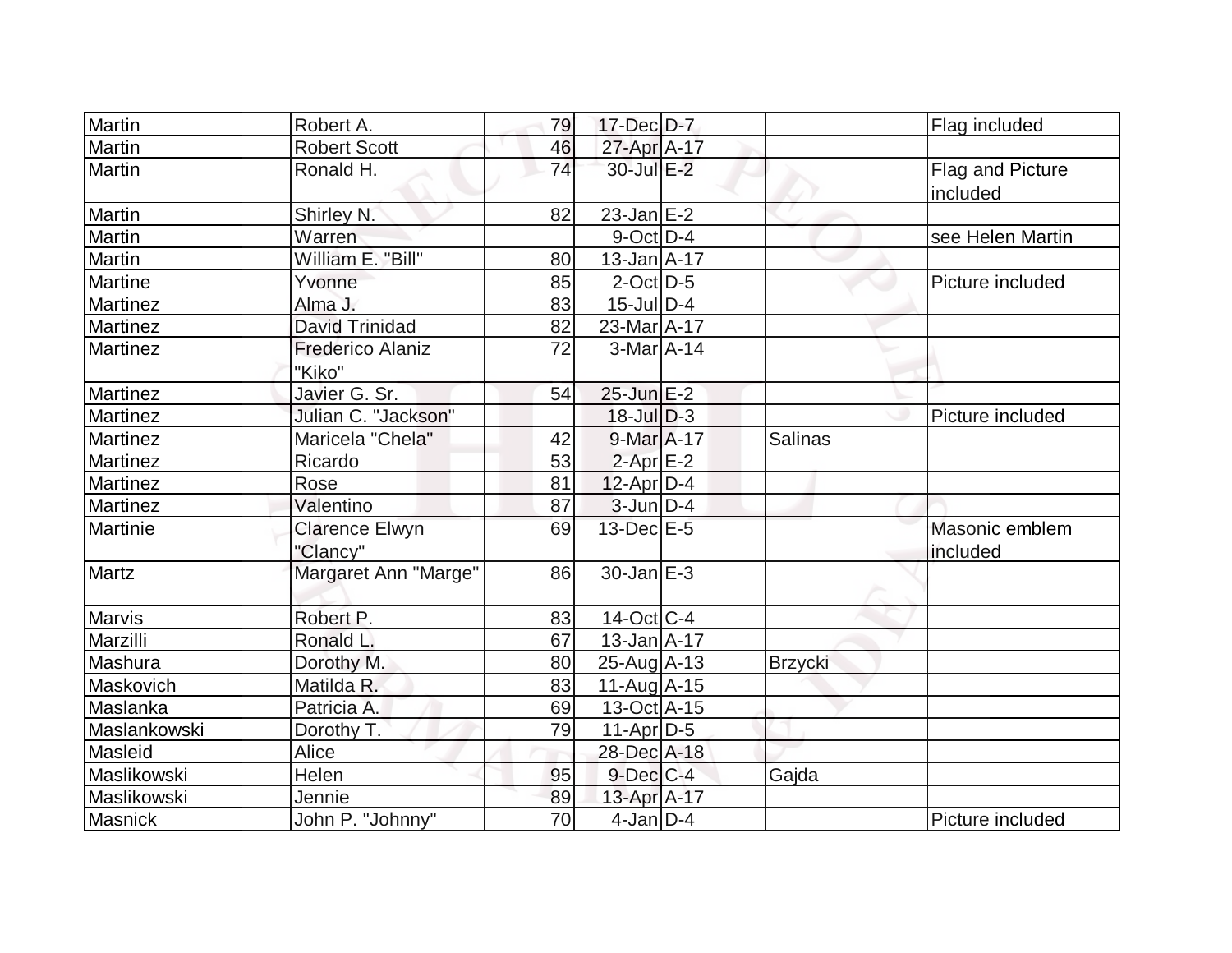| Mason            | Dana Todd           | 46  | $24$ -Jan D-5     |          |                                          |
|------------------|---------------------|-----|-------------------|----------|------------------------------------------|
| Mason            | John Allen "Jack"   | 80  | 11-Nov C-4        |          | Picture included                         |
| Mason            | <b>Nancy</b>        | 49  | $16$ -Dec $C-3$   | LaMere   |                                          |
| Massa            | Irene               | 95  | $14$ -Jun $D-6$   |          | Picture included                         |
| Massa            | Janice L.           | 64  | 28-May E-2        | Wheat    |                                          |
| Massa            | Margaret M.         | 101 | 27-Apr A-17       |          |                                          |
| Massey           | <b>Marie</b>        | 62  | $30 - Jun[A-15]$  |          | Full name Marie<br><b>Burrell Massey</b> |
| <b>Massie</b>    | Elaine R.           | 77  | $14$ -May E-3     | Graska   |                                          |
| Massoth          | Jerome J.           | 92  | $18$ -Dec $D-3$   |          | Flag included                            |
| Matanic          | Stephanie L.        | 56  | $6-Sep D-4$       |          |                                          |
| <b>Matchinis</b> | Anthony S.          | 75  | 28-Aug $D-4$      |          | <b>Greek Orthodox</b>                    |
| <b>Matchus</b>   | Sophie S.           | 79  | $4$ -Jan $D-4$    | Jurczyk  |                                          |
| <b>Mathew</b>    | Anne                |     | $11-Feb$ A-14     |          |                                          |
| Mathis           | Clara Sylvia        | 83  | $26$ -Jan D-6     | Delnicki |                                          |
| Matijevich       | <b>Bernice</b>      | 85  | $8-Nov$ E-5       |          | Zachocki                                 |
| Matison          | George "Moggie"     | 86  | $6$ -Aug $E-2$    |          | Flag included                            |
| Matletta         | <b>Adam Robert</b>  | 22  | $15$ -Aug $D-5$   |          | Picture included                         |
| Matlock          | Elvin J.            | 89  | $4$ -Nov $ C-4 $  |          | Picture inlcuded                         |
| Matter           | Robert W. "Bob"     | 69  | $4$ -Jan D-5      |          |                                          |
| Matteson         | Jean C., Sister     | 89  | $18$ -Feb $ A-15$ |          |                                          |
| <b>Matthys</b>   | <b>Bernadine</b>    | 68  | $23$ -Aug $D-5$   |          |                                          |
| Mattingly        | Agnes "Gertrude"    | 89  | $23$ -May D-3     |          |                                          |
| Mattio           | Mary F.             | 85  | $28$ -Jun $ D-4$  | Schmiedl |                                          |
| Mattoon          | C. Naomi Estes      |     | $31-Oct$ D-3      |          |                                          |
| Mattull          | Carol June          | 71  | $16$ -Feb $ D-5$  |          |                                          |
| Mattull          | Victoria L. "Vicky" | 48  | $11-Mar$ D-4      |          |                                          |
| Matusz           | Thomas E.           | 65  | $3-Dec$ D-6       |          |                                          |
| <b>Matyas</b>    | Gyula "Julius"      | 67  | 24-Aug A-17       |          | Flag included                            |
| Matza            | Richard Sr. "Dick"  | 66  | 15-Jun A-15       |          |                                          |
| Mauch            | Patricia A.         | 84  | 21-Aug D-5        | Emerson  |                                          |
| Maupin           | Alta                | 96  | $24$ -Apr $D-4$   |          | Picture included                         |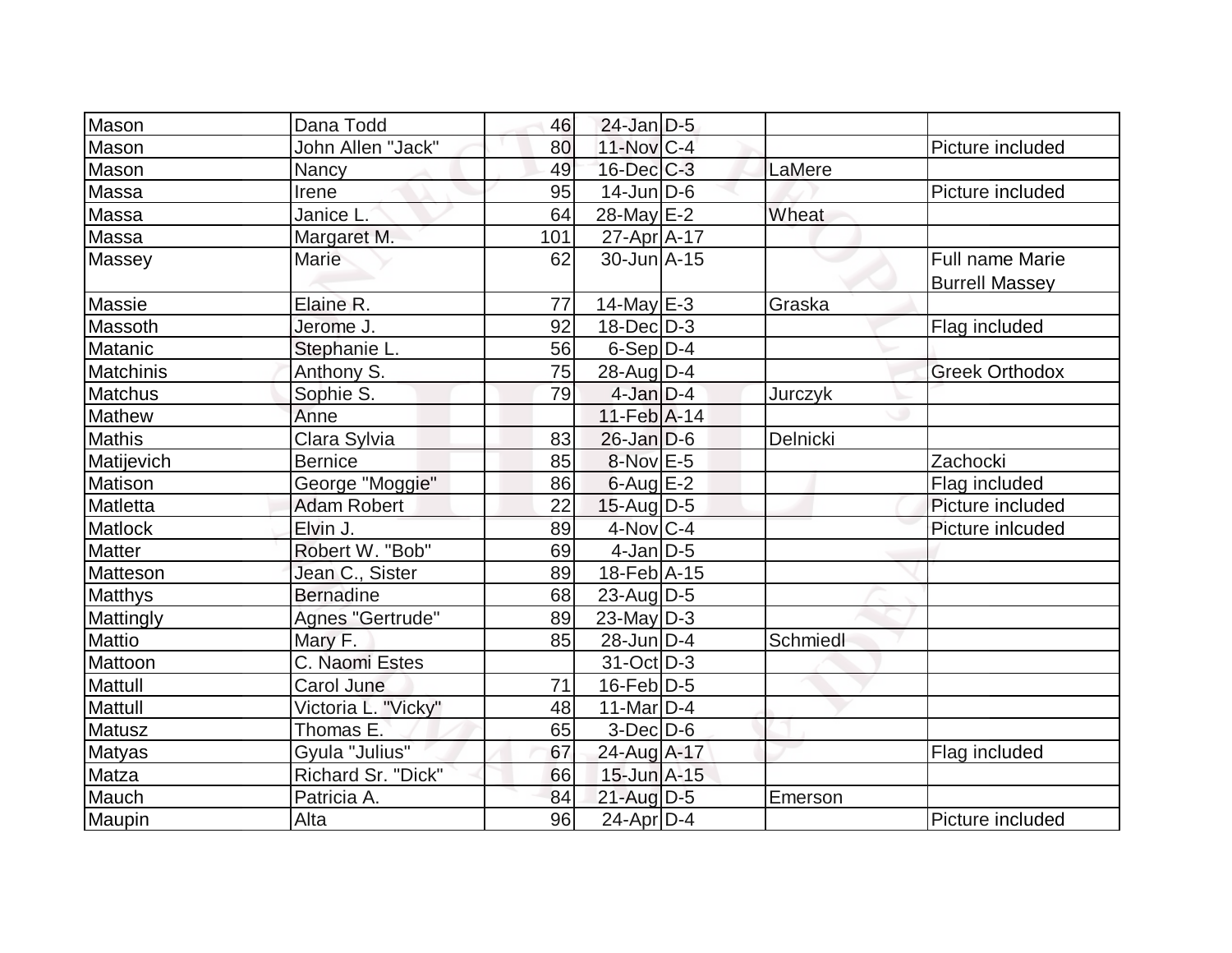| Maxie            | <b>Sarah Frances</b>        | 81 | $15$ -Jun $A-16$  | Guthrie          |                  |
|------------------|-----------------------------|----|-------------------|------------------|------------------|
| Maxwell          | John R.                     | 68 | $21$ -Jun $D-4$   |                  |                  |
| May              | <b>Barbara</b>              |    | $1-Mar$ D-7       | <b>Bieker</b>    |                  |
| Mayen            | Ruben                       | 59 | 22-Oct E-2        |                  | Picture included |
| Mayer            | Hattiebelle                 | 98 | $1-May D-6$       |                  |                  |
| Mayer            | Mark A.                     | 39 | $27$ -Mar $D-4$   |                  |                  |
| Mayer            | <b>Richard Allen</b>        | 74 | $21-Nov D-3$      |                  |                  |
| Maynard          | Michael G.                  | 56 | $24$ -JulD-5      |                  |                  |
| Mazalan          | Elfrieda M.                 | 62 | $10-Sep$ $E-2$    |                  |                  |
| Mazur            | Barbara A.                  | 92 | $8$ -Aug $D-3$    | Marciniak        |                  |
| Mazur            | Ida V.                      | 83 | $25$ -Oct $E-5$   | <b>Terzarial</b> |                  |
| Mazur            | Marie C.                    | 82 | $2$ -Feb $D-4$    | Cole             |                  |
| Mazzuca          | Lisa Marie                  | 44 | 11-Sep $D-4$      |                  | Picture included |
| Mc Collum        | <b>Trevone Scott "Tray"</b> |    | $16$ -Feb $D-5$   |                  | Picture included |
| Mc Laughlin      | Katherine M.                | 85 | $6$ -Feb $E-2$    |                  |                  |
| <b>McAnally</b>  | Anna M.                     |    | $8$ -Jan $ D-3 $  | <b>Bardi</b>     |                  |
| <b>McBain</b>    | Muriel E.                   | 86 | $28$ -May $E-2$   |                  | Picture included |
| McBee            | Richard L.                  | 61 | $9$ -Aug $D-3$    |                  |                  |
| <b>McBride</b>   | Robert M.                   | 63 | $14$ -Jun $D-5$   |                  |                  |
| McCabe           | James D.                    | 91 | $4-Sep D-4$       |                  | Flag included    |
| <b>McCaffery</b> | Patricia Ann                | 54 | $5-Feb D-3$       |                  |                  |
| <b>McCall</b>    | William W.                  | 54 | $20$ -Aug $E-2$   |                  |                  |
| McCann           | Fred J.                     | 82 | $16$ -Jun $A-19$  |                  | Flag included    |
| McCann           | Robert S.                   | 84 | 24-Aug A-17       |                  | Flag and Picture |
|                  |                             |    |                   |                  | included         |
| McCarter         | Ted                         | 72 | $14$ -Aug $ D-4 $ |                  |                  |
| <b>McCarthy</b>  | Brian J.                    | 56 | $2$ -Oct $ D-5 $  |                  |                  |
| <b>McCarthy</b>  | Randall C.                  | 75 | $24$ -Jun $D-4$   |                  |                  |
| <b>McCarty</b>   | Ellen Veronica, OSF         |    | 12-Mar E-2        | <b>Boice</b>     |                  |
| <b>McCarty</b>   | Theodore H.                 | 75 | $9$ -Aug $D-4$    |                  | Flag included    |
| <b>McCaw</b>     | Genevieve                   | 90 | 26-Oct A-19       |                  |                  |
| McChargue        | <b>Ralph Arthur</b>         | 76 | $28$ -Oct C-4     |                  | Flag included    |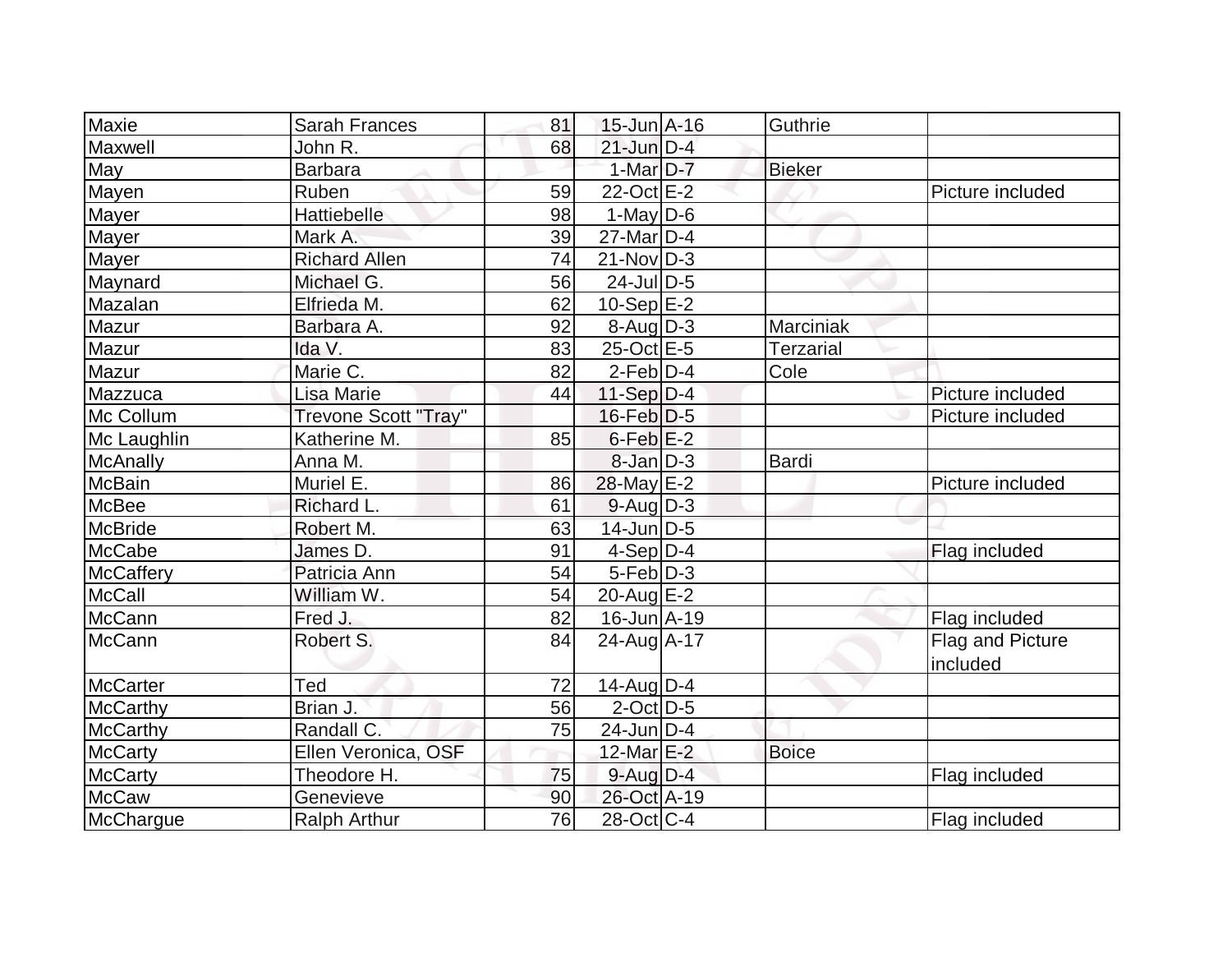| McClaine         | Lillian "Louise"     |        | $16$ -Jan E-2     | <b>Hollis</b>  | Full name Lillian |
|------------------|----------------------|--------|-------------------|----------------|-------------------|
|                  |                      |        |                   |                | Lyder-McClain     |
| McClanahan       | Benjamin D.          | 24     | $2$ -Dec $C-4$    |                |                   |
| <b>McClean</b>   | Jean J.              | 77     | $26$ -Mar $E-2$   |                |                   |
| McClellan        | Dorothy M.           | 93     | 28-Dec A-18       | <b>Berdine</b> |                   |
| McClelland       | <b>Esther Ann</b>    | 92     | 18-Aug A-13       | <b>Marner</b>  |                   |
| McCloskey        | Evelyn M.            | 96     | $25$ -Aug A-13    | Morgan         |                   |
| <b>McColley</b>  | <b>Elsie Marie</b>   |        | $22$ -Apr $D-4$   |                |                   |
| <b>McComb</b>    | Anna                 | 78     | $1-Jan D-4$       |                |                   |
| McConnell        | Julian               |        | 27-Jan A-17       |                |                   |
| <b>McCoole</b>   | Juanita Marie        | 83     | $20$ -Feb $E-3$   |                |                   |
| <b>McCormack</b> | Eileen               | 97     | $19$ -Mar $E-3$   |                |                   |
| <b>McCormack</b> | Mary Ann             | 71     | 13-Mar D-4        | Green          |                   |
| McCormick        | Danny L.             | 54     | $23$ -Nov $A-18$  |                |                   |
| McCormick        | Robert "Shrek"       | 40     | $20$ -Dec $E-5$   |                |                   |
| <b>McCoy</b>     | Elijah L. V.         | 23     | 20-Dec E-5        |                |                   |
|                  |                      | months |                   |                |                   |
| McCraney         | Stephen M. Sr.       | 61     | 16-Nov A-17       |                | Flag included     |
| McDaniel         | Agnes A.             | 85     | $8$ -Apr $D-4$    |                |                   |
| McDaniel-Quayle  | Eleanor M.           | 85     | $23$ -Nov $A$ -18 | Moore          |                   |
| McDermott        | Charles M. Jr.       | 69     | $21$ -Dec $ A-18$ |                | Flag included     |
| McDermott        | Joseph D. Jr. "Buck" | 70     | $22$ -Mar $D-4$   |                |                   |
| <b>McDermott</b> | Robert J.            | 71     | $27$ -Feb $E-2$   |                |                   |
| McDevitt         | <b>Robert</b>        |        | $3-Feb$ A-16      |                | Flag and Picture  |
|                  |                      |        |                   |                | included          |
| McDonald         | <b>Audrey Lynn</b>   | 50     | 7-Sep A-16        |                |                   |
| McDonald         | Betty J.             | 82     | 14-Dec A-17       | Randle         |                   |
| McDonald         | Effie B.             | 84     | $6$ -Jan $A$ -17  |                |                   |
| McElroy          | Delbert W.           | 81     | $2-Sep D-4$       |                |                   |
| McFadden         | Cleta Jean           | 81     | 14-May E-3        |                | Cross included    |
| <b>McFalls</b>   | <b>Betty Ann</b>     | 79     | 24-Aug A-17       | Zimmerle       |                   |
| McFarland        | Raymond              |        | $9$ -Dec $C$ -5   |                |                   |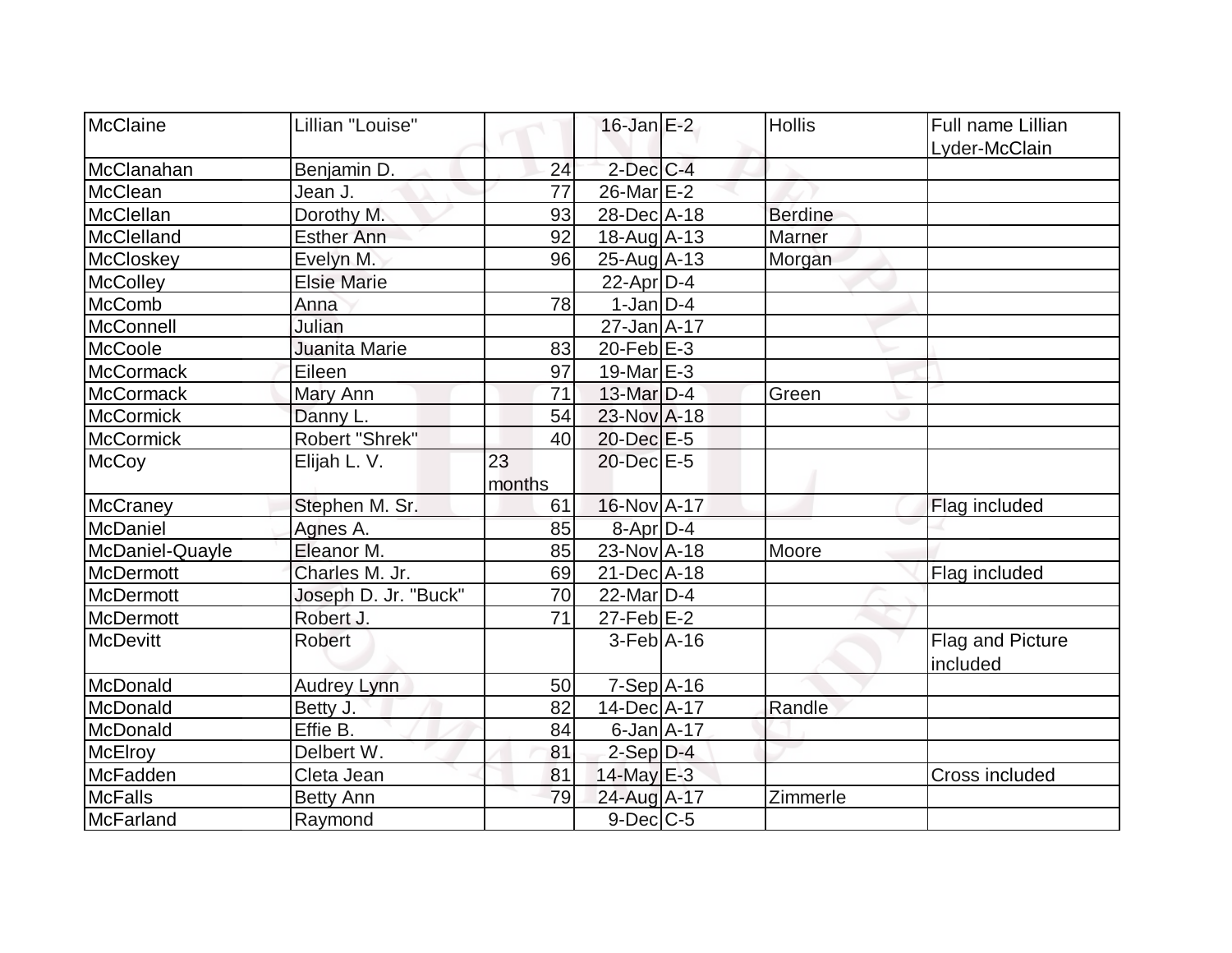| McGee             | <b>Grace Eileene</b>   |    | 21-Dec A-18                  | <b>Hankins</b> |                                      |
|-------------------|------------------------|----|------------------------------|----------------|--------------------------------------|
| McGing            | Gigi                   | 71 | $11$ -Jul $D-4$              | Smulski        | <b>Cross and Picture</b><br>included |
| McGinley          | Dorothy J.             | 68 | $17 - Dec$ $D-7$             |                |                                      |
| <b>McGinley</b>   | R. Dean                | 81 | $4$ -Jan $D-5$               |                |                                      |
| <b>McGinnis</b>   | <b>Blanche</b>         | 90 | $6$ -Jun $D-3$               |                | Picture included                     |
| <b>McGrath</b>    | Isobel M.R.            | 81 | 21-Dec A-18                  |                |                                      |
| McGrath-Szymanski | Helene C.              |    | $12$ -AugD-5                 | Brzoska        |                                      |
| <b>McGraw</b>     | Nancy                  | 54 | 25-May A-17                  |                |                                      |
| <b>McGriff</b>    | John E.                | 72 | $11-Nov$ <sub>C-4</sub>      |                |                                      |
| <b>McGroaty</b>   | Nancy A.               | 68 | $20$ -Jul $\overline{A}$ -16 |                |                                      |
| <b>McGuire</b>    | <b>Euphine Dolores</b> |    | 29-Dec A-14                  |                |                                      |
| <b>McHie</b>      | James E.               | 61 | $9$ -Mar $A$ -18             |                |                                      |
| <b>McHie</b>      | James E.               |    | $2-AprE-2$                   |                | Picture included                     |
| McKean            | Helen R.               | 88 | $25$ -Nov $C$ -5             |                |                                      |
| McKeethen         | <b>Edward Melvin</b>   |    | $6$ -Mar $D-6$               |                | Picture included                     |
| McKernan          | Ann                    | 89 | $14$ -Jun $D-6$              |                |                                      |
| McKernan          | Wilma Helen            |    | 8-Dec A-15                   | Wheeler        |                                      |
| <b>McKinney</b>   | Ernest M.              | 75 | $21$ -Feb $D-6$              |                | Flag included                        |
| <b>McKnight</b>   | <b>Brandon</b>         | 16 | $14$ -Apr $ A-16$            |                |                                      |
| McKnight          | Mary                   | 77 | $4$ -Nov $ C-4$              | <b>Thews</b>   |                                      |
| <b>McKown</b>     | Joanna B.              | 77 | $15$ -May $D-3$              |                |                                      |
| McLain            | <b>Marshall Ray</b>    | 63 | $8-Apr$ D-4                  |                | Flag included                        |
| McLaughlin        | Elizabeth              | 88 | 30-Apr <sub>IE-1</sub>       | Roggero        |                                      |
| McLaughlin        | Jean K.                | 83 | $30$ -May D-4                |                |                                      |
| McLaughlin        | Patricia Ann "Patsy"   | 79 | $19$ -Apr $ D-4 $            | Robinson       | Picture included                     |
| McLeod            | John R.                | 86 | 25-Feb A-14                  |                |                                      |
| McMahan           | Jerldean A.            | 75 | 12-May A-17                  | <b>Barnett</b> |                                      |
| McMahan           | Michael                | 60 | $11$ -Jul $D-3$              |                | Flag included                        |
| McMahon           | Loretta R.             | 78 | 30-Nov A-18                  | Moran          |                                      |
| McManus           | Cecelia C.             | 92 | $19$ -Apr $D-4$              |                |                                      |
| McManus           | Grant D. C.            | 86 | $1-Feb D-5$                  |                |                                      |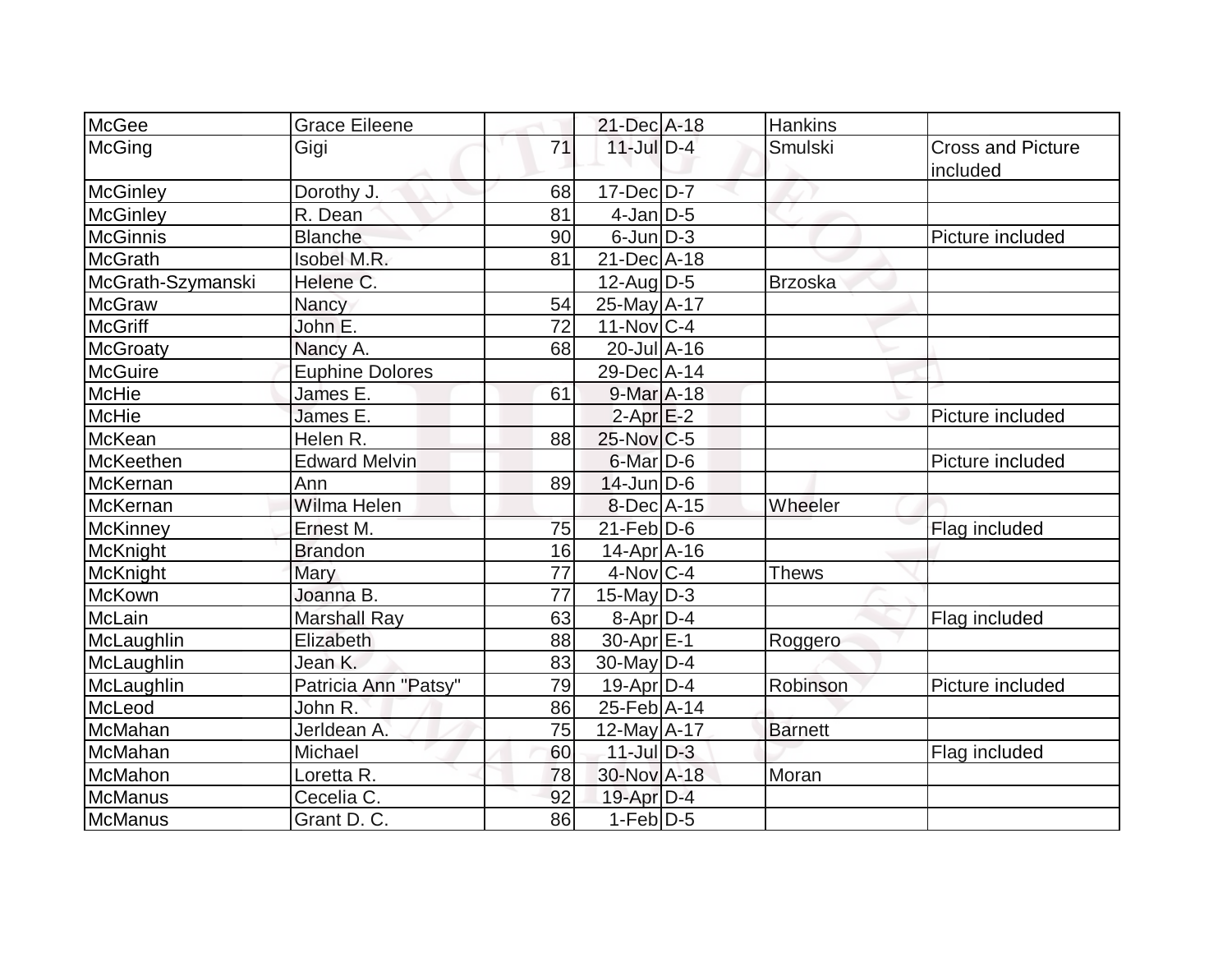| <b>McManus</b>   | Robert E.                   | 83 | $6$ -Nov D-5          |                             |               | Flag and K of C          |
|------------------|-----------------------------|----|-----------------------|-----------------------------|---------------|--------------------------|
|                  |                             |    |                       |                             |               | emblem included          |
| McNamara         | James F.                    | 80 | 8-Aug D-4             |                             |               | Flag and Picture         |
|                  |                             |    |                       |                             |               | included                 |
| McNiece          | William E. "Bill"           | 85 | $27$ -Aug $E-2$       |                             |               |                          |
| McPhearson       | Virginia F.                 | 89 | $6$ -Jan $ C-4 $      |                             |               |                          |
| McVay            | <b>Theresa Millicent</b>    | 71 |                       | $7$ -Jul $\overline{A}$ -15 | Gatch         |                          |
| McVickar         | Edith I.                    | 91 | $7-Sep$ $A-17$        |                             |               |                          |
| <b>McWhinney</b> | Anna M.                     | 99 | 28-Mar <sub>D-5</sub> |                             |               |                          |
| <b>McWhorter</b> | Jeffrey R.                  | 62 | $1-Apr$ D-5           |                             |               |                          |
| McWilliams       | Irene                       | 77 | $3$ -Jan $ D-5 $      |                             | <b>Tadish</b> |                          |
| Meade            | Peggy I.                    | 84 | 24-Mar A-18           |                             |               |                          |
| <b>Meadows</b>   | Donald T.                   | 76 | $9-Sep C-6$           |                             |               |                          |
| Means            | Stuart H.                   | 89 | $31$ -Jul $D-3$       |                             |               |                          |
| Mechl            | Philip                      | 79 | $30$ -Jan $E-2$       |                             |               | Cross included           |
| Medina           | Margarita R.                | 47 | 15-May D-4            |                             | Ramirez       |                          |
| Medley           | <b>Florence Dolly "Flo"</b> | 86 | $3-Sep$ $E-2$         |                             | Orr-Greer     | Picture included         |
| <b>Meeks</b>     | William                     | 61 | $13$ -Jul $A-17$      |                             |               | Angel and Flag           |
|                  |                             |    |                       |                             |               | included                 |
| Meentemeyer      | Donata L.                   | 90 | $15$ -Jun $A$ -16     |                             | Voelz         |                          |
| Meeter           | Merle                       | 74 | $13$ -Jan $A$ -17     |                             |               |                          |
| Meeter           | Slyvester E. "Bud"          | 90 | $25$ -Dec $ A-13$     |                             |               | Flag included            |
| <b>Meges</b>     | Katherine                   | 89 | $1-Feb D-4$           |                             |               |                          |
| <b>Mehas</b>     | Helen C.                    | 69 | 6-NovID-5             |                             |               | <b>Greek Orthodox</b>    |
|                  |                             |    |                       |                             |               | <b>Cross and Picture</b> |
|                  |                             |    |                       |                             |               | included                 |
| Mehl             | Robert W.                   | 80 | $4$ -Oct $E$ -6       |                             |               |                          |
| <b>Mehok</b>     | Joseph A.                   | 69 | $23$ -Aug D-5         |                             |               |                          |
| Mejan            | Marlene Ann                 | 55 | 28-Jun D-4            |                             |               |                          |
| Mejias           | Miguel A. Jr.               | 27 | $5$ -Jun $D-4$        |                             |               | Picture included         |
| Melby            | Robert "Bob"                | 72 | 16-Dec C-3            |                             |               | Picture included         |
|                  |                             |    |                       |                             |               |                          |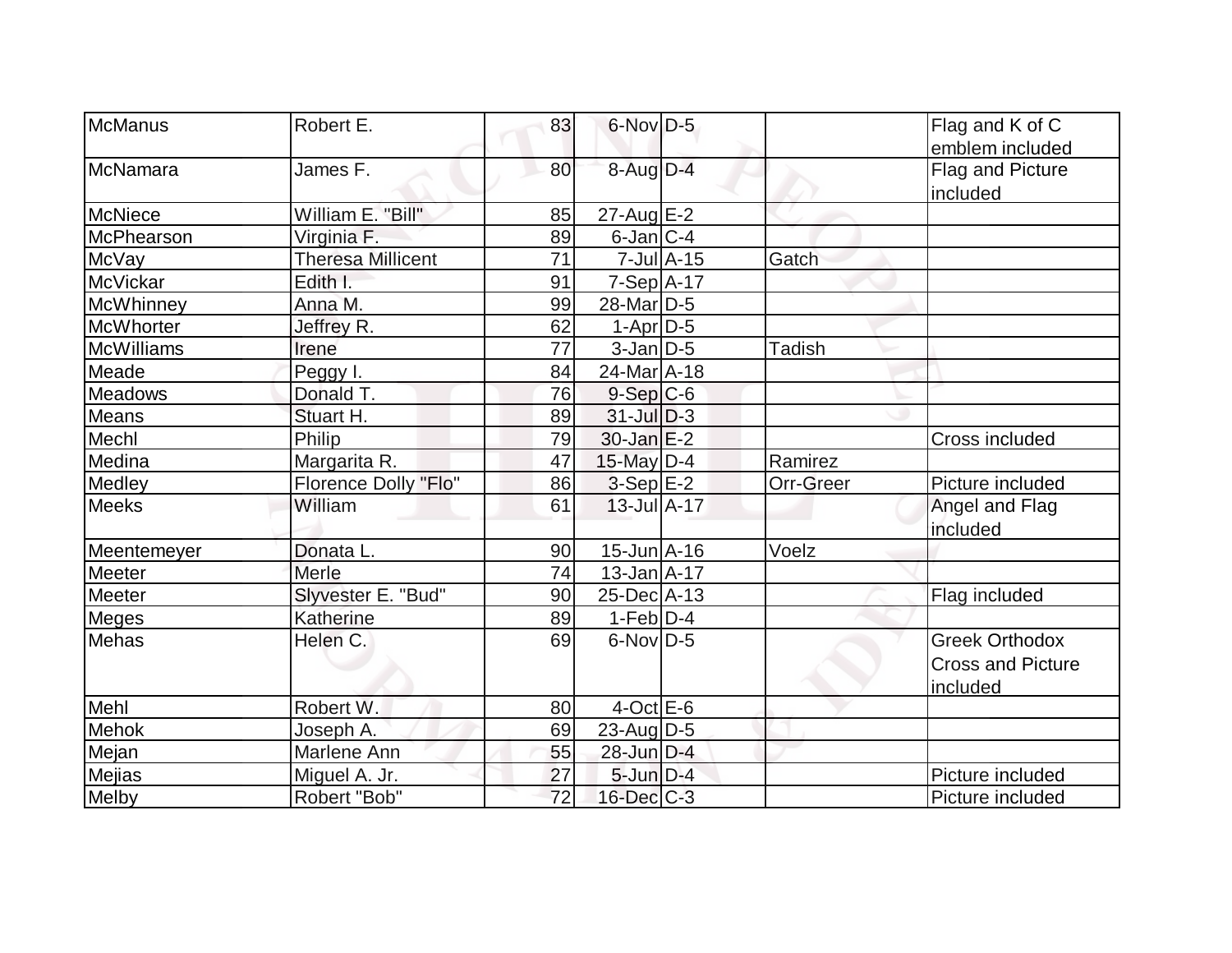| Melcic         | Joan K.                   | 73  | $16$ -Apr $E-3$          |                  |             | Picture/Joan K. Miller<br>Cope-Melcic |
|----------------|---------------------------|-----|--------------------------|------------------|-------------|---------------------------------------|
| Melero         | Renato                    | 29  | 25-Mar D-3               |                  |             |                                       |
| Melion         | Raymond S.<br>"Cowboy"    | 71  | $3-Sep$ $E-2$            |                  |             |                                       |
| Melion         | Viola L. "Bonnie"         | 77  | $14-Sep$ A-16            |                  |             |                                       |
| Meljanac       | Carol                     | 61  | $11$ -Dec $D-3$          |                  |             |                                       |
| Mellon         | Mary Regina               | 92  | $24$ -Jan D-6            |                  |             |                                       |
| Melton         | Mary Ruth                 | 72  |                          | $6$ -Jul $A$ -17 |             |                                       |
| Melton         | <b>Millie</b>             | 80  | $18-Nov$ <sub>C</sub> -3 |                  |             |                                       |
| Melvage        | <b>Bernard</b>            | 79  | $6$ -Feb $E-3$           |                  |             | Picture included                      |
| Mendenhall     | Cecil R.                  | 65  | 28-Sep A-17              |                  |             | Flag included                         |
| Mendez         | Santiago "Papa<br>Chago"  | 107 | $15$ -Apr $D-4$          |                  |             |                                       |
| Mendoza        | Elias Alfonso "Al"        | 74  | $28$ -Feb $ D-5 $        |                  |             | Picture included                      |
| Mendoza        | Reynaldo                  | 82  | $29$ -Jun $A-18$         |                  |             |                                       |
| Menezes        | Dorothy Audrey            | 43  | $30$ -Dec $C-4$          |                  |             |                                       |
| Menyea         | Dorothy                   | 86  | $10$ -Aug A-17           |                  |             | Picture included                      |
| Meppelink      | Larry Gene                | 62  | $10$ -Dec $D$ -6         |                  |             |                                       |
| Merbitz        | Carl M.                   | 89  | $1-Jan$ D-4              |                  |             | Flag included                         |
| Mercaldo       | <b>Kelly Patricia</b>     | 16  | $6$ -Oct $A$ -15         |                  |             |                                       |
| Merkouris      | Ekaterini "Irini"         | 80  | $14$ -Feb $ D-5$         |                  |             |                                       |
| <b>Merritt</b> | <b>Chistopher William</b> | 35  | $12$ -Mar $E-2$          |                  |             |                                       |
| Merritt        | Norma Jean "Jean"         | 82  | $21-Sep$ A-17            |                  |             |                                       |
| Meska          | Anthony J. "Toney"        |     |                          | $6$ -Jul $A$ -17 |             |                                       |
| Meskauskas     | Andrew J.                 | 56  | 25-Aug A-12              |                  |             |                                       |
| Messina        | Margaret G.               | 91  | 24-Jul D-5               |                  | Sgambelluri |                                       |
| Messmaker      | Arthur A.                 | 83  | $14$ -Jan $A$ -14        |                  |             | Flag included                         |
| Metherd        | Myrene D.                 | 65  | 19-Oct A-20              |                  |             |                                       |
| Metlov         | Mile "Mike"               | 69  | $14$ -May E-3            |                  |             | Macedonian Orthodox<br>Cross included |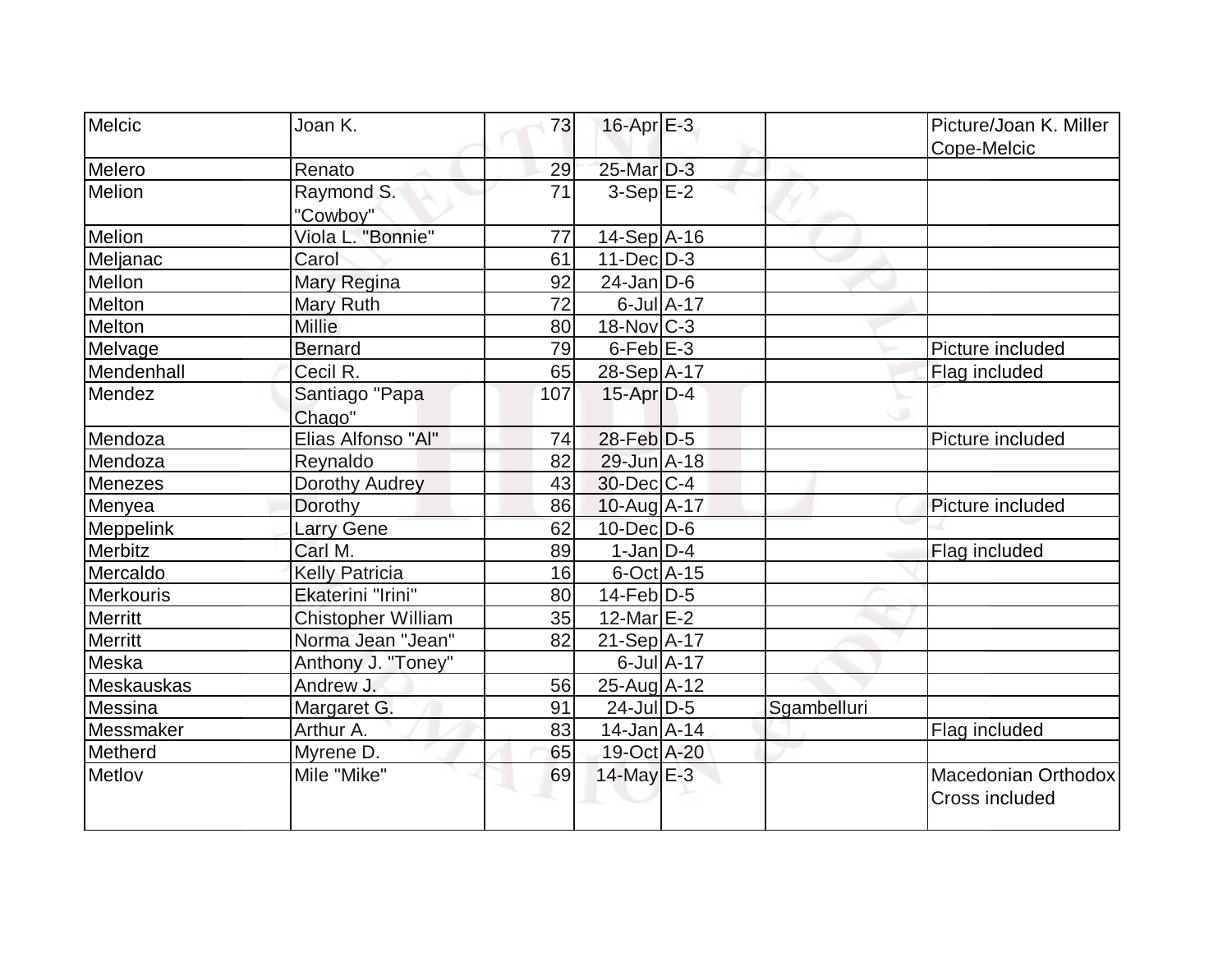| <b>Metts</b>    | Richard A. Sr.               | 63 | 8-Nov E-5        |           | Flag included     |
|-----------------|------------------------------|----|------------------|-----------|-------------------|
| Metz            | <b>Elaine Aurelia</b>        | 74 | 10-Aug A-17      | Iliovici  | Romanian Orthodox |
|                 |                              |    |                  |           | Cross included    |
| Metz            | Mary C.                      | 87 | $27-Sep$ E-8     | Hooper    | Flag included     |
| Meyer           | <b>Adrianne Marie</b>        | 27 | $12$ -Feb $D-4$  |           |                   |
| Meyer           | Carol                        | 57 | $11$ -Jul $D-3$  |           |                   |
| Meyer           | Lois R.                      | 73 | $10$ -Dec $D-5$  | Van Atta  | Picture included  |
| Meyer           | <b>Russell James</b>         | 79 | $8$ -May $D-4$   |           | Flag included     |
| Meyer           | Wilma Jean                   | 82 | $9$ -May $D-4$   |           |                   |
| <b>Meyers</b>   | Pauline J.                   | 87 | $23$ -Dec $C-3$  | Rose      |                   |
| Meyne           | Judy                         | 68 | 25-Oct E-5       | Ferguson  |                   |
| Mezzei          | George                       | 60 | $11-Feb$ A-13    |           |                   |
| Michael         | Helen M.                     | 86 | 30-Mar A-17      |           | Picture included  |
| Michael         | Lawrence W. Jr.              | 72 | 28-Apr A-7       |           |                   |
| Michael         | M. Helen                     | 86 | $16$ -Apr $E-2$  |           |                   |
| Michael         | Robert E.                    | 80 | $18$ -Jun $E-3$  |           | Flag included     |
| Michaels        | Caroline                     | 87 | 27-Nov A-16      | Jablonski |                   |
| <b>Michaels</b> | <b>Janis Susan</b>           | 60 | $6$ -Jan $A$ -17 | Laskarin  |                   |
| Michal          | Victor Emmanuel Jr.<br>"Vic" | 72 | $19$ -Feb $D-4$  |           | Flag included     |
| Michalak        | Edmund J.                    | 91 | $21$ -Mar $D-7$  |           |                   |
| Michalkiewicz   | Josephine A.                 | 93 | 20-Jul A-17      | Jajowka   |                   |
| Michalski       | William Jr.                  | 69 | $12$ -Jan D-4    |           | Flag included     |
| Michelin        | Janis I.                     | 74 | $24$ -Apr $ D-5$ |           | Cross included    |
| Michniewicz     | Margaret                     | 84 | 28-Aug $D-4$     | Yedinak   |                   |
| Michnik         | Julie M.                     | 65 | 24-Mar A-18      |           |                   |
| Micholski       | Mary Ellen "Monarch"         | 92 | $7-Dec A-17$     | Krol      |                   |
| Mici            | Millie                       | 49 | 15-Sep A-17      |           | Cross included    |
| <b>Mick</b>     | Lee Orin                     | 80 | 14-Jan A-15      |           | Flag included     |
| <b>Mick</b>     | Ruth O.                      | 85 | $4$ -May $A$ -17 |           |                   |
| Midkiff         | Elvis J.                     | 77 | 11-Sep D-5       |           |                   |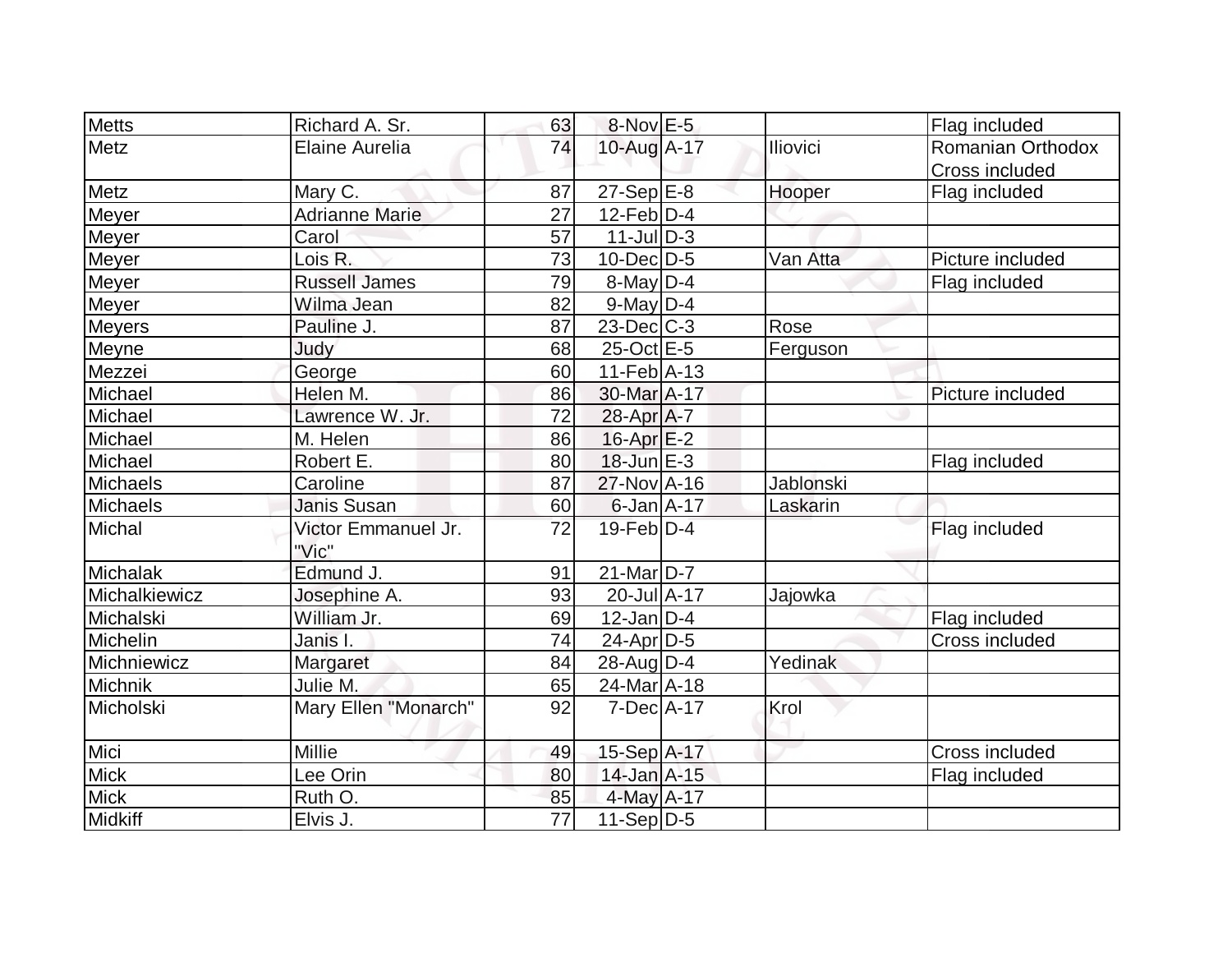| Miedema          | Margaret J.            | 65              |                   | $6$ -Jul $A-16$ | <b>Bridges</b>   |                                    |
|------------------|------------------------|-----------------|-------------------|-----------------|------------------|------------------------------------|
| Mihalareas       | John                   | 83              | $8$ -Jul $D-4$    |                 |                  | Flag included                      |
| <b>Mihelic</b>   | Helen                  | 61              | $18$ -Jul $D-3$   |                 |                  | Picture included                   |
| Mika             | John F.                | 73              | $9$ -Oct $D$ -6   |                 |                  |                                    |
| <b>Miketinas</b> | Richard                | 79              | $7$ -Mar $D-5$    |                 |                  | Picture included                   |
| <b>Mikich</b>    | Stojanka               | 88              | $29$ -May D-5     |                 |                  | Serbian Orthodox<br>Cross included |
| Miklas           | Lillian (Cookie Busia) | 82              | $3$ -Oct $ D-5 $  |                 | <b>Berkowicz</b> |                                    |
| <b>Miklos</b>    | Norma                  | 87              | $16$ -Apr $E-3$   |                 | Case             |                                    |
| <b>Miklusak</b>  | Mary A.                | 83              | $10$ -Dec $ D-6 $ |                 | Ginski           |                                    |
| Mikolajczak      | Sheridell "Sherri"     | 70              | 22-Jun A-18       |                 |                  |                                    |
| Mikscih          | Thomas J. Jr.          | 85              | 20-Jan A-17       |                 |                  | Flag included                      |
| <b>Mikula</b>    | Cecelia                | 92              | $7-Sep$ A-16      |                 | Bialota          |                                    |
| Mikula           | James M.               | 59              | $1$ -Jul $D-4$    |                 |                  |                                    |
| <b>Mikulich</b>  | John G.                | 88              | $22$ -Apr $D-6$   |                 |                  | Flag and Picture<br>included       |
| Mikuta           | Marie Agnes            | 88              | $2$ -Aug $D-4$    |                 |                  |                                    |
| <b>Miles</b>     | Cort                   | 51              | $9$ -May $D-3$    |                 |                  |                                    |
| Miles            | Harold W.              | 90              | 12-Mar $E-3$      |                 |                  |                                    |
| <b>Miles</b>     | Norma Jean             |                 | $19$ -Jun $ D-5$  |                 |                  |                                    |
| Miley            | Gloria Jean            | 67              | 17-May $D-4$      |                 | Gresham          | Cross included                     |
| <b>Miller</b>    | Allen T.               | 76              | $15$ -Dec $ A-13$ |                 |                  | Masonic emblem<br>included         |
| Miller           | <b>Beverly Dee</b>     | 65              | 27-Jul A-17       |                 |                  |                                    |
| Miller           | <b>Brenda Marie</b>    | 24              | $22$ -Jan D-4     |                 |                  |                                    |
| Miller           | <b>Chadrik Todd</b>    | 20              | $27$ -Aug $E-2$   |                 |                  |                                    |
| <b>Miller</b>    | Clarence K. "Ken"      | 74              | $9-Sep C-6$       |                 |                  | Flag included                      |
| <b>Miller</b>    | Cynthia A.             | 43              | 7-Sep A-17        |                 |                  |                                    |
| <b>Miller</b>    | E. Lucette             | 84              | 26-Aug D-4        |                 |                  |                                    |
| Miller           | Edgar L.               | 75              | 10-Sep E-1        |                 |                  |                                    |
| Miller           | Gloria M.              | $\overline{78}$ | 16-Mar A-17       |                 |                  |                                    |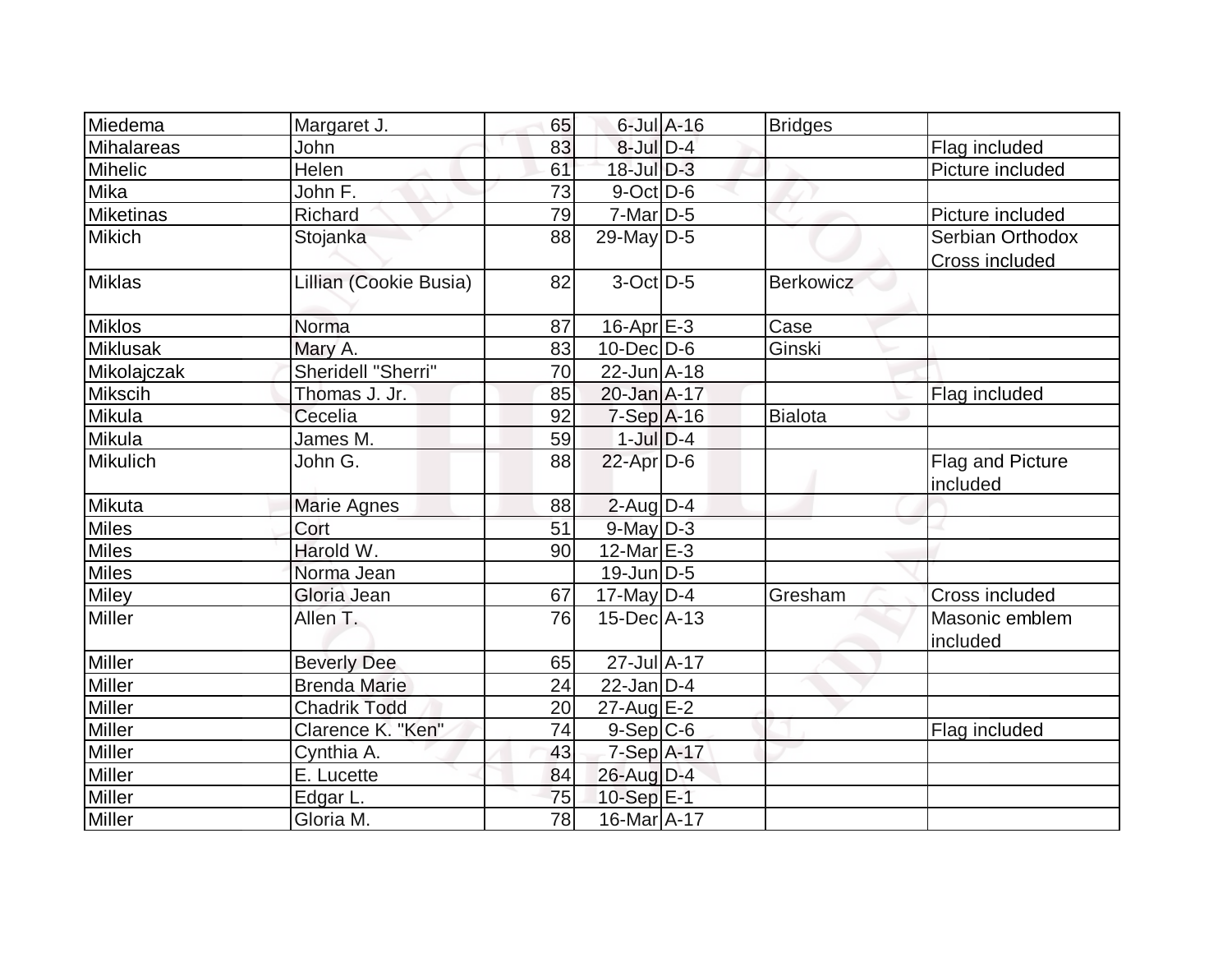| <b>Miller</b> | Helen L.                              | 84       | 26-Apr D-5            |        |                                           |
|---------------|---------------------------------------|----------|-----------------------|--------|-------------------------------------------|
| <b>Miller</b> | Hierodeacon Boris,<br>Rev. (Harry J.) |          | $19$ -Jan $D-4$       |        | Serbian Orthodox<br><b>Cross included</b> |
| <b>Miller</b> | Hierodeacon Boris,                    |          | $20$ -Jan $A$ -17     |        | <b>Cross included (Harry</b>              |
|               | Rev.                                  |          |                       |        | J.                                        |
| <b>Miller</b> | Howard                                | 80       | $9$ -Jan $E-1$        |        |                                           |
| <b>Miller</b> | Howard J.                             | 80       | $4$ -JulD-3           |        | Flag included                             |
| <b>Miller</b> | Joan K.                               | 73       | $16$ -Apr $E$ -3      |        | Picture/Joan K. Miller                    |
|               |                                       |          |                       |        | Cope-Melcic                               |
| <b>Miller</b> | John D.                               | 66       | 29-Jun A-17           |        |                                           |
| <b>Miller</b> | John M. P. "Jack"                     | 68       | $27$ -Dec $E-3$       |        |                                           |
| <b>Miller</b> | Kyle Lamont Jr.                       | 8 months | $18$ -Feb $ A-15$     |        |                                           |
| <b>Miller</b> | Laurent G. Jr. (Fuzzy)                | 65       | $5-Apr$ D-5           |        | Picture included                          |
| <b>Miller</b> | Raymond J.                            | 77       | $2$ -May $D-4$        |        | Flag included                             |
| <b>Miller</b> | Richard C.                            |          | $18$ -Dec $D-4$       |        | Flag and Masonic                          |
|               |                                       |          |                       |        | emblem included                           |
| <b>Miller</b> | Robert L.                             | 82       | $16$ -Apr $E-3$       |        | Flag included                             |
| <b>Miller</b> | Robert R.                             | 77       | $19$ -Aug $ D-4 $     |        | Flag included                             |
| <b>Miller</b> | Samuel T.                             | 53       | $1-Nov$ E-5           |        |                                           |
| <b>Miller</b> | Sylvan L.                             | 94       | 16-Oct D-6            |        | <b>Star of David included</b>             |
| <b>Miller</b> | Vilma M.                              | 81       | $17-Sep$ $E-2$        |        |                                           |
| Milligan      | Richard C.                            | 86       | $2$ -Jan $E-2$        |        | Flag included                             |
| Millikin      | Wanda E.                              | 91       | 14-Sep A-16           |        |                                           |
| Millman       | George W.                             | 93       | $20$ -Mar $D-4$       |        | Picture included                          |
| <b>Mills</b>  | <b>Adrienne Nicole</b><br>"Nikki"     |          | $9 - Apr$ $E-2$       |        | Picture included                          |
| <b>Mills</b>  | Leodi "Lee Boy"                       | 73       | $8$ -May $D-4$        |        | Picture included                          |
| <b>Mills</b>  | William Arnett Sr.                    | 49       | $7-Feb$ $D-4$         |        |                                           |
| Millsap       | Joan                                  | 72       | 14-Feb D-4            | Mooney | Cross included                            |
| <b>Milne</b>  | David                                 | 70       | 16-Aug D-6            |        |                                           |
| Milosavljevic | Charles "Bosh"                        | 54       | 30-Apr <sub>E-1</sub> |        |                                           |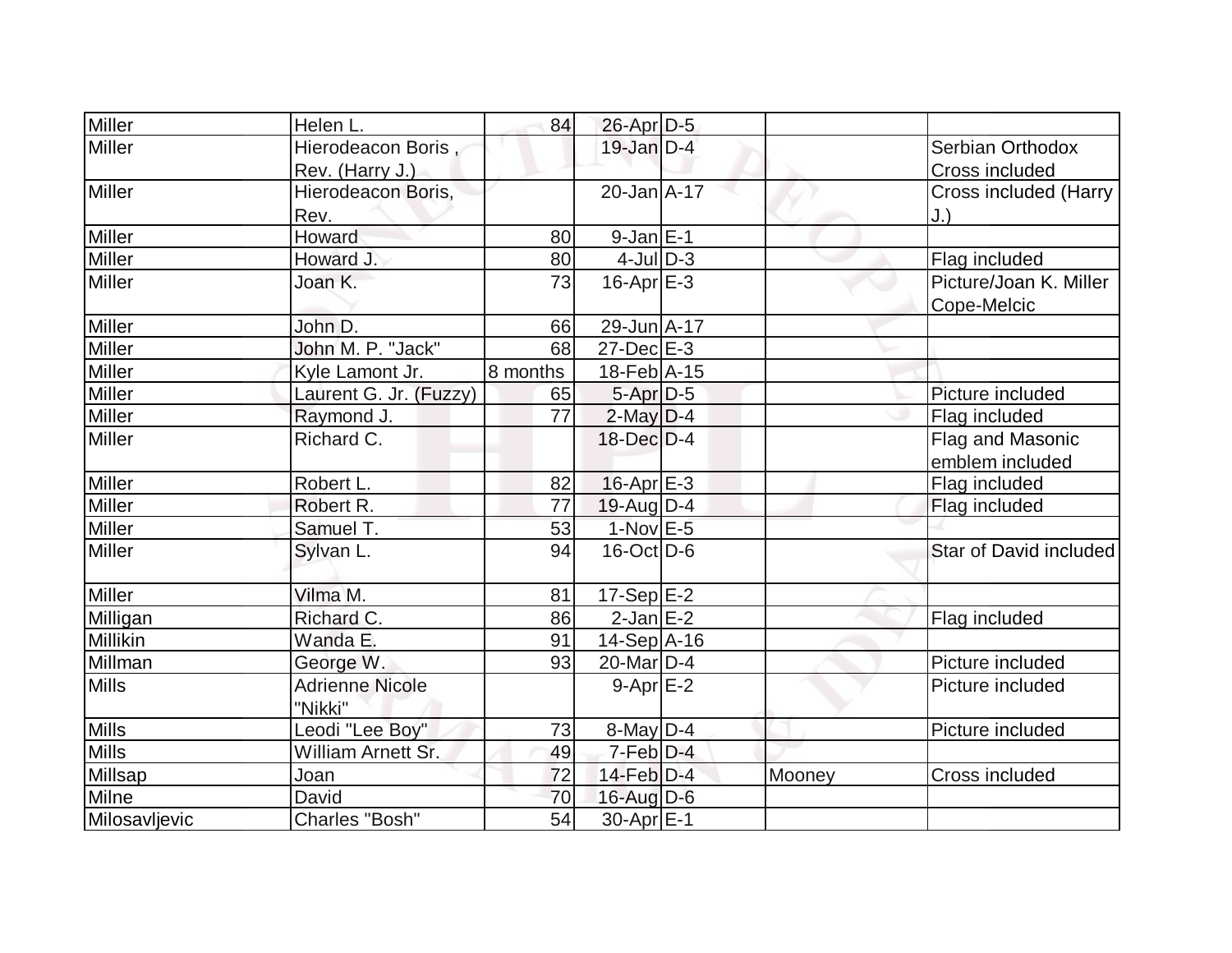| Milosevich      | Beatrice Bosiljka                  | 86 | 14-Dec A-17       | Kosanovich       | Serbian Orthodox                |
|-----------------|------------------------------------|----|-------------------|------------------|---------------------------------|
|                 | "Bea"                              |    |                   |                  | <b>Cross included</b>           |
| Milosevich      | Edward J.                          | 83 | $11$ -Dec $D-4$   |                  |                                 |
| Minch           | Margaret L.                        | 91 | 25-May A-17       | <b>McCay</b>     |                                 |
| Miner           | <b>Charles Edward</b><br>"Skip"    | 61 | $23$ -Jan $E-3$   |                  | Flag included                   |
| Miner           | <b>Geneva Williams</b>             | 96 | $15$ -Jun $A$ -16 | <b>Bitterman</b> |                                 |
| Minier          | Jay M. Sr. "Pa Jay"                | 82 | $6$ -Oct $A$ -15  |                  | Flag included                   |
| Minnich         | Connie Lynn                        |    | 26-Oct A-20       | Gray             |                                 |
| Minniti         | Robert J. Sr.                      | 90 | $11-NovC-4$       |                  | Flag and Picture(s)<br>included |
| Minx            | Frans E.                           |    | 79 Februray E-3   |                  |                                 |
|                 |                                    |    | 6                 |                  |                                 |
| Mirabelli       | <b>Dolores</b>                     |    | 30-Jun A-15       | Strauch          |                                 |
| Miracle         | <b>Burnley</b>                     | 69 | $11-Nov C-4$      |                  | Picture included                |
| <b>Mireles</b>  | Jose                               | 80 | $16$ -Apr $E-3$   |                  |                                 |
| Mirenic         | Barbara A.                         | 60 | 26-Oct A-20       |                  |                                 |
| Mis             | Dorothy F.                         | 86 | $1-Apr$ D-4       | Lewandowski      |                                 |
| Mis             | Eugene A.                          | 79 | $27-Sep$ $E-8$    |                  |                                 |
| <b>Mis</b>      | Eugene A.                          | 79 | $26-Sep D-3$      |                  |                                 |
| Misch           | <b>Bernard Francis</b><br>"Bernie" | 84 | $14$ -Mar $ D-5$  |                  |                                 |
| Mish            | Joseph W.                          | 72 | $30$ -Jul $E-2$   |                  | Flag included                   |
| <b>Mistarz</b>  | Helen                              | 89 | $28$ -Feb $ D-4 $ | Konarczewski     |                                 |
| Mitchelar       | Hazel E.                           | 93 | $1-Apr$ D-5       |                  |                                 |
| <b>Mitchell</b> | Alfred O. "Mitch"                  | 76 | 8-May D-4         |                  | Picture included                |
| Mitchell        | Dorothy C.                         | 95 | $1-Feb D-4$       |                  | Full name Dorothy               |
|                 |                                    |    |                   |                  | <b>C.Mitchell Bessler</b>       |
| Mitchell        | Eugene                             | 69 | 24-Aug A-17       |                  |                                 |
| Mitchell        | Irene B.                           | 96 | $14$ -Feb $D-5$   |                  |                                 |
| Mitchell        | Mary M.                            | 82 | $3-Sep$ $E-2$     |                  |                                 |
| Mitchell        | Robert H.                          | 75 | $3-Nov$ A-16      |                  | Flag included                   |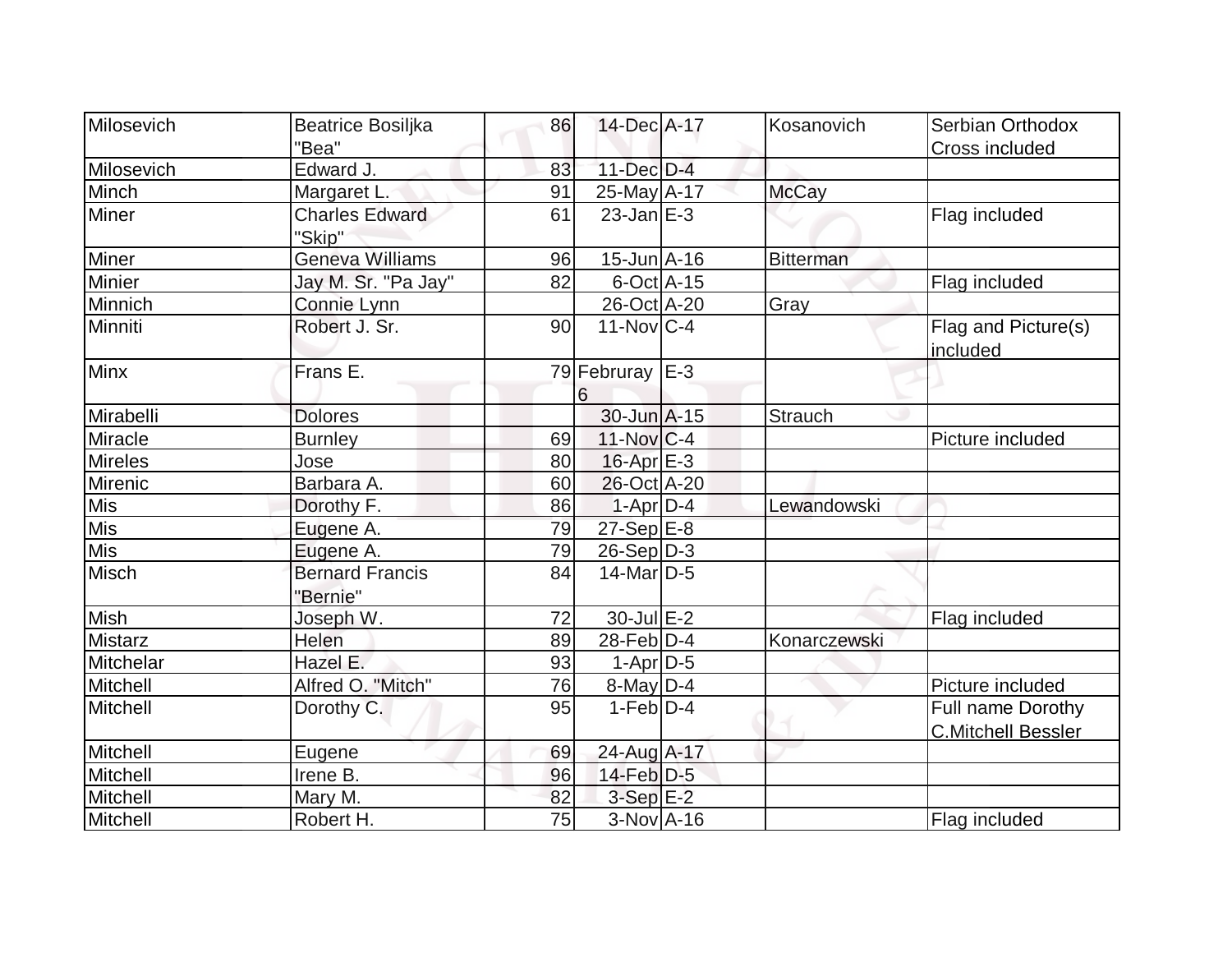| Mitchell         |                        |        |                   |                             |              |                         |
|------------------|------------------------|--------|-------------------|-----------------------------|--------------|-------------------------|
|                  | Wilbur P. Jr. "Bill"   | 68     | 8-Dec A-15        |                             |              |                         |
| Mithcell         | "Zeke"                 | 61     | $5$ -Dec $D-3$    |                             |              |                         |
|                  | George                 |        |                   |                             |              |                         |
| Mithcell         | Jeffrey A.             | 50     |                   | $7$ -Jul $\overline{A}$ -14 |              |                         |
| Mize             | Paul S.                | 101    | $8 - Jan$ $D-3$   |                             |              |                         |
| Mladenik         | Maudie L.              | 79     | $11-Feb$ A-14     |                             |              |                         |
| Mlynarski        | Alice H.               | 84     | $28$ -Apr $A$ -8  |                             | <b>Tybik</b> |                         |
| Mobley           | Vivian Mae             | 80     | $26-Sep D-4$      |                             |              |                         |
| Modjeski         | Judy A.                | 53     | 23-Nov A-18       |                             | Kotarski     |                         |
| Modjeski         | <b>Mary Celeste</b>    | 53     | $19-Nov D-7$      |                             |              |                         |
| Mogan            | <b>Anthony Michael</b> | 18 1/2 | $8$ -Oct $E-1$    |                             |              | Angel included          |
|                  |                        | months |                   |                             |              |                         |
| Molenaar         | Ella C.                | 100    | $2$ -Feb $D-5$    |                             | Lanning      |                         |
| Molenda          | Lottie B.              | 89     | $8$ -Jul $D-4$    |                             | Gonsiorowski |                         |
| Moleski          | Robert P.              | 75     | $3$ -Aug $A$ -17  |                             |              |                         |
| Molle            | Jack E.                | 77     | $12-Sep$ D-3      |                             |              |                         |
| Moncel           | Norman Dean            | 79     | 17-Mar A-19       |                             |              |                         |
| <b>Monestere</b> | Cologer A. "Stoney"    | 87     | 30-Nov A-18       |                             |              | <b>Flag and Picture</b> |
|                  |                        |        |                   |                             |              | included                |
| Mongaraz         | Wilma "Shorty"         | 81     | $5 - Jan$ $D-3$   |                             | Krooswyk     |                         |
| Monik            | Adam D.                | 95     | 22-Oct E-2        |                             |              |                         |
| Monnier          | Gertrude W.            | 86     | $17$ -May D-4     |                             | <b>Sisk</b>  |                         |
| Monroe           | Dale AC                | 70     | 22-Jul D-5        |                             |              |                         |
| Monsma           | Jean Louise            | 65     | $25$ -Mar $D-4$   |                             |              |                         |
| Montalbano       | Margharita             | 72     | $3-Dec$ D $-6$    |                             |              |                         |
| Montella         | Estelle B.             | 95     | 10-Nov A-17       |                             | Kamykowski   |                         |
| Montgomery       | Ira W. "Monty"         | 93     | $21-Nov D-4$      |                             |              |                         |
| Montgomery       | Kimberly A.            | 46     | $24$ -Feb $ A-16$ |                             |              |                         |
| Mooney           | Linda Mae              | 67     | $30$ -May $D-3$   |                             | Cutright     |                         |
| Moore            | Donald D.              | 79     | $8$ -May $D-4$    |                             |              |                         |
| Moore            | Isadore                | 87     | 20-Aug E-3        |                             |              |                         |
| Moore            | Ivery Jr., Rev.        | 63     | $30-Sep C-3$      |                             |              |                         |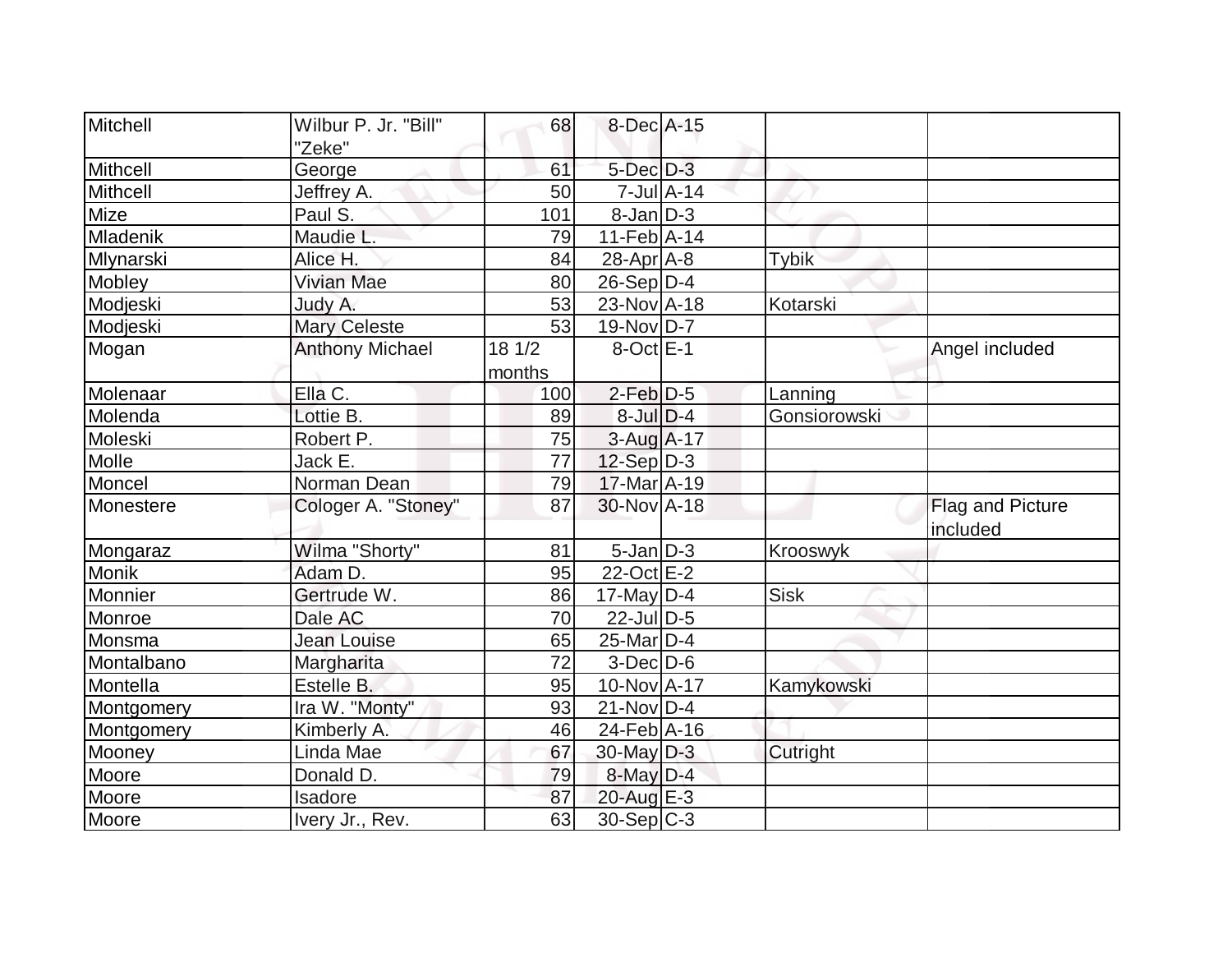| Moore         | Lawrence E.                 | 74 | 17-Feb A-18       |                             |                 |                                                  |
|---------------|-----------------------------|----|-------------------|-----------------------------|-----------------|--------------------------------------------------|
| Moore         | Marguerite M. "Peg"         | 94 | $6$ -Jan $A$ -18  |                             |                 | Picture included                                 |
| Moore         | Pauline                     | 92 | 29-Mar D-4        |                             |                 | Picture included                                 |
| Moore         | Samuel D.                   | 81 | $7-Nov D-6$       |                             |                 |                                                  |
| Moore         | Viginia "Ridge"             | 85 | $15$ -Jun $A$ -15 |                             |                 |                                                  |
| Moran         | John Arthur                 | 75 | $7$ -Mar $D-5$    |                             |                 |                                                  |
| Moran         | Mary Jane                   | 84 | 29-Jul D-5        |                             | Rossi           | Picture included                                 |
| <b>Moran</b>  | Timothy M.                  | 48 | $14$ -Mar $ D-5$  |                             |                 |                                                  |
| Moran         | <b>William Roland</b>       | 89 | $3$ -Jan $D-5$    |                             |                 |                                                  |
| Morario       | Mark Edward Jr.             |    | 31-Mar A-17       |                             |                 |                                                  |
| Moredich      | Mary                        | 89 |                   | $7$ -Jul $\overline{A}$ -16 | Janos           |                                                  |
| Moreno        | Antonio lan                 | 3  | 24-Oct D-3        |                             |                 | Angel included                                   |
| Moreno        | J Ventura                   | 85 | 25-Dec A-14       |                             |                 | Picture included                                 |
| Moreth        | Jerome H. "Jerry"           | 72 | $3$ -Jan $D-5$    |                             |                 |                                                  |
| Morey         | Linda R.                    | 98 | $16$ -Apr $E-3$   |                             | Hopp            |                                                  |
| Morford       | <b>Thomas</b>               | 66 | 23-Apr E-2        |                             |                 |                                                  |
| Morgan        | Beverly C.                  | 69 | $11$ -Mar $ D-4$  |                             | <b>Bonander</b> |                                                  |
| Morgan        | Mauritia A.                 | 60 | $18-Sep D-5$      |                             | Zaczkiewicz     |                                                  |
| Morgan        | Norman W. "Bill"            | 91 | $26$ -Jun $D-3$   |                             |                 | Flag included                                    |
| Morgan        | Richard T.                  | 76 | $30$ -Apr $E-2$   |                             |                 | Flag included                                    |
| Morganvan     | Jean                        | 84 | $1-Apr$ D-5       |                             |                 | Picture included                                 |
| Morgavan      | Steve                       | 60 | $24-Sep$ $E-2$    |                             |                 | <b>Cross and Picture</b>                         |
|               |                             |    |                   |                             |                 | included                                         |
| Morita        | <b>Beverly</b>              | 84 | $29$ -Feb $ D$ -6 |                             | Casson          |                                                  |
| <b>Morris</b> | <b>Arvanell Morris</b>      |    | $22$ -May D-4     |                             |                 | <b>Arvanell Morris Henry</b><br>Picture included |
| Morris        | <b>Clifford Douglas Sr.</b> |    | $11-Sep D-5$      |                             |                 | Flag included                                    |
| <b>Morris</b> | Harold D. "Hal"             | 80 | 5-Oct A-17        |                             |                 | Cross included                                   |
| <b>Morris</b> | Irma Dell                   | 90 | $20-Sep$ $E-8$    |                             |                 |                                                  |
| <b>Morris</b> | Margaret L.                 | 89 | 22-Jul D-6        |                             |                 |                                                  |
| Morris        | Michael Clem                | 69 | $15$ -Mar $ D-4$  |                             |                 | Flag included                                    |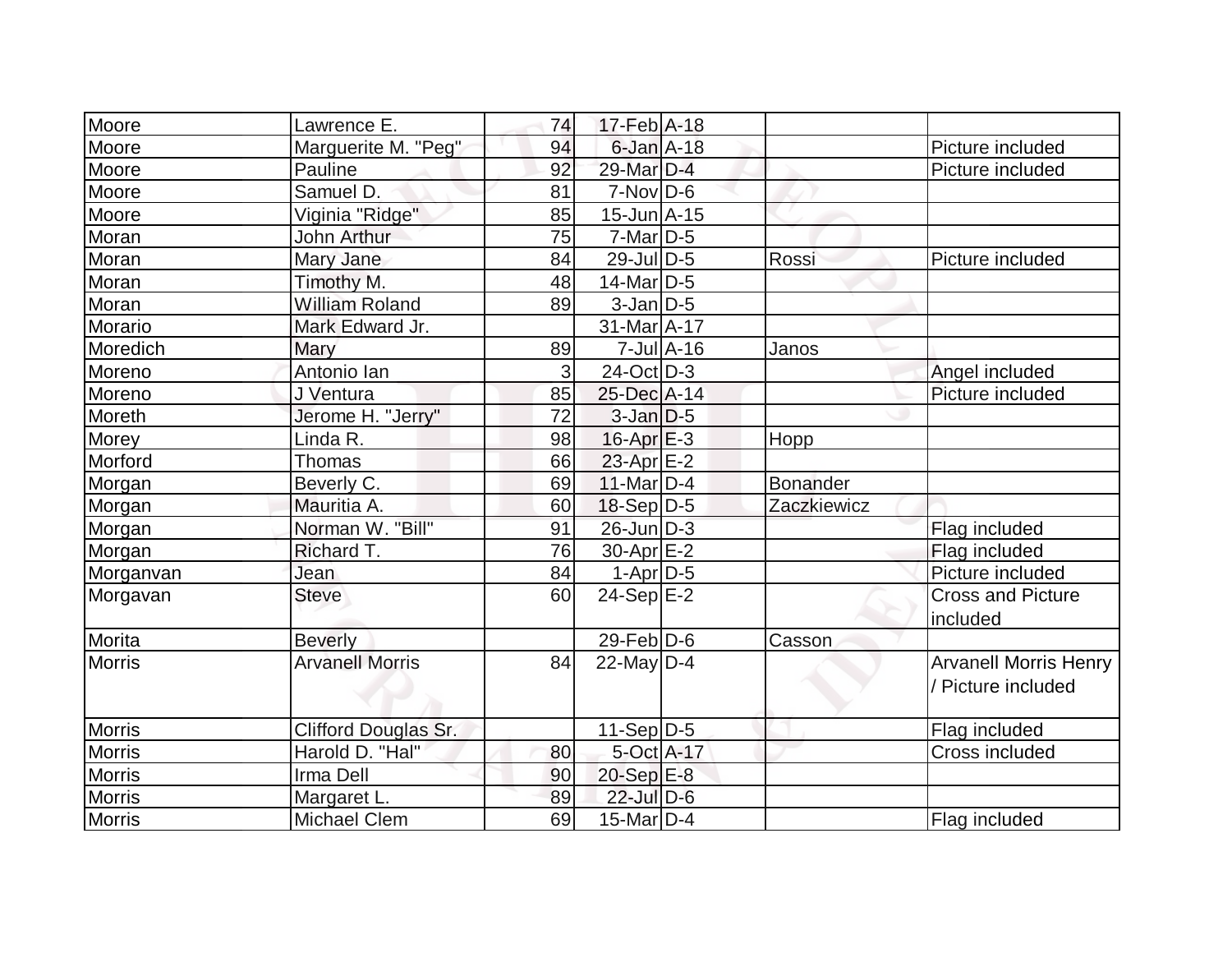| <b>Morris</b> | Milvern "Melvin"          | 77 | $19$ -Jun $D-5$ |              |                                                |
|---------------|---------------------------|----|-----------------|--------------|------------------------------------------------|
| <b>Morris</b> | Nancy Joan                | 69 | $23$ -Jan $E-3$ |              |                                                |
| <b>Morris</b> | Virginia M. "Genny"       | 60 | $21$ -Aug $D-4$ | Kish         | Virginia M. Morris<br>Forester                 |
| <b>Morris</b> | Virginia M. "Genny"       | 60 | $20$ -Aug $E-2$ | <b>Kish</b>  | Full name Virginia M.<br><b>Forster Morris</b> |
| <b>Morris</b> | William A. "Coach"        | 79 | 1-May $D-6$     |              | Flag included                                  |
| Morrison      | <b>Duane Walker</b>       | 58 | 20-Oct A-15     |              |                                                |
| Morrison      | Edward L.                 | 89 | $3-NovA-16$     |              | Flag and Masonic<br>emblem included            |
| Morrison      | <b>Jessie Frances</b>     | 83 | 30-Jun A-15     |              |                                                |
| Morrison      | John George "Uncle<br>UJ" | 58 | $11-Feb$ A-14   |              |                                                |
| Morrisroe     | Margaret L.               | 77 | $2$ -Jan $E-2$  |              |                                                |
| Morrow        | Janet Ann                 | 56 | 28-Sep A-17     | <b>Meeks</b> |                                                |
| Morthland     | Earl "Jack"               | 88 | $4$ -Oct $E$ -6 |              | Picture included`                              |
| Mosca         | Frank J. Sr.              | 90 | $1-Apr$ D-5     |              | Flag included                                  |
| Moser         | <b>Bruce Alan</b>         | 66 | $12$ -Apr $D-4$ |              | Picture included                               |
| <b>Moser</b>  | Ronald A.                 | 37 | 30-Jan E-3      |              |                                                |
| <b>Moses</b>  | James Donald, DC<br>"Jim" | 46 | $15$ -JulD-4    |              |                                                |
| Moskovsky     | <b>Sandra Marie</b>       | 71 | $23-Oct$ D-4    |              | Star of David included                         |
| Mosora        | Helen                     | 92 | $10-Sep$ $E-2$  | Soneri       |                                                |
| Mosora        | John Jr.                  | 77 | $17$ -Apr $D-4$ |              | Flag included                                  |
| Mossell       | Ann                       | 90 | $10$ -Oct $D-5$ | Wognum       | Picture included                               |
| Moulton       | <b>Thora Mary</b>         | 86 | 29-Apr $D-4$    |              |                                                |
| Mounce        | Maxine Velma              | 86 | 20-Oct A-15     |              |                                                |
| <b>Mount</b>  | Paul J.                   | 83 | 22-Nov E-6      |              | Flag included                                  |
| Moyer         | Jerry Lee                 | 62 | $1-Sep$ A-13    |              | Flag included                                  |
| Mrkelja       | George                    | 77 | $21$ -Jun $D-4$ |              | Serbian Orthodox<br>Cross included             |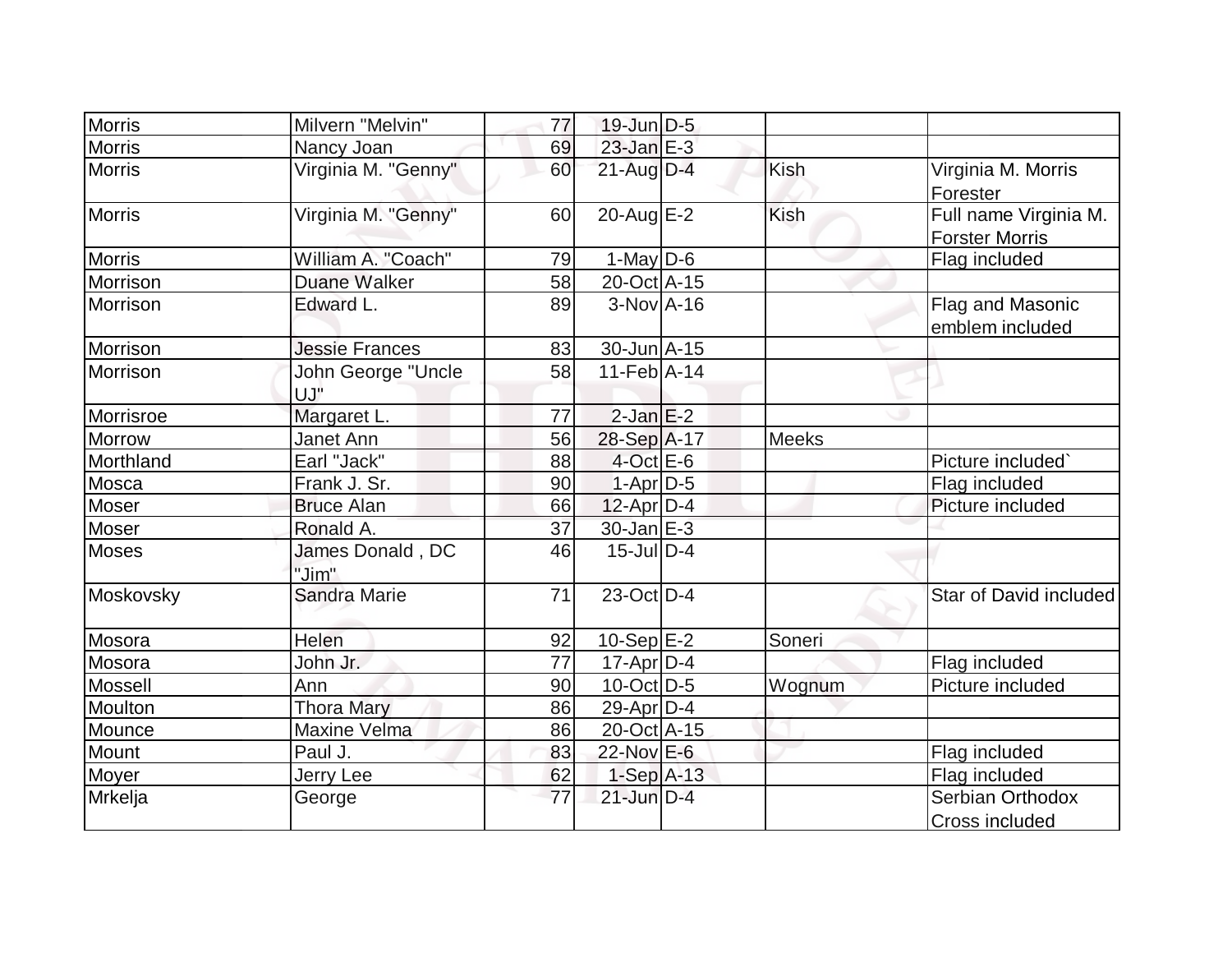| Mucha          | Alexander J.          | 80l            | $13$ -May D-5       |                |                                           |
|----------------|-----------------------|----------------|---------------------|----------------|-------------------------------------------|
| Mucha          | Ann T.                | 85             | 3-Feb A-17          | Slenczka       |                                           |
| Muden          | Nicholas B.           | 6 months       | $1$ -Oct E-2        |                | Picture included                          |
| Mudry          | Barbara J.            | 65             | $18$ -Jun $E-3$     | Wlischer       | Picture included                          |
| Mueller        | Eleanor O.            | 80             | $19-Sep D-3$        |                |                                           |
| Muffett        | Patricia "Pat"        | 54             | $1$ -Jun $A$ -17    | <b>Stone</b>   |                                           |
| Muha           | Jane V.               | 82             | $20$ -Apr $A$ -17   |                |                                           |
| Muha           | Margaret              |                | $13$ -Dec $E-5$     | <b>Gardner</b> | Picture included                          |
| Mullen         | <b>Brian James</b>    | 51             | $6$ -Dec $E$ -5     |                |                                           |
| <b>Muller</b>  | Frederick             | 76             | $19$ -Jan $D-4$     |                |                                           |
| <b>Mullett</b> | <b>Homer Alton</b>    | 84             | $11$ -Mar $ D-5 $   |                | Picture included                          |
| Mullican       | Aaron Steven          | 15             | $10$ -Apr $ D-4$    |                |                                           |
| <b>Mullin</b>  | Kathleen              | 51             | 30-Nov A-18         | Tuscan         |                                           |
| <b>Mullins</b> | Wallace E. "Wally"    | 75             | $27 -$ Jul $A - 18$ |                |                                           |
| Multon         | Jerome T. "Jerry"     | 63             | 19-May A-15         |                | Flag included                             |
| Munchenburg    | David W. "PA"         | 71             | 14-Aug D-5          |                |                                           |
| Munden         | Nicholas B.           | 6 mo.          | $1-Oct$ C-2         |                | Picture included                          |
| Mundy          | <b>Brennan</b>        | $\overline{2}$ | $24$ -Mar $ A-17 $  |                |                                           |
| Munoz          | Frank Sr.             | 80             | 24-Aug A-17         |                |                                           |
| Munoz          | <b>James</b>          | 84             | $20$ -Jun $D-4$     |                |                                           |
| Munson         | Gerald S. "Jerry"     | 61             | $10$ -Dec $D$ -6    |                | Picture included                          |
| Muraida        | John T.               | 94             | $5$ -Aug $D-5$      |                | Flag and Picture                          |
|                |                       |                |                     |                | included                                  |
| Murawski       | Alexander J.          | 84             | $10-Sep$ E-2        |                | Flag included                             |
| Murdock        | <b>Sharron Kaye</b>   | 57             | $1-May D-5$         | Minder         |                                           |
| Murdy          | Barbara J.            | 65             | $18$ -Jun $ D-5 $   | Elischer       | Picture included                          |
| <b>Murin</b>   | Peter P. "Uncle Pete" | 90             | $28$ -Dec $A$ -18   |                | Flag included                             |
| Murphy         | Edmund P. Jr. "Red"   | 88             | $23$ -Feb $D-4$     |                | Flag included                             |
| Murphy         | Gertrude "Eileen"     | 84             | $4$ -Jan $D-4$      |                | <b>Full name Gertrude</b><br>Murphy Joyce |
| Murphy         | Robert E. "Bob"       | 49             | $19$ -Jan $D-4$     |                |                                           |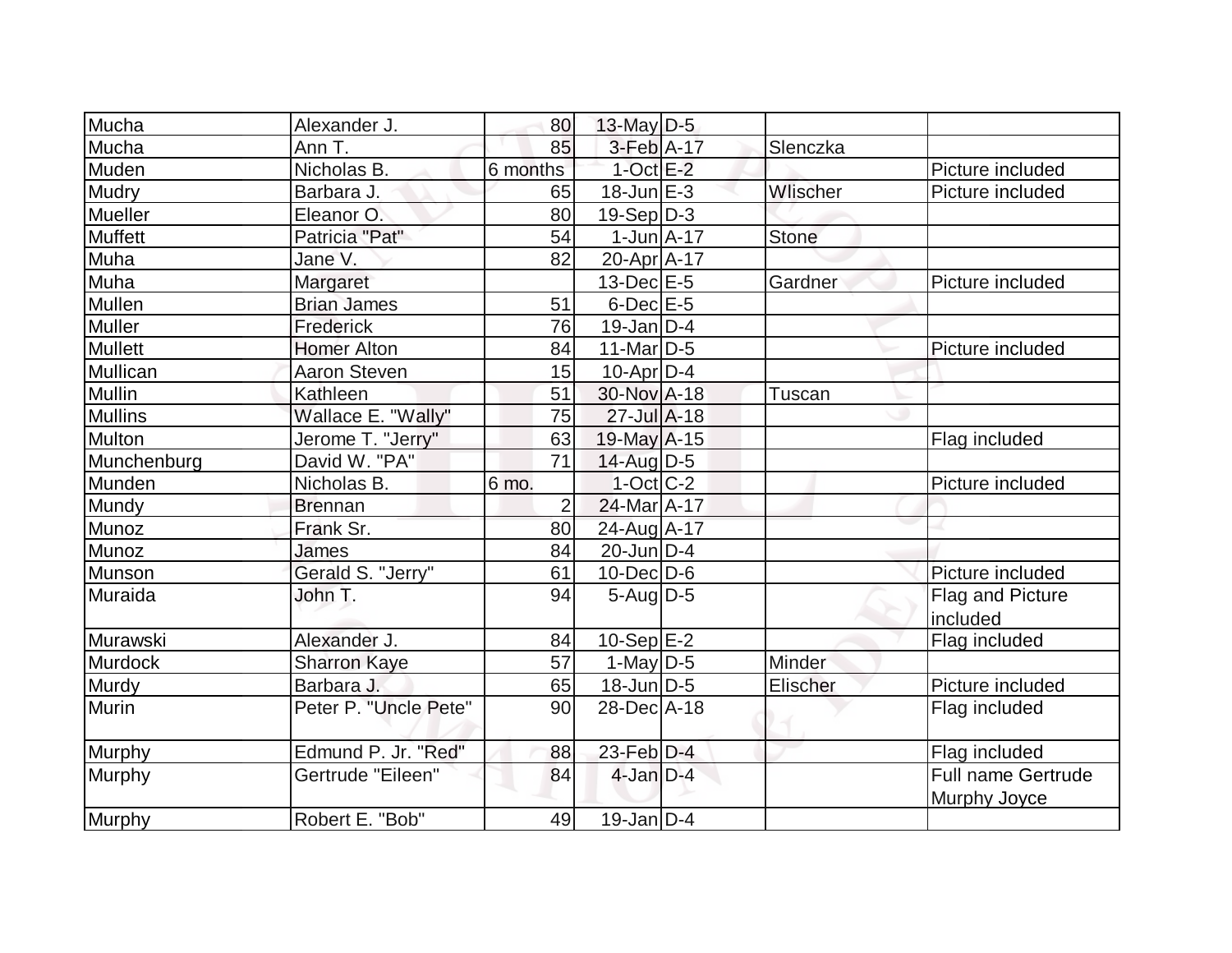| Murray           | Neva H. "Ned"                 | 92 | 30-Aug D-3            |               |                              |
|------------------|-------------------------------|----|-----------------------|---------------|------------------------------|
| Murray           | Robert L.                     | 73 | $30$ -Dec $ C-4 $     |               |                              |
| <b>Murray</b>    | Sally                         | 89 | $16$ -Apr $E-3$       | Brzespolewski |                              |
| Murrill          | Mary L.                       | 86 | 19-Mar $E-3$          | Falvo         |                              |
| Murrill          | Mary L.                       |    | $25$ -Apr $ D-4 $     | Falvo         |                              |
| Murzyn           | Kevin M.                      | 49 | 25-Mar <sub>D-4</sub> |               |                              |
| <b>Musall</b>    | Robert E.                     | 79 | $22$ -Apr $ D-4 $     |               |                              |
| Musgrave         | Larry E. Sr.                  | 70 | $17$ -Jul $D-3$       |               |                              |
| <b>Musgraves</b> | <b>Betty Marie "Mrs Star"</b> | 77 | $17$ -Jan $ D-5 $     | Donovsky      |                              |
| Musijenko        | Alexancder                    | 95 | $7-Sep$ A-17          |               |                              |
| Mussallem        | George Richard                | 58 | $13-Nov D-5$          |               | Picture included             |
| Muszynski        | Wanda E.                      | 86 | $17$ -Jun $D-5$       | Gajda         |                              |
| <b>Myers</b>     | <b>Brenda Gail</b>            | 67 | $13$ -Aug $E-2$       |               |                              |
| <b>Myers</b>     | Charles C. "Chuck"            | 71 | 3-Oct D-5             |               | Flag included                |
| <b>Myers</b>     | Curtis "Dean"                 | 69 | 17-Feb A-18           |               |                              |
| <b>Myers</b>     | Leo R. "Red"                  | 88 | $19-Nov D-7$          |               | Picture included             |
| <b>Myers</b>     | Pamela                        | 37 | $14$ -Oct C-4         | Feeney        |                              |
| Myers            | Robert V.                     | 60 | 5-May A-15            |               | Flag included                |
| Mygrants         | Pearl H.                      | 96 | 20-Jan A-17           | Zarndt        |                              |
| Myrosznyczenko   | Anna                          |    | $2$ -Oct $ D-4 $      |               |                              |
| <b>Mysliwiec</b> | Janet M.                      | 79 | 29-Dec A-14           |               |                              |
| <b>Nack</b>      | Deborah Ann                   | 47 | $17$ -Jul $ D-3 $     |               |                              |
| Nadratowicz      | Anthony "Tony"                | 80 | $19$ -May A-15        |               |                              |
| <b>Nagel</b>     | <b>Elaine Maxine</b>          |    | 23-Apr $E-2$          | Rump          |                              |
| <b>Nagy</b>      | Lucia                         | 81 | $5-Oct$ A-17          | Urbanik       |                              |
| Nagy             | William                       | 89 | $30-Sep C-4$          |               | Flag included                |
| Nahod            | Eli                           | 77 | $9$ -May $D-4$        |               |                              |
| Najar            | Bernard J. Jr.                | 75 | 22-Apr D-5            |               | Flag included                |
| Nalezny          | Walter J.                     | 77 | $15$ -Jan $D-5$       |               | Flag included                |
| Nallinger        | Glenn O.                      | 90 | 29-May D-5            |               | Flag and Picture<br>included |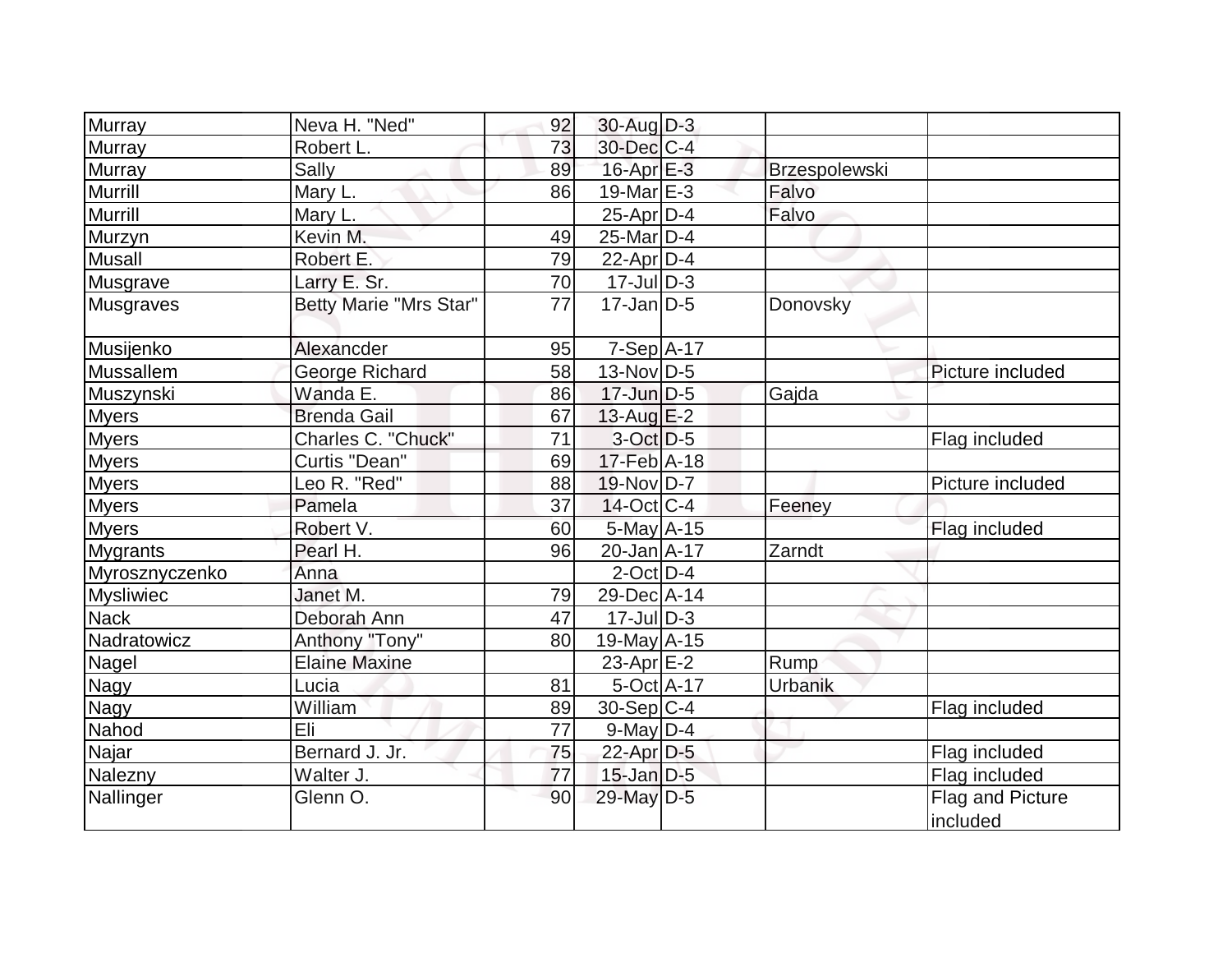| Namovice       | John A.                | 52 | 29-Jun A-18       |          |                                                 |
|----------------|------------------------|----|-------------------|----------|-------------------------------------------------|
| Nan            | <b>Esther</b>          | 88 | $8$ -May $D$ -5   | Kaminski | Picture included                                |
| Napady         | Thomas                 | 83 | $13$ -Jan $A$ -18 |          |                                                 |
| Napiwocki      | Sophie                 | 98 | $27 - Dec$ $E-3$  |          |                                                 |
| Narancich      | Millicent "Penny"      | 59 | $11-NovC-4$       |          | Serbian Orthodox<br><b>Cross included</b>       |
| Nardoni        | <b>Dennis Frank II</b> | 29 | $27$ -Dec $E-3$   |          |                                                 |
| Nasiatka       | Genevieve "Jean"       | 83 | $11$ -May C-2     |          |                                                 |
| <b>Nastav</b>  | Emil M.                | 80 | $17$ -Dec $D-7$   |          | Flag included                                   |
| <b>Natale</b>  | Joseph L.              | 65 | $2$ -Jan $E-2$    |          | <b>Orthodox Cross</b><br>included               |
| Navarro        | Antholine              | 94 | $21$ -Jun $D-4$   |          | <b>Full name Antholine</b><br>(Cebolla) Navarro |
| Navarro        | Eliseo "Tony"          | 78 | $17$ -Jan D-4     |          |                                                 |
| Navta          | Ann                    | 90 | $20$ -Jun $D-4$   | Benko    |                                                 |
| <b>Nazimek</b> | Joyce                  | 81 | 18-May A-16       |          |                                                 |
| <b>Neal</b>    | Anna Mae               | 59 | $12$ -Jun $D-5$   |          |                                                 |
| Nedberg        | Arnold E.              | 81 | $8$ -Oct $E - 3$  |          |                                                 |
| Nedberg        | Virginia L.            | 79 | 27-Nov A-16       |          |                                                 |
| Nedza          | Lorraine G.            | 76 | $22$ -Apr $ D-5$  |          |                                                 |
| <b>Neely</b>   | Michael A.             | 50 | 30-Mar A-17       |          |                                                 |
| Negele         | Edward J. Sr.          | 69 | $2$ -Dec $C-3$    |          |                                                 |
| Negrete        | Eva                    | 88 | $2$ -Jul $E-1$    |          |                                                 |
| <b>Neidow</b>  | Thomas J.              | 50 | $18$ -Jun $D-5$   |          |                                                 |
| Neil           | James (Jimmie)         | 47 | $24$ -May D-4     |          |                                                 |
| Nelson         | <b>Bernadine</b>       | 85 | 22-Aug D-5        |          |                                                 |
| Nelson         | Clevland               | 75 | $2$ -Jun $A$ -14  |          |                                                 |
| Nelson         | Conway                 | 74 | $7$ -May $E-2$    |          |                                                 |
| Nelson         | Edward                 | 76 | 27-Nov A-16       |          |                                                 |
| Nelson         | Elizabeth Jane "Betty" | 88 | $26$ -Feb $D-3$   |          |                                                 |
| Nelson         | Lois V.                | 83 | $11$ -Mar $ D-4 $ | Nordeen  |                                                 |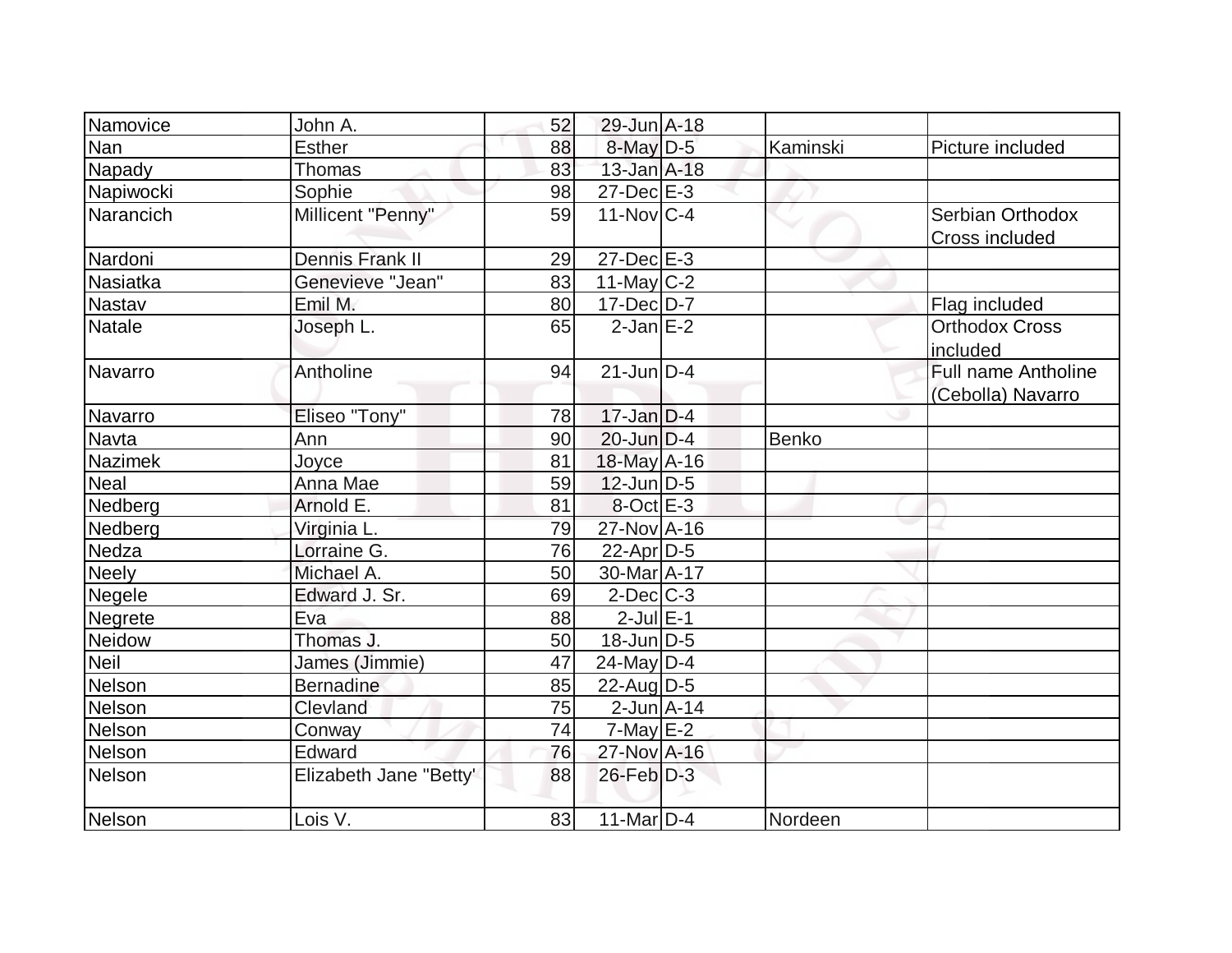| <b>Nelson</b>        | Margaret "Peggy"      | 84     | $25$ -May A-16          |                 | McVey         |                                                             |
|----------------------|-----------------------|--------|-------------------------|-----------------|---------------|-------------------------------------------------------------|
| <b>Nelson</b>        | Mary Lou              | 71     | $10$ -Jul $D-4$         |                 | <b>Brodie</b> |                                                             |
| Nelson               | <b>Philip Terry</b>   | 52     | 19-Oct A-20             |                 |               |                                                             |
| Nelson               | Rhonda Elizabeth      | 53     | 19-Oct A-20             |                 | <b>Harsy</b>  | Full name Rhonda<br><b>Elizabeth Brown</b><br><b>Nelson</b> |
| Nelson               | Robert F.             |        | $25$ -Jun $E-2$         |                 |               | Flag included                                               |
| <b>Nelson</b>        | Terry W.              | 57     | $3$ -Oct $D-5$          |                 |               |                                                             |
| Nelson               | Yvonne                | 72     | $21$ -Feb $D-6$         |                 |               | Yvonne Taylor Nelson<br>/ Picture                           |
| <b>Nester</b>        | Lillian J.            | 83     | $29$ -Apr $D-4$         |                 | Nowicki       |                                                             |
| <b>Nestler</b>       | Thomas J.             | 90     | $3-Dec$ $E-5$           |                 |               | Flag included                                               |
| <b>Nestor</b>        | <b>Russell "Russ"</b> | 79     | $8 - Apr$ $D-5$         |                 |               |                                                             |
| <b>Neville</b>       | <b>Mary</b>           | 77     | $24$ -May $D-3$         |                 | Woodland      |                                                             |
| Newberry             | Marion V. "Dutch"     | 94 1/2 | $10$ -Apr $D-5$         |                 |               |                                                             |
| Newcom               | Dana L.               | 61     | $20$ -Apr $ A-18$       |                 |               |                                                             |
| <b>Newell</b>        | Frances               | 83     | $31$ -Mar $A$ -17       |                 |               |                                                             |
| <b>Newell-Platis</b> | Jeanette              | 74     | $11-Nov$ <sub>C-4</sub> |                 | <b>Brown</b>  | Picture included                                            |
| Newlin               | Jo A.                 | 64     | $23$ -Apr $E-2$         |                 |               |                                                             |
| Newlun               | Cecilia "Ceil"        | 91     | $25$ -May A-17          |                 |               | Full name Cecilia<br>(Newlun) Koch                          |
| Newsome              | Randall "Randy"       | 54     | $29$ -Jul $D-5$         |                 |               |                                                             |
| Newton               | Delila J. "Liza"      | 63     | $8$ -Jun $A$ -18        |                 |               |                                                             |
| Newton               | Samuel Pinner "Sam"   | 72     | $15$ -Nov $E-4$         |                 |               | Picture included                                            |
| Nicewander           | <b>Douglas</b>        | 49     | 28-Dec A-18             |                 |               |                                                             |
| <b>Nicholas</b>      | Ronald Michael        | 72     |                         | $7$ -Jul $A-15$ |               | Flag included                                               |
| <b>Nichols</b>       | <b>Rita Margaret</b>  |        | $8$ -Jul $D-4$          |                 |               |                                                             |
| <b>Nichols</b>       | Rose Delia "Dea"      | 92     | 29-Nov E-6              |                 |               | Picture included                                            |
| Nicholson            | Phyliis Jane          | 74     | $5$ -Dec $D-4$          |                 |               |                                                             |
| Nickel               | Henry Carl, Rev.      | 96     | $29$ -Jan $D-4$         |                 |               | Cross included                                              |
| Nicksic              | Adeline               | 87     | $10$ -Feb $ A-16$       |                 | Bednarowicz   |                                                             |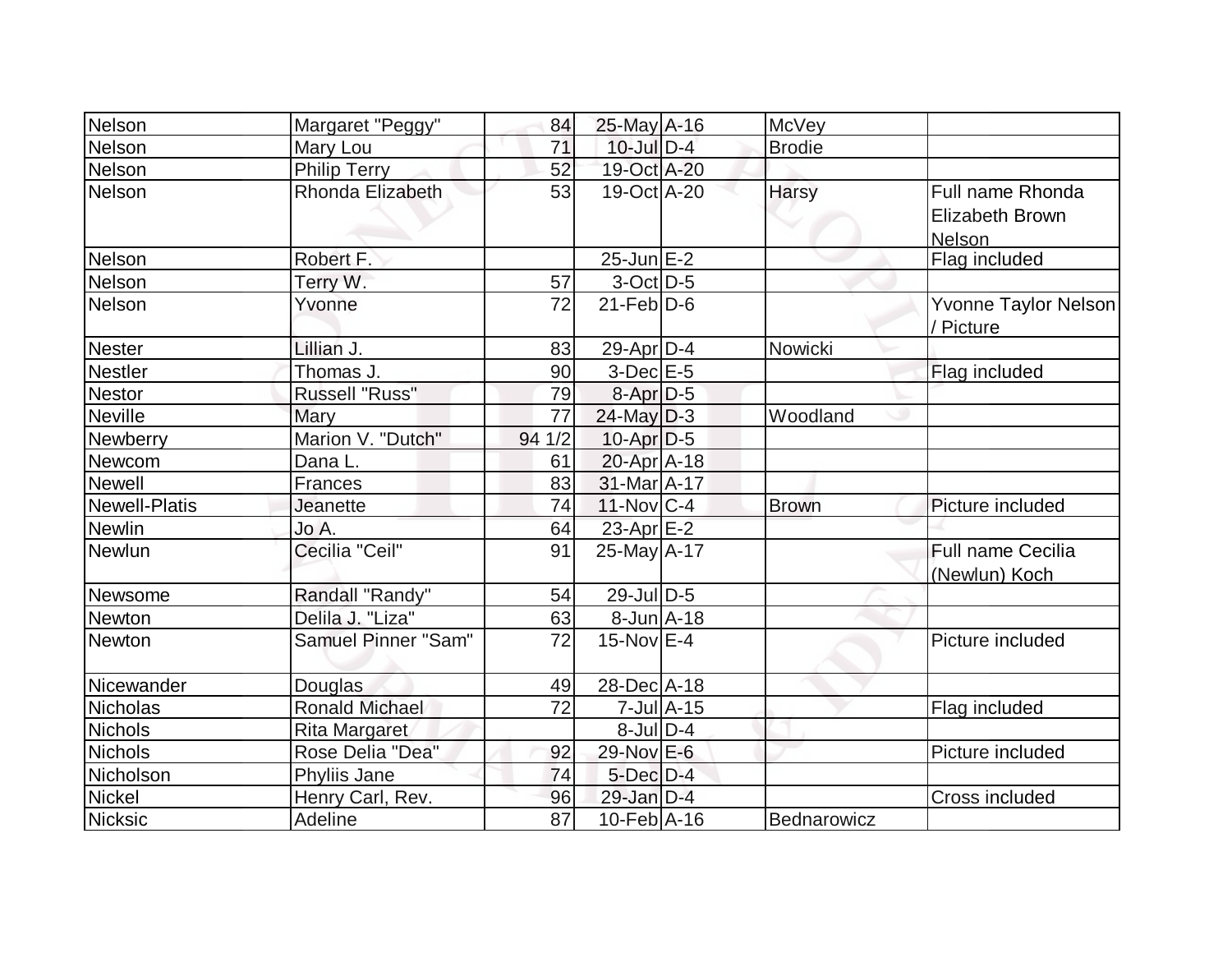| Nicksic          | Marlene S.            | 71              | $1$ -Oct $E-2$        | Paul          |                                |
|------------------|-----------------------|-----------------|-----------------------|---------------|--------------------------------|
| Nicoletto        | Ann                   | 92              | $6$ -May $D-5$        |               |                                |
| Nicoletto        | <b>Marvin Lee</b>     | 69              | 8-Dec A-15            |               |                                |
| Niehof           | Winnie                | 96              | $30$ -May D-4         | Renkema       |                                |
| Niemeyer         | <b>Doyle</b>          |                 | $19$ -Dec $D$ -4      |               |                                |
| Niemeyer         | <b>Ernest "Ernie"</b> | 85              | $19$ -Apr $D-4$       |               |                                |
| Niezgoda         | Joseph R., Rev.       | 70              | $2$ -Feb $D-5$        |               | Cross included                 |
| <b>Nikolaras</b> | <b>Dimitrios</b>      | $\overline{70}$ | $5$ -JulD-5           |               | <b>Greek Orthodox</b>          |
|                  |                       |                 |                       |               | Cross included                 |
| Nikolich         | Mary C.               | 94              | $31$ -May D-4         | Kubowicz      |                                |
| Niksich          | Betty L.              | 82              | $7$ -Mar $D-5$        | Smith         | Picture included               |
| Nixon            | Allan                 | 54              | $2-MarA-17$           |               |                                |
| Nobel            | <b>William Scott</b>  | 40              | 30-Oct D-5            |               |                                |
| Noble            | Cheryl V.             | 43              | $1-Apr$ $D-5$         | <b>Berry</b>  |                                |
| Noble            | James                 | 80              | $2$ -Mar $A$ -17      |               |                                |
| <b>Noble</b>     | William O. Jr.        | 69              | 14-May E-3            |               |                                |
| <b>Nokes</b>     | Charles R.            | 79              | $28 - Jan$ $A-13$     |               | Flag included                  |
| Nolan            | Jason A.              | 24              | $1-Sep$ A-13          |               |                                |
| <b>Noland</b>    | James C.              | 81              | $11-Apr$ D-5          |               | Flag included                  |
| Nolen            | Dorothy M.            | 86              | $14$ -Jul $A$ -17     | Rosene        | Eastern Star included          |
| Nondorf          | Edmond E.             | 82              | $4$ -Aug $A$ -14      |               |                                |
| Noojin           | Shirley J.            | 68              | $26$ -Feb $D-4$       |               |                                |
| Noonjin          | <b>Betty Jean</b>     | 57              | 25-Mar <sub>D-5</sub> | McNinch       |                                |
| Nordhagen        | <b>Betty Jo</b>       | 75              | $25$ -Mar $ D-5$      | Howard        | Picture included               |
| Norlin           | <b>Julie Monica</b>   | 71              | $9$ -Jul $E-3$        |               |                                |
| Norman           | L.N.                  | 89              | $16-Sep C-4$          |               | U.S. Navy insignia<br>included |
| <b>Norris</b>    | Alice M.              | 95              | 27-Dec E-3            | <b>Kienly</b> |                                |
| <b>Norris</b>    | Ray                   | 74              | $15$ -Jan $D-5$       |               | Flag included                  |
| <b>Norton</b>    | Michelle Rene'        | 34              | $12$ -Jan $D-4$       |               |                                |
| Norwood          | Darryl Keith Jr.      | 19              | 19-Mar $E-3$          |               | Picture included               |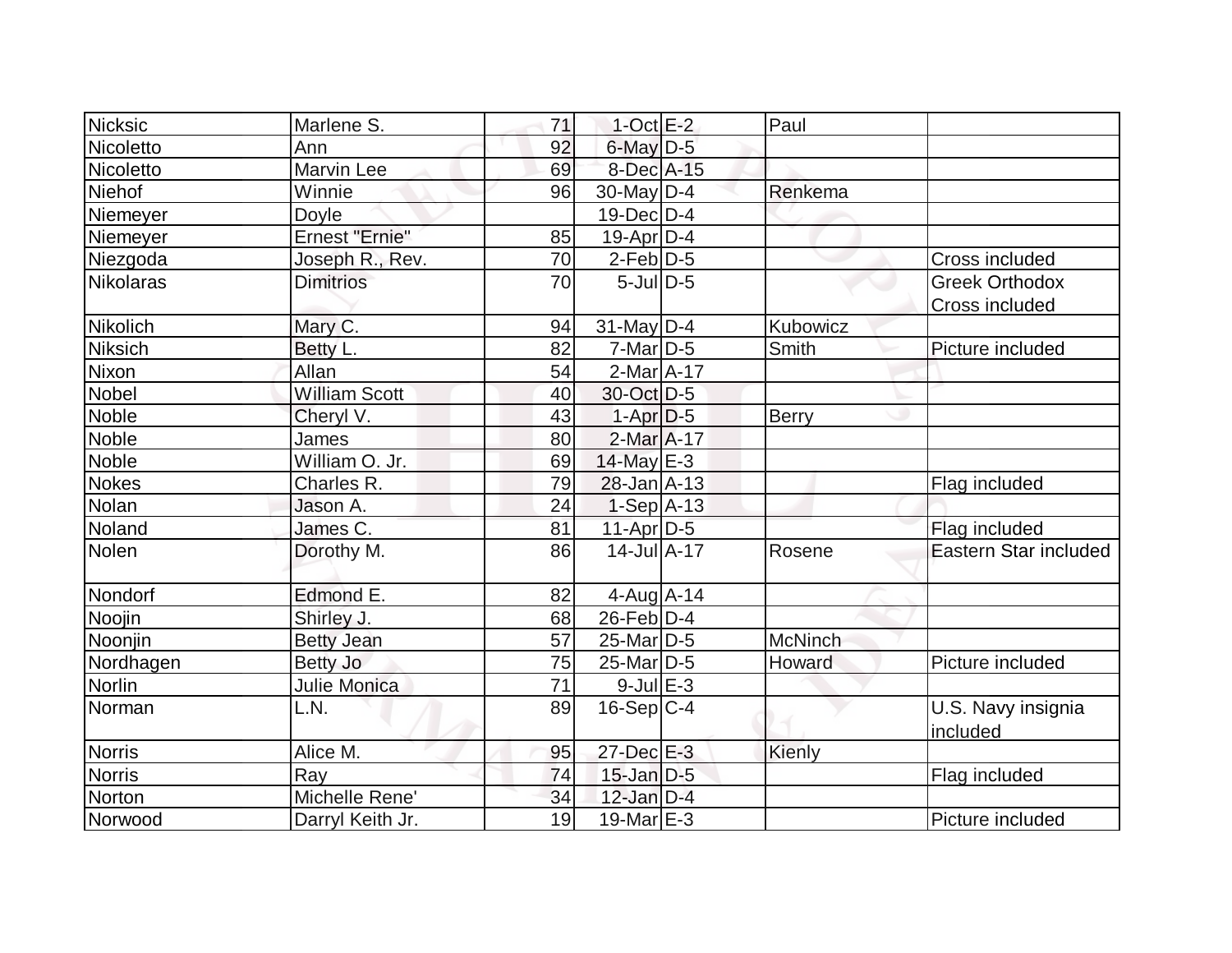| Nottingham   | Harry J.           | 80 | $16$ -Feb $D-5$            |                  |               | Flag included        |
|--------------|--------------------|----|----------------------------|------------------|---------------|----------------------|
| Novak        | Donald E.          | 67 | $3$ -Feb $A-15$            |                  |               |                      |
| Novak        | Evelyn             | 84 | 30-Nov A-18                |                  | <b>Karpie</b> | Picture included     |
| Novak        | Jon A."Johnny"     | 63 | $2$ -Jul $E-2$             |                  |               |                      |
| <b>Novak</b> | Louis J.           | 67 |                            | $6$ -Jul $A$ -18 |               |                      |
| <b>Novak</b> | Veronica M. "Vera" | 93 | $7-Sep$ A-17               |                  |               | Picture included     |
| Novakowski   | Leona E.           | 83 | $17$ -Dec $ D$ -6          |                  |               |                      |
| Novath       | George S.          | 56 | $17-Sep$ $E-2$             |                  |               | Picture included     |
| Nover        | Mark A.            | 62 | $27$ -Aug $E-2$            |                  |               |                      |
| Novitsky     | <b>Alice</b>       | 95 | $6$ -Jan $ C-4$            |                  | Gross         |                      |
| Novoa        | Maria S.           | 73 | $6$ -May $D-5$             |                  |               |                      |
| Novotny      | Violet K.          | 84 | $13$ -Jan $ A-18$          |                  |               |                      |
| Nowak        | Chester            | 82 | $4$ -Jun $E-2$             |                  |               | Flag included        |
| Nowakowski   | Bernard "Benny"    | 83 | $15$ -Feb $ D-5$           |                  |               | Flag included        |
| Nowakowski   | Ervin P.           | 85 | 13-Mar D-4                 |                  |               | Flag included        |
| Nowicki      | Paul P.            | 88 | 21-May E-2                 |                  |               | Flag included        |
| <b>Nuest</b> | Lucille I.         | 90 | 29-May D-5                 |                  |               |                      |
| <b>Nuses</b> | <b>James</b>       | 72 | $17$ -Dec $D$ -6           |                  |               |                      |
| O"Connor     | Dorothy            | 87 | 27-Jul A-18                |                  | <b>Kraus</b>  |                      |
| O"Hara       | Robert             | 86 | $4-Nov$ <sub>C-4</sub>     |                  |               | Flag included        |
| Obarski      | Mary A.            | 62 | $3-Mar4 - 14$              |                  | Johnson       |                      |
| Obarski      | Raymond L.         | 93 | $11-Aug$ A-15              |                  |               |                      |
| O'Brien      | Martin J.          | 81 | $15$ -May D-5              |                  |               | Elks emblem included |
| O'Brock      | Delores M.         | 77 | $21$ -Feb $\overline{D-6}$ |                  | Jacoby        |                      |
| Obszanski    | Edward             | 75 | $17-Sep$ E-2               |                  |               |                      |
| Ochoa        | <b>Jose Luis</b>   | 53 | $19$ -Dec $ D-3 $          |                  |               |                      |
| O'Connor     | <b>Doris</b>       | 75 | $8$ -Jul $D-4$             |                  |               |                      |
| O'Dell       | Joan               | 74 | 29-Oct E-2                 |                  |               |                      |
| Odinsoff     | <b>Nicholas</b>    | 58 | 23-Apr E-2                 |                  |               |                      |
| O'Donnell    | Carol Ann          | 65 | $9$ -Feb $D-5$             |                  |               |                      |
| O'Donnell    | John F.            | 69 | 14-Dec A-17                |                  |               | Flag included        |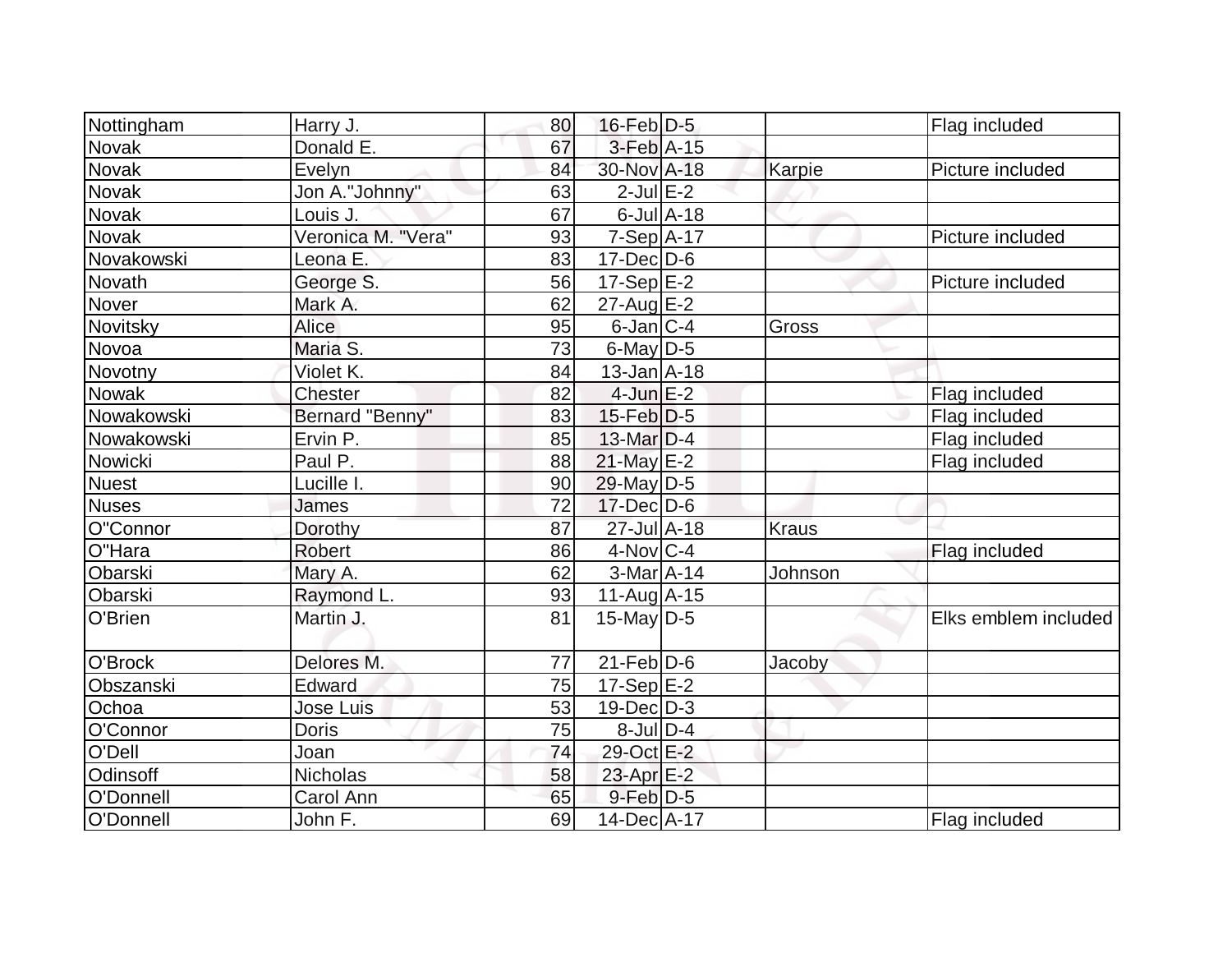| O'Donnell  | Lester Charles "Les" | 87 | $26$ -Feb $D-4$     |                | Flag and Purple Heart<br>medal included   |
|------------|----------------------|----|---------------------|----------------|-------------------------------------------|
| O'Donnell  | Lorraine H. "Nana"   | 68 | $25$ -Feb A-14      | Racz           |                                           |
| O'Donnell  | Sylvia Y. "SYL"      | 67 | 25-Dec A-14         | Koitch         |                                           |
| Oexmann    | <b>Christine</b>     | 75 | $6$ -Mar $D$ -6     |                | Cross included                            |
| Ogrizovich | Ann                  | 87 | $22$ -AugD-5        |                | Serbian Orthodox<br>Cross included        |
| O'Keefe    | John D.              | 86 | $10$ -Jan $D-5$     |                |                                           |
| O'Keefe    | John J.              | 74 | $5 - Apr$ $D-4$     |                | Flag included                             |
| O'Keefe    | Mary F.              | 93 | 22-Jun A-18         | Vuksinic       |                                           |
| Olar       | Terry Thomas Ph. D.  | 61 | $7$ -Jun $D-6$      |                | Flag included                             |
| Oldham     | Joan C.              | 66 | $17$ -Jun $D-5$     | <b>Mills</b>   |                                           |
| Olds       | Robert Jr.           | 82 | $12$ -Dec $D-5$     |                |                                           |
| Oleck      | Robert E.            | 73 | 23-Mar A-18         |                | Flag included                             |
| Olenik     | Peter L.             | 80 | 11-Aug A-15         |                |                                           |
| Olesh      | Anthony P. Sr.       | 70 | $8$ -May $D-4$      |                | Flag included                             |
| Oliver     | Joann T.             | 79 | $4$ -Aug $A$ -15    | Opat           | Full name Joann T.<br><b>Krizo Oliver</b> |
| Olivio     | Celia "Sally"        | 60 | 8-Nov E-6           |                |                                           |
| Olivo      | Abraham M.           | 91 | $10$ -Jan D-6       |                | Flag included                             |
| Olsen      | Maxine J.            | 78 | $23$ -Aug $D-5$     | Jeschke        |                                           |
| Olson      | Carol L.             | 60 | $30 - Jan \, E - 3$ | Robey          |                                           |
| Olson      | <b>Herbert Carl</b>  | 79 | $3-Nov$ A-17        |                | Flag included                             |
| Olson      | Pearl                | 96 | $2-Apr$ $E-2$       |                |                                           |
| Olson      | Roy N.               | 77 | 29-Sep A-17         |                | Police insignia<br>included               |
| Olson      | William "Bill"       | 71 | 10-Aug A-17         |                |                                           |
| Olthof     | Henrietta "Dolly"    | 96 | 12-Mar E-3          |                |                                           |
| Olthoff    | Genevieve M. "Jean"  | 80 | $1$ -Jan $D-4$      | <b>Dykstra</b> |                                           |
| Olvrea     | Jose                 | 83 | $7$ -Jan $A$ -14    |                |                                           |
| O'Masta    | Vivian A.            | 93 | $8$ -Jan $D-4$      |                |                                           |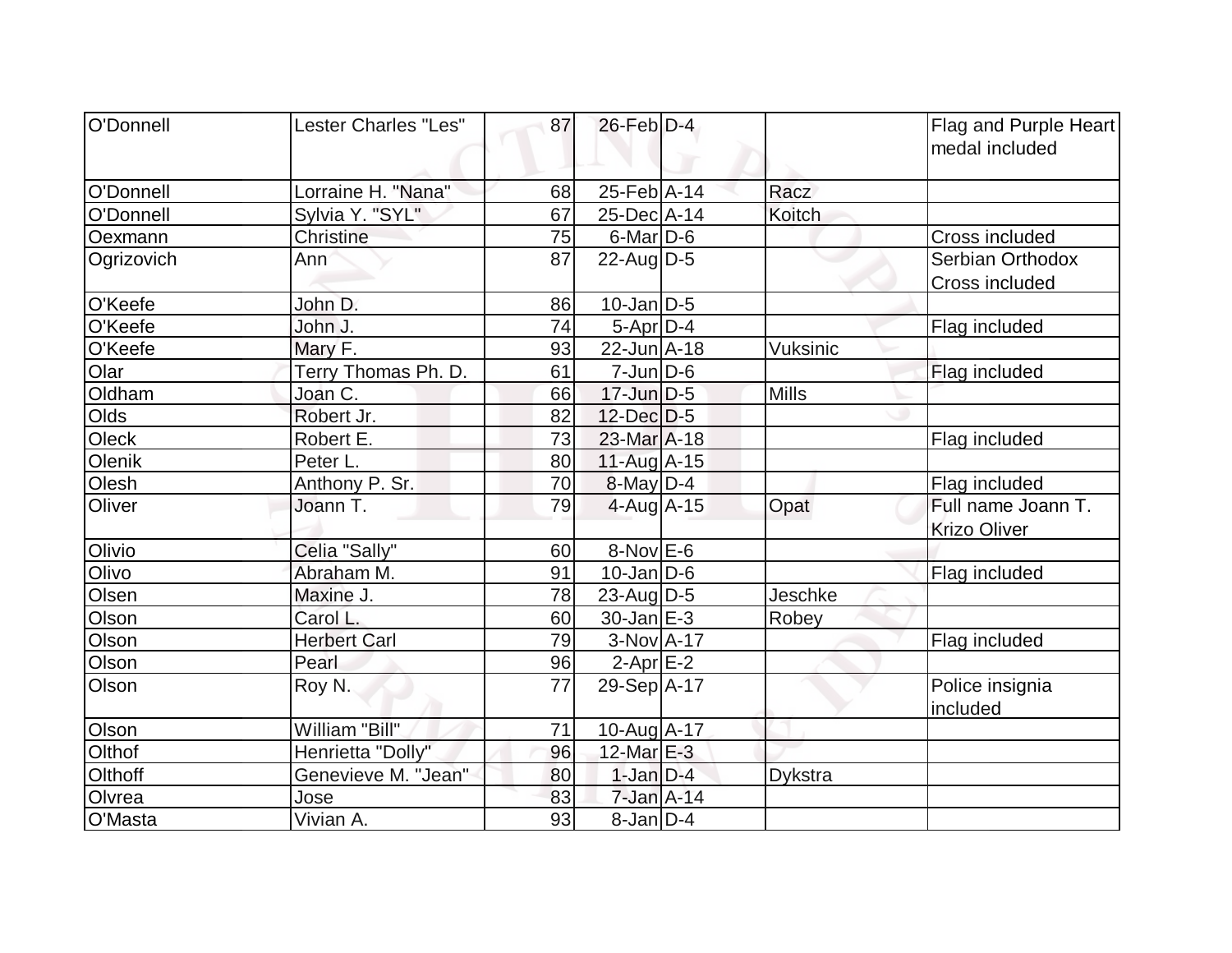| O'Neal        | Leona L. "Bonnie"    | 71 | $17$ -May D-4                     | Freeman    |                                      |
|---------------|----------------------|----|-----------------------------------|------------|--------------------------------------|
| O'Neill       | Katherine Caroline   | 90 | $5$ -Jun $D-4$                    | Hitson     |                                      |
| O'Neill       | <b>Michael James</b> | 64 | 20-Oct A-15                       |            |                                      |
| Oney          | Coralee              | 68 | $8$ -Jul $D-4$                    | Rutledge   |                                      |
| <b>Ooms</b>   | Fermina              | 82 | $21-Apr$ A-15                     |            |                                      |
| Oostman       | Johanna              | 87 | $19$ -Jun $D-3$                   | Poortinga  | Full name Johanna<br>Oostman Eekhorn |
| Opat          | Josephine T.         | 85 | $3$ -Jan $D$ -5                   | Mlynarczyk |                                      |
| Oplinger      | Robert C.            | 52 | $11-Oct$ $E-4$                    |            | Picture included                     |
| Opolski       | Chester F.           | 89 | $21$ -Jun $\overline{\text{D-5}}$ |            | Flag included                        |
| Oppenhuis     | Grace                | 97 | 22-Nov E-5                        | Wiers      |                                      |
| Opperman      | Clarence J.          | 67 | 25-Dec A-13                       |            |                                      |
| Oprea         | Michael              | 90 | 26-Oct A-20                       |            | Flag included                        |
| Orban         | <b>Bernadine</b>     | 75 | 14-Dec A-17                       |            | Picture included                     |
| Ordanik       | Ann                  | 90 | $7-Sep$ $A-17$                    |            |                                      |
| <b>Oresik</b> | Agnes G.             | 95 | $1-Mar$ D-7                       |            | <b>Byzantine cross</b><br>included   |
| Orlando       | Florence "Babe"      | 84 | $9$ -May $D-4$                    |            |                                      |
| <b>Orlick</b> | Daniel D.            | 95 | 28-Oct C-4                        |            | Serbian Orthodox<br>Cross included   |
| Ornelas       | Irma                 | 57 | 28-Feb D-5                        |            |                                      |
| Oros          | Leona "Mayme"        | 83 | $16$ -Jul $E-2$                   | Lynn       |                                      |
| O'Rourke      | Terence J. "Terry"   | 81 | $3-MarA-14$                       |            |                                      |
| Orsag         | Adam T.              | 19 | $21$ -Aug $D-5$                   |            |                                      |
| Ortiz         | Frank T.             | 90 | $12$ -Jan D-4                     |            |                                      |
| Ortiz         | Petra J.             | 96 | $27$ -Aug $E-2$                   |            |                                      |
| Ortiz         | Reinaldo Sr.         | 90 | $17$ -Apr $D-5$                   |            |                                      |
| Orton         | Sherry               |    | $1-Dec$ $A-12$                    |            |                                      |
| Orton         | Thomas Sr.           |    | 1-Dec A-12                        |            |                                      |
| Orzelski      | Dorothy "Tiny"       | 78 | $1-Mar$ D-7                       | Roszak     |                                      |
| Osborne       | Nora Ruth            | 42 | 10-Aug A-17                       |            | Picture included                     |
| Osburn        | Dean Lane            |    | $23$ -Apr $E-3$                   |            |                                      |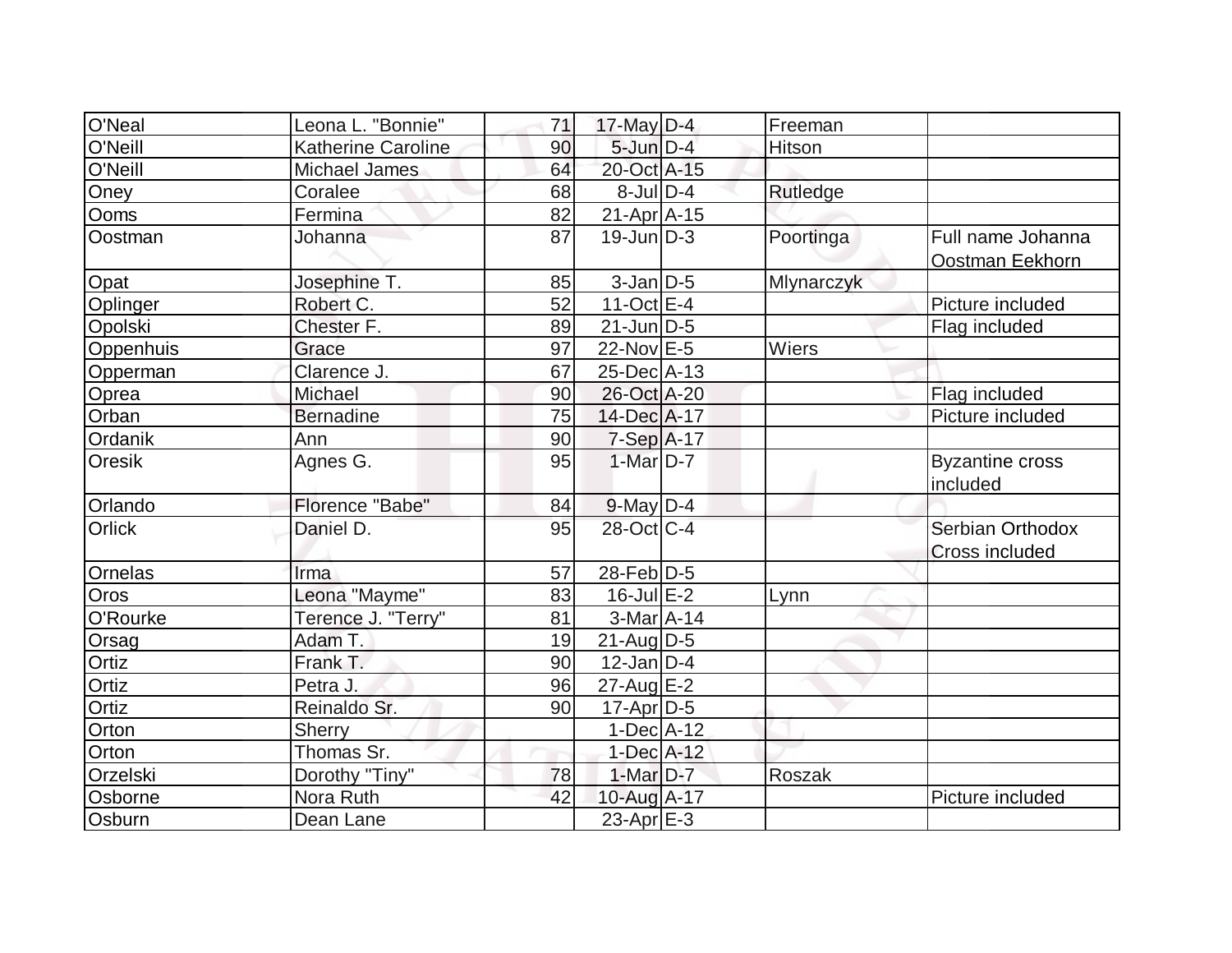| Osburn       | Douglas "Doug"        | 45 | $13$ -May D-5           |                 |                           |
|--------------|-----------------------|----|-------------------------|-----------------|---------------------------|
| Osburn       | John I.               | 84 | 27-Nov A-16             |                 |                           |
| Osby         | <b>Michael Thomas</b> | 49 | $1-May$ D-6             |                 |                           |
| Osenga       | Robert C.             | 79 | 26-May A-17             |                 |                           |
| Osowski      | Lucille E.            | 89 | $18$ -Jun $D-5$         | Weatherbee      | Picture included          |
| Ossanna      | Christopher E.        | 43 | $15$ -Jul $ D-5 $       |                 | Picture included          |
| Osteen       | <b>Esther</b>         | 86 | 14-May $E-4$            |                 |                           |
| Ostoich      | Lillian               | 79 | $21-Oct$ <sub>C-4</sub> |                 | Serbian Orthodox          |
|              |                       |    |                         |                 | Cross included            |
| Ostrowski    | Dolores "Jean"        | 75 | 24-Mar A-17             | Jerzyk          |                           |
| Overland     | Dorothy               | 72 | 20-Oct A-15             |                 |                           |
| Owczarek     | Katherine             | 82 | $10$ -Jul $D-5$         |                 |                           |
| Owen         | Mary Ellen            |    | $4$ -Jan $D-5$          |                 |                           |
| Owen         | Suzanne               | 65 | $14-Sep$ A-17           |                 | <b>Suzanne Tyler Owen</b> |
| <b>Owens</b> | <b>Betty Lou</b>      | 72 | $26$ -May A-16          | Bierschbach     |                           |
| Owens        | <b>Raymond Wayne</b>  | 81 | $4$ -Jul $D-4$          |                 |                           |
| Oxemann      | <b>Christine</b>      | 75 | $5$ -Mar $E-2$          |                 | <b>Cross included</b>     |
| Ozahanics    | John Jr. "Johnny"     | 77 | $18$ -Aug $A$ -13       |                 | <b>Fire Department</b>    |
|              |                       |    |                         |                 | emblem included           |
| Pace         | William D.            | 80 | $22$ -Apr $ D-5 $       |                 |                           |
| Pacheco      | Clotilde              | 73 | $7-Oct$ $C-3$           |                 |                           |
| Pacholski    | John                  | 90 | $18$ -Feb $ A-13$       |                 | Flag included             |
| Pachuta      | Eleanore D.           | 82 | $14$ -Aug $D-5$         | <b>Czerniak</b> |                           |
| Paciski      | Pearl E.              | 81 | $18$ -Jul $D-4$         | Haas            |                           |
| Packer       | Patricia A.           | 92 | $14$ -Apr $ A-17$       | <b>Kavolus</b>  |                           |
| Packham      | Robert C. "Packy"     |    | $21$ -Jun $D-5$         |                 | Flag included             |
| Paczkowski   | Helen                 | 83 | $1$ -JulD-4             | Synos           |                           |
| Padgett      | Richard W.            | 45 | $10$ -Apr $D-5$         |                 |                           |
| Padol        | Casimir John (Casey)  |    | 30-Mar A-16             |                 |                           |
| Padovani     | Rosalie               | 88 | 30-Nov A-18             |                 |                           |
| Pagan        | Aixa                  |    | 18-Nov C-4              | De Jesus        |                           |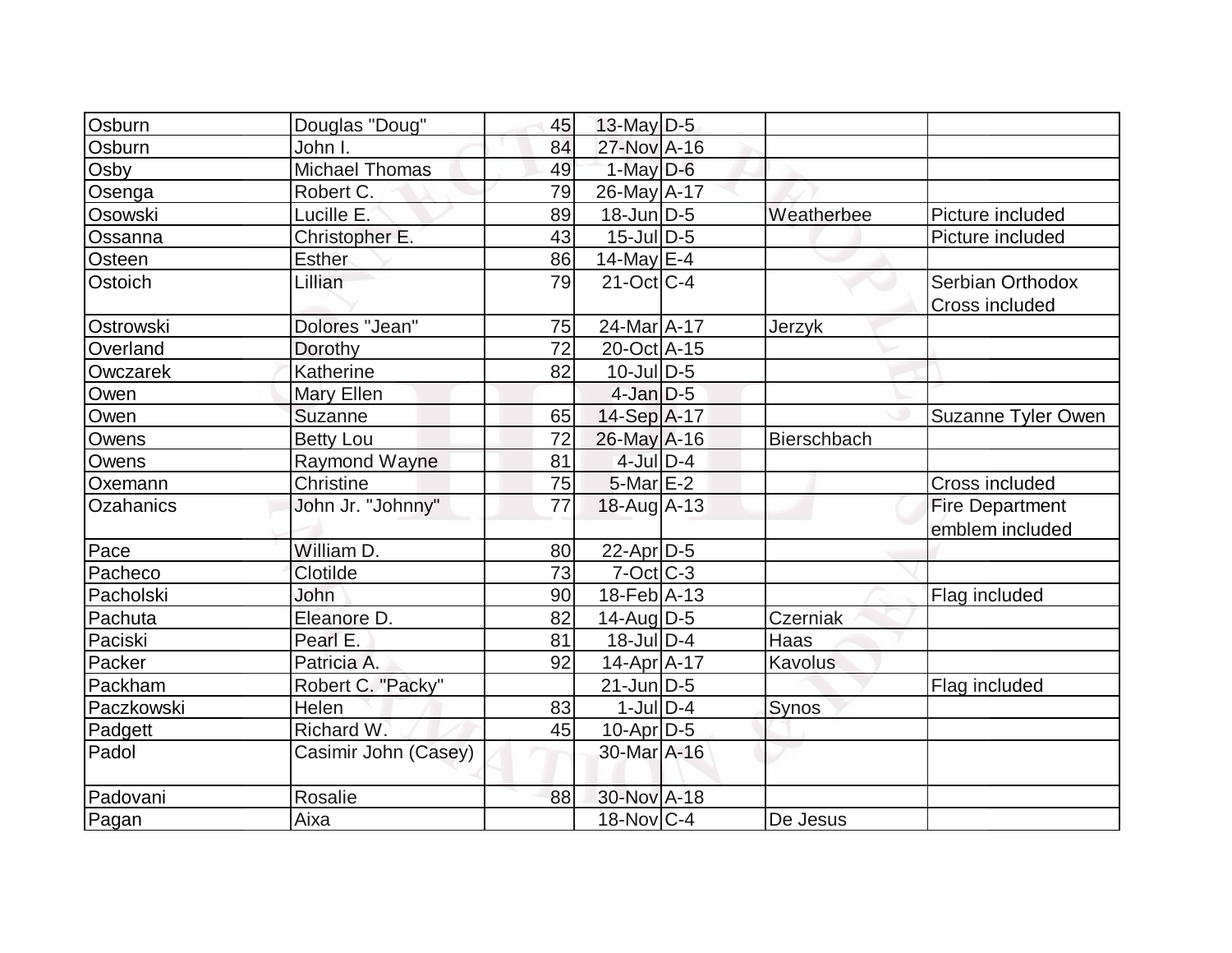| Pagan        | Slyvia                 | 58 | $11$ -Jan D-4     |                |                              |
|--------------|------------------------|----|-------------------|----------------|------------------------------|
| Pahl         | Bernice R.             | 90 | $18$ -Dec $D-4$   |                |                              |
| Painter      | lloyd Jamieson         | 59 | 24-Apr D-5        |                | Flag and Picture             |
|              |                        |    |                   |                | included                     |
| Palasti      | Paul M.                | 39 | $6$ -Mar $D$ -6   |                |                              |
| Palazolo     | Brenda F.              | 45 | $27 - Jun$ $D-4$  |                |                              |
| Palen        | <b>Jack Allen</b>      | 82 | $30$ -May D-4     |                |                              |
| Palermo      | Arthur W.              | 75 | 24-Dec D-5        |                | Flag included                |
| Palfi        | Frank S.               | 86 | $26$ -Mar $E-3$   |                |                              |
| Palfi        | Rose Ella              | 80 | $23$ -Nov $A$ -18 |                | Picture included             |
| Palilunas    | John P. "JP"           | 88 | $3$ -JulD-5       |                | Flag included                |
| Palko        | John R.                |    | $24$ -Jul $ D-5$  |                |                              |
| Palmer       | Barbara Joyce          | 67 | $17$ -Apr $D-5$   |                |                              |
| Pals         | <b>Donald Allen</b>    | 71 | $8$ -May $D$ -5   |                |                              |
| Paluga       | Emil A.                | 86 | 16-Mar A-17       |                | Flag included                |
| Panagiotidis | Tonya M.               | 33 | $7 - Jan$ A-14    |                | Cross included               |
| Panak        | Elizabeth E.           | 71 | $18$ -JulD-4      |                |                              |
| Panayi       | Louis                  | 77 | $23-Sep C-5$      |                | Greek Orthodox cross         |
|              |                        |    |                   |                | included                     |
| Panayotovich | <b>Mildred "Mitzi"</b> |    | $18$ -Jun $D-5$   | <b>Drobac</b>  | Serbian Orthodox             |
|              |                        |    |                   |                | <b>Cross included</b>        |
| Pandak       | <b>Janice Sue</b>      | 70 | 8-Aug D-3         |                |                              |
| Panek        | Donald L. Sr.          | 66 | $3-Nov$ A-16      |                | Flag included                |
| Panero       | Robert                 | 65 | $11-Oct$ $E-5$    |                |                              |
| Panger       | Wilma H.               | 90 | $20$ -Apr $ A-18$ | Peters         |                              |
| Panici       | Silvia                 | 75 | $4-Feb$ A-15      | Zomparelli     |                              |
| Paoli        | Karen A.               | 56 | 24-Aug A-16       | <b>Brezgis</b> |                              |
| Papa         | Roxie Lee              |    | $28$ -Jan $A$ -13 |                |                              |
| Papadopoulos | Anthanasios "Papou"    | 91 | 28-Oct C-4        |                | Picture included             |
| Papendick    | Michael M. "Mike"      | 93 | $10$ -Apr $D-5$   |                | Flag and Picture<br>included |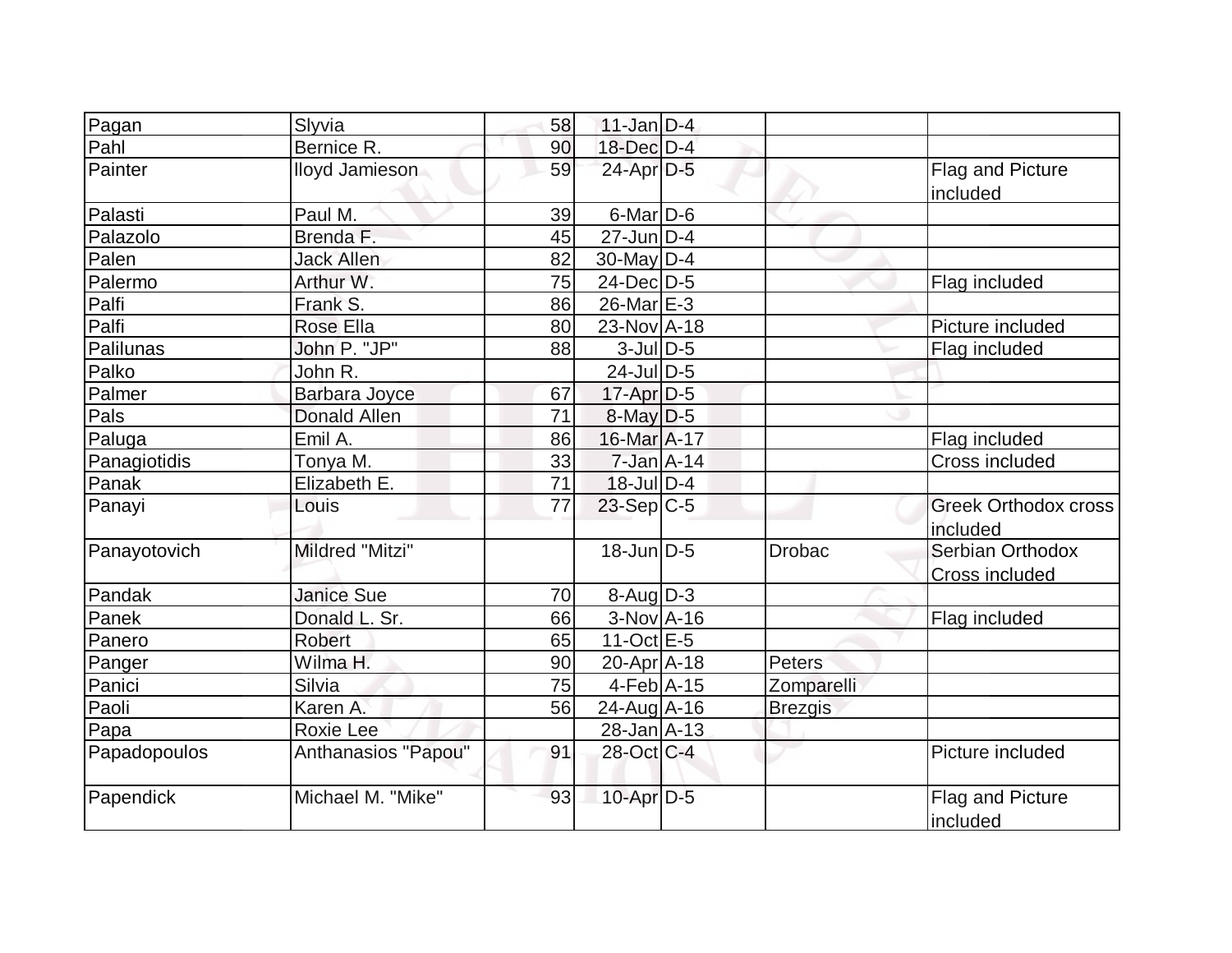| Papp         | Mary F.                    | 87 | $27$ -Dec $E-3$             | Niedenthal    |                              |
|--------------|----------------------------|----|-----------------------------|---------------|------------------------------|
|              |                            |    | $4$ -Mar $D-4$              |               | Full name Susan              |
| Paprocki     | Susan                      | 87 |                             | Csigas        |                              |
|              |                            |    |                             |               | Gossett Paprocki             |
| Papusch      | <b>Mary Margaret</b>       | 83 | $18$ -Apr $D-4$             | Kirla         |                              |
| Paravich     | Franklin A.                | 87 | $16$ -Aug $ D-6$            |               | Flag included                |
| Pardus       | Francine K.                | 62 | $7 - Aug   D-5$             |               |                              |
| Paris        | Georgiann                  | 84 | $11$ -Mar $ D-5$            |               |                              |
| Paris        | Michael John Rocco         | 50 | 24-Mar <sub>A</sub> -18     |               | Flag and Picture<br>included |
| Parker       | <b>Beverly Jane</b>        | 79 | $20$ -Apr $A$ -18           | Hood          |                              |
| Parker       | <b>Ezelle</b>              | 54 | 19-Sep D-4                  |               |                              |
| Parker       | George J., Dr., DDS        | 67 | $18$ -Dec $D-4$             |               | Flag included                |
| Parker       | Gerald W. "Jerry"          | 80 | $8$ -May $D-5$              |               |                              |
| Parker       | Helen Marie "Babe"         | 76 | $3$ -Jul $D-5$              |               |                              |
| Parker       | Margaret G.                | 83 | 30-Nov A-18                 |               |                              |
| Parker       | Nancy Anne                 | 84 | $20$ -Feb $E-3$             | O'Connor      | Picture included             |
| Parker       | <b>Richard Neil "Dick"</b> | 78 | $22$ -May D-4               |               | Flag included                |
| Parker       | Sara B.                    | 75 | 24-Aug A-17                 | <b>Nunley</b> |                              |
| Parkes       | Barbara J.                 | 68 | 20-Jul A-17                 |               |                              |
| Parkinson    | Deleva A.                  | 84 | $19$ -Jan D-4               |               |                              |
| Parkis       | George T.                  | 83 | $19$ -Mar $E-3$             |               | <b>Green Orthodox cross</b>  |
|              |                            |    |                             |               | and Flag included            |
| Parkis       | Mary                       | 84 | $15$ -Feb $\overline{D}$ -6 | Sotos         | Cross included               |
| <b>Parks</b> | Donald                     | 73 | $22$ -Nov $E-6$             |               | Flag included                |
| Parks        | John L                     | 75 | 30-Apr E-3                  |               |                              |
| Parks        | Lonnie                     | 47 | $26-Sep D-4$                |               |                              |
| Parks        | Lonnie                     | 47 | $27-Sep$ E-8                |               |                              |
| Parks        | Peter W.                   | 52 | 24-Aug A-17                 |               |                              |
| Parobek      | Joan Maryida               | 66 | 26-May A-18                 | Youngbloom    |                              |
| Parobek      | Michael A.                 | 57 | 4-Feb A-15                  |               |                              |
| Parojcic     | Milan "Moon"               | 60 | $10$ -Dec $D$ -6            |               | Flag included                |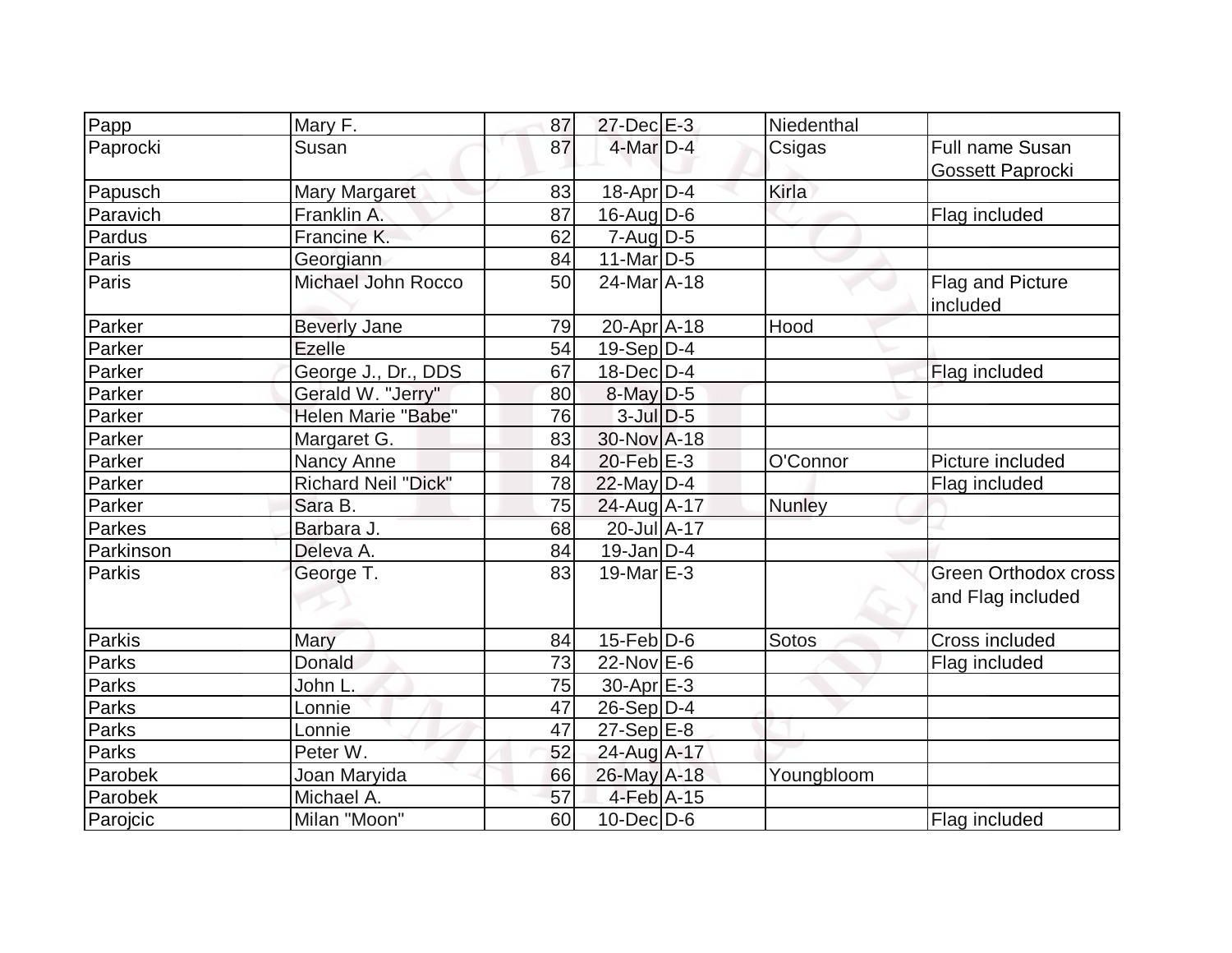| Parol     | Franciszek "Frank"           | 72  | 24-Apr D-5                  |             |                              |
|-----------|------------------------------|-----|-----------------------------|-------------|------------------------------|
| Parrish   | Anna Mae                     | 85  | $5-MarE-2$                  | <b>Babb</b> | Dove included                |
| Parrish   | Claudine                     | 86  | 31-Dec D-7                  | Hackney     |                              |
| Parry     | Dorothy A.                   | 96  | $12$ -Nov $ D-7 $           |             |                              |
| Parry     | <b>Nicholas Levi Roberts</b> | 20  | $18$ -Mar $ D-5 $           |             | Picture included             |
| Parsons   | Andrew                       | 34  | 24-Oct D-3                  |             |                              |
| Paskevich | <b>Bessie</b>                | 93  | $11-Auq$ A-15               | Shakich     |                              |
| Pasko     | Dorothy M.                   | 74  | $3$ -May D-5                | Wisniewski  |                              |
| Pastor    | Catherine D. "Katie"         | 73  | $26$ -Mar $E-3$             | Schipani    |                              |
| Pastuszak | Gloriann                     | 76  | $6$ -Mar $D-4$              |             |                              |
| Pasztor   | Margaret                     | 90  | $19$ -Feb $ D-4$            |             |                              |
| Patchett  | Galeard E.                   | 91  | $29$ -Jul $\overline{D}$ -5 |             |                              |
| Pateras   | George J.                    | 81  | 23-Nov A-18                 |             |                              |
| Paterson  | Pearl M.                     | 102 | $7 - Apr$ $A - 17$          |             |                              |
| Patitsas  | James Joseph<br>"Greek"      | 59  | $24-Sep$ E-2                |             |                              |
| Patka     | Alan J.                      | 61  | $14$ -Aug $D-5$             |             |                              |
| Patlyek   | James                        | 90  | $2$ -Jan $E-2$              |             | Flag included                |
| Patno     | Lloyd C.                     | 84  | $10$ -Apr $D-4$             |             | Flag included                |
| Patrick   | Stephanie C.                 | 87  | 19-Apr D-4                  |             |                              |
| Patterson | John H. "Pat"                | 82  | $25$ -Jan D-5               |             | Flag and Picture<br>included |
| Patteson  | Margaret L.                  | 87  | $19$ -Apr $D-4$             |             |                              |
| Pauk      | Nicholas "Nick"              | 77  | $12$ -Feb $ D-5 $           |             | Flag included                |
| Paul      | Leona Ellen                  | 99  | $15$ -Nov $E-4$             |             |                              |
| Paul      | Madaline M.                  | 53  | $12$ -JulD-5                | Landes      |                              |
| Paulson   | Helen T.                     | 84  | $4$ -Oct $E$ -6             | Erceg       |                              |
| Paulson   | Robert A.                    | 57  | $8$ -May $D$ -5             |             | Picture included             |
| Paunicka  | Ann A.                       | 90  | 14-Dec A-17                 |             | Flag included                |
| Pavelich  | Danny                        | 66  | 16-Nov A-18                 |             |                              |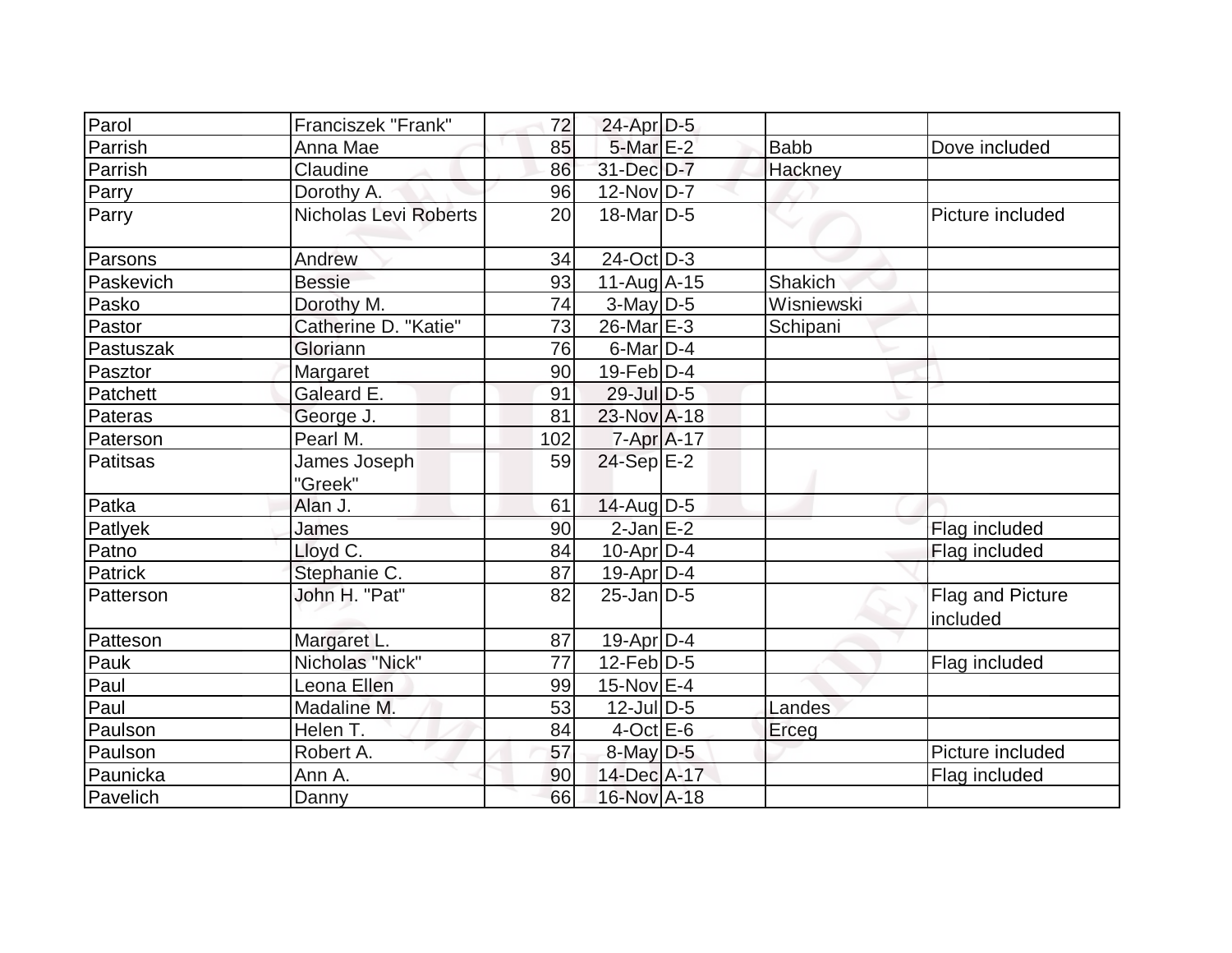| Pavicevich  | Vlastimir "Val"        | 67 | $9$ -Jun $A-18$         |               | Serbian Orthodox                       |
|-------------|------------------------|----|-------------------------|---------------|----------------------------------------|
|             |                        |    |                         |               | cross included                         |
| Pavloff     | Eleanore M.            | 92 | $11$ -Jul $D-4$         | Curley        |                                        |
| Pavlovich   | Anne                   | 87 | 30-Mar <sub>A</sub> -18 | Hadt          |                                        |
| Pavlovich   | Caroline               | 93 | 5-Feb <sub>ID-5</sub>   |               | <b>Caroline Petkovich</b><br>Pavlovich |
| Pavnica     | Mary S.                | 86 | $14$ -Feb $ D-5$        |               |                                        |
| Pawelczyk   | Edwin J.               |    | $22$ -AugD-5            |               | Flag included                          |
| Pawlicki    | Ted S. (Teophile)      | 89 | $6 - Apr$ $A - 18$      |               |                                        |
| Pawlosky    | <b>Richard "Dick"</b>  | 63 | $17$ -May D-4           |               | Picture included                       |
| Payer       | James "Grandpa"        | 85 | $6$ -Jan $ C-4 $        |               |                                        |
| Payne       | Rusell L."Fuzzy"       | 61 | $3$ -May D-5            |               | Flag included                          |
| Paz         | Mary J.                | 92 | 23-Nov A-19             |               |                                        |
| Pazdur      | Joan                   | 87 | $21-Oct$ $C-4$          |               |                                        |
| Pazienza    | James F.               | 70 | $18$ -Jun $D-5$         |               |                                        |
| Peacock     | <b>Phillip Stephen</b> | 59 | $15$ -Jan D-5           |               | Flag included                          |
| Peak        | Thomas L.              | 78 | $13$ -Jun $D-4$         |               | Picture included                       |
| Pearce      | Ladie Mae              | 96 | $21$ -Feb $D-6$         |               |                                        |
| Pearman     | Betty S.               | 76 | $25$ -Aug $A$ -12       |               |                                        |
| Pearman     | Jennie                 | 79 | $10$ -Apr $ D-5 $       |               |                                        |
| Pearman     | Margaret               | 82 | 24-Feb A-17             | McIver        |                                        |
| Pearson     | Terry L.               | 60 | $29$ -Jan $D-3$         |               |                                        |
| Peckinpaugh | Karin A.               | 56 | $21$ -Oct C-4           | <b>Tolley</b> |                                        |
| Pedersen    | Pauline                | 80 | 31-Oct D-4              | Cebula        |                                        |
| Pederson    | <b>Ruth Marie</b>      | 93 | 22-May $D-4$            |               | Flag included                          |
| Pederson    | William A.             | 60 | 29-Jun A-18             |               |                                        |
| Pedone      | <b>Charlotte Ann</b>   | 54 | $21-Oct$ $C-4$          |               |                                        |
| Pedraza     | Gordon "Al"            | 45 | 16-Nov A-18             |               |                                        |
| Pedroza     | Wilson                 | 54 | $1-Apr$ D-5             |               |                                        |
| Peek        | Michael W.             | 54 | $12$ -Mar $E-3$         |               |                                        |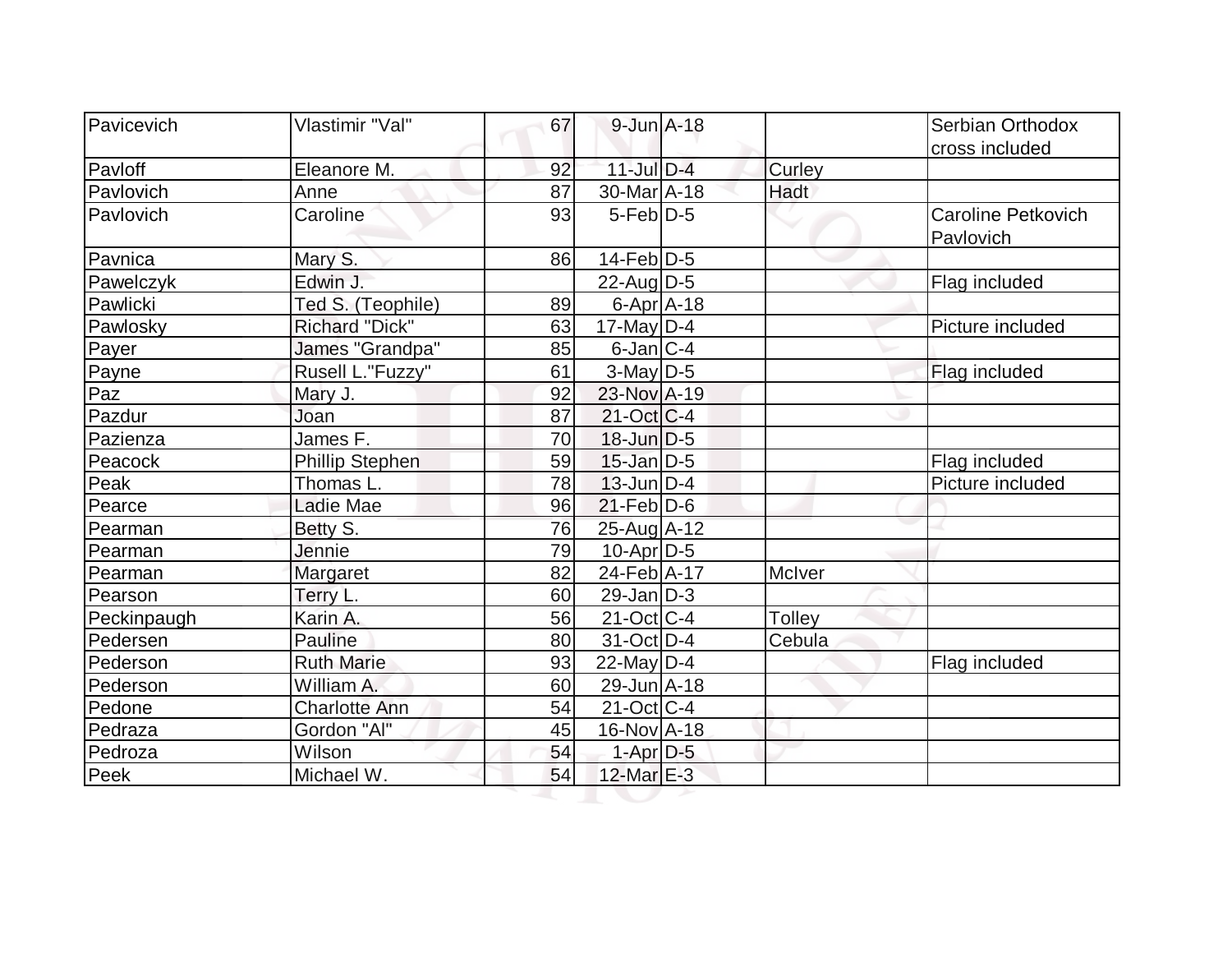| Peerbolte  | Kathleen E.           | 78  | 14-Mar D-5        | Cooper  | Full name Kathleen E. |
|------------|-----------------------|-----|-------------------|---------|-----------------------|
|            |                       |     |                   |         | (Flewellen) Peerbolte |
| Peifer     | Clarence "Clem"       | 72  | $10$ -Jan $D-5$   |         | Flag included         |
| Peifer     | William G.            | 65  | $21$ -May $E-2$   |         |                       |
| Peiffer    | Vickie L.             | 55  | $1$ -JulD-4       |         |                       |
| Pekala     | Olga Rose             | 89  | 29-Jul D-5        | Leanart | Picture included      |
| Pellegrini | Edward M.             | 38  | $27$ -Nov $A$ -16 |         |                       |
| Pena       | George                | 52  | $6$ -Mar $D$ -6   |         |                       |
| Pena       | <b>Ubaldo Miranda</b> | 74  | $2$ -Oct $D-5$    |         |                       |
| Pence      | Myrtle Helen          | 97  | 13-Aug $E-1$      |         |                       |
| Penciak    | Augustine J. "Gus"    | 86  | $9$ -Jan $E-2$    |         |                       |
| Pender     | Josephine P.          | 80  | 13-Mar D-5        | Synos   |                       |
| Pendergast | <b>Evelyn Mae</b>     | 77  | $1-MarlD-7$       | Ranich  | Serbian Othodox       |
|            |                       |     |                   |         | Cross included        |
| Penley     | Shane D., PVT. Ist    | 19  | $15$ -Apr $D-4$   |         | Picture included      |
|            | <b>Class</b>          |     |                   |         |                       |
| Penman     | Janet E.              |     | $2-Apr$ $E-3$     | Zimmer  |                       |
| Pennington | Roger D.              | 70  | $9$ -Jul $E-3$    |         | Flag included         |
| Peo        | Frank Jr.             | 62  | $14$ -Nov $ D-3 $ |         |                       |
| Peoples    | Earl Boyd             | 78  | 24-Feb A-17       |         |                       |
| Percak     | Helen B.              | 84  | $20$ -Apr $ A-18$ |         | Helen B. Percak       |
|            |                       |     |                   |         | (Paszczyk)            |
| Percy      | Grace H.              | 100 | $14-Sep$ $A-16$   |         |                       |
| Perez      | Jose L.               | 78  | $26$ -May A-18    |         |                       |
| Perez      | Marciala "Chala"      |     | $17 - Dec$ $D-7$  |         |                       |
| Perez      | Maria "Wella"         | 72  | $22-Sep$ A-15     |         |                       |
| Perez      | Robert "The Tax Man"  | 75  | $20$ -Dec $E$ -6  |         | Flag included         |
| Pericak    | <b>Dolores</b>        | 78  | 19-May D-5        |         |                       |
| Perillo    | <b>Bruno</b>          |     | 31-Oct D-3        | Graan   |                       |
| Perkins    | Nancy L.              | 64  | $19$ -Apr $D-5$   |         |                       |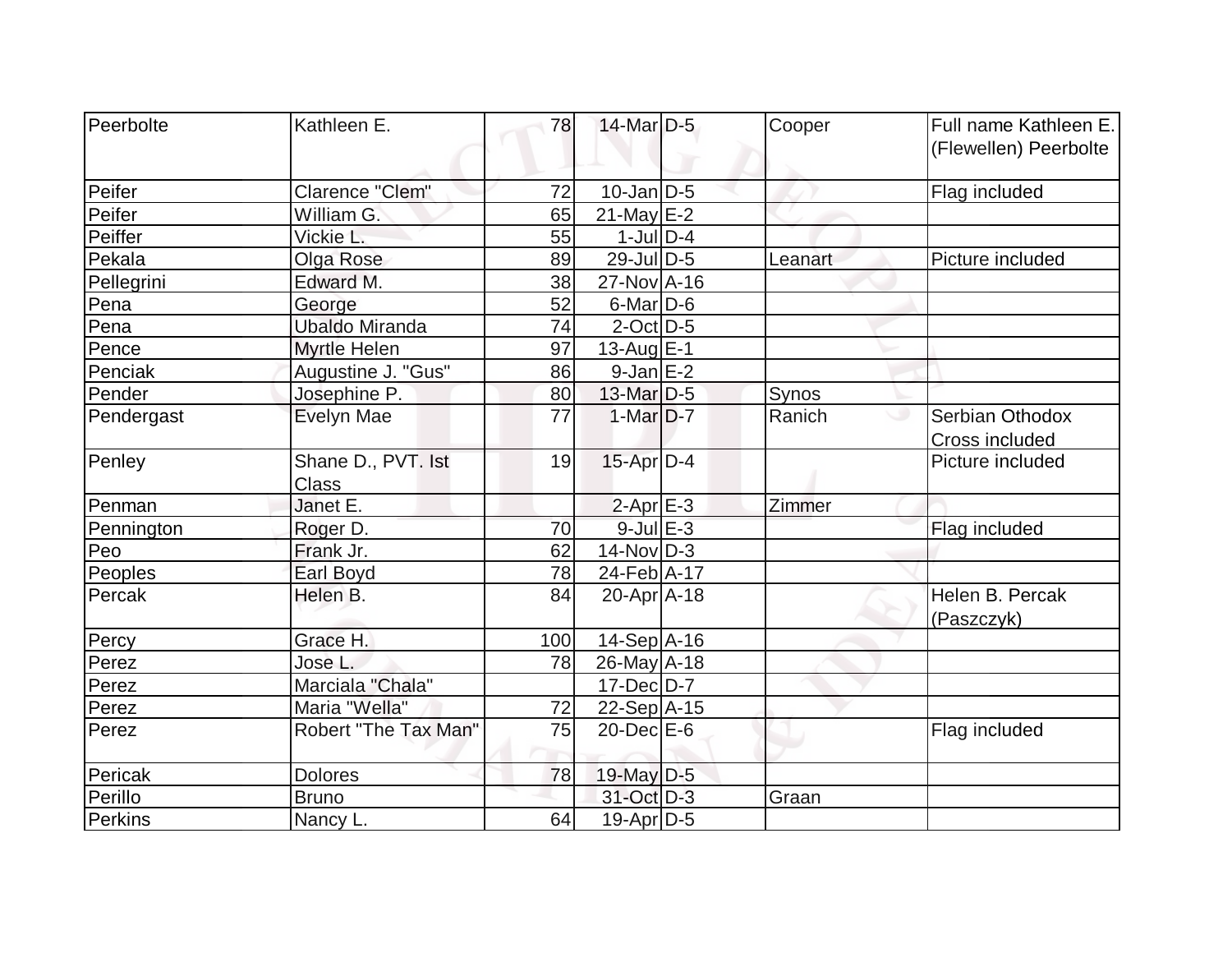| Perkinson     | Eula                     | 92     | $9 - Apr$ $E-3$   |                   |                           |
|---------------|--------------------------|--------|-------------------|-------------------|---------------------------|
| Perl          | <b>Glenn Ronald</b>      | 45     | $11$ -Jan D-4     |                   |                           |
| Pernal        | Irene M.                 | 87     | 22-Feb D-5        | Wasowicz          | Picture included          |
| Pernicka      | Catherine M.             | 90     | $16$ -Jul $E-1$   | <b>Briskovich</b> | Flag included             |
| Peronis       | Victoria D.              | 75     | $27$ -Mar $ D-5$  | Malamatos         | <b>Greek Orthodox</b>     |
|               |                          |        |                   |                   | Cross included            |
| Perricone     | <b>Thomas Charles</b>    | 52     | $16$ -Feb $ D-5$  |                   |                           |
| Perry         | Waymon "R.P."            | 75     | $2$ -Jul $E-2$    |                   | Picture included          |
| Perz          | <b>Frances Catherine</b> | 88     | $5-Sep$ D-5       | Rymarczyk         |                           |
| Peters        | Carl W.                  |        | $2$ -Oct $D-5$    |                   | Picture included          |
| Peters        | John S.                  | 65     | $3$ -Oct $ID-5$   |                   | Firefighter insignia      |
|               |                          |        |                   |                   | included                  |
| Peters        | Lila M.                  | 81     | $9$ -Jul $E-1$    | Winterhoff        | Full name Lila M.         |
|               |                          |        |                   |                   | Peters-Stuart             |
| Peters        | Margaret F.              | 85     | $11-Feb$ A-15     |                   |                           |
| Peters        | <b>Paul Marie</b>        | 70     | $17$ -Jul $D-4$   | <b>Burmaster</b>  |                           |
| Petersen      | Kelsey M.                | 15     | $15$ -Jun $A$ -16 |                   |                           |
| Petersen      | <b>Robert Michael</b>    | 4 days | $25$ -May A-18    |                   |                           |
| Peterson      | Barbara Jean             | 67     | 19-Nov D-7        | Cooley            |                           |
| Peterson      | Elly                     | 66     | $12$ -Apr $ D-4$  |                   |                           |
| Peterson      | <b>Harriet</b>           | 69     | 16-Mar A-17       |                   |                           |
| Peterson      | Lorraine P.              | 83     | $8$ -Dec $A$ -15  |                   |                           |
| Peterson      | Phyllis Ann              | 74     | $23$ -Jan $E-3$   |                   |                           |
| Peterson      | Velada                   | 89     | $29$ -Mar $ D-3$  |                   | Velada Deloit             |
|               |                          |        |                   |                   | Peterson                  |
| Peterson      | Wilma                    | 50     | $13$ -Mar $ D-5$  | Rivera            |                           |
| Peters-Stuart | Lila M.                  | 81     | $9$ -Jul $E-1$    | Winterhoff        |                           |
| Petkovich     | Caroline                 | 93     | $5-Feb D-5$       | Goles             | <b>Caroline Petkovich</b> |
|               |                          |        |                   |                   | Pavlovich                 |
| Petrick       | Caroline                 | 64     | $20$ -May $D-4$   | Jendreas          | Picture included          |
| Petriskey     | John                     | 93     | $7$ -Feb $D-5$    |                   |                           |
| Petriskey     | John                     | 93     | $12$ -May $A$ -16 |                   |                           |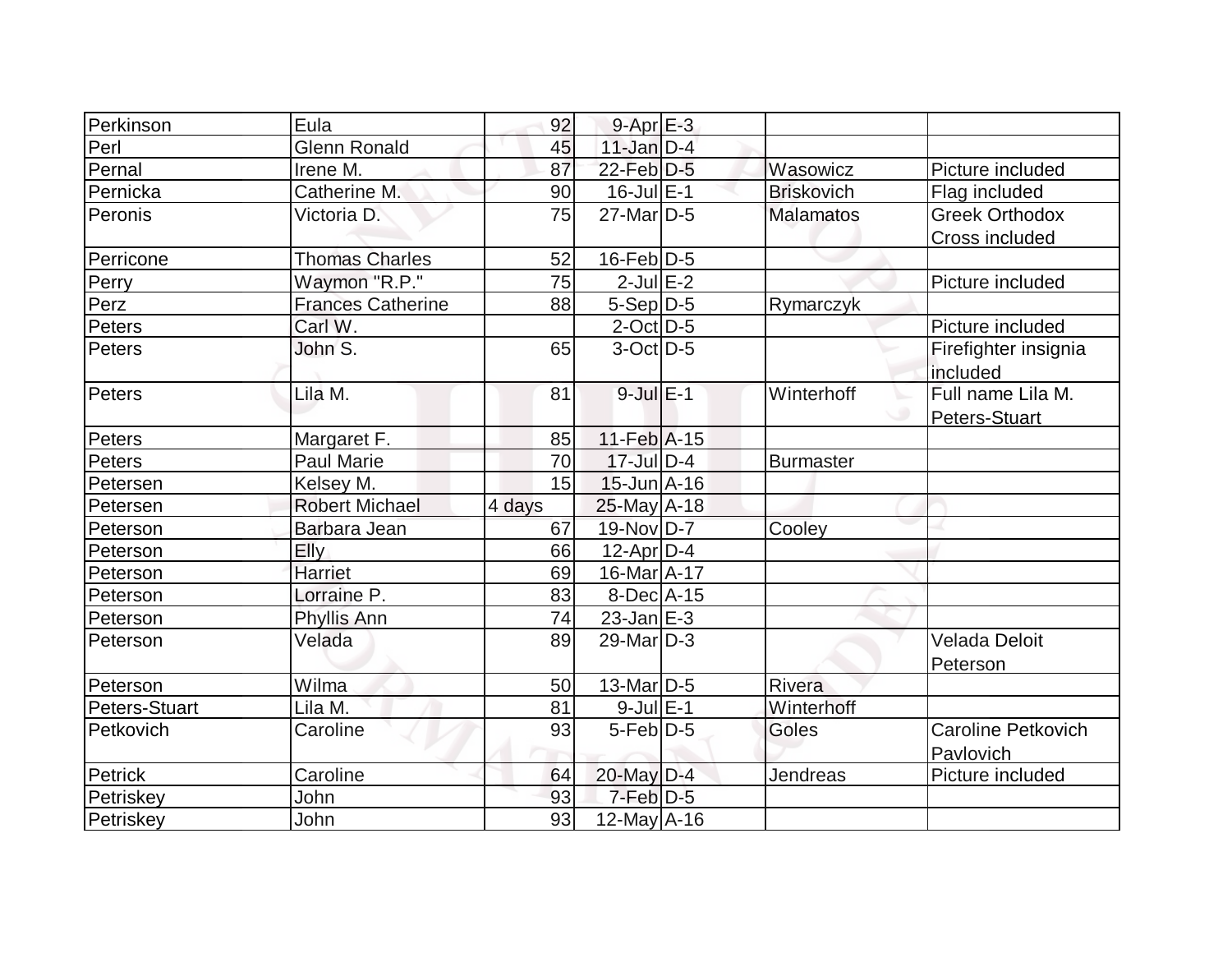| Petro           | Loretta L.             | 83 | $25$ -Apr $D-4$  |                  |                                                            |
|-----------------|------------------------|----|------------------|------------------|------------------------------------------------------------|
| Petro           | Loretta P.             |    | 26-Apr D-4       |                  |                                                            |
| Petrov          | Velika T.              | 71 | $29$ -Feb $D-6$  |                  | <b>Macedonian Orthodox</b><br>cross included               |
| Petrowski       | Margaret               | 92 | $29$ -May $D-4$  | <b>Barany</b>    |                                                            |
| Petska          | Ann Mary               | 91 | $18-Oct$ E-4     | Medvecz          |                                                            |
| <b>Pettit</b>   | Clara Evelyn "Ev"      |    | 17-Dec D-7       |                  |                                                            |
| Petursson       | Drifa V.               | 79 | $22$ -Apr $D-5$  |                  | Drifa V. Petursson<br>(Petrovic) / Serbian<br><b>Cross</b> |
| Pfeiffer        | Mary M.                | 90 | $6$ -Jun $D-4$   |                  | Full name Mary M.<br>(Lindquist) Pfeiffer                  |
| Phelps          | Barbara Joyce          | 55 | $25$ -Apr $D-4$  |                  |                                                            |
| Phelps          | Harold G. Jr.          | 75 | $2$ -Nov $A-19$  |                  |                                                            |
| Phelps          | Robert L. Sr.          | 81 | 26-May A-18      |                  | Flag included                                              |
| Phernetton      | Stephen D. Jr. "Steve" | 19 | $25$ -May A-18   |                  |                                                            |
| <b>Phillips</b> | Anne                   | 86 | $6$ -Apr $A$ -18 |                  |                                                            |
| Phillips        | Mardie F.              | 82 | $29-Nov$ E-6     |                  |                                                            |
| <b>Phillips</b> | Margaret M.            | 88 | $23$ -Jan $E-3$  | Meagher          |                                                            |
| <b>Phillips</b> | <b>Marianne</b>        | 66 | $13$ -Mar $ D-5$ |                  | Picture included                                           |
| <b>Phillips</b> | Sherrine D.            | 66 | $12$ -Apr $ D-4$ |                  |                                                            |
| Philpot         | Peggy M.               | 80 | $22$ -AugD-4     |                  |                                                            |
| Phily           | Phung                  | 58 | $4-Sep D-4$      |                  | Picture included                                           |
| Piccirilli      | Kathryn "Kay"          | 88 | $6$ -Nov $D-5$   | <b>McCloskey</b> |                                                            |
| Piehl           | Lawrence F. "Larry"    | 77 | $27$ -Mar $ D-5$ |                  |                                                            |
| Piekarski       | Florence M.            | 81 | 29-Oct E-2       |                  |                                                            |
| Pierce          | Diana                  | 64 | $2$ -Aug $D-3$   | <b>DeBoer</b>    |                                                            |
| Pierce          | Lenore May             | 86 | 30-Jul E-2       |                  |                                                            |
| Piet            | Randy Joseph           | 48 | $14$ -Aug $D-6$  |                  |                                                            |
| Pietras         | <b>Balbine "Belle"</b> | 78 | 13-Sep E-7       |                  |                                                            |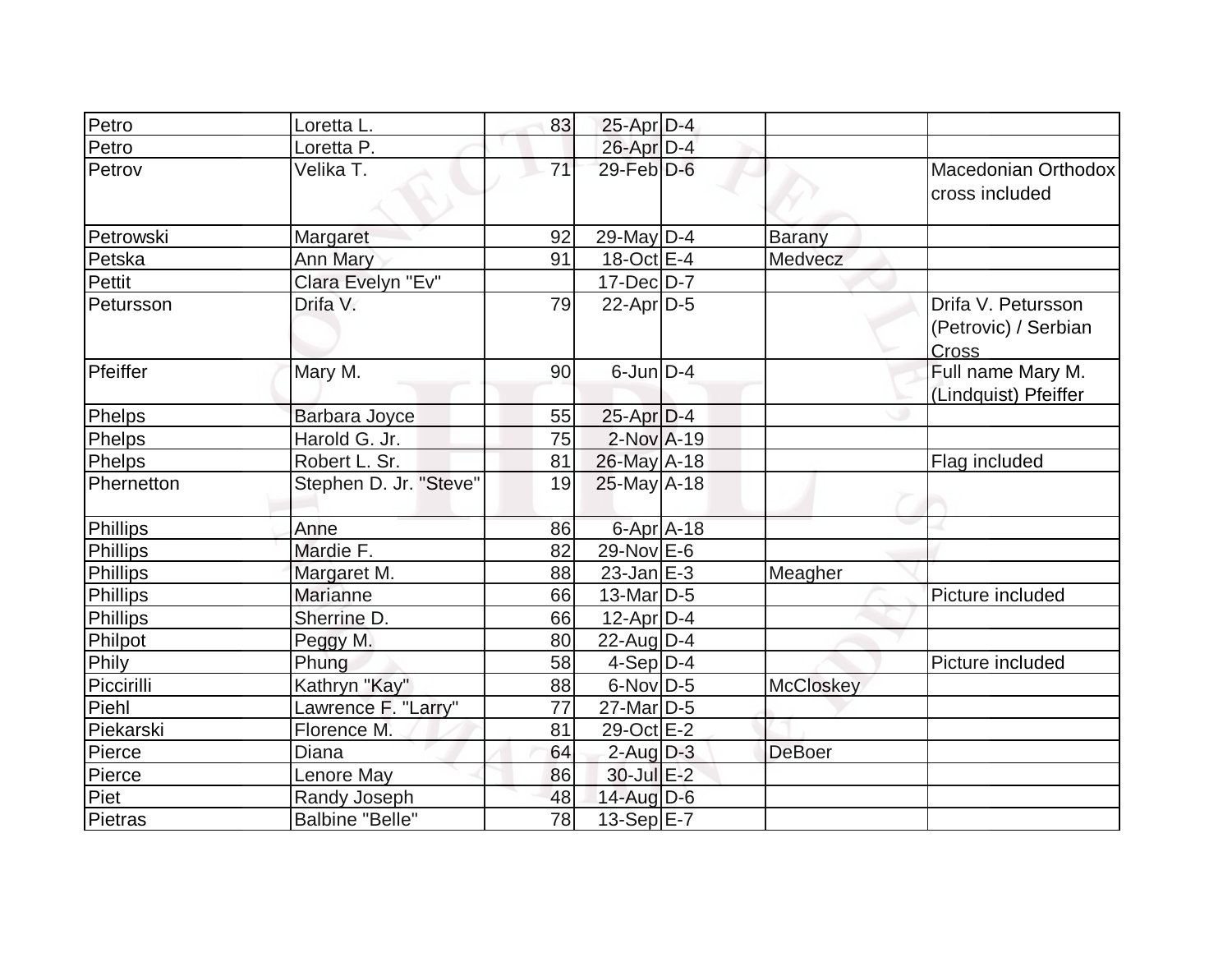| Pietrowski      | Elizabeth A.          | 80 | $3$ -Oct $D-5$    |            | <b>Bozsiko</b> |                                                  |
|-----------------|-----------------------|----|-------------------|------------|----------------|--------------------------------------------------|
| Pignoto         | Virginia A.           | 89 | $22$ -Apr $D-4$   |            |                |                                                  |
| Pikor           | Henry                 | 85 | 26-Aug D-4        |            |                |                                                  |
| Pikula          | Sandra F.             | 56 | $2$ -Feb $D-5$    |            |                |                                                  |
| <b>Pikus</b>    | Robert C. "Bobby"     | 60 | 21-Apr A-15       |            |                |                                                  |
| Pilnock         | Alice                 | 82 | $5-Mar$ $E-2$     |            | Swiderski      |                                                  |
| Pingatore       | Corinne L.            | 39 | $3$ -Dec $D-5$    |            |                |                                                  |
| Pingatore       | Corrine L. "Cory"     | 39 | $13-Nov D-5$      |            |                |                                                  |
| Pintor          | Federico R.           | 75 | 20-Nov D-5        |            |                |                                                  |
| Piontek         | Ida                   | 88 | $25$ -Apr $D-5$   |            | Casko          | Picture included                                 |
| Pisano          | Ralph I.              | 86 | $30-Sep C-4$      |            |                | Flag included                                    |
| Pittman         | Maudina D.            | 84 | $9$ -May $D-3$    |            |                |                                                  |
| <b>Pitts</b>    | Pearlie               | 95 |                   | 5-Oct A-17 |                | <b>Full name Pealie Pitts</b><br>◡<br>Ratliff    |
| Piwowar         | Andrea                | 31 | $4$ -Mar $D-5$    |            |                |                                                  |
| Piwowarczyk     | Dorothy               | 76 | 6-Jan A-17        |            | Mackowiak      |                                                  |
| Pizzini         | David S.              | 67 | $7-Sep$ $A-17$    |            |                | Picture included                                 |
| Planeto         | Stephen J.            | 53 | 22-Nov E-5        |            |                | Flag included                                    |
| <b>Plaskett</b> | Josephine K. "Cookie" |    | $21$ -Feb $D-6$   |            |                |                                                  |
| Platis          | <b>Chris Steven</b>   |    | $12$ -Jan D-4     |            |                | <b>Flag and Picture</b><br>included              |
| Platis          | Jeanette              | 74 | $11-Nov$ C-4      |            | <b>Brown</b>   | Jeanette Newell-<br>Platis / Picture<br>included |
| Plemons         | Frank                 | 79 | $15$ -Jun $A$ -16 |            |                | Flag included                                    |
| Plemons         | Frank                 | 79 | $14$ -Jun $D-6$   |            |                |                                                  |
| Plemons         | Mildred "Emma"        | 74 | $12$ -Apr $D-4$   |            | Cooper         | <b>Cross included</b>                            |
| Plesac          | Joseph F.             | 69 | 17-Sep E-3        |            |                | Flag included                                    |
| Plesha          | <b>Kelly Ann</b>      | 45 | 27-Mar D-5        |            |                |                                                  |
| Plewniak        | Deborah A.            | 57 | $19$ -Feb $D-4$   |            | Kosior         | Picture included                                 |
| Plopper         | Robert James "Bob"    | 69 | $3-Dec$ $D-6$     |            |                |                                                  |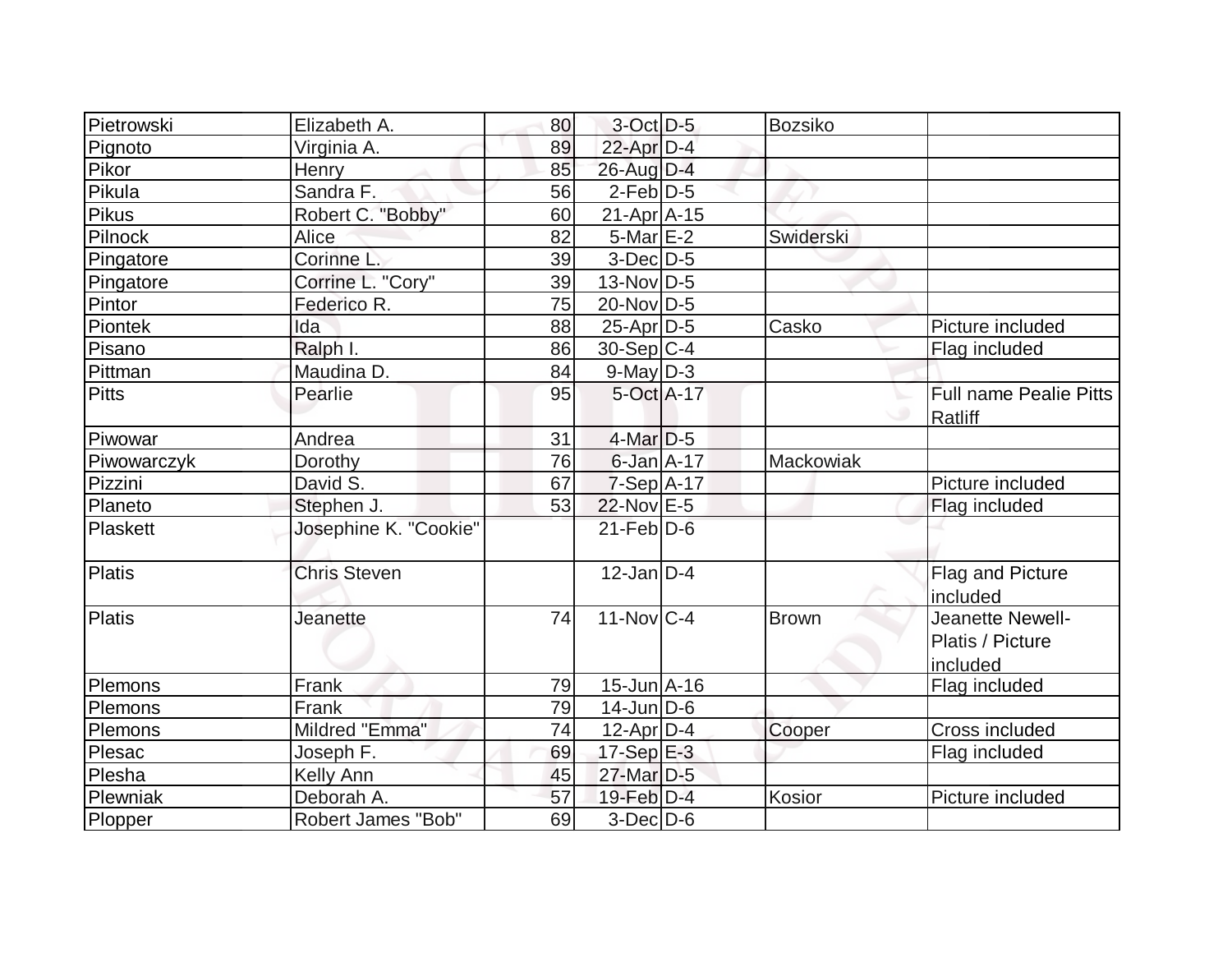| Plowman      | Doris Jean           | 81     | 6-Oct A-15                   |                 |                          |
|--------------|----------------------|--------|------------------------------|-----------------|--------------------------|
| Pluchinsky   | Danica Leigh         | Infant | $8$ -Jan $D-4$               |                 |                          |
| Plucinski    | Martha "Marty"       | 83     | $28$ -Apr $A$ -8             | Zarowny         |                          |
| Pluskota     | Joseph R.            | 77     | $29-Oct \times -3$           |                 | Flag included            |
| Pluta        | Josephine S. "Jesse" | 94     | $19$ -Feb $D-4$              | Murawski        |                          |
| Poffinbarger | William L. "Bill"    | 69     | 10-Feb A-17                  |                 | Picture included         |
| Poindexter   | Betty C.             | 84     | $25-Sep D-3$                 | Maksimik        |                          |
| Pokropinski  | Harry J. Sr.         | 82     | $23$ -Dec $ C-4 $            |                 | Flag included            |
| Polak        | David J.             | 43     | $23$ -Jan $E-3$              |                 |                          |
| Polaski      | Victoria             | 96     | $4$ -Mar $D-5$               | Paliga          |                          |
| Pole         | Daniel W. Jr.        | 32     | 23-Apr E-3                   |                 |                          |
| Pollack      | Norman Dean          | 82     | 30-Aug D-4                   |                 | Picture included         |
| Pollock      | Sara Judith          | 72     | $21$ -May E-2                |                 |                          |
| Poloncak     | Lois Mae             | 78     | 31-Mar A-17                  |                 |                          |
| Polster      | Cassi                | 16     | 10-May D-5                   |                 |                          |
| Poltrock     | Elisabeth            | 89     | $24$ -Nov A-13               |                 |                          |
| Pomerantz    | Pauline "Paula"      |        | $6$ -Jan $ C-4 $             |                 | <b>Pauline Pomerantz</b> |
|              |                      |        |                              |                 | Vurchio/Picture          |
| Pommerville  | Kenneth              | 92     | $14$ -Feb $D$ -4             |                 |                          |
| Poncek       | Cynthia              | 54     | $11$ -Jan D-5                |                 | Picture included         |
| Ponicki      | <b>Todd Allen</b>    | 41     | $6$ -Nov $D-4$               |                 |                          |
| Pool         | Maryilyn             | 80     | $20$ -Mar $D-5$              | Kohin           |                          |
| Poort        | Anna                 | 95     | $27$ -Jul $\overline{A}$ -17 |                 |                          |
| Poortinga    | Evelyn               | 82     | $9$ -Dec $C$ -5              | <b>DeVries</b>  |                          |
| Popard       | William D.           | 48     | $11-Sep D-5$                 |                 | Flag included            |
| Popovic      | Mile                 | 51     | $16$ -Apr $E-4$              |                 | <b>Serbian Cross</b>     |
|              |                      |        |                              |                 | included                 |
| Poprick      | Mary                 | 97     | $26$ -Feb $D-4$              | <b>Mihalcik</b> |                          |
| Popyk        | Onufry Jr.           | 80     | 9-Nov A-20                   |                 | Flag included            |
| Porras       | Joe T. "Trino"       | 80     | $6$ -May $D-5$               |                 |                          |
| Porta        | Joseph J.            | 78     | $17-Oct$ D-3                 |                 | Flag included            |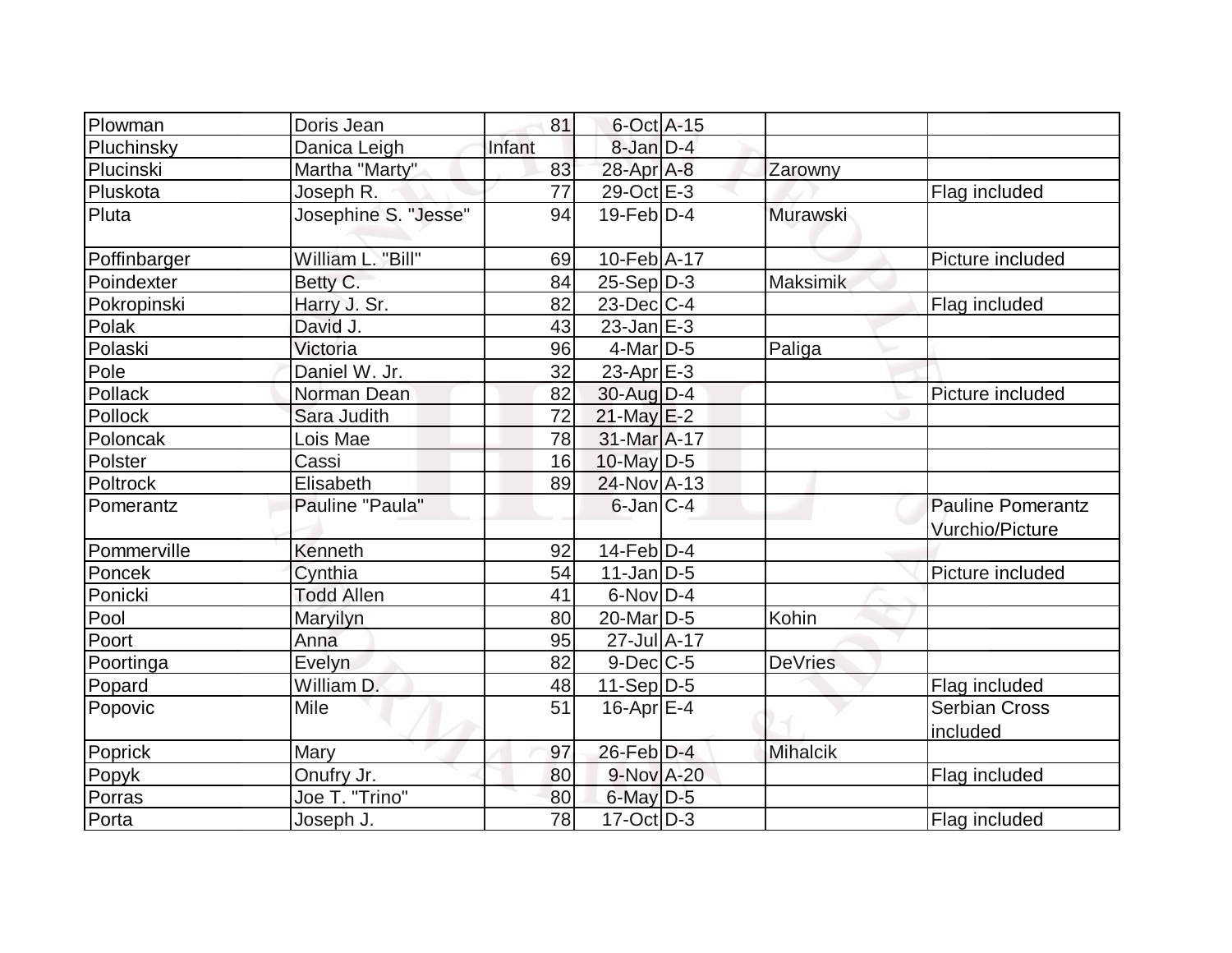| Porter     | <b>Harold Reece</b>   | 92 | $23$ -Feb $D-4$  |         | Flag included                  |
|------------|-----------------------|----|------------------|---------|--------------------------------|
| Portis     | <b>Charles David</b>  |    | 31-Aug A-18      |         |                                |
| Portschell | <b>Harriet Jane</b>   | 77 | $12$ -Mar $E-3$  |         |                                |
| Postel     | Irene C.              | 84 | $6$ -Nov $D-4$   |         |                                |
| Postma     | Timothy J.            | 45 | $12$ -Dec $D-5$  |         |                                |
| Potasnik   | Ann M.                | 89 | 29-Dec A-14      | Kovach  |                                |
| Potasnik   | William, Dr.          | 90 | $31$ -JulD-4     |         |                                |
| Potempa    | Thomas F. Jr.         | 28 | $17 - Dec$ $D-7$ |         |                                |
| Potter     | <b>Dustin Michael</b> | 25 | $31$ -Jul $D-4$  |         |                                |
| Poturalski | Joseph F.             | 89 | $8-Apr D-5$      |         | Flag included                  |
| Pouch      | <b>Wanda Lee</b>      | 63 | $4$ -Apr $D-5$   |         |                                |
| Poulos     | Jeanne "Dr. Jeanne"   | 84 | $3-NovA-17$      |         | <b>Jeanne Mercer</b><br>Poulos |
| Povlinski  | John E.               | 90 | $6-Sep D-4$      |         | K of C emblem<br>included      |
| Powell     | Catherine "Cat"       | 64 | 8-Feb D-6        |         |                                |
| Powell     | Charles E. "Chuck"    | 84 | $19$ -Dec $ D-4$ |         | Flag included                  |
| Powell     | Harrison Sr. "Big     | 53 | $10$ -Apr $D-5$  |         |                                |
|            | Happ"                 |    |                  |         |                                |
| Powell     | Irene H.              | 85 | $13$ -Mar $ D-5$ |         |                                |
| Powell     | Laura Ann             | 50 | $25$ -May A-18   | Linn    |                                |
| Powell     | Mary Jan              | 79 | $19$ -Aug $D-5$  | Quinn   |                                |
| Powell     | Maxine M.             | 60 | 25-Dec A-14      |         | Picture included               |
| Powell     | Rosemary              | 78 | $14$ -Aug $D-6$  | Palinca |                                |
| Powers     | <b>Barry</b>          |    | 23-Apr $E-3$     |         | Flag included                  |
| Powers     | Glendon C. "Glen"     | 84 | $4$ -Mar $D-5$   |         |                                |
| Powers     | James D. "Dan"        | 54 | $6$ -Jan $ C-4 $ |         |                                |
| Powers     | Janet                 |    | 13-Apr A-17      | Keller  |                                |
| Powers     | Thomas N.             | 75 | 22-Mar D-4       |         |                                |
| Poweska    | Thomas E.             | 54 | $26$ -Feb $D-4$  |         |                                |
| Poya       | Anne                  | 90 | $7$ -Feb $D-4$   |         |                                |
| Pozezanac  | William J. "Cookie"   | 76 | 24-Feb A-17      |         |                                |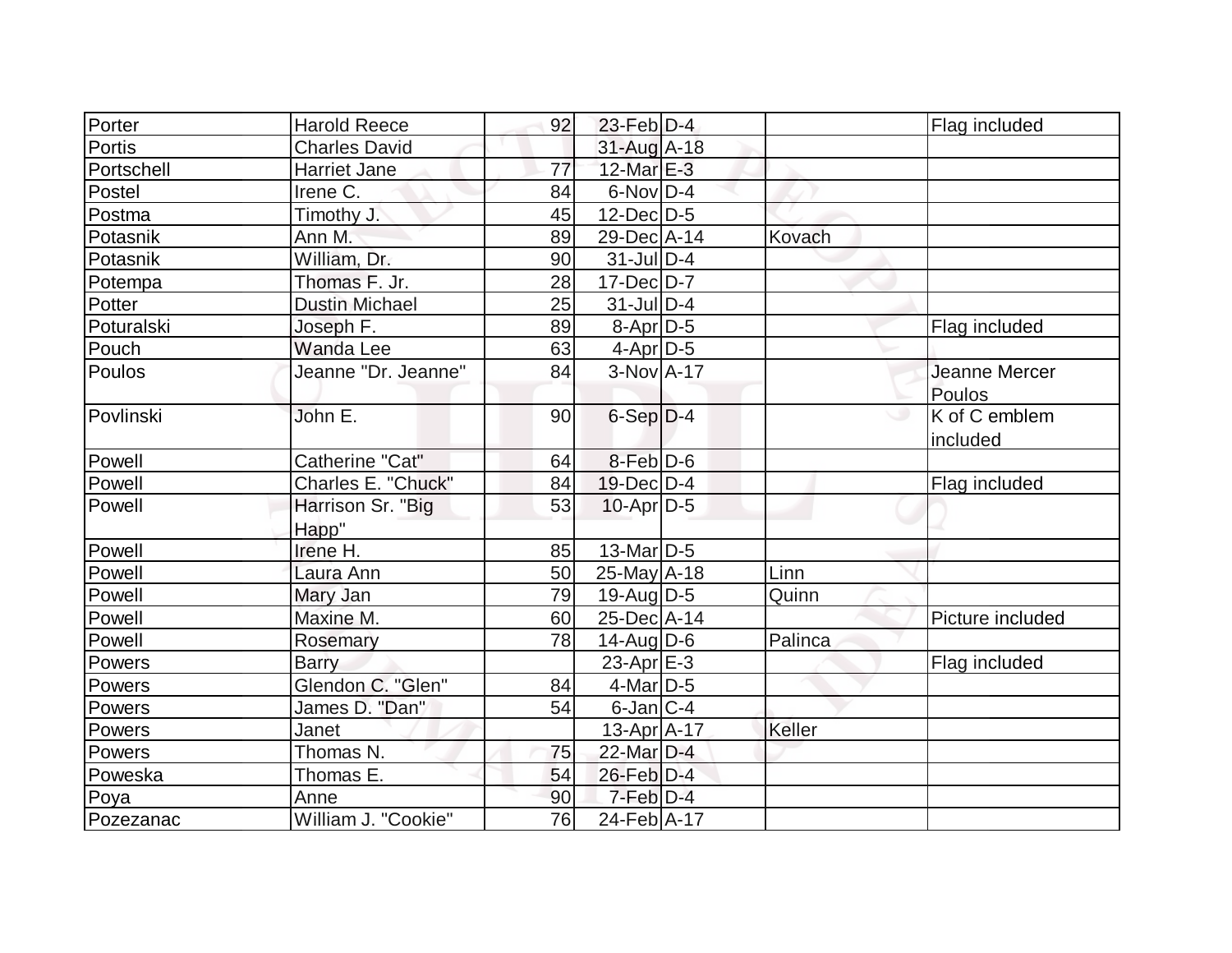| Pozywio   | Raymond L.             | 64       | 24-May D-4              |               | Masonic emblem             |
|-----------|------------------------|----------|-------------------------|---------------|----------------------------|
|           |                        |          |                         |               | included                   |
| Prado     | W. Anthony "Spider"    |          | 12-Oct A-17             |               | Flag included              |
| Pratt     | O'Neil W.              | 92       | 28-Mar <sub>D-5</sub>   |               |                            |
| Preda     | Elmer                  | 80       | $7 - Apr$ $A - 16$      |               |                            |
| Preda     | Julius B.              | 70       | $26$ -Oct A-19          |               | Flag included              |
| Preis     | Mary Vivian            | 85       | $10$ -Apr $D-5$         |               |                            |
| Prentoski | Slave                  | 49       | $10$ -Jun $D-4$         |               | <b>Macedonian Orthodox</b> |
|           |                        |          |                         |               | Cross included             |
|           |                        |          |                         |               |                            |
| Preuss    | <b>Kevin Douglas</b>   | 30       | 10-Aug A-17             |               |                            |
| Price     | Charles E. "Chuck"     | 82       | $17$ -May $A$ -17       |               | Flag included              |
| Price     | David Johnathan        | 24       | $24$ -May $D-4$         |               |                            |
| Price     | <b>Eleanore May</b>    | 88       | $24$ -Jul $D-4$         |               |                            |
| Price     | Marjorie Lynne         | 69       | $10-Aug$ A-17           |               | Picture included           |
| Price     | Robert L.              | 79       | $22$ -Jan $D-4$         |               | Flag and Picture           |
|           |                        |          |                         |               | included                   |
| Price     | <b>Vera Ruth</b>       | 85       | $10$ -Apr $D-5$         |               |                            |
| Prichard  | <b>Bennie Joe</b>      | 71       | $18$ -Jan $D-3$         |               | Flag included              |
| Prince    | Cornelius J.           | 88       | $9-Sep C-6$             |               |                            |
| Prince    | Louise                 | 92       | $15$ -Jun $A$ -16       | Van Heyningen |                            |
| Prince    | William M.             | 86       | $10$ -Jun $D-4$         |               | Flag included              |
| Prine     | Dewitt C. "Dee"        | 81       | $2-Feb D-4$             |               | Flag included              |
| Prisby    | Christopher J.         | 52       | $23$ -Feb $ D-4$        |               | Picture included           |
| Pritchard | Wayne                  | 78       | $27$ -Dec $E-4$         |               | Picture included           |
| Procuda   | Russel A.              | 94       | $18-Nov$ <sub>C-4</sub> |               | Picture included           |
| Proff     | Sophie                 | 86       | $11-Nov$ C-4            | Kencoff       | Picture included           |
| Proteau   | <b>Timothy Olivier</b> | 8 months | $24$ -May D-4           |               |                            |
| Prott     | John C.                | 69       | 31-Dec D-7              |               | Flag included              |
| Proud     | Rex I.                 | 87       | $8$ -Feb $D$ -6         |               |                            |
| Prusiecki | Chester, Chief         | 85       | $29$ -Jan D-4           |               | Fire Dept. emblem          |
|           |                        |          |                         |               | and Picture included       |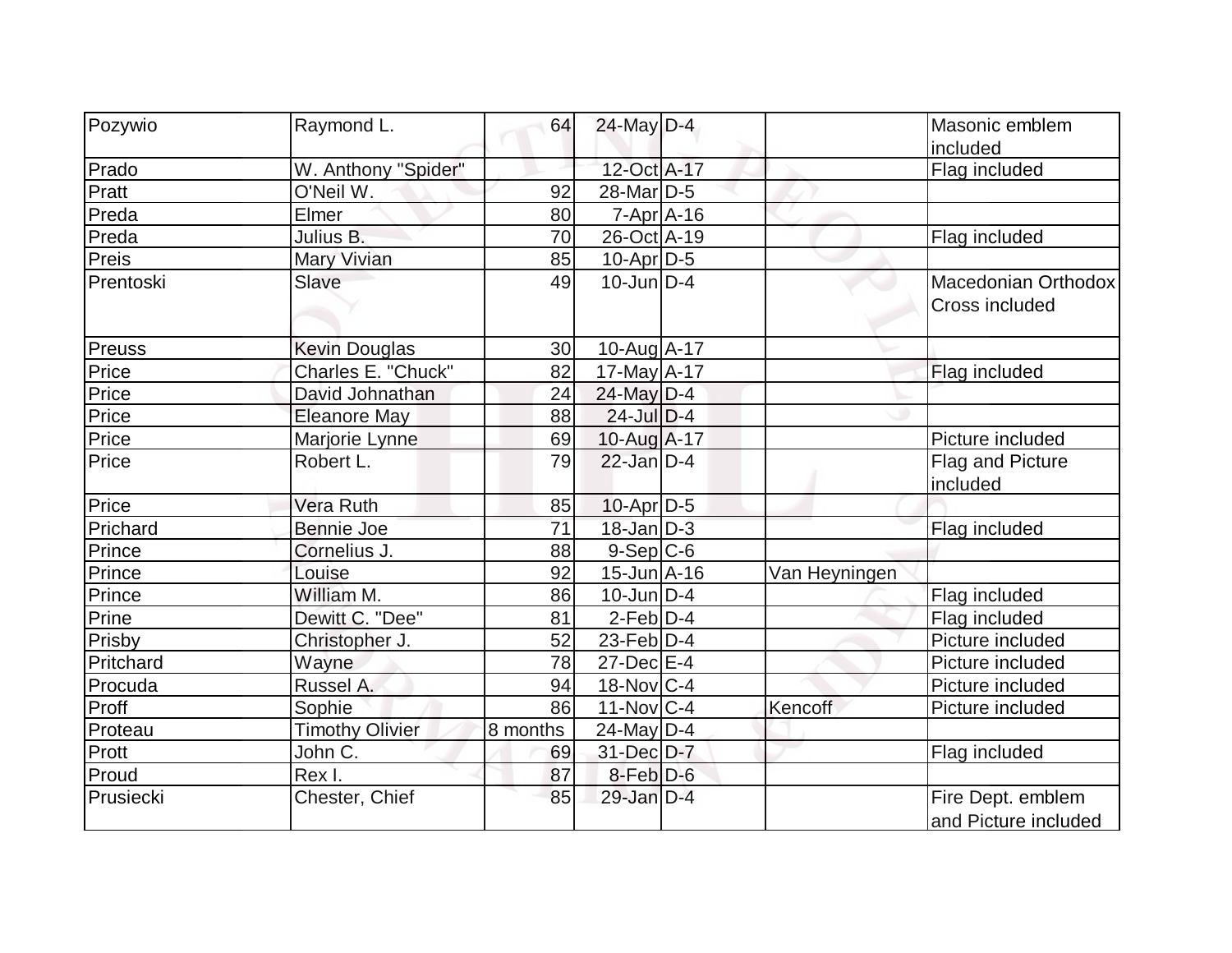| Pryatel        | Phyllis L.            | 71              | $1-Feb$ $D-5$                |              |                            |
|----------------|-----------------------|-----------------|------------------------------|--------------|----------------------------|
| Przybysz       | John C.               | 86              | $7$ -May $E-2$               |              | Flag included              |
| Psenak         | Frank C.              | 89              | 17-Nov A-16                  |              | Flag included              |
| Puchowski      | George J.             | 88              | $13-Nov D-5$                 |              | Flag included              |
| <b>Puckett</b> | Douglas W.            | 43              | $18$ -JulD-3                 |              |                            |
| Pudik          | Emil                  | 95              | $10$ -Feb $ A-17$            |              | Flag included              |
| Pujo           | Rodomer M.            | 72              | $25$ -Feb $ A-14$            |              | <b>Serbian Cross</b>       |
|                |                       |                 |                              |              | included                   |
| Pulver         | Lorraine              | 88              | 22-Apr $D-4$                 |              |                            |
| <b>Punter</b>  | Carl O.               | 86              | $26-Sep D-4$                 |              |                            |
| Pupek          | <b>Charlene Ruth</b>  | 77              | $9-Nov$ A-20                 |              |                            |
| Puplava        | Stephen A.            | 87              | $23$ -AugD-5                 |              | Flag included              |
| Pupovac        | Catherine             | 96              | 19-May A-15                  | Palenchir    |                            |
| Purnick        | Alisha A.             | 17              | $11$ -Jun $E-3$              |              |                            |
| Purnick        | Edmund J.             | 81              | $13$ -Mar $D-5$              |              | Flag included              |
| Pusateri       | Leonard S.            | 77              | 3-Mar A-14                   |              | Flag included              |
| Pushcar        | Anne                  | 94              | $5$ -Dec $D-5$               |              | <b>Anne Pushcar Valcik</b> |
| Putzell        | Joseph S.             | 87              | $23$ -Jul $E-2$              |              | Flag included              |
| Pyke           | Margaret              | 95              | 17-Mar A-19                  | <b>Molik</b> |                            |
| Qualkenbush    | Melissa Kay           | 20              | $4$ -Oct $E - 7$             |              |                            |
| <b>Qualls</b>  | <b>Craig Allen</b>    | 46              | $3-Sep$ $E-3$                |              |                            |
| Quasny         | Norman H.             | 85              | 27-Nov A-16                  |              | Picture included           |
| Quayle         | Eleanor M.            | 85              | $23$ -Nov $\overline{A}$ -18 | Moore        | Full name Eleanor M.       |
|                |                       |                 |                              |              | McDaniel-Quayle            |
| Quigley        | Betty Jean "Bonnie"   | 74              | $1-Sep$ $A-13$               |              |                            |
| Quinlan        | Robert J.             | $\overline{71}$ | $10$ -Dec $D$ -6             |              |                            |
| Rabassi        | <b>Eugene Vincent</b> | 83              | $10$ -Jan $ D-6 $            |              | Flag included              |
|                | "Gene"                |                 |                              |              |                            |
| Rachau         | James Henry Jr.       | 58              | $2$ -Jun $A$ -14             |              |                            |
| Raclaw         | Fred W.               | 56              | 19-Oct A-20                  |              | Flag included              |
| Racz           | Charles A.            | 77              | $15$ -Jul $D-5$              |              | Flag included              |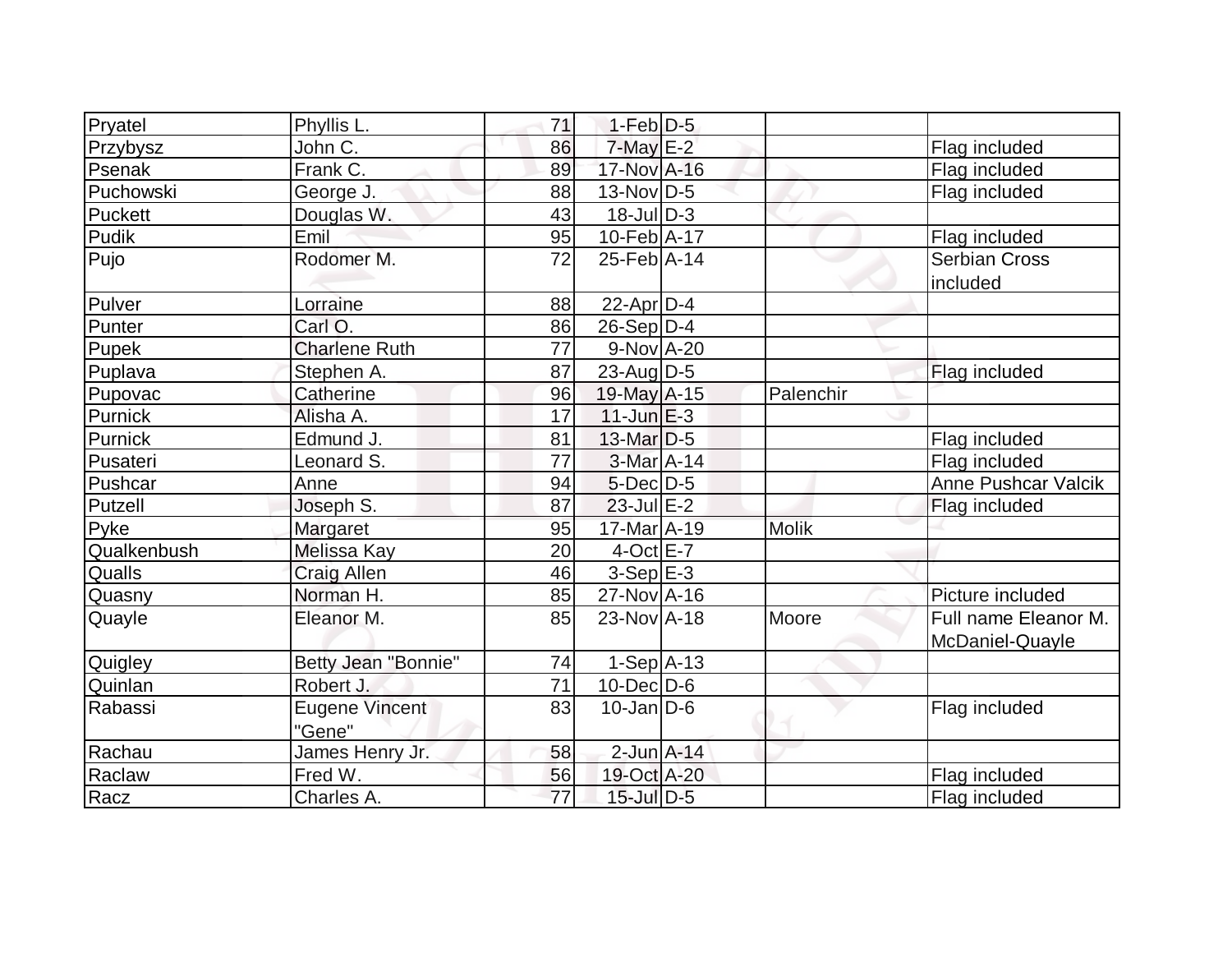| Radenkovic | Rajko               | 69 | 15-Dec A-13            |                | Serbian Orthodox         |
|------------|---------------------|----|------------------------|----------------|--------------------------|
|            |                     |    |                        |                | <b>Cross included</b>    |
| Rader      | <b>Maxine Jane</b>  | 87 | 25-Nov C-5             | Haas           |                          |
| Radford    | <b>Judith Rae</b>   | 74 | $31$ -Dec $D-6$        | Gittermann     | Picture/Judith Rae       |
|            |                     |    |                        |                | <b>Keeler Radford</b>    |
|            |                     |    |                        |                | Larmon                   |
| Radigan    | James F.            | 89 | $16-Sep C-3$           |                |                          |
| Radinski   | Lorraine J.         | 63 | $5$ -Jan $ D-4 $       |                | Picture included         |
| Radio      | Dorothy M.          | 83 | $6$ -Mar $D-5$         | Osenga         |                          |
| Rae        | <b>Helen June</b>   | 85 | $5$ -Mar $E-3$         | <b>Buckner</b> |                          |
| Rafalski   | Daniel M.           | 60 | $12$ -Jan $D-4$        |                |                          |
| Rafalski   | Ernest Jr.(Ernie)   | 70 | $17$ -Aug $A$ -16      |                | Flag included            |
| Raffin     | <b>Adeline Mary</b> | 82 | $7$ -Mar $D-6$         | Rigoni         |                          |
| Ragan      | <b>Frances</b>      |    | $10$ -Jul $D-5$        |                |                          |
| Raggs      | Debbie Ann          | 52 | 30-Mar <sub>A-18</sub> |                |                          |
| Ragin      | <b>Gail Marie</b>   | 74 | $11$ -Jun $E-3$        | Whitehead      |                          |
| Rakoczy    | Patricia I. "Pat"   | 78 | $30 - Jun[A-15]$       | Stump          | Full name Patricia I.    |
|            |                     |    |                        |                | Kasprzak-Rakoczy         |
| Ramirez    | Amy J.              | 33 | 29-May D-4             |                |                          |
| Ramirez    | Graciela            | 88 | $1-Feb D-5$            | Rodriguez      |                          |
| Ramirez    | Heladio             | 32 | $15$ -Nov $E-4$        |                |                          |
| Ramirez    | Jose                | 76 | $5$ -JulD-5            |                |                          |
| Ramirez    | Juan                | 77 | $17$ -Jun $D-5$        |                | <b>Cross and Picture</b> |
|            |                     |    |                        |                | included                 |
| Ramirez    | Ruth A.             | 73 | $30$ -Aug $D-4$        |                |                          |
| Ramos      | Danny Sr.           | 47 | $9$ -Mar $A$ -18       |                | Picture included         |
| Ramos      | Hipolito            | 56 | $17 - Dec$ $D-7$       |                | Picture included         |
| Ramos      | <b>Sharon Dean</b>  | 44 | 29-Dec A-13            |                | Full name Sharon         |
|            |                     |    |                        |                | Dean Green-Ramos         |
| Rampke     | Elsie Jean          | 83 | $3-Apr$ D-6            |                |                          |
| Ramsay     | Melissa Jane        | 49 | $9-Sep C-6$            |                |                          |
| Randle     | Luke Jr.            | 75 | 23-Oct D-4             |                |                          |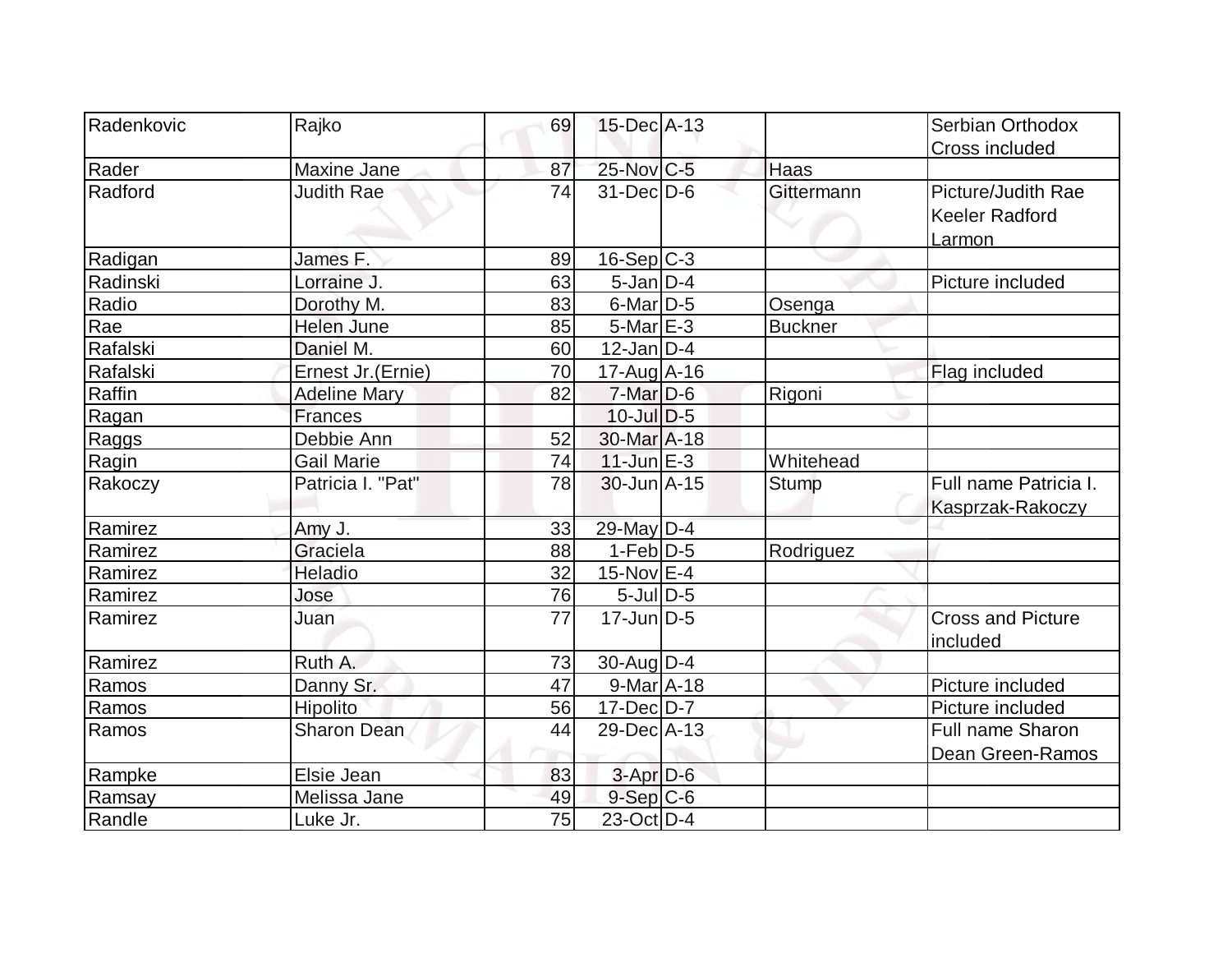| Rangel      | <b>Madeline Rose</b> | 56 | 8-Jun A-18        |                 | Praying hands                             |
|-------------|----------------------|----|-------------------|-----------------|-------------------------------------------|
|             |                      |    |                   |                 | included                                  |
| Rankin      | Rod S.               | 77 | 15-May D-5        |                 |                                           |
| Ranta       | Julie Ann            | 94 | $15$ -May $D-5$   |                 |                                           |
| Rasberry    | James C. "Jim"       | 77 | 11-Oct $E-5$      |                 | Flag and Picture<br>included              |
| Raskosky    | John M.              | 89 | $14$ -Feb $ D-5$  |                 |                                           |
| Rasmus      | Mary Ann             | 98 | $31-Aug$ A-18     | <b>Stasey</b>   |                                           |
| Raspopovich | Emily                | 71 | $4-Sep$ D-4       | Aloia           |                                           |
| Rastis      | Karin                | 66 | $11$ -Mar $D-5$   | Zeller          |                                           |
| Ratcliff    | Bert Jr.             | 90 | 22-Nov E-5        |                 |                                           |
| Ratcliff    | Mary J.              | 90 | 25-Mar D-4        |                 |                                           |
| Rathburn    | <b>Mildred Dawn</b>  | 86 | $31$ -Jul $D-4$   | <b>Brannock</b> |                                           |
| Rather      | Adah I.              | 65 | $23$ -May $D-4$   | Woody           |                                           |
| Ratkovich   | Nicholas Jr.         | 91 | $21$ -Jan $A-17$  |                 |                                           |
| Ratliff     | Pearlie              | 95 | 5-Oct A-17        |                 | <b>Full name Pearlie</b><br>Pitts Ratliff |
| Ratnayake   | Angela K.            | 62 | 10-Nov A-17       |                 |                                           |
| Ratovich    | Joseph "Joe"         | 50 | 21-Apr A-15       |                 | Fire Fighter emblem<br>included           |
| Raubolt     | Cynthia J.           | 47 | $1$ -JulD-4       | Hart            |                                           |
| Rauch       | Patricia Carol "Pat" | 81 | 8-Mar D-7         | <b>Funk</b>     |                                           |
| Rawlings    | Margaret S.          | 89 | $2$ -Nov $A$ -18  |                 |                                           |
| Ray         | Jennifer K.          | 20 | $8-Nov$ $E-6$     |                 |                                           |
| Raybon      | Emmitt, Jr. Deacon   | 84 | 12-May A-17       |                 |                                           |
| Rayder      | Nathalie L.          | 87 | $13$ -Mar $ D-5$  |                 | Picture included                          |
| Raynor      | Raymond W.           | 76 | $12$ -Feb $ D-5 $ |                 | Flag included                             |
| Raysses     | George M.            | 80 | $8$ -Jun $A$ -18  |                 | <b>Greek Orthodox</b>                     |
|             |                      |    |                   |                 | Cross included                            |
| Rayter      | John M.              | 43 | 14-Apr A-17       |                 |                                           |
| Rea         | Thomas A.            | 60 | $8$ -May $D-5$    |                 |                                           |
| Rearick     | Dolores J.           | 73 | $16$ -Oct $D-7$   |                 | Picture included                          |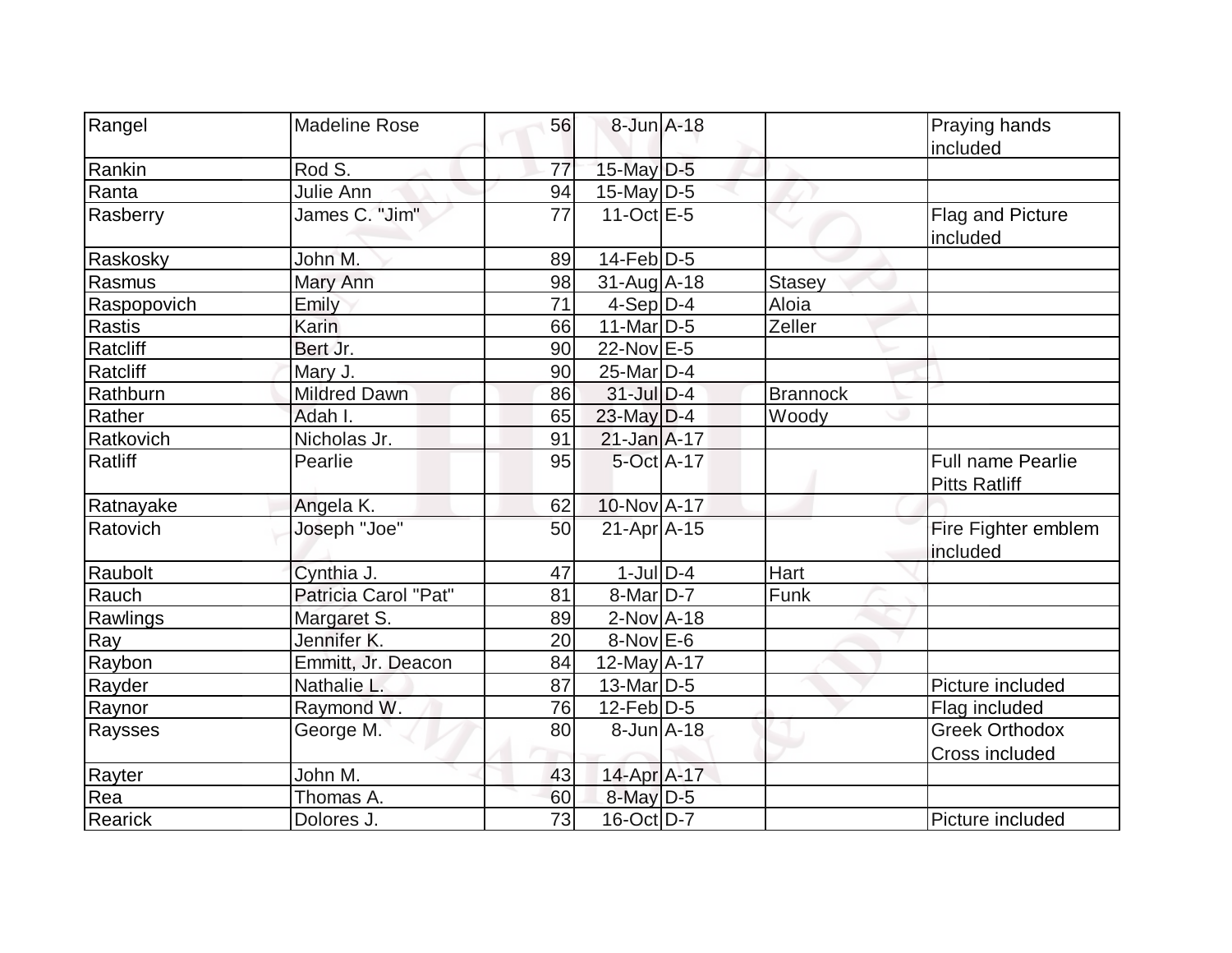| Rebey                      | Frank                   | 90 | 28-Dec A-19       |                  | Flag included    |
|----------------------------|-------------------------|----|-------------------|------------------|------------------|
| Reboy                      | Donald E.               | 66 | 16-Nov A-18       |                  |                  |
| Reckner                    | Michael E.              | 63 | 22-Mar D-4        |                  |                  |
| Reczek                     | Sophie C.               | 82 | $27$ -Nov $A$ -16 | <b>Dziengiel</b> |                  |
| Redding                    | Dorothy N.              |    | $9 - Apr$ $E - 3$ | Niksch           |                  |
| Redenbaugh                 | John E.                 | 75 | $11-Sep D-5$      |                  | Flag included    |
| Redepenning                | <b>Vivian Louise</b>    | 86 | $4-Sep D-4$       |                  |                  |
| Redmon                     | Patricia D. "Pat"       | 68 | $16$ -Jul $E-2$   |                  |                  |
| Reed                       | Bruce K.                | 80 | $9$ -Aug $D-4$    |                  | Picture included |
| Reed                       | Hazel A.                | 85 | $1-Dec$ $A-12$    |                  |                  |
| Reed                       | John C.                 | 45 | $10$ -Jun $D-5$   |                  | Picture included |
| Reed                       | <b>Kenneth Dearborn</b> | 70 | $17$ -Apr $ D-4 $ |                  | Picture included |
| Reed                       | Mary Ellen "Maw"        | 97 | 9-Nov A-20        |                  |                  |
| Reed                       | Rachel A.               | 21 | $25$ -Aug $ A-13$ |                  |                  |
| Reed                       | Samuel L. Sr. "Cigar    | 69 | $29$ -Aug $D-4$   |                  |                  |
|                            | Sam"                    |    |                   |                  |                  |
| Reed                       | <b>Sharon Marie</b>     | 12 | $31$ -Mar $A$ -17 |                  |                  |
| Reed                       | <b>Thomas Charles</b>   | 82 | $5-Apr$ D-5       |                  | Flag included    |
| Reed                       | Vivian L.               | 95 | $1$ -Jan $D-5$    | Powell           |                  |
| Reed                       | Wilma A.                | 74 | 31-Mar A-17       |                  |                  |
| Reeger                     | Joseph John Jr.         | 84 | $16$ -Apr $E-2$   |                  |                  |
| Reel                       | Thomas G.               | 69 | $5$ -Mar $E-2$    |                  |                  |
| $\overline{\mathsf{Reel}}$ | Virgil                  | 84 | $2$ -Dec $ C-4 $  |                  |                  |
| <b>Rees</b>                | Faith "Fay"             | 72 | $18$ -Aug $A$ -13 | Olson            |                  |
| Reese                      | Eleanore M.             |    | 31-Oct D-4        | Powell           |                  |
| Regaldo                    | Manuel A.               | 54 | $11$ -Jan $ D-5 $ |                  |                  |
| <b>Regnerus</b>            | Martha                  | 83 | $5$ -Jun $D-4$    | Wierenga         |                  |
| Rehlander                  | <b>Eugene Robert</b>    | 77 | $6$ -Mar $D$ -6   |                  |                  |
| Reichert                   | Gilbert A.              | 86 | 13-Aug E-2        |                  |                  |
| Reid                       | <b>Brett Russell</b>    | 53 | 9-Oct D-6         |                  |                  |
| Reid                       | Carlos C. Sr.           | 50 | $21$ -Feb $D-6$   |                  |                  |
| Reid                       | Lynn                    | 47 | $3$ -Dec $D$ -6   |                  |                  |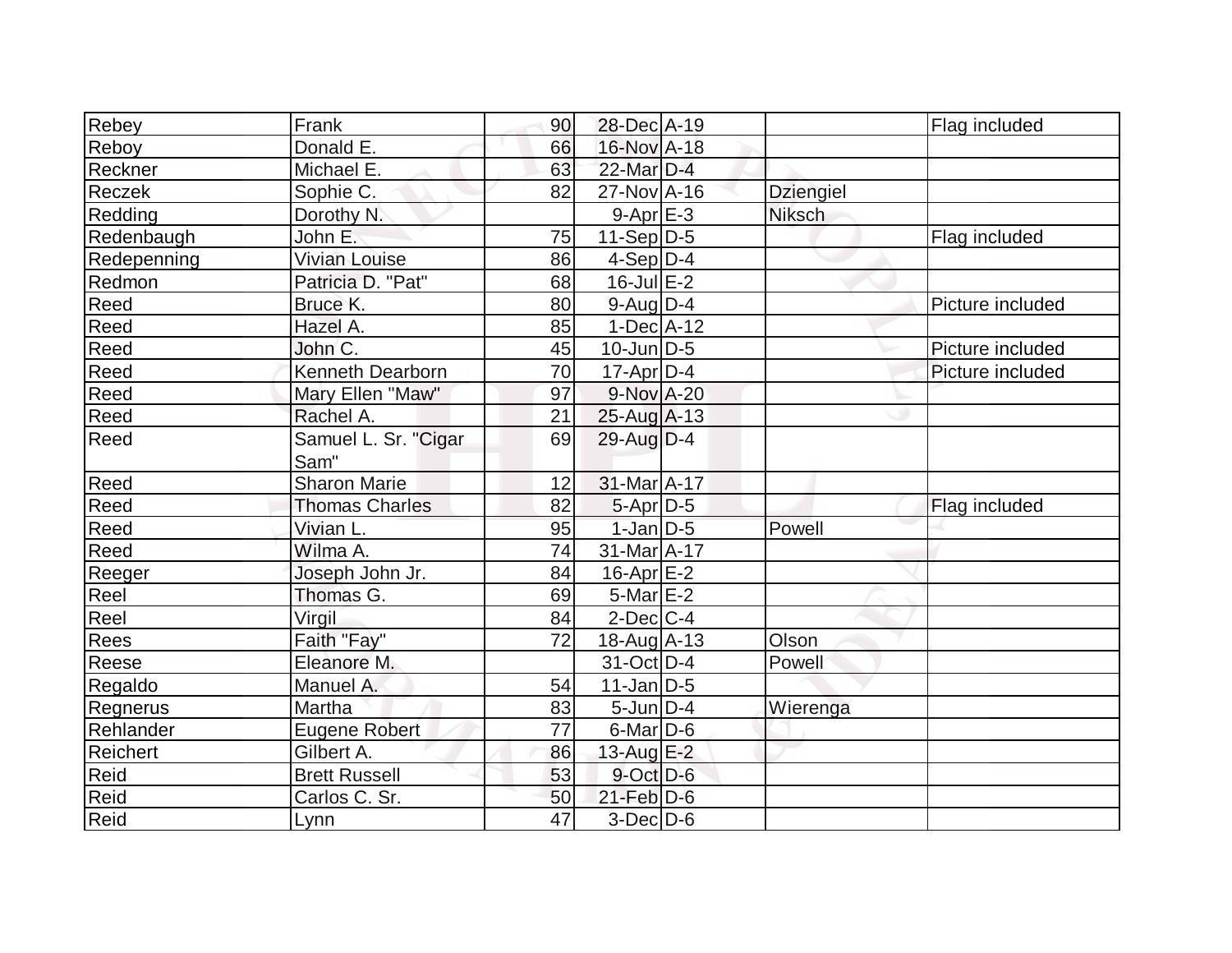| Reid         | Mary Ann                      | 47 | $19$ -Aug $D-3$             |               |                                                 |
|--------------|-------------------------------|----|-----------------------------|---------------|-------------------------------------------------|
| Reid         | Robert T.                     | 64 | 3-Jan D-5                   |               |                                                 |
| Reilly       | AnnaMae "Puddy"               | 69 | 30-Jul E-1                  | Schultz       | <b>Full name AnneMae</b><br><b>Reilly Cayer</b> |
| Reinecke     | Henry                         | 82 | 29-Mar <sub>D-4</sub>       |               | Flag included                                   |
| Reinhard     | Kathryn                       | 41 | $20$ -Feb $E-3$             | Witt          |                                                 |
| Reisling     | Philip T.                     | 77 | $6-Sep D-4$                 |               |                                                 |
| Reitz        | Paul J.                       | 66 | $14$ -Oct $ C-4 $           |               |                                                 |
| Renn         | Richard B. Jr.                | 58 | 15-Sep A-17                 |               |                                                 |
| Rentner      | Jane M.                       | 42 | $23-Sep C-4$                | Sandona       | Full name Jane M.<br><b>Bulthuis-Rentner</b>    |
| Renzino      | Mary                          | 58 | $29$ -Jan D-5               | <b>Brown</b>  | <b>Greek Cross included</b>                     |
| Repka        | William J.                    | 93 | 30-Nov A-18                 |               |                                                 |
| Replin       | Dennis A.                     | 65 | $4$ -Oct E-7                |               |                                                 |
| Resetar      | Corinne M.                    | 86 | $31$ -Jan $D-5$             | Mehalso       |                                                 |
| Reshkin      | Bettimae K.                   | 72 | $16$ -Jan $E-3$             |               | Picture included                                |
| Rettig       | Ardith Jane "Artie"           | 81 | $2$ -Jun $A$ -14            |               |                                                 |
| Revere       | F. Michael                    | 69 | 28-Aug D-4                  |               |                                                 |
| Rewers       | Henry R.                      | 89 | $13$ -Dec $E$ -5            |               |                                                 |
| Reyes        | Alejandro Jesus<br>"Hondo"    | 28 | 26-Oct A-20                 |               |                                                 |
| <b>Reyes</b> | Juanita                       | 89 | $17$ -Aug $A$ -17           |               | Juanita Vasquez-<br>Reyes / Picture<br>included |
| <b>Reyes</b> | Patricia A. "Little<br>Patti" | 60 | $14$ -Feb $\overline{D}$ -5 | Royster       |                                                 |
| Reynolds     | <b>Wilburn Ray</b>            | 78 | $14$ -Jan $A$ -15           |               |                                                 |
| Reyome       | Patricia Mae                  | 68 | 18-Mar D-5                  | <b>McGrew</b> | Picture included                                |
| Rhoads       | <b>Cimberly Ann</b>           | 43 | 30-Sep C-4                  | Campbell      | Picture included                                |
| Rias         | <b>Annie Bell</b>             | 77 | $17$ -Jun $D-5$             |               | Picture included                                |
| Riccomini    | Emo J.                        | 90 | 24-Dec D-6                  |               | Flag included                                   |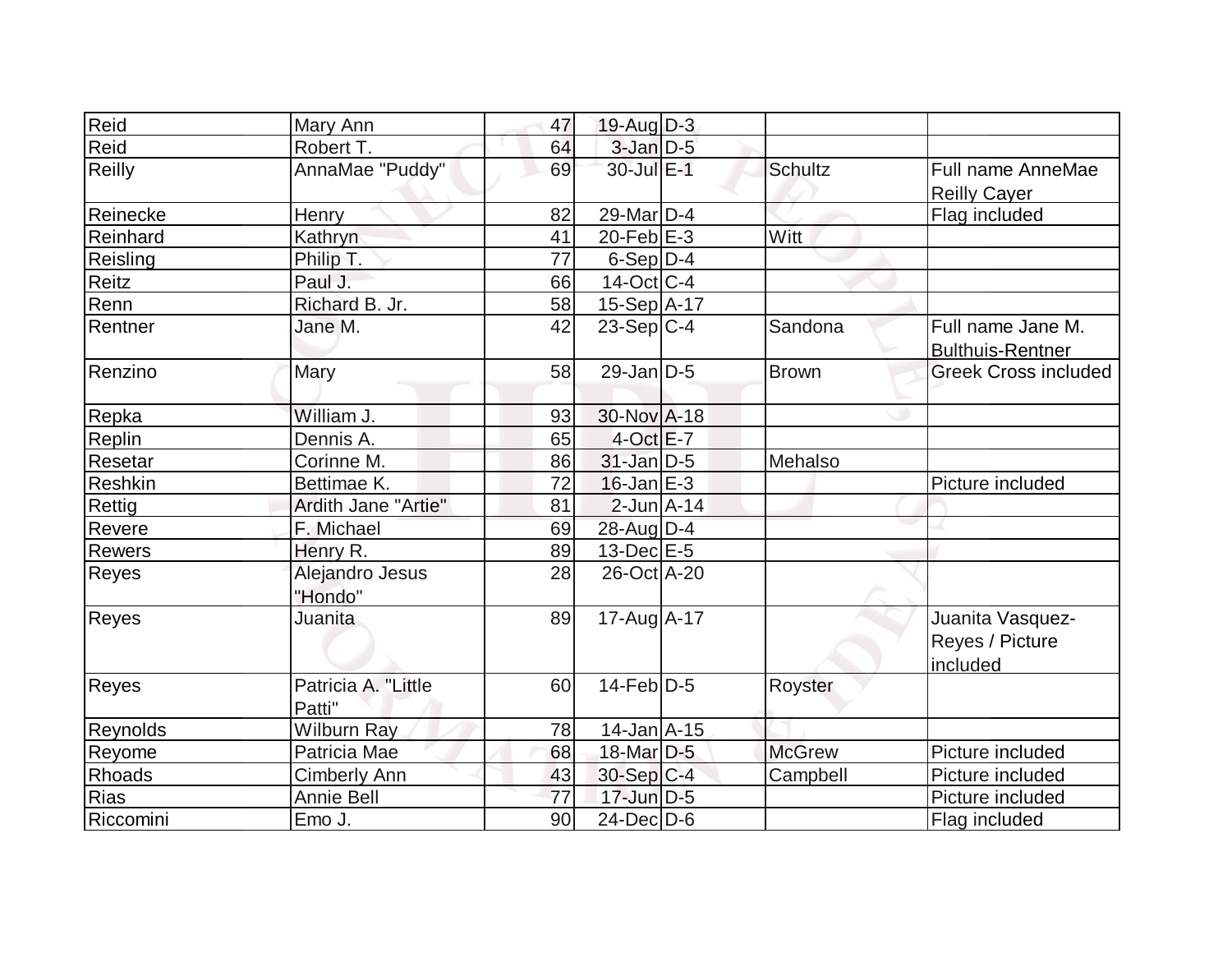| Rice                      | Frank W.             | 75 | $26$ -Feb $D-4$                 |               |                              |
|---------------------------|----------------------|----|---------------------------------|---------------|------------------------------|
| Rice                      | Jeffrey A.           | 35 | 4-Feb A-15                      |               |                              |
| Rice                      | Joanna L.            | 51 | $24$ -Jan $D-5$                 |               |                              |
| Rice                      | Linda E.             | 58 | $1$ -Jan $ D-4 $                |               |                              |
| Rice                      | Patricia M.          | 75 | $26-Sep D-4$                    |               |                              |
| Rice                      | Patricia M.          | 75 | $27-Sep$ <sup>E-8</sup>         | Flynn         |                              |
| Rice                      | Pearl I.             | 97 | $26$ -Mar $E-3$                 |               | Picture included             |
| Richardson                | Mareta               | 89 | $31$ -JulD-4                    |               |                              |
| Richardson                | Virgnia A. "Toots"   |    | $28$ -Jul $\overline{A}$ -13    |               |                              |
|                           | Clarenece "Ray"      | 72 | $16$ -Apr $E$ -4                |               |                              |
| Richart<br><b>Richart</b> |                      | 47 | 28-Sep A-17                     |               |                              |
|                           | Evelyn               |    |                                 | Camp          |                              |
| <b>Richey</b>             | Helen L.             | 74 | $3-Sep$ $E-2$<br>$2$ -Jan $E-3$ |               |                              |
| Richwalski                | Alice Ann            | 65 |                                 | Hernandez     |                              |
| <b>Rickard</b>            | Stephan W.           | 51 | $15$ -Jun $A$ -16               |               |                              |
| Riddell                   | Doris L.             | 86 | $25$ -Jun $E-2$                 |               | Picture included             |
| Ridenour                  | Shirley J.           | 53 | $23$ -Feb $ D-5$                |               | Picture included             |
| Rider                     | John M.              | 80 | $13$ -May D-5                   |               |                              |
| Ridge                     | Loretta "Effie"      | 74 | $5-Feb D-5$                     | Knoerzer      |                              |
| Ries                      | <b>Betty Ellen</b>   | 80 | 10-Aug A-17                     | Wood          |                              |
| Rigg                      | <b>Mildred</b>       | 92 | 29-Mar <sub>D-4</sub>           | <b>Dilley</b> |                              |
| Righter                   | Dale A.              | 65 | 13-Aug $E-2$                    |               | Flag included                |
| <b>Riley</b>              | Michael J.           | 67 | $12$ -Jun $D-5$                 |               |                              |
| Riley                     | Sue                  | 93 | $25$ -Apr $ D-4$                |               |                              |
| Rincon                    | <b>John Patrick</b>  | 80 | $23$ -Oct $D-4$                 |               |                              |
| Rios                      | Cristino             | 83 | $15$ -Jun $A$ -16               |               |                              |
| Rios                      | Jose A. Sr. "Maddog" | 82 | $10-Sep$ $E-3$                  |               | Flag included                |
| Rippe                     | Alan O.              | 61 | 26-Apr D-5                      |               | Flag included                |
| Risse                     | Virginia L.          | 82 | 15-Jun A-16                     | Lulewicz      |                              |
| Ritthaler                 | Harold P. "Hal"      | 88 | $4$ -Mar $D-6$                  |               | Flag and Picture<br>included |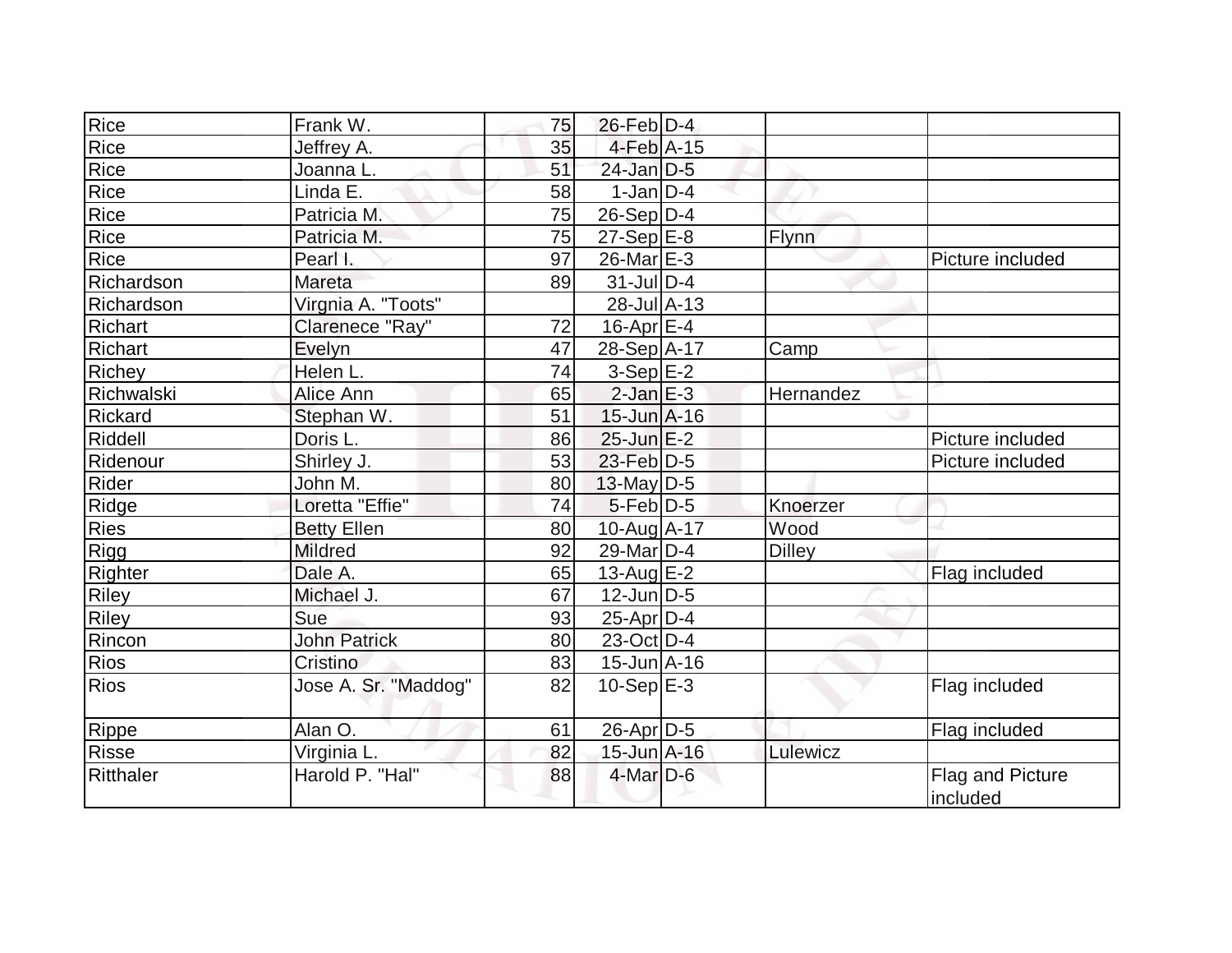| Rivera               | Raphael "Ray"        | 60 | 27-Aug E-2        |               | Flag and Picture    |
|----------------------|----------------------|----|-------------------|---------------|---------------------|
|                      |                      |    |                   |               | included            |
| Rivera               | Reyes                | 79 | 26-Jul D-4        |               | Picture included    |
| <b>Rivera-Breger</b> | Francine G.          | 62 | $4$ -Dec $D-3$    |               |                     |
| <b>Rizos</b>         | Dorothy A. "Dottie"  | 79 | $13 - Jan$ $A-18$ |               |                     |
| <b>Rizzo</b>         | <b>Dolores</b>       | 67 | $13$ -Jan $ A-17$ |               |                     |
| Rizzo                | Jack A. III          | 71 | $12$ -Apr $D-4$   |               | Flag included       |
| Roach                | <b>Rene Marie</b>    | 46 | $10$ -Jan D-6     |               |                     |
| Robak                | Rose                 | 88 | $27$ -Feb $E-3$   | Pazich        | Picture included    |
| <b>Robbins</b>       | Max L.               | 81 | 23-Oct D-4        |               | Flag included       |
| Robenhorst           | Dorothy A.           | 90 | $23$ -Jul $E-2$   |               |                     |
| <b>Robert</b>        | Claudine M.          | 83 | $21$ -Feb $ D-6$  |               |                     |
| <b>Roberts</b>       | John G. Sr.          | 80 | $21$ -Nov $D-4$   |               | Picture included    |
| <b>Roberts</b>       | Majnolia             | 70 | $13$ -Apr $A$ -17 |               |                     |
| <b>Roberts</b>       | Patrick J.           | 64 | $25-Sep D-4$      |               |                     |
| Robertson            | Marjorie             | 77 | $18$ -Jun $D-5$   | Serby         |                     |
| Robinson             | Albert R. Sr.        | 88 | 14-May $E-4$      |               | Flag included       |
| Robinson             | Daniel D.            | 68 | $21$ -Jan $A-17$  |               | Flag included       |
| Robinson             | <b>Deacon Edward</b> |    | $12$ -Mar $E-3$   |               | Picture included    |
| Robinson             | Donna Jean           | 77 | 26-Dec D-6        |               |                     |
| Robinson             | Loray T. Sr. "Ray"   | 78 | 10-Dec D-7        |               |                     |
| Robinson             | Regina "Ridge"       | 41 | $13$ -Jun $ D-5$  |               |                     |
| Robinson             | <b>Ronald Lee</b>    | 59 | $20$ -Aug $E-3$   |               | Picture included    |
| Robinson             | Winfred J.           | 58 | $8$ -May $D-5$    |               |                     |
| Rockwell             | Ann K.               | 86 | $9$ -May $D-3$    |               |                     |
| Rocska               | Edward Michael       | 77 | $25$ -Jan $D-4$   |               |                     |
| Rodda                | Bertha M. "Betty"    | 93 | $28$ -Jan $A$ -13 | <b>Turner</b> |                     |
| Rodman               | Edward J.            | 77 | $12$ -Mar $E-3$   |               |                     |
| Rodriguez            | Juan Luis "Louie"    | 35 | 10-Dec D-6        |               | Picture included    |
| Rodriguez            | Michael "Moe"        | 51 | $15$ -Feb $D$ -6  |               | AKA: Brother Love / |
|                      |                      |    |                   |               | Cross included      |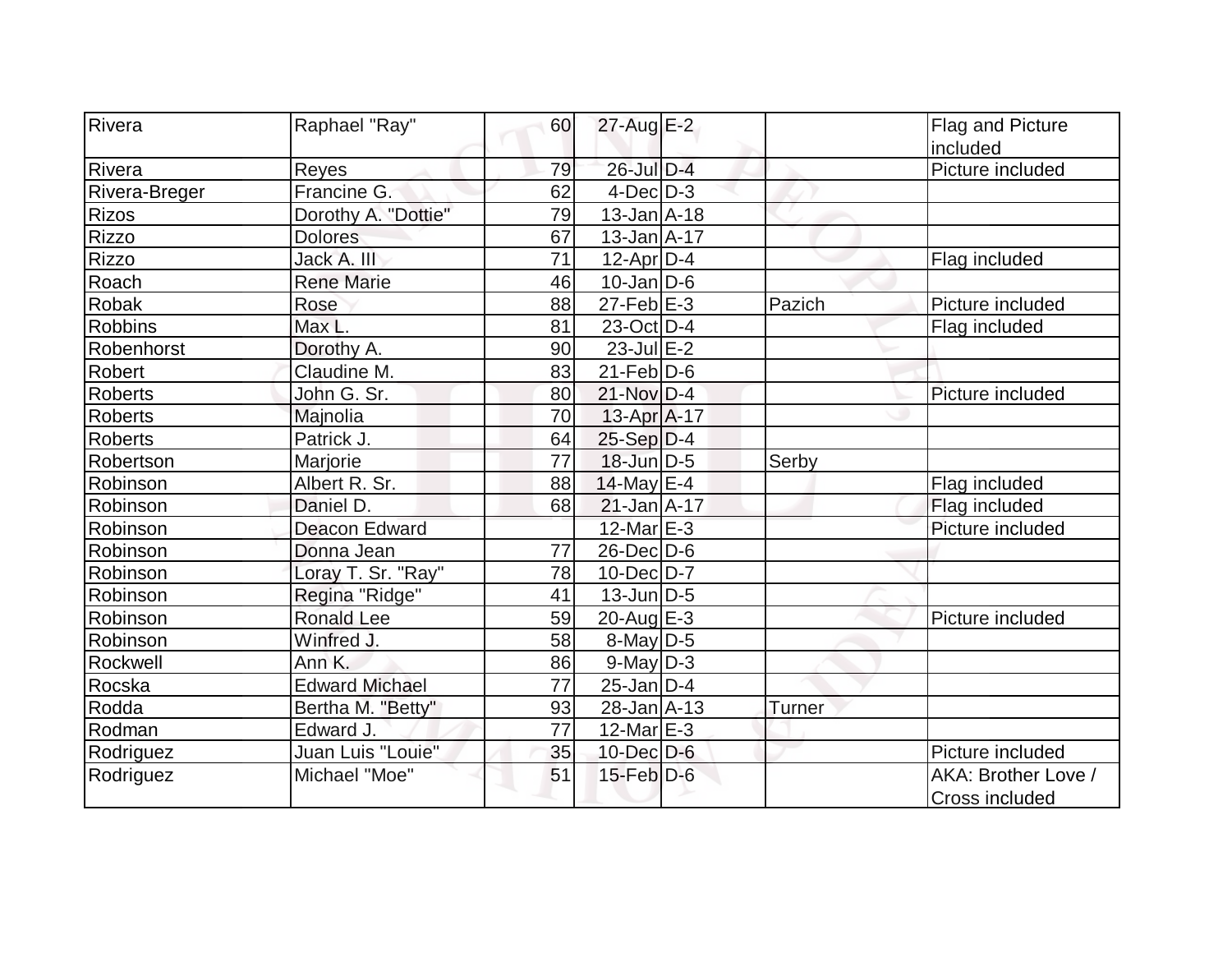| Rodriguez<br>Ricardo Camarillo       | 44     | $20$ -Feb $E-3$   |                | Picture included /   |
|--------------------------------------|--------|-------------------|----------------|----------------------|
|                                      |        |                   |                | "Tricky Ricky"       |
| Rodriguez<br>Roberto                 | 86     | $4$ -Dec $D-4$    |                |                      |
| Roberto<br>Rodriguez                 | 86     | $3-Dec$ $D-6$     |                |                      |
| Robin D.<br>Rodriguez                | 46     | $7$ -Oct $ C-4 $  |                |                      |
| Rodriguez-Perez<br>Anais Elizabeth   | Infant | 26-Dec D-7        |                |                      |
| Rodriguez-Velez<br>Patricia          | 82     | $6-Sep D-5$       |                |                      |
| Katherine Erna<br>Rodrigurez         | 58     | $15$ -Apr $ D-4$  |                |                      |
| Roe<br>Genevieve R.                  | 94     | $15-Sep$ $A-17$   | Grimmer        |                      |
| Roedel<br><b>Wanda Lee</b>           | 88     | $7$ -Dec $A$ -17  | Carter         |                      |
| Roesler<br>Rose P.                   | 84     | $8-Mar D-7$       | Pieper         |                      |
| Rogala<br>Joan R.                    | 76     | $12$ -Mar $E-3$   |                |                      |
| Rogers<br>Damon Ray                  | 88     | $3$ -Aug $A$ -18  |                | Flag included        |
| Donna S.<br>Rogers                   | 64     | $8-Oct$ $E-2$     | Walker         |                      |
| Ellen L.<br>Rogers                   | 82     | $7 - Aug   D-5$   |                |                      |
| Linda M.<br>Rogers                   | 66     | $7-Sep$ $A-18$    |                |                      |
| Nicholas "Nick"<br>Rogus             | 58     | $23$ -Jan $E-3$   |                |                      |
| Rokosz<br>Michael T.                 | 80     | 29-Jul D-5        |                | Picture included     |
| <b>Clifford Samuel</b><br>Roland     | 79     | $5$ -Jul $D-5$    |                |                      |
| <b>Rolek</b><br>Mary J.              | 88     | 12-Aug D-5        |                |                      |
| <b>Lucy Worth</b><br>Rolen           | 102    | $23$ -Mar $ A-17$ | <b>Boswell</b> | Full name Lucy Worth |
|                                      |        |                   |                | Mark-Rolen           |
| Rollings<br><b>Eddie Mary "Eddie</b> |        | $27$ -Jun $ D-5 $ |                | Picture included     |
| Mae"                                 |        |                   |                |                      |
| Elizabeth "Beth"<br>Roman            | 84     | $16-Sep C-4$      |                |                      |
| Roman<br>Mary J.                     | 57     | $12$ -May $A$ -17 | <b>Martin</b>  |                      |
| Sarah L.<br>Romano                   | 86     | $12-Sep D-4$      |                |                      |
| Romba<br>Adolph J.                   | 87     | $9-Apr$ $E-3$     |                | Flag included        |
| Romero<br>Jerry M.                   | 63     | 2-Mar A-18        |                | Flag included        |
| Same E.<br>Romine                    | 82     | $16$ -Jul $E-2$   |                |                      |
| Rompola<br>Irene M.                  | 91     | $4$ -Jan $D-5$    | Czerwinski     |                      |
| Peggie Ann<br>Ronco                  | 59     | $6$ -Nov $D-4$    |                |                      |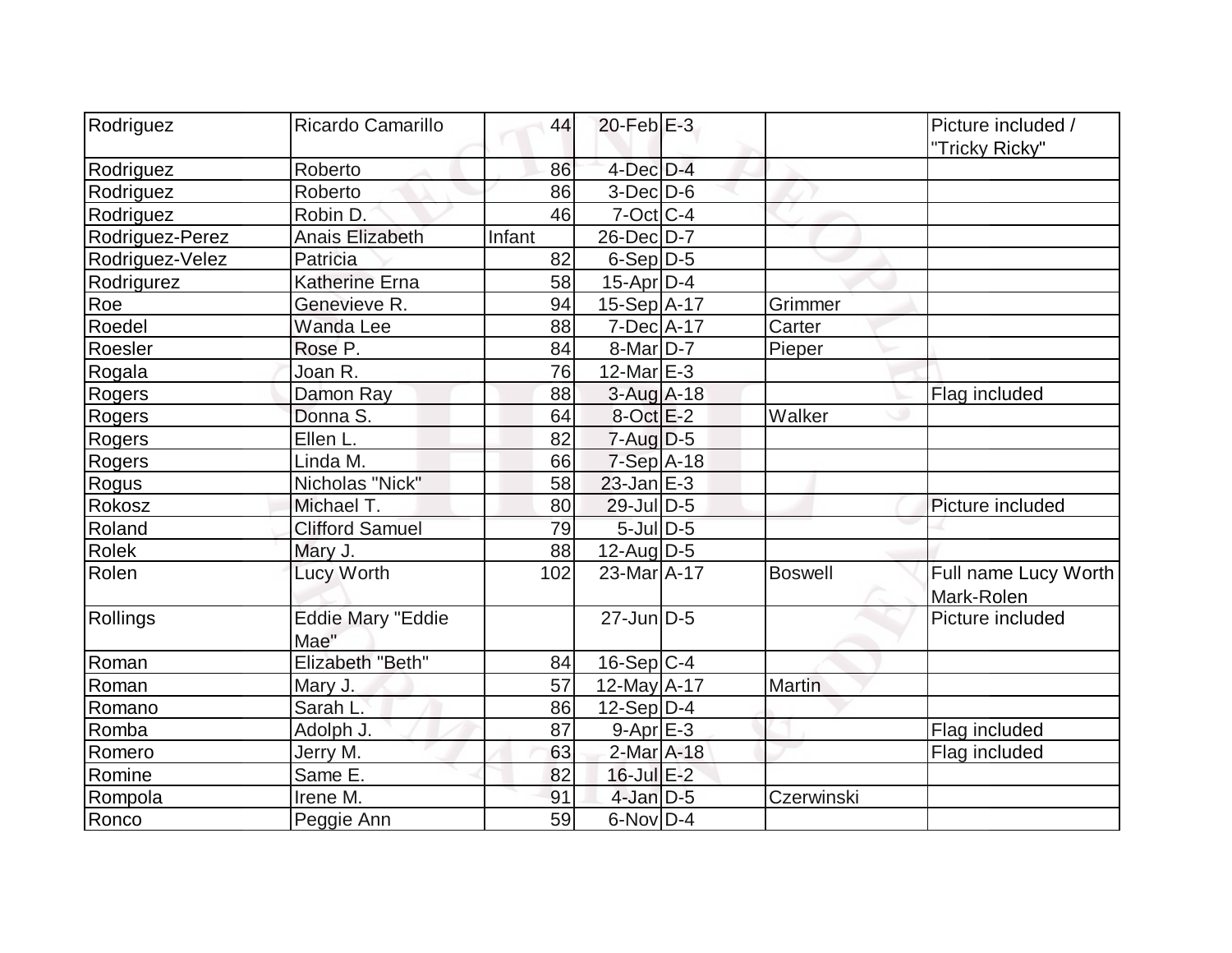| Rondinelli  | Anthony "Tony"      | 101             | 15-Sep A-17           |                   |                  |
|-------------|---------------------|-----------------|-----------------------|-------------------|------------------|
| Root        | David J.            | 72              | 27-Apr A-18           |                   | Flag included    |
| Roper       | Eleanor E.          | 67              | $16$ -Dec $C$ -3      | <b>Bassett</b>    |                  |
| Rosario     | Victor F. Jr.       |                 | $11$ -Jun $E-3$       |                   | Picture included |
| Rose        | Elizabeth A.        | 69              | $6$ -Jun $D-4$        |                   |                  |
| Rose        | Florence B.         | 85              | $16-Sep C-4$          | <b>Barman</b>     |                  |
| Rose        | Mary                | 90              | $19$ -Aug $D-5$       |                   |                  |
| Rosenbaum   | Connie K.           | $\overline{57}$ | $11$ -JulD-4          |                   |                  |
| Rosenbaum   | Henrietta "Dolly"   | 96              | $15$ -Mar $ D-3 $     |                   |                  |
| Rosenbaum   | Robert J. "Rosie"   | 80              | $13$ -Mar $ D-5$      |                   |                  |
| Rosenthal   | Irma A.             | 95              | $28$ -May E-3         |                   |                  |
| Rosido      | Christina           | 49              | $15$ -Jun $A$ -16     |                   |                  |
| Rosko       | Virginia A.         | 70              | 20-Aug E-3            |                   |                  |
| Ross        | Albert K. "Al"      | 81              | 18-Nov C-4            |                   | Flag included    |
| Ross        | Elaine M.           |                 | $16$ -Dec $C-3$       | Ryzewski          | Picture included |
| <b>Ross</b> | Faith               | 71              | $21$ -Feb $D-7$       |                   |                  |
| <b>Ross</b> | Harold J.           | 89              | $11-Oct$ E-5          |                   |                  |
| Rossa       | Charlene R.         | 70              | $16$ -Oct $D-7$       | Chasteler         |                  |
| Rossetto    | Nancy               | 70              | 20-Oct A-15           |                   | Full name Nancy  |
|             |                     |                 |                       |                   | Koppen Rossetto  |
| Rossi       | Evelyn M.           | 85              | $24$ -Dec $D-6$       | Friend            |                  |
| Roszkowski  | Anthony T. "Tony"   | 56              | $3-Dec D-6$           |                   |                  |
| Rotas       | Marcia              | 70              | $3$ -Jun $D-4$        |                   |                  |
| Roth        | Ruth                | 90              | 25-Mar <sub>D-5</sub> | Tolf              |                  |
| Rotroff     | Mary F.             | 80              | $19-Sep D-3$          | <b>McNicholas</b> |                  |
| Rounds      | Kerry Patrick "Pat" | 81              | $1-Apr$ D-6           |                   |                  |
| Rouse       | Gerald J.           | 65              | $12$ -Feb $ D-5$      |                   | Picture included |
| Rouse       | Richard J.          | 97              | $11$ -Jun $E-4$       |                   | Flag and Picture |
|             |                     |                 |                       |                   | included         |
| Rovai       | Raymond J.          | 72              | $12$ -Jan $D-5$       |                   | Picture included |
| Row         | Edward B. Jr.       | 85              | $1$ -Oct $E-1$        |                   | Picture included |
| Rowe        | Michael             | 55              | $20$ -Jun $ D-5$      |                   |                  |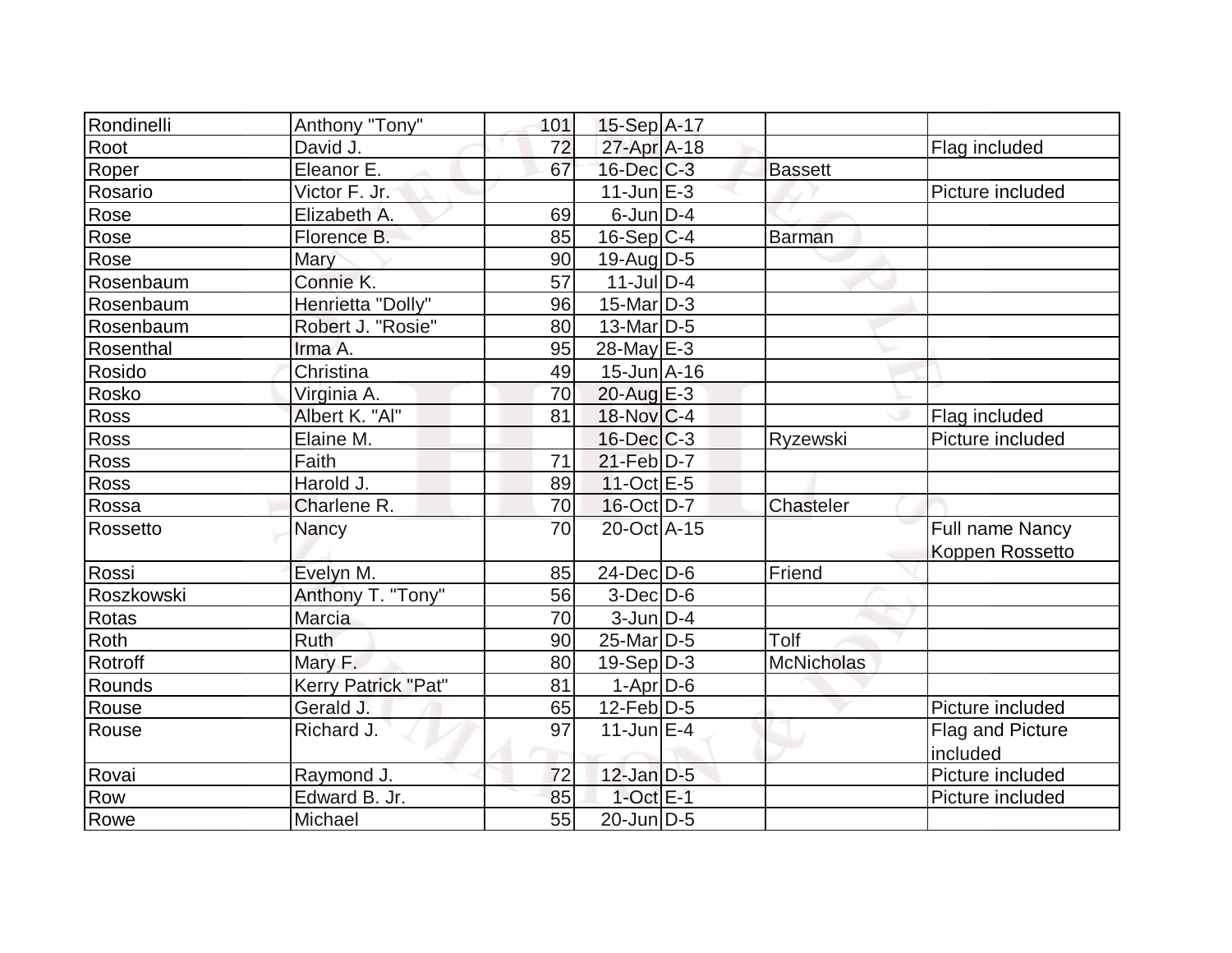| Roy       | John D. "Jack"      | 72 | $10$ -Apr $D-5$      |                 | Flag included         |
|-----------|---------------------|----|----------------------|-----------------|-----------------------|
| Royal     | Jessie              | 75 | 23-May D-4           |                 |                       |
| Rozak     | William C. "Tiny"   | 79 | 29-May D-5           |                 |                       |
| Ruan      | Maria               | 82 | 29-Oct E-1           |                 |                       |
| Rubino    | Iris Jean           | 78 | 18-Feb A-15          |                 |                       |
| Rucinski  | Gloria S.           | 40 | $2$ -Nov $A$ -19     |                 |                       |
| Ruckman   | Katherine Eva       | 83 | $17$ -Jan D-5        |                 | Cross included        |
| Rudd      | Constance J.        | 74 | $27 -$ Jul $A - 18$  | Hoover          |                       |
| Rudison   | Helen               | 90 | $5-NovE-1$           | Biernat         |                       |
| Rudzinski | Carol J.            | 59 | 29-Sep A-17          |                 |                       |
| Ruedi     | Arthur F.           | 94 | $22$ -Feb $D-5$      |                 |                       |
| Ruedi     | Lorraine Ruth       | 90 | $13$ -Jun $ D-5$     | Schneider       |                       |
| Ruesken   | A. Christine        | 82 | $1-Nov$ $E-6$        | <b>Bratcher</b> | <b>Cross included</b> |
| Ruesken   | James J. "Pete"     | 81 | $10$ -Mar $A-13$     |                 | Flag included         |
| Rueth     | Harold G. Sr.       | 90 | $19$ -Aug $D-5$      |                 | Picture included      |
| Rugg      | Frances             | 85 | 16-Nov A-18          |                 |                       |
| Ruggeri   | Antonia             | 93 | $26$ -May $E-3$      |                 | Picture included      |
| Ruiter    | Mildred D. "Millie" | 79 | $21$ -Jan $A-17$     | <b>Kikkert</b>  |                       |
| Ruiz      | Celia               | 83 | 8-Mar <sub>D-5</sub> | Cantu           | Full name Celia Ruiz  |
|           |                     |    |                      |                 | Courtney              |
| Rujevcan  | Katie               | 89 | $22$ -AugD-5         | Zuk             | Picture included      |
| Rukavina  | <b>Nick</b>         | 77 | $12$ -Mar $E-4$      |                 | Flag included         |
| Runyan    | Joyce Ann           | 57 | $9-Sep C-6$          | Ochs            | Picture included      |
| Runyan    | <b>Ruth Annette</b> | 78 | $3-Feb$ A-16         |                 |                       |
| Rupar     | Ruth A.             | 86 | $19-Sep D-4$         |                 |                       |
| Rupcich   | John Joseph         | 87 | $1-Apr$ D-6          |                 | Flag included         |
| Rupprecht | Doris L.            |    | $13-Nov D-5$         |                 |                       |
| Rurode    | Julia               | 90 | $3-MarA-14$          | Kroeff          |                       |
| Rusak     | Vesta A.            | 96 | 21-Sep A-17          |                 |                       |
| Ruschak   | Mary                | 96 | $14$ -Feb $D-5$      | Nemtuda         | Full name Mary        |
|           |                     |    |                      |                 | Ruscak Warzecha       |
| Rush      | Barbara A.          | 50 | $28$ -Mar $ D-5 $    |                 |                       |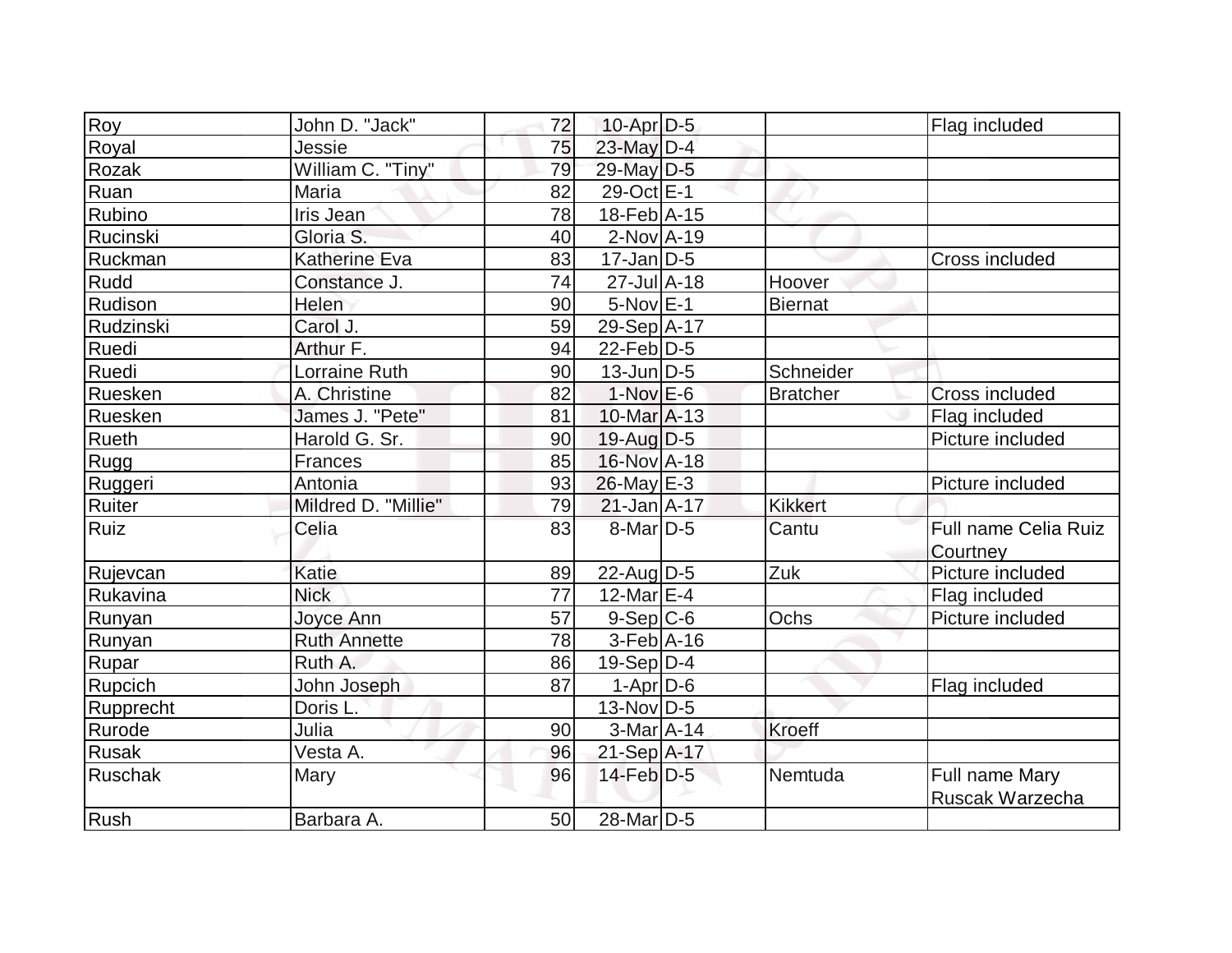| Rush                | <b>Mildred Faye</b>   | 71 | 12-May A-17           |                |                     |
|---------------------|-----------------------|----|-----------------------|----------------|---------------------|
| Rusin               | William S.            | 86 | $22-Sep$ A-14         |                | Flag included       |
| <b>Rusnak</b>       | Lance                 |    | $3-Apr$ $D-6$         |                |                     |
| Russel              | James V.              | 82 | $15$ -Jun $A$ -16     |                | Flag included       |
| <b>Russell</b>      | Arthur O. "Art"       | 92 | $1-Oct$ E-2           |                | Flag included       |
| <b>Russell</b>      | Lillian               | 87 | $28$ -Mar $D-5$       | Ralph          | Full name Lillian   |
|                     |                       |    |                       |                | Russell Magan       |
| <b>Russell</b>      | Lois J.               | 82 | 25-Mar <sub>D-5</sub> |                |                     |
| <b>Russell</b>      | Mary Hazel "Mickie"   | 65 | 28-Sep A-17           |                | Picture included    |
| Russell             | <b>Robert Wesley</b>  | 54 | 24-Mar A-18           |                | Picture included    |
| <b>Russell</b>      | Roy A. Jr.            | 74 | $27$ -Mar $D-6$       |                |                     |
| <b>Russell</b>      | <b>Tricia Marie</b>   | 46 | $25$ -Feb $ A-14$     | <b>Simpson</b> |                     |
| Russum              | Ruth L.               | 88 | 21-Dec A-19           |                |                     |
| <b>Rust-Walters</b> | Jerrilyn Ann          | 46 | $19$ -Aug D-5         |                |                     |
| Ruth                | Robert "Bob"          | 77 | 29-Oct E-3            |                |                     |
| Ruthkay             | Patricia Ann          | 59 | $18$ -Aug $A$ -13     | <b>Schultz</b> |                     |
| Rutkowski           | Theodore "Ted"        | 86 | $20$ -Jun $D-5$       |                | Flag included       |
| Rutledge            | <b>Jean Carol</b>     | 67 | $7 - Apr$ $A - 17$    | Skinner        |                     |
| Ruwersma            | Oscar A. "Ozzie"      | 76 | 26-Nov D-7            |                | Flag included       |
| Ryan                | Jillian Michelle      | 21 | $26$ -Mar $E-3$       |                | Picture included    |
| Ryan                | John J.               | 86 | $28$ -Dec $A$ -18     |                |                     |
| Ryan                | Thomas J.             | 56 | $14$ -Nov $ D-4$      |                |                     |
| Ryba                | Richard A.            | 68 | $31$ -JulD-4          |                | Picture included    |
| Rybarczyk           | Irvin W.              | 86 | $26-Sep D-4$          |                | Flag included       |
| Rybarczyk           | James                 | 56 | $30 - Jun$ A-15       |                |                     |
| Rybarczyk           | <b>Richard "Dick"</b> | 69 | 28-Mar <sub>D-5</sub> |                | Picture included    |
| Rybicki             | John J.               | 70 | $26$ -Feb $D-5$       |                | Flag and Knights of |
|                     |                       |    |                       |                | Columbus emblem     |
| Rybicki             | Loretta M.            | 88 | 26-Dec D-7            | Jonkier        |                     |
| Rye                 | Mary Jane             | 84 | $21$ -Jul $A-13$      |                |                     |
| Rygiewicz           | Susan                 | 58 | 31-Dec D-7            |                |                     |
| Rzonca              | Angeline "Nellie"     | 91 | $30$ -Jan $E-3$       |                |                     |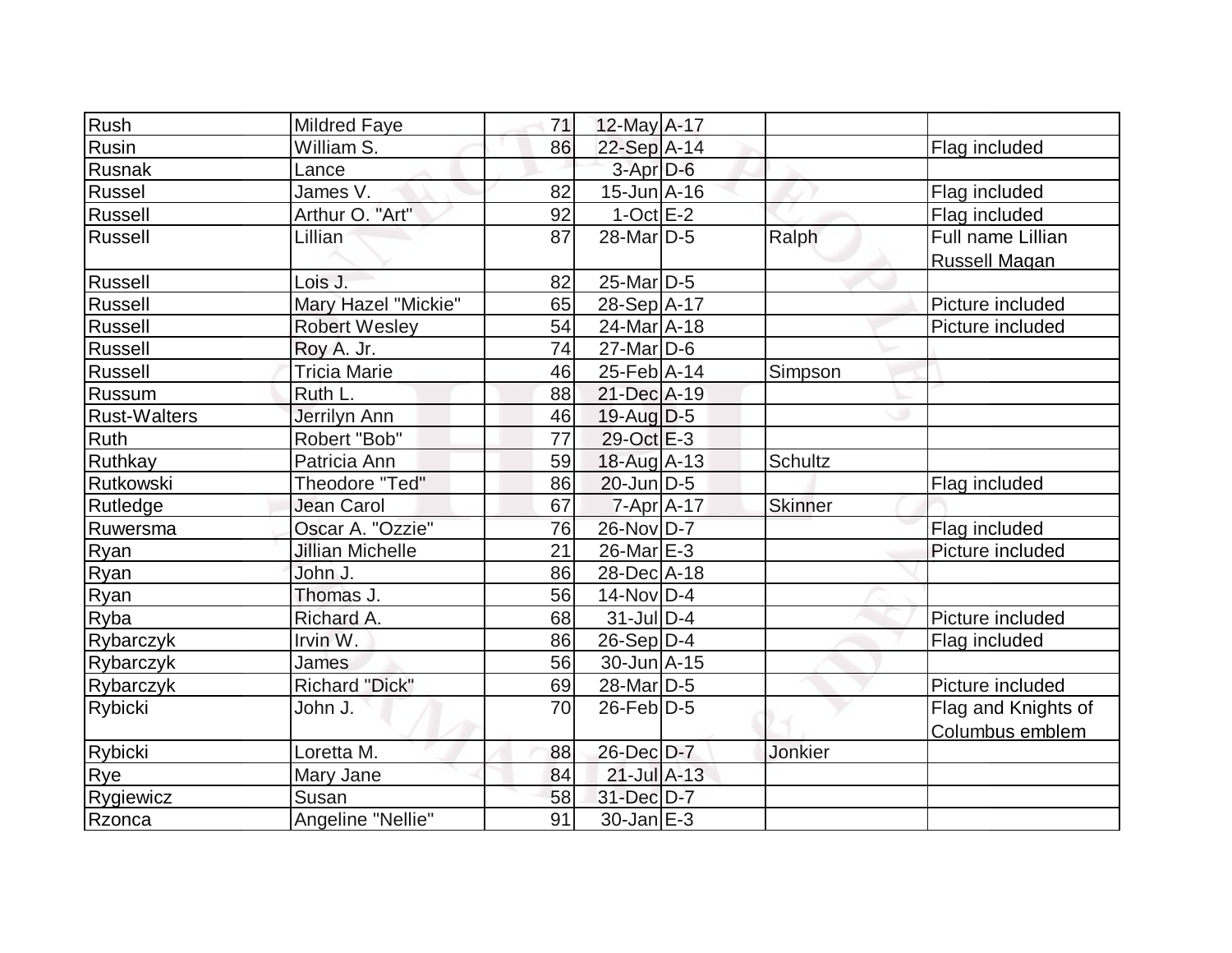| Rzyski         | Lillian                            | 83 | 26-Aug D-4         | Pawlowski      |                                    |
|----------------|------------------------------------|----|--------------------|----------------|------------------------------------|
| Saager         | Edna May                           | 96 | $9$ -Dec $C$ -5    |                |                                    |
| Sabau          | Penny                              | 60 | $10$ -Oct $D-6$    |                | Picture included                   |
| Sabinske       | Charles J.                         | 50 | $13-Nov D-6$       |                |                                    |
| Sablich        | Julia                              | 93 | $2-Feb D-5$        | <b>Mlachak</b> |                                    |
| Sabo           | John                               | 83 | $7 - Apr$ $A - 17$ |                |                                    |
| Sadowski       | Anna                               | 93 | 24-Aug A-17        | Saganovich     |                                    |
| Sadowski       | Sigmund J.                         | 92 | $1-Apr D-5$        |                | K of C emblem<br>included          |
| Sadzak         | Robert M.                          | 79 | $9$ -Jun $A$ -18   |                | Flag included                      |
| Saenz          | Alfonso "Al"                       | 78 | $28$ -Feb $ D-6$   |                | Picture included                   |
| Safstrom       | Rosemary F.                        | 59 | 7-Feb D-5          |                |                                    |
| <b>Saims</b>   | <b>Alexander Anthony</b><br>"Alex" | 85 | $8$ -Feb $D-6$     |                | Picture included                   |
| Sajda          | Andrew J. "Butch"                  | 60 | $9$ -Feb $D-5$     |                | Flag and Picture<br>included       |
| Sajkich        | George J.                          | 57 | 20-Oct A-15        |                | Serbian Orthodox<br>Cross included |
| Saksa          | Raymond A.                         | 51 | $5-Feb$ D-4        |                |                                    |
| Sal Verta      | Jason, CPL.                        | 21 | $11-Sep D-6$       |                | Flag included                      |
| <b>Salas</b>   | Elizabeth I. "Betty"               | 83 | $19$ -Dec $ D-4$   | Toth           |                                    |
| Salat          | Carol S.                           | 61 | $24$ -JulD-6       | Krawczewicz    |                                    |
| Salava         | Sharon                             | 67 | $5-Sep D-5$        | <b>Clark</b>   | Picture included                   |
| Salazar        | Henrietta                          | 76 | $1-Auq$ D-5        |                |                                    |
| Salberg        | Marylou                            | 84 | $8-Nov$ E-6        | Peck           |                                    |
| Saldana        | Minerva "Alice"                    | 77 | $11$ -Dec $ D-5$   | Lopez          |                                    |
| Saliga         | Mary                               | 91 | $21-Oct$ $C-4$     | Janik          |                                    |
| Salinas        | <b>Hilaria</b>                     | 83 | $28$ -Oct C-4      |                | Picture included                   |
| <b>Salinas</b> | Maria C. "YeYa"                    | 88 | 17-Nov A-16        |                |                                    |
| <b>Salinas</b> | Raul Sr.                           | 82 | 27-Apr A-18        |                |                                    |
| Salinger       | Robert E. Sr. "Sax"                | 76 | $7-Feb$ $D-6$      |                | Flag included                      |
| Salka          | Rose                               | 86 | $15$ -May D-5      |                |                                    |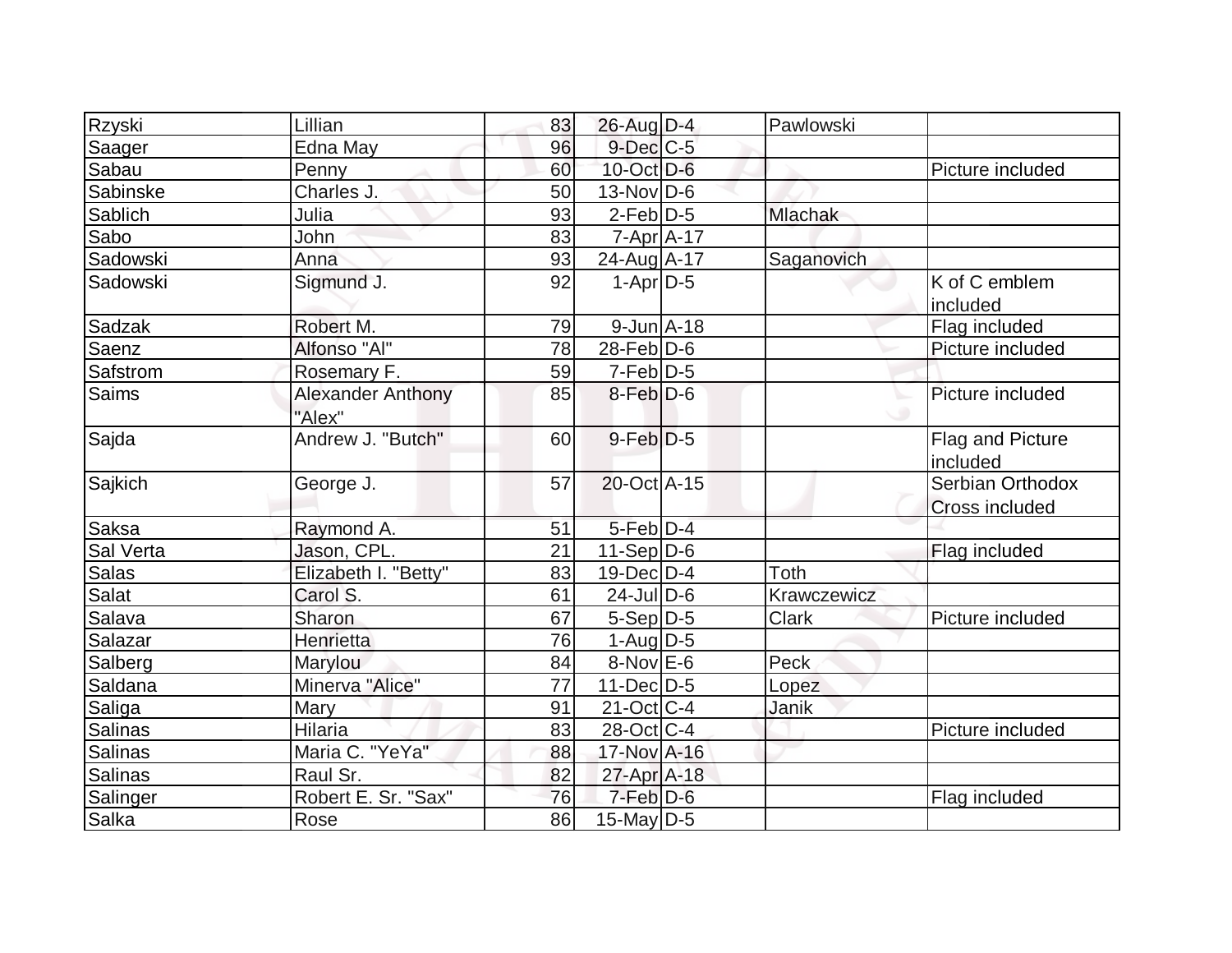| Sampsell       | Robert                      | 91  | 28-May E-3             |                | Flag included                          |
|----------------|-----------------------------|-----|------------------------|----------------|----------------------------------------|
| Sampson        | Paul J.                     | 49  | $17$ -May $D-3$        |                | Lions emblem                           |
|                |                             |     |                        |                | included                               |
| Sanchez        | Dolores "Lola"              | 97  | $19$ -Apr $D-3$        | Verduzco       | <b>Full name Dolores</b>               |
|                |                             |     |                        |                | Sancez Fini                            |
| Sanchez        | Kathline J.                 | 80  | $28 - Jan$ $A - 13$    |                |                                        |
| Sanchez        | Louis                       | 57  | $8-Apr D-5$            |                | Flag included                          |
| Sanchez        | Maria                       | 88  | 20-Feb $E-3$           |                | Picture included                       |
| Sanchez        | Presentacion                | 104 | $12$ -Apr $D-5$        |                |                                        |
| Sanchez        | Sigifredo R.                | 94  | $7$ -Dec $A$ -17       |                | Flag included                          |
| Sancya         | Louis G.                    | 86  | $7 - Aug   D-5$        |                | Flag included                          |
| <b>Sanders</b> | Lewis                       |     | $4$ -JulD-4            |                | Flag included                          |
| Sandlin        | Mary "Jewel"                | 80  | $1-Oct$ <sub>E-1</sub> |                |                                        |
| Sandlin        | Phillip G. Sr.              | 75  | 3-Mar A-14             |                | Flag included                          |
| Sandor         | <b>Marion Melissa "Mel"</b> | 95  | $7$ -Aug $D-5$         | Wyrick         |                                        |
| Sandoval       | Maurica "Marie"             | 83  | $30 -$ Jul $E - 3$     |                | Picture included                       |
| Sandoval       | <b>Robert James</b>         | 33  | $19$ -Jan $D-4$        |                | Picture included                       |
|                | "Bobby"                     |     |                        |                |                                        |
| Sanfratello    | Lauren Kristine             | 24  | $23$ -May D-4          | <b>Murchek</b> |                                        |
| Santacruz      | Luz E.                      | 75  | $3-Sep$ $E-1$          |                |                                        |
| Santoro        | <b>Leonard Anthony</b>      |     | $25$ -May A-18         |                |                                        |
| Santos         | Julio V.                    | 81  | $10$ -JulD-5           |                |                                        |
| Santucci       | John A.                     | 81  | $4$ -Aug $A$ -15       |                | Flag included                          |
| Sapyta         | Lucille                     | 88  | $25$ -Nov $ C-5 $      | <b>Breclaw</b> |                                        |
| Sapyta         | Ruth M.                     | 85  | $17$ -Aug $A$ -17      | <b>Qualls</b>  |                                        |
| Sarber         | <b>Bonnie Lee</b>           | 52  | $15$ -Aug $ D-4$       |                |                                        |
| Sarencgach     | Victoria C. "Vicki"         | 85  | $27$ -May D-4          |                |                                        |
| Sargent        | <b>Robert "Call me Bob"</b> | 64  | $16$ -Dec $C$ -4       |                |                                        |
| Saricos        | Anastasia                   | 94  | 31-May D-4             |                | <b>Greek Othodox Cross</b><br>included |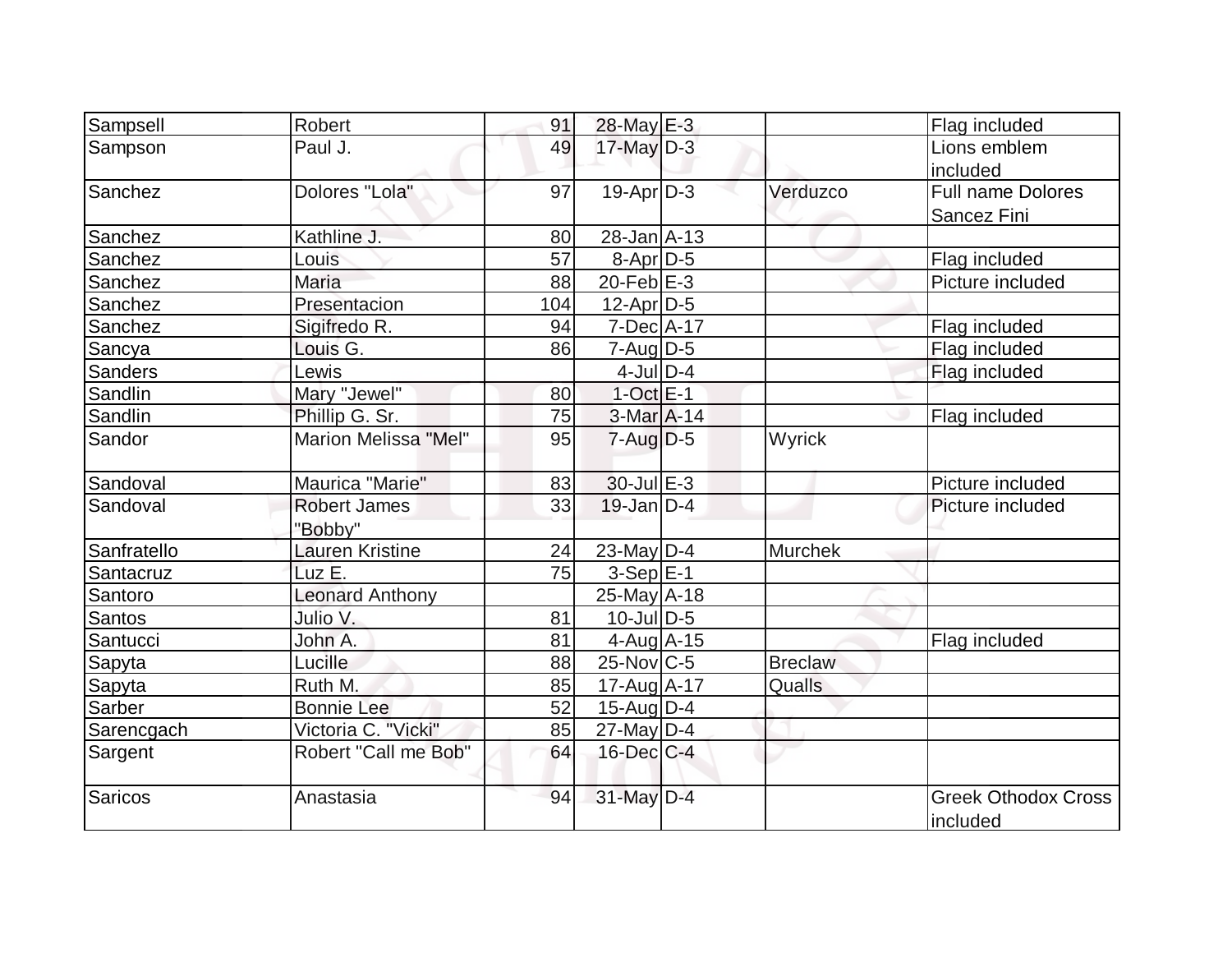| Sarver          | <b>Grace Marie</b>     |        | $6$ -Jun $D-5$      |                 |                                                   |
|-----------------|------------------------|--------|---------------------|-----------------|---------------------------------------------------|
| <b>Sassee</b>   | <b>Audrey Ann</b>      | 66     | $16$ -May $D-3$     | <b>Blissmer</b> |                                                   |
| Sassevillee     | Jean Paul              | 82     | $23$ -Jan $E-3$     |                 |                                                   |
| Satnan          | Lilas Amanda           | 70     | $27 -$ Jul $A - 18$ | Carr            |                                                   |
| Satterfield     | Vernon M.L. Jr. "Red"  |        | $20$ -Feb $E-4$     |                 | Picture included                                  |
| Savage          | Bernadine F.           | 82     | $8$ -Jan $ID-4$     | Zoretic         | <b>Full name Bernadine</b><br>F. Spretnjak-Savage |
| Savic           | Milica "Mitzie"        | 54     | $1-Jan D-5$         |                 | Serbian Orthodox<br>Cross included                |
| Savin           | <b>Irene Marie</b>     | 79     | $7$ -Jun $D-6$      |                 |                                                   |
| Sawadski        | Alice K.               | 64     | $23$ -Jul $E-2$     | Fialowski       |                                                   |
| Sawicki         | Florence, Dr. "Cookie" | 65     | $3$ -Jan $D-4$      | w               |                                                   |
| Sawyer          | Mary E.                | 84     | $25$ -Dec $ A-14$   | Tharp           |                                                   |
| Sawyer          | Paul T. Sr.            |        | 18-Oct E-4          |                 | Flag included                                     |
| Saxton          | Ruth E.                | 92     | $8$ -Jul $D$ -5     |                 |                                                   |
| Saylor          | James E. (Jim)         | 80     | $10$ -Jan D-6       |                 |                                                   |
| Sayre           | Toni B.                | 44     | $16$ -Jan $E-2$     | Tomaszewski     |                                                   |
| Sbalchiero      | George J.              | 67     | $2$ -Feb $D-5$      |                 | Picture included                                  |
| Scanlon         | Timothy Patrick "Tim"  | 47     | $17$ -Jan $ D-5 $   |                 | Picture included                                  |
| Scardine        | Franklyn A.            | 69     | $16-Sep C-4$        |                 | Flag included                                     |
| Scasny          | Lucille S.             | 81     | 29-Dec A-14         | Stasek          |                                                   |
| Schabel         | Martha Ann             | 90     | $2$ -Dec $ C-4 $    |                 | Picture included                                  |
| Schaetzel       | Virginia               |        | 25-Oct E-6          | <b>Bell</b>     |                                                   |
| <b>Schafer</b>  | <b>Addison Hope</b>    | Infant | $9$ -Jan $E-3$      |                 |                                                   |
| <b>Schafer</b>  | Gregory D.             | 73     | $13$ -Dec $E-5$     |                 |                                                   |
| Schafer         | Harold F.              | 84     | $6$ -Aug $E-3$      |                 |                                                   |
| Schaffner       | Ethel M.               | 84     | $31$ -Jul $D-4$     | Chorik          |                                                   |
| <b>Schaller</b> | Harold E. "Hal"        | 81     | $5$ -Mar $E-3$      |                 |                                                   |
| Scharber        | Mike "Jethro"          | 52     | $19-Nov D-6$        |                 |                                                   |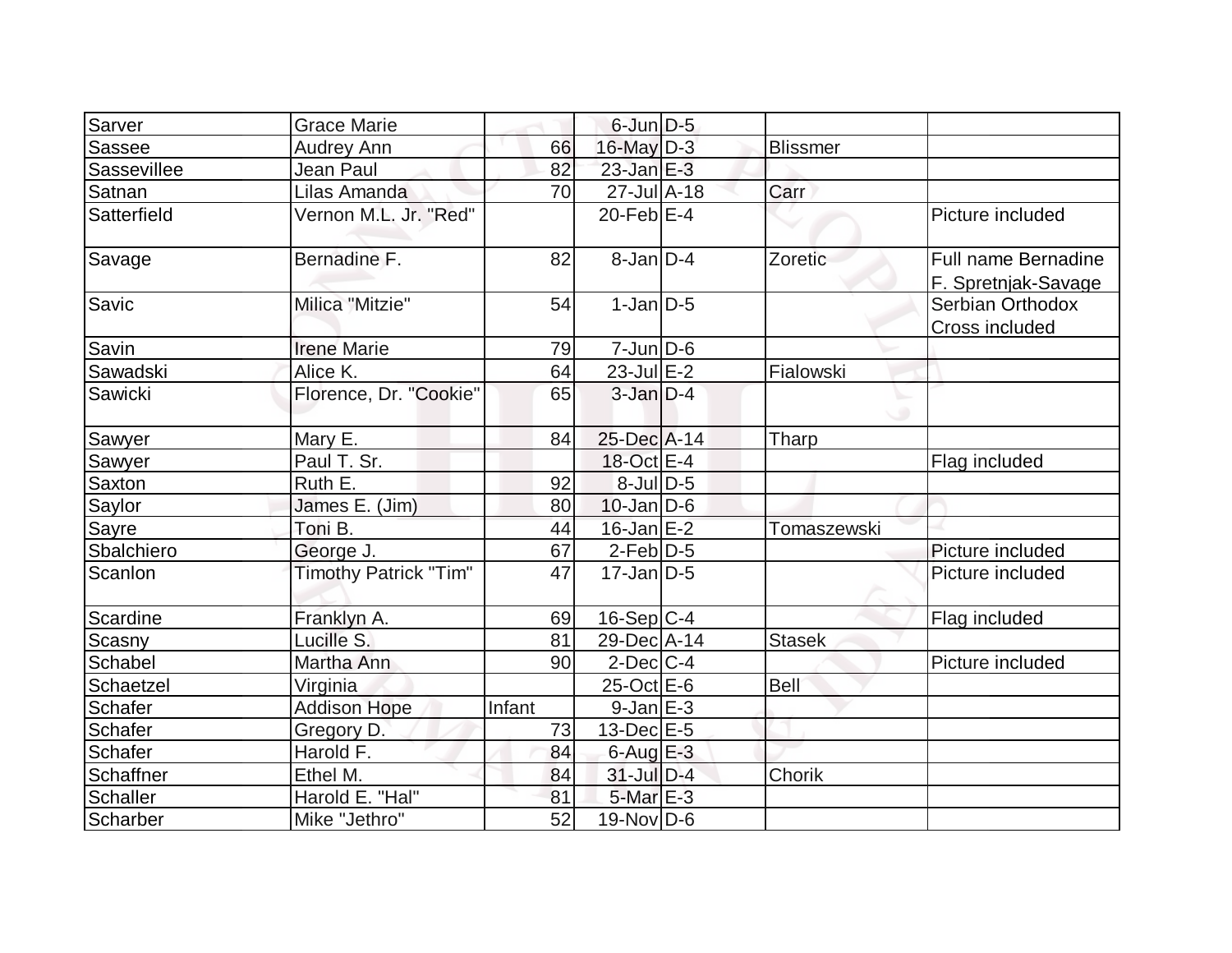| Scheeringa | Betty L.                         | 72 | $3$ -Jan $D$ -6   |             |                                                |
|------------|----------------------------------|----|-------------------|-------------|------------------------------------------------|
| Scheeringa | Cornelia P.                      | 84 | 28-Dec A-18       |             |                                                |
| Scheeringa | Grace                            | 85 | $5-Apr$ $D-5$     |             |                                                |
| Scheeringa | Ruth                             | 77 | 30-Apr E-2        |             |                                                |
| Scheff     | Norbert F.                       | 82 | $20$ -Apr $A$ -18 |             |                                                |
| Scheffki   | Ken "The Count"                  | 69 | $9 - Apr$ $E - 3$ |             |                                                |
| Scheidt    | Alma E.                          | 97 | 15-Jun A-17       | Schmitt     |                                                |
| Scheidt    | Charlotte L.                     | 71 | $6$ -Nov $D-5$    |             |                                                |
| Scheidt    | Dorothy M.                       | 82 | $15-Sep$ A-17     | <b>Todd</b> |                                                |
| Schendera  | Henry B.                         | 84 | $27$ -Apr $ A-18$ |             | Flag included                                  |
| Schest     | <b>Louis Markus</b>              | 64 | 7-Dec A-17        |             | Flag included                                  |
| Schiller   | William L. "Bill"                | 86 | 28-Jan A-14       |             |                                                |
| Schirmer   | Alberta L.                       | 87 | 15-Mar D-4        |             |                                                |
| Schleicher | Ludwig                           | 78 | $15$ -Aug $D-5$   |             |                                                |
| Schlobohm  | Roger L.                         | 72 | $27$ -Feb $E-3$   |             |                                                |
| Schmal     | Gordon W., Colonel<br>USAF, Ret. |    | $31$ -JulD-5      |             | Flag and U. S. Air<br>Force emblem<br>included |
| Schmelter  | Charles L. "Chuck"               | 65 | $17-Sep$ E-3      |             |                                                |
| Schmelzer  | Olga                             | 86 | $13$ -May D-6     |             | Picture included                               |
| Schmidl    | Karen Joy                        | 71 | $21-Sep$ $A-17$   |             |                                                |
| Schmidt    | Adele A.                         | 86 | $1-Dec$ A-13      |             |                                                |
| Schmidt    | Alvin L.                         | 84 | $17$ -Mar $A$ -18 |             |                                                |
| Schmidt    | George E. "Smitty"               | 79 | $6$ -Jun $D-5$    |             |                                                |
| Schmidt    | Jill M.                          | 62 | $1$ -Jan D-4      |             |                                                |
| Schmitz    | Raymond W.                       | 84 | $11$ -Nov $ C-3 $ |             |                                                |
| Schnabel   | Jeanette "Babe"                  | 87 | 25-Dec A-14       |             | Picture included                               |
| Schneegas  | Kayla Dawn                       | 17 | $5-Nov$ $E-2$     |             | Picture / Kayla Dawn<br>King-Schneegas         |
| Schneider  | Eric D.                          | 27 | 9-Feb D-4         |             |                                                |
| Schneider  | John E. "Jack"                   | 72 | 16-Apr $E-4$      |             | Flag included                                  |
| Schoenbeck | Doris LaGrace                    | 53 | $17-Sep$ E-3      | Hamel       |                                                |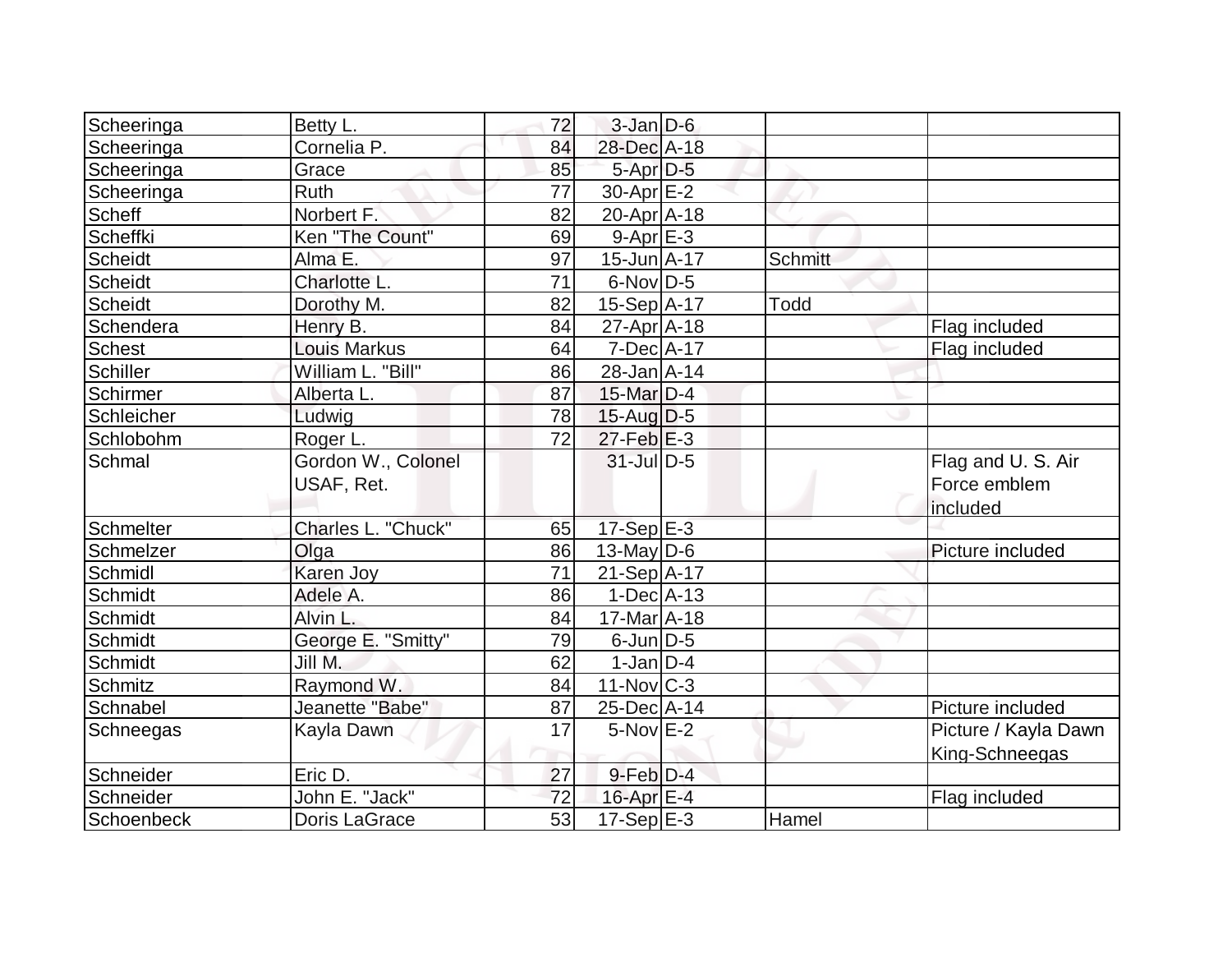| Schofield       | Mildred                  | 94 | 28-Mar <sub>D-5</sub> |                 |                  |                  |
|-----------------|--------------------------|----|-----------------------|-----------------|------------------|------------------|
| <b>Scholte</b>  | Nancy R.                 | 59 | $30 - Jan \, E - 3$   |                 | <b>Bult</b>      |                  |
| Schoon          | <b>Barbara</b>           | 74 | $5$ -Dec $D-4$        |                 |                  |                  |
| Schoon          | Cornelius P. "C.P.       | 81 | $28$ -May D-5         |                 |                  |                  |
|                 | Neil"                    |    |                       |                 |                  |                  |
| Schott          | Caroline E.              | 57 | $18$ -Mar $ D-3 $     |                 |                  |                  |
| Schramm         | <b>Betty</b>             | 83 | $8-Nov$ E-6           |                 |                  | Betty (Bayer)    |
|                 |                          |    |                       |                 | <b>Bayer</b>     | Schramm          |
| Schranz         | Joseph T. "Homey<br>Joe" |    | $20$ -Apr $ A-18$     |                 |                  |                  |
| Schreiber       | Etha H.                  | 98 | $27-Sep$ E-8          |                 |                  | Picture included |
| Schreiber       | Francis S.               | 76 | $23$ -Jan $E-3$       |                 |                  | Flag included    |
| <b>Schreier</b> | Shirley P.               | 85 |                       | $7$ -Jul $A-15$ |                  |                  |
| Schroeder       | Doris Ann                | 82 | $16$ -Jul $E-2$       |                 |                  | Picture included |
| Schroeder       | <b>Jack Thomas</b>       | 54 | $7$ -May $E-3$        |                 |                  |                  |
| Schroeder       | Kenneth C.               | 73 | 18-Nov C-4            |                 |                  |                  |
| Schroeder       | Richard                  | 75 | $1$ -Jun $A$ -16      |                 |                  |                  |
| Schroeder       | Richard M. "Buddha"      | 75 | $3$ -Jun $D-5$        |                 |                  | Picture included |
| Schroeder       | Sandra                   | 56 | $3$ -Jan $D$ -6       |                 |                  |                  |
| Schubert        | Karl A.                  | 80 | 27-Oct A-17           |                 |                  |                  |
| <b>Schubert</b> | <b>Theodore "Ted"</b>    | 85 | $20$ -Dec $E$ -6      |                 |                  | Flag included    |
| Schuch          | Theresa M.               | 75 | $4-Feb$ A-15          |                 | <b>Jaskulski</b> |                  |
| Schueberg       | Mary R.                  | 73 | 24-Mar A-18           |                 | Edgman           |                  |
| <b>Schulte</b>  | James A.                 | 67 | $5$ -Jul $ D-5$       |                 |                  | Flag included    |
| <b>Schultz</b>  | Edan M.                  | 81 | $25$ -Apr $ D-5$      |                 |                  |                  |
| <b>Schultz</b>  | Kenneth                  | 90 | $24$ -Jun $D-4$       |                 |                  |                  |
| <b>Schultz</b>  | Ronald L. "Ron"          | 64 | $1-Feb$ $D-6$         |                 |                  |                  |
| <b>Schultz</b>  | Vivian C. I.             | 87 | 8-Apr D-5             |                 |                  |                  |
| <b>Schultz</b>  | William R.               | 85 | $23$ -Jan $E-3$       |                 |                  | Flag included    |
| Schulz          | Erhard                   | 68 | $4-Sep D-4$           |                 |                  |                  |
| Schulz          | <b>Katherine Hope</b>    | 50 | $4$ -Jan $D-5$        |                 | Goodall          |                  |
| Schulze         | Thomas J.                | 63 | $17$ -Jul $D-4$       |                 |                  | Flag included    |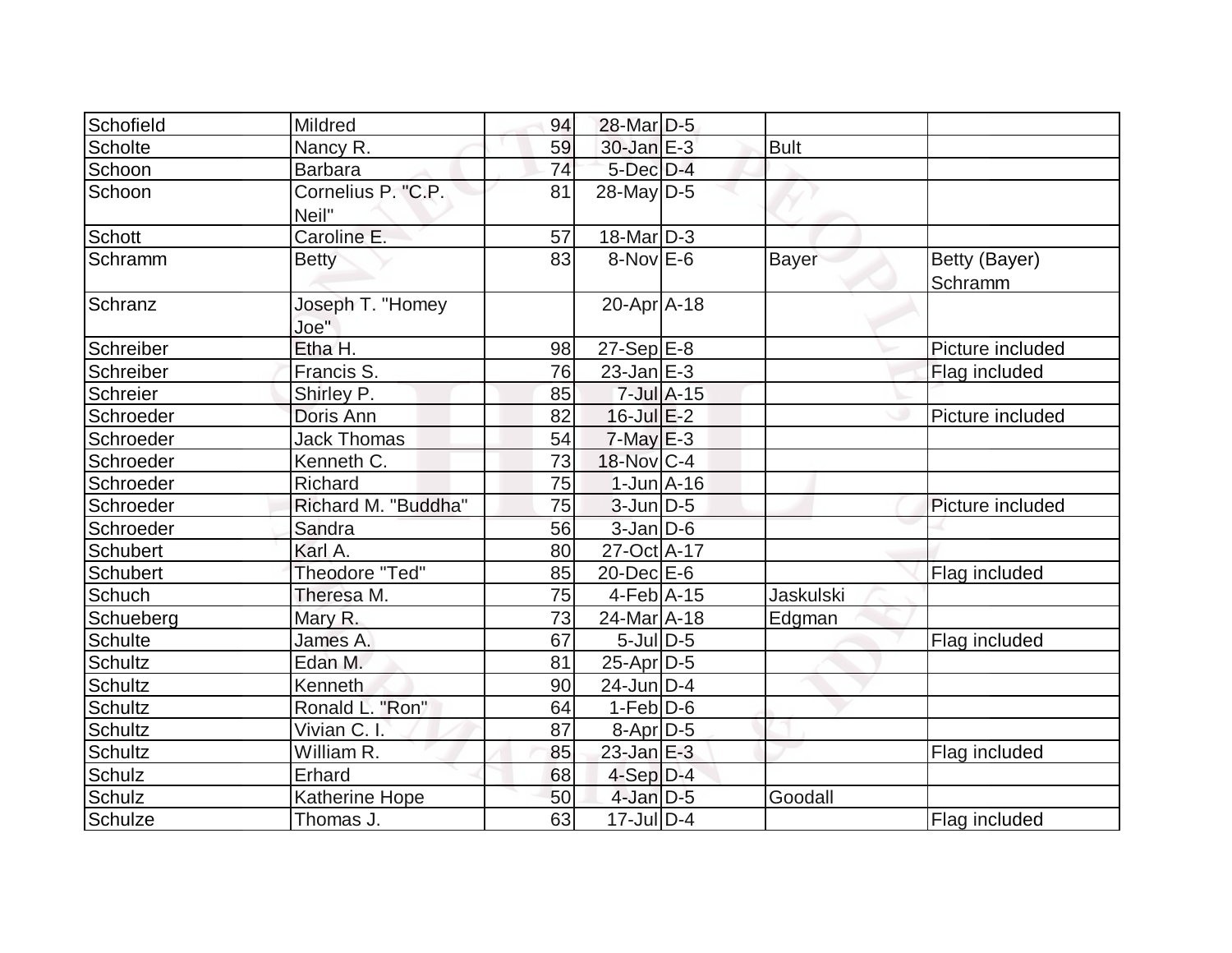| Schupanitz      | John H.                 | 69 | $6$ -Jan $C-4$      |             | Flag included          |
|-----------------|-------------------------|----|---------------------|-------------|------------------------|
| Schuster        | Bernard D.              | 89 | $8-Nov$ E-6         |             | Flag included          |
| Schuster        | <b>James Emory</b>      | 54 | 29-Oct E-3          |             |                        |
| Schuyler        | John F. "Jack"          | 83 | $8$ -Jan $D-4$      |             |                        |
| Schwalm         | Ida B.                  | 94 | $4-Sep D-5$         |             |                        |
| Schwalm         | Robert "Goober"         | 68 | $16$ -Dec $ C-4 $   |             |                        |
| Schwandt        | Gerald E.               | 58 | $21 -$ Jul $A - 13$ |             |                        |
| Schwartz        | William H. Jr.          | 72 | $16$ -Feb $D-6$     |             | Flag and Picture       |
|                 |                         |    |                     |             | included               |
| Schwarz         | Noemi A.                | 86 | $31-Oct$ D-4        |             | Star of David included |
| Sciackitano     | <b>Margaret Lucille</b> | 88 | $23$ -AugD-6        | Rogers      |                        |
| Scott           | Clyde Edward "Scotty"   | 67 | $11$ -Jan D-5       |             | Picture included       |
| Scott           | Dwayne Lee              | 69 | 30-Mar A-18         |             |                        |
| <b>Scott</b>    | Edward                  |    | 20-Oct A-15         |             |                        |
| Scott           | Edward                  |    | $21$ -Oct C-5       |             | Picture included       |
| Scott           | James P.                | 27 | $20$ -Mar $D-4$     |             | Picture included       |
| <b>Scott</b>    | Matthew L.              | 74 | $9$ -Oct $D-5$      |             |                        |
| Scott           | Paula L.                | 70 | $15$ -Aug $ D-5 $   |             |                        |
| <b>Scott</b>    | Vera Josephine          | 71 | $12$ -Apr $D-5$     | Gandy       |                        |
| <b>Scott</b>    | Veronica L.             | 47 | $5$ -Jun $D-5$      |             |                        |
| Scott           | Walter L.               | 87 | $4-Sep D-5$         |             | Picture included       |
| <b>Scubelek</b> | David R.                | 43 | 15-Oct E-1          |             |                        |
| Seamon          | <b>Mildred</b>          | 90 | $15$ -Aug $D$ -6    |             |                        |
| Sebahar-Kolb    | Helen M.                |    | $3-Aug$ A-18        | Harkenrider |                        |
| Sebens          | George E.               | 74 | $13-Nov D-6$        |             |                        |
| Seberger        | Lawrence "Larry"        | 72 | $17$ -Mar $A$ -19   |             |                        |
| Sedita          | <b>Charles Anthony</b>  | 56 | 24-Feb A-18         |             | Flag included          |
| Seehausen       | Patricia "Joy"          | 74 | $17$ -Jan $D-5$     |             |                        |
| Seeman          | Melvin R.               | 81 | 20-Nov D-5          |             | Flag included          |
| Sefchik         | Ronald R. "Big Leo"     | 68 | $3-Sep$ $E-2$       |             | Flag included          |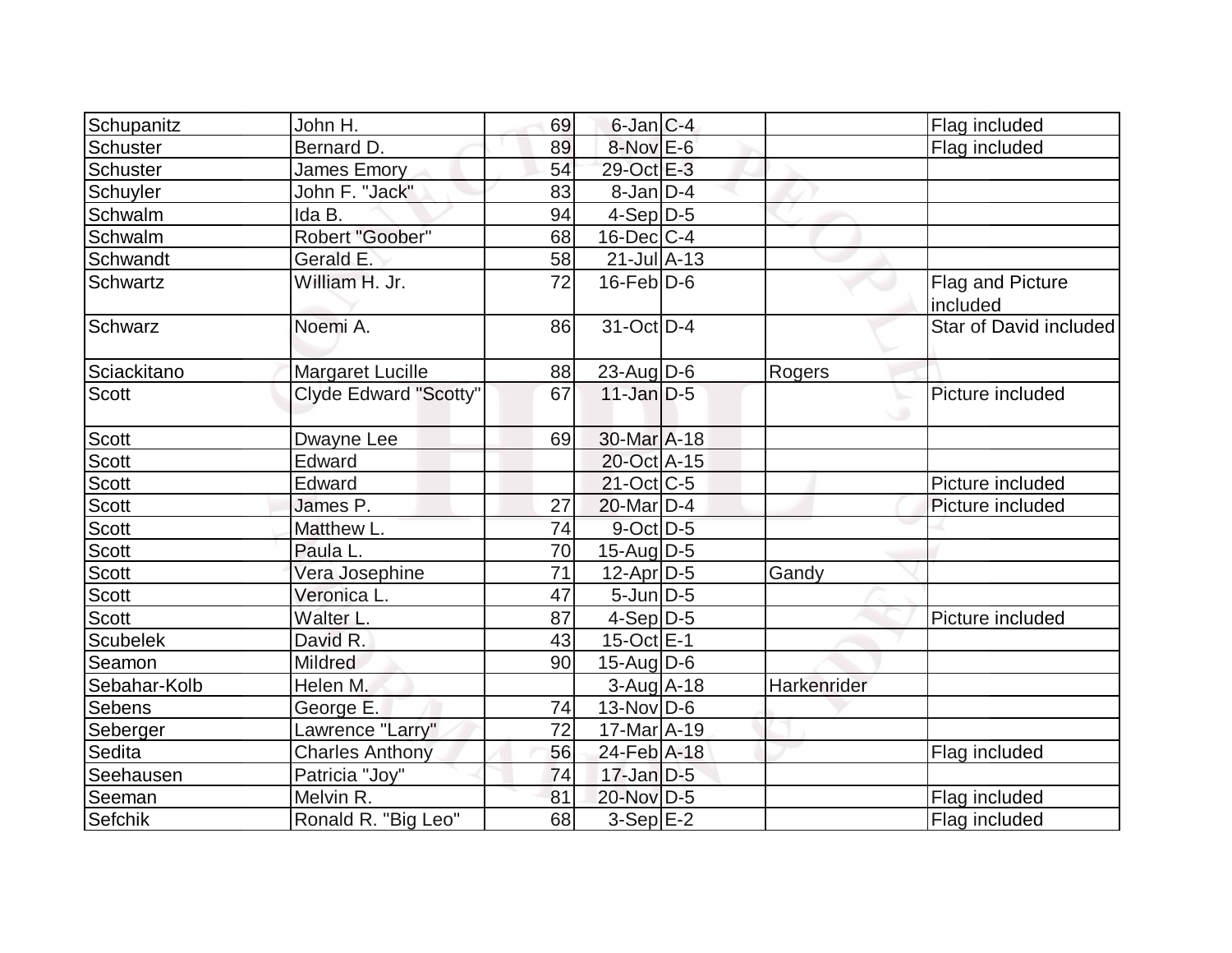| Segan<br>Djordje              | 84  | $1$ -May D-6               |                | <b>Serbian Cross</b>     |
|-------------------------------|-----|----------------------------|----------------|--------------------------|
|                               |     |                            |                | included                 |
| Segert<br>Walter A.           | 89  | 16-Mar A-17                |                |                          |
| Charles R. "Pete"<br>Segraves | 65  | $3-Feb$ A-17               |                |                          |
| Segudovic<br>Robert A.        | 69  | $15$ -Mar $ D-4 $          |                | Flag included            |
| Seifrig<br>Henry C.           | 84  | 23-Mar A-16                |                | Flag included            |
| Seip<br>June R.               | 89  | $13$ -Dec $E$ -5           | <b>Roberts</b> |                          |
| Seitzinger<br>Myrtle          | 84  | $8$ -JulD-3                | Wiltermood     | Full name Myrtle         |
|                               |     |                            |                | <b>Seitzinger Beasey</b> |
| Sell<br><b>Jason Edward</b>   | 32  | $20-Sep$ E-7               |                |                          |
| Sellberg<br>Lillian M.        | 88  | $21$ -Dec $A$ -18          |                | Fulll name Lillian M.    |
|                               |     |                            |                | <b>Sellberg Guzik</b>    |
| <b>Sellers</b><br>George      | 85  | 28-Apr A-8                 |                |                          |
| <b>Sellers</b><br>Goldie M.   | 83  | $19-Sep D-4$               |                |                          |
| <b>Sellers</b><br>Marcella H. | 89  | $7 - Jan$ $A - 15$         | Klemm          |                          |
| Selvaggi<br>Annette M.        | 86  | 22-Aug D-5                 |                |                          |
| Delores E.<br><b>Semchuck</b> | 67  | $4$ -Apr $D-4$             |                |                          |
| Semenzin<br>Evelyn            | 83  | $7-Nov D-6$                | <b>Snyders</b> |                          |
| Semkowech<br>Nicholas         | 88  | $13-Nov D-6$               |                | Flag included            |
| Semmelhack<br>Evelyn          | 86  | $21$ -Feb $\overline{D-6}$ | <b>Bissa</b>   |                          |
| Alicia A.<br>Senchak          | 76  | 20-Mar <sub>D-5</sub>      |                |                          |
| Senchak<br>Marguerite         | 100 | $22$ -Feb $ D-5 $          |                |                          |
| Senko<br>Agnes M.             | 90  | $26$ -Mar $E-4$            | <b>Skurka</b>  |                          |
| Eugene G.<br>Sepaniak         | 49  | $29$ -Feb $ D$ -6          |                |                          |
| Dolores A. (Dorie)<br>Sepiol  |     | $19$ -Jan $ D-4$           | Suranich       |                          |
| "G.G."                        |     |                            |                |                          |
| Serafin<br>Patricia E.        | 67  | $12$ -May $A$ -17          |                |                          |
| James Clyde "Uncle<br>Seramur | 82  | $7-Feb D-6$                |                |                          |
| Jimmy"                        |     |                            |                |                          |
| Serapin<br>Anthony J. "Tony"  | 82  | $15$ -Apr $D-4$            |                | Flag included            |
| Serna<br>Carlos J.            | 49  | $1-Apr$ $D-3$              |                |                          |
| Serrano<br>Francisco Jr.      |     | $6$ -Feb $E$ -3            |                | Picture included         |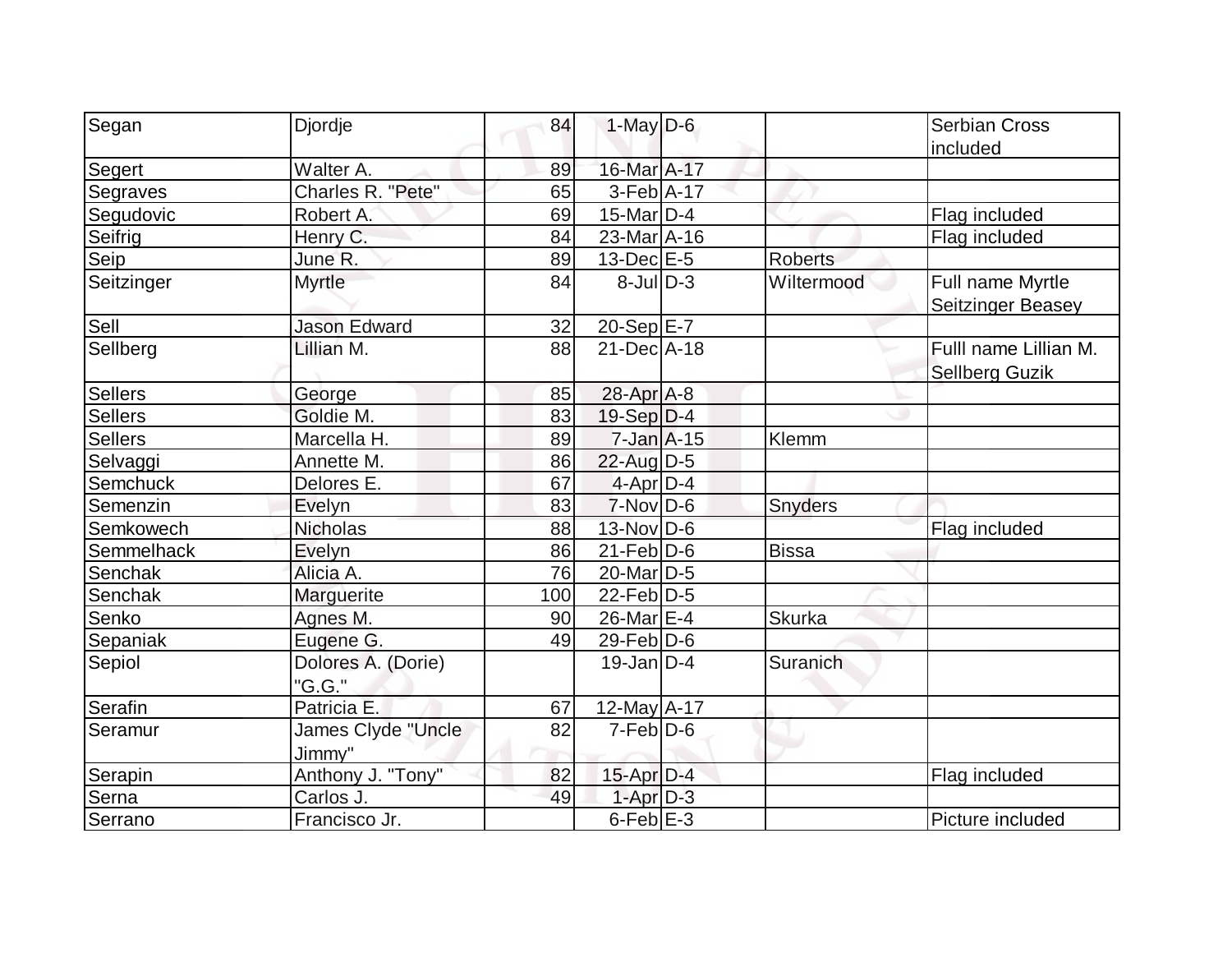| Sertich       | <b>Bette</b>           | 91 | $17$ -Jul D-4     |              | Picture included                        |
|---------------|------------------------|----|-------------------|--------------|-----------------------------------------|
| Sertich       | Mary                   |    | $5$ -Dec $D-4$    | Sankovich    |                                         |
| Sessum        | <b>Michael Everett</b> | 19 | $6$ -Jun $D-5$    |              |                                         |
| Setlak        | Joseph J.              | 73 | $14$ -Jun $D-6$   |              | Flag included                           |
| Setmayer      | Leonard M.             | 68 | $6$ -Feb $E-3$    |              | Flag included                           |
| Setmeyer      | Molly M.               | 87 | $1-Auq$ D-5       |              | Picture included                        |
| Seto          | Anne L.                | 73 | $2-Sep D-5$       | Lochivski    |                                         |
| Severance     | Rhoda E.               | 92 | $8$ -Mar $D-7$    |              |                                         |
| <b>Sexton</b> | Betty D.               | 87 | $3-Sep$ $E-3$     | <b>Potts</b> | Picture included                        |
| Sexton        | Ethel M.               | 80 | $18-Sep D-5$      |              |                                         |
| Sexton        | Janis M.               | 87 | $14$ -Jan $A$ -15 |              |                                         |
| Sexton        | Raymond F.             | 76 | $2-Sep D-4$       |              |                                         |
| Shadoan       | Lawrence               | 87 | $15$ -Jun $A-15$  |              | Flag included                           |
| Shannon       | Dona May               | 85 | $18-Sep D-5$      | Earley       |                                         |
| Shanta        | Joseph W.              | 94 | $5-Oct$ A-17      |              |                                         |
| Shapiro       | Joyce A.               | 80 | 28-Feb D-5        |              |                                         |
| Sharp         | Joann                  | 44 | $16$ -Jan $E-2$   |              |                                         |
| Sharp         | Mark R.                | 44 | $10$ -Jun $D-5$   |              |                                         |
| Sharpe        | Clara J.               | 83 | 11-Oct $E-5$      | Ostrowski    |                                         |
| Shaver        | James W.               | 80 | $7$ -Dec $A$ -18  |              | Flag included                           |
| Shaw          | Franics W. III         | 74 | $5-Apr$ D-3       |              |                                         |
| Sheaks        | Charles F. "Chuck"     | 73 | $12$ -Mar $E-4$   |              | Flag included                           |
| Shearer       | Richard W.             | 82 | $25$ -JulD-4      |              |                                         |
| Sheehan       | Maria Lena             | 64 | 26-Oct A-19       | Guzda        | Full name Maria Lena<br>Frazier-Sheehan |
| Sheely        | Mary                   | 88 | $11$ -Nov $ C-4 $ | <b>Boos</b>  |                                         |
| Sheikh        | Rehan A.               | 42 | 20-Oct A-14       |              |                                         |
| Shelton       | Elizabeth A. "Betty"   | 72 | $1$ -Jun $A-17$   |              |                                         |
| Shelton       | Rodney L.              | 45 | 12-Mar E-2        |              |                                         |
| Sherfey       | Geraldine R., Dr.      | 78 | 3-Apr D-6         |              |                                         |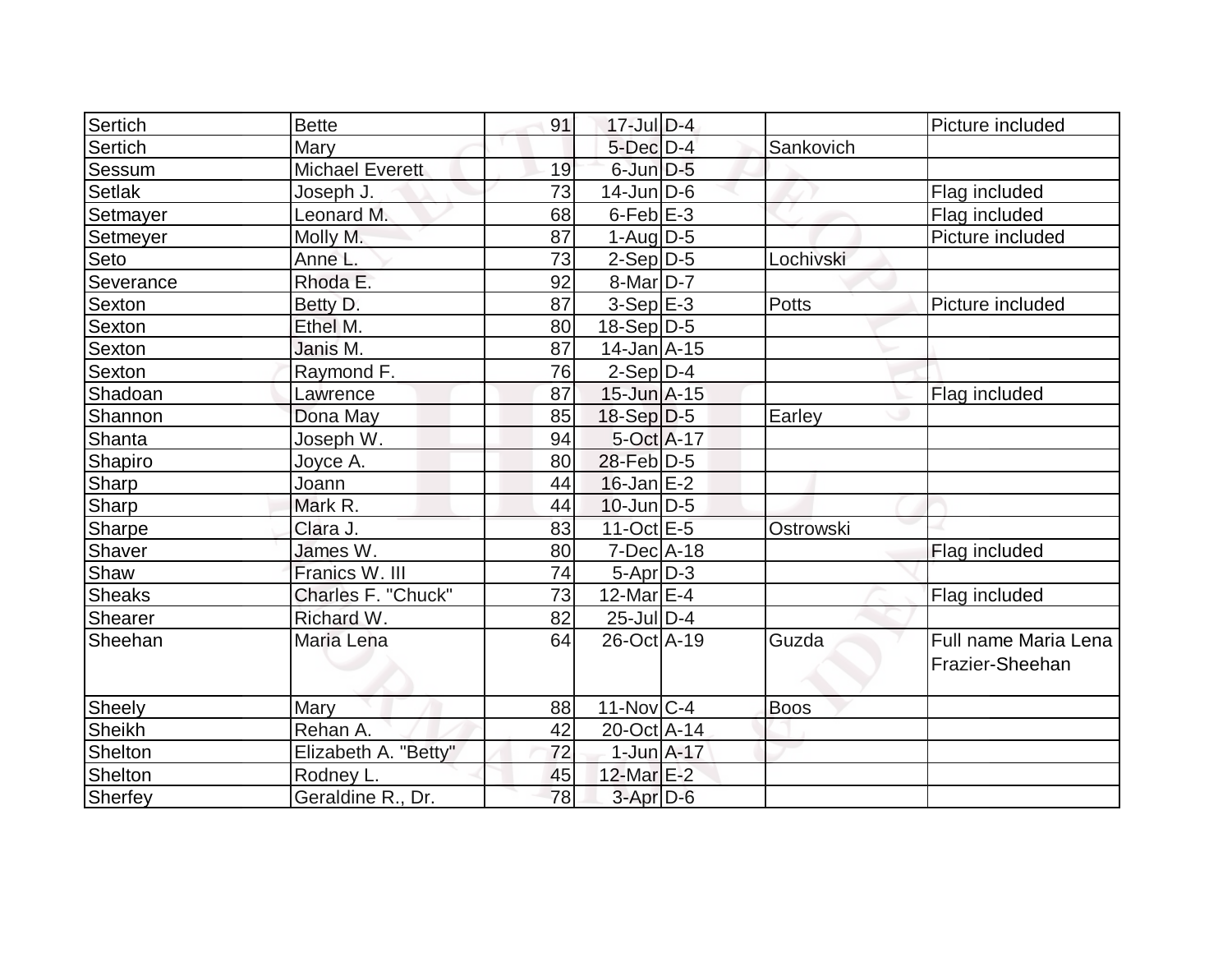| Sherman        | Toby                               | 67 | 24-Feb A-16       |               | Star of David included                       |
|----------------|------------------------------------|----|-------------------|---------------|----------------------------------------------|
| Sherwin        | Marjorie J.                        | 80 | 9-Feb D-5         | <b>Bloore</b> |                                              |
| Sherwood       | Betty J.                           | 82 | $13$ -Feb $E-3$   |               |                                              |
| Sherwood       | Eugenia V.                         | 89 | 21-Dec A-18       |               |                                              |
| <b>Shesek</b>  | Theresa Z.                         | 87 | $2$ -Jun $A$ -13  |               |                                              |
| Shimala        | Anthony T. "Tony"                  | 89 | $6$ -Dec $E$ -6   |               | Flag and Picture<br>included                 |
| Shobe          | Mary Lou                           | 57 | $8$ -Dec $A$ -16  | Crisman       |                                              |
| <b>Shock</b>   | Melvin R.                          | 89 | $2$ -Feb $D-5$    |               | Flag, Masonic<br>emblem, Picture             |
| Shockey        | Garnet D.                          | 90 | 8-Apr D-5         |               | Flag included                                |
| Shockley       | <b>Betty Jean</b>                  | 73 | 16-Jun A-20       |               |                                              |
| Shoemaker      | Juanita Irene                      | 72 | $13$ -Jun $D-5$   |               |                                              |
| Shoemaker      | Marion E.                          |    | $8-Oct$ E-2       | Roberts       | Full name Marion E.<br><b>Hepp Shoemaker</b> |
| Shofroth       | Joyce M.                           | 84 | $8$ -May $D$ -6   |               |                                              |
| Short          | <b>Jack Calvin</b>                 | 76 | $21-Apr$ A-16     |               |                                              |
| Shoshoo        | Dina                               | 88 | 17-May $D-4$      |               |                                              |
| Shoulders      | John Jospeh "Jay"                  | 15 | $25$ -Aug $ A-12$ |               |                                              |
| Shrader        | Ruby M.                            | 77 | $26$ -Aug $D-4$   | Harder        |                                              |
| Shragal        | Otto                               | 59 | $8$ -JulD-5       |               | Flag and Masonic<br>emblem included          |
| <b>Shultz</b>  | Richard W.                         | 69 | $5$ -Mar $E-3$    |               | Flag included                                |
| Shumaker       | <b>Stephen Ralph</b>               | 57 | $28$ -Oct C-4     |               |                                              |
| <b>Shurte</b>  | Leroy "Busty"                      |    | 8-Apr D-5         |               |                                              |
| Shutko         | Anna                               | 87 | $7$ -Jun $D-6$    | Timokovich    | <b>Holy Ghost Orthodox</b><br>cross included |
| Siatka         | Sabina P.                          | 88 | 21-Sep A-17       |               |                                              |
| Sibincic       | James K.                           | 38 | $6$ -Aug $E-2$    |               |                                              |
| <b>Sickles</b> | <b>Franklin Albert</b><br>"Hammer" | 82 | $4$ -Jan $D-6$    |               | Fire Dept. emblem<br>and Flag included       |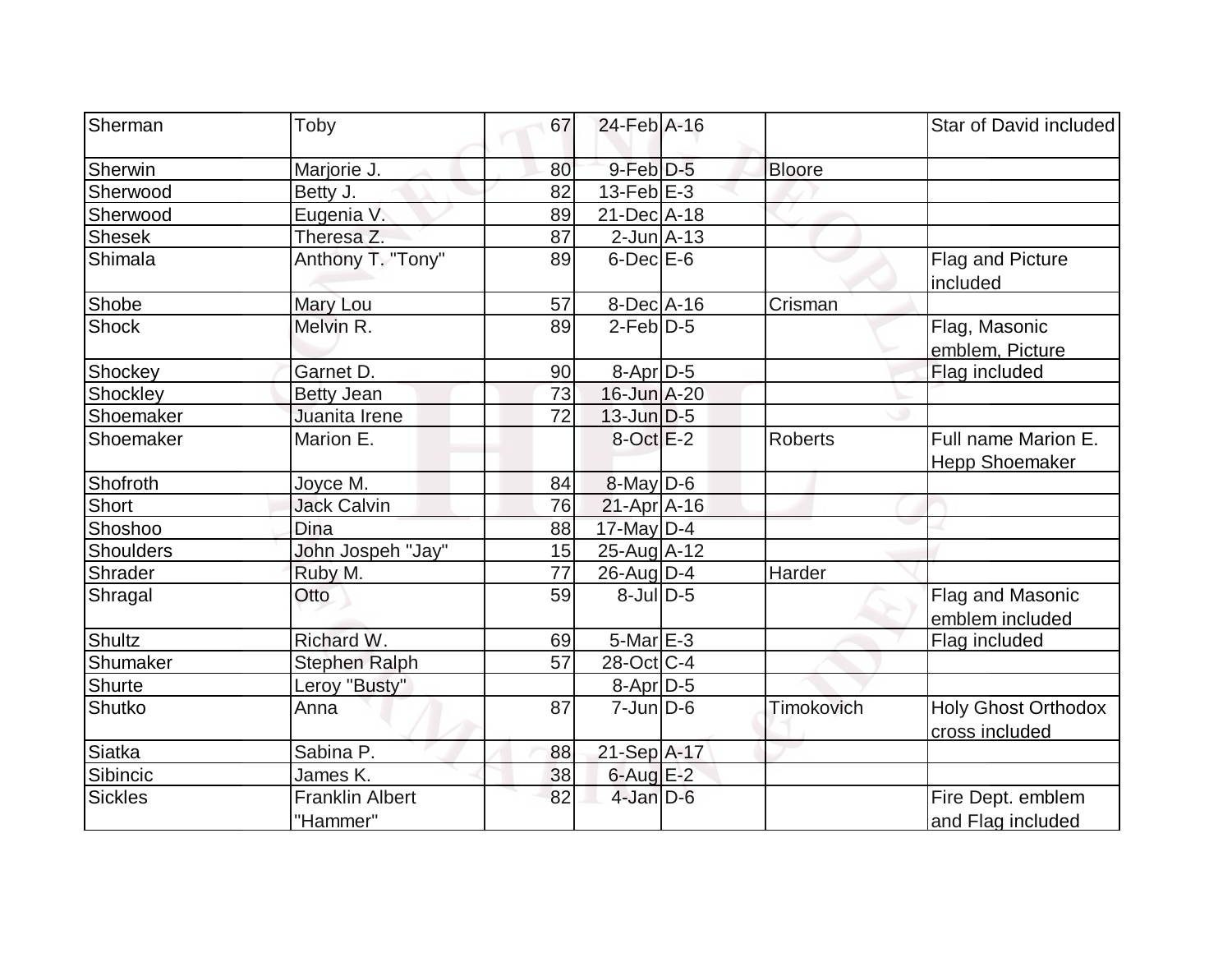| Sidor          | Edward D.             | 81 | $9$ -Jun $A-18$         |                  | Flag included         |
|----------------|-----------------------|----|-------------------------|------------------|-----------------------|
| Sidor          | Larry W.              | 58 | 23-Nov A-19             |                  | Flag included         |
| Siegel         | Raymond J.            | 89 | 24-Feb A-17             |                  | Flag included         |
| Siegle         | Jules J. "Coach"      | 85 | $22$ -AugD-6            |                  | Flag included         |
| Sievers        | Mary M. (Molly)       | 84 | $2$ -May D-5            | <b>McGill</b>    |                       |
| <b>Siewart</b> | James A.              | 52 | $14$ -AugD-6            |                  |                       |
| Sihvonen       | <b>Beatrice</b>       | 89 | 14-May $E-4$            |                  |                       |
| Sikma          | Henry                 | 83 | $15$ -Mar $ D-5 $       |                  |                       |
| Sikora         | Julia                 | 91 | $24$ -Nov $A$ -13       | Herdzik          | <b>Cross included</b> |
| Silhavy        | Patricia Ann          | 66 | $10$ -Dec $D$ -7        |                  |                       |
| Sills-Cambe    | <b>Shirley Ann</b>    | 73 | $7$ -Jan $A$ -13        | Robins           |                       |
| Silva          | Graciela Zarate       | 78 | $4-Sep D-5$             |                  |                       |
| Silverman      | Nathan                | 89 | 10-Feb A-18             |                  |                       |
| Simac          | Betsy R.              | 54 | $7-Sep$ A-18            | <b>Mills</b>     |                       |
| Simale         | Harriet               | 76 | $13$ -May D-6           | <b>Hotchkiss</b> |                       |
| Simanson       | Willard "Bud"         | 89 | $31$ -Aug $A$ -18       |                  | Flag inculded         |
| Simatovich     | Joseph M. Sr.         | 83 | 25-Mar <sub>D-5</sub>   |                  |                       |
| Simko          | <b>Connor Patrick</b> | 10 | $7$ -Jan $A$ -15        |                  | Har                   |
| Simmons        | Ruby L.               | 90 | $7-Feb D-6$             |                  |                       |
| Simon          | David B.              | 78 | $27-Sep$ <sup>E-8</sup> |                  | Picture included      |
| Simpson        | Betty M.              | 82 | $24$ -Jul $D-6$         | Aylesworth       |                       |
| Simpson        | Juanita               | 84 | 28-Nov D-4              |                  |                       |
| Simpson        | Richard G. "Dick"     | 81 | $14$ -Mar $ D-6$        |                  | Flag included         |
| <b>Sims</b>    | Donald A.             | 78 | 14-Jul A-17             |                  | Flag included         |
| Sims           | Dorothy R.            | 87 | $6$ -Nov $D-5$          |                  |                       |
| <b>Sims</b>    | Michael J.            | 46 | $1-Mar$ D-6             |                  |                       |
| <b>Sink</b>    | Margaret              | 83 | $29$ -Dec $A$ -14       | Weglarz          | Full name Margaret    |
|                |                       |    |                         |                  | Kulik-Sink            |
| Sipe           | Gaylen G.             | 81 | 27-Oct A-17             |                  |                       |
| Sipich         | Donald                |    | $21$ -Aug $D-6$         |                  |                       |
| Sipos          | Joseph A. "Jack"      | 75 | 12-Apr D-5              |                  | Flag and Picture      |
|                |                       |    |                         |                  | included              |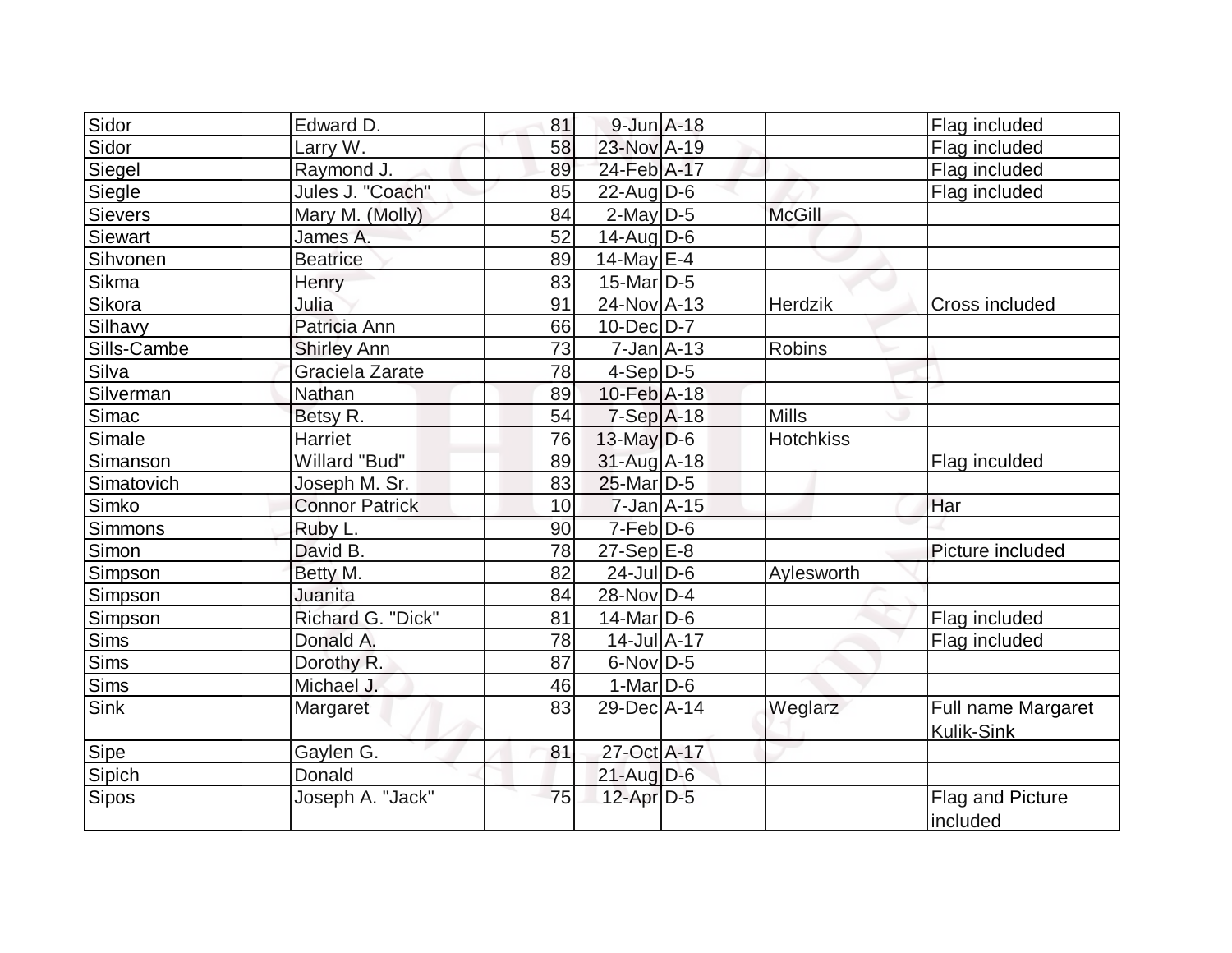| Sitar            | Linda E.                | 55 | $7 - Jun$ $D-6$   |              |                            |
|------------------|-------------------------|----|-------------------|--------------|----------------------------|
| Sizemore         | John H.                 | 56 | 27-Jan A-17       |              | Picture included           |
| Sjoerdsma        | Raymond                 | 84 | 4-Aug A-15        |              |                            |
| <b>Skaggs</b>    | Jane Ann                | 68 | $6$ -Aug $E-3$    | Gehrke       | Picture included           |
| Skalba           | <b>Lillian Ann Rose</b> | 74 | 29-Oct E-3        |              |                            |
| Skalski          | Marguerite              |    | $19$ -Feb $ D-4$  | <b>Smock</b> |                            |
| <b>Skeans</b>    | Norma Jean              | 72 | $2$ -Dec $C-4$    |              |                            |
| Skeen            | Donna L.                | 70 | $4$ -Dec $D-4$    |              |                            |
| <b>Skertich</b>  | <b>Rose Marie</b>       | 90 | $10$ -Mar $ A-14$ | Vulch        |                            |
| Skibinski        | Walter A.               | 83 | $26$ -Nov $ D-6 $ |              | <b>Flag and Picture</b>    |
|                  |                         |    |                   |              | included                   |
| Skilling         | Alice                   | 67 | $12$ -Feb $D-3$   | Welsh        | Picture included           |
| Skinner          | Lawrence M. "Larry"     | 64 | $10$ -Apr $D-6$   |              |                            |
| Sknerski         | Maricarol A.            | 46 | $4-Sep D-5$       | Koziatek     |                            |
| Skora            | Stanley C.              | 87 | $16$ -May $D-4$   |              | Flag included              |
| <b>Skrivan</b>   | Milan (Mickey)          | 84 | $13$ -Jan $ A-18$ |              | Cross and Flag<br>included |
| Skubski          | Agnes                   | 86 | 14-Mar D-4        |              |                            |
| <b>Skufakiss</b> | James Joseph            | 76 | $14$ -Feb $D-4$   |              |                            |
| <b>Skurka</b>    | Lillian C.              | 86 | $12-Nov D-7$      | Wapiennik    |                            |
| <b>Skvarek</b>   | Joseph John "Joe"       | 79 | $4$ -Aug $A$ -15  |              |                            |
| Slack            | Bernadine P.            | 68 | $19$ -Dec $D-3$   |              |                            |
| Slanger          | Norma L.                | 70 | $19$ -Feb $ D-5$  | <b>Bartz</b> | Picture included           |
| Slavik           | Sally I.                | 93 | $4$ -Jan $D-6$    | Lasky        |                            |
| Slayden          | Doris D.                | 76 | $8-Feb D-6$       |              |                            |
| Slayton          | Roger W.                | 57 | $8$ -Jun $A$ -18  |              |                            |
| Slayton          | <b>Todd</b>             | 26 | $13-Nov D-6$      |              |                            |
| Slazyk           | Joe                     | 77 | $4$ -Oct $E - 7$  |              |                            |
| Slease           | Colin J.                | 59 | $3$ -Jan $D$ -6   |              |                            |
| Slicker          | Bernard M.              | 86 | 13-Oct A-15       |              | Flag included              |
| Slivka           | <b>Richard James</b>    | 63 | $23$ -May $D-4$   |              |                            |
| Slivka           | William John            | 65 | 22-May $D-4$      |              |                            |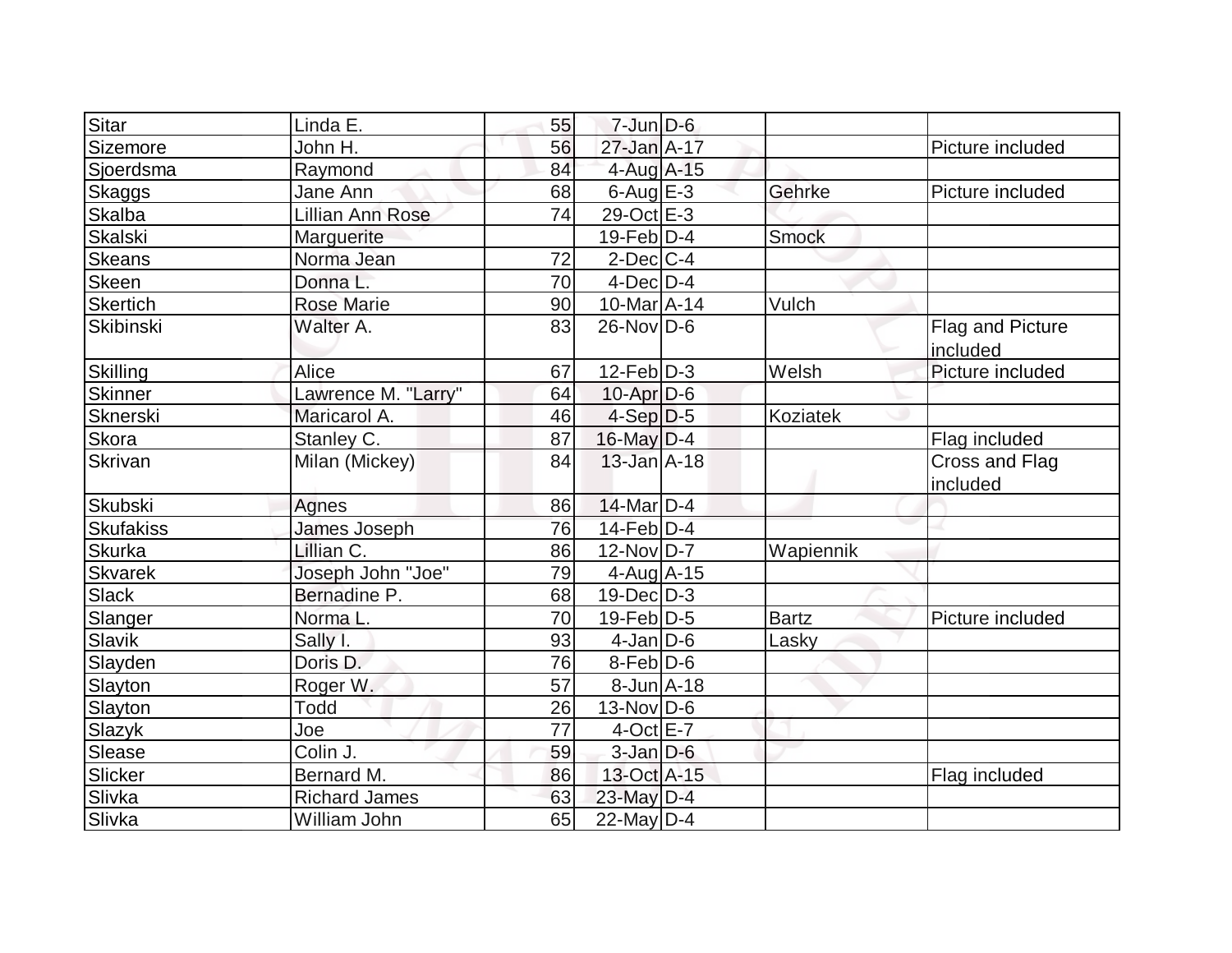| Sloan        | <b>Tina Marie</b>     | 52 | 31-Dec D-7        | Paganelli   | Angel included        |
|--------------|-----------------------|----|-------------------|-------------|-----------------------|
| Sloas        | Don G.                | 57 | 28-Jan A-14       |             |                       |
| Slotwinski   | Anna P.               | 97 | $3-Feb$ A-17      | Radaszewski |                       |
| Slowikowski  | Joanne M.             | 66 | $23$ -Mar $ A-16$ |             |                       |
| Slupczynski  | Casmir C. "Uncle"     | 79 | $28$ -Feb $ D-5 $ |             |                       |
| Slusarczyk   | Theodore F.           | 64 | 23-Apr $E-3$      |             |                       |
| Slusarczyk   | William J.            | 64 | 30-Jun A-15       |             |                       |
| Sly-Dusold   | Rebecca               | 50 | $15$ -Nov $E-4$   |             |                       |
| Smalley      | <b>Jack</b>           | 80 | $15$ -Dec $ A-13$ |             | Flag included         |
| Smar         | Catherine             | 97 | 27-Oct A-16       |             |                       |
| Smaragdis    | George                | 79 | $11$ -Feb $ A-14$ |             | <b>Greek Orthodox</b> |
|              |                       |    |                   |             | <b>Cross included</b> |
| Smeberg      | Ronald E.             | 62 | $15$ -Jun $A-17$  |             |                       |
| Smedley      | <b>Gerard Frances</b> | 79 | 24-Aug A-17       |             |                       |
| Smelley      | James H.              | 71 | 30-Mar A-18       |             |                       |
| Smessaert    | <b>Richard Rene</b>   | 77 | $17$ -Jan D-5     |             | Picture included      |
| Smida        | John G.               | 87 | $21$ -May E-2     |             | Flag included         |
| Smigel       | Jennie "Aunt Jay"     | 93 | $17$ -Jan D-5     |             |                       |
| Smillie      | Isobel                | 80 | 28-Oct C-4        |             | Picture included      |
| <b>Smith</b> | <b>Alan Gerald</b>    | 61 | $26$ -Apr $D-5$   |             | Picture included      |
| Smith        | <b>Albert Dale</b>    | 77 | $14-Sep$ A-16     |             | Flag included         |
| Smith        | <b>Betty Dell</b>     | 82 | $22$ -Feb $ D-6$  |             | (nee) Storm-          |
|              |                       |    |                   |             | Strandberg /          |
|              |                       |    |                   |             | Crossindu             |
| Smith        | <b>Betty Joyce</b>    | 61 | $25$ -Jun $E$ -2  |             | Cross included        |
| Smith        | <b>Betty June</b>     | 81 | $26$ -JulD-3      |             |                       |
| Smith        | Charles L.            | 80 | $16$ -Feb $D-6$   |             |                       |
| Smith        | Charles W.            | 77 | $12$ -Jan $D-5$   |             | Flag included         |
| <b>Smith</b> | Daniel O.             | 87 | $9$ -Jun $A$ -18  |             | Flag included         |
| <b>Smith</b> | Earl L.               | 88 | 28-Oct C-4        |             | Flag included         |
| <b>Smith</b> | Eugene P. "Smitty"    | 91 | 12-Nov D-7        |             | Flag included         |
| Smith        | <b>Florence Ella</b>  | 90 | $10$ -Apr $D$ -6  | Hutchinson  |                       |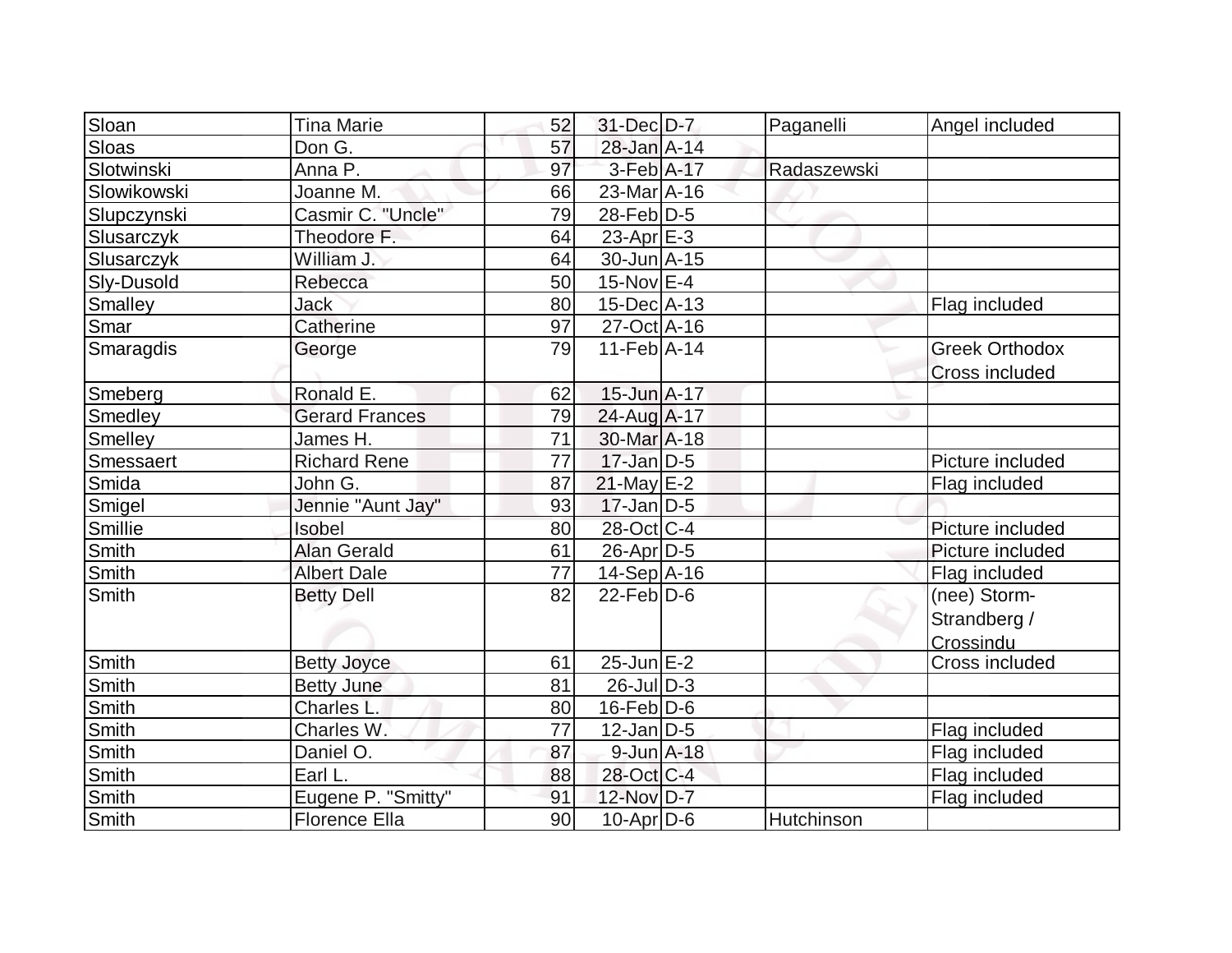| Smith        | Gladys Mae            |    | 6-Mar <sub>D-5</sub> |                  | Simanson | Full name Gladys       |
|--------------|-----------------------|----|----------------------|------------------|----------|------------------------|
|              |                       |    |                      |                  |          | Mae Kruse Smith        |
| <b>Smith</b> | Herbert W. Jr. "Pop"  | 82 |                      | $6$ -Jul $A$ -18 |          | Flag included          |
| <b>Smith</b> | Jeremy D.             | 34 | 16-Mar A-17          |                  |          | Flag included          |
| Smith        | Karen J.              | 54 | $19$ -Feb $D-5$      |                  | Lantz    | Full name Karen J.     |
|              |                       |    |                      |                  |          | (Swick) Smith          |
| <b>Smith</b> | Katherine B.          | 82 | $4$ -Aug $A$ -15     |                  | Hines    |                        |
| Smith        | Magdeline F.          | 86 | $1-Jan$ D-4          |                  |          |                        |
| Smith        | Malcolm W.            | 57 | $11$ -Jan D-5        |                  |          |                        |
| Smith        | Margie May            | 69 | $15$ -Jun $A$ -17    |                  | Miller   |                        |
| <b>Smith</b> | Mary H.               | 88 | $11-Auq$ A-15        |                  |          |                        |
| <b>Smith</b> | Mary H.               | 88 | $10$ -Aug $A$ -17    |                  |          |                        |
| Smith        | <b>Mary Margaret</b>  | 88 | $13$ -Feb $E-1$      |                  | Ryan     |                        |
| <b>Smith</b> | Norman Lance          | 45 | $1-Apr$ $D-5$        |                  |          |                        |
| Smith        | Phyllis Edwina        | 90 | $15$ -Jul $D-3$      |                  |          | Picture included       |
| Smith        | Robert "Bob"          | 79 | 26-Oct A-20          |                  |          | Picture included       |
| Smith        | Rozell                | 74 | $4$ -May $A$ -17     |                  |          |                        |
| Smith        | Samuel L.             | 72 | $19$ -Jul $D-5$      |                  |          | Picture included       |
| Smith        | Stephen J. "Smitty"   | 71 | 29-Apr D-5           |                  |          |                        |
| Smith        | Velma <sub>F.</sub>   | 91 | $13$ -Jan $A$ -18    |                  |          |                        |
| Smolen       | George T.             | 59 | $5$ -Mar $E-3$       |                  |          |                        |
| Smolen       | Harry A.              | 84 | $8$ -Dec $A$ -15     |                  |          | Flag included          |
| Smtih        | Velma <sub>F</sub> .  | 91 | $14$ -Jan $A$ -15    |                  |          |                        |
| Smulevitz    | <b>Richard</b>        | 81 | $4$ -Aug $A$ -15     |                  |          | Star of David included |
| Snell        | Edna P.               | 93 | 26-Jul D-4           |                  |          |                        |
| Snell        | Lula M.               | 83 | $1$ -Jan $ D-5 $     |                  |          |                        |
| Snelling     | Levester              | 67 | $11-Sep D-4$         |                  |          |                        |
| Snodgrass    | Timothy D.            | 51 | $17$ -Jul $D-4$      |                  |          |                        |
| Snook        | Joan "Jody"           | 78 | 31-Aug A-18          |                  |          | Picture included       |
| Snook        | <b>William Edward</b> | 85 | 24-Dec D-6           |                  |          |                        |
| Snyder       | <b>Betty Jean</b>     | 79 | $11$ -JulD-4         |                  |          |                        |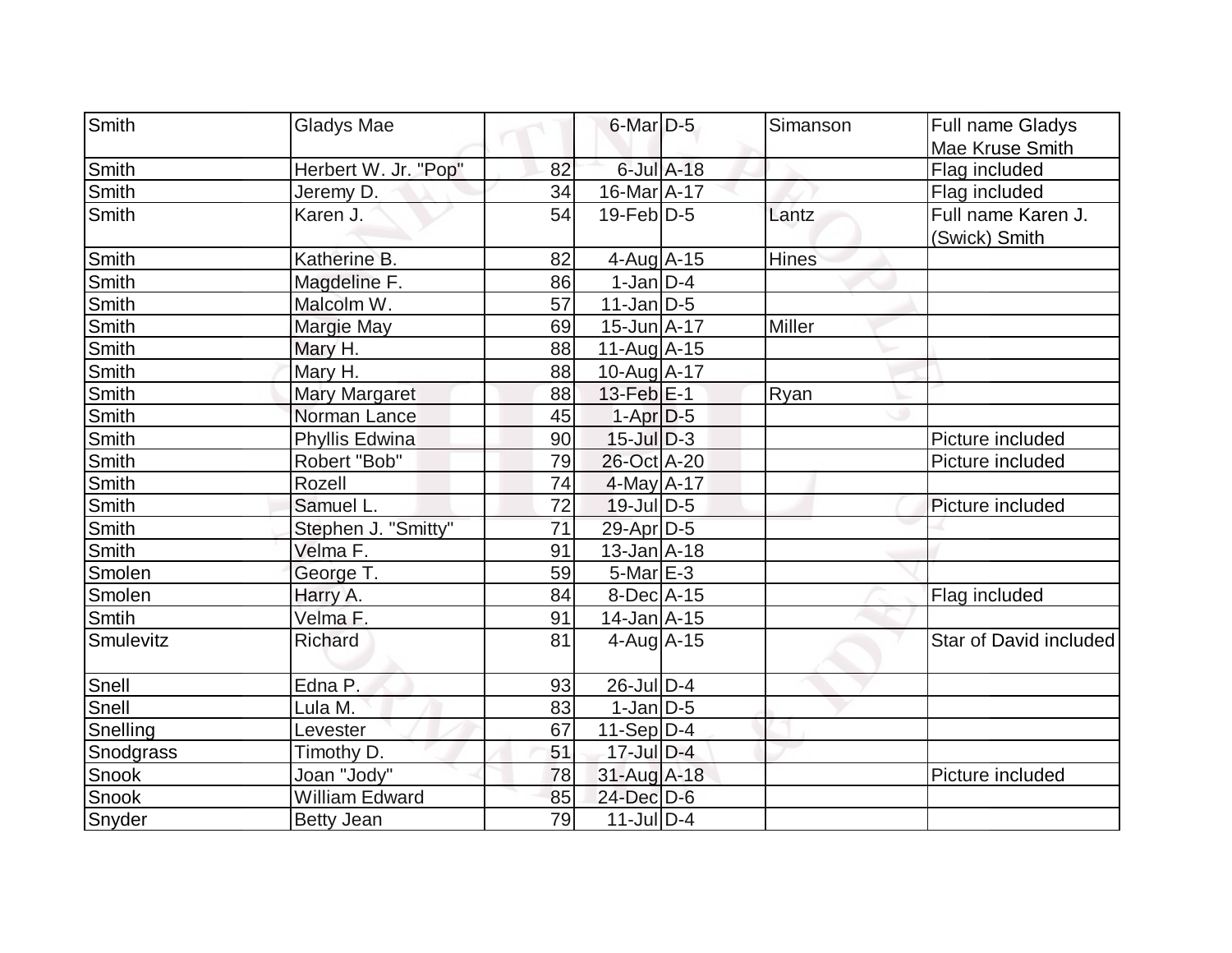| Snyder      | Eva A.                | 76 | $9$ -Oct $D$ -6              |           |                           |
|-------------|-----------------------|----|------------------------------|-----------|---------------------------|
| Snyder      | Mary "Marie"          | 81 | 25-Feb A-13                  | Kutzer    |                           |
| Sobieski    | Kerri Kay             | 40 | 13-Oct A-15                  |           |                           |
| Sobieski    | Robert Alan           | 41 | $7$ -Jan $A$ -15             |           |                           |
| Sobilo      | Lawrence              | 53 | $6$ -Jun $D-5$               |           |                           |
| Sobkowicz   | Donald S.             | 76 | $5$ -Jul $D$ -6              |           | Flag included             |
| Sobolewski  | Victoria L. "Vicki"   | 86 | $16$ -May D-5                |           | Picture included          |
| Sochacki    | Winifred E.           | 84 | $27$ -Jul $\overline{A}$ -18 | Shupryt   |                           |
| Sofiak      | Mary                  | 93 | $6$ -Nov $D-5$               |           |                           |
| Sohl        | <b>Flora Mae</b>      | 86 | $5$ -Dec $D-4$               |           |                           |
| Sohn        | William "Bill"        | 70 | $21-Apr$ A-16                |           | Flag included             |
| Sohovich    | Michael E.            | 48 | 5-Apr D-5                    |           |                           |
| Sokol       | Leo G.                | 86 | 17-Dec D-8                   |           | Flag included             |
| Sokowicz    | Ann                   | 83 | $23$ -Feb $D-4$              |           |                           |
| Solan       | David A.              | 59 | $16$ -Apr $E-3$              |           | Flag included             |
| Solczak     | <b>Marianne Stela</b> | 84 | $3-Dec$ $D-7$                |           | Praying hands<br>included |
| Solis       | Cresencio "Chercho"   |    | $6$ -Feb $E-3$               |           |                           |
| Solis       | Javier Jr.            | 20 | $21-Oct$ $C-3$               |           |                           |
| Somenzi     | Mary J.               | 89 | $4$ -Nov $ C-4 $             |           |                           |
| Sommer      | Antoinette L. "Annie" | 79 | $18$ -Jan D-5                |           |                           |
| Sommerfield | Catherine A.          | 84 | $12$ -AugD-5                 | Formoso   |                           |
| Sommers     | Ione G.               | 77 | 14-Dec A-17                  |           |                           |
| Sonnenberg  | <b>Mary</b>           | 84 | $5$ -Mar $E-2$               |           |                           |
| Sonntag     | <b>Robert</b>         | 50 | $15$ -Jan D-5                |           | Picture included          |
| Sons        | Felicia M. "Sis"      | 28 | $1-Jan D-5$                  | Sumler    |                           |
| Soohey      | Gail                  | 59 | $2$ -Nov $A$ -18             | (James)   |                           |
| Sopko       | Edward L.             | 62 | 22-Mar D-4                   |           |                           |
| Sorak       | Angeline "Angie"      |    | $21$ -Jan $A-17$             | Kartelija |                           |
| Sorgine     | Elvira                | 87 | 24-Nov A-13                  | Fata      |                           |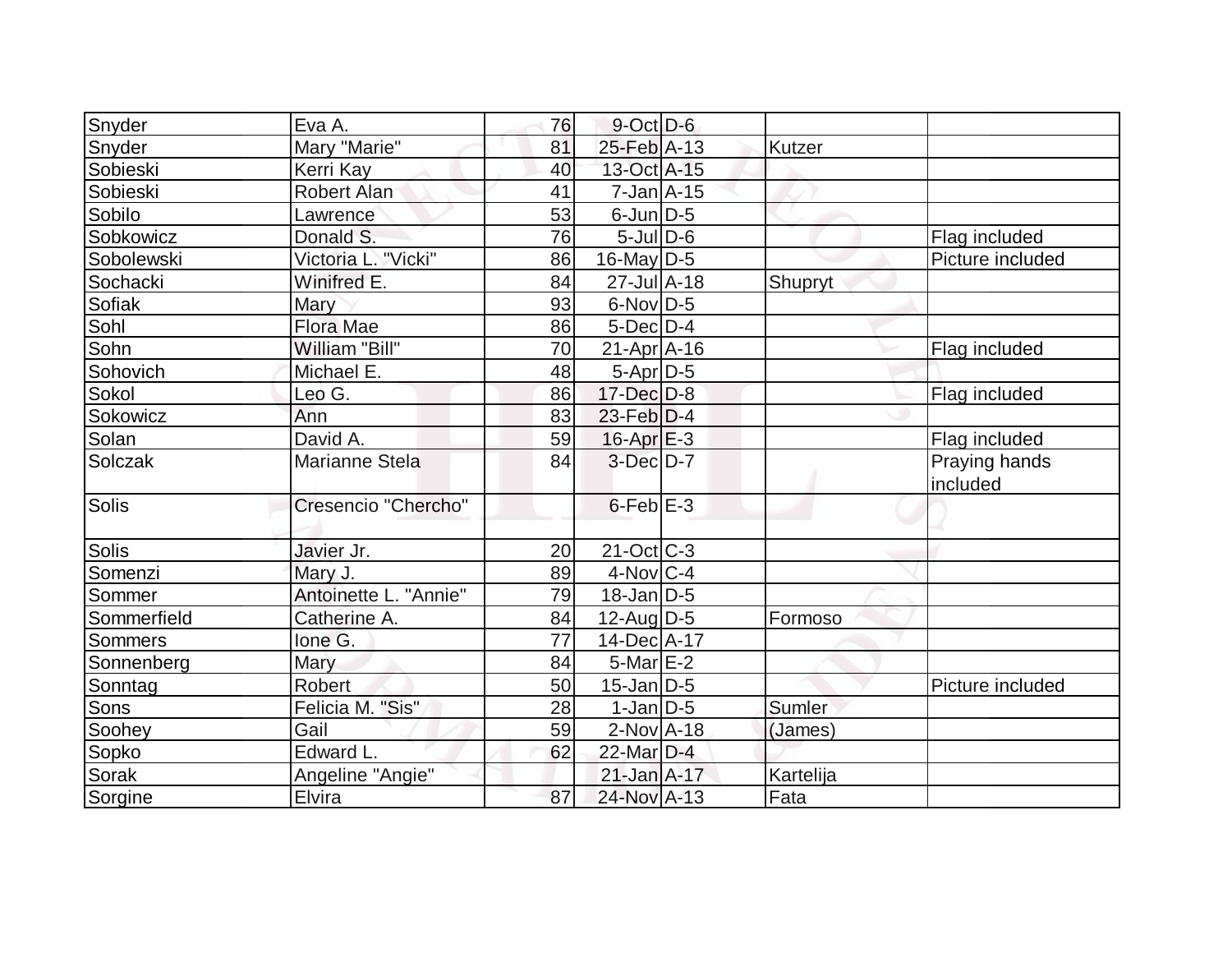| Soria           | James A. "Jimmy        |     | 5-Aug D-5               |               | Picture included            |
|-----------------|------------------------|-----|-------------------------|---------------|-----------------------------|
|                 | Dog" "Panch"           |     |                         |               |                             |
| Soria           | Sherry M.              | 37  | 24-Apr D-5              |               |                             |
| Soriano         | <b>Mario Alberto</b>   | 28  | 29-Mar <sub>D-4</sub>   |               | Cross included              |
| Sosbe           | Barbara Jean           | 76  | 25-Mar <sub>D-5</sub>   |               |                             |
| Sosnowski       | Raymond F.             | 83  | 24-Feb A-18             |               | Flag included               |
| Sossong         | Carl J.                | 86  | $10$ -Jul $D-5$         |               | Flag included               |
| Sotak           | Vernamae E.            | 90  | $5 - Aug   D-6$         | Spisak        |                             |
| <b>Sotas</b>    | Peter C.               |     | $26$ -Jan D-6           |               | <b>Greek Cross included</b> |
| Sothman         | Kenneth                | 92  | $15$ -Oct $E-2$         |               |                             |
| Soto            | Manuel "Pup"           | 80  | $2$ -Jul $E-3$          |               | Picture included            |
| Souhrada        | Edward                 | 93  | 15-Dec A-13             |               | Flag included               |
| <b>Southers</b> | <b>Thlema Ruth</b>     | 86  | $3$ -May $D$ -6         |               |                             |
| Sovich          | Geraldyne              | 94  | 29-Feb D-7              | Samuelson     |                             |
| Sovola          | <b>Bernice Ann</b>     | 93  | 18-Oct E-4              | <b>Bober</b>  |                             |
| Sowinski        | Raymond B.             | 80  | 22-Oct E-2              |               | Flag included               |
| Soy             | Helen J.               | 84  | $30$ -Dec $C-4$         | Domsic        |                             |
| Spanier         | <b>Edward Franklin</b> | 85  | $2$ -Dec $C$ -4         |               | Flag included               |
| Spaniol         | Celia                  | 100 | $21$ -May $E-2$         |               |                             |
| Sparbert        | Hazel                  |     | $2$ -Jun $A-14$         |               | Star of David included      |
| Sparks          | Chester                | 91  | $2-Apr$ $E-3$           |               |                             |
| Spasovski       | <b>Ilinka</b>          | 82  | $3$ -Oct $D-5$          |               | Macedonian Orthodox         |
|                 |                        |     |                         |               | Cross included              |
| Spears          | Loretta                | 85  | $26 - Apr$ $D-3$        | Relinski      | <b>Full name Loretta</b>    |
|                 |                        |     |                         |               | <b>Spear Bigush</b>         |
| Spegon          | Margaret               | 91  | $18-Nov$ <sub>C-4</sub> |               |                             |
| Spence          | James K.               | 67  | $2$ -Feb $D-5$          |               |                             |
| Spencer         | Donna Sue              | 49  | $23-Sep C-5$            | <b>Banter</b> |                             |
| Spiccia         | Sharon N. "Peach"      | 61  | 1-May $D-6$             | Justice       |                             |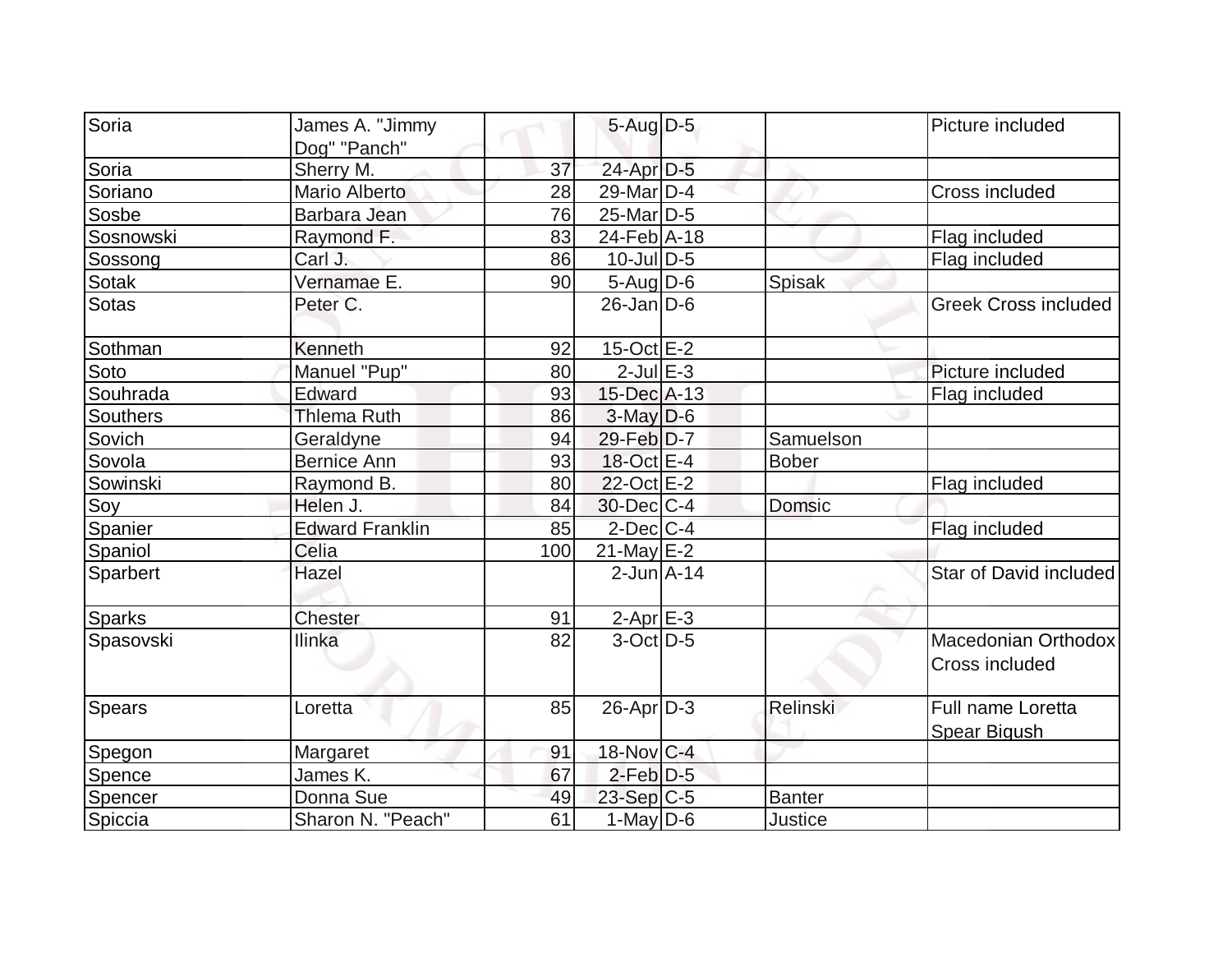| Spiegel          | Rebecca            | 70              | $15$ -Jul $D-4$          |                    | Star of David included     |
|------------------|--------------------|-----------------|--------------------------|--------------------|----------------------------|
| Spila            | Wilhelmina Anna    |                 | 8-Jan D-4                | Zbinden            |                            |
| Spindler         | Alice              | 82              | $7-Dec$ $A-17$           | <b>Kubiak</b>      |                            |
| Spinosa          | Edmund A.          | 68              | 10-Mar A-14              |                    |                            |
| Spitale          | Dan J.             | 86              | 17-Nov A-17              |                    |                            |
| <b>Spitler</b>   | Loring West        |                 | $9$ -Mar $ A-18$         |                    | Picture included           |
| Spotora          | Joseph             | 84              | $8-Sep$ A-15             |                    |                            |
| Spretnjak-Savage | Bernadine F.       | 82              | $8$ -Jan $D-4$           | Zoretic            |                            |
| Springs          | Frances            | 91              | $21-Oct$ <sub>C</sub> -5 | Stovall            | Picture included           |
| Spurlock         | <b>Alice</b>       | 89              | $28$ -Feb $ D-6$         | Guernsey           |                            |
| Spurr            | Mildred            | 95              | $8$ -May $D$ -6          | <b>Brownbridge</b> | Mildred Brumbaugh<br>Spurr |
| St. Hilaire      | Mark D.            | 52              | 21-Aug D-5               |                    |                            |
| <b>Stack</b>     | Marcella           | 92              | $26-Sep D-4$             |                    | Picture included           |
| <b>Stacy</b>     | <b>Betty Rose</b>  | 92              | 14-Mar D-6               |                    |                            |
| <b>Stadnik</b>   | Jewell             | 84              | $5$ -Jul $D$ -6          | <b>Julia Sopp</b>  |                            |
| <b>Stadt</b>     | Robert H.          | 81              | $1-Feb D-6$              |                    |                            |
| Stahl            | Mary F.            | 84              | $1$ -May $D-7$           |                    |                            |
| Stahlmah         | <b>Irene Marie</b> | 85              | $27 - Jun$ $D-3$         |                    |                            |
| Stahlmah         | <b>Irene Marie</b> | 85              | $3-May$ D-4              |                    |                            |
| <b>Stammis</b>   | Arnold G.          | 76              | $29$ -May D-5            |                    |                            |
| <b>Stammis</b>   | Diane L. "Dee Dee" | 64              | $7$ -Jun $D-7$           |                    |                            |
| <b>Stanek</b>    | Peter A.           | 88              | $21$ -May E-2            |                    |                            |
| Stanford         | Loretta F.         | 78              | $1-Nov$ E-6              | Westerfield        |                            |
| <b>Stanisic</b>  | Nancy E.           | 76              | 3-Oct D-5                |                    |                            |
| <b>Stankich</b>  | Michael Jr.        | $\overline{77}$ | $4$ -Dec $D-5$           |                    | Flag included              |
| Stankovic        | Carl B. "Bronko"   | 83              | $18$ -Jun $E-3$          |                    | Flag included              |
| Stankovich       | Zivka              | 92              | 19-Mar E-4               |                    | Serbian cross<br>included  |
| <b>Stanley</b>   | Alice Mae          | 84              | $5$ -Feb $D-5$           |                    |                            |
| Stanley          | David L.           | 53              | $22$ -Mar $ D-4 $        |                    | Flag included              |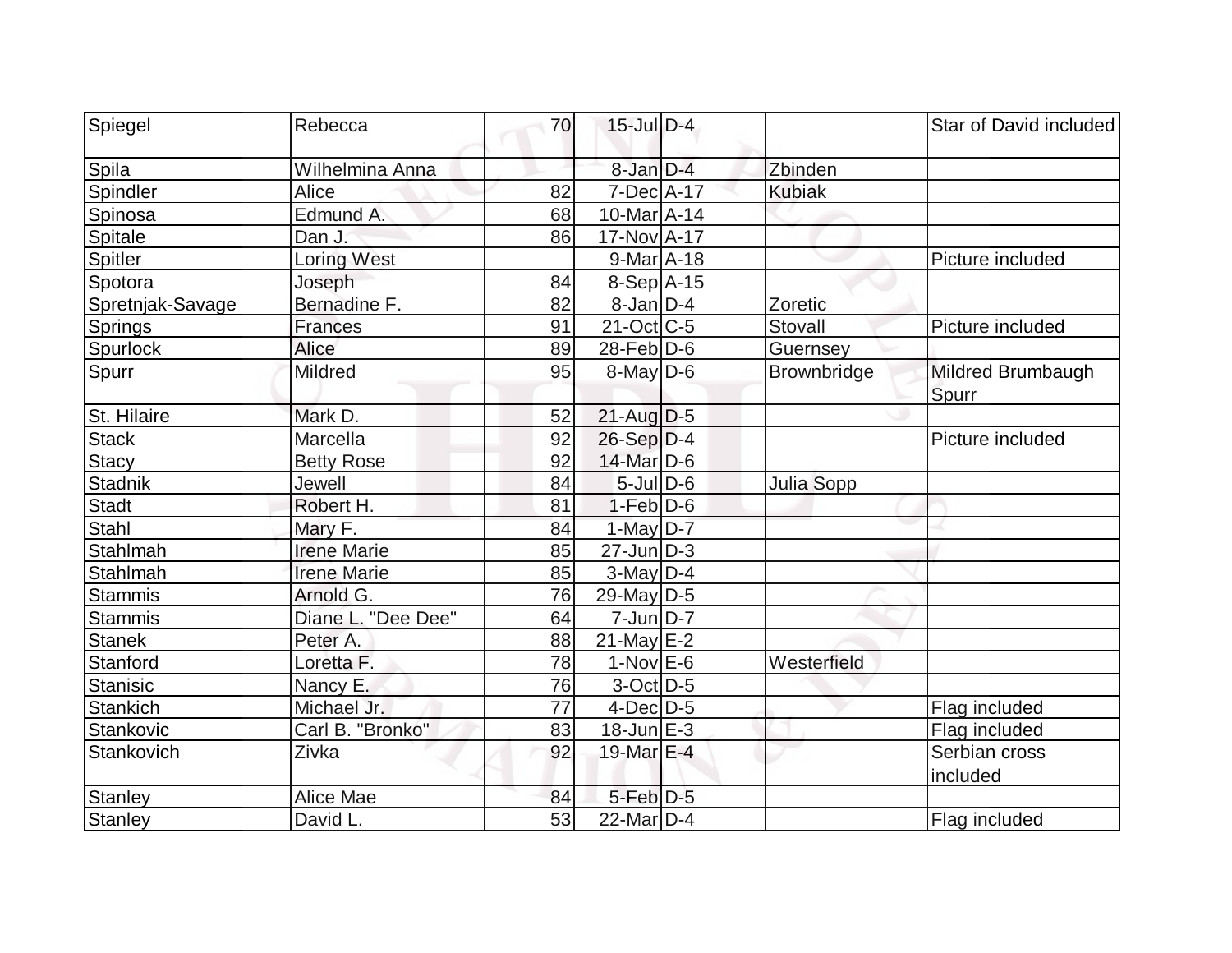| Stanley         | <b>Toni Gail</b>        | 35 | 22-Feb D-5        | Freeman       |                       |
|-----------------|-------------------------|----|-------------------|---------------|-----------------------|
| Stanley         | <b>Toni Gail</b>        | 35 | $10$ -Jul $D-5$   | Freeman       |                       |
| Stanson         | Sandra J.               | 68 | $3$ -May $D-5$    |               |                       |
| <b>Stark</b>    | <b>Dorris</b>           | 86 | $29$ -May D-6     |               |                       |
| Starkey         | <b>James Edward</b>     | 83 | $10$ -May D-5     |               | Flag included         |
| Starling        | Sharon "Peachers"       | 64 | $25$ -Jun $E-2$   |               |                       |
| <b>Stasick</b>  | Cecile A.               | 82 | $15$ -Jun $A$ -16 |               |                       |
| Stasik          | Beverly J.              | 60 | $18$ -Dec $D-5$   |               |                       |
| <b>Stasik</b>   | <b>Gary Joseph</b>      | 52 | $15-Sep$ $A-17$   |               |                       |
| <b>Stasik</b>   | Joseph Z.               | 85 | $9$ -Jul $E-3$    |               |                       |
| <b>Stasinec</b> | John                    | 82 | $20$ -Aug $E-3$   |               | <b>Cross included</b> |
| Stasinski       | Chester                 | 95 | 24-Dec D-6        |               |                       |
| <b>Stassin</b>  | Donna Joanne            | 77 | 28-Dec A-19       | Fox           |                       |
| Stavitzke       | <b>Richard Hugh</b>     | 51 | $13-Nov D-6$      |               |                       |
| Stavropoulos    | Barbara May             | 79 | $24$ -Apr $D-5$   |               |                       |
| <b>Stawicke</b> | Norma J.                | 76 | $14$ -Aug D-6     |               |                       |
| Stazinski       | Mary I.                 | 83 | $1-Jan$ D-5       | Johnson       |                       |
| Stedman         | Louise                  | 92 | $24$ -Jun $D-4$   |               |                       |
| <b>Steekly</b>  | Flora B.                |    | 30-Jun A-15       |               |                       |
| <b>Steele</b>   | Arelene F.              | 90 | 20-Jul A-17       |               |                       |
| Steele          | Edward L.               | 81 | $24$ -Apr $ D-5$  |               | Flag included         |
| Stefanelli      | Anthony V.              | 76 | $5$ -Oct $A$ -18  |               | Flag included         |
| <b>Steffens</b> | Leroy B. Sr.            | 81 | $22$ -Feb $ D-6$  |               | Flag included         |
| Stegnach        | L. Jane                 | 85 | $14$ -Feb $D-4$   | Macke         | Picture included      |
| Steiber         | Gordon S.               | 84 | $6$ -Jan $ C-4 $  |               | Flag included         |
| Steinbach       | <b>Angela Christine</b> | 48 | $19$ -Jan $D-4$   | <b>Brooks</b> |                       |
| Steinhubel      | William "Bill"          | 65 | $7$ -Dec $A$ -18  |               | Picture included      |
| Stelmaszek      | <b>Stella</b>           |    | $16$ -Jan $E-3$   | Szypulski     |                       |
| Stemper         | Doris T.                | 88 | $20-Sep$ $E-8$    | Masciotra     |                       |
| Stephan         | Patricia Elizabeth      | 79 | $9$ -Dec $C$ -5   |               |                       |
| Stephen         | Dorothy A.              | 86 | 18-Oct E-5        |               | Picture included      |
| Stephen         | Margaret E. "Peggy"     | 76 | $13$ -Jun $ D-5$  | Swanson       |                       |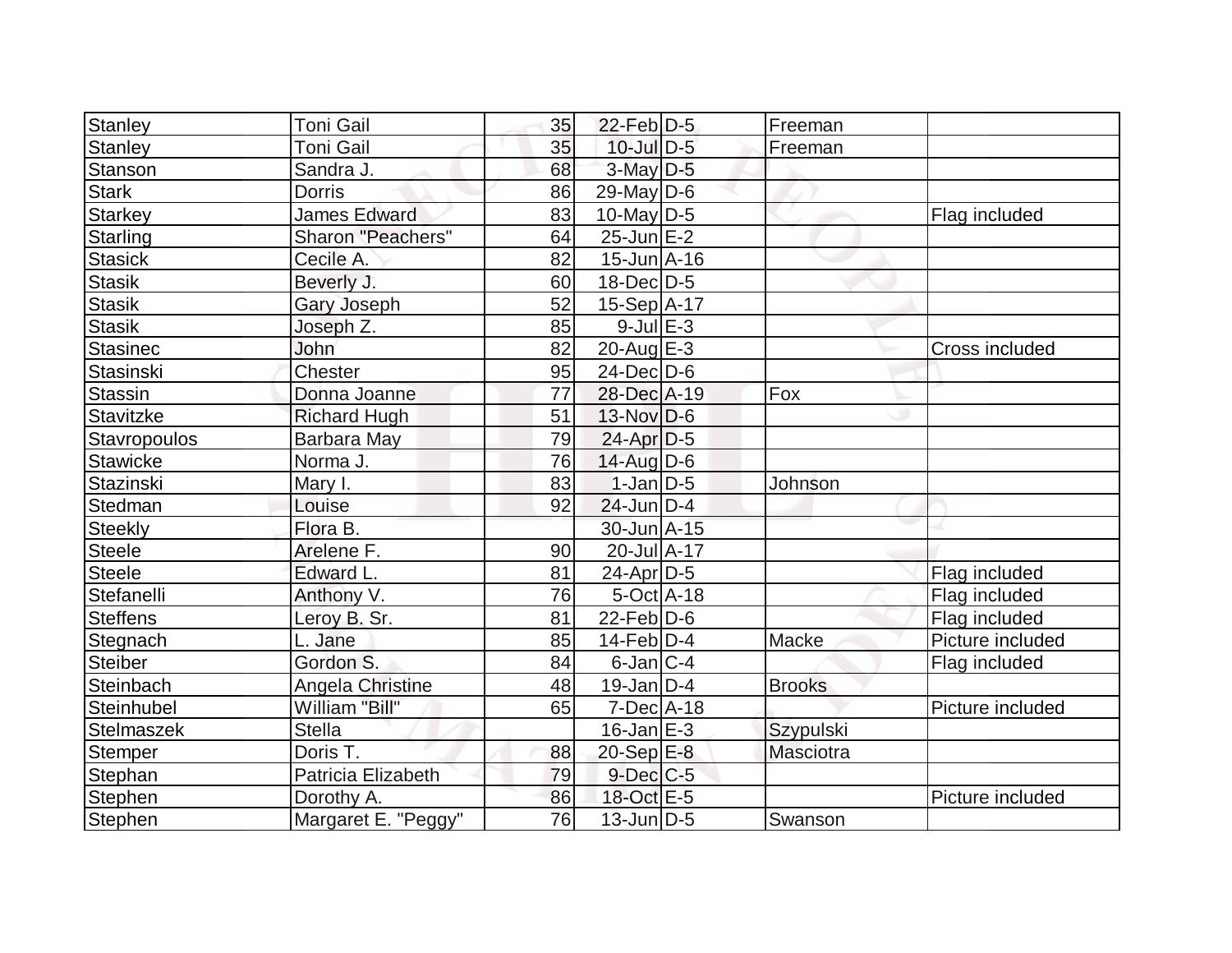| Stephens       | Harold A.            | 99 | $18$ -Apr $D-3$   |                |                     |
|----------------|----------------------|----|-------------------|----------------|---------------------|
| <b>Stern</b>   | Hilda L.             | 83 | $18$ -Jun $E-3$   |                |                     |
| Sternberg      | Sharon A.            | 69 | $1-Sep$ A-13      |                |                     |
| <b>Stevens</b> | James E.             | 51 | 24-Feb A-18       |                | Picture included    |
| Stevens        | Larry R. "Butch"     | 66 | $30 - Jun$ A-16   |                |                     |
| Stevenson      | Howard R.            | 87 | 20-May $D-4$      |                |                     |
| <b>Stewart</b> | David A. Sr. "Dave"  | 74 | $17$ -May D-4     |                |                     |
| Stewart        | David P.             | 44 | $3$ -Jan $D$ -6   |                |                     |
| <b>Stewart</b> | Doyne B.             | 91 | $4$ -Apr $D-5$    |                |                     |
| <b>Stewart</b> | Laura E.             | 36 | $7-Mar$ D-6       |                |                     |
| Stiglitz       | Barbara F.           | 85 | $14-Sep$ A-16     |                |                     |
| <b>Stines</b>  | William T.           | 85 | 29-Dec A-14       |                |                     |
| Stockdreher    | James R.             | 48 | $9$ -Jan $E-1$    |                |                     |
| Stockhouse     | Elin M.              | 82 | $1-Aug D-5$       |                |                     |
| <b>Stoerck</b> | Phillip L.           | 54 | $13$ -Mar $D-6$   |                | "Phil the Listener" |
| <b>Stofcik</b> | Anna A.              | 92 | $15$ -Jun $A-17$  |                |                     |
| <b>Stoffer</b> | Von Lyle             | 84 | $2$ -Nov $A-19$   |                |                     |
| Stoffregen     | Robert Henry Sr.     | 79 | $28 - Jan A - 14$ |                | Flag included       |
|                | "Bob"                |    |                   |                |                     |
| Stofko         | Donald J. Sr.        |    | $18$ -Nov $ C-5 $ |                | Flag included       |
| Stoich         | Margaret "Marge"     |    | $17$ -Dec $ D-8$  | Sertich        | Cross included      |
|                | (Babe to family)     |    |                   |                |                     |
| Stokes         | Ray                  | 71 | $16$ -Aug $D-6$   |                |                     |
| Stolman        | Conrad W. "Sonny"    | 83 | $11-Sep D-6$      |                | Flag included       |
| Stolzsmann     | Helen                | 95 | 30-Dec C-5        | <b>Mayerik</b> | Picture included    |
| Stomberger     | John D.              | 57 | $8$ -Jan $D$ -5   |                |                     |
| Stone          | Douglas Lee          | 58 | $28$ -Apr $A$ -8  |                |                     |
| Stone          | Imogene              | 82 | $14$ -Nov $ D-4$  | Davenport      | Imoegen Stone       |
|                |                      |    |                   |                | <b>Peters</b>       |
| <b>Stone</b>   | Larry E.             | 57 | 26-Oct A-20       |                | Flag included       |
| Stood          | <b>Werner Gustav</b> | 92 | $7 - Aug$ $D-5$   |                | Picture included    |
| Storey         | Blossom M.           | 91 | $19$ -Jun $ D-5$  |                |                     |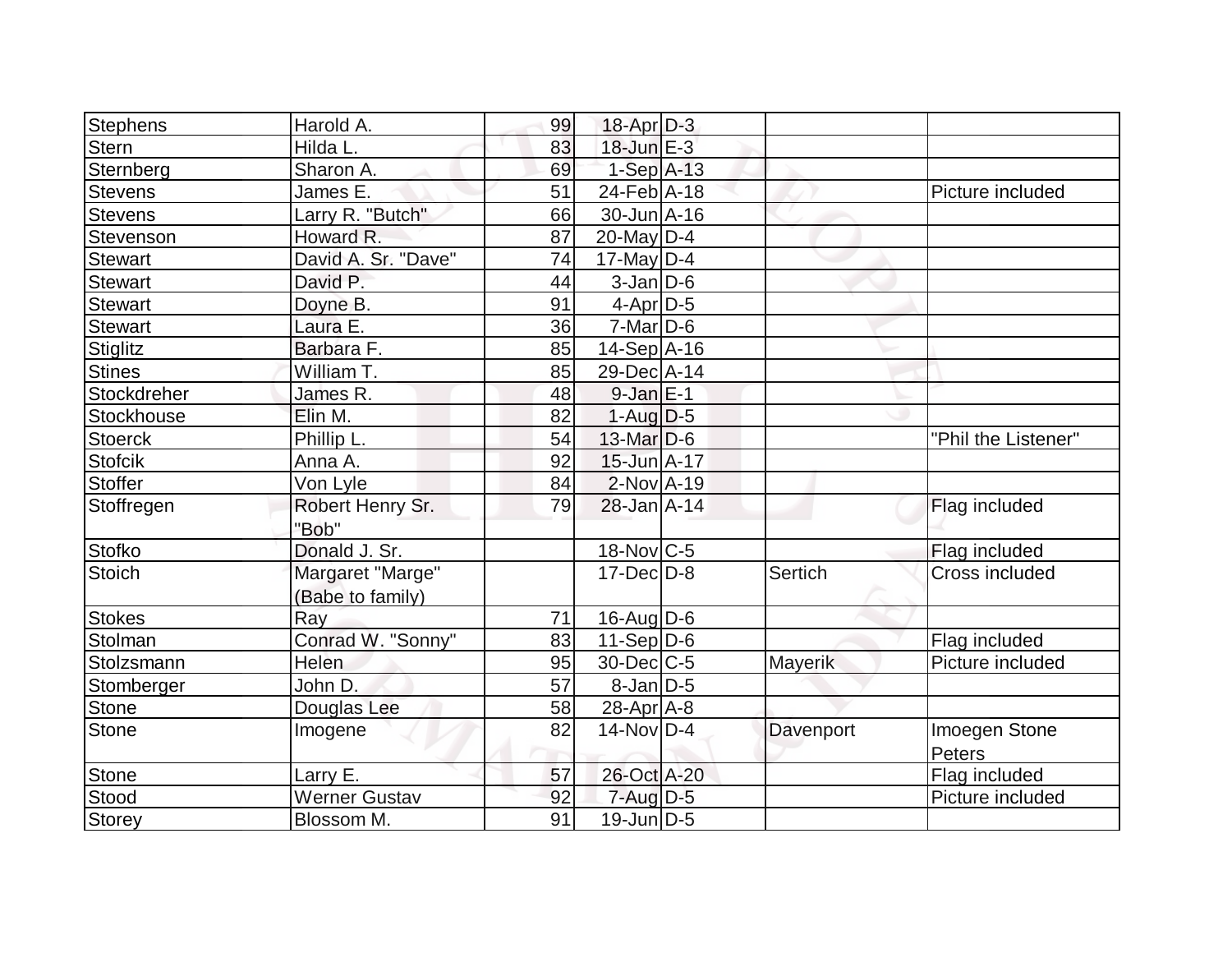| Storey          | Terrence J.           | 58 | $22$ -May D-4     |            |                                          |
|-----------------|-----------------------|----|-------------------|------------|------------------------------------------|
| <b>Stout</b>    | Henrietta Mae         | 93 | $22$ -Jul $D-6$   |            |                                          |
| Stout           | Olga                  | 94 | $15$ -Jan $ D-5 $ |            |                                          |
| <b>Stowers</b>  | Leon Curtis           | 74 | $16$ -Feb $D-6$   |            |                                          |
| <b>Stowers</b>  | Mildred B.            | 95 | 18-Mar D-6        |            |                                          |
| Stowers         | Richard W.            | 67 | $16-Sep C-4$      |            |                                          |
| Strabavy        | Bernadine T. "Bertha" | 91 | $30$ -Jan $E-3$   | Veloch     |                                          |
| <b>Stram</b>    | Antoinette R.         | 92 | $25$ -Mar $D-5$   |            |                                          |
| <b>Stratten</b> | Harold R.             | 86 | $16$ -Oct D-7     |            | Flag included                            |
| <b>Straub</b>   | <b>John Oliver II</b> |    | 13-Oct A-15       |            | Flag included                            |
| Straub          | Marie A.              | 51 | $11$ -Jan $ D-4 $ |            |                                          |
| <b>Strauss</b>  | Edward J.             | 53 | $27$ -Jul $A-18$  |            | Flag included                            |
| Strayer         | <b>Dick</b>           | 74 | $8$ -Jan $D-4$    |            |                                          |
| Strazzabosco    | Perrie Angelo         | 44 | $31$ -Jan $D-5$   |            |                                          |
| <b>Strehler</b> | Donna J.              | 74 | $23$ -Jun $A-14$  |            |                                          |
| <b>Stricker</b> | Charles A. "Chip"     | 62 | 29-Dec A-14       |            | Flag included                            |
| Strickhorn      | Patricia L.           | 53 | $17-Sep$ $E-3$    | Schrefler  | Picture included                         |
| Strickland      | James D.              | 83 | $25$ -Jul $D-4$   |            | Flag included                            |
| Strohmeyer      | Robert "Bob"          | 59 | $23$ -May D-4     |            |                                          |
| <b>Stromek</b>  | Catherine M.          | 88 | $23$ -Feb $ D-3$  | Jamroz     |                                          |
| Strong          | Dan                   | 58 | $14$ -AugD-6      |            |                                          |
| Strong          | Danny L.              | 58 | $13$ -Aug $E-2$   |            |                                          |
| Stronski        | Delphine R.           | 88 | 28-Nov D-5        |            | Cross included                           |
| <b>Struhs</b>   | Thomas John           | 78 | $20$ -Jun $ D-5 $ |            |                                          |
| Stuart          | Lila M.               | 81 | $9$ -Jul $E-1$    | Winterhoff | Full name Lila M.<br>Peters-Stuart       |
| Studanich       | Gertrude A.           | 87 | $9$ -Jan $E-3$    | Mance      |                                          |
| Stuhlmacher     | Leona T.              | 61 | $22$ -Apr $D-3$   | Coomer     | Full name Leona T.<br>Boilek-Stuhlmacher |
| Stutesman       | Margaret R.           | 93 | 12-Mar E-4        | Rolewicz   |                                          |
| <b>Stutler</b>  | Dennis K,             | 58 | $3$ -Jun $D-5$    |            |                                          |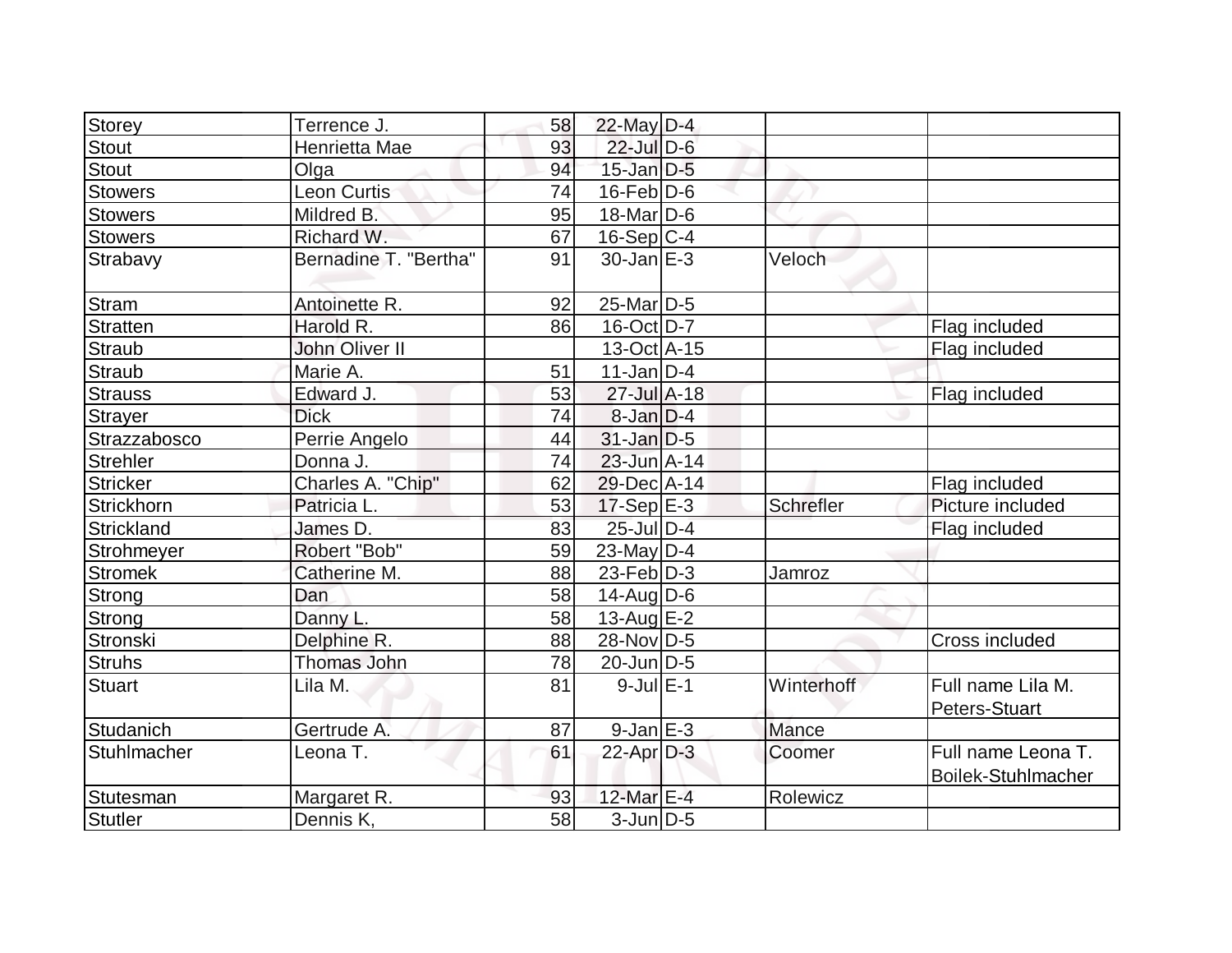| Stutler        | Gary L.              | 68 | $27-Sep$ <sub>E-8</sub> |                  |                 |                        |
|----------------|----------------------|----|-------------------------|------------------|-----------------|------------------------|
| <b>Stutler</b> | Larry Wayne          | 62 | 19-Sep D-4              |                  |                 |                        |
| Suchan         | Wanda                | 96 | 23-Jun A-15             |                  |                 |                        |
| Suchocki       | Ann M.               | 90 | $12$ -Mar $E-4$         |                  | <b>Balitski</b> |                        |
| Sudac          | <b>Rose Marie</b>    | 73 | 19-Nov D-7              |                  | Messino         |                        |
| Sudlow         | <b>Brian</b>         | 34 | $12$ -Jun $ D-5$        |                  |                 |                        |
| Suesse         | Robert W.            | 84 |                         | $6$ -Jul $A$ -18 |                 |                        |
| Sufana         | Mary Louise          | 91 | $18$ -Dec $D-5$         |                  |                 |                        |
| Sulich         | <b>Jeanette</b>      | 66 | $21-Nov D-4$            |                  | Valant          |                        |
| Sullivan       | Dorothy June         | 75 | $22$ -Feb $D-6$         |                  | Jones           |                        |
| Sullivan       | Floella              | 80 | $1-MarD-7$              |                  | Fogle           | Picture included       |
| Sullivan       | Kenneth L.           | 85 | $2$ -Mar $A$ -18        |                  |                 | Flag included          |
| Sullivan       | Wilma Jane           | 92 | $17$ -May D-4           |                  |                 |                        |
| Sulllivan      | Donald H.            | 76 | 24-Dec D-6              |                  |                 |                        |
| Summar         | <b>Edwin Burress</b> | 80 | $5 - Aug   D-6$         |                  |                 | Picture included       |
| <b>Summers</b> | Doris L.             | 84 | 23-Oct D-4              |                  |                 |                        |
| Sundwall       | Allen M.             | 79 | $14$ -Mar $D-6$         |                  |                 | Picture included       |
| Supinski       | Florence             | 83 | $25-Sep D-4$            |                  | Sipulski        |                        |
| Surprise       | Dorothy L.           | 81 | 12-Oct A-17             |                  | Fitzgerald      |                        |
| Surufka        | Edward A. "Sam"      | 81 | $27$ -Aug $E-2$         |                  |                 | Flag included          |
| Susdorf        | Rubey                | 88 | $20$ -Jun $D-5$         |                  |                 |                        |
| Susko          | June Ellen           | 91 | $3$ -Jan $ D-3 $        |                  | Moritz          | Full name June Ellen   |
|                |                      |    |                         |                  |                 | Susko Basala           |
| Sut            | Jan J.               | 92 | $17$ -May D-4           |                  |                 | <b>Cross and Flag</b>  |
|                |                      |    |                         |                  |                 | included               |
| Sutherland     | Edna Mae             | 88 | $6$ -Oct $A$ -15        |                  | Englebright     | Full name Edna Mae     |
|                |                      |    |                         |                  |                 | <b>Sutherland Eads</b> |
| Sutter         | Ivan P.              | 83 | $18$ -Mar $D-5$         |                  |                 |                        |
| Sutter         | <b>Robert</b>        | 84 | 13-Apr A-18             |                  |                 | Flag included          |
| Sutter         | Robert               | 84 | $15$ -Mar $D-5$         |                  |                 |                        |
| Swain          | Irma V.              | 88 | 8-Jul D-5               |                  | Forman          |                        |
| Swan           | Peggy A. "Pegi"      | 67 | $20$ -May $D-4$         |                  | Connor          |                        |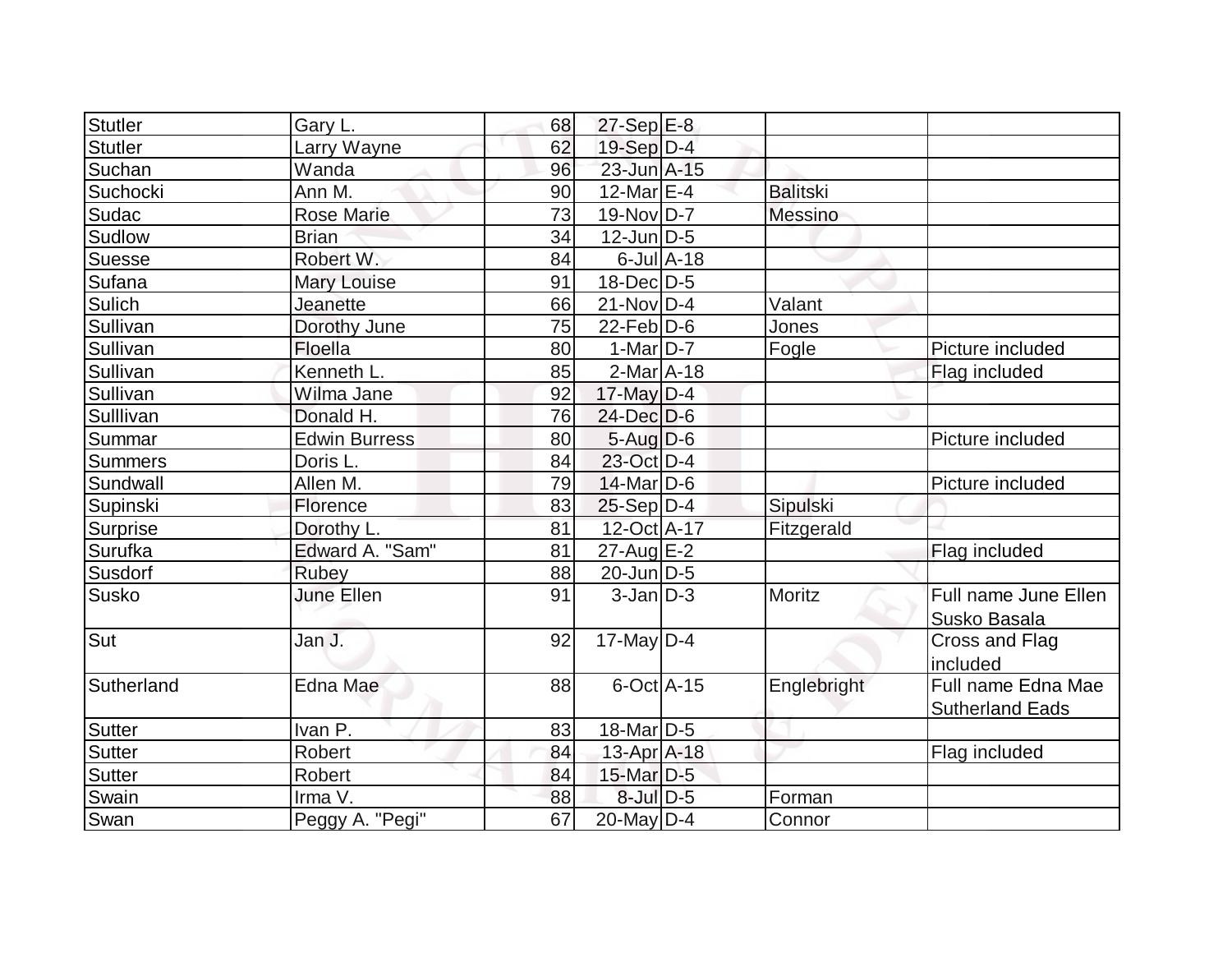| Swanson      | Alice Joan                 | 85              | 22-Dec A-14           |               |                                     |
|--------------|----------------------------|-----------------|-----------------------|---------------|-------------------------------------|
| Swanson      | <b>Barbara Ruth Eloise</b> | 73              | 27-Nov A-16           | Martin        |                                     |
| Swanson      | Donald "The Bear"          | $\overline{71}$ | $7-Feb$ D-6           |               | Flag included                       |
| Swanson      | Jean L.                    | 83              | $6$ -Mar $D-7$        |               |                                     |
| Swanson      | Juanita "Neda"             |                 | $24$ -JulD-6          | <b>Dubois</b> |                                     |
| Swanson      | <b>Woody Mary</b>          | 92              | $4$ -Aug $A$ -15      | Barden        |                                     |
| Swanson      | <b>Woody Mary</b>          | 92              | $3$ -Aug $ A-18$      | Barden        |                                     |
| Swart        | Evelyn "Dolly"             | 88              | $14$ -Jan $A$ -15     | Eenigenburg   |                                     |
| Swearingen   | Jill A.                    | 61              | $18$ -Dec $D-3$       |               |                                     |
| Swenson      | David C.                   | 90              | $3$ -Jul $D-5$        |               | Flag included                       |
| Swenson      | David C.                   | 90              | $6$ -Jun $D-4$        |               | Flag included                       |
| Swenson      | Lottie I.                  | 67              | $30-Sep C-4$          |               |                                     |
| <b>Swets</b> | <b>Harris</b>              | 54              | $5$ -Jun $D-5$        |               |                                     |
| <b>Swets</b> | <b>Margaret</b>            | 88              | $20$ -Aug $E-3$       |               |                                     |
| Swick        | Karen J.                   | 54              | $19$ -Feb $D-5$       | Lantz         | Full name Karen J.<br>(Swick) Smith |
| Swider       | Paul J.                    | 29              | $11$ -May C-2         |               |                                     |
| Swidkiewicz  | Michalina                  | 85              | $9$ -Feb $D-5$        |               |                                     |
| Swierc       | Walter "Uncle Wally"       | 91              | 19-Jul D-5            |               | Flag included                       |
| Swift        | Irene                      | 86              | 17-Aug A-17           |               | Picture included                    |
| Swift        | John M. "Jack"             | 89              | $6$ -Jan $ C-4$       |               | Picture included                    |
| Swift        | Wayne N.                   | 72              | 31-Oct D-4            |               |                                     |
| Swink        | V. Blanche                 | 91              | 22-Mar <sub>D-4</sub> |               |                                     |
| Swisher      | Dianna Kay                 | 61              | $12$ -Nov $ D-7 $     |               |                                     |
| Swisher      | Donald D.                  | 51              | $7$ -Jun $D-7$        |               | Fireman emblem and<br>Flag included |
| <b>Swiss</b> | Edward J.                  | 69              | $7$ -Dec $A$ -18      |               |                                     |
| <b>Swiss</b> | William F.                 | 84              | $21-Nov D-3$          |               |                                     |
| Sylvester    | Dorothy A.                 | 77              | $7-Feb$ D-6           | <b>Mokry</b>  |                                     |
| Syring       | Kurt F.                    | 80              | $3$ -May $D$ -6       |               | Flag included                       |
| Sytsma       | <b>Clay Andrew</b>         | 19              | $23$ -Jul $E-3$       |               | Picture included                    |
| Szabo        | Larry L.                   | 62              | 9-Nov A-20            |               |                                     |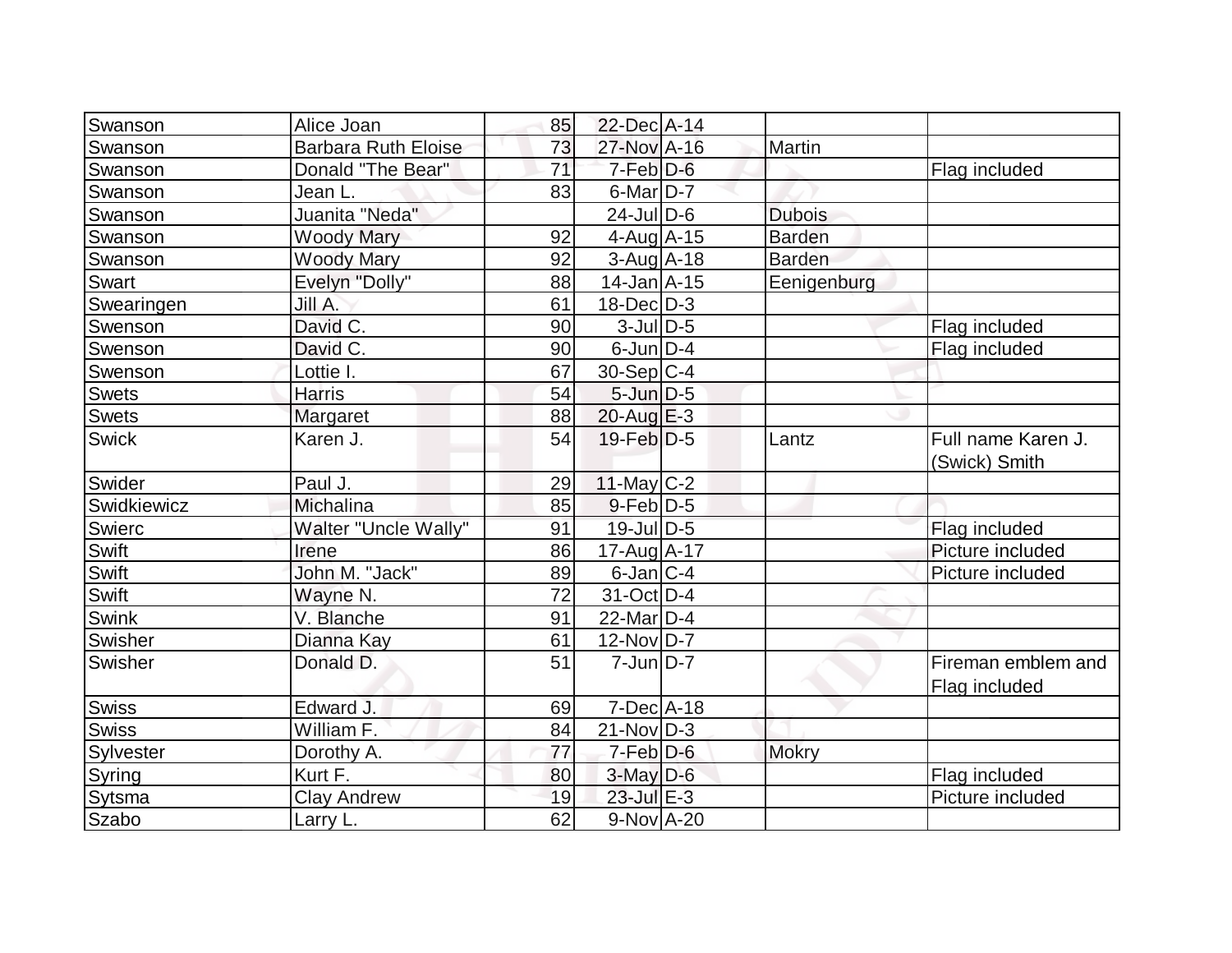| Szaflarski        | Stan J.               | 35  | 22-May D-4                  |                 |                         |
|-------------------|-----------------------|-----|-----------------------------|-----------------|-------------------------|
| Szafranski        | Mary A.               | 92  | $3-Feb$ A-17                | Paunicka        |                         |
| Szakatis          | Cornelius F.          | 86  | $26$ -Jun $D-4$             |                 | Picture included        |
| <b>Szala</b>      | Ann Agnes             | 86  | $24$ -JulD-6                |                 | Cross included          |
| <b>Szala</b>      | Victoria              | 92  | $14$ -Jan $A$ -16           | <b>Jusczcak</b> |                         |
| Szalmasagi        | Julia                 | 91  | $27$ -Mar $ D-6$            |                 |                         |
| <b>Szarek</b>     | John B.               |     | $29$ -JulD-5                |                 | Flag included           |
| Szczechowiak      | Mary Lou              | 81  | $4$ -Jun $E-2$              |                 |                         |
| <b>Szczepanik</b> | Roman S.              | 56  | $5-Feb D-5$                 |                 |                         |
| Szczepanik        | Rose J.               | 89  | $7-Sep$ A-18                |                 |                         |
| Szczepanski       | Jeanette "Joy"        | 84  | $17$ -Jan D-5               |                 |                         |
| Szmutko           | Alex III "Johnny"     | 56  | $6$ -May D-5                |                 |                         |
| <b>Szoke</b>      | Robert Steven Jr.     | 32  | $29$ -May D-6               |                 | Picture included        |
|                   | "Steve"               |     |                             |                 |                         |
| Szostak           | Rolita                |     | 13-Nov D-6                  | <b>Tisocco</b>  |                         |
| <b>Szostek</b>    | Mary L.               | 80  | $16$ -Jul $E-2$             |                 |                         |
| <b>Szot</b>       | Richard J.            | 72  | 18-Aug A-12                 |                 |                         |
| <b>Szotek</b>     | Richard J. "Ricky"    | 48  | $8 - Apr$ D-4               |                 |                         |
| <b>Szpak</b>      | <b>Chester Martin</b> | 53  | $9$ -Jul $E-3$              |                 |                         |
|                   | "Marty"               |     |                             |                 |                         |
| Szyjko            | Frank J. Sr.          | 89  | $1-Mar$ D-7                 |                 | Flag included           |
| Szymanski         | Helene C.             |     | $12$ -Aug $ D-5 $           | <b>Brzoska</b>  | <b>Full name Helene</b> |
|                   |                       |     |                             |                 | C.McGrath-              |
|                   |                       |     |                             |                 | <b>Szymanski</b>        |
| Szymoniak         | Raymond               | 80  | $18 - Jan$ $\overline{D-4}$ |                 |                         |
| Szyndrowski       | Gregory J.            | 60  | $8-Oct$ $E-2$               |                 |                         |
| Tabor             | Dorothy A.            | 85  | $6$ -Jan $A$ -18            |                 |                         |
| <b>Tackett</b>    | <b>Margaret</b>       | 97  | $8-Nov$ $E-6$               |                 | Picture included        |
| Talabay           | <b>Mary</b>           | 100 | 16-Mar A-18                 | <b>Maslik</b>   |                         |
| Talabay           | Mary A.               | 92  | $22$ -Apr $D-5$             | Chermak         |                         |
| Talarek           | Michael R. "Mike"     | 50  | 13-Apr A-17                 |                 |                         |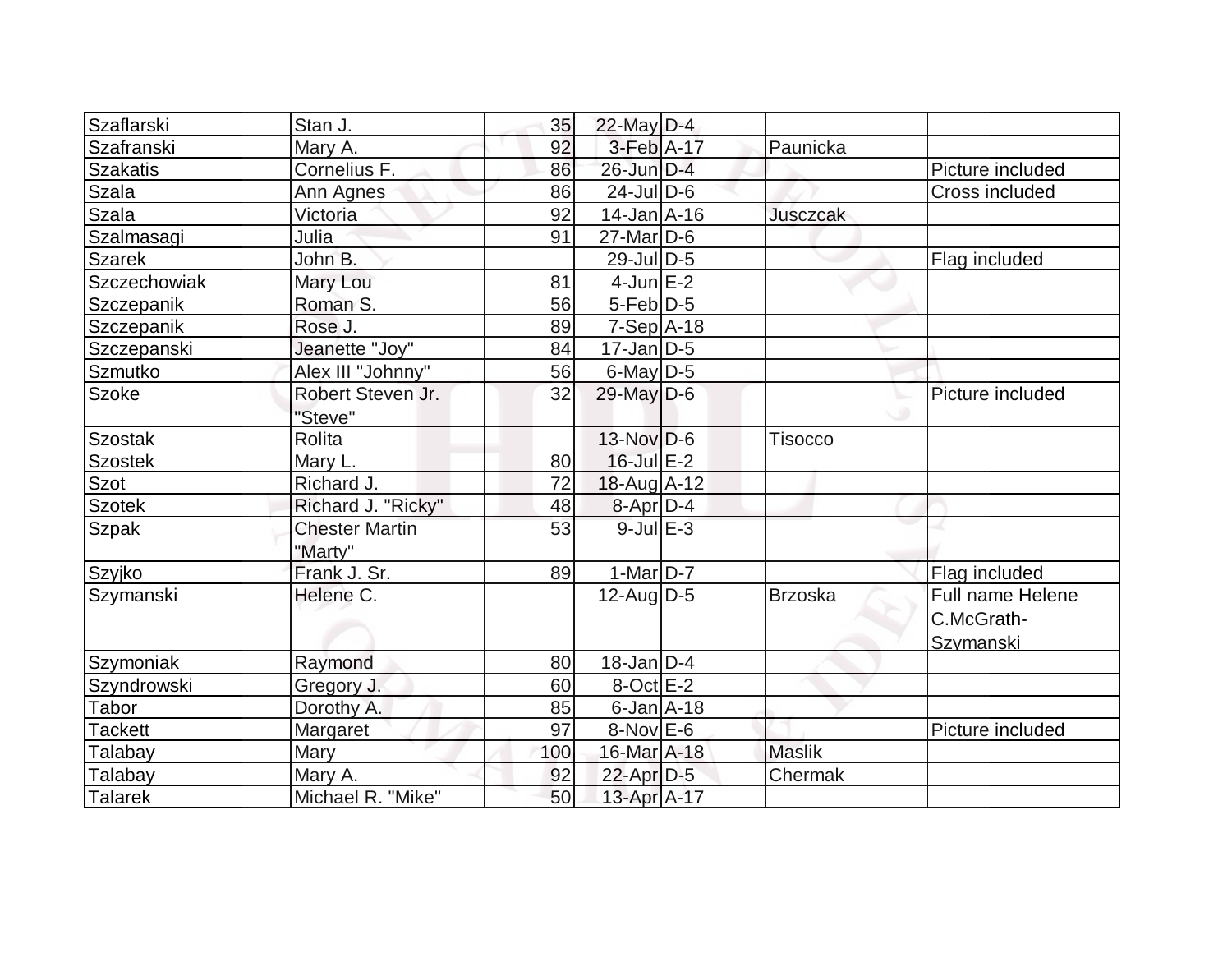| Talbott           | Frances J.            | 83 | $10$ -Oct $D-5$  |         | Frances J. Hall        |
|-------------------|-----------------------|----|------------------|---------|------------------------|
|                   |                       |    |                  |         | (Bodenhofer-Talbott)   |
| Tallerico         | Nick S.               | 78 | 7-Feb D-6        |         | Flag included          |
| <b>Tanis</b>      | Ervin Victor          | 91 | 10-Nov A-18      |         |                        |
| Tanis             | Goldie Ruth           | 79 | $8$ -Oct $E-2$   | DeYoung | Picture included       |
| <b>Tanke</b>      | William S. "Bill"     | 82 | $7 - Aug   D-5$  |         |                        |
| Tanner            | Jenell                | 78 | $22$ -May D-4    |         |                        |
| Tanner            | Jennings D. "JD"      | 84 | 30-Nov A-19      |         |                        |
| Tara              | John                  | 89 | $2$ -Jul $E-2$   |         | Flag included          |
| Targett           | Robert W.             | 75 | $24$ -Apr $D-5$  |         | Flag included          |
| Targos            | Wallace C. "Wally"    | 80 | $9$ -Aug $D-4$   |         | Flag included          |
| <b>Tarrant</b>    | Mary Jo               | 84 | $18$ -Jun $ D-6$ |         |                        |
| Taseff            | Carl                  | 80 | $25-Sep D-4$     |         |                        |
| <b>Tatalovich</b> | <b>Milan</b>          | 58 | $28$ -Feb $D-6$  |         | Serbian Orthodox       |
|                   |                       |    |                  |         | Cross included         |
| Tatgenhorst       | Richard "Tatch"       | 71 | $14$ -Feb $D-5$  |         |                        |
| Taub              | Harry                 | 90 | $1-Jan D-5$      |         | Star of David included |
|                   |                       |    |                  |         |                        |
| <b>Tavares</b>    | <b>Juan Lopez</b>     | 82 | $5-Aug$ $D-6$    |         |                        |
| Taybos            | Ann C.                | 94 | 13-Sep $ E-8 $   | Chigas  |                        |
| Taylor            | Carol                 | 79 | $21$ -May E-2    |         |                        |
| <b>Taylor</b>     | Dewyn Ziller          | 87 | $10$ -Apr $D-6$  |         | Flag included          |
| Taylor            | Don                   | 75 | $19$ -Feb $ D-5$ |         | Flag included          |
| Taylor            | <b>Earl Brooks</b>    | 83 | $4$ -Dec $D-5$   |         | Flag included          |
| <b>Taylor</b>     | Ethelda K.            | 84 | $24$ -Oct D-4    |         |                        |
| Taylor            | James                 | 68 | 29-Oct E-2       |         |                        |
| Taylor            | <b>Thelma Irene</b>   | 89 | $5-Apr D-5$      |         |                        |
| Taylor            | Yvonne                | 72 | $21$ -Feb $ D-6$ |         | Yvonne Taylor Nelson   |
|                   |                       |    |                  |         | / Picture              |
| Teaugue           | Lucille               | 85 | 8-Dec A-16       | Dorazio |                        |
| Tedesco           | William J. (Bill)     | 53 | $30-Sep$ C-4     |         |                        |
| <b>Teeter</b>     | <b>Eugene Clayton</b> | 92 | $5-Nov$ $E-3$    |         |                        |
|                   |                       |    |                  |         |                        |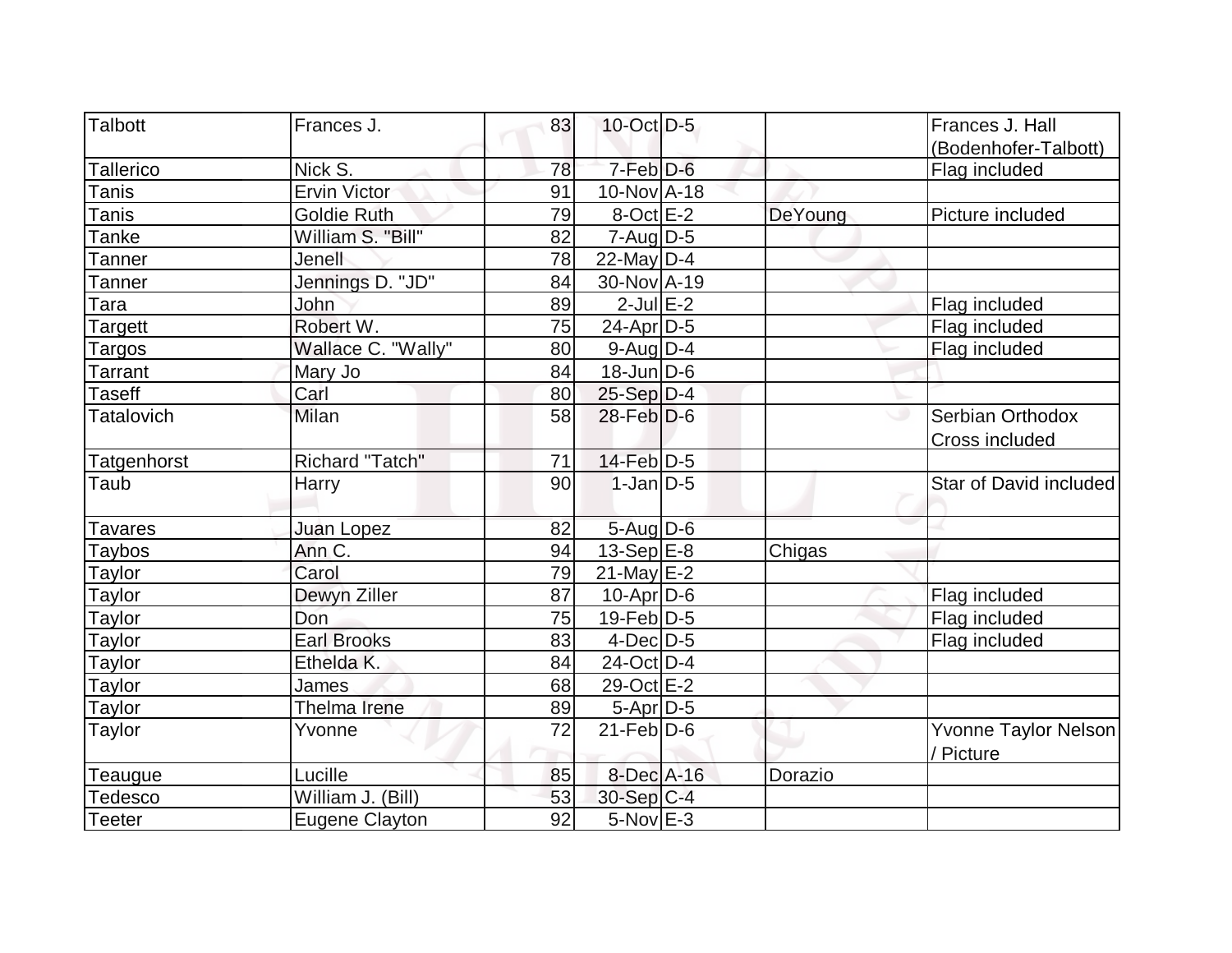| Tegtman          | Michael K.          | 74 | $21$ -Jun $D-5$   |                 |                                                |
|------------------|---------------------|----|-------------------|-----------------|------------------------------------------------|
| <b>Teibel</b>    | Carolyn Ruth        | 64 | $5$ -Mar $E-3$    | <b>Nickel</b>   |                                                |
| <b>Teitge</b>    | Earl                | 91 | 11-Oct E-5        |                 |                                                |
| Temple           | Chester W.          | 65 | $2$ -Dec $ C-4 $  |                 | Picture included                               |
| Templeton        | David C.            | 67 | $3$ -Jan $D$ -6   |                 |                                                |
| Templin          | Kathryn M. (Plesha) | 92 | $1-Feb D-6$       |                 |                                                |
| Teran            | Elias Alviso        |    | $31$ -JulD-5      |                 |                                                |
| Thaldorf         | Mary E.             | 83 | 13-Apr A-17       | Schopp          |                                                |
| Thamo            | Mary                | 60 | $21$ -Feb $ D-4 $ | Navarette       | Full name Mary<br><b>Thamo Castillo</b>        |
| Thanos           | John M. "Papou"     | 74 | $16-Sep C-4$      |                 | Flag and Picture<br>included                   |
| Thanos           | Mark J.             | 48 | $16-Sep C-5$      |                 | Picture included                               |
| Tharp            | Gordon J. "Woody"   | 55 | $1-Jan$ $D-5$     |                 |                                                |
| Tharp            | Lisa Marie          | 23 | $19$ -May $A$ -16 |                 |                                                |
| <b>Theriault</b> | Diane L.            | 66 | 5-Apr D-5         |                 |                                                |
| <b>Theus</b>     | Rachel E.           |    | $22-Sep$ A-14     |                 |                                                |
| <b>Thiakos</b>   | Angeline            | 87 | $8$ -Feb $D-7$    | Metroyanis      | <b>Greek Orthodox</b><br><b>Cross included</b> |
| Thibault         | Dennis U.           | 80 | $22$ -Feb $ D-5$  |                 |                                                |
| <b>Thiery</b>    | <b>Nellie</b>       | 92 | $4$ -Mar $D-6$    | Rodenburg       |                                                |
| Thill            | Doris Gwen          | 73 | $31$ -May D-5     | Isom            |                                                |
| <b>Thomas</b>    | Aruffo J. "T.J."    | 49 | $2$ -Mar $A$ -16  |                 |                                                |
| Thomas           | Clarice J.          | 80 | $17$ -Jan D-5     |                 |                                                |
| Thomas           | <b>Edward "Ed"</b>  | 65 | $17 - Dec$ $D-6$  |                 |                                                |
| <b>Thomas</b>    | <b>Gerald Louis</b> | 74 | 23-Oct D-4        |                 | Flag included                                  |
| Thomas           | Jeanne L.           | 86 | $12$ -Jun $ D-4 $ | Lauerman        | Full name Jeanne L.<br>Dillow-Thomas           |
| Thomas           | Joan Carol          | 75 | 13-Aug E-2        | <b>Bresland</b> | Dove included                                  |
| Thomas           | Joan Carol          | 75 | $12$ -Aug $D-5$   | <b>Bresland</b> | Dove included                                  |
| Thomas           | Kristine G.         | 59 | $5-Sep D-5$       |                 |                                                |
| Thomas           | Laura A.            | 99 | 2-Mar A-18        | Schreiber       |                                                |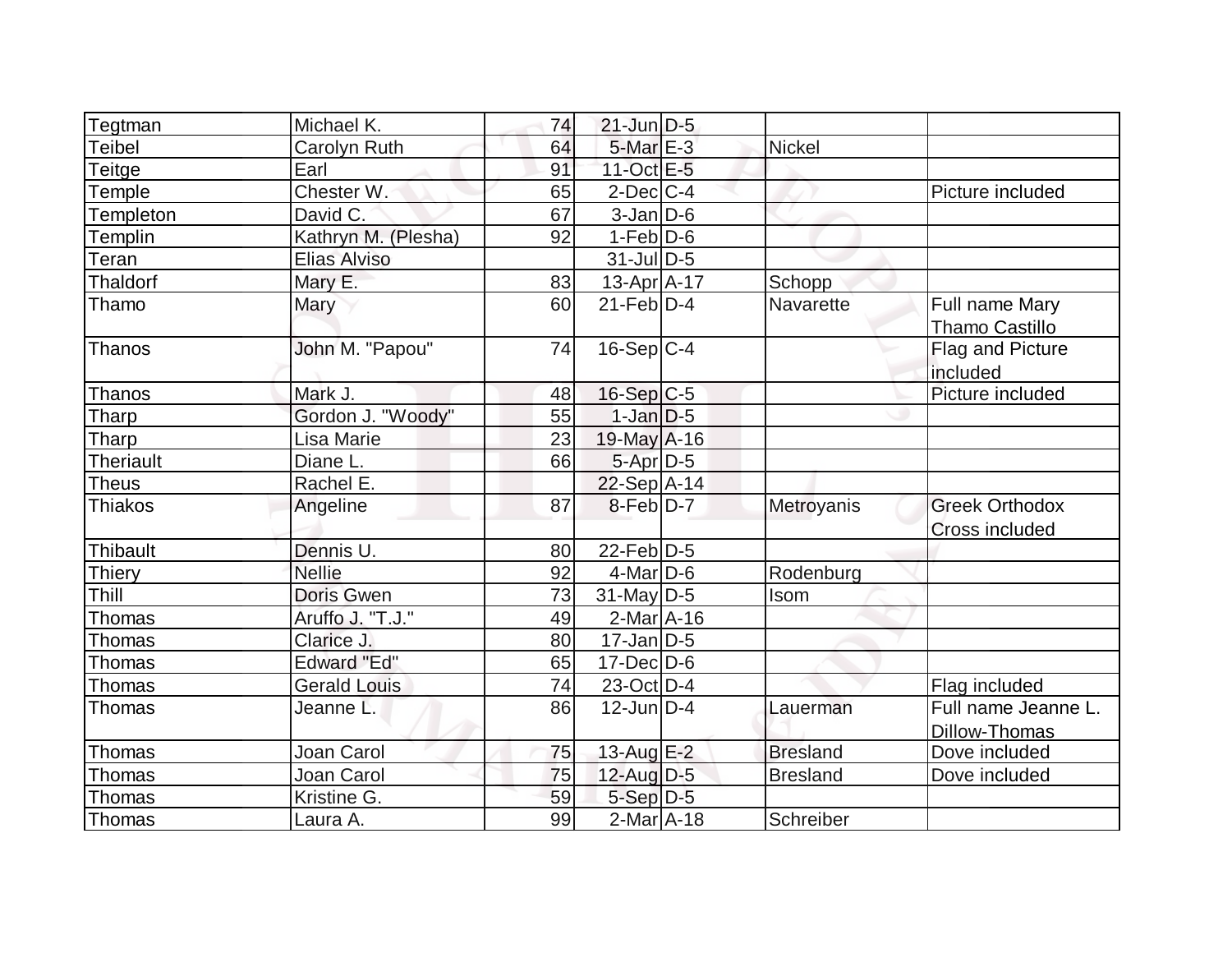| Thomas         | Martha Lane             | 66    | 25-Feb A-13              | Collins |                  |
|----------------|-------------------------|-------|--------------------------|---------|------------------|
| Thomas         | Maureen C.              | 61    | $7$ -May $E-3$           | Miller  |                  |
| Thomas         | Robert W.               | 78    | 23-May D-4               |         |                  |
| Thomas         | Roy E.                  | 79    | $14$ -May E-4            |         | Flag included    |
| Thomas         | Steven G.               | 47    | $25$ -May A-18           |         |                  |
| Thomas         | William "Bill"          | 85    | $17$ -Apr $ D-5$         |         | Flag included    |
| <b>Thomas</b>  | William W.              | 77    | $21$ -Dec $ A-18$        |         | Flag included    |
| Thomas         | Wilma L.                | 81    | $1-Jan D-5$              |         |                  |
| Thomas         | Wilma Pauline "Willie"  | 73    | $13$ -Feb $E-3$          |         |                  |
| Thompson       | <b>Beatrice "Bea"</b>   | 88    | 23-Nov A-19              | Garing  |                  |
| Thompson       | <b>Bruce Edward</b>     | 53    | $12$ -Apr $D-5$          |         |                  |
| Thompson       | Dorothy                 | 76    | $1-Dec$ A-13             |         |                  |
| Thompson       | John                    | 82/83 | $18-Nov$ <sub>C</sub> -5 |         | Flag included    |
| Thompson       | Joyce Lee               | 73    | $2$ -Aug $D-4$           |         |                  |
| Thompson       | June W.                 | 86    | 10-Dec D-7               |         |                  |
| Thompson       | Kenneth                 | 72    | $26$ -Dec $D$ -6         |         | Flag included    |
| Thompson       | Leona                   | 95    | $30-Apr$ $E-3$           |         |                  |
| Thompson       | Lois Jean               | 78    | $12$ -Jun $D-6$          |         | Picture included |
| Thompson       | Nancy E.                | 76    | $2-AprE-3$               |         |                  |
| Thompson       | William J. "Bill"       |       | 29-Apr D-5               |         | Picture included |
| Thon           | Penny J.                | 58    | 14-Dec A-18              |         | Picture included |
| Thorgren       | Betty J.                | 77    | $20$ -Mar $D-4$          |         |                  |
| Thorley        | Robert F. "Pops"        | 86    | 14-Apr A-17              |         | Flag included    |
| Thormann       | Margery Jean            | 81    | $2$ -Nov $A$ -19         |         |                  |
| Thornberry     | Daniel J.               | 66    | $17$ -Oct $ D-4 $        |         | Picture included |
| Thornhill      | William Joseph          | 91    | $4$ -May $A$ -18         |         | Flag included    |
| Throw          | Georgine                | 60    | 22-Dec A-14              |         |                  |
| <b>Tilka</b>   | <b>Catherine Louise</b> | 88    | 24-Jul D-6               | Stull   |                  |
| <b>Tillner</b> | Marshall A.             | 63    | $19$ -Feb $D-5$          |         | Picture included |
| Tillotson      | Norman Eugene           | 65    | 30-May D-5               |         |                  |
| Timm           | Thelma J.               | 94    | $25$ -Jun $E-2$          |         | Picture included |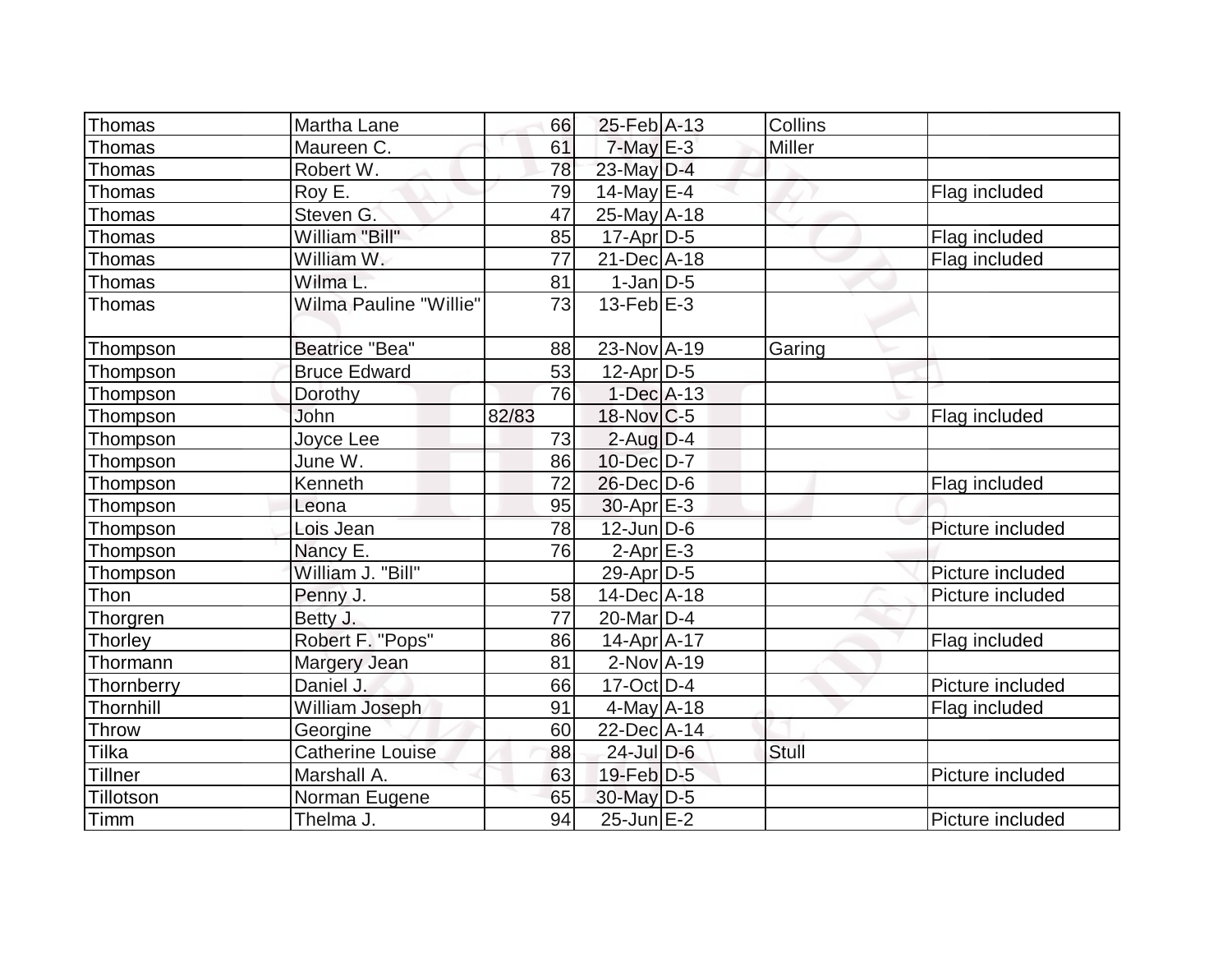| Timpone         | Helen                 | 62 | $11$ -Jun $E-3$   | Biancotto  |                          |
|-----------------|-----------------------|----|-------------------|------------|--------------------------|
| Tinkham         | Catherine             |    | $1$ -Jun $A-17$   | Rohrer     |                          |
| Tipton          | Charles Franklin Jr.  | 67 | $4$ -Mar $D-6$    |            |                          |
| Tipton          | Wanda K.              | 81 | $30$ -Apr $E-3$   |            |                          |
| Titman          | Constance             | 71 | 29-Sep A-17       |            |                          |
| <b>Titus</b>    | <b>Barbara Ellen</b>  | 79 | 27-Oct A-16       |            |                          |
| Tobey           | Marilee L             | 83 | $15$ -Jan D-5     |            |                          |
| Todd            | Janice E.             | 81 | $18$ -Jun $D-6$   | Richardson |                          |
| Todd            | John William Jr.      | 92 | 21-Dec A-19       |            |                          |
|                 | "John"                |    |                   |            |                          |
| Todd            | Marie E. "Flakey"     | 76 | $3-Aug$ $A-18$    | Woolsey    |                          |
| <b>Toepfer</b>  | Gerald L.             | 81 | 30-Nov A-19       |            | Flag included            |
| <b>Toerpe</b>   | Shirley M.            | 84 | $2$ -Oct $D-5$    |            |                          |
| Togersen        | <b>Audrey Adeline</b> |    | $2-Sep D-3$       |            | <b>Audrey Adeline</b>    |
|                 |                       |    |                   |            | <b>Togersen Clements</b> |
| Tole            | Donald "Bear"         |    | $20 - Jan$ $A-18$ |            | Flag included            |
| <b>Toledo</b>   | Antonia               | 88 | $5$ -Dec $D-4$    |            |                          |
| <b>Toleikis</b> | Helen S.              | 88 | 26-Apr D-5        | Vaclavik   |                          |
| Tolf            | Francis "Dan"         | 71 | $3$ -Jan $D$ -6   |            | Flag included            |
| <b>Tolliver</b> | David J.              | 65 | 30-Oct D-6        |            |                          |
| Toma            | John                  | 90 | $11$ -Mar $ D-6$  |            | Picture included         |
| Tomak           | <b>Kenneth Paul</b>   | 69 | $17-Sep$ E-3      |            |                          |
| Tomaszewski     | Allan S.              | 57 | 24-Feb A-18       |            |                          |
| Tomb            | <b>Ruth Emma</b>      | 92 | $19$ -Mar $E-3$   |            |                          |
| <b>Tomczak</b>  | James                 | 71 | $11$ -Nov $ C-5 $ |            | Flag included            |
| Tomes           | Charlotte P.          | 89 | $25$ -Jul $D-3$   |            |                          |
| Tomich          | Dennis                | 47 | 18-Feb A-13       |            |                          |
| Tominac         | Nicholas John         | 77 | $21$ -May E-3     |            | Flag included            |
|                 | "Peanut"              |    |                   |            |                          |
| Tomko           | George James          | 58 | 27-Oct A-17       |            |                          |
| Tomlinson       | Jeffery R.            | 41 | $8$ -Jan $D-5$    |            |                          |
| Tompkins        | Edward A.             | 84 | $19-Apr D-5$      |            | Flag included            |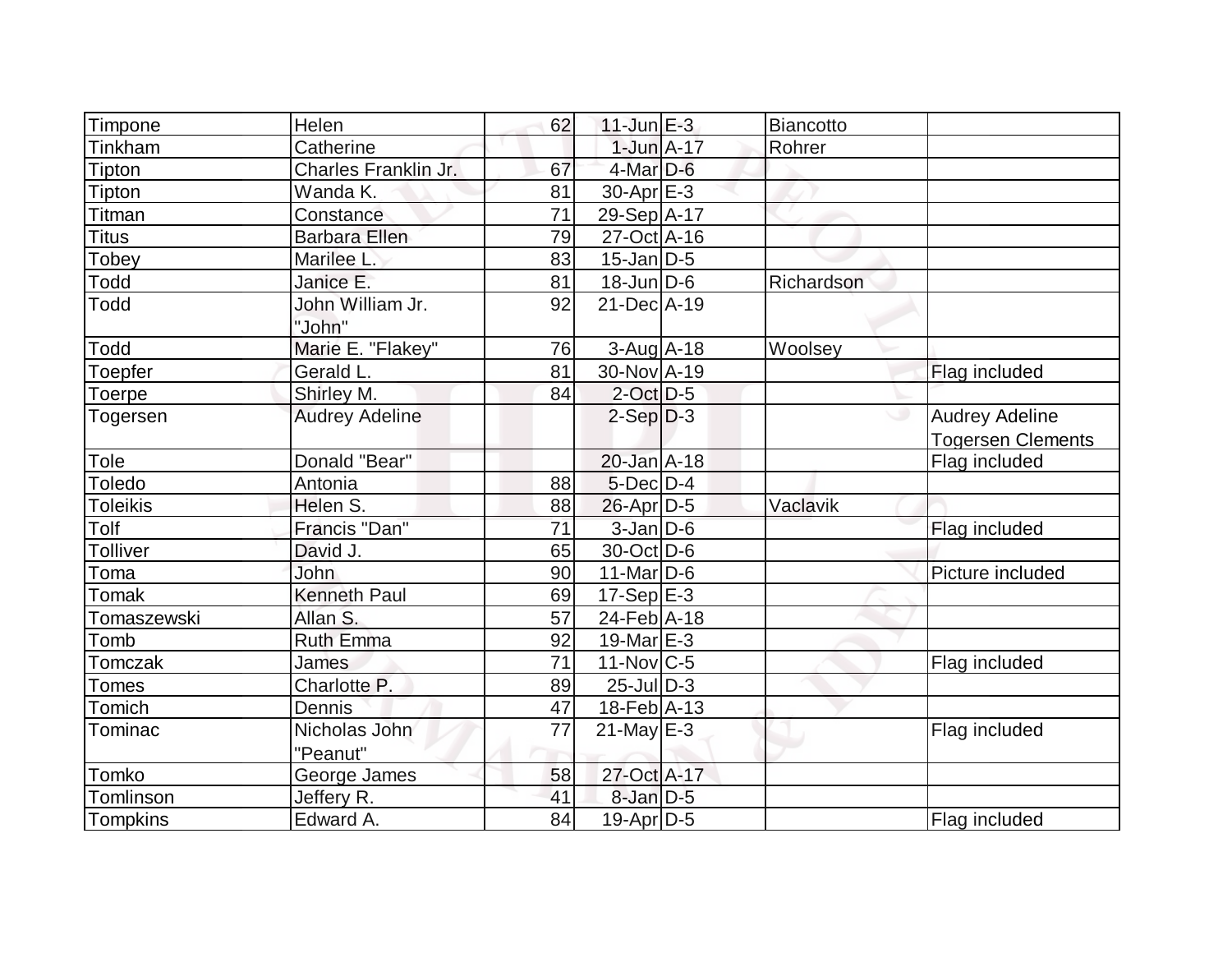| Toms            | Clement B.           | 88              | $5$ -Jun $D-4$                         |               | Flag included                    |
|-----------------|----------------------|-----------------|----------------------------------------|---------------|----------------------------------|
| Tomsci          | Rose                 | 87              | $9-$ Sep $ C-6$                        |               |                                  |
| Tone            | Anne Milyasevich     |                 | $1$ -Oct $E-1$                         |               |                                  |
| Toney           | John Henry           | 59              | 18-Apr D-5                             |               |                                  |
| Toney           | Truly                | 53              | $16$ -Apr $E-2$                        |               | Picture / Truly Toney<br>Kroll   |
| Torbica         | Svetozar             | 82              | 24-Mar A-18                            |               | <b>Serbian Cross</b><br>included |
| Torie           | <b>Charles Bazin</b> | 85              | $4-Sep D-5$                            |               | Flag included                    |
| Torode          | Eleanor P.           | 95              | 11-May $C-3$                           |               | Picture included                 |
| Torrence        | David Lee Jr.        | 66              | $7-Feb D-6$                            |               | "Peas" "Big Buck"                |
| Torres          | Juan S.              | 87              | $19$ -Feb $D-5$                        |               | <b>Cross included</b>            |
| Torres          | Ramon Benjamin P.    | 83              | 14-Nov D-4                             |               |                                  |
| Torrez          | <b>Martin</b>        | 85              | 26-Oct A-20                            |               | Flag included                    |
| Tortolano       | Terri Lynn           | 49              | $29$ -Feb $D-7$                        |               |                                  |
| Toscano         | Juan "John"          | 64              | $1-Dec$ $A-12$                         |               | Flag included                    |
| Toth            | Barbara (Bessie)     |                 | $21$ -Feb $D-7$                        | <b>Puskas</b> |                                  |
| Toth            | Helen M.             | 71              | $14$ -Feb $D-5$                        | Pavisich      | Picture included                 |
| Toth            | Leona B.             | 78              | $24$ -May D-4                          |               |                                  |
| Toth            | Maryann              | 79              | $1$ -Jun $A$ -18                       |               |                                  |
| Toth            | Stephen L.           | 60              | $5$ -May $A$ -15                       |               |                                  |
| Tothfalusi      | Mike "Miklos"        | 75              | $22$ -Mar $ D-4 $                      |               |                                  |
| <b>Totzke</b>   | Patricia Ann         | 61              | $17$ -Apr $D-5$                        | Kolberg       |                                  |
| Toweson         | Clara E.             | 92              | $3-Sep$ $E-3$                          | Doctor        |                                  |
| <b>Townsel</b>  | Sherard "Shank"      | 57              | $8$ -May $D$ -6                        |               |                                  |
| <b>Townsend</b> | Ruth M.              | 81              | $20$ -Dec $E$ -6                       |               |                                  |
| Trachtenberg    | Mary Beth            | 51              | $11$ -JulD-4                           | Reardon       |                                  |
| Tracy           | Wilhelmina W.        | 95              | 28-Mar <sub>D-6</sub>                  |               |                                  |
| Traczyk         | Roger Robert         | 64              | $5$ -Jan $D-5$                         |               |                                  |
| Trail           | Dorothy A.           | 64              | 19-Jan D-4                             |               |                                  |
| Trathen         | Dorothy Carolyn      | 86              | 31-Mar A-18                            | Thrasher      |                                  |
| <b>Traucins</b> | Martin               | $\overline{72}$ | $\overline{31}$ -Dec $\overline{D}$ -7 |               |                                  |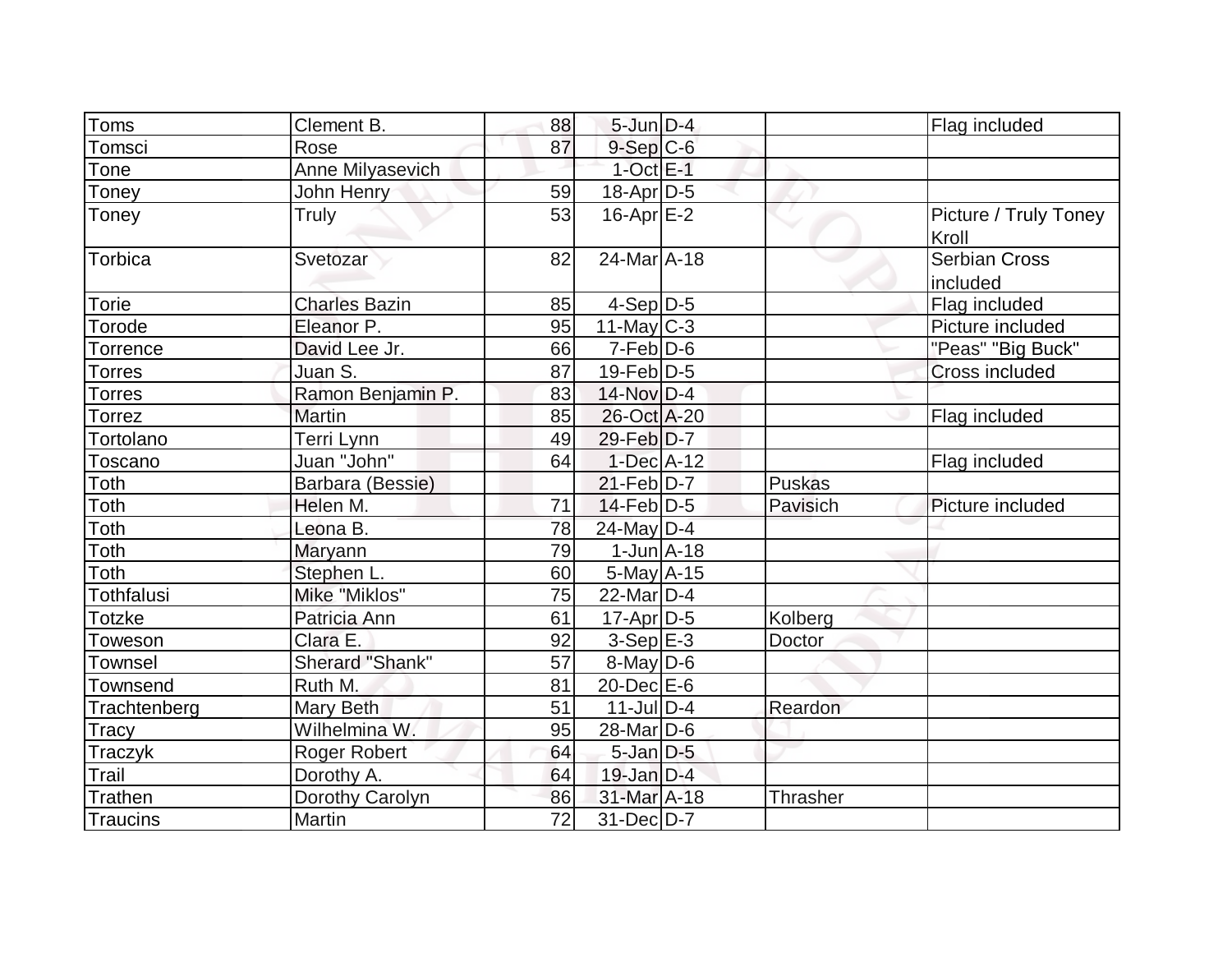| Trautman        | Mamie Caroline      | 95     | 23-Dec C-4                  |               | Picture included     |
|-----------------|---------------------|--------|-----------------------------|---------------|----------------------|
| Trbovic         | Bozo "Bob"          | 83     | $13$ -May $D-6$             |               | <b>Serbian Cross</b> |
|                 |                     |        |                             |               | included             |
| Trelinski       | Sybile T.           | 79     | 30-Nov A-18                 |               |                      |
| Trembczynski    | Anthony F. "Tony"   | 84     | $6$ -Mar $D-7$              |               | Flag included        |
| Trenka          | Stephen John        | 56     | $8$ -Jul $D-5$              |               |                      |
|                 | "Broadway"          |        |                             |               |                      |
| Trevino         | Arthur II           | 25     | $9$ -Oct $D$ -6             |               |                      |
| Tribble         | James Whaley II     | 83     | $9$ -Aug $D-5$              |               | Flag included        |
| <b>Trigg</b>    | Helen <sub>A.</sub> | 89     | $18-Sep D-6$                | Rapacz        |                      |
| Trimble         | Kelly L.            | 38     | 16-Nov A-18                 |               |                      |
| Trimble         | Maurice C.          | 71     | $14$ -Apr $A$ -17           |               |                      |
| Trimbur         | Cecilia H.          | 82     | 18-Mar D-6                  |               |                      |
| Trimmer         | Donna F.            | 73     | $10$ -Dec $D-7$             | <b>Schank</b> |                      |
| Trimolt         | Irene L.            | 72     | 26-Oct A-20                 |               |                      |
| <b>Tripp</b>    | <b>Carl David</b>   | infant | $6$ -May $D$ -6             |               | Angel included       |
| Troedlein       | Kenneth C.          | 85     | $25$ -May A-18              |               | Picture included     |
| Trojan          | Ellen L.            | 61     | $6$ -Nov $D-5$              |               |                      |
| Trojanowski     | Isabel "Izzy"       | 89     | 23-Apr $E-3$                |               |                      |
| <b>Troksa</b>   | Rose M.             | 91     | $14$ -Aug $D-6$             | Jerzyk        |                      |
| Troup           | Carol P.            | 62     | $12$ -Dec $D-5$             |               |                      |
| Trowbridge      | <b>Frances</b>      | 73     | $27$ -Mar $\overline{D}$ -6 |               |                      |
| Trowbridge      | John "Calvin"       | 84     | $18$ -May $A$ -18           |               | Flag included        |
| Truesdale       | James               | 77     | $20-Sep$ $E-8$              |               |                      |
| <b>Trulley</b>  | Paula Marie         | 67     | 12-Oct A-17                 |               |                      |
| Truman          | Frances             | 87     | $24$ -Jan D-6               | Woodbury      |                      |
| Truman          | Frances L.          | 89     | $4$ -Jun $E-2$              |               |                      |
| Tryon           | David L.            | 65     | $24$ -Dec $D-6$             |               |                      |
| <b>Trzeciak</b> | Joseph P.           | 90     | $4$ -Mar $D-6$              |               | Cross included       |
| <b>Trznadel</b> | Rose Ann            | 87     | $6$ -Oct $A$ -15            | <b>Sotak</b>  |                      |
| Tschetter       | Ardella Mae         | 66     | $7$ -Jan $A-15$             |               |                      |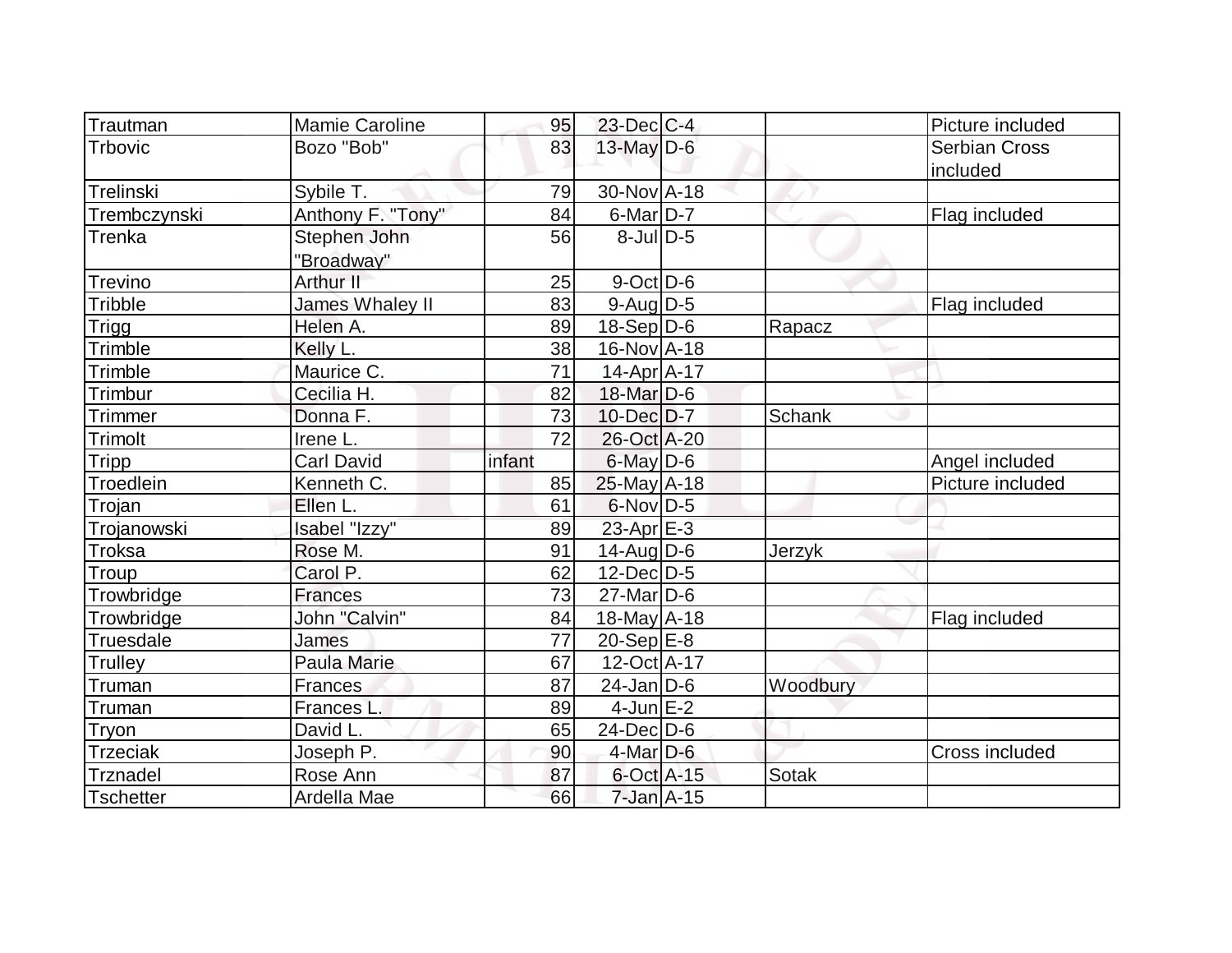| Tsouchlos        | Ethel/Aphrodite D.            | 89 | $28$ -Jun $D-5$   | Condes     | <b>Greek Orthodox</b> |
|------------------|-------------------------------|----|-------------------|------------|-----------------------|
|                  |                               |    |                   |            | <b>Cross included</b> |
| <b>Tuck</b>      | Doris M.                      | 95 | 26-Feb D-5        |            |                       |
| Tucker           | Dewey D.                      | 54 | $9$ -Feb $D$ -6   |            |                       |
| <b>Tucker</b>    | Linda M.                      | 56 | $4$ -Nov $ C-4 $  |            |                       |
| Tucker           | Robert                        | 67 | $4$ -JulD-4       |            |                       |
| Tucker           | Terra M.                      | 28 | $27$ -May D-4     |            |                       |
| <b>Tucker</b>    | Wanita                        | 90 | $23$ -Feb $ D-5$  |            | Cross included        |
| Tuesburg         | <b>Arthur Bruce</b>           |    | $16$ -Feb $D$ -6  |            |                       |
| Tuleja           | Jean                          | 65 | 20-Jul A-17       | Starzynski |                       |
| Tumbiolo         | John V.                       | 78 | $12-Sep D-4$      | Oliverio   | Flag included         |
| Turack           | Margaret P.                   | 85 | $5-Oct$ A-17      |            |                       |
| Turbyfill        | Sidney W.                     | 80 | $18$ -Jul $D-4$   |            |                       |
| Turczi           | Ann Mary "Hanka"              | 86 | $15$ -Jun $A$ -17 |            |                       |
| Turk             | Julie                         | 57 | $18$ -Apr $D-5$   | Essling    |                       |
| Turley           | Donald W.                     | 85 | 11-Mar D-6        |            | Picture included      |
| Turlo            | Joseph S.                     | 63 | $2$ -May $D-4$    |            |                       |
| Turnak           | Mary F.                       | 89 | $2$ -Feb $D-6$    |            |                       |
| Turner           | Judge Jr.                     | 76 | $9$ -Dec $C$ -5   |            |                       |
| Turner           | Lois Marie                    | 46 | $13$ -Apr $ A-18$ |            |                       |
| Turner           | Paul W.                       | 80 | 28-Sep A-18       |            |                       |
| Turner           | Ruth A.                       | 90 | $16$ -Jun $A-19$  |            |                       |
| Turpin           | <b>Bartlett Arthur (Dick)</b> | 93 | $13$ -Feb $E-2$   |            | Picture included      |
| Turpin           | Earl Sam                      | 61 | $3$ -Jan $D-4$    |            | Picture included      |
| Turpin           | <b>Freida Violet</b>          | 92 | $3-MarA-15$       | Kolb       | Picture included      |
| Tuskan           | William G.                    | 84 | 28-Aug D-3        |            |                       |
| <b>Tutlewski</b> | Donna                         | 89 | $15$ -Jun $A$ -17 |            |                       |
| Twomey           | Edward J.                     | 81 | $20$ -Aug $E-3$   |            |                       |
| <b>Tyler</b>     | Peggy Anne                    | 71 | $22$ -Feb $D-6$   |            |                       |
| Tyndorf          | Janina                        | 87 | 15-Dec A-13       |            |                       |
| <b>Tyner</b>     | Barbara Ann "Barb"            | 59 | $18$ -Jun $E-3$   |            |                       |
| <b>Udchitz</b>   | Ronald                        | 49 | 27-Nov A-16       |            |                       |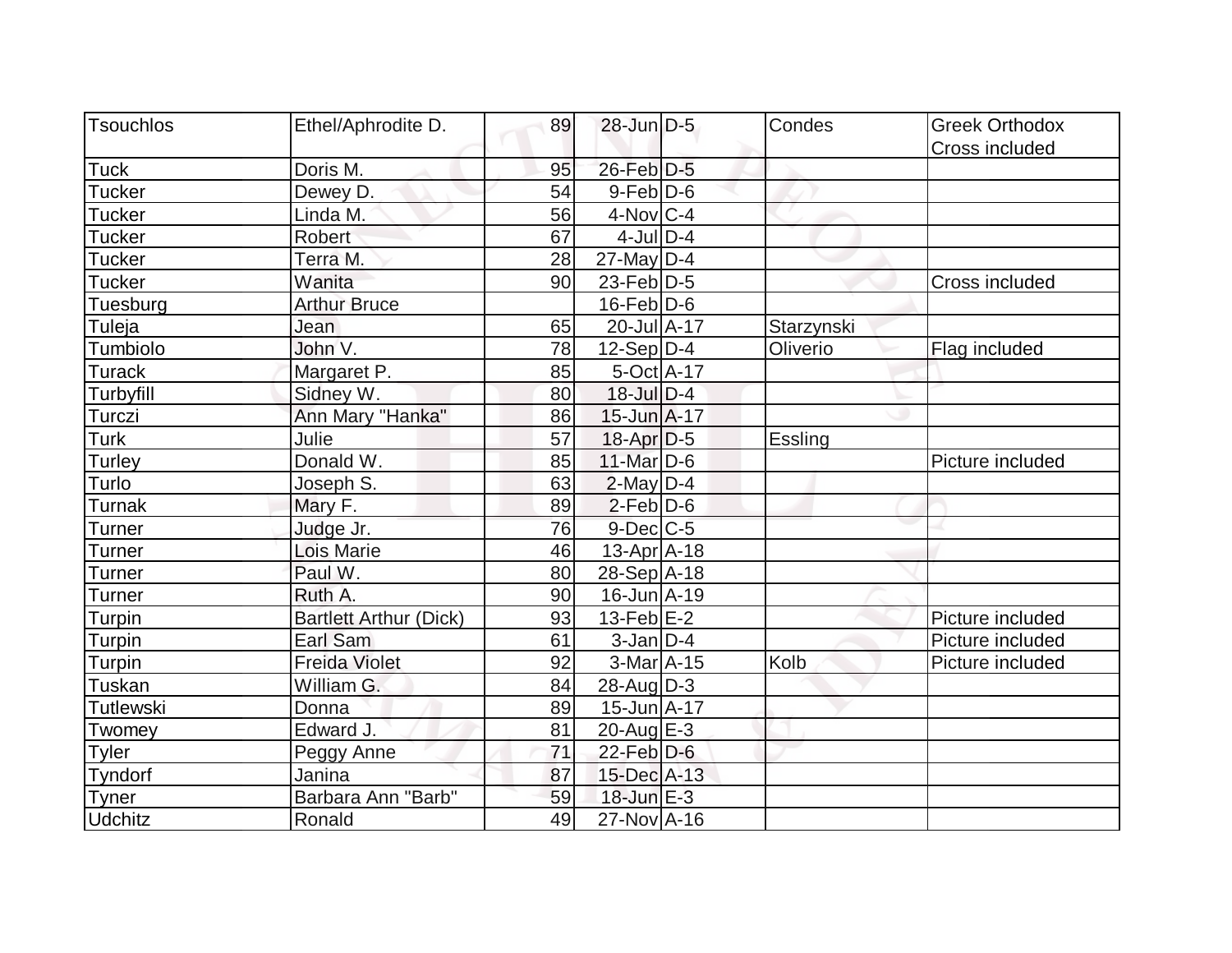| Uhle              | Mary C.             | 82              | $26$ -Mar $E-3$  | Johnson        |                              |
|-------------------|---------------------|-----------------|------------------|----------------|------------------------------|
| Uhter             | Donald C.           | 75              | $3-SepE-3$       |                | Flag included                |
| Ullum             | Ernestine           |                 | $7-Feb$ D-6      | <b>Jenkins</b> | <b>Ernestine Riley Ullum</b> |
|                   |                     |                 |                  |                | / Picture included           |
|                   |                     |                 |                  |                |                              |
| Ulman             | John J. Jr.         | 61              | $3-Aug$ A-18     |                | Picture included             |
| <b>Umlauf</b>     | William F.          | 83              | $6$ -Jan $ C-4$  |                | Flag included                |
| Underwood         | Phyllis J.          | 66              | 18-Mar $D-6$     |                |                              |
| <b>Unsworth</b>   | Judith Ann "Judy"   | 53              | $13-Oct$ A-16    | <b>Musick</b>  |                              |
| Upchurch          | James L. "Buddy"    | 63              | 28-Dec A-19      |                |                              |
| Uphold            | Linda L.            | 59              | 24-Nov A-13      |                |                              |
| Upshaw            | Bertha M.           | 77              | $2$ -Dec $ C-4 $ |                |                              |
| Upshaw            | Brenda J.           | 63              | $1$ -May $D-5$   | Spann          | Picture / Brenda J.          |
|                   |                     |                 |                  |                | Jackson-Upshaw               |
| Upshaw            | <b>Mattie</b>       | 90              | 18-Apr D-3       |                | <b>Full name Mattie</b>      |
|                   |                     |                 |                  |                | <b>Upshaw (Betts)</b>        |
| Urban             | Carol A.            | 70              | 29-Dec A-14      |                |                              |
| Urban             | David L.            | 58              | $12$ -Apr $D-5$  |                |                              |
| Urban             | Thomas J.           | 36              | $18$ -Jul $D-3$  |                |                              |
| Urbanek           | John J.             | 88              | 14-May $E-4$     |                | Flag included                |
| Urbanik           | Albert "Wimpy"      | 80              | $23$ -Feb $ D-5$ |                |                              |
| Uriadko           | Kataryna            | 84              | $6$ -Mar $D-7$   |                |                              |
| <b>Uskert</b>     | Helen A.            | 89              | $8$ -Feb $D-7$   |                |                              |
| <b>Uskuraitis</b> | George P.           |                 | $22$ -Jul $D-6$  |                |                              |
| <b>Utesch</b>     | Lorraine            | 92              | 17-Nov A-17      | Kasch          |                              |
| Uzubell           | Gerald R. "Jerry"   | 41              | $5-Nov$ $E-3$    |                |                              |
| Vajda             | Thelma M.           | 83              | 16-Oct D-7       | Whitlach       | Cross included               |
| Valcik            | Anne                | 94              | $5$ -Dec $D-5$   |                | <b>Anne Pushcar Valcik</b>   |
| Valdez            | Maria <sub>L.</sub> | 75              | 11-Oct $E-5$     |                | Picture included             |
| Valdez            | Maria Luisa         | 76              | $6$ -May $D$ -6  |                | Picture included             |
| Valdez            | Santos              | 76              | 21-Mar D-7       |                |                              |
| Vale              | <b>Abby Eloise</b>  | $\overline{87}$ | $11$ -JulD-5     | <b>McHenry</b> |                              |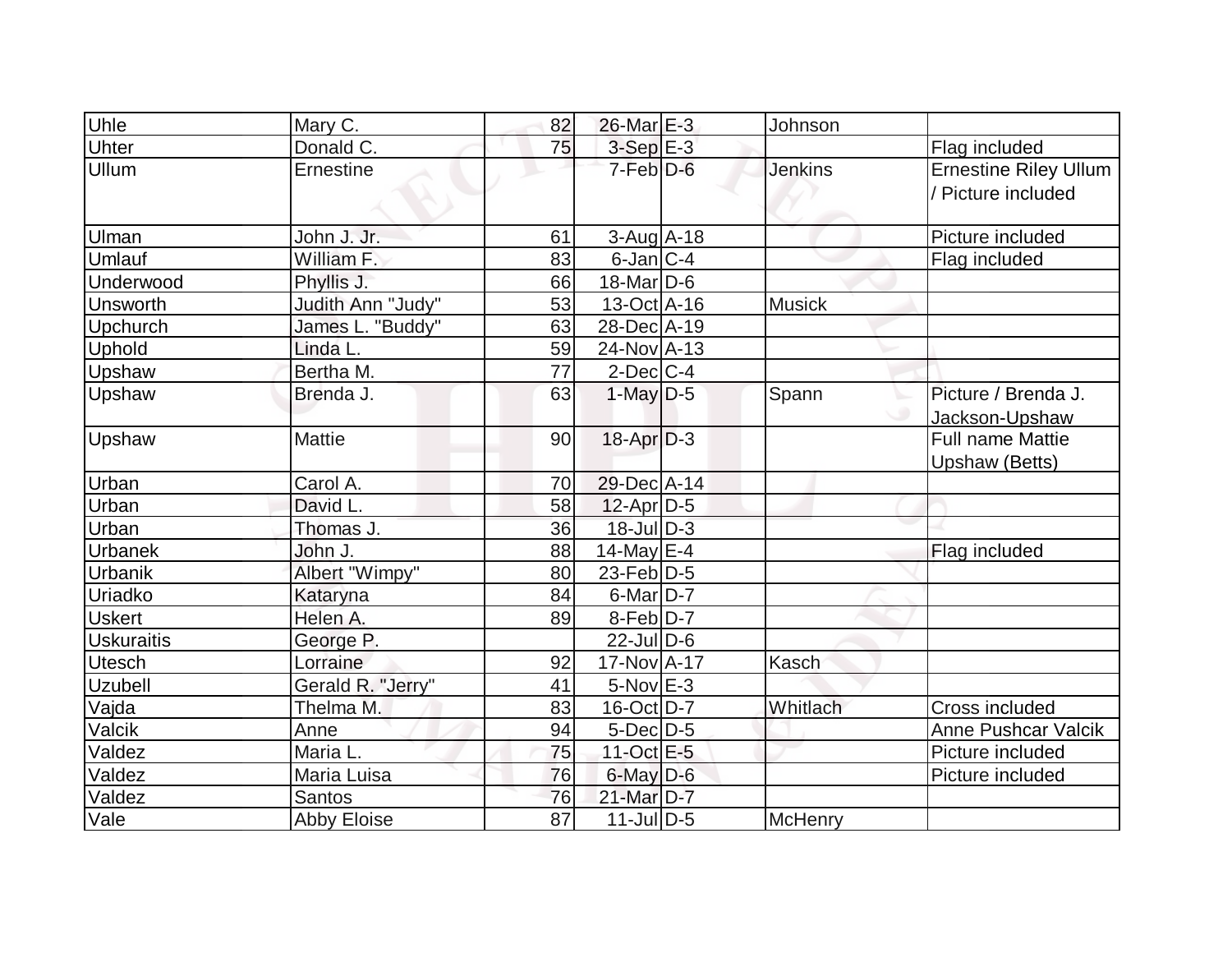| Valeika         | Valerie               | 86 | $27$ -Jun $D-3$        |               |                              |
|-----------------|-----------------------|----|------------------------|---------------|------------------------------|
| Valenchik       | Mary M.               | 92 | 21-Nov D-4             | Lautar        |                              |
| Valente         | Richard E.            | 59 | $4$ -Jan $D-5$         |               | Flag and Picture<br>included |
| Valentine       | Richard L. V.         | 32 | $27$ -Aug $E-2$        |               |                              |
| Valenzuela      | Henry John "Hank"     | 66 | $31$ -Dec $D-7$        |               |                              |
| Valiska         | Stella "Stacy"        | 88 | $12$ -Jan D-4          | Lascik        |                              |
| Valle           | Joseph W.             | 83 | $4$ -May $A$ -17       |               |                              |
| Valle           | Pedro Feliciano       | 71 | 30-Mar <sub>A-18</sub> |               | Picture included             |
| Valois          | <b>Rose Marie</b>     | 73 | $25$ -Aug A-14         | Kralj         |                              |
| Van Baren       | Eunice                | 79 | 28-Dec A-19            | <b>Dekker</b> |                              |
| Van Baren       | Michael "Mike"        | 81 | $4$ -Oct $E - 7$       |               |                              |
| Van Curen       | Carol A.              | 70 | 10-Dec D-7             | Elea          |                              |
| Van Deel        | Jeanette "Jean"       | 89 | $21-Oct$ $C-5$         | Spiekout      |                              |
| Van Der Heyden  | Isaac J.              | 88 | $22$ -Mar $D-4$        |               |                              |
| Van Dommelen    | Margaret              | 89 | $9$ -Jan $E-3$         | Dragt         |                              |
| Van Drunen      | Grace L.              | 94 | $13$ -Apr $ A-17$      | Bierma        |                              |
| Van Drunen      | Johanna J.            | 88 | $2$ -Feb $D-6$         | De Young      |                              |
| Van Drunen      | Peter P.              | 90 | 26-Mar E-4             |               | Flag included                |
| Van Dyck        | Sandra L.             | 66 | $17-Feb$ A-19          |               |                              |
| Van Goop        | Anna                  | 95 | $1-Sep$ A-14           |               |                              |
| Van Meter       | Cecil                 | 75 | $19$ -May $A$ -15      |               |                              |
| Van Milligan    | Don                   | 71 | 27-Oct A-17            |               |                              |
| Van Ness        | Jospeh C.             |    | $18$ -Mar $ D-6 $      |               | Picture included             |
| Van Schepen     | Henrietta             | 85 | $17$ -Jan $ D-6 $      | Zeilenga      |                              |
| Van Slyke-Bean  | Marie                 | 90 | $4$ -Oct $E - 7$       | Martin        |                              |
| Van Stright     | <b>Arlene Frances</b> | 90 | $11$ -May C-3          |               |                              |
| Van Vleet       | Anita L.              | 68 | $23$ -Apr $E-3$        |               |                              |
| Van Vuren       | Frances T.            |    | 13-Dec E-5             | Porte         |                              |
| Van Zant Estill | Roy "Ding"            | 79 | 27-Oct A-16            |               |                              |
| Vana            | <b>Emil Frank</b>     | 80 | 29-Mar D-4             |               | Flag included                |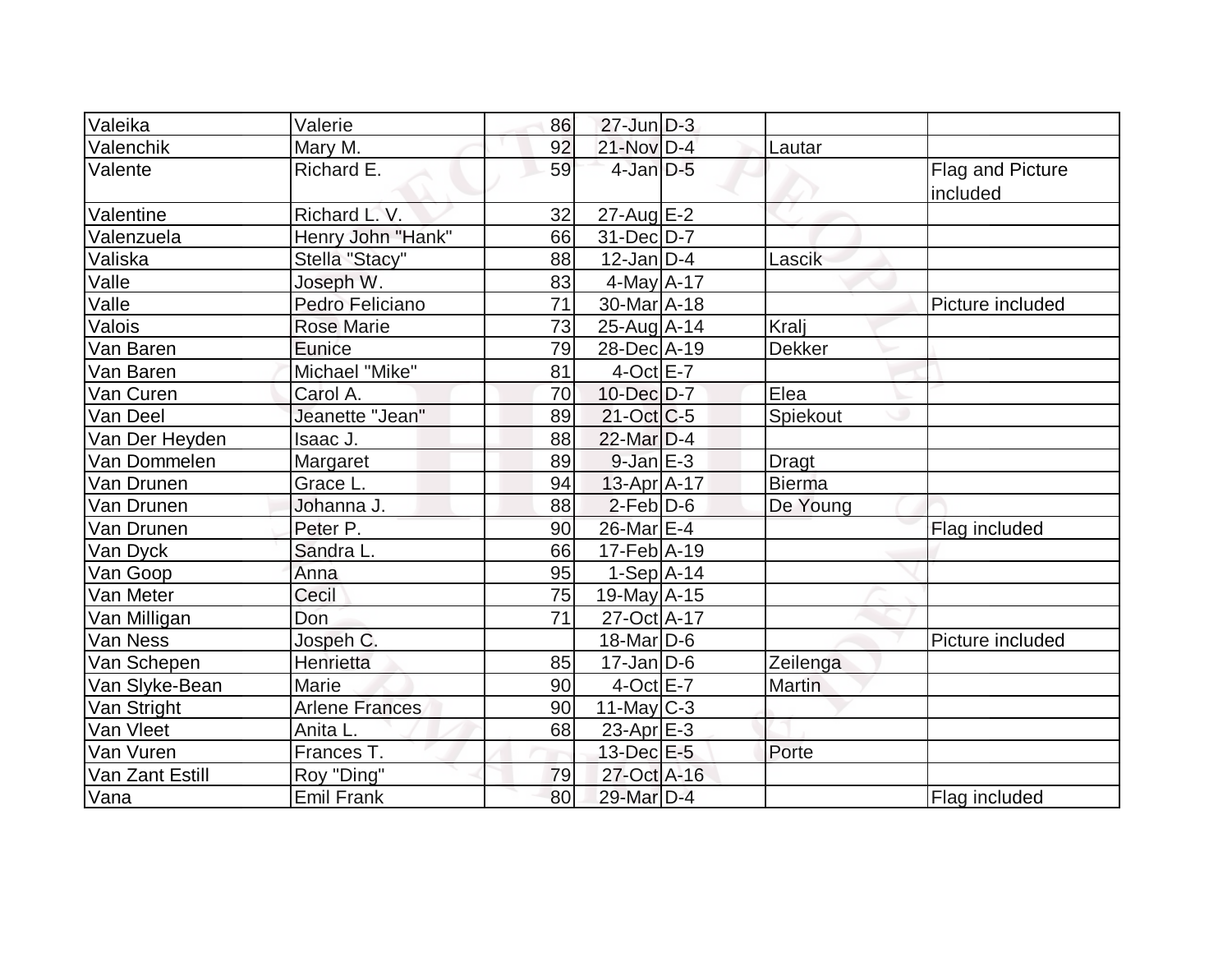| Vandenburgh<br>Dolores "Dee" "Mrs.<br>Van" | 87  | $13$ -Feb $E-3$              |         |                                    |
|--------------------------------------------|-----|------------------------------|---------|------------------------------------|
| George William<br>Vandenburgh              | 73  | 27-Dec E-4                   |         |                                    |
| Vander<br>Lola Jean                        | 69  | $12$ -Feb $ D-5 $            |         |                                    |
| <b>Vander Giessen</b><br><b>Agnes</b>      | 79  | $18$ -Apr $D-5$              |         |                                    |
| Cyril "Cyi"<br>Vander Meer                 | 100 | 13-Sep $E-8$                 |         | Picture included                   |
| Orville "Slim"<br><b>Vander Pol</b>        | 80  | $31$ -Aug $\overline{A}$ -18 |         | Flag included                      |
| <b>Bob</b><br>Vandercar                    | 86  | $16$ -AugD-6                 |         | Flag included                      |
| William S. "Bill"<br>Vanderkamp            | 70  | 24-Oct D-4                   |         | Flag included                      |
| Richard J. "Jack"<br>Vanderlinden          | 70  | $29$ -Jul $D$ -6             |         |                                    |
| Vanderplough<br>Eva Virginia               | 94  | 24-Apr D-5                   |         |                                    |
| Don<br>VanMilligan                         | 71  | 26-Oct A-20                  |         |                                    |
| Vann Battle<br>Alyce                       | 77  | $5-Sep D-3$                  |         |                                    |
| Carl A.<br>VanVuren                        | 78  | $4$ -Jun $E-2$               |         | Flag included                      |
| $F$ rank<br><u>Varga</u>                   |     | 18-May A-16                  |         | Picture included                   |
| Luis M.<br>Vargas                          |     | $3-Apr D-7$                  |         |                                    |
| Thomas A.<br>Vargas                        | 70  | $28-Sep$ A-18                |         | Flag included                      |
| Nancy J. "Nance"<br>Vargo                  | 61  | $14$ -Mar $ D-6$             |         |                                    |
| Varinac<br>Jelisaveta                      |     | $16-Sep C-5$                 |         | Serbian Orthodox<br>Cross included |
| Bereneice "Berry"<br>Varnau                | 58  | $21$ -Feb $ D-5$             | Fitzner |                                    |
| Richard P.<br>Vasek                        | 71  | $19$ -May $A$ -16            |         | Flag included                      |
| Helen<br>Vasilak                           | 83  | 31-Mar A-17                  | Hatczel |                                    |
| Vasily<br>Irene                            | 84  | $27$ -Dec $E-4$              | Mitro   | <b>Byzantine Cross</b><br>included |
| <b>Benita</b><br>Vasquez                   | 83  | $4$ -Jun $E-2$               |         | Praying hands<br>included          |
| <b>Esther</b><br>Vasquez                   | 87  | $2$ -Apr $E-4$               |         | Picture included                   |
| Kenny, Pastor<br>Vasquez                   | 85  | $17$ -Apr $D-5$              |         | Praying hands<br>included          |
| Pedro<br>Vasquez                           | 85  | 23-Jul E-2                   |         |                                    |
| Raul J. Sr.<br>Vasquez                     | 70  | $13$ -May $D-5$              |         |                                    |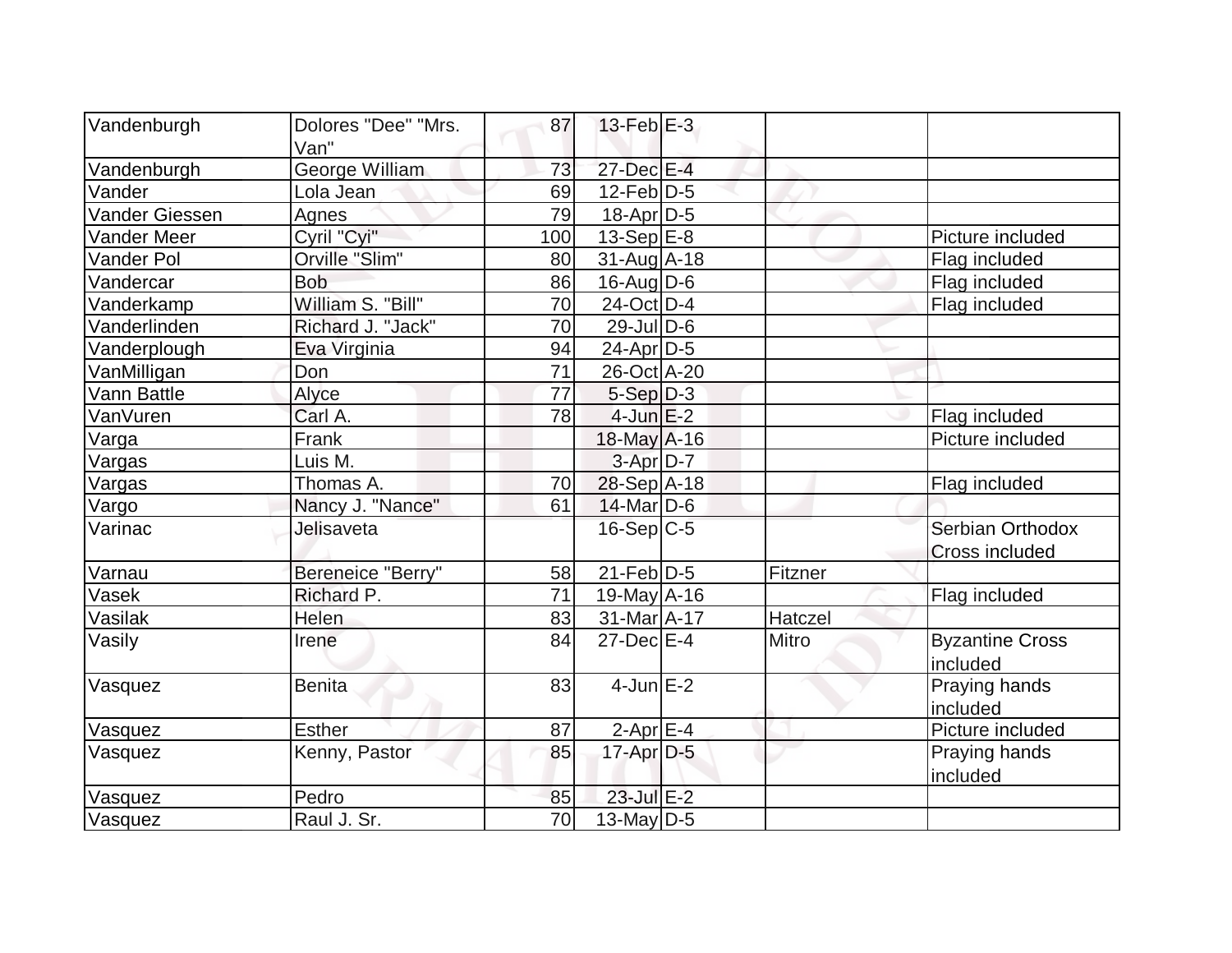| Vasquez       | <b>Robert Daniel</b>   | 23 | 13-Aug $E-2$                           |                  |                      |
|---------------|------------------------|----|----------------------------------------|------------------|----------------------|
|               | "Treebird"             |    |                                        |                  |                      |
| Vasquez-Reyes | Juanita                | 89 | 17-Aug A-17                            |                  | Picture included     |
| Vassallo      | Antoinette "Toni"      | 88 | $31$ -Mar $A$ -18                      | <b>Ballerino</b> |                      |
| Vassil        | Sharlene C.            | 65 | 17-Nov A-17                            | Nassey           |                      |
| Vaughn        | <b>Wesley III</b>      | 62 | $21$ -Oct C-4                          |                  |                      |
| Vaught        | Ruby M.                | 70 | $21-Sep$ $A-18$                        |                  |                      |
| Vazquez       | Ramon                  | 64 | $9$ -Jan $E-3$                         |                  |                      |
| Vecchi        | Peter D. Sr.           |    | 22-Jun A-18                            |                  |                      |
| Vega          | <b>Maria Natividad</b> | 81 | 21-Dec A-19                            |                  | "Graciela" "Grandma" |
|               |                        |    |                                        |                  |                      |
| Vega          | Melva                  | 80 | $24$ -Jul $D-6$                        |                  |                      |
| Vela          | Maria C.               | 65 | 30-Aug D-3                             |                  |                      |
| Velander      | Lars Hakan, Dr.,       | 73 | $31$ -May D-4                          |                  | ت                    |
|               | D.D.S                  |    |                                        |                  |                      |
| Velasquez     | Jose S.                | 86 | $22$ -May $D-4$                        |                  | Flag included        |
| Velasquez     | Paul                   | 96 | $17$ -Jun $ D-5$                       |                  | Picture included     |
| Velazquez     | Leonor F. "Lamaestra"  | 83 | $12$ -Jun $D-6$                        |                  | Picture included     |
|               |                        |    |                                        |                  |                      |
| Velchek       | <b>Phyllis</b>         |    | $24$ -Apr $D-6$                        |                  |                      |
| Veldkamp      | <b>Harriet</b>         | 73 | $5-Apr$ D-5                            |                  |                      |
| Velez         | Monica                 | 27 | $30$ -May D-4                          | Lancaster        |                      |
| Velez         | Patricia               | 82 | $6-Sep D-5$                            |                  | Patricia Rodriguez-  |
|               |                        |    |                                        |                  | Velez                |
| Vellegas      | Joanne                 | 77 | $26$ -May A-18                         | Iwinski          |                      |
| Vellenkoop    | Gerard                 | 80 | $5-Mar$ $E-4$                          |                  | Cross included       |
| Vendl         | Patricia J.            | 57 | $18-Sep D-6$                           | Smith            |                      |
| Venegas       | Jose E. Sr.            | 73 | $15$ -Apr $D-4$                        |                  |                      |
| Verduin       | <b>Harold Verduin</b>  | 92 | 17-May $D-5$                           |                  |                      |
| Vernengo      | Sharon J.              | 63 | $11$ -May C-3                          |                  |                      |
| Vernon        | Mary Naomi             | 85 | $4$ -Jan $D-6$                         | Daniel           |                      |
| Verta         | Jimmy                  | 80 | $\overline{17}$ -Jul $\overline{D}$ -3 |                  |                      |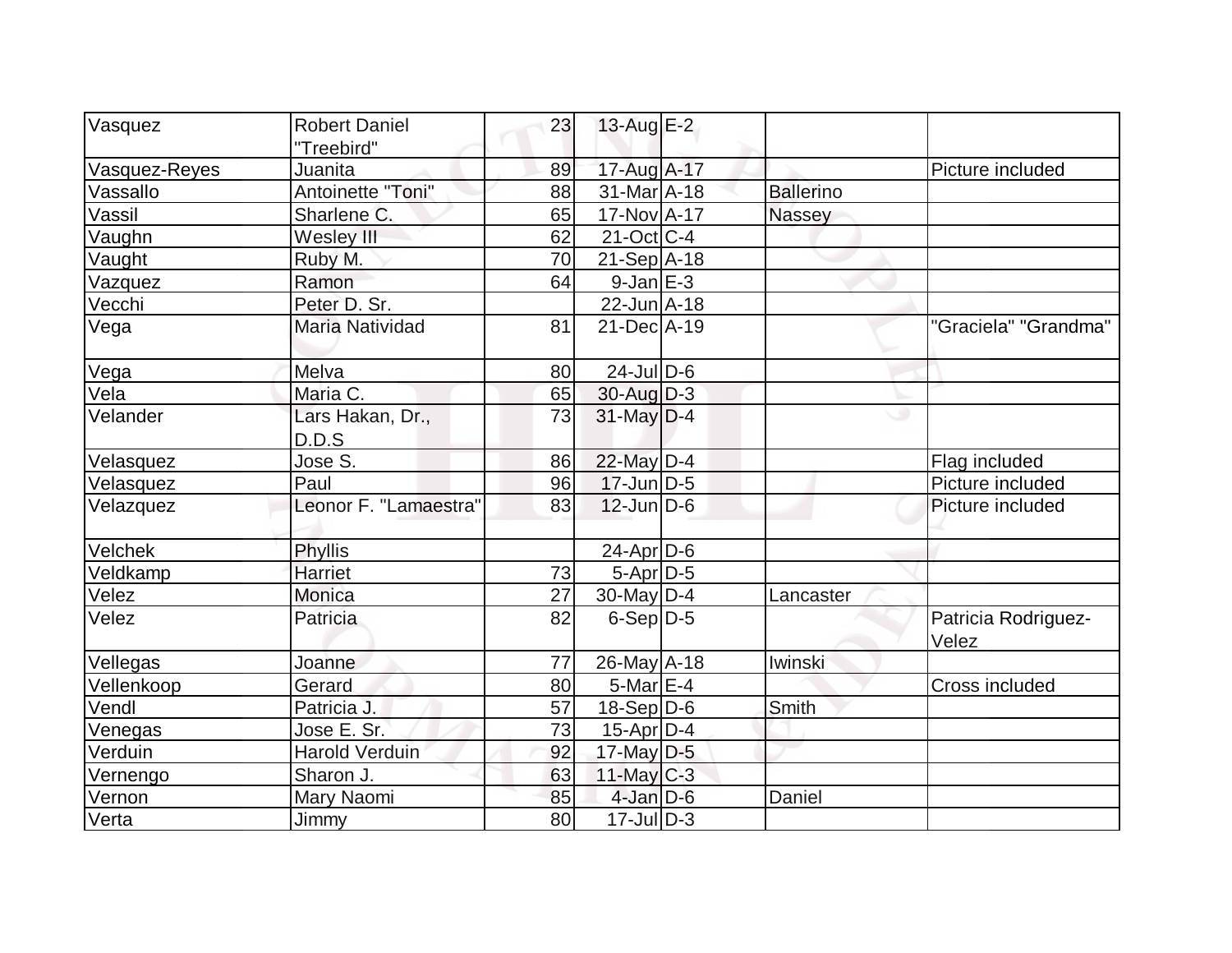| Vesolowski       | <b>Suzanne Marie</b>  |    | 28-Oct C-5        |                  |                |                                                          |
|------------------|-----------------------|----|-------------------|------------------|----------------|----------------------------------------------------------|
| Vetroczky        | Agnes P.              | 75 | $27-Sep$ E-8      |                  | Mihalov        |                                                          |
| Vevers           | Ed                    | 65 | 28-Jun D-5        |                  |                |                                                          |
| Vezeau           | Peggy                 |    | $7-May$ $E-3$     |                  |                |                                                          |
| Vicari           | Russell V. Jr. "Russ" | 71 | $18-Nov$ C-5      |                  |                |                                                          |
| Vidakovich       | Michael G.            | 87 | $6$ -Dec $E$ -6   |                  |                | Flag included                                            |
| Vidimos          | Frank A.              | 81 | $13$ -Mar $ D-6$  |                  |                | Flag included                                            |
| Vierk            | Alice C.              | 80 | $31$ -Dec $D-8$   |                  | Posseh         |                                                          |
| Vierk            | <b>Lillian Ruth</b>   | 88 | $11$ -Jun $E-2$   |                  | Price          | <b>Full name Lillian Ruth</b><br><b>Vierk Christiana</b> |
| Vieweg           | Susan Elizabeth       | 60 |                   | $6$ -Jul $A$ -18 | Conde          |                                                          |
| Vigil            | Anthony R.            | 89 | 11-Mar $D-6$      |                  |                | Flag included                                            |
| Vignocchi        | David                 | 60 | $12$ -Jul $D-6$   |                  |                |                                                          |
| Vignolo          | Catherine "Kitty"     | 97 | $1-Nov$ E-6       |                  |                |                                                          |
| <b>Villareal</b> | Catherine             | 89 | $12$ -Jul $D-6$   |                  | <b>Salas</b>   |                                                          |
| Villars          | Norma T.              | 93 | $13$ -Aug $E-2$   |                  | <b>Schultz</b> |                                                          |
| Villesca         | Clemente              | 90 | $28$ -Apr $ A-8 $ |                  |                |                                                          |
| Vincent          | <b>Eliane Marie</b>   | 82 | $5$ -Oct $A$ -18  |                  |                |                                                          |
| Vines            | Mary E.               | 78 | 28-Jun D-5        |                  | Alexander      | Dove included                                            |
| Virgo            | Prospero "Paul"       | 85 | $14$ -Jun $D-6$   |                  |                | Flag included                                            |
| Virostko         | Thomas E. Jr. "Tom"   | 64 | $31$ -Dec $D-8$   |                  |                | Picture included                                         |
| Virus            | Frances L.            | 73 | $26$ -Mar $E-4$   |                  |                | Cross included                                           |
| Virus            | John George           | 90 | $6$ -May $D$ -6   |                  |                | Flag included                                            |
| Visovatti        | Chet                  | 92 | $13$ -Apr $ A-18$ |                  |                |                                                          |
| Vlaisavich       | <b>Borka</b>          | 99 | $18$ -Mar $ D-6$  |                  | Kosanovich     | <b>Serbian Cross</b><br>included                         |
| Vlarich          | Stanley J. "Stosh"    | 84 | 28-Oct C-5        |                  |                | Flag included                                            |
| Vlasic           | Carolyn F.            | 91 | 18-Oct E-5        |                  | Korak          |                                                          |
| Vlcek            | Rudy J.               | 83 | 19-May A-16       |                  |                | Flag included                                            |
| Vlietstra        | Wilma                 | 85 | $17$ -May D-4     |                  |                |                                                          |
| Vogel            | Carolyn Lynn          | 64 | 22-Dec A-13       |                  |                |                                                          |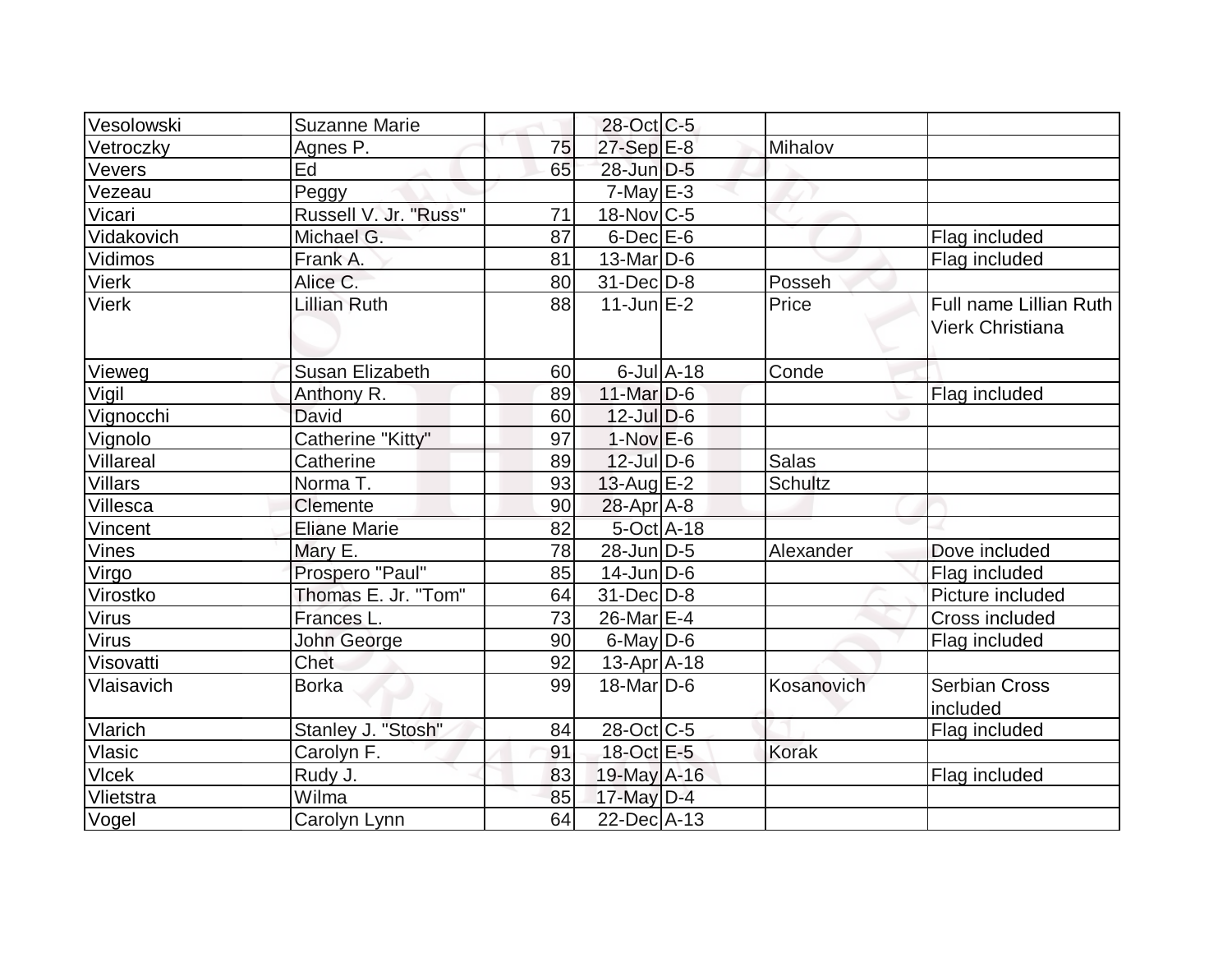| Voght         | Raymond "Jack"        | 82 | 24-Oct D-4        |        | Flag included            |
|---------------|-----------------------|----|-------------------|--------|--------------------------|
| Voight        | Sabina A. "Sybie"     | 84 | $21$ -Feb $D-7$   | Kolsut |                          |
| <b>Volk</b>   | Andrew                | 73 | 11-Feb A-15       |        |                          |
| Volkee        | Virginia B.           | 90 | $10$ -May D-6     |        |                          |
| Vollbrecht    | Charlotte E.          | 65 | 23-Apr $E-4$      | Whalen |                          |
| Vonderheid    | Linda S.              | 60 | $8$ -Jul $D-5$    |        |                          |
| Voorheis      | Verna R.              | 98 | $1-Nov$ E-6       |        |                          |
| Vooys         | Mary E.               | 55 | $16$ -Nov $A$ -18 |        |                          |
| Voros         | Diane L.              | 70 | $13$ -Jun $D-5$   |        | Picture included         |
| Vorwald       | <b>Mary Catherine</b> | 92 | $6$ -Feb $E-4$    | Young  |                          |
| Vrankin       | Madeline M.           | 89 | $14$ -Jun $D-7$   | Ralson |                          |
| Vrbanoff      | <b>Ilija</b>          |    | $21-Apr$ A-14     |        |                          |
| Vrlich        | John J.               | 91 | 10-Nov A-18       |        |                          |
| Vrotny        | Stanley J.            | 72 | 26-Mar E-4        |        |                          |
| Vucich        | Eleanor K.            | 92 | $21$ -Feb $D-7$   | Knerr  | Picture included         |
| Vuckovic      | Maria                 | 69 | 24-Mar A-18       |        | Serbian Orthodox         |
|               |                       |    |                   |        | Cross included           |
| Vuko          | Sandra                | 61 | $7$ -Jun $D-7$    |        | Picture included         |
| Vukobratovich | Dora L.               | 77 | $27-Sep$ $E-9$    |        |                          |
| Vukovich      | Olga                  | 92 | $1$ -JulD-4       |        |                          |
| Vuksanovic    | Mary A.               | 91 | $4-Sep D-6$       |        | Cross included           |
| Vukusich      | Erin Dawn             | 30 | $22-Sep$ A-15     |        |                          |
| Vurchio       | Pauline "Paula"       |    | $6$ -Jan $ C-4 $  |        | <b>Pauline Pomerantz</b> |
|               |                       |    |                   |        | Vurchio/Picture          |
| Vuvich        | Edward R. "Ed"        | 84 | $27$ -Nov $A$ -16 |        | Flag and Picture         |
|               |                       |    |                   |        | included                 |
| Vuyakovich    | Gilbert "Goyko"       | 78 | $7-Feb$ $D-6$     |        | <b>Serbian Cross</b>     |
|               |                       |    |                   |        | included                 |
| Wachadlo      | Frances M.            | 90 | $9$ -Dec $C$ -5   |        |                          |
| Wachel        | Irene                 | 90 | $23-Sep C-5$      |        |                          |
| Wachewicz     | Frank E.              | 88 | 25-Feb A-14       |        |                          |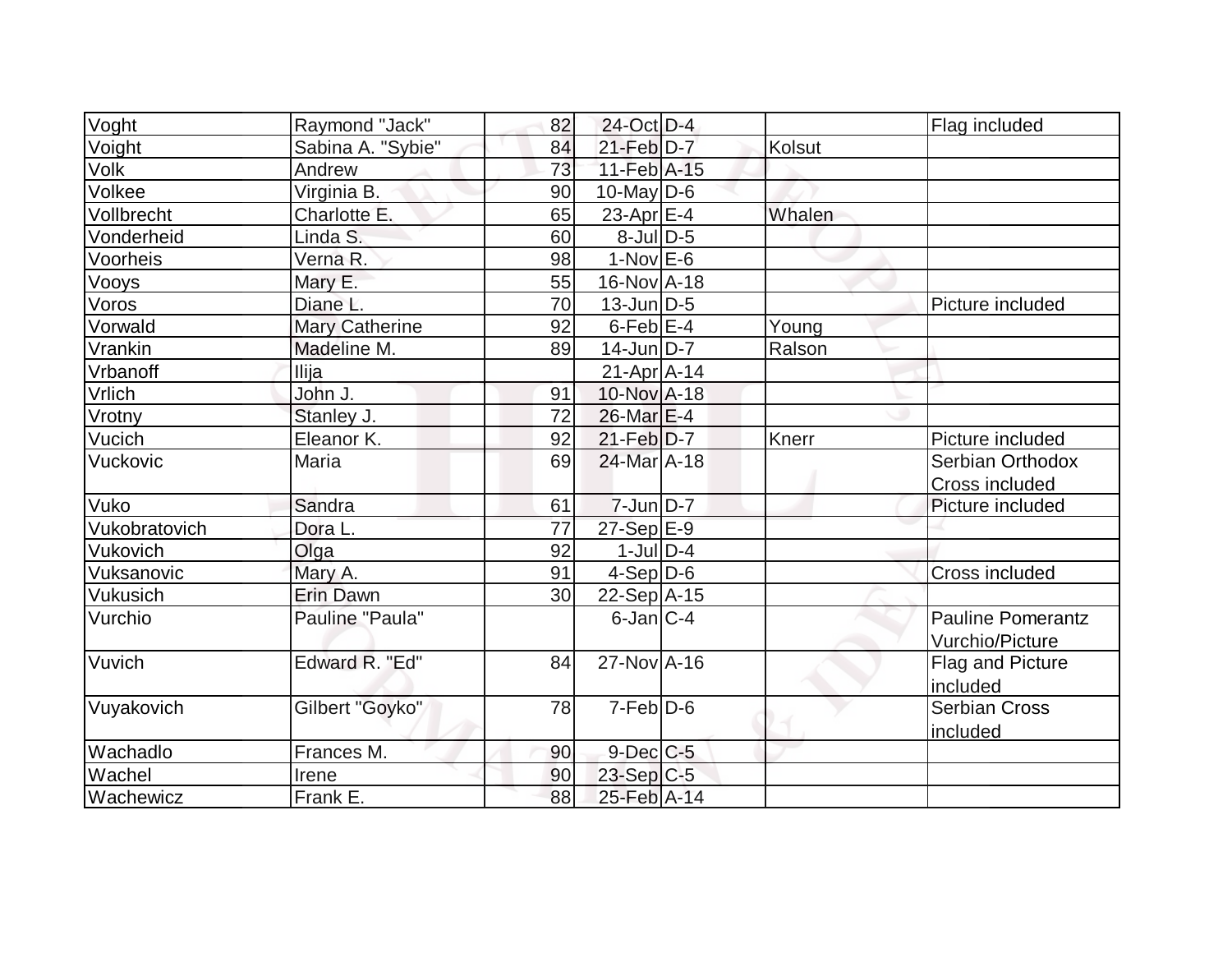| <b>Wacholz</b>       | Eleanor lone          | 86  | $1$ -Jul $D-4$    | Nolen  | Eleanor Ione Wacholz<br>Knopf/Picture         |
|----------------------|-----------------------|-----|-------------------|--------|-----------------------------------------------|
| Wacholz              | Eleanore Ione (Nolen) |     | $21-NovID-3$      |        | Eleanor Ione Wacholz<br>Knopf                 |
| Wachowski            | Ronald G.             | 32  | $29-Sep$ A-16     |        |                                               |
| Wachter              | Marillyn "Mickey"     | 78  | $26$ -Aug $D-4$   | Malone |                                               |
| Wacker               | Richard A.            | 70  | $13$ -Jul $A-17$  |        | Flag included                                 |
| Wadas                | Donald A.             | 74  | $3-Sep$ $E-3$     |        |                                               |
| Waddle               | Donald "Bo" "Duck"    | 66  | $21$ -Jan $A$ -17 |        | Flag included                                 |
| Wade                 | Georgette L. (Jerry)  | 80  | 1-May $D-7$       |        |                                               |
| Wagenaar             | Jacob "Jack"          | 80  | $13$ -May D-6     |        |                                               |
| Wagenaar             | <b>Richard</b>        | 63  | $9$ -Oct $D-5$    |        |                                               |
| Wagner               | Edward R.             | 91  | $21$ -May $E-3$   |        |                                               |
| Wagner               | Emma Mae              | 94  | $21-Nov D-4$      |        |                                               |
| Wagner               | Marilyn R. "Snooks"   | 83  | 29-Dec A-14       | Beatty |                                               |
| Wagner               | Paul "Joe"            | 74  | $24$ -Apr $D-6$   |        |                                               |
| Wagner               | <b>Roger Richard</b>  | 61  | $19-Sep D-4$      |        |                                               |
| Wainscott            | <b>Betty Jane</b>     | 85  | $25$ -Jul $D-4$   |        |                                               |
| Waite                | Anita G. "Dolly"      | 91  | $31$ -Aug $A$ -18 |        |                                               |
| Walczak              | Helen                 | 88  | $6$ -Apr $ A-18$  |        |                                               |
| Walenga              | <b>Mary Valerie</b>   | 100 | $25-Sep D-4$      |        |                                               |
| Walenga              | Paula                 | 38  | $13-Nov D-6$      | Pullos |                                               |
| Walker               | Claude G. (Cloyd)     | 79  | 20-Nov D-5        |        |                                               |
| Walker               | Donald E. "Ding"      | 78  | $11-Feb$ A-15     |        | Flag included                                 |
| Walker               | Leroy E.              | 84  | $20-Sep$ E-8      |        | Flag included                                 |
| <b>Walker-Harper</b> | Joritha               | 75  | $6$ -Nov $D$ -6   |        |                                               |
| Wallace              | Beverly A.            | 73  | $1-Oct$ $E-1$     |        |                                               |
| Wallace              | Claudia Lucille       | 88  | $13$ -Feb $E-2$   |        | <b>Full name Claudia</b><br>Lucille Hennigner |
| Wallace              | Marjorie "Marge"      | 71  | $16$ -Apr $E-4$   |        |                                               |
| Wallace              | Raymond F.            | 81  | 3-Apr D-7         |        |                                               |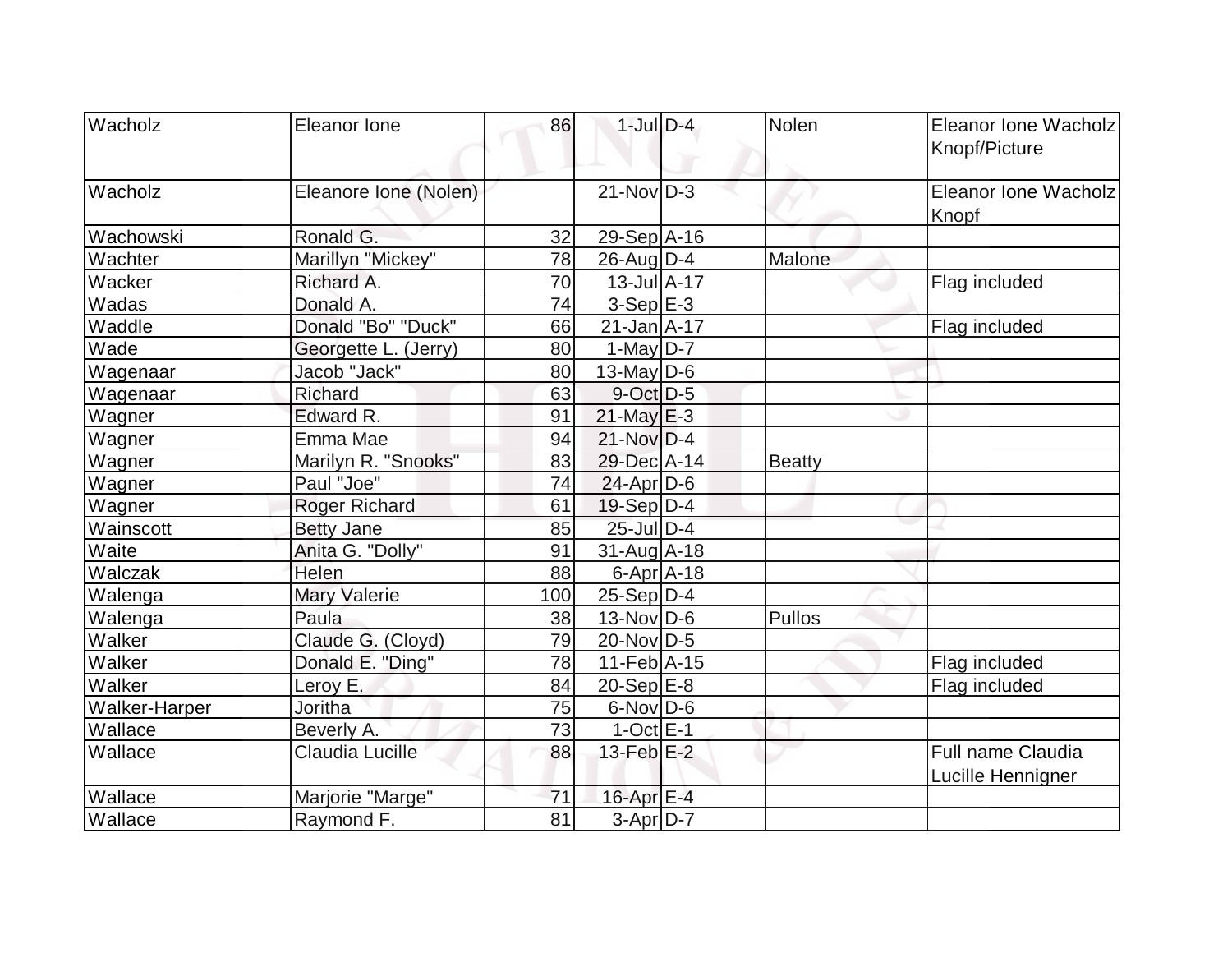| Waller         | Peggy Joan             | 75 | 20-Jul A-17                  | Oglesby        | Picture included        |
|----------------|------------------------|----|------------------------------|----------------|-------------------------|
| Walls          | Donna Jo               | 67 | $24$ -Jul $D-5$              |                |                         |
| Walls          | <b>Glendell "Nick"</b> | 84 | 4-Nov C-4                    |                | Flag included           |
| Walsh          | Dale R.                | 49 | 16-Nov A-18                  |                |                         |
| Walsh          | Katheryn E.            |    | $3-Feb$ A-17                 |                |                         |
| Walsh          | Laurence F.            | 75 | $21$ -Mar $D-7$              |                | Shamrock included       |
| Walsh          | <b>Nora</b>            | 91 | $18$ -Aug $A$ -13            | <b>McInnes</b> |                         |
| Walsh          | Todd M.                | 39 | 26-Apr D-5                   |                | Picture included        |
| Walter         | Thomas J.              | 92 | 23-Jun A-15                  |                |                         |
| Walters        | <b>Irene Rose</b>      | 90 | $10$ -Apr $D$ -6             | Hicko          |                         |
| <b>Walters</b> | <b>Jerrily Ann</b>     | 46 | $19$ -Aug $D-5$              | <b>Rust</b>    |                         |
| Walton         | Glenn A.               | 79 | $31$ -Aug $A$ -18            |                | Flag included           |
| Walton         | Marjorie P.            | 73 | 14-Jan A-16                  |                |                         |
| Wanicki        | Frank J. Jr.           |    | $1-Apr$ $D-6$                |                | Flag included           |
| Wantola        | <b>Thelma Beatrice</b> | 76 | $14$ -Jan $A$ -16            |                |                         |
| Ward           | Dale G.                | 69 | 18-Aug A-12                  |                | Police emblem           |
|                |                        |    |                              |                | included                |
| Ward           | Earl H.                | 82 | $5-Apr$ D-5                  |                |                         |
| Ward           | Gloria Johnson         | 82 | $7-May$ $E-3$                |                |                         |
| Ward           | John E.                | 74 | $26$ -Aug $ D-4 $            |                | Flag included           |
| Ward           | Leatha Fern            | 73 | $7-Feb D-6$                  |                |                         |
| Ward           | Patricia               | 81 | $15$ -Jun $\overline{A}$ -16 | Thorp          |                         |
| Wardrip        | Charles Jr.            | 83 | $9$ -Jun $A$ -18             |                | Flag included           |
| Warren         | Delmar R. Jr. "Del"    | 73 | $13$ -Jun $ D-5 $            |                | Flag included           |
| Warren         | Delmar R. Jr. "Del"    |    | $6$ -Jul $A$ -16             |                | "A Celebration of Life" |
| Warren         | John R.                | 70 | 3-Nov A-17                   |                |                         |
| Warsa          | Joseph J.              | 31 | $22$ -May D-5                |                |                         |
| Warus          | Lillian                | 85 | $19$ -Jan $D$ -5             |                | Picture included        |
| Warzecha       | Mary                   | 96 | $14$ -Feb $D-5$              | Nemtuda        | Full name Mary          |
|                |                        |    |                              |                | Ruschak Warzecha        |
| Waschke        | <b>Carl Edward</b>     | 63 | $12$ -Jun $D-6$              |                |                         |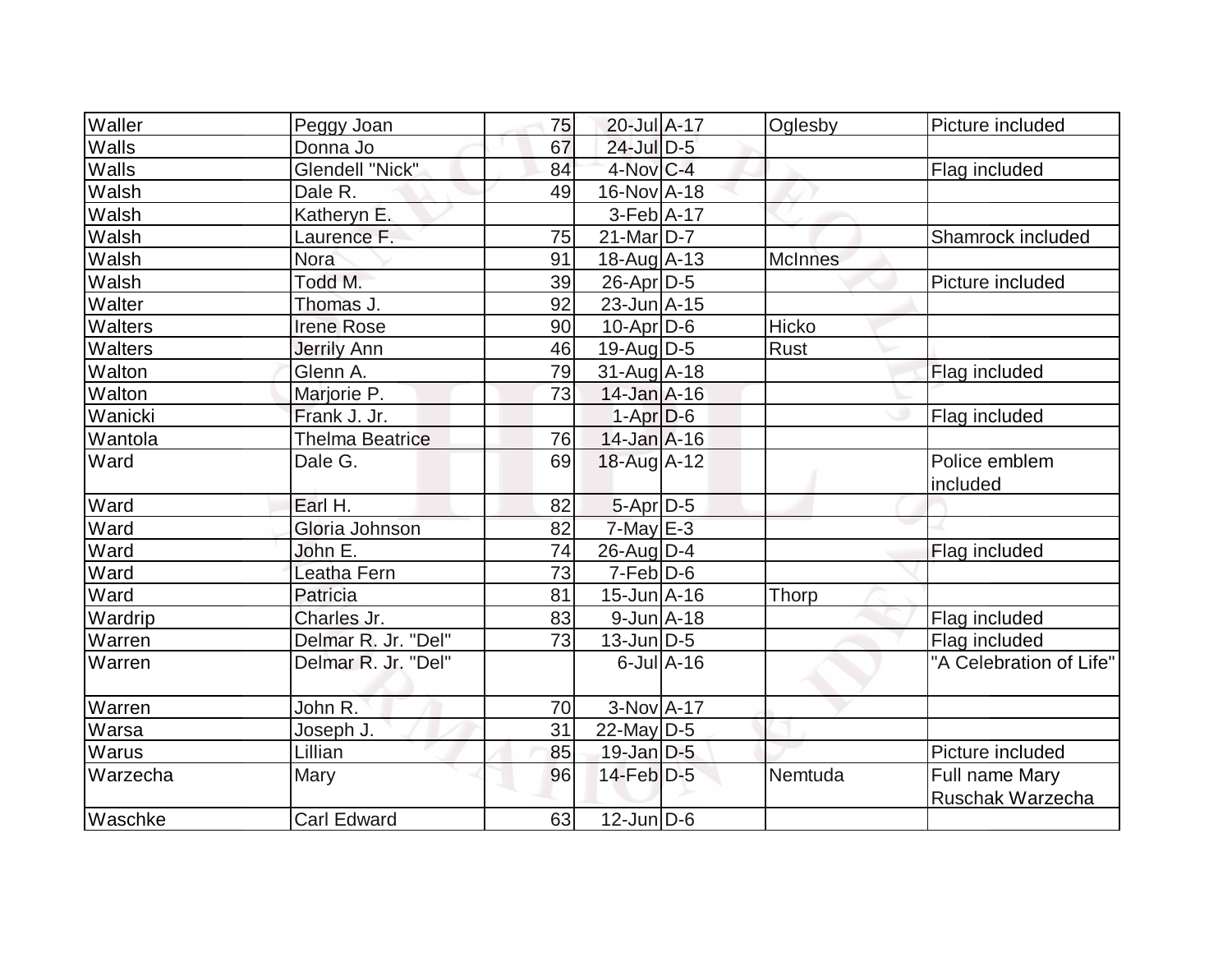| Washington   | Carolyn R.                  | 60              | 17-Feb A-19              |                |                       |
|--------------|-----------------------------|-----------------|--------------------------|----------------|-----------------------|
| Washington   | Ruth                        |                 | 29-Jun A-18              | Robinson       |                       |
| Wasieleski   | <b>Bernice</b>              | 87              | $10$ -Dec $D-7$          |                | Cross included        |
| Wasik        | Susan M                     | 99              | $20$ -May D-4            | Waniatis       |                       |
| Waslevich    | Randall E. "Randy"<br>"Waz" | 54              | $9$ -Dec $C$ -5          |                |                       |
| Watcher      | Marilyn "Mickey"            | 78              | 25-Aug A-14              | <b>Maylone</b> |                       |
| Waterstraap  | Nyeita Mae                  | $\overline{78}$ | $26-Sep D-4$             |                | <b>Cross included</b> |
| Wates        | Alana Morgan                | 3               | $8-Feb D-6$              |                |                       |
| Watkins      | Estella L.                  |                 | $6$ -Apr $ A$ -18        | Protho         |                       |
| Watkins      | <b>Joy David</b>            | 73              | $21-Apr$ A-14            |                | Flag included         |
| Watkins      | Joyce                       | 87              | $14$ -Jan $A$ -16        | Small          |                       |
| Watson       | Antoinette "Toni"           | 90              | $6-Sep D-5$              |                | Eastern Star included |
| Watson       | Delos "Duke"                | 69              | 25-Dec A-14              |                |                       |
| Watson       | Joyce Imogene               | 92              | $6$ -Mar $D-5$           | Maumaugh       | Picture included      |
| Watson       | Judy                        | 81              | $20$ -Jan $A-18$         |                |                       |
| Watson       | Margaret                    | 96              | $9-Sep C-6$              | Hlebasko       |                       |
| <b>Watts</b> | Charles R.                  | 84              | 9-Mar A-18               |                | Flag included         |
| Watts        | Donald J.                   | 47              | $1$ -JulD-5              |                |                       |
| Waugaman     | Judith C.                   | 69              | $23$ -Aug $ D-4$         |                |                       |
| Waupsh       | Margaret                    | 91              | $18$ -Jan $ D-5 $        | Sabo           |                       |
| Wawrzycki    | Darlene M.                  | 69              | 1-May $D-5$              |                |                       |
| Wayne        | Samuel M.                   | 86              | $14-Oct$ <sub>C</sub> -4 |                | Flag included         |
| Wease        | Naomi                       | 74              | $5$ -Jan $D-5$           | Mays           |                       |
| Weatherford  | Margie A.                   | 66              | 10-Mar A-14              |                |                       |
| Webb         | Anna Josephine "Jo"         | 72              | $5-Apr$ D-6              |                | Cross included        |
| Webb         | Lawrence Kenneth            | 69              | $21$ -Feb $ D-7 $        |                |                       |
| Webber       | Lisa M.                     | 38              | 27-Aug E-3               |                |                       |
| Weber        | Harold "Bud"                | 83              | 30-May D-5               |                | Flag included         |
| Weber        | Lela Fern                   | 87              | 25-Oct E-5               |                |                       |
| Weber        | Nancy C.                    | 75              | 13-Oct A-14              |                |                       |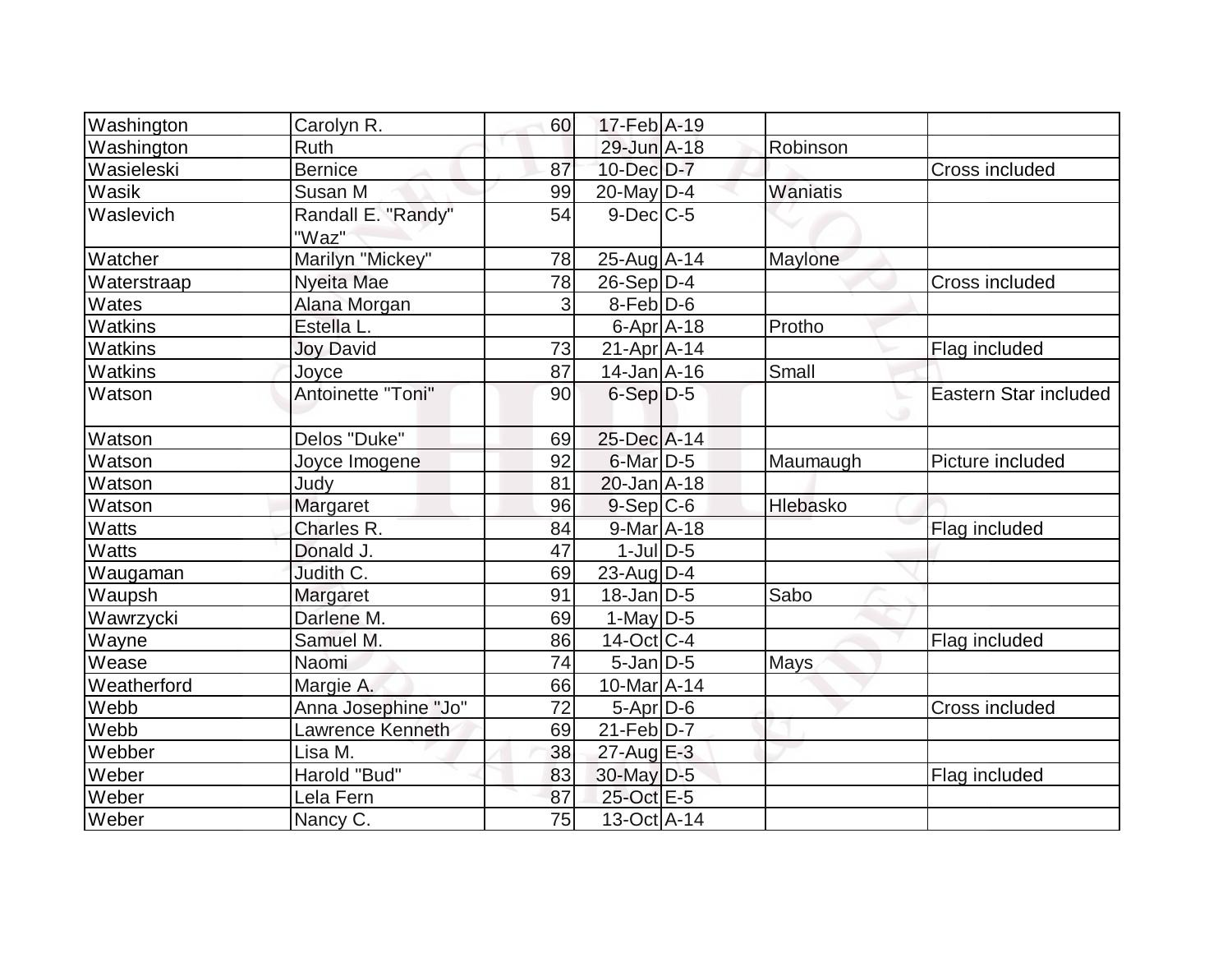| Webster      | <b>Billy Curtis "Bill"</b> | 63 | $9$ -Dec $C$ -5   |                 |                                             |
|--------------|----------------------------|----|-------------------|-----------------|---------------------------------------------|
| Weeden       | June                       | 88 | 15-Oct E-2        | <b>Strom</b>    |                                             |
| Weeks        | Virginia M.                | 81 | $3-Feb$ A-17      | <b>Townsell</b> |                                             |
| Weems        | Marjorie E. "GG"           | 74 | $9$ -Dec $C$ -5   |                 |                                             |
| Wegrzyn      | Frank S. Sr.               | 78 | 16-Jun A-20       |                 | Flag included                               |
| Wegrzyn      | Margaret                   | 87 | 10-Aug A-17       | Socha           |                                             |
| Wehner       | Dolores B.                 | 87 | $14$ -Aug $ D-6$  |                 |                                             |
| Weiler       | Eunice I.                  | 89 | $23$ -Jan $E-4$   |                 | Full name Eunice I.<br><b>Back Weiler</b>   |
| Weiler       | Ray Don                    | 78 | $30$ -Oct $ D-6 $ |                 | Masonic emblem<br>included                  |
| Weis         | Daniel G. "Danny"          | 34 | $23$ -Jun $A-15$  |                 |                                             |
| <b>Weiss</b> | Garry A.                   | 53 | $1-May$ D-7       |                 | Picture and Star of<br>David included       |
| Welbon       | Carolyn F.                 | 66 | $22$ -Jun $A-18$  |                 |                                             |
| Welch        | Mamie R.                   | 77 | $4-Feb$ A-16      |                 |                                             |
| Welch        | Walter W.                  | 65 | $6$ -Jan $A$ -17  |                 |                                             |
| Wells        | Geneva J.                  | 70 | $14$ -Oct C-5     |                 |                                             |
| Wells        | Irene M.                   |    | $31$ -Jan D-6     | Mills           | Picture included                            |
| Wenk         | <b>Hedwig</b>              | 88 | $5-Sep D-5$       |                 |                                             |
| Wenzel       | Joseph A.                  | 69 | $28$ -Feb $D$ -6  |                 | Picture included                            |
| Werhowatz    | <b>Mary Rose</b>           | 69 | 28-Sep A-18       |                 |                                             |
| Werskey      | Paul E.                    | 89 | $26$ -Jan $D-6$   |                 | Picture included                            |
| Werth        | David K.                   | 48 | $10$ -Aug A-17    |                 |                                             |
| Wesolek      | Ernest J.                  | 75 | $21$ -Jul $A-13$  |                 | Flag included                               |
| Wesolowski   | Sandra J. "Sandy"          | 66 | 15-Sep A-17       |                 |                                             |
| Wesolowski   | Sophie                     | 93 | 19-Oct A-21       |                 | Picture included                            |
| West         | AI                         |    | $9$ -Feb $D$ -6   |                 | Picture included                            |
| West         | Alfredie "Poppie"          | 70 | 29-Feb D-7        |                 |                                             |
| West         | Charlie                    | 75 | $5 - Apr$ $D-6$   |                 |                                             |
| West         | Gale                       | 92 | 6-Nov D-6         |                 | <b>Full name Gale</b><br><b>Nelson West</b> |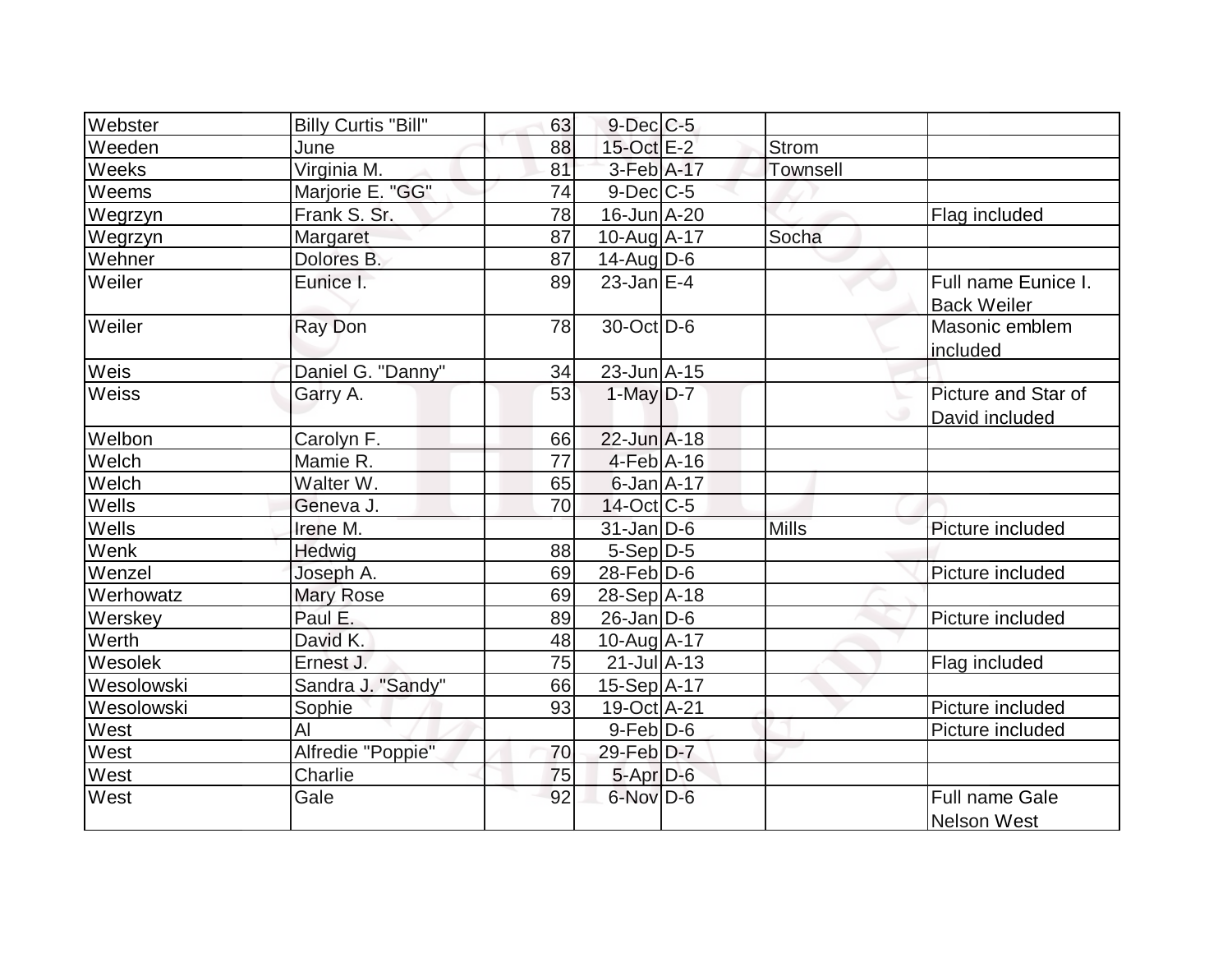| Westerfield | Walter O. Jr.          | 77  | 20-Feb $E-4$         |                | Flag included                          |
|-------------|------------------------|-----|----------------------|----------------|----------------------------------------|
| Westerlund  | Marjorie               | 65  | $3$ -Jan $D$ -6      |                |                                        |
| Westfall    | Robert Lee Jr. "J. R." | 41  | $31$ -Jul $D-5$      |                |                                        |
| Weston      | <b>Myrtle</b>          | 109 | $6$ -Feb $E-4$       |                |                                        |
| Whalen      | Martha Jean            | 65  | $14-Sep$ A-17        | Dernay         | Picture included                       |
| Wheeler     | <b>Harold Austin</b>   | 68  | $16$ -AugD-6         |                |                                        |
| Wheeler     | Roy Thomas             | 76  | $27$ -Apr $A$ -18    |                | Flag included                          |
| Whisler     | Edith (Edie)           | 85  | $16$ -May D-5        |                |                                        |
| Whitaker    | Russell W.             | 85  | $29$ -Jun $A-18$     |                | Flag included                          |
| White       | Albert E. "Abe"        | 85  | $19$ -Aug D-5        |                | Flag included                          |
| White       | Archie W. "Zeb"        | 92  | $4$ -Apr $D-5$       |                |                                        |
| White       | David H. Jr.           | 82  | $31$ -Dec $D-8$      |                | Flag included                          |
| White       | Dean                   | 89  | 8-Apr <sub>D-5</sub> |                | Picture included                       |
| White       | Donald R.              | 81  | $22$ -Mar $D-5$      |                |                                        |
| White       | Donald R.              | 81  | $23$ -Mar $A$ -18    |                |                                        |
| White       | Donald R.              | 81  | 14-May E-4           |                | Picture included                       |
| White       | Dorothy L.             | 82  | $2$ -Feb $D-6$       | Krumwiede      | Picture included                       |
| White       | Elizabeth S.           |     | $24$ -Jun $D-4$      | <b>Stevens</b> |                                        |
| White       | Etta Mae               | 94  | 9-Mar A-18           | <b>Barton</b>  |                                        |
| White       | George L.              | 87  | $25$ -Oct $E$ -6     |                | Flag included                          |
| White       | Gordon A.              | 83  | $18$ -Jun $D-6$      |                |                                        |
| White       | <b>James Alonzo</b>    |     | $26$ -Feb $ D-5 $    |                | Flag and Picture                       |
|             |                        |     |                      |                | lincluded                              |
| White       | Juanita Lydia          | 94  | 18-Apr D-5           |                | Picture included                       |
| White       | Judith K.              | 68  | $7$ -Oct $ C-4 $     | <b>Norris</b>  |                                        |
| White       | Kenneth L. "Ken"       | 58  | $17$ -May D-5        |                |                                        |
| White       | Kevin Leigh            | 37  | $8$ -Jul $D$ -5      |                |                                        |
| White       | Lee Esther "Mike"      | 77  | $9$ -Mar $A$ -18     |                |                                        |
| White       | Mary Margaret          | 74  | 11-Dec D-5           |                |                                        |
| White       | Robert A.              | 74  | 28-Nov D-5           |                | Flag included                          |
| White       | Ruby                   | 95  | 20-Dec E-5           |                | Full name Ruby<br><b>Griffin White</b> |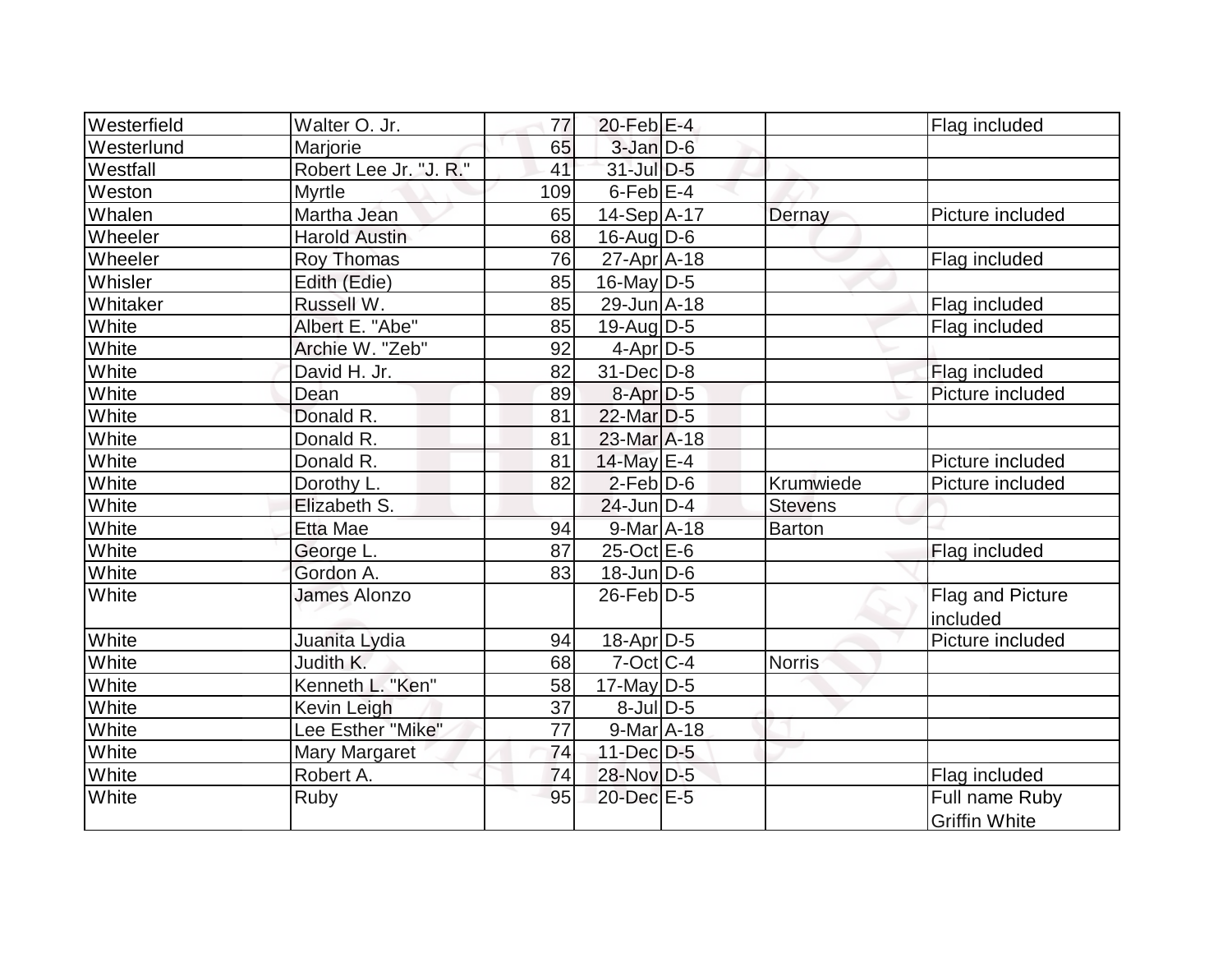| <b>White</b> | Vienna Virginia            | 89 | 23-Apr $E-2$       |                   | Full name Vienna<br>Virginia White<br>Kennedy      |
|--------------|----------------------------|----|--------------------|-------------------|----------------------------------------------------|
| White-Cain   | Florine                    | 92 | $4-Sep D-5$        | Fitzpatrick       |                                                    |
| Whited       | Marion E. Jr.              | 74 | $6 - Apr$ $A - 18$ |                   | Flag included                                      |
| Whiteley     | Florence L.                | 93 | $30$ -Apr $E-3$    |                   |                                                    |
| Whitemore    | John D.                    | 88 | $21$ -Feb $D-7$    |                   |                                                    |
| Whitlow      | Richard H.                 | 67 | $6 - Apr$ $A - 18$ |                   |                                                    |
| Whitney      | Robert L. Jr. "Bob"        | 77 | $15$ -Apr $D-5$    |                   |                                                    |
| Whitted      | Jayne                      | 82 | $5-Feb D-5$        | Eady              |                                                    |
| Whitten      | William Dean "Billy"       | 47 | $3$ -Jan $D-6$     |                   |                                                    |
| Whittingham  | Terry                      | 84 | $26-Sep D-4$       |                   |                                                    |
| Wiatrowski   | <b>Tadeusz "Ted"</b>       | 84 | $1-Aug D-5$        |                   |                                                    |
| Wichlinski   | Laura                      | 75 | 17-Nov A-17        | Klebs             |                                                    |
| Wicinski     | Florence J.                | 93 | $3$ -Jan $D$ -6    |                   |                                                    |
| Wickland     | Patricia L.                |    | $24$ -Apr $D-6$    | Hammond           |                                                    |
| Widelski     | Mary L.                    | 83 | $9$ -Jun $A$ -18   | Morehouse         |                                                    |
| Widstrand    | George A. Jr.              | 77 | $13-Sep$ E-8       |                   |                                                    |
| Wiechnik     | Paula Ann                  | 69 | 24-Jul D-5         |                   |                                                    |
| Wieggel      | Alma Concordia             | 90 | $16$ -Jun $A$ -20  | Feddersen         |                                                    |
| Wielgos      | <b>Berniece</b>            | 83 | $23$ -Jul $E-3$    |                   |                                                    |
| Wielgus      | <b>Richard</b>             | 61 | $13$ -Feb $E-3$    |                   | Flag included                                      |
| Wieneke      | Florence H.                | 87 | $16$ -Apr $E-4$    | <b>McPhearson</b> |                                                    |
| Wiens        | Adena Rachel               |    | $15$ -Aug $D$ -6   | Friesen           |                                                    |
| Wieringa     | Norman Jay                 | 61 | $1-Dec$ $A-13$     |                   |                                                    |
| Wiers        | Lorraine                   | 83 | 21-Dec A-19        |                   | <b>Full name Lorraine</b><br><b>Hoekstra Wiers</b> |
| Wierzba      | Gertrude L. "Aunt<br>Gert" | 74 | $7-Feb D-5$        |                   |                                                    |
| Wieser       | Thomas                     | 49 | $15$ -Feb $D-4$    |                   |                                                    |
| Wiesner      | Harry T.                   | 82 | $4$ -Jan $D-6$     |                   | Flag included                                      |
| Wiganll      | Isabel M.                  | 79 | $13$ -Jan $A$ -18  | <b>Schmelter</b>  |                                                    |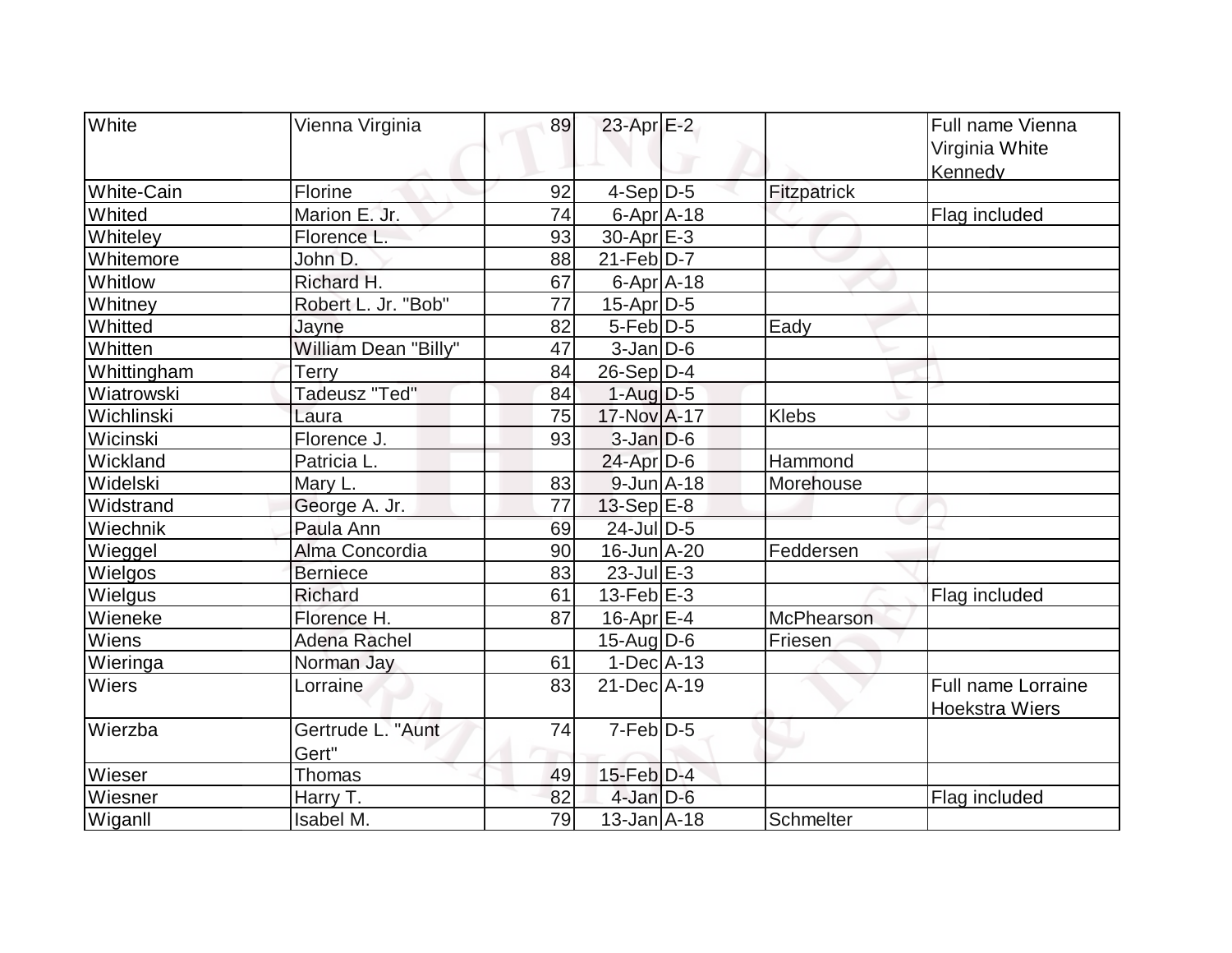| Wiggins    | Mary A.                            | 74 | $14$ -Nov D-5     |                |                  |
|------------|------------------------------------|----|-------------------|----------------|------------------|
| Wigley     | Jeanette M.                        | 76 | $21$ -Jul $A-13$  |                |                  |
| Wigren     | Dale A.                            | 72 | $6$ -Dec $E$ -6   |                |                  |
| Wilbourn   | Hugh E. "Eddie"                    |    | $30$ -Apr $E-2$   |                |                  |
| Wilcox     | Mary Ann                           | 58 | $21-Sep$ $A-18$   | <b>Kovecsi</b> |                  |
| Wilczewski | James S.                           | 59 | $10$ -Jun $ D-5 $ |                | Flag included    |
| Wilczynski | <b>Carol Anne</b>                  | 58 | $11-Dec$ D-4      |                |                  |
| Wildermuth | Rose A.                            | 77 | $18-Sep D-6$      |                | Picture included |
| Wiley      | Ronald F. "Juicer"                 | 65 | 18-Jan D-5        |                |                  |
| Wilke      | <b>Margaret Martin</b><br>"Marnie" | 95 | $5$ -Oct $A$ -18  | White          |                  |
| Wilkie     | Walter E. "Bud"                    | 86 | 16-Jun A-20       |                | Flag included    |
| Wilkinson  | Ruth E.                            | 84 | $25$ -Jun $E-3$   |                |                  |
| Willardo   | Michael "Whaddaw"                  | 32 | $4$ -JulD-4       |                | Picture included |
| Willbarger | Loretta Marie                      | 69 | $3$ -Jan $D-6$    | Winebrenner    |                  |
| Willey     | Robert "Leon"                      | 89 | $4$ -May $A$ -18  |                | Flag included    |
| Williams   | Archie Jr.                         | 79 | $13$ -Apr $ A-18$ |                |                  |
| Williams   | Carol L.                           | 69 | $28$ -Jul $A-14$  |                |                  |
| Williams   | Carolyn J.                         | 61 | 28-Sep A-18       |                |                  |
| Williams   | J.W. "Jerry"                       | 60 | $2$ -May $D-5$    |                | Picture included |
| Williams   | James Dale                         | 47 | $11-Oct$ E-5      |                |                  |
| Williams   | James R. "Jim"                     | 84 | $26$ -Jan $D-7$   |                |                  |
| Williams   | John P.                            | 73 | $30$ -May $ D-5$  |                | Flag included    |
| Williams   | <b>Kevin Brent Thomas</b>          |    | $2$ -Oct $D$ -6   |                | Picture included |
| Williams   | Kirby D.                           | 67 | $25$ -Nov $ C-5 $ |                | Flag included    |
| Williams   | Mark A.                            | 60 | $9$ -Jan $E-3$    |                | Flag included    |
| Williams   | <b>Mary Alice</b>                  | 82 | $23$ -Feb $ D-5$  |                | Picture included |
| Williams   | Mary E. "Marie"                    | 51 | $27$ -Apr $A$ -18 | <b>Bobby</b>   |                  |
| Williams   | Matilda "Tillie"                   | 85 | $30$ -Jan $E-3$   |                |                  |
| Williams   | Myrtle                             | 74 | 12-Mar E-4        |                |                  |
| Williams   | Raymond E.                         | 98 | 13-Aug E-2        |                |                  |
| Williams   | Wilma B. "Billie"                  | 94 | 9-Mar A-18        |                |                  |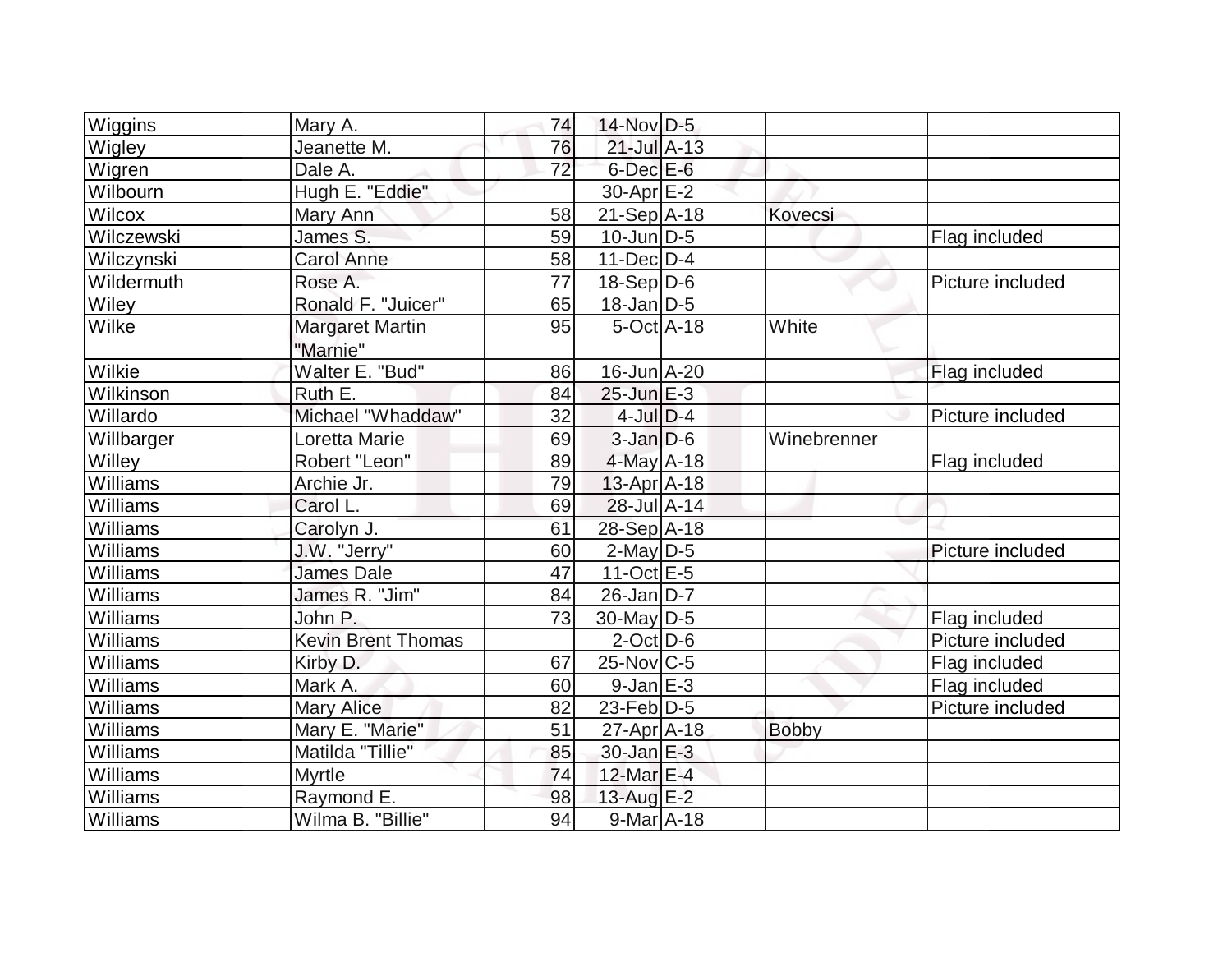| Williamson    | James B. Sr.          | 74  | 16-Mar A-18                  |               |                  |
|---------------|-----------------------|-----|------------------------------|---------------|------------------|
| Williamson    | <b>Jerome Charles</b> | 66  | $13$ -Feb $E-4$              |               |                  |
|               | "Jerry"               |     |                              |               |                  |
| Williamson    | Margaret J.           | 70  | $27$ -May D-5                | <b>Abbott</b> |                  |
| Williamson    | Michael W.            | 27  | $4-Aug$ $A-14$               |               |                  |
| Willie        | Thomas Joseph         | 90  | $31$ -Jan D-6                |               | Flag included    |
| <b>Willis</b> | Douglas T.            | 44  | $17$ -Aug $\overline{A}$ -16 |               |                  |
| Willman       | Emil F.               | 88  | $5-Oct$ A-17                 |               | Flag included    |
| Wilmsen       | Nancy M.              | 46  | 5-Jan D-5                    |               |                  |
| Wilson        | <b>Anna Lillian</b>   | 91  | 26-Mar <sub>E-4</sub>        |               | Picture included |
| Wilson        | Betty B.              | 90  | $21$ -Feb $D-7$              | <b>Bickel</b> |                  |
| Wilson        | Charles Edward        | 68  | 26-Oct A-21                  |               |                  |
|               | "Chuck"               |     |                              |               |                  |
| Wilson        | Darien J.             | 27  | $7-Feb$ $D-6$                |               |                  |
| Wilson        | Frank D.              | 71  | $20-Sep$ $E-9$               |               | Navy insignia    |
|               |                       |     |                              |               | included         |
| Wilson        | Kenneth H. Jr.        | 37  | $15$ -Jun $A$ -17            |               |                  |
| Wilson        | <b>Margaret Faye</b>  | 89  | 17-Feb A-17                  | Warner        |                  |
| <b>Wilson</b> | Patricia J.           | 81  | $2-Sep$ $D-5$                |               |                  |
| Wilson        | <b>Paul Edward</b>    | 89  | $22$ -Apr $D-6$              |               | Flag and Picture |
|               |                       |     |                              |               | lincluded        |
| Wilson        | Robert E.             | 76  | $24$ -Jun $ D-5$             |               | Picture included |
| Wilson        | <b>Robert James</b>   | 87  | $3$ -Jul $D-5$               |               | Flag included    |
| Wilson        | Ruth                  | 88  | 13-Mar $D-6$                 | <b>Steel</b>  | Picture included |
| Wilson        | Ruth G.               | 77  | $27$ -Jun $D-4$              |               |                  |
| Wilusz        | Emil "Moe"            | 77  | $12$ -Aug $D-5$              |               |                  |
| Winchell      | Evelyn                | 101 | $25$ -Feb A-14               |               |                  |
| Winebrenner   | Russell D.            | 70  | $9-$ Sep $ C-6$              |               |                  |
| Wingfield     | James R. IV "Jim"     | 55  | 26-Mar E-4                   |               | Flag included    |
| Winkler       | Anne                  | 94  | $25-Sep D-3$                 |               |                  |
| Winkley       | <b>Jean Mildred</b>   | 83  | $1-Sep$ A-12                 | Peterson      |                  |
| Winovich      | George R. "Bob"       | 70  | $4$ -Mar $D-6$               |               |                  |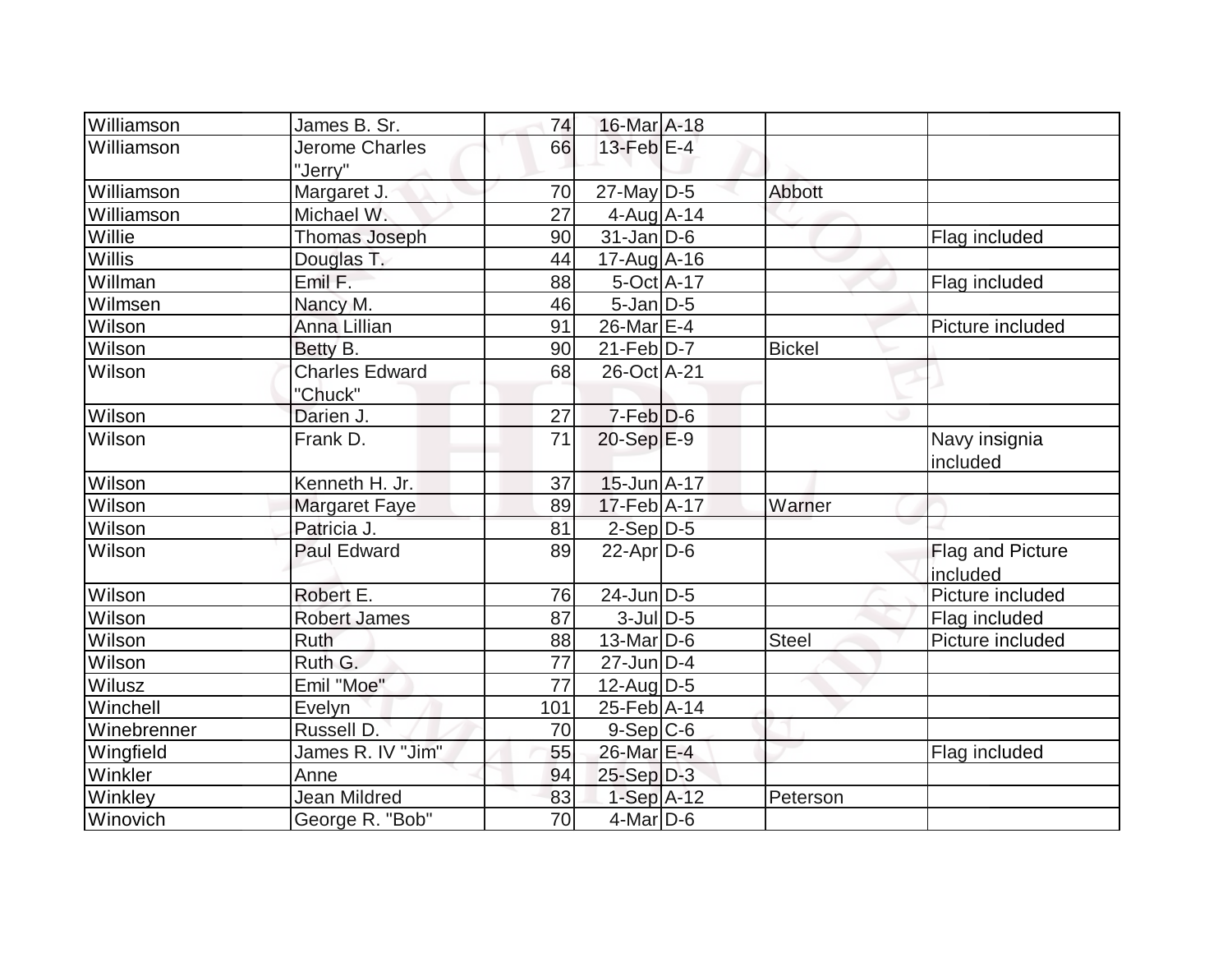| Winslow       | Mary W.                 | 75     | $28$ -Feb $D-6$  |               |                              |
|---------------|-------------------------|--------|------------------|---------------|------------------------------|
| Winston       | <b>Edifice Joel</b>     |        | $4$ -Dec $D-5$   |               | Picture included             |
| Winters       | Frankie                 | 87     | $3-Sep$ $E-3$    |               |                              |
| Winters       | Helene                  | 97     | $10$ -Apr $D-6$  |               | Picture included             |
| Wirick        | Scott J.                | 46     | 25-Dec A-14      |               |                              |
| Wirtz         | Anne (Francis), Sister, | 89     | $12-Sep D-4$     |               | Cross included               |
|               | <b>CSA</b>              |        |                  |               |                              |
| Wirtz         | Catherine               | 95 1/2 | $22$ -May D-5    |               |                              |
| Wirtz         | Patricia A.             | 83     | $22$ -Feb $ D-6$ | Comeford      |                              |
| Wise          | Doris L.                | 74     | $8$ -May $D$ -6  |               |                              |
| Wisinski      | Walter J.               | 86     | $23$ -Jan $E-4$  |               |                              |
| Wisniewski    | Eugene S. "Teddy"       | 72     | $24$ -Apr $D-6$  |               | Flag included                |
| Wisniewski    | Leonard J.              | 62     | 26-Feb D-4       |               |                              |
| Wisowaty      | Alfred J. "Fritz"       | 84     | $12$ -Aug $D-5$  |               | Flag included                |
| Wisowaty      | Gloria                  | 83     | $4-Oct$ $E-7$    | Leff          |                              |
| Witecki       | Wanda L.                | 85     | $2$ -Dec $C$ -5  | <b>Skalba</b> | Picture included             |
| Witham        | Ernest F.               | 90     | $4$ -May $A$ -18 |               | Flag and Picture<br>included |
| Witovet       | Joann C.                | 77     | $31$ -Jan D-6    | Smit          |                              |
| Witt          | Eva C.                  | 95     | $29-Sep$ A-17    | Muntwyler     |                              |
| Wittmer       | Charles R.              | 76     | $30-Sep C-4$     |               | Flag included                |
| Wohler        | Robert F. "Bob"         |        | 29-Sep A-17      |               | Flag included                |
| Wojciechowski | Donna M.                | 74     | $2$ -Nov $A-19$  | Shuster       |                              |
| Wojciehowski  | Dolores I.              |        | $26$ -Mar $E-4$  | Wilinski      |                              |
|               |                         | 84     | $27$ -Dec $E-4$  |               |                              |
| Wojciehowski  | Sophie A.               |        |                  | <b>Siorek</b> |                              |
| Wojcik        | Matthew "Matt"          | 86     | $6$ -Oct $A$ -15 |               | Flag included                |
| Wojdyla       | Paul C.                 | 89     | $1-Nov$ E-6      |               | Flag included                |
| Wojkovich     | <b>Adeline Rose</b>     | 80     | $4$ -Apr $D-5$   |               | Picture included             |
| Wojtalewicz   | <b>Stanley</b>          | 84     | 28-Sep A-17      |               | Flag included                |
| Wojtan        | <b>Henry</b>            | 88     | $31$ -Jul $D-4$  |               | Flag included                |
| Wolan         | Dolores J.              | 76     | $9$ -Feb $D-4$   | Schillo       | Picture included             |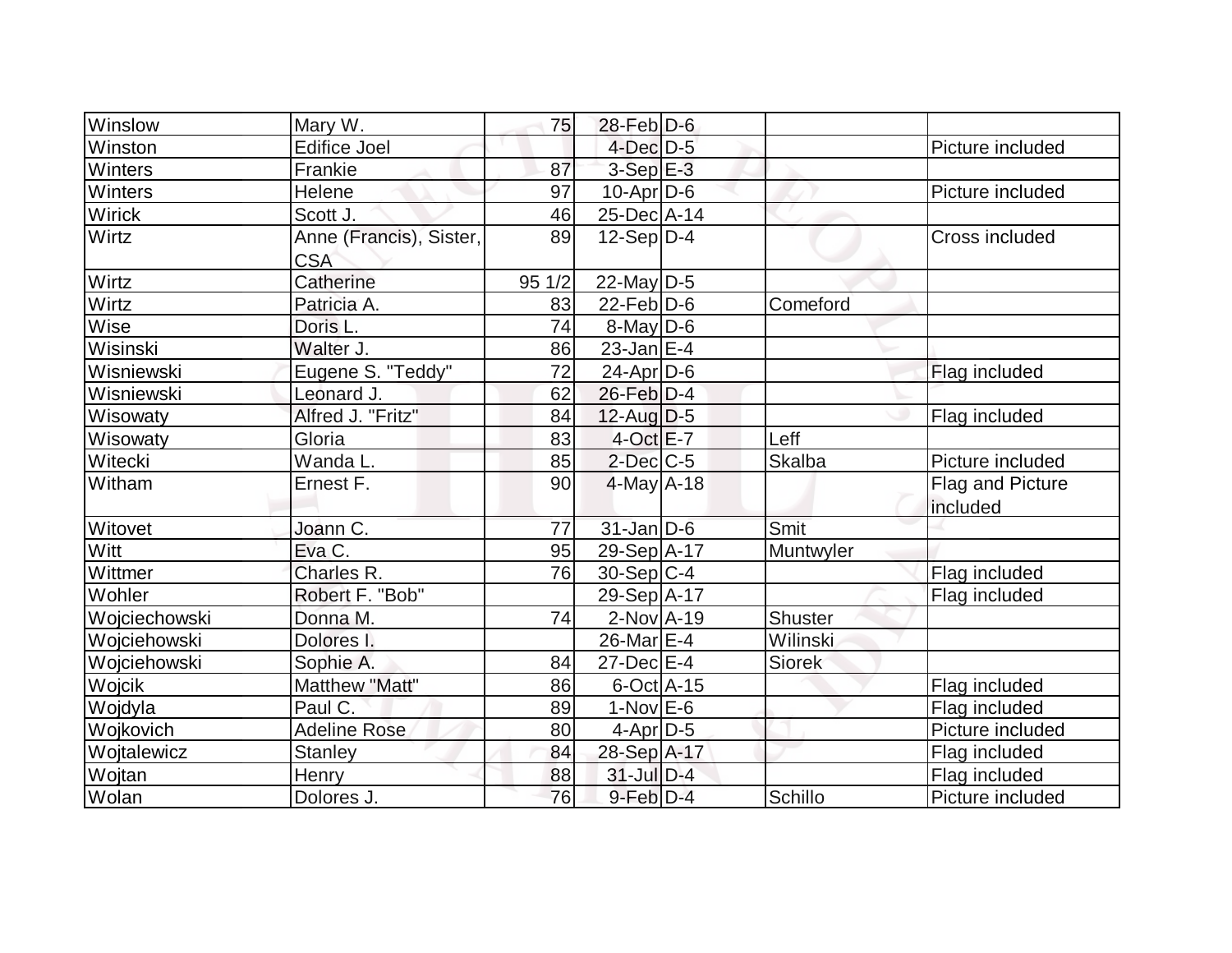| Wolanyk     | Dmytro                  | 85 | $9 - Apr$ $E - 3$   |                 | Serbian Orthodox     |
|-------------|-------------------------|----|---------------------|-----------------|----------------------|
|             |                         |    |                     |                 | Cross included       |
| Wolf        | Filumena A.             | 79 | 5-Apr D-6           | <b>Balestra</b> |                      |
| Wolf        | Maureen C.              | 61 | $10$ -Jan $ D-7 $   |                 | Picture included     |
| Wolff       | Fred H.                 | 75 | $21 - Jul$ $A - 13$ |                 |                      |
| Woloszyn    | Harry                   | 92 | 13-May $D-6$        |                 |                      |
| Woloszyn    | Rose Ann                | 92 | $16$ -Jul $E-2$     | <b>Dudzik</b>   |                      |
| Wolotka     | Jerald Scott II "Jerry" | 19 | $4$ -JulD-4         |                 |                      |
| Wolozanski  | <b>Carl Stanley</b>     | 88 | 16-Mar A-18         |                 | Flag included        |
| Wood        | Carole A.               | 59 | $7$ -Dec $ A-18$    | Hamady          |                      |
| Wood        | Donald E.               | 88 | $22$ -JulD-6        |                 | Flag included        |
| Wood        | Lee Arthur              | 70 | $7-Sep$ A-17        |                 |                      |
| Wood        | Mary L.                 | 79 | 19-Nov D-7          |                 |                      |
| Wood        | Nelda Elder             | 58 | $12$ -Jun $D-4$     | Clark           |                      |
| Woodard     | Aprilla                 | 97 | $24$ -Jul $D-6$     |                 | Aprilla Pace Woodard |
| Woodburn    | Donald E., Sr.          | 80 | $1$ -JulD-5         |                 | Flag included        |
| Woodke      | Lorraine Leigh          | 42 | $14$ -Feb $ D-4$    |                 | Picture included     |
| Woods       | Charlotte Lynn          | 61 | $31$ -Jul $D-5$     |                 |                      |
| Woods       | James E.                | 86 | $9$ -Jun $A$ -17    |                 | Flag included        |
| Woodward    | Maxine M.               | 86 | $5$ -Jan $D-5$      |                 |                      |
| Wool        | Helen M.                | 92 | 14-Jul A-17         | <b>Mulloy</b>   |                      |
| Woolard     | Lillian                 | 75 | $1$ -Jul $D-5$      |                 |                      |
| Woolsey     | Benjamin                | 81 | $6$ -Jan $A$ -18    |                 | Flag included        |
| Woosnam     | <b>Mary Louise</b>      | 86 | $11$ -Jun $E-4$     | Lazzari         |                      |
| Wornhoff    | <b>Mary Margaret</b>    | 86 | $11$ -Dec $ D-5$    | Ziese           |                      |
| Worthington | Robert Lee "Bob"        | 82 | $30$ -May D-5       |                 | Flag included        |
| Worthman    | Candie (C-4)            | 23 | $7-Sep$ $A-18$      |                 |                      |
| Woryna      | George                  | 87 | $16$ -Apr $E-4$     |                 |                      |
| Woskowicz   | Frank R.                | 89 | $24$ -Jan $D-6$     |                 | Flag included        |
| Woudema     | Lillian                 | 91 | $18$ -Jun $D-6$     |                 |                      |
| Wozniak     | Marsha Gilmore          | 57 | $5$ -Feb $D$ -6     |                 | Picture included     |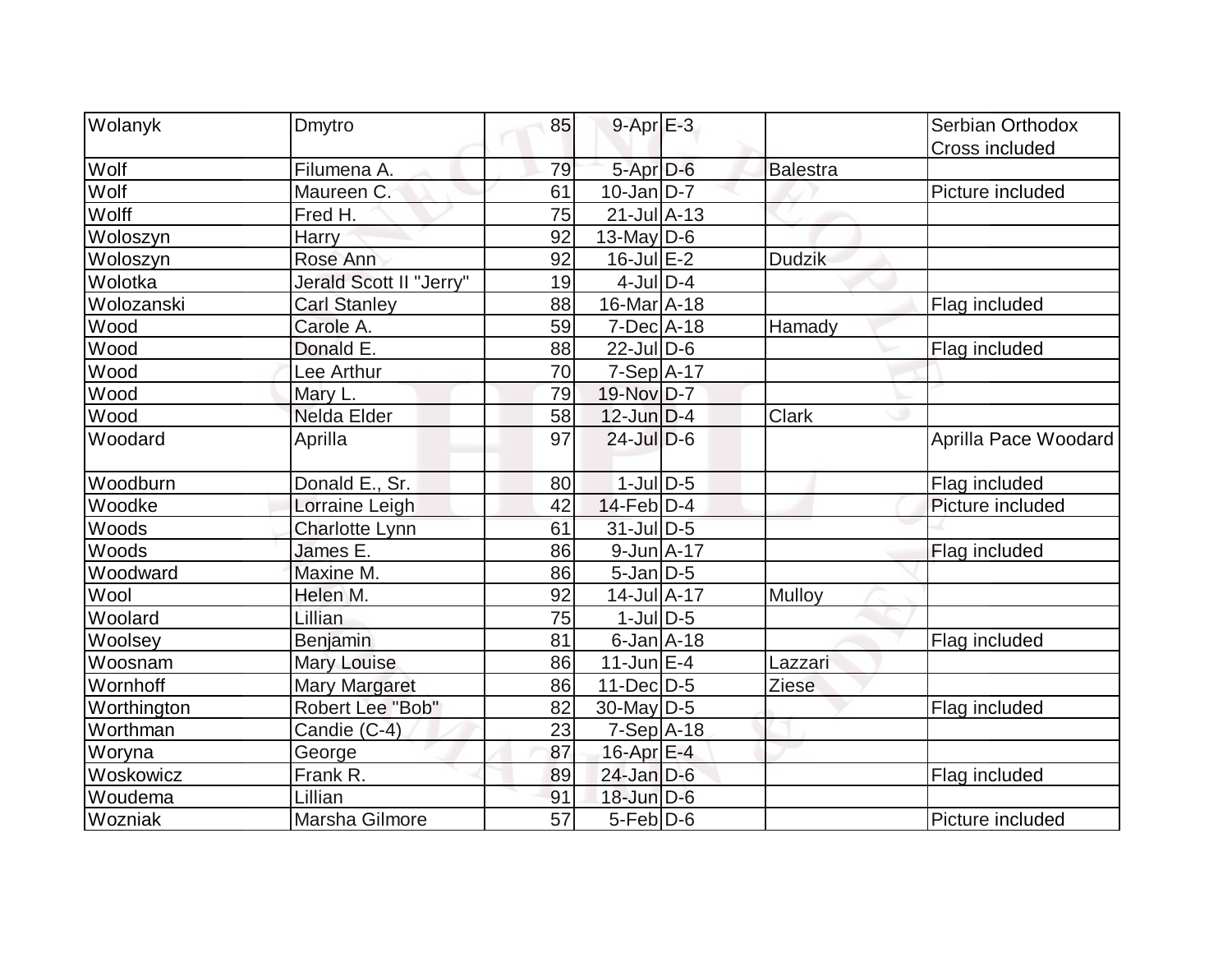| Wray       | Carole J.                        | 64 | $14$ -Dec $A$ -18     | Wise        | Picture included                        |
|------------|----------------------------------|----|-----------------------|-------------|-----------------------------------------|
| Wright     | Eugene Jr.                       | 61 | 27-Oct A-17           |             |                                         |
| Wright     | James W.                         | 72 | 15-Sep A-17           |             |                                         |
| Wright     | Jessie                           | 95 | $7-Sep$ A-18          |             | Eastern Star included                   |
| Wright     | Marlene V.                       | 75 | $17-Feb$ A-19         | <b>Hadt</b> |                                         |
| Wright     | Rose M. "Ducie"                  | 68 | $10$ -Apr $D-6$       |             |                                         |
| Wroski     | Clara K.                         | 91 | $26$ -Feb $ D-5 $     | McLean      |                                         |
| Wrzalinski | <b>Richard John</b>              | 62 | $22$ -Jan D-4         |             |                                         |
| Wrzesien   | Josephine                        | 92 | $16$ -Jan $E-3$       | Sikora      |                                         |
| Wunschel   | Ann R.                           | 84 | 29-Mar <sub>D-5</sub> |             |                                         |
| Wychocki   | Lillian                          |    | 29-Mar <sub>D-5</sub> |             |                                         |
| Wychocki   | Thaddeus J. "Ted"                | 77 | $22$ -Apr $D-5$       |             |                                         |
| Wyherek    | William J. "Blue"                | 81 | $10$ -Apr $D-6$       |             | Flag and Picture<br>included            |
| Wynn       | Roy E.                           | 75 | 27-Oct A-17           |             |                                         |
| Wypiski    | Josphine S.                      | 90 | 17-Nov A-17           | Langa       |                                         |
| Wysock     | Hillard J. "Doc"                 | 89 | $6 - Apr$ $A - 19$    |             | Flag included                           |
| Wysocki    | Henry R.                         | 82 | $9$ -Oct $D$ -6       |             |                                         |
| Wysocki    | Richard E.                       | 66 | $26$ -Jan $D-6$       |             |                                         |
| Yadron     | John T. Sr.                      | 82 | $28$ -May $E-3$       |             | Flag included                           |
| Yakimow    | Anna C.                          | 97 | $3-Jan/D-6$           |             | <b>Holy Spirit Cross</b><br>included    |
| Yankovich  | Caliope                          | 86 | $28$ -May $E-3$       |             | <b>Greek Orthodox</b><br>Cross included |
| Yankovich  | Valeria Marie                    | 87 | $16$ -Dec $C$ -4      | Mikoajczyk  |                                         |
| Yannelli   | Donna D.                         | 54 | $17$ -May D-4         |             |                                         |
| Yarnell    | <b>Donald Glenn</b>              | 79 | $20 - Apr$ $A - 16$   |             |                                         |
| Yates      | Florence "Red"                   | 61 | $21$ -May E-3         |             |                                         |
| Yates      | <b>Thomas Philip</b><br>"Cotton" | 73 | $21-Apr$ A-16         |             |                                         |
| Yatsko     | Katie "Kay"                      | 92 | $3-Dec$ D-7           |             |                                         |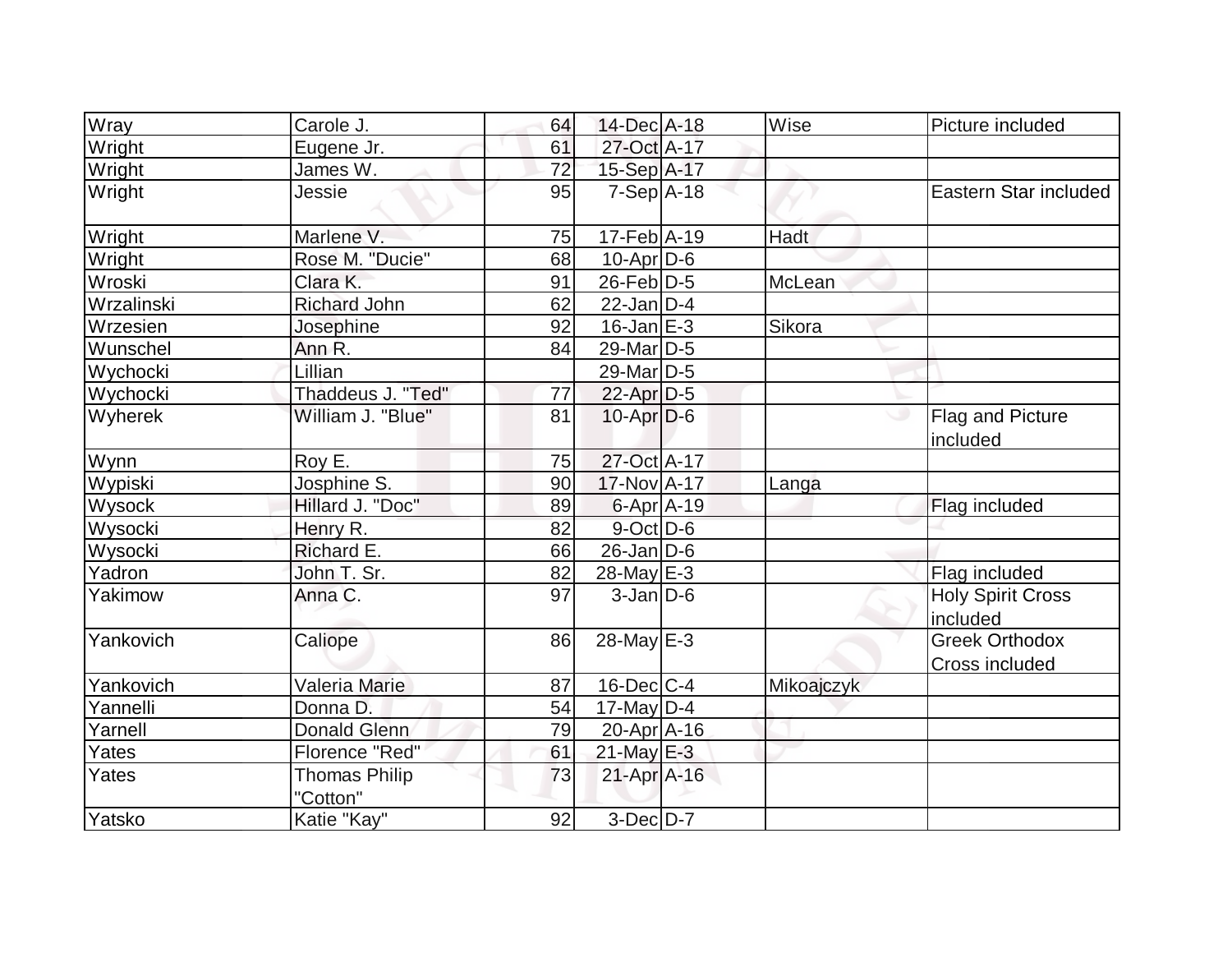| Yeager      | Kathleen              | 83 | 16-Nov A-18           | Williams |                                      |
|-------------|-----------------------|----|-----------------------|----------|--------------------------------------|
| Yeager      | Margaret Jean         | 81 | 21-Apr A-16           |          |                                      |
| Yeager      | Marie                 | 63 | 16-Aug D-7            |          | <b>Cross and Picture</b><br>included |
| Yeoman      | Ruth E.               | 93 | $7-Feb\overline{D-3}$ |          |                                      |
| Yingling    | Lillian E.            | 91 | $28$ -Mar $ D-6 $     |          |                                      |
| Yocum       | Dawn E.               | 55 | 26-Nov D-7            |          |                                      |
| Yoder       | Ann                   | 94 | 28-Oct C-5            | Kompier  |                                      |
| Yoder       | <b>Bessie</b>         | 96 | $18-Sep D-6$          | Walls    |                                      |
| Yoder       | Robert E. Jr.         | 64 | $13-Oct$ A-16         |          |                                      |
| York        | Kenneth "Ken"         | 49 | 20-Jul A-17           |          |                                      |
| Yost        | Alfred R. Sr.         | 73 | $29$ -JulD-6          |          | Flag included                        |
| Young       | Harold C.             | 90 | 22-Jun A-19           |          | Flag included                        |
| Young       | John                  | 86 | 14-Nov D-5            |          | Flag included                        |
| Young       | Richard S.            | 61 | $29$ -Jul $D-6$       |          |                                      |
| Young       | Sally J.              | 71 | $11$ -May C-2         |          |                                      |
| Yuhas       | Clara G.              | 90 | $18$ -Jan $D-5$       |          |                                      |
| Yurchak     | Mary Ann              | 73 | $28-Sep$ A-18         | Mateko   | Picture included                     |
| Zabalydriga | Joseph M. (Joe Z)     | 74 | $3$ -Jan $E-3$        |          |                                      |
| Zabrecky    | Eugene J.             | 87 | 8-Oct E-3             |          | Flag included                        |
| Zacny       | Frank J.              | 88 | 29-Mar <sub>D-5</sub> |          | Flag included                        |
| Zacziewicz  | Emilie M.             | 91 | $16$ -Dec $ C-4 $     |          |                                      |
| Zagorski    | David A.              | 51 | $7$ -Oct C-5          |          |                                      |
| Zahler      | Richard M.            | 78 | $27$ -Aug $E-2$       |          | Flag included                        |
| Zajac       | Florance S. "Flossie" | 85 | $19$ -Feb $ D-5$      | Krupa    |                                      |
| Zajac       | Frances               | 85 | $20-Sep$ $E-8$        |          |                                      |
| Zajakowski  | Julia                 | 95 | $8$ -May $D$ -6       |          |                                      |
| Zak         | Agnes                 |    | 2-Nov A-19            |          |                                      |
| Zak         | Frank                 | 80 | $7 - Aug$ $D-5$       |          | Flag included                        |
| Zakrzewski  | Maria                 | 81 | 23-Mar A-18           |          | Picture included                     |
| Zakrzewski  | Walter P.             | 88 | $3-Feb$ A-18          |          | (Zak Chev Ski)                       |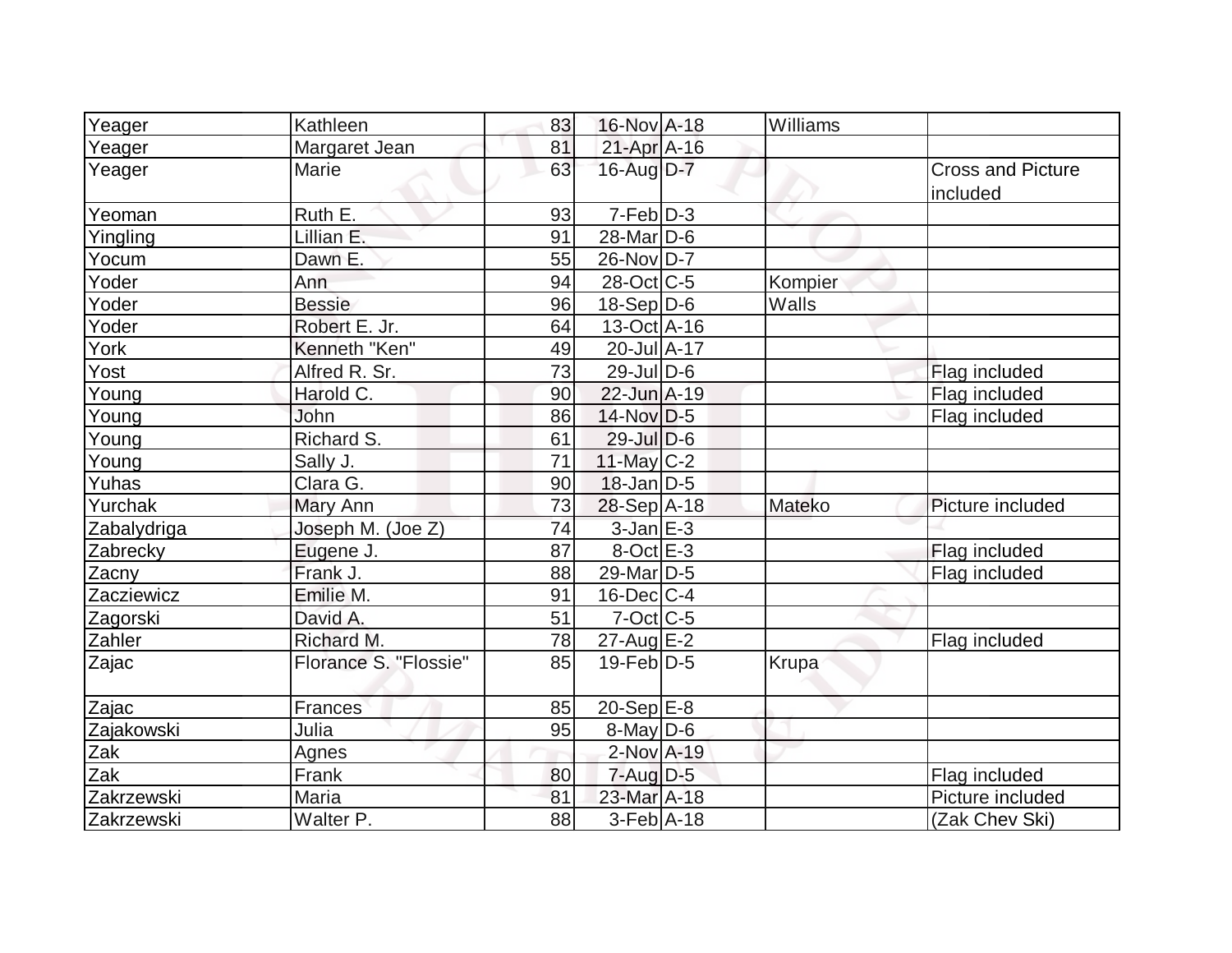| Zalapukis | Mary Clara "Nonnie"             | 87 | 14-Nov D-5            | Alpe       |                                            |
|-----------|---------------------------------|----|-----------------------|------------|--------------------------------------------|
| Zale      | Daniel A.                       | 73 | 23-May D-4            |            | Flag included                              |
| Zalewski  | Clara                           | 90 | $24$ -Jun $D-5$       | Wierzbicki |                                            |
| Zalewski  | Lucy                            | 84 | $30$ -Dec $C$ -5      |            | Picture included                           |
| Zambo     | Edward P. "Sam"                 | 81 | $14$ -Oct $ C-5 $     |            | Picture included                           |
| Zambrana  | Jesse                           | 51 | $5-Nov$ $E-3$         |            | Picture included                           |
| Zampino   | Anthony Joseph Sr.              | 78 | $17$ -Jul $D-4$       |            | Flag included                              |
| Zandstra  | <b>Bartel</b>                   | 78 | $11$ -Jun $E-1$       |            | Picture included                           |
| Zandy     | Anna                            | 94 | $9$ -Feb $D$ -6       |            |                                            |
| Zappia    | Mildred E. "Chickie"            | 77 | $29$ -Feb $D$ -7      | Steinmetz  |                                            |
| Zaranka   | Sophia L.                       | 99 | $5-Oct$ A-18          | Trumpick   |                                            |
| Zatkulak  | Daniel L.                       | 84 | $25$ -Aug $A$ -14     |            | Flag included                              |
| Zatlowicz | Robert                          | 59 | 11-Dec D-5            |            |                                            |
| Zatorski  | <b>Matt</b>                     | 93 | $25$ -Oct $E$ -6      |            |                                            |
| Zawada    | Edward "Edza"                   | 79 | 15-Apr D-5            |            | Flag included                              |
| Zbierski  | Helen E.                        | 96 | 22-Oct E-2            | Gwazda     | Full name Helen E.<br><b>Gast Zbierski</b> |
| Zelenack  | Stephen M.                      | 46 | 10-Nov A-18           |            |                                            |
| Zelencik  | Anthony J.                      | 63 | $30$ -Jan $E-3$       |            |                                            |
| Zelenika  | Steve E.                        | 70 | $26$ -Apr $ D-6$      |            | Flag included                              |
| Zeller    | Aloysius F.                     | 72 | 23-Apr $E-4$          |            | Flag and Picture<br>included               |
| Zembala   | <b>Bernadette Agnes</b><br>Rose | 84 | $23$ -Mar $A$ -15     | Rokosz     |                                            |
| Zepeda    | Victor M.                       | 46 | 27-Nov A-17           |            |                                            |
| Zerby     | Janice A.                       | 67 | 8-Aug D-4             |            |                                            |
| Zernik    | Joseph D.                       | 65 | 23-Apr $E-4$          |            | Flag included                              |
| Zervos    | <b>Christine Delores</b>        | 83 | $22$ -Jan D-4         |            |                                            |
| Zevkovich | Louis "Bush"                    |    | 25-Feb A-15           |            | Flag and Serbian<br>Cross included         |
| Ziegler   | Wayne W.                        |    | 83 Novemer A-17<br>17 |            |                                            |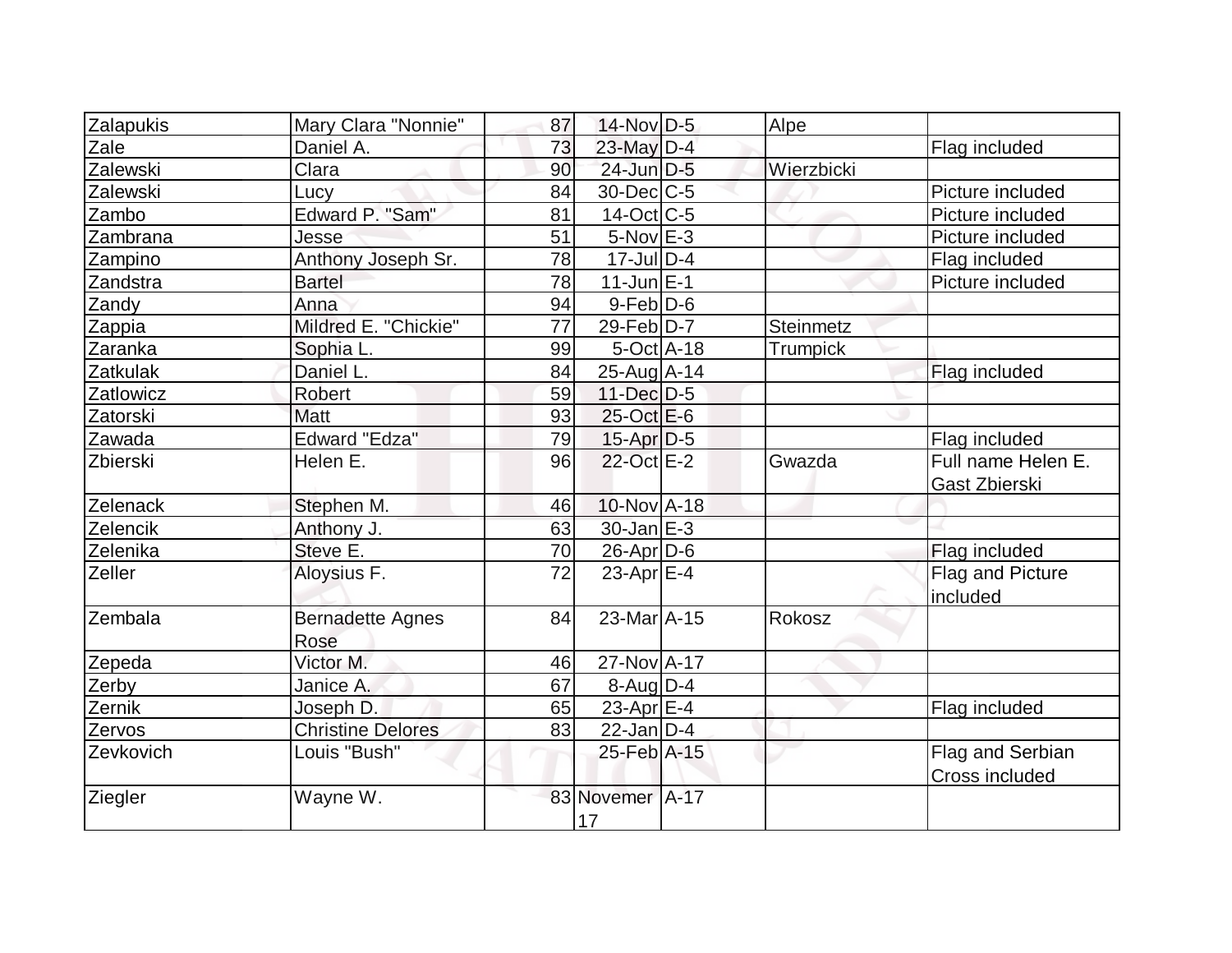| Ziga         | Richard J.             | 71 | 27-Oct A-17       |                  |            |                                  |
|--------------|------------------------|----|-------------------|------------------|------------|----------------------------------|
| Zigterman    | Charlotte A.           | 89 | $11-Apr$ D-6      |                  | Vanderbilt |                                  |
| Zilz         | Arnold A.              | 68 | $2$ -Jun $A-14$   |                  |            |                                  |
| Zilz         | Todd A.                | 44 |                   | $6$ -Jul $A$ -18 |            | Flag and Picture<br>included     |
| Zimmer       | Julia                  | 94 | $17-Feb$ A-19     |                  | Matsko     |                                  |
| Zimmerman    | Lorraine               | 86 | $18$ -Feb $ A-14$ |                  |            |                                  |
| Zimmerman    | Phyllis C.             | 84 | $2$ -May $D-5$    |                  | Sobkowicz  |                                  |
| Zipko        | Ann D.                 | 90 | $25$ -Jan $D-5$   |                  | Plesniak   | Picture included                 |
| Zirkel       | <b>Daniel Herbert</b>  | 66 | $15$ -Jul $D$ -5  |                  |            |                                  |
| Zivanovic    | Lavinda "Nevie"        | 92 | $7$ -Jun $D-7$    |                  |            | <b>Serbian Cross</b><br>included |
| Zmuda        | Susan L.               | 58 | 31-Dec D-8        |                  |            |                                  |
| Zolmer       | Anne M.                | 84 | $17$ -Jan $D-6$   |                  | Soczyk     |                                  |
| Zomber       | Margaret P.            | 93 | 14-Dec A-18       |                  |            |                                  |
| Zondor       | Eva                    | 92 | $4$ -Nov $ C-5 $  |                  |            |                                  |
| Zuber        | Otto E.                | 85 | $11$ -Jun $E-4$   |                  |            | Picture included                 |
| Zubrenic     | Francis A. "Frank"     | 57 | $24$ -Aug A-18    |                  |            |                                  |
| Zuccarelli   | Pasquale               | 81 | $19$ -Jul $D-5$   |                  |            |                                  |
| Zuckerman    | Janet Mary             | 66 | 28-Nov D-4        |                  | Meirlak    |                                  |
| <b>Zugel</b> | Theodore J. "Ted"      | 63 | $4$ -Nov $ C$ -5  |                  |            | Picture included                 |
| Zulich       | Donald R.              | 89 | 28-Dec A-19       |                  |            |                                  |
| ZumMallen    | Barbara Ann            | 62 | $30$ -Aug $D-4$   |                  |            |                                  |
| Zuniga       | Richard R.             | 77 | $14$ -Feb $ D-5$  |                  |            | "Cuco" "The Great<br>Richard"    |
| Zurawiec     | Richard W. "Dick" "Z"  | 71 | $2$ -Oct $D$ -6   |                  |            | Flag included                    |
| Zurawski     | Ethel J.               | 76 | 8-Apr D-5         |                  | Cheany     |                                  |
| Zurawski     | <b>Marie Catherine</b> | 93 | $12$ -Jul $D-6$   |                  | Massoth    |                                  |
| Zuvich       | F. Harry               | 83 | $2$ -Oct $D-6$    |                  |            | Flag and Picture<br>included     |